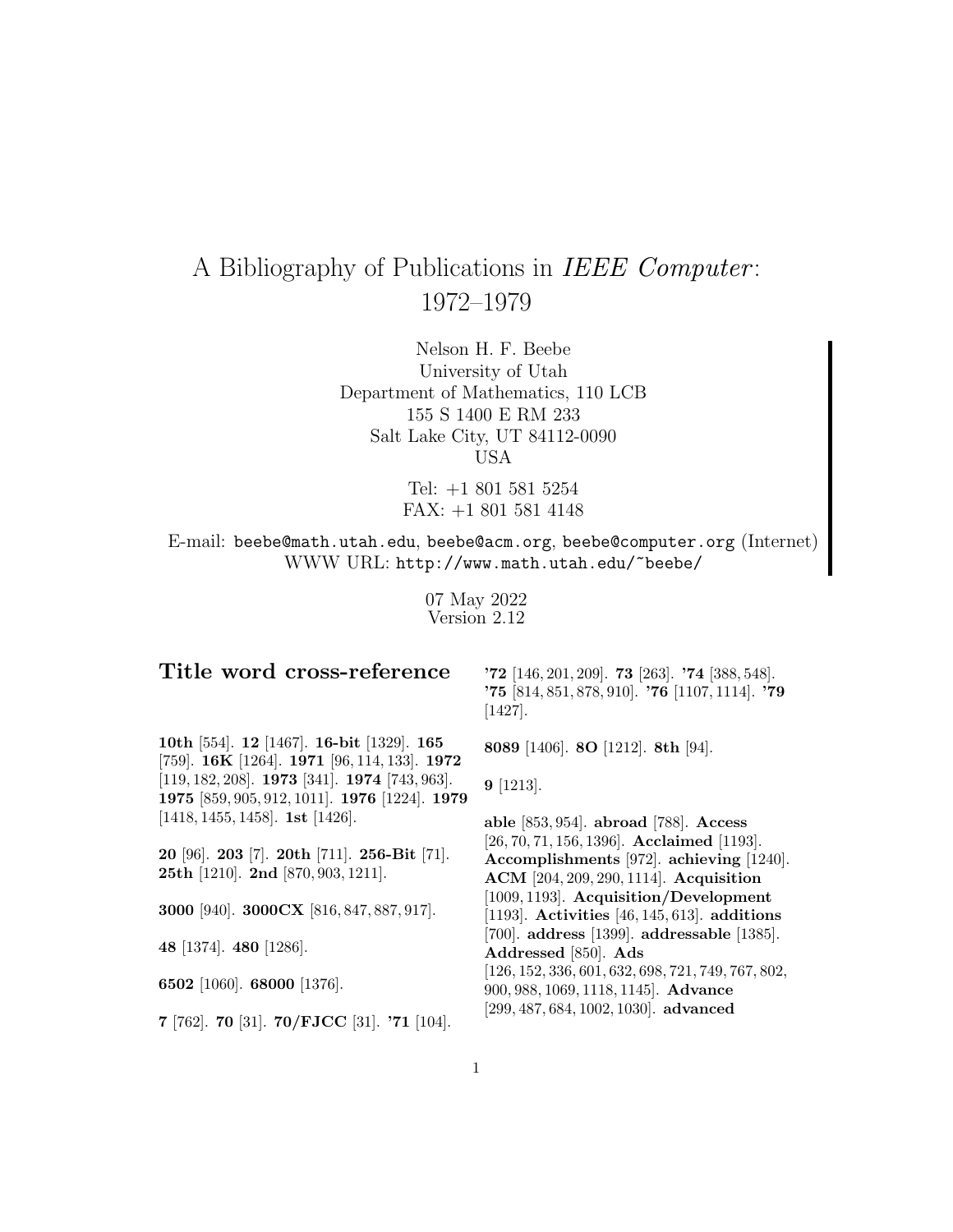[426, 1156, 1296, 1403]. **Advances** [24, 984, 1236]. **Advantages** [1105]. **Advertisement**

[17, 18, 36, 37, 60, 132, 313, 315, 319, 324, 338, 451, 472, 494, 525, 543, 550, 553, 559, 567– 569, 575–577, 583, 586, 602– 604, 619, 621, 622, 628, 634–636, 644, 645, 651, 655, 667, 668, 670, 674, 679, 680, 682, 683, 687, 697, 713, 723, 725, 735, 738, 741, 770, 779, 781, 803, 819, 849, 865, 873, 876, 885, 895, 911, 935, 942, 944, 952, 956, 959, 996, 1047, 1051, 1074, 1079, 1094, 1100, 1111, 1125, 1134, 1151]. **advertisement** [828, 829, 835, 844, 863, 868, 881, 894, 898, 925, 927, 947, 953, 993, 1005, 1021, 1044, 1066, 1070, 1088, 1101, 1121, 1144, 1148, 1193, 1202, 1204, 1212, 1221, 1228]. **Advertisements** [389, 413, 436, 454, 560, 581, 584, 589, 605, 609, 610, 618, 656]. **Advertiser** [306, 335, 401, 431, 449, 666]. **Advertisers** [381, 510, 769, 801, 831, 1224]. **Aerospace** [49, 588]. **Affordable** [849, 885]. **again** [536]. **against** [394]. **Age** [849, 885]. **Agony** [975]. **AHPL** [782]. **Aid** [822]. **Aided** [55, 77, 105, 219, 554, 919, 1288, 1347, 1372]. **Air** [117]. **Air-Pollution** [117]. **Alamos** [591]. **Algorithm** [1189, 1378]. **algorithms** [758]. **Almost** [1202]. **Alternative** [426, 1284, 1290]. **Ambulatory** [818, 1012]. **America** [1139]. **Analog** [1171, 1172, 1451]. **analog/hybrid** [1172]. **Analysis** [271, 362, 415, 660, 1010, 1013, 1015, 1163, 1272, 1279, 1288, 1316, 1388, 1396, 1419, 1420]. **Analytic** [941, 1360]. **and/or** [975]. **Angiocardiographic** [1013]. **Anniversary** [1210]. **Announcement** [603]. **Announcements** [563, 597, 629, 662, 694, 719, 746, 797, 826, 858, 892, 921, 948, 991, 1019, 1042, 1064, 1086, 1116, 1142, 1218, 1432, 1433, 1464, 1465]. **Announcing** [568, 576, 866, 882, 1423]. **Annual** [94, 232, 554, 1017, 1039, 1109, 1138]. **any** [1211]. **Anyone** [112]. **API** [1267]. **Application**

[368, 414, 620, 646, 893, 1077, 1078].

#### **Applications**

[112, 137, 138, 148, 175, 180, 199, 210, 250, 275, 304, 332, 353, 375, 378, 398, 428, 447, 469, 491, 508, 523, 540, 564, 586, 593, 595, 598, 630, 663, 685, 695, 701, 720, 736, 747, 763, 765, 798, 818, 827, 860, 922, 949, 992, 1011, 1020, 1043, 1065, 1082, 1087, 1117, 1143, 1155, 1219, 1255, 1263, 1278, 1320, 1327, 1381, 1401, 1402, 1434, 1466]. **Applied** [220, 740, 982, 1375]. **Applying** [969]. **Approach** [1168, 1258, 1332, 1365]. **Approaches** [974]. **Architectural** [362, 1387]. **Architecture** [43, 192, 443, 463, 465, 466, 489, 534, 538, 649, 652, 852, 1017, 1035, 1137, 1138, 1155, 1229, 1237, 1238, 1251, 1303, 1306, 1321, 1324, 1333, 1349, 1366, 1373, 1376, 1384, 1388, 1402]. **Architectures** [532, 533, 535, 1239, 1284, 1290, 1336]. **Area** [879]. **Arithmetic** [987, 1393]. **array** [1384]. **Arrowhead** [743, 963]. **Art** [196, 407, 1268]. **Arterial** [1009]. **arts** [1410]. **artwork** [502]. **Aspects** [142, 167, 168, 714]. **Assembler** [1080]. **assemblers** [1344, 1377]. **Assemblies** [918]. **assembly** [1296]. **Assessment** [967]. **Assignment** [1260]. **Associates** [898]. **Association** [1109]. **Associative** [1102, 1384]. **Assurance** [1415, 1422]. **astronomers** [1272]. **Atlantic** [64, 96]. **Attacking** [349]. **Attend** [929]. **Author** [272]. **Authors** [8, 27, 47, 73, 116, 141]. **Automated** [466, 501, 918, 943, 1013, 1231, 1420]. **Automatic** [1319, 1451]. **Automating** [556]. **Automation** [94, 143, 216–218, 232, 361, 394, 396, 500, 502, 503, 554, 913, 1155, 1295, 1296, 1408]. **automobile** [688]. **availability** [1292]. **Available** [160, 188, 226, 280, 307, 359, 384, 412, 1016]. **B** [344]. **Babel** [1256]. **Back** [385, 405, 406, 432, 433, 452, 473, 495, 570, 606, 668, 671, 702, 726, 751, 771, 805]. **Bangers**

[1056]. **Barriers** [1391]. **Base** [347, 1214,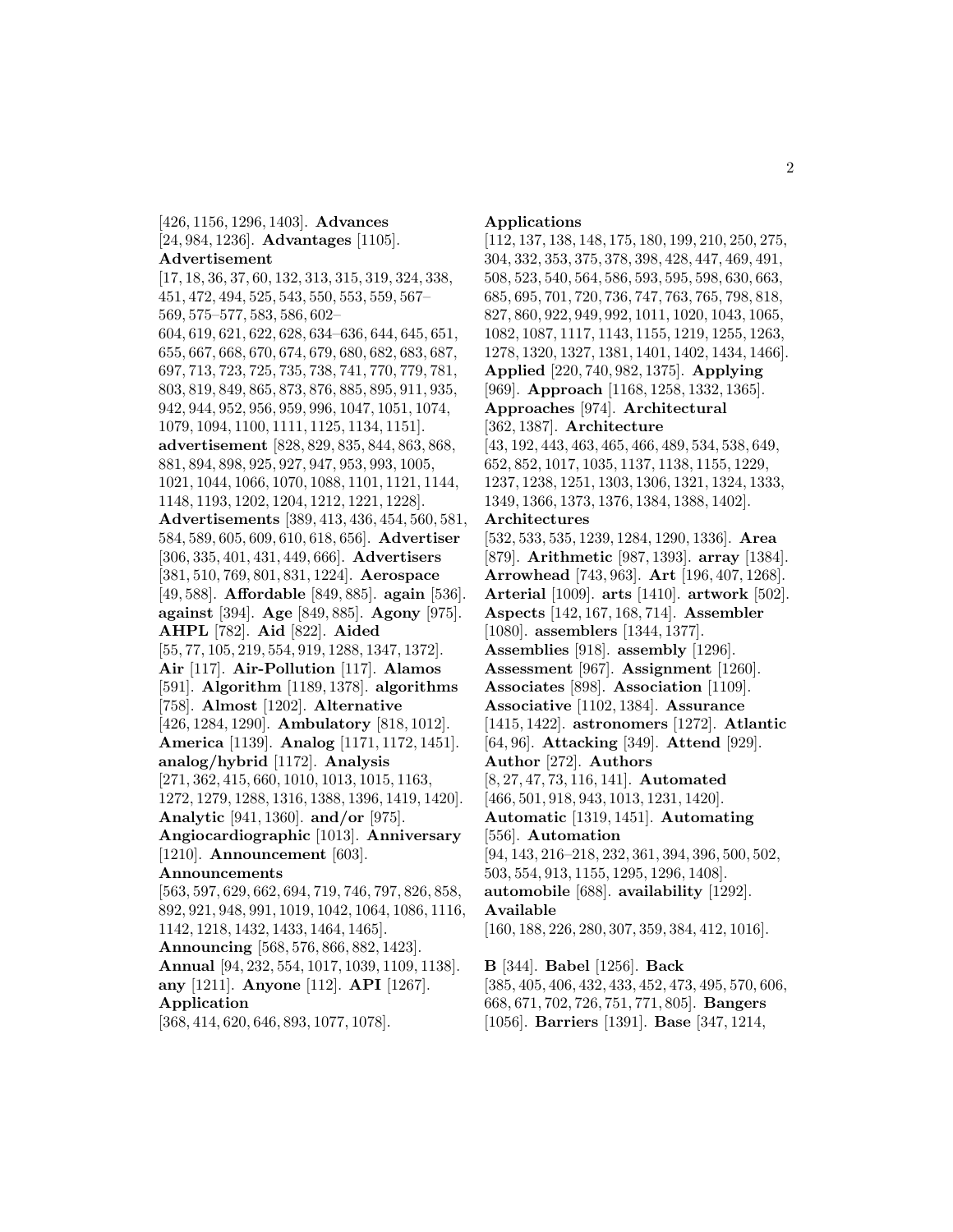1308, 1354, 1382, 1384, 1385, 1397, 1398]. **Based**

[348, 822, 884, 886, 1181, 1258, 1279, 1377]. **Bases** [160, 188, 226, 280, 307, 359, 384, 412, 435, 478, 559, 583, 628, 687, 713, 738, 779, 832, 855, 915, 950, 1007, 1031, 1059, 1084, 1104, 1127, 1226, 1310, 1437]. **BASIC** [1080, 1278, 1334, 1351]. **Basis** [64]. **Batch** [267]. **Battin** [104]. **Bayesian** [1014]. **be** [966, 1204]. **Beam** [850, 1363]. **Because** [844]. **Become** [81]. **becomes** [233]. **Behavior** [1187–1190]. **Behind** [229]. **Believes** [163]. **Better** [163, 853, 876, 911, 935, 954, 959]. **betting** [739]. **between** [1034, 1172]. **Bibliography** [16, 35, 59, 80, 271, 654, 1110, 1178]. **big** [568, 576]. **biological** [1253]. **Biomedical** [595, 1165]. **Bipolar** [71, 1264]. **Bit** [71, 329, 652, 1329, 1333, 1344]. **Bit-Oriented** [329]. **bit-slice** [1344]. **bit-sliced** [652, 1333]. **blocks** [1385]. **Blood** [821]. **Bloomington** [706]. **Blowing** [121]. **Board** [53, 165, 323, 482, 688, 757, 1338, 1450]. **Book** [279, 770, 804, 833, 867, 899, 924, 995, 1091, 1149, 1227, 1439, 1471]. **bookshelf** [700, 834, 926, 994, 1046, 1093, 1122, 1150]. **Brains** [1228]. **Branch** [1403, 1460]. **breaker** [788]. **bridge** [1034]. **Bridging** [1133]. **Bring** [229]. **Brings** [201]. **Britain** [794]. **Bubble** [1105]. **Budgets** [257]. **Building** [854, 1202]. **Builds** [112]. **Bus** [1386, 1409]. **Business** [65, 221, 1181]. **Bylaws** [9, 123, 647, 648, 1004, 1225]. **ByteShop** [1202].

**Cache** [348]. **Cache-based** [348]. **Calculator** [568, 569, 576, 577]. **Calculators** [374, 644, 680]. **Calendar** [2, 21, 90, 120, 136, 158, 187, 213, 235, 259, 294, 320, 365, 391, 416, 438, 459, 479, 498, 514, 529, 551, 578, 614, 615, 641, 677, 692, 708, 732, 754, 776, 810, 839, 931, 960, 1028, 1067, 1090, 1112, 1146, 1222, 1436, 1469]. **Calender** [67]. **California** [835, 868, 1109]. **Call**

[20, 41, 61, 82, 149, 164, 237, 260, 270, 293, 321, 343, 366, 387, 392, 417, 439, 460, 480, 499, 515, 530, 552, 579, 616, 642, 678, 689, 707, 709, 710, 733, 755, 777, 811, 812, 824, 840, 845, 864, 874, 906, 961, 1001, 1025, 1029, 1037, 1072, 1089, 1103, 1113, 1114, 1128, 1147, 1206, 1223, 1438, 1448, 1452, 1457, 1470]. **Calls** [263]. **Can** [84, 87, 154, 966]. **Canada** [789]. **Capability** [1395]. **Capture** [1079, 1100]. **card** [548, 669]. **Cardiology** [1006]. **Cards** [819, 865, 895]. **Care** [396, 818]. **carrier** [1299]. **Case** [362, 394, 1359]. **cashless** [484]. **Catch** [52, 873]. **CDL** [783]. **CECC** [1109]. **CEDPA** [1109]. **cells** [1264]. **Cellular** [1381]. **Cellular-Logic** [1381]. **century** [711]. **Certification** [1417]. **CFA** [1285]. **Chairman** [104, 879]. **Challenge** [143, 1079, 1100]. **Challenges** [1204]. **Change** [1, 109, 1134]. **Changes** [123, 292, 647]. **changing** [1376]. **Channel** [843, 880, 1215, 1283, 1429, 1461]. **Chapter** [145, 613, 879]. **Chapters** [186, 1460]. **Characteristics** [49, 1106]. **characterization** [243, 1168]. **characters** [1243]. **Charge** [1160, 1369]. **Charge-coupled** [1160, 1369]. **CHDL** [795, 1257]. **Check** [889]. **Chinese** [943]. **chip** [1230, 1299]. **chips** [1267]. **Choose** [129]. **choosing** [652]. **Chord** [1367]. **choreography** [1346]. **Chronic** [822]. **Circuit** [1402, 1404]. **Circuits** [63, 219, 715, 888, 1156, 1357, 1411]. **City** [64, 96]. **Classification** [1289]. **Classified** [126, 152, 336, 601, 632, 698, 721, 749, 767, 802, 900, 988, 1069, 1118, 1145]. **clinical** [393, 1326]. **CMOS** [1357]. **Code** [970, 981, 1252]. **codes** [1186]. **coding** [585]. **Coherent** [1370]. **Colleges** [221]. **Combine** [65]. **Come** [64]. **Coming** [1380]. **Command** [969]. **commercialization** [444]. **Committee** [879]. **Committees** [99]. **common** [1312]. **Communication** [74, 256, 519, 520, 626, 969, 1180, 1249, 1289, 1294]. **Communications** [4, 139, 189, 325, 327–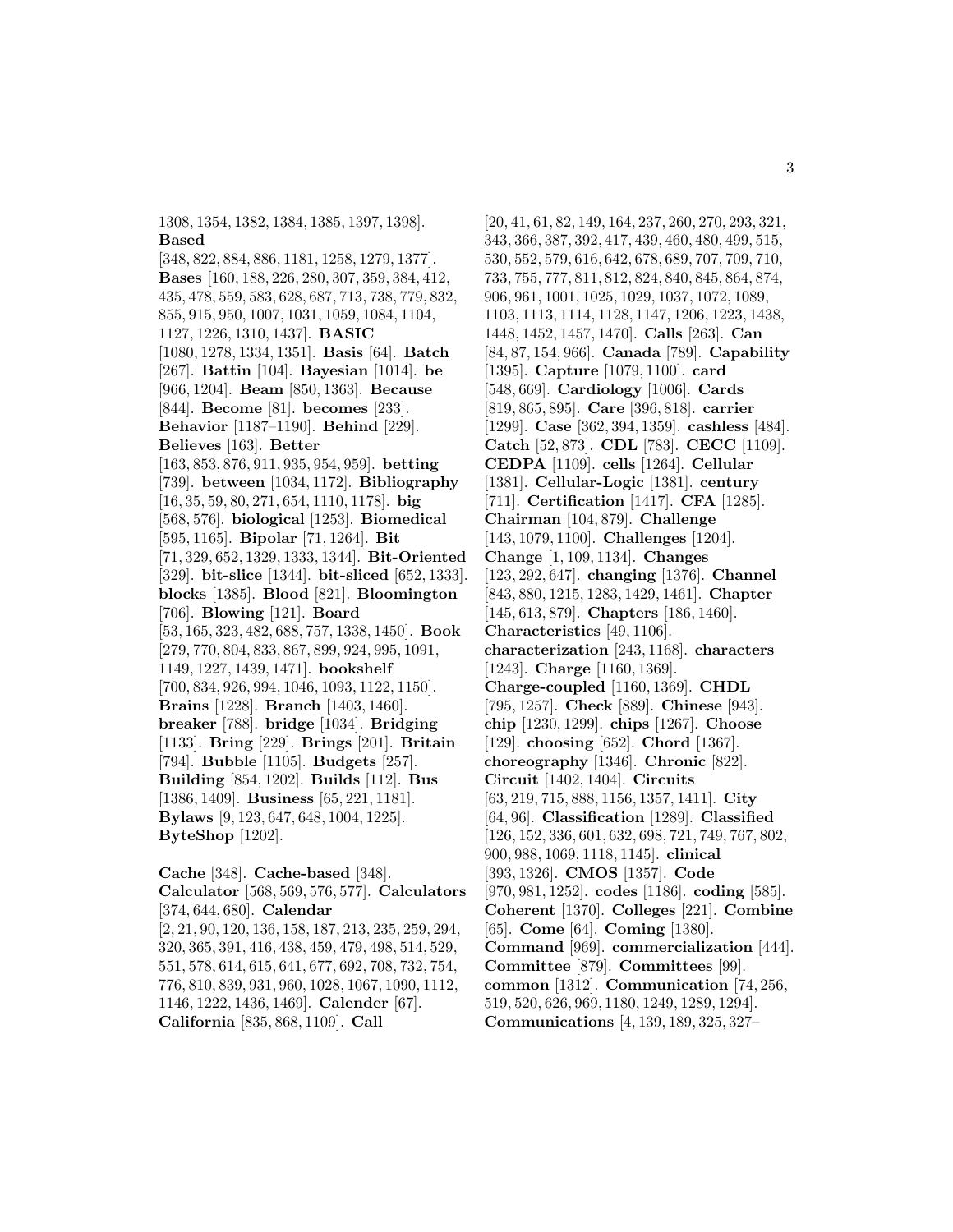329, 517, 725, 929, 956, 1103, 1418, 1455]. **comparing** [1291]. **comparison** [1172]. **Compcon** [245, 263, 388, 487, 548, 655, 670]. **Compcon'72** [170, 177, 202, 253, 285]. **Compcon73** [308]. **Compcon77** [1197]. **Competition** [486, 1056]. **compleat** [458]. **Component** [426, 1321]. **composing** [558]. **composition** [1348]. **Computation** [1173, 1345]. **Computer** [9, 20, 29, 32, 50, 55, 74, 77, 83, 88, 96, 101, 104, 105, 108, 110, 114, 128, 129, 131, 133, 135, 148, 153, 157, 162, 165, 178, 185, 189, 200, 206, 212, 214, 227, 229, 230, 239, 254, 256, 262, 268, 281, 283, 287, 292, 301, 309, 334, 350, 355, 368, 382, 402, 414, 451, 543, 568, 575, 576, 586, 644, 648, 669, 680, 763, 842, 849, 877, 885, 889, 905, 909, 932, 933, 996, 998, 1000, 1004, 1011, 1023, 1049, 1055, 1103, 1244]. **Computer** [6, 24, 43, 49, 92, 175, 190, 192, 194, 219, 220, 238, 242–244, 271, 325, 327, 329, 345– 348, 363, 377, 378, 380, 398, 400, 407, 423, 428, 430, 446, 447, 450, 467, 469, 490, 491, 517, 519, 554, 818, 820, 822, 837, 856, 870, 903, 914, 919, 987, 1012, 1017, 1040, 1061, 1074, 1105, 1108, 1132, 1133, 1135, 1137, 1138, 1148, 1165, 1167, 1176, 1178, 1179, 1192, 1196, 1202, 1220, 1225, 1255, 1259, 1288, 1289, 1300, 1304, 1346–1348, 1352, 1355, 1386, 1393, 1394, 1423, 1424, 1458– 1460]. **computer** [15, 19, 33, 38, 53, 58, 78, 106, 123, 124, 145, 150, 322, 370, 379, 390, 396, 397, 399, 421, 427, 429, 441, 442, 448, 461, 463, 470, 471, 481, 483, 492, 493, 518, 532, 547, 603, 711, 712, 736, 760, 780, 781, 787, 788, 813, 841, 853, 875, 908, 934, 954, 962, 1003, 1032, 1054, 1076, 1098, 1129, 1139, 1160, 1171, 1174, 1180, 1191, 1198, 1232, 1261, 1275, 1282, 1284–1286, 1291– 1293, 1305, 1306, 1311, 1316, 1321, 1334, 1335, 1338, 1340, 1341, 1349, 1359, 1360, 1388, 1407]. **Computer** [62, 85, 99, 111, 130, 155, 173, 179, 184, 203, 231, 233, 241, 255, 273, 288, 310, 360, 472, 494, 525, 546, 604, 636, 647, 836, 869, 902, 928, 955, 997, 1024, 1048, 1071, 1095, 1124, 1152, 1440, 1460, 1472]. **Computer-Aided**

[55, 77, 105, 554, 919, 1288, 1347].

**Computer-Based** [822]. **Computer-Communications** [189]. **Computer-Generated** [1040]. **Computer-Oriented** [108, 287]. **Computer-to-Computer** [329]. **computer/communication** [1180]. **Computerized** [395, 817, 821, 1403]. **Computers** [10, 143, 163, 296, 357, 393, 462, 737, 815, 1006, 1131, 1172, 1210, 1250, 1257, 1287, 1326, 1330, 1383, 1427, 1453, 1456]. **Computers\*** [1014]. **Computing** [42, 48, 119, 172, 182, 208, 290, 341, 358, 760, 859, 912, 1053, 1109, 1201, 1209, 1241, 1356, 1370, 1371, 1410, 1426]. **computors** [740]. **Concept** [1058]. **Concepts** [287, 964, 965, 1276, 1299, 1381]. **Concerned** [207, 1428]. **Concerning** [257]. **Concerns** [163]. **Concluding** [973]. **Conclusions** [986]. **Concurrency** [1183, 1371]. **Concurrent** [557, 1399]. **Conference** [20, 96, 97, 104, 114, 133, 227, 239, 256, 268, 603, 859, 870, 903, 929, 1053, 1109, 1211, 1426, 1437, 1458]. **configuration** [1368]. **Congress** [901]. **Considerations** [70, 71, 408, 535, 652, 1038, 1270, 1361, 1425]. **Consortium** [1109]. **Constitution** [9]. **constrained** [558]. **content** [1385]. **content-addressable** [1385]. **Contents** [3, 22, 40, 66, 89, 109, 113, 134, 159, 183, 205, 234, 258, 291, 317, 340, 367, 386, 411, 437, 455, 476, 496, 512, 527, 545, 573, 611, 639, 673, 705, 729, 753, 774, 808, 838, 871, 904, 930, 957, 999, 1026, 1050, 1073, 1097, 1126, 1194, 1412, 1443]. **Contest** [32, 619, 645]. **Continuing** [553, 634, 835, 868]. **Continuous** [1008]. **Control** [95, 329, 759, 969, 1185, 1280, 1281, 1286, 1294, 1343, 1375]. **Controlled** [558, 690, 1083]. **controllers** [688]. **Cookbook** [51, 100, 144, 191, 215, 251, 277, 468, 488, 537, 735]. **Cooking** [28]. **Coronary** [1009]. **Corporation** [588]. **correcting** [1186]. **COS** [328]. **COSINE** [376]. **Cost** [109, 686, 1060, 1074, 1161, 1388]. **Councils** [81]. **coupled** [1160, 1369]. **Coupon** [127].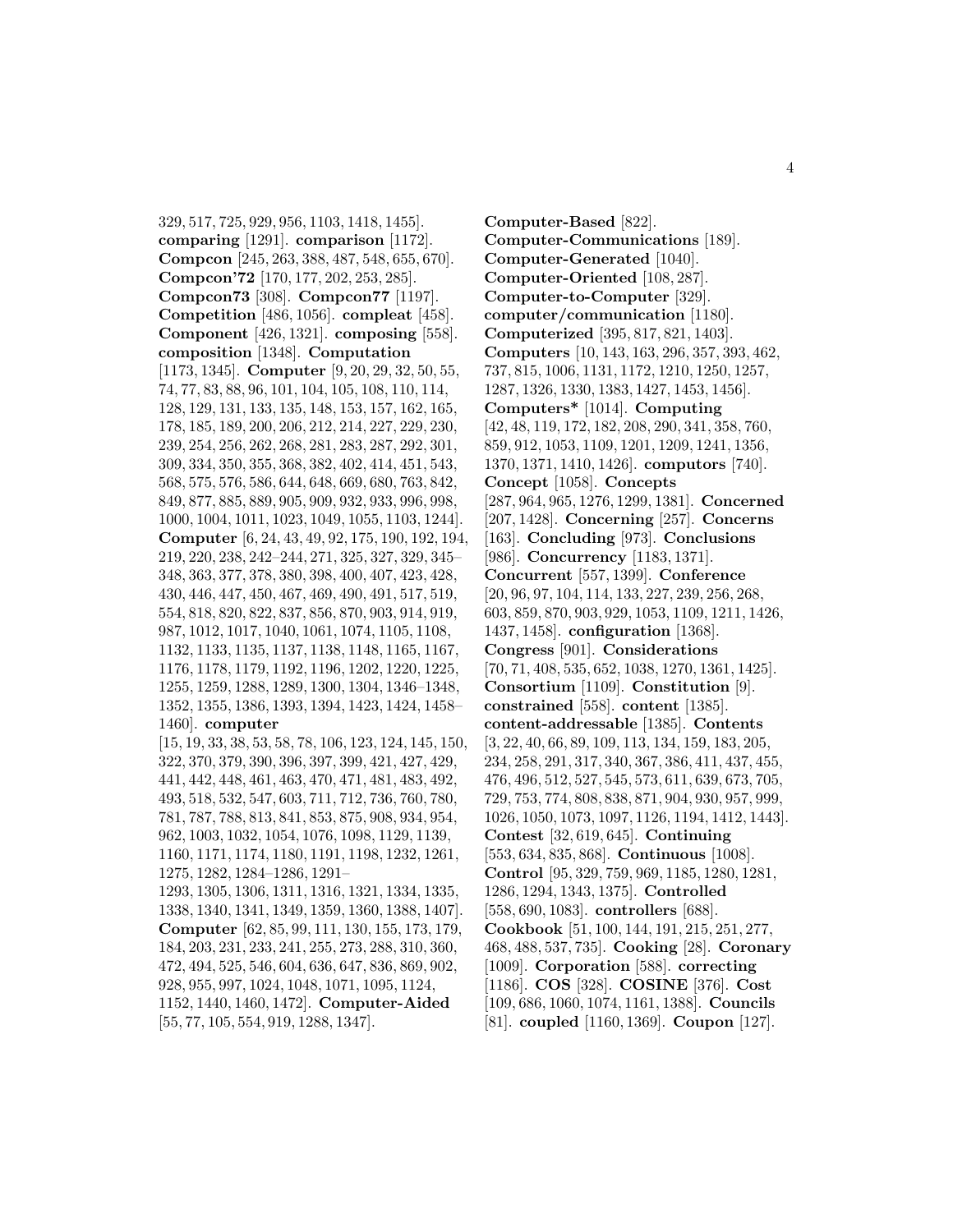**Course** [171, 1137]. **Courses** [553, 567, 602, 634, 635, 667, 697, 723, 803, 835, 868, 1120]. **Cover** [312, 339, 383, 385, 403– 406, 409, 410, 432–434, 452, 453, 473– 475, 495, 511, 526, 544, 570–572, 574, 606– 608, 637, 638, 668, 671, 672, 702–704, 726– 728, 751, 752, 771–773, 805–807, 1414, 1445]. **Coverage** [290]. **covering** [379, 399, 429, 448, 470, 492]. **Credit** [819, 865, 895]. **Critique** [1277, 1326, 1374]. **Cross** [1080, 1231]. **Cross-Assembler** [1080]. **cross-system** [1231]. **CRT** [691, 1082, 1362]. **crunching** [1393]. **cryptanalysis** [1262]. **cure** [29]. **Curicula** [1133]. **Current** [818, 1036, 1237, 1397]. **Currently** [1016]. **curriculum** [1232]. **Cut** [881, 927, 947]. **cycle** [1388]. **cyclic** [1158].

**Data** [4, 5, 7, 26, 160, 188, 226, 266, 280, 307, 327, 347, 359, 384, 412, 415, 435, 478, 519, 520, 559, 583, 621, 628, 660, 687, 713, 738, 779, 832, 855, 881, 915, 927, 947, 950, 956, 1007, 1031, 1059, 1084, 1104, 1107, 1109, 1127, 1214, 1226, 1243, 1262, 1273, 1286, 1290, 1301, 1303, 1308, 1310, 1318, 1342, 1354, 1382, 1384, 1385, 1396– 1398, 1418, 1437, 1455]. **Data-base** [1354]. **Database** [501, 1380]. **database-driven** [501]. **databases** [457]. **DataCenters** [816, 847, 887, 917]. **Datapac** [112]. **Day** [907]. **Days** [1047]. **DDL** [784]. **December** [1224]. **Decision** [820]. **Dedicated** [1008]. **Deductive** [888]. **Definition** [1136]. **Definitions** [964]. **Delivery** [311]. **Departments** [376, 1135]. **Dept** [28]. **Derby** [4]. **Describe** [345, 346]. **Description** [780, 781, 787– 794, 1011, 1256, 1260, 1327, 1375]. **descriptions** [1285, 1324]. **Descriptive** [1255]. **Design** [25, 46, 49, 55, 70, 71, 77, 84, 87, 94, 105, 216– 220, 229, 232, 287, 322, 361, 370, 377, 379, 390, 397, 399, 408, 415, 421, 427, 429, 441, 446, 448, 461, 467, 470, 481, 490, 492, 500, 502, 503, 534,

554, 556, 653, 660, 813, 841, 875, 908, 913, 916,

919, 934, 962, 980, 1003, 1032, 1051, 1054, 1076, 1077, 1079, 1098, 1100, 1129, 1136, 1155, 1170, 1179, 1198, 1204, 1230, 1239, 1247, 1257– 1259, 1270, 1310, 1340, 1359, 1361, 1378, 1425]. **design-economic** [408]. **designer** [380, 400, 430, 450, 471, 493]. **Designing** [1447]. **designs** [558]. **detecting** [1186]. **Detection** [1419]. **Development** [712, 850, 969, 983, 1193, 1236, 1331, 1332, 1365, 1377]. **Developments** [218, 500, 1169, 1170, 1191, 1308, 1349]. **device** [1369]. **Devices** [142, 167, 168, 1328, 1361, 1381, 1409]. **Diagnosis** [29, 44, 115, 1235]. **Diagnostic** [593]. **Dial** [156]. **DIC** [1083]. **Did** [674]. **Different** [758, 1161]. **diffusion** [1246]. **Digital** [44, 46, 115, 298, 396, 443, 501, 557, 582, 585, 587, 588, 591– 593, 595, 682, 883, 884, 886, 1140, 1171, 1172, 1259, 1270, 1271, 1274, 1294, 1358, 1403]. **digital/analog** [1171]. **diode** [1264]. **Direct** [1341, 1456]. **Direct-Executing** [1456]. **direct-execution** [1341]. **Directed** [740, 1363]. **Directions** [1015, 1349]. **Directory** [879, 943]. **Disciplines** [977]. **discrimination** [1288]. **Disk** [311]. **Diskette** [373]. **Disks** [846, 848, 852]. **Display** [1276, 1362, 1363, 1366]. **displays** [683]. **Distance** [690, 1187]. **Distinguished** [146]. **Distributed** [532–535, 983, 1280, 1281, 1301– 1303, 1308, 1343, 1426]. **Distributed-function** [532–534]. **Distribution** [1134]. **Do** [221, 780]. **DoD** [1312, 1411]. **Does** [876, 911, 935, 959]. **don't** [1111]. **Down** [881, 927, 947]. **Dramatic** [68]. **Driven** [501, 884, 886]. **drivers** [1319]. **Dues** [257]. **During** [285]. **Dynamic** [1106, 1242, 1294, 1316, 1336].

**earth** [717]. **Easier** [876, 911, 935, 959]. **Easy** [357]. **eating** [1372]. **economic** [408]. **Ecstacy** [975]. **editor** [675, 676, 913, 1132]. **editorial** [1199]. **Editors** [1033]. **EDP**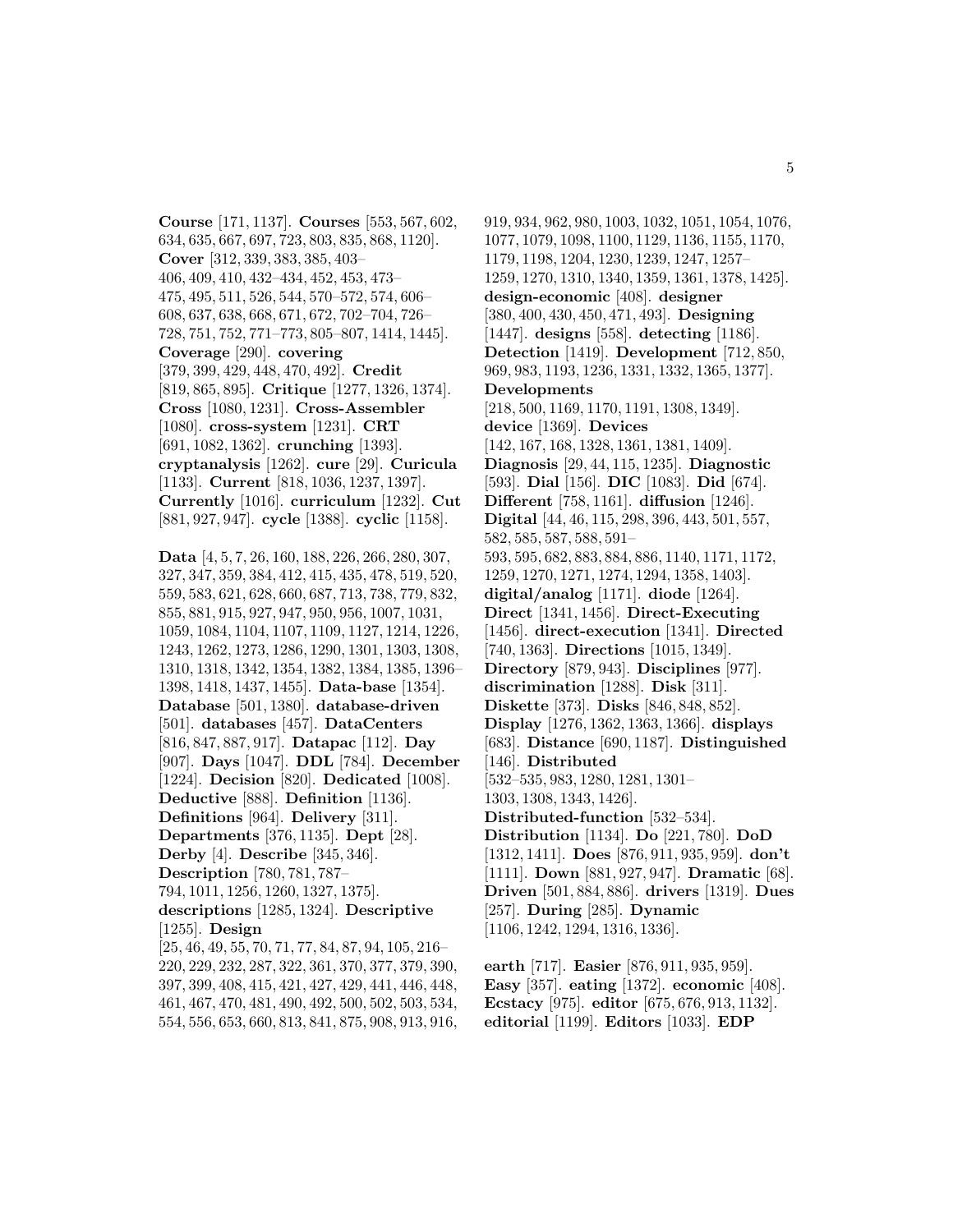[207, 854]. **Education** [156, 553, 634, 835, 868, 1132, 1139, 1148, 1300, 1355]. **Educational** [1109, 1274]. **Effect** [194, 1321, 1340]. **Effective** [266]. **Effects** [24, 1450]. **efficiency** [1387]. **efficient** [1252]. **effort** [1312]. **EG&G** [592]. **Eighth** [1039]. **Elected** [323, 757]. **Electrical** [376, 1135, 1234]. **Electrocardiograms** [1010, 1012]. **electrocardiographic** [394]. **Electron** [850]. **Electron-Beam-Addressed** [850]. **Electronic** [690, 846, 848, 852, 918, 1158, 1265]. **Electronics** [1047]. **Element** [25]. **elements** [1394]. **Eliminate** [84, 87]. **Else** [112]. **Emerging** [823]. **employment** [1136]. **emulation** [1245, 1324]. **Emulator** [1035]. **Encryption** [1262]. **Encyclopedia** [1148]. **End** [257]. **energy** [1280]. **Engine** [979]. **Engineer** [1211]. **Engineering** [376, 553, 634, 714, 835, 861, 868, 916, 936, 938, 1133, 1135, 1211, 1232, 1300, 1307, 1322, 1353, 1355]. **engineers** [1234]. **enhancement** [1323]. **enjoying** [109]. **enterprise** [176]. **entertainment** [1311]. **entry** [1243]. **Environment** [519, 884, 886, 916, 1233]. **Equipment** [982]. **Error** [1186, 1419]. **Evaluating** [267]. **Evaluation** [43, 264, 265, 347, 1110, 1248, 1284, 1285, 1310]. **Events** [2, 21]. **Ever** [52, 240]. **Everybody** [877, 909, 933, 998, 1023, 1049, 1055]. **Everything** [284]. **Evolution** [217, 518, 1328, 1329, 1362, 1442]. **Evolved** [1379]. **Evolving** [445, 977]. **exchange** [1403]. **Executing** [1456]. **execution** [1320, 1341]. **executive** [458]. **Exercise** [1010]. **Exhaustive** [1262]. **Experience** [976, 1016, 1420]. **Experienced** [972]. **Experiences** [445]. **Experimental** [850, 1271, 1282, 1302, 1366]. **Expert** [350]. **Exploiting** [1371]. **Exploring** [1251]. **Express** [1134]. **Expresses** [163]. **Extending** [1306]. **extension** [1254]. **Extraction** [13]. **eye** [1282].

**F8** [1277]. **Faced** [1204]. **faces** [462]. **facilities** [626, 760, 1309]. **facility** [1166, 1271, 1274, 1280]. **Factory** [939]. **failure** [1279]. **Fall** [655]. **Family** [1060, 1286, 1287, 1313, 1374, 1386]. **Fast** [93, 1456]. **Fault** [42, 43, 46, 48, 115, 119, 182, 208, 341, 912, 1189, 1235]. **Fault-Tolerant** [42, 46, 48, 182, 208, 341, 912]. **Feature** [13, 659, 742, 854, 943, 1154, 1157, 1350, 1425, 1456, 1459]. **February** [263]. **Federal** [791, 1134]. **Fiction** [717]. **Field** [172]. **Fifth** [891, 1437]. **File** [91, 1185]. **Films** [844]. **Financial** [1052]. **Find** [154]. **firmware** [1322, 1323]. **First** [64, 176, 1193, 1207]. **Five** [868]. **FJCC** [31]. **Flank** [349]. **Flation** [897]. **flow** [1342]. **Flying** [1407, 1424]. **Forever** [1134]. **form** [655, 668]. **Formal** [980, 1285, 1324, 1441]. **Formerly** [83, 110]. **FORTRAN** [505, 658, 966]. **Fountains** [84, 87]. **Four** [835, 1133]. **Four-Year** [1133]. **Fourier** [93]. **Fourth** [956, 1053, 1393]. **France** [790]. **Francisco** [229, 263]. **Fred** [140]. **Freedom** [143]. **Freer** [176]. **Frequency** [1189]. **Front** [312, 339, 383, 403, 404, 409, 410, 434, 453, 474, 475, 511, 526, 544, 571, 572, 607, 608, 637, 638, 640, 672, 703, 704, 727, 728, 730, 752, 772, 773, 806, 807]. **FSD** [971]. **full** [379, 399, 429, 448, 470, 492]. **Fun** [1202]. **function** [532–534]. **Functions** [265]. **Future** [5, 207, 425, 650, 916, 985, 1173, 1180, 1199].

**Galindo** [118]. **gambling** [736]. **Garnet** [844]. **Gas** [821, 1280]. **gas-laser** [1280]. **GASP** [1245]. **GASP-PL** [1245]. **GASP-PL/I** [1245]. **Generalized** [220]. **Generated** [1040]. **Generation** [1174, 1231, 1252, 1258]. **Generations** [195]. **Geometric** [1298]. **Germany** [791, 795]. **Get** [290, 674]. **GGG** [844]. **Gift** [284]. **giveaway** [568, 569, 576, 577]. **Glossary** [1339]. **Go** [52, 1330]. **Goals** [161, 938]. **going** [644, 680]. **Good** [844]. **Got** [93]. **Governing** [165, 323, 482, 757]. **Governors**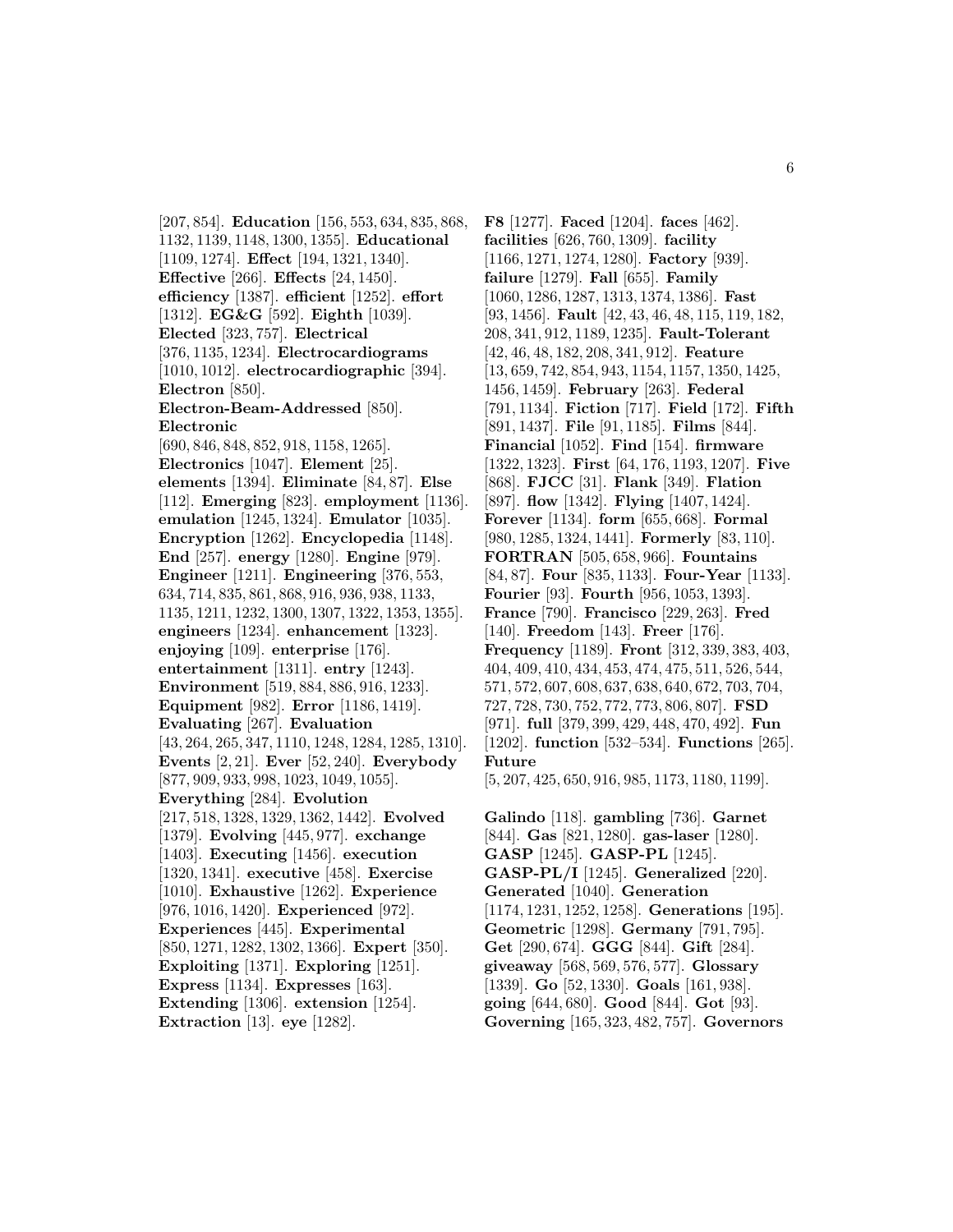[53]. **Grade** [83, 110]. **Grand** [224, 282]. **Graphic** [558, 1361]. **Graphics** [503, 742, 1159, 1175– 1178, 1259, 1305, 1311, 1363, 1407, 1424, 1473]. **graphs** [740]. **Grass** [273]. **Great** [4, 32, 794, 877, 909, 933, 998, 1023, 1049, 1055, 1220]. **Group** [1, 15, 33, 83, 110]. **Grow** [844]. **Guest** [913, 1132, 1199]. **guide** [224, 282, 372].

**hand** [1243, 1282]. **hand-printed** [1243]. **hand/eye** [1282]. **handbook** [550]. **handicapped** [1372]. **Handle** [64]. **Happening** [952]. **Hard** [129]. **Hardware** [244, 462, 536, 780, 781, 787– 794, 1011, 1034, 1082, 1137, 1205, 1208, 1255, 1256, 1260, 1323, 1327, 1363, 1392, 1446]. **hardware/firmware/software** [1323]. **Hardware/Software** [1082]. **Hayne** [488, 735]. **Haynes** [468]. **Health** [818]. **heart** [388]. **Heaven** [101]. **held** [795]. **Hell** [101]. **Help** [29, 221, 820, 1318]. **Helps** [221]. **Here** [996]. **Heroes** [166]. **heterogeneous** [533]. **Hewlett** [940]. **Hewlett-Packard** [940]. **Hierarchically** [1140]. **hierarchies** [1364, 1396]. **Hierarchy** [1161]. **High** [7, 1038, 1060, 1156, 1280, 1321, 1358, 1407, 1424, 1456]. **high-energy** [1280]. **High-level** [1456]. **High-Speed** [7, 1321, 1358]. **Highlights** [762, 963]. **Highly** [1193]. **Hints** [1318]. **History** [1209, 1345]. **hobby** [1241]. **Holograms** [1040]. **home** [686]. **home/school** [686]. **homogeneous** [533]. **Honeymoon** [1151]. **Honeywell** [1302]. **host** [1442]. **host-to-host** [1442]. **Hotels** [64]. **HP** [568, 569, 576, 577, 644, 680, 816, 847, 887, 917]. **Hybrid** [1171–1174].

**I/O** [464, 1406]. **IBM** [373, 621, 759, 971]. **IBM-FSD** [971]. **IC** [181, 563, 597, 629, 662, 694, 719, 746, 797, 826,

858, 892, 921, 948, 991, 1019, 1042, 1064, 1086, 1116, 1142, 1218, 1432, 1464]. **identical** [557].

**IEEE** [9, 20, 32, 74, 83, 88, 110, 114, 128, 131, 133, 135, 153, 157, 165, 178, 185, 200, 204, 206, 230, 241, 254, 281, 283, 290, 309, 334, 355, 368, 382, 402, 414, 568, 576, 644, 648, 680, 842, 877, 897, 905, 909, 932, 933, 998, 1000, 1004, 1023, 1049, 1055, 1196, 1210, 1225, 1423, 1460]. **IEEE-Interest** [290]. **If** [84, 87, 129, 154, 240, 853, 954, 1204]. **IFIP** [942]. **II** [595, 763, 967, 1424]. **III** [10, 659, 974]. **Illness** [822]. **Image** [582, 587, 588, 591– 593, 595, 742, 1013, 1178, 1270, 1272–1275]. **images** [1165]. **Impact** [68, 466, 823, 852, 977, 1057, 1058, 1392]. **Implementation** [970, 1337]. **implemented** [521]. **Implementing** [1038, 1309]. **Implications** [373, 484, 1265, 1427]. **Important** [241, 647]. **Improve** [1417]. **Improved** [978]. **Improvement** [971, 1057, 1190]. **improving** [1292]. **Inc.** [81, 898]. **Index** [272, 306, 335, 381, 401, 431, 449, 666, 769, 801, 831, 1224]. **Indiana** [706]. **Individuality** [143]. **Industrial** [138, 1266, 1375]. **Industry** [247, 486, 1311]. **Information** [162, 190, 212, 238, 262, 314, 322, 326, 337, 370, 390, 421, 441, 461, 481, 536, 813, 841, 875, 908, 934, 962, 1003, 1032, 1054, 1076, 1098, 1102, 1129, 1181, 1198, 1385]. **initiative** [1411]. **Ink** [84, 87]. **Innovations** [533]. **Input** [1185, 1238, 1361]. **input/output** [1185, 1238]. **Inspection** [918]. **Instruction** [346, 1388]. **instruction-set** [1388]. **Instrumentation** [242, 246, 465, 1279, 1317]. **Integrated** [219, 715, 1247, 1357, 1406, 1411]. **Intel** [1329, 1374, 1406]. **intelligent** [653, 1159]. **intensive** [396]. **interaction** [463]. **Interactive** [465, 503, 558, 742, 1162, 1178, 1259, 1271, 1272, 1305, 1407, 1424, 1473]. **Intercon** [897]. **Interconnection** [555, 1405]. **Interest** [290]. **interface** [1409]. **interfacing** [1234]. **International** [48, 97, 114, 119, 182, 208, 256, 341, 859, 891, 912, 929, 1011, 1211, 1426, 1437, 1458]. **Interpretation** [821]. **Interprocess** [626].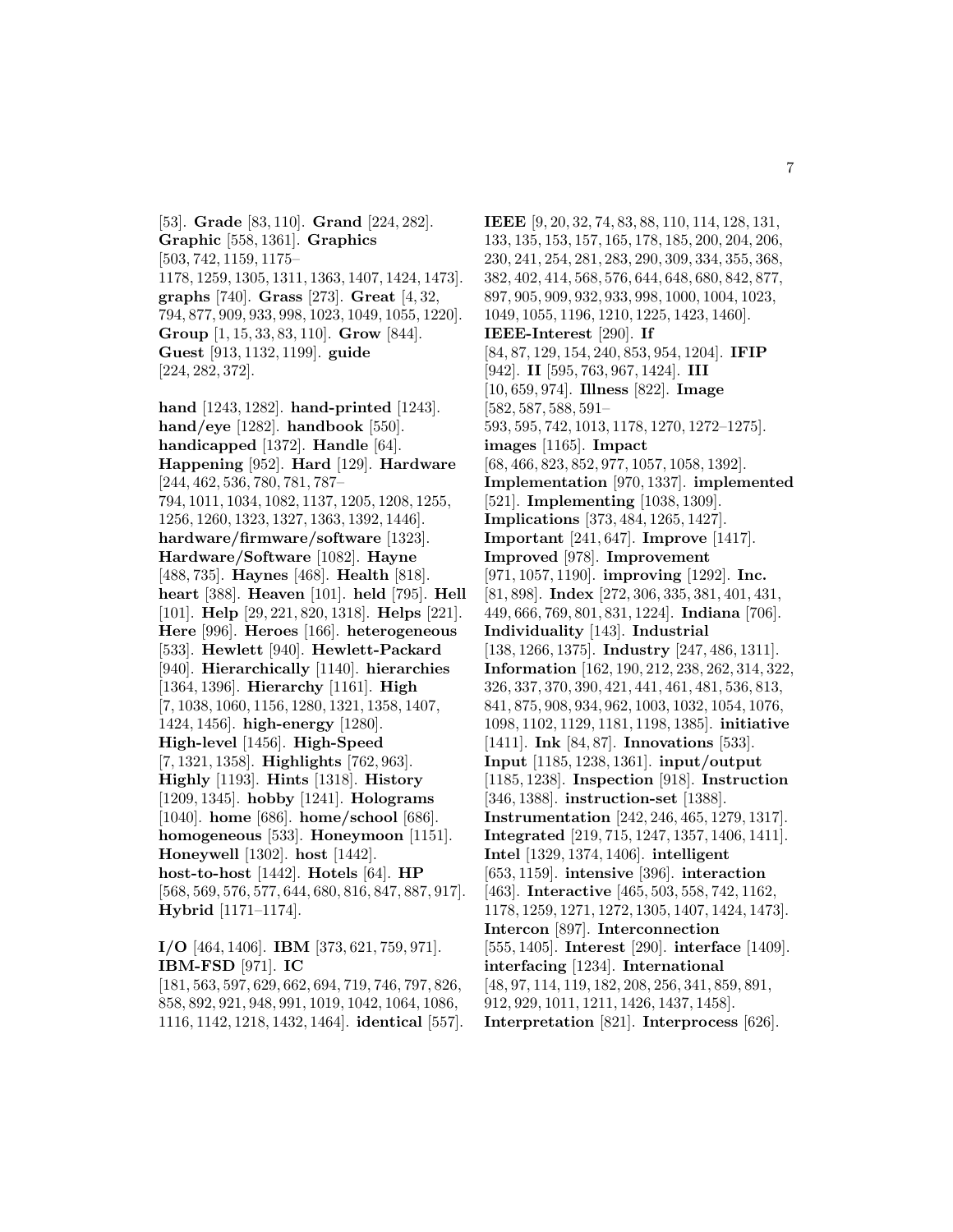**Interprocessor** [1249]. **Interviews** [285]. **Introducing** [781–786, 1074]. **Introduction** [297, 649, 913, 987, 1132, 1169, 1250, 1255, 1327, 1378]. **Invited** [81]. **IPAD** [916]. **ISP** [346, 785]. **Issue** [1210]. **issues** [408, 1237]. **Italy** [792]. **itself** [853, 954]. **IV** [977].

**Japan** [227, 239, 268, 793, 870, 903, 1094, 1125, 1400, 1401]. **JCCs** [161, 257]. **Join** [185, 206, 1220]. **Joint** [96]. **JOLT** [1074]. **Journal** [63].

**Keepsake** [240]. **Key** [1191]. **keyboard** [1367]. **Keynote** [1399]. **kill** [29]. **Kit** [1212]. **Know** [547, 844, 914, 952]. **Knows** [284].

**Labolink** [1293]. **Laboratory** [298, 591, 593, 595, 742, 1140, 1233, 1253, 1293]. **Lake** [743, 963]. **Landmarks** [1107]. **Language** [978, 984, 1038, 1258, 1259, 1312, 1327, 1347, 1456]. **Languages** [780, 781, 787– 794, 1011, 1255, 1256, 1260, 1313, 1377]. **Large** [196, 219, 362, 443, 739, 1385, 1437]. **Large-Scale** [219]. **laser** [1280]. **Last** [64, 819, 865, 895]. **Latin** [1139]. **law** [483]. **Lawrence** [593, 595]. **layered** [1323]. **Learning** [1459]. **Leave** [204, 229]. **left** [388]. **Legal** [408, 484, 485]. **Let** [52]. **Letters** [11, 75, 102, 211, 236, 261, 295, 369, 422, 675, 1033]. **Level** [976, 1038, 1188, 1456]. **Levels** [1161]. **Life** [163, 1388]. **Life-cycle** [1388]. **Limitations** [1335, 1395]. **Limits** [154]. **Line** [763, 1010, 1057, 1243]. **linked** [1293]. **List** [318, 510]. **literary** [1347]. **Literature** [1217, 1431, 1463]. **lithography** [1156]. **Livermore** [593, 595]. **LLL** [1278]. **LM2** [1099]. **Local** [285]. **LOGAL** [1257]. **Logic** [142, 167, 683, 711, 712, 714, 873, 884, 886, 888, 891, 1099, 1170, 1185, 1257, 1381, 1447]. **Logical** [168]. **Logo** [32]. **Look**

[853, 954, 1199]. **Lookahead** [759]. **Looking** [651, 1005]. **loom** [558]. **lost** [819, 865, 895]. **Low** [686, 1060]. **low-cost** [686]. **Lowest**

[1074]. **LSI** [169, 372, 504, 654, 1169, 1335, 1337, 1340, 1341, 1393].

**M** [1314]. **Machine** [625, 981, 1015, 1099, 1252, 1321, 1375, 1384]. **Machine-Pattern** [1015]. **Machines** [46, 1157, 1380, 1382, 1385, 1405]. **Macro** [1377]. **Macro-assemblers** [1377]. **macro-based** [1377]. **Made** [357]. **magazine** [233, 546]. **Magnetic** [1105].

**Main** [424]. **Mainframe** [1337, 1425]. **Maintenance** [91]. **Major** [163]. **Make** [163, 1136]. **Making** [820]. **Man** [284]. **Management**

[466, 916, 1193, 1214, 1303, 1308, 1368, 1398]. **Management/Engineering/Design** [916]. **Managing** [822, 1331]. **MarAd** [919]. **March** [181]. **marketplace** [380, 400, 430, 450, 471, 493]. **marriage** [1281]. **Mass** [425, 744, 1309]. **Mathematical** [741, 1014]. **matter** [640, 730]. **MAXC** [1325]. **May** [96, 1204]. **Mayer** [224, 282]. **McAuto** [968]. **MCS** [1374]. **MCS-48** [1374]. **Mean**

[876, 911, 935, 959]. **measurability** [1167]. **Measurement** [242, 243, 1284].

**Measurements** [505, 682]. **measures**

[1387]. **Measuring** [971]. **Mechanical**

[1298]. **Media** [1242]. **Medical** [395, 820].

**Medicine** [393, 815, 1326]. **meets** [1268].

**Member** [81]. **Members** [53, 165, 323, 482,

568, 569, 576, 577, 644, 680, 757, 1460].

**Membership** [83, 110, 281, 368, 414, 620, 646, 877, 909, 933, 998, 1023, 1049, 1055].

**Memories**

[50, 72, 1105, 1158, 1160, 1265, 1369]. **Memory**

[23–25, 70, 71, 169, 269, 286, 424, 426, 466, 850, 1161, 1179, 1184, 1186, 1254, 1364, 1396, 1449].

**Merge** [204]. **Message** [39, 362, 676, 1444]. **message-switching** [362]. **Messages**

[1413]. **meter** [690]. **Method** [1081, 1172].

**Methods**

[26, 108, 976, 1240, 1291, 1292, 1345]. **Metrics**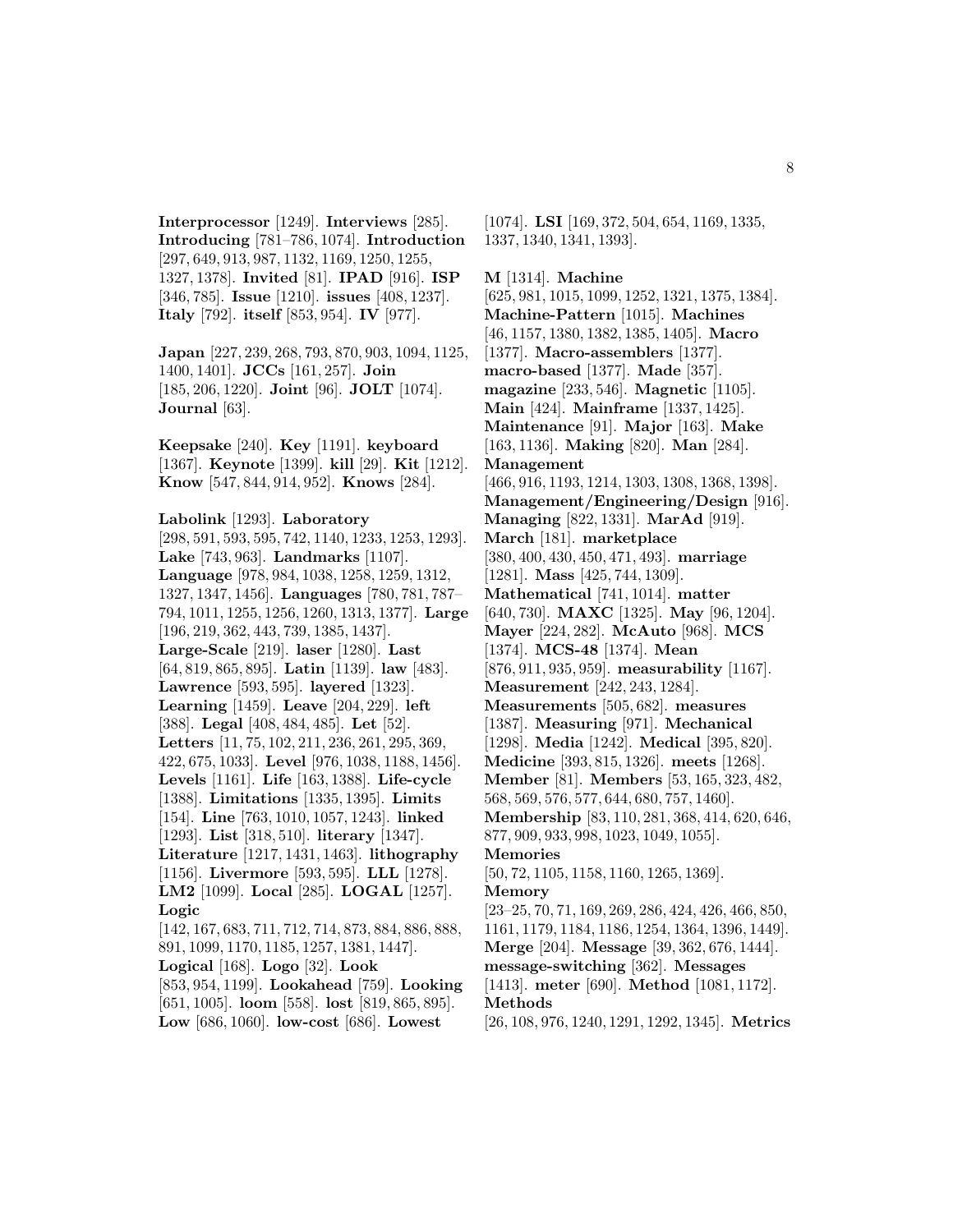[1421]. **Micro** [762, 1213, 1279, 1281, 1458, 1467]. **Micro-12** [1467]. **MICRO-9** [1213]. **micro-based** [1279]. **micro-mini** [1281]. **Microcomputer** [538, 901, 1051, 1080, 1081, 1212, 1234, 1236, 1239, 1249, 1278, 1280, 1332, 1372, 1374, 1401]. **Microcomputer-aided** [1372]. **Microcomputers** [654, 1231, 1232]. **Microdare** [1456]. **Microelectronics** [1450]. **Microfiche** [223]. **microprocessing** [504]. **Microprocessor** [649, 653, 685, 686, 690, 1060, 1077, 1078, 1159, 1169, 1229, 1230, 1233, 1235, 1238, 1245, 1253, 1269, 1277, 1328, 1329, 1331, 1333, 1373, 1376, 1377, 1425]. **Microprocessors** [372, 650, 654, 688, 691, 1082, 1083, 1237, 1313, 1344, 1400]. **Microprocessors-Controlled** [1083]. **Microprogram** [1344]. **microprogramable** [652]. **microprogrammable** [1157, 1286]. **Microprogramming** [269, 361, 907, 1034, 1036, 1038, 1039, 1154]. **Microsystems** [1433, 1465]. **Might** [229]. **migration** [1323]. **MIL** [1287]. **MIL-SPEC** [1287]. **military** [1386, 1388]. **Million** [819, 865, 895]. **mind** [1230]. **Mini** [374, 816, 847, 887, 917, 1281, 1458]. **Minicomputer** [139, 373, 375, 742, 940, 1008, 1099, 1166, 1181]. **Minicomputer-based** [1181]. **MiniComputers** [72, 137, 138, 180, 210, 298, 371, 1254]. **Minimal** [1263]. **minimize** [1179]. **Miscellanea** [12, 30, 54, 76, 103, 122, 147]. **MITS** [937]. **MOBIDIC** [344]. **MOBIDIC-B** [344]. **Model** [759, 1133, 1246]. **Modeling** [1294, 1297, 1298, 1360]. **Models** [534, 941, 1187, 1408]. **Modem** [7]. **Modern** [837]. **Modular** [214, 301, 442, 465, 1314, 1338, 1340, 1341]. **Module** [850, 976]. **Module-Level** [976]. **modules** [443, 444, 1335, 1337]. **Money** [952]. **Monitoring** [117, 244, 817, 1008].

**Monitors** [1108]. **monograph** [1333]. **monolithic** [1358]. **monthly** [233]. **MOS** [109, 502, 1060]. **Moses** [140]. **MOSFET** [1156]. **Motorola** [1376]. **MPU** [1203]. **MSFC** [1273]. **Much** [221, 1202]. **multi** [714, 1249]. **multi-microcomputer** [1249]. **multi-valued** [714]. **multiminiprocessor** [521]. **multiphasic** [395]. **Multiple** [711, 712, 891, 1078]. **Multiple-Valued** [711, 712, 891]. **multipliers** [1358]. **Multiprocessing** [193]. **multipurpose** [668]. **multistable** [715]. **MUMS** [1229]. **music** [1348]. **my** [388].

**Name** [93, 1211]. **Named** [104]. **Names** [176]. **nanoprogramming** [1154]. **National** [172]. **NBS** [1262]. **NCC** [621, 814, 851, 878, 910, 1107, 1427]. **Near** [194]. **nearly** [557]. **Need** [166, 780, 978, 984, 1307]. **Needs** [207, 889, 985]. **Netherlands** [117]. **Network** [117, 362, 408, 518, 626, 1290, 1292, 1293]. **networking** [407]. **Networks** [6, 44, 92, 189, 415, 517, 547, 557, 586, 660, 716, 837, 914, 1269, 1289, 1294, 1304, 1338, 1342, 1404, 1405, 1447]. **Never** [52]. **News** [12, 30, 54, 76, 103, 122, 147, 1096, 1123, 1153]. **Newsletter** [55, 77, 105]. **Next** [195, 1047, 1131, 1174, 1200, 1212]. **Next-generation** [1174]. **Ninth** [232]. **No** [209]. **No-Tea-Party** [209]. **Non** [142, 167, 408, 1234]. **non-electrical** [1234]. **Non-Logic** [142, 167]. **Non-technical** [408]. **Nonimpact** [1062]. **Notation** [345, 346]. **Notes** [1096, 1123, 1153]. **Notices** [12, 30, 54, 76, 103, 122, 147]. **NSF** [1334]. **Nuclear** [1416].

**O** [464, 1406]. **observations** [443]. **oceans** [1350]. **October** [1114]. **off** [739, 1337]. **off-the-shelf** [1337]. **off-track** [739]. **Offers** [835, 868]. **office** [1366]. **Officers** [53, 165, 323, 482, 757]. **ol** [585]. **on-board**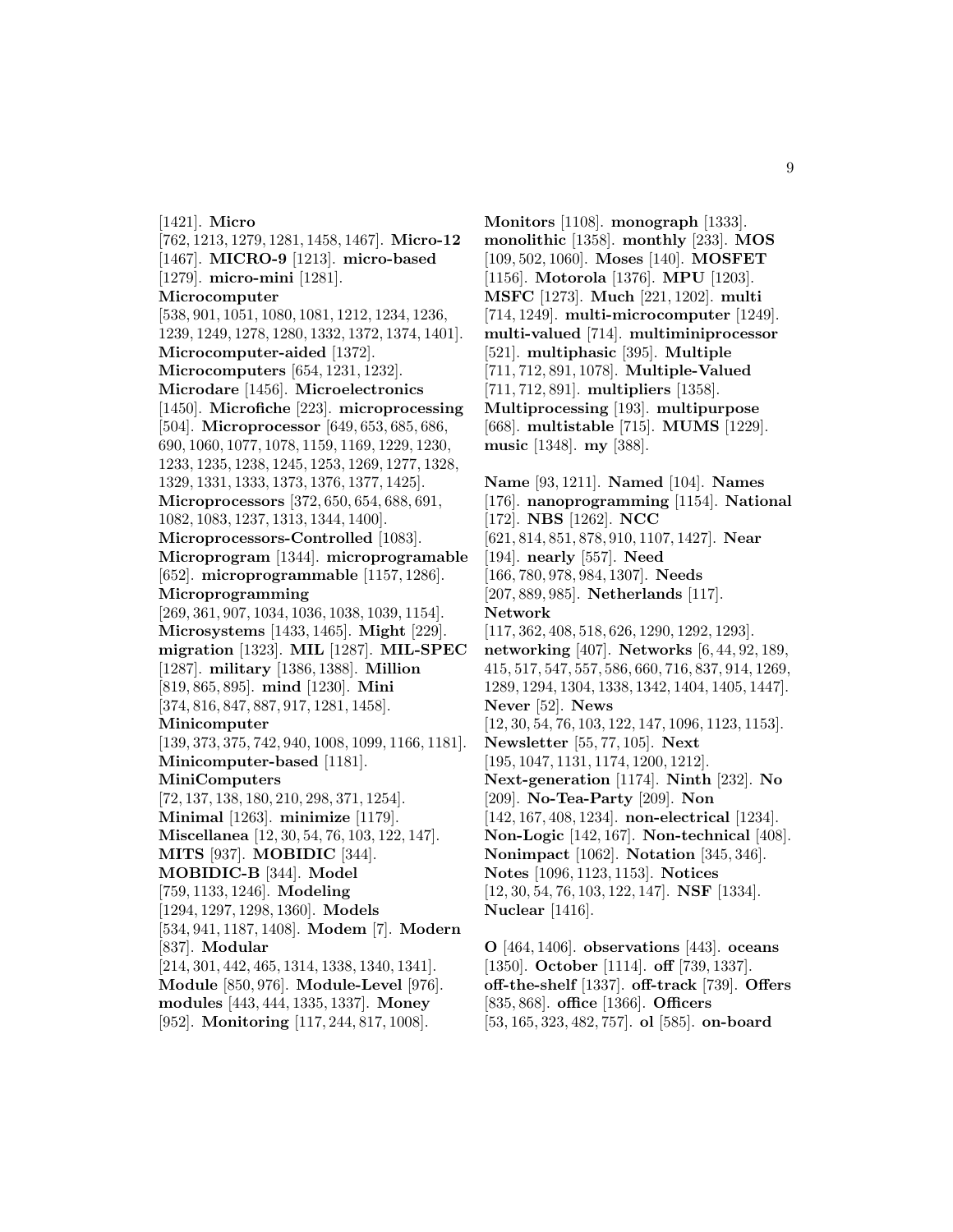[688, 1338]. **On-Line** [763, 1010, 1243]. **One** [229, 907, 1070, 1202]. **One-Day** [907]. **only** [568, 569, 576, 577]. **Open** [843, 880, 1215, 1283, 1429, 1461]. **Operating** [171, 300, 463, 464, 623, 626, 1182, 1183, 1214, 1304, 1309, 1342]. **Opportunity** [143, 1136]. **Optical** [859, 1370]. **optically** [1293]. **order** [668]. **Ordinary** [505]. **Organization** [24, 26, 1158, 1321, 1341, 1352]. **Oriented** [98, 108, 287, 328, 329]. **Other** [408, 1211]. **Our** [154, 844, 1228]. **Output** [1040, 1185, 1238]. **Outstanding** [835, 868]. **Overview** [42, 1241, 1261, 1302, 1322, 1363, 1387, 1389]. **package** [1299]. **Packaging** [856]. **Packard** [940]. **Page** [758, 788, 1062, 1189]. **Pages** [1070]. **Papers** [20, 41, 61, 82, 149, 164, 237, 260, 263, 270, 293, 321, 343, 366, 379, 387, 392, 399, 417, 429, 439, 448, 460, 470, 480, 492, 499, 515, 530, 552, 579, 616, 642, 678, 689, 707, 709, 710, 733, 755, 777, 811, 812, 824, 840, 845, 864, 874, 906, 961, 1001, 1025, 1029, 1037, 1072, 1089, 1103, 1113, 1114, 1128, 1147, 1206, 1223, 1438, 1448, 1452, 1457, 1470]. **Parallel** [1102, 1275]. **Parallelism** [505]. **Part** [593, 595, 1424]. **Parts** [1298]. **Partsbank** [1134]. **Party** [209]. **Pascal** [1389, 1390]. **Passing** [344]. **Past** [425]. **Patent** [1410]. **Path** [1419]. **Patient** [817]. **Patients** [822]. **Pattern** [13, 91, 97, 108, 160, 188, 226, 280, 307, 359, 384, 412, 435, 457, 478, 559, 583, 594, 628, 687, 713, 738, 742, 779, 832, 855, 915, 950, 1007, 1015, 1031, 1059, 1084, 1104, 1127, 1162, 1166, 1226]. **Paynes** [537]. **PBX** [1403]. **People** [952]. **Performance** [242–244, 264– 266, 271, 347, 534, 758, 1060, 1110, 1161, 1323]. **peripheral** [1328]. **peripherals** [486]. **Personal** [1201, 1241, 1242, 1330, 1356]. **perspective** [1369]. **Petition** [1, 118]. **philosophy** [1239]. **Physical** [168]. **Physiologic** [1008]. **Pick** [1228]. **Picture** [585, 622, 674, 1163, 1166]. **pipelining** [521]. **Pit** [1133]. **PL** [1314]. **PL/I** [1245]. **PL/M**

[1314]. **Place** [815]. **Plan** [929]. **Plans** [1422]. **Pleasure** [65]. **Plot** [1070]. **PLZ** [1313]. **PMS** [345, 786]. **POD** [1348]. **Point** [228, 252, 278, 354, 420, 653, 1353]. **point-of-sale** [653]. **poised** [1305]. **policy** [717]. **Pollution** [117]. **Polyphonic** [1348]. **Portable** [328, 1080]. **Power** [169]. **Practical** [686, 965]. **practice** [1170]. **practicing** [1318]. **Pre** [86]. **Pre-register** [86]. **prefetching** [1364]. **Preliminary** [1467]. **Preparing** [985]. **Present** [207, 425, 650, 1180]. **presented** [621]. **Presents** [897]. **President** [39, 289, 316, 364, 418, 440, 477, 497, 513, 528, 612, 613, 731, 775, 809, 872, 958, 1027, 1075, 1195]. **Preview** [814, 851, 878, 910]. **Principles** [171, 938, 1342]. **printed** [1243]. **Printer** [1056]. **Printing** [1057, 1058, 1061, 1062]. **Printout** [84, 87, 1070]. **Privacy** [300, 1428]. **probes** [658]. **Problem** [52, 229, 555, 1168, 1261]. **Problems** [974, 1009, 1336, 1352]. **Procedure** [44, 1417]. **Procedures** [329]. **Process** [10, 558, 938, 1281]. **Processes** [1298, 1343]. **Processing** [267, 327, 582, 588, 591– 593, 595, 742, 1012, 1102, 1107, 1109, 1165, 1166, 1178, 1270, 1273–1275, 1301, 1338, 1358]. **Processor** [1078, 1102, 1302, 1366, 1406]. **Processors** [1384, 1385, 1425]. **Product** [305, 333, 356, 380, 400, 430, 450, 471, 493, 509, 542, 566, 600, 633, 665, 699, 724, 750, 768, 800, 830, 862, 896, 923, 951, 989, 1022, 1045, 1068, 1092, 1119]. **Products** [14, 34, 57, 79, 107, 125, 151, 174, 198, 225, 249, 276, 303, 331, 352, 377, 397, 427, 446, 467, 490, 507, 522, 539, 562, 596, 627, 661, 693, 718, 745, 764, 796, 825, 857, 890, 920, 946, 990, 1018, 1041, 1063, 1085, 1115, 1141, 1216, 1430, 1462]. **Profession** [292]. **Professional** [162, 190, 212, 238, 262, 322, 370, 377, 390, 397, 421, 427, 441, 446, 461, 467, 481, 490, 813, 841, 875, 908, 934, 962, 1003, 1032, 1054, 1076, 1098, 1129, 1198]. **Professionalism** [161]. **Profile** [305, 333, 356, 380, 400, 430, 450, 471, 493, 509,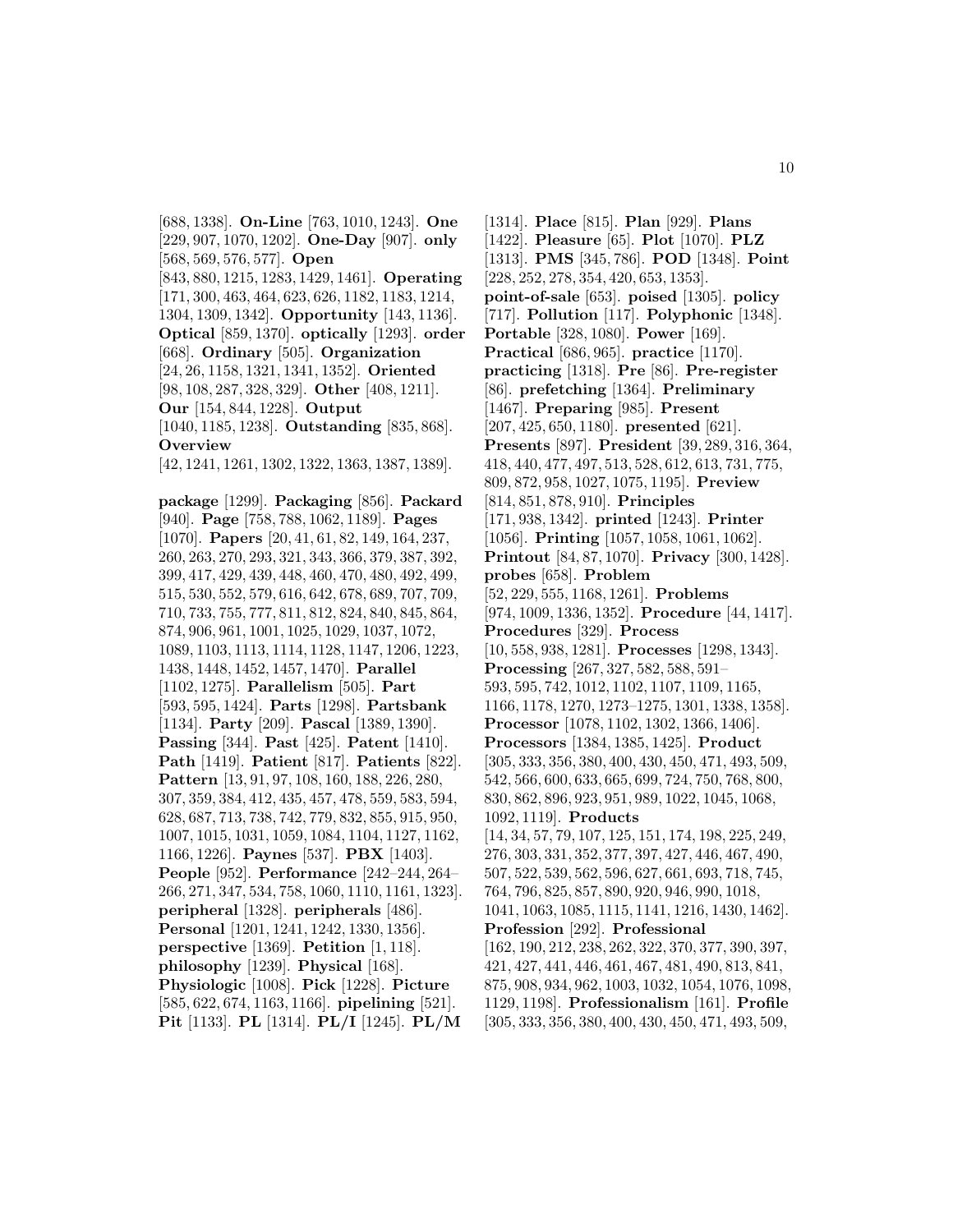542, 566, 600, 633, 665, 699, 724, 750, 768, 800, 830, 862, 896, 923, 951, 989, 1022, 1045, 1068, 1092, 1119]. **Prognosis** [1255, 1327]. **Program** [31, 146, 298, 299, 456, 487, 590, 657, 684, 1002, 1016, 1030, 1187–1190, 1268, 1315, 1317, 1320, 1364, 1371, 1416, 1467]. **programmable** [1295]. **Programmed** [889]. **Programmer** [140, 1318]. **Programming** [743, 964, 965, 967– 969, 971, 972, 974, 975, 977, 978, 982, 1312– 1314, 1399]. **Programming\*** [1081]. **Programs**

[196, 505, 658, 1106, 1133, 1247, 1285]. **Progress** [590, 657, 1297, 1321]. **Project** [464, 1212]. **projects** [1331]. **Proposed** [486, 1081, 1421]. **proprietary** [485]. **Protection** [300, 485, 624, 1410, 1416]. **protocol** [1441, 1442]. **Proudly** [897]. **Proven** [1057]. **Provisional** [9]. **Public** [163, 1193, 1428]. **publication** [741]. **Publications** [128, 153, 178, 186, 200, 230, 241, 254, 281, 283, 309, 334, 355, 382, 402, 451, 472, 494, 525, 543, 604, 636, 942]. **Pulmonary** [1246]. **Pulse** [873]. **purse** [761].

**Quality** [1393, 1415, 1417, 1421, 1422]. **Quantitative** [967, 1172]. **Quantitative/method** [1172]. **Questionnaire** [56].

**R** [1398]. **Race** [877, 909, 933, 998, 1023, 1049, 1055]. **racetrack** [737]. **radiography** [593]. **radix** [715]. **RAM** [1263, 1267]. **Ramdom** [70]. **Rams** [69]. **Random** [71]. **range** [379, 399, 429, 448, 470, 492]. **Reach** [550]. **Reactor** [1416]. **reader** [669]. **Readers** [223]. **readership** [546]. **ready** [1204]. **Real** [244, 736, 945, 970, 1136, 1278, 1358]. **Real-Time** [244, 970, 1278, 1358]. **Realtime** [1079, 1100]. **Reasons** [64, 86]. **Recently** [1204]. **Recognition** [13, 97, 108, 160, 188, 226, 280, 307, 359, 384, 412, 435, 457, 478, 559, 583, 594, 628, 687, 713,

738, 742, 779, 832, 855, 915, 950, 1007, 1031, 1059, 1084, 1104, 1127, 1162–1164, 1166, 1226]. **Reconfigurable** [1229, 1338]. **Recording** [881, 927, 947]. **records** [395]. **Recovery** [941]. **Reduction** [169]. **Redundancy** [987]. **references** [575]. **referendum** [419]. **register** [86, 444, 1306]. **register-transfer** [1306]. **Registration** [655]. **Related** [712, 977]. **Relational** [1382, 1398]. **Relays** [1203]. **Reliability** [45, 1186, 1266, 1292, 1357, 1392]. **reliable** [1240]. **Remarks** [973]. **Remote** [267, 1279]. **Repeat** [1193]. **Replacement** [758, 1189]. **Report** [69, 548, 590, 613, 657, 744, 762, 823, 856, 1052, 1211, 1213]. **Reporting** [821]. **Repository** [15, 33, 58, 78, 106, 124, 150, 173, 197, 222, 248, 274, 302, 330, 351, 379, 399, 429, 448, 470, 492, 506, 524, 541, 565, 599, 631, 664, 696, 722, 748, 766, 799, 829, 863, 894, 925, 953, 993, 1021, 1044, 1066, 1088, 1121, 1144, 1221]. **Representation** [1009]. **Representative** [10]. **Republic** [791]. **Requirements** [83, 110, 817, 1177, 1179]. **Research** [625, 898, 1148, 1166, 1282, 1296, 1334, 1434, 1466]. **Reservations** [64]. **Resource** [172, 193]. **Responding** [292]. **restoration** [587]. **retrieval** [1383]. **Review** [115, 279, 407, 740, 965, 1091, 1164, 1289]. **Reviews** [290, 358, 833, 867, 899, 924, 995, 1149, 1227, 1439, 1471]. **Revolution** [1450]. **Ribbon** [1056]. **Ribbons** [84, 87]. **Rickey** [1212]. **Right** [129, 550, 1101]. **Rising** [52]. **Robots** [1408]. **Rock** [856]. **Role** [987, 1384]. **Rollback** [941]. **Rolm** [1403]. **ROM** [109, 1264]. **ROMs** [112]. **Roots** [273]. **Roster** [842, 905, 932, 1000, 1196]. **Roundup** [1220]. **rules** [619, 645].

**S100** [1409]. **Sale** [184, 653]. **Sampler** [1404]. **sampling** [558]. **San** [229, 263]. **satellite** [1175]. **Save** [84, 87]. **saving** [109]. **Scale** [219, 739]. **scene** [1163]. **Scheduling** [1182, 1365]. **Schemes** [1289]. **Scholarships** [1460]. **school** [686]. **Schottky** [1264]. **SCi**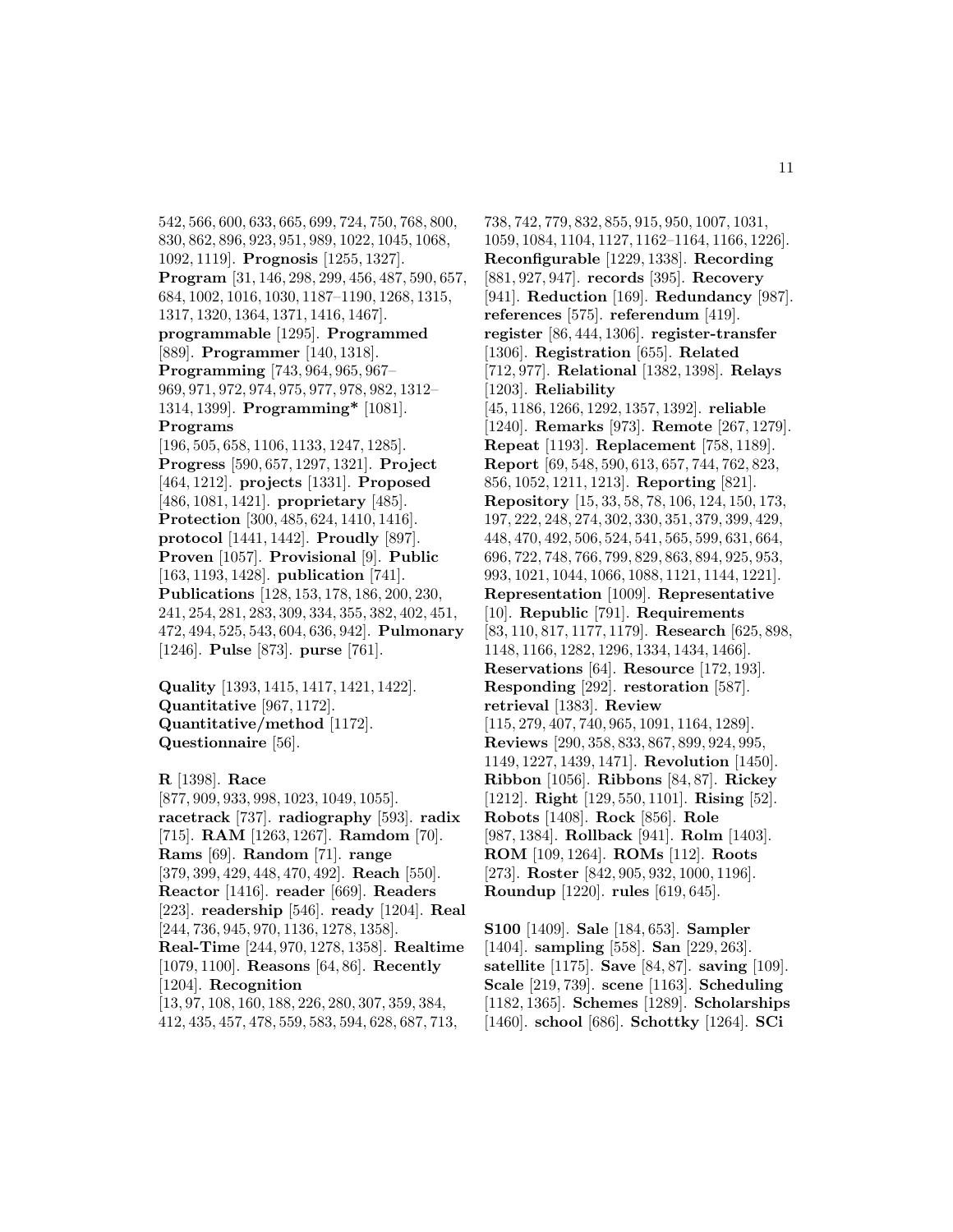[81]. **Science** [603, 711, 712, 760, 889, 898, 1133, 1135, 1212, 1300, 1334, 1355]. **Scientific** [591]. **Scorched** [717]. **SDK** [1212]. **SDK-8O** [1212]. **searching** [1263]. **Second** [1017, 1060]. **secretary** [458]. **Security** [519, 621, 1261]. **See** [154, 1111]. **seismic** [1288]. **Selection** [13, 243, 1318]. **Selections** [554]. **Self** [1453]. **Self-Testing** [1453]. **Sells** [112]. **Semantic** [1252]. **Semiconductor** [69, 70, 72, 286, 443, 1186]. **sensors** [1295]. **Sequence** [1258]. **Sequential** [91, 1364, 1396]. **serial** [1265]. **Series** [1193, 1286]. **serve** [853, 954]. **service** [669]. **services** [377, 397, 427, 446, 467, 490, 1291]. **Session** [964, 967, 974, 977]. **Set** [7, 1282, 1388]. **set-up** [1282]. **Sets** [346]. **Seventies** [50]. **severely** [1372]. **Shaded** [1311]. **shape** [1297]. **Shared** [193, 246]. **Sharing** [265]. **shelf** [770, 804, 1337]. **shift** [716]. **Ship** [919]. **Shopping** [1202]. **Short** [553, 567, 602, 634, 635, 667, 697, 723, 803, 835, 868, 1120]. **Should** [204, 966]. **Shoulders** [854]. **signal** [1358]. **Silicon** [68]. **Silk** [761]. **SIMD** [1405]. **Simple** [1282]. **Simplified** [538, 1081]. **Simulating** [888]. **Simulation** [81, 534, 557, 883, 884, 886, 1244, 1245, 1247, 1248, 1259, 1359]. **Simulations** [1459]. **Sixth** [1418, 1455]. **Size** [881, 927, 947, 1161]. **sizes** [758]. **SJCC** [86, 201]. **slice** [1344]. **sliced** [652, 1333]. **Small** [1181, 1456]. **Snap** [1051]. **Social** [408, 1427]. **Society** [1, 9, 20, 32, 53, 58, 74, 78, 83, 88, 99, 106, 114, 123, 124, 128, 131, 133, 135, 145, 150, 153, 157, 161, 165, 173, 178, 185, 200, 206, 230, 241, 254, 273, 281, 283, 309, 314, 323, 326, 334, 337, 355, 368, 382, 402, 414, 451, 472, 482, 484, 494, 525, 543, 568, 569, 576, 577, 604, 636, 644, 647, 648, 680, 842, 877, 905, 909, 932, 933, 998, 1000, 1004, 1023, 1049, 1055, 1196, 1225, 1423, 1460]. **Soft** [1366]. **Software** [45, 462, 466, 485, 535, 556, 658, 741, 861, 936, 938, 939, 969, 980, 983, 1034, 1079, 1082, 1100, 1136, 1176, 1193, 1204, 1211, 1231, 1240, 1248, 1307, 1316, 1317, 1319, 1323, 1331, 1332, 1339, 1353, 1365, 1368, 1377,

1379, 1415, 1417, 1421, 1422]. **Solid** [63]. **Solid-State** [63]. **solutions** [1336]. **Some** [24, 138, 161, 443, 965, 1425]. **sorting** [1263]. **SOS** [1200]. **Southern** [835, 868]. **Soviet** [46]. **Space** [184, 1350]. **spacecraft** [1338]. **SPEC** [1287]. **Special** [613, 659, 742, 854, 943, 1154, 1157, 1158, 1210, 1333, 1350, 1413, 1425, 1444, 1456, 1459]. **Specification** [976, 1409, 1441]. **Speech** [1164]. **Speed** [7, 1156, 1172, 1321, 1358]. **SPG** [266]. **SPIE** [651, 1005]. **Split** [856]. **SPLM** [297]. **Spoken** [996]. **Spring** [96, 487, 548, 1197]. **Sr.** [140]. **Srtre** [1012]. **Stack** [981, 1250–1252]. **Staff** [318]. **Standard** [91, 92, 1262, 1390, 1409, 1422]. **standardization** [1388]. **Standards** [95, 520, 1421]. **Standing** [854]. **Staran** [1275]. **State** [63, 407, 1375]. **Statement** [1260]. **Static** [1106, 1316, 1419]. **Statistical** [1291, 1365]. **Statistics** [1014]. **Status** [1, 69, 818, 1180, 1400]. **statute** [486]. **Stay** [828]. **Step** [1101]. **stolen** [819, 865, 895]. **Stop** [240]. **Storage** [423, 425, 744, 1263, 1309, 1362, 1395]. **Strategies** [362, 941]. **Strengthens** [145]. **string** [1187]. **structural** [1385]. **Structured** [743, 964– 970, 972, 974, 975, 977, 981, 982, 1140]. **Structures** [194, 345, 624, 1252, 1335]. **Structuring** [979]. **Student** [1460]. **studies** [1387]. **Study** [362, 621, 1137, 1246, 1347, 1359]. **studying** [1350]. **Style** [1451]. **styles** [1345]. **Subjects** [290]. **Substrates** [844]. **Subsystem** [25]. **Success** [854]. **Sue** [464]. **Summary** [46, 463, 504]. **Summer** [65, 553, 634]. **Supercomputer** [489]. **supercomputers** [561]. **supervision** [464]. **support** [1334]. **surgical** [396]. **Survey** [43, 376, 546, 585, 587, 625, 787, 788, 941, 1036, 1135, 1139, 1191, 1240, 1292, 1308, 1421]. **switching** [362, 1402, 1404]. **Symbolic** [220, 1188, 1320]. **Symposium** [13, 48, 119, 182, 189, 208, 286, 341, 891, 912,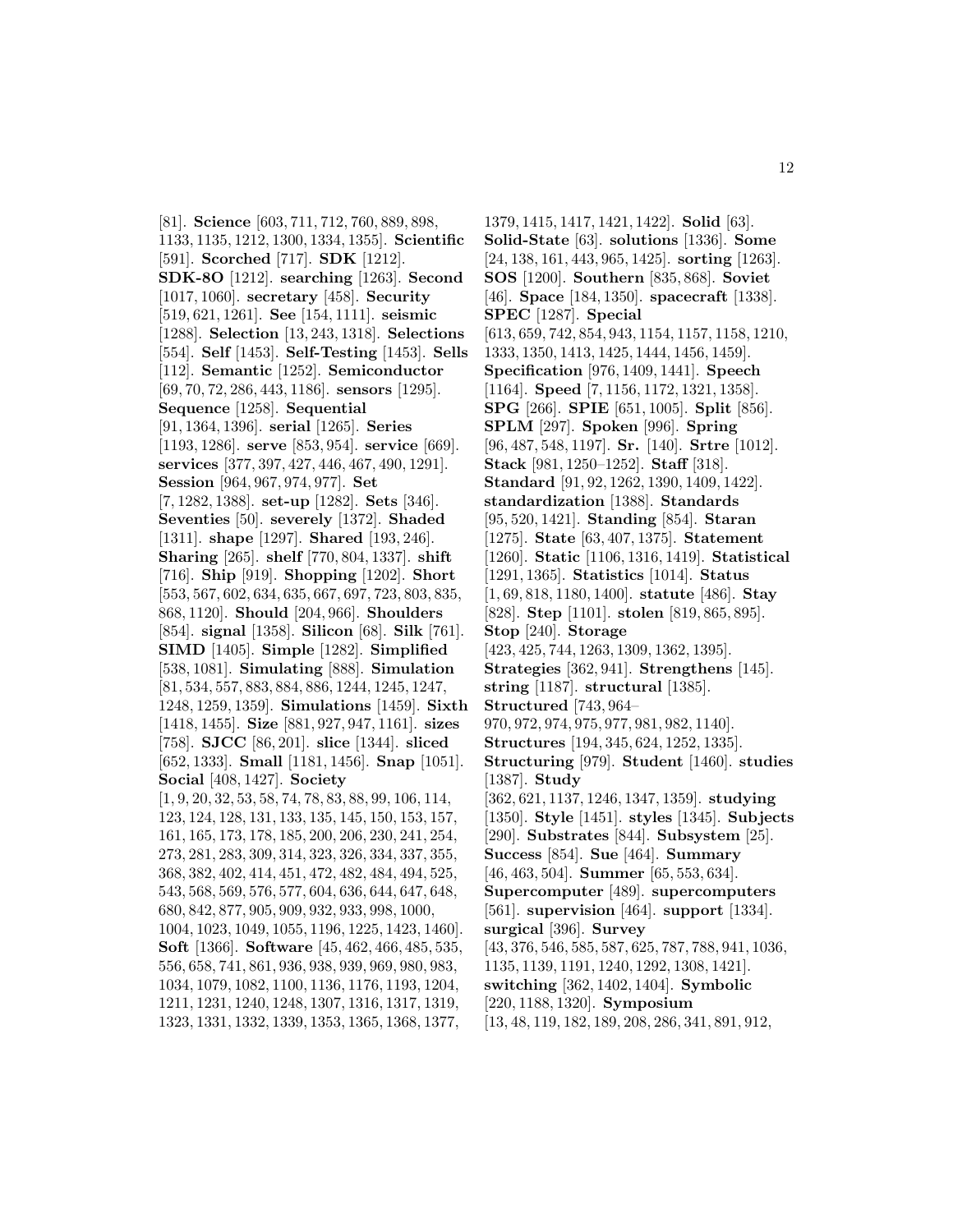956, 1011, 1017, 1138, 1393, 1418, 1455]. **Synthesis** [1040, 1257]. **System** [24, 242, 244, 265, 267, 328, 361, 379, 380, 399, 400, 429, 430, 445, 448, 450, 464, 465, 470, 471, 492, 493, 521, 558, 686, 759, 820, 821, 852, 916, 970, 1038, 1061, 1062, 1074, 1105, 1108, 1110, 1167, 1174, 1181, 1231, 1243, 1273, 1280, 1301, 1303, 1313, 1348, 1352, 1359, 1361, 1366, 1386, 1398, 1456]. **System\*** [1083]. **Systems** [70, 98, 115, 171, 214, 246, 287, 300, 301, 311, 322, 329, 348, 370, 373, 377, 378, 390, 397, 398,

421, 426–428, 441, 442, 446, 447, 461, 463, 467, 469, 481, 490, 491, 623, 626, 714, 739, 813, 817, 841, 875, 883, 908, 934, 962, 983, 1003, 1032, 1053, 1054, 1076, 1078, 1098, 1129, 1140, 1160, 1162, 1171, 1175, 1176, 1182, 1183, 1198, 1211, 1214, 1235, 1236, 1249, 1259, 1270, 1304, 1308, 1309, 1323, 1325, 1328, 1342, 1354, 1360, 1371, 1388, 1397, 1416, 1426, 1450].

**Table** [3, 22, 40, 66, 89, 113, 134, 159, 183, 205, 234, 258, 291, 317, 340, 808, 838, 871, 884, 886, 904, 930, 957, 999, 1026, 1050, 1073, 1097, 1126, 1194, 1412, 1443]. **Table-Driven** [884, 886]. **Tackling** [1212]. **takeoff** [1305]. **Tar** [1133]. **Tea** [209]. **teach** [1306]. **Teaching** [296, 1140, 1234]. **Technical** [31, 99, 156, 379, 399, 408, 429, 448, 470, 492, 676, 684, 761]. **Techniques**

[169, 220, 271, 888, 970, 974, 1162, 1178, 1182, 1254, 1263, 1339, 1375, 1416, 1441, 1442, 1449]. **Technologies** [426, 977]. **Technology** [24, 68, 194, 407, 423, 424, 443, 823, 945, 1016, 1056, 1057, 1180, 1191, 1205, 1276, 1306, 1340, 1351, 1391, 1392, 1395, 1425, 1446]. **Telecommunications** [518].

**Teleconferencing** [1473]. **Teledisplay** [95]. **Telephone** [943]. **Teletraffic** [189]. **Term** [194]. **Terminal** [98, 1082, 1159, 1177]. **Terminal-Oriented** [98]. **Terminals** [653, 691, 1362]. **Test** [44, 286, 1083, 1258, 1285, 1318, 1319, 1446, 1450]. **Testability** [1447]. **testable** [1170]. **Testing** [395, 501, 658, 982, 1016, 1266, 1268, 1315–

1317, 1320, 1416, 1417, 1419– 1421, 1447, 1449, 1451, 1453]. **tests** [1267]. **Texas** [1053]. **Text** [1383]. **Texts** [889]. **Their** [1011, 1255]. **theory** [1170, 1268, 1340]. **There** [86, 547, 914]. **these** [1204]. **Things** [651, 828]. **Think** [129, 1134]. **Third** [1138]. **Thirty** [1070]. **Thoughts** [161, 1201, 1209]. **Three** [195, 1387]. **Time** [244, 246, 265, 736, 884, 886, 970, 1136, 1278, 1358]. **Time-Based** [884, 886]. **Time-Shared** [246]. **Time-Sharing** [265]. **timing** [682]. **Together** [201]. **Tolerant** [42, 43, 46, 48, 119, 182, 208, 341, 912]. **Tool** [979, 1359]. **Tools** [1014, 1016, 1339]. **Top** [828]. **TORC** [659]. **Total** [1261]. **Tough** [1204]. **Tower** [1256]. **TP** [659]. **track** [739]. **Tradeoffs** [1082, 1161]. **Traffic** [5]. **Transactions** [1210]. **transfer** [444, 1306]. **Transform** [93]. **Transition** [979]. **Translation** [1038]. **Trees** [1009]. **Trends** [23, 25, 26, 49, 180, 210, 375, 586, 1180, 1335, 1362, 1397]. **triggered** [683]. **Troubleshooters** [181]. **turbulence** [518]. **turning** [1353]. **Tutorial** [489, 555, 907, 1078, 1105, 1108, 1158, 1164, 1175, 1244, 1263, 1316, 1368, 1423, 1454]. **Two** [241, 462].

**U.S.** [1135]. **U.S.A.** [787]. **Ugly** [127]. **Un-Flation** [897]. **Undergraduate** [171]. **Unified** [1332]. **Uniform** [716]. **unique** [1402]. **University** [706, 835, 868, 1233]. **Update** [162, 190, 212, 238, 247, 262, 322, 342, 370, 390, 421, 441, 461, 481, 516, 531, 549, 580, 617, 643, 681, 734, 756, 778, 813, 841, 875, 908, 934, 962, 1003, 1032, 1054, 1076, 1098, 1129, 1130, 1198, 1435, 1468]. **USA** [227, 239, 268, 870, 903]. **USA-Japan** [903]. **Usage** [266, 269]. **Use** [266, 658, 668, 688, 1248, 1266, 1295, 1335]. **user** [1230]. **Using** [240, 372, 1156, 1159, 1245, 1278, 1324, 1419]. **Utility** [265]. **utilizing** [1264].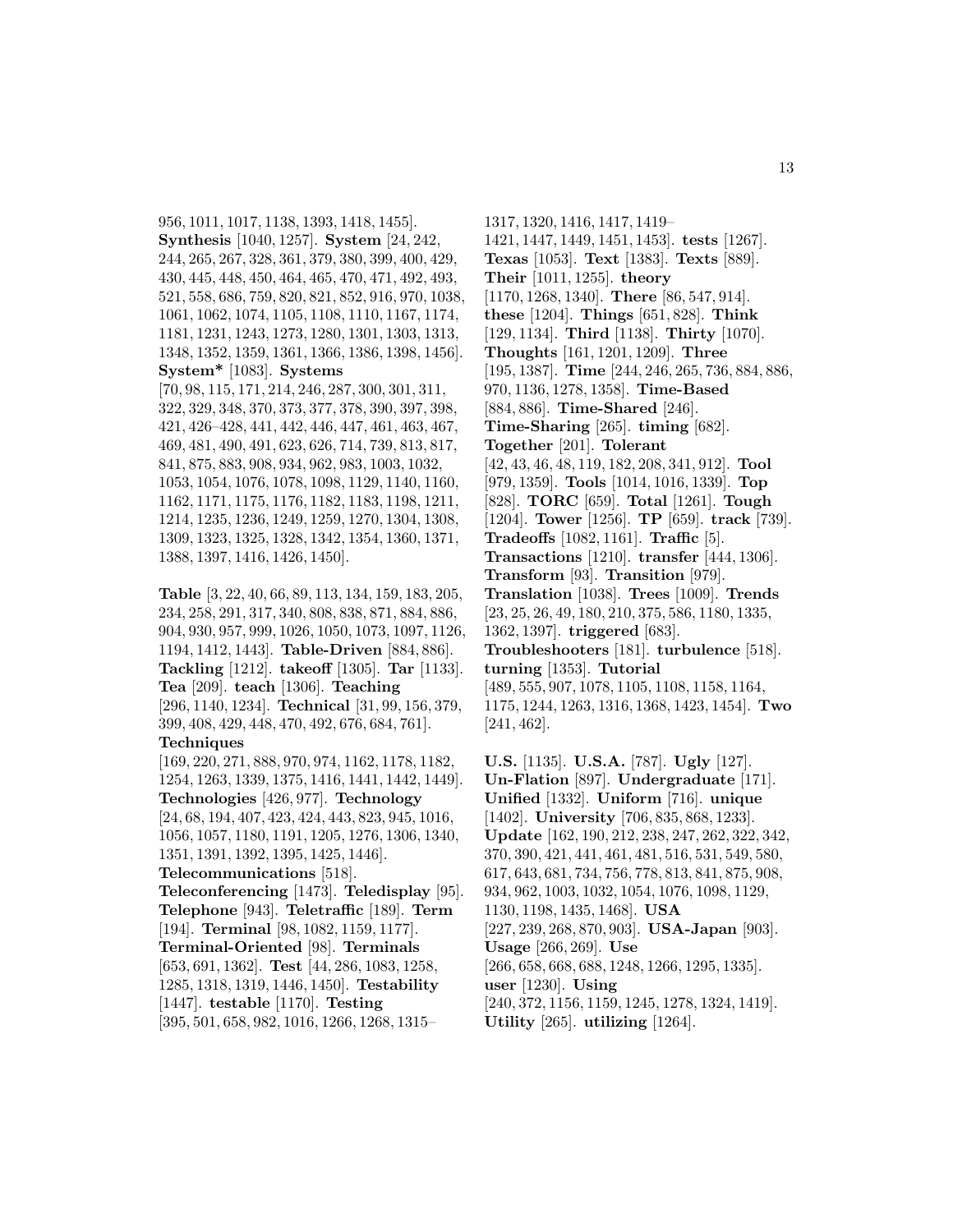**Valued** [711, 712, 714, 891]. **Variable** [715]. **Variables** [1008]. **Vector** [561]. **verification** [1247, 1441]. **verify** [1324]. **Vertical** [1323]. **Very** [1437]. **via** [981, 1285]. **Vice** [613]. **Video** [1013]. **Video-Angiocardiographic** [1013]. **View** [228, 252, 278, 354, 420]. **Virtual** [625, 1157, 1184]. **vision** [363, 1282]. **Visitors** [146]. **Voices** [1256]. **Voideband** [7]. **Volume** [5]. **vs** [462, 1154].

**Waiting** [311]. **Washington** [1130]. **Waves** [1136]. **Way** [651, 1005, 1134]. **Weaving** [761]. **Week79** [1423, 1454]. **Welcome** [679]. **were** [819, 865, 895]. **Wescon** [679]. **We've** [881, 889, 927, 947]. **while** [109]. **Whistle** [121]. **Whither** [95]. **Who** [64, 284]. **wife** [229]. **Will** [29, 853, 954, 1134]. **win** [644, 680]. **Wins** [877, 909, 933, 998, 1023, 1049, 1055]. **Word** [1366]. **Work** [378, 398, 428, 447, 469, 491, 1036, 1330]. **Workload** [243, 1168]. **Workshop** [74, 94, 214, 232, 301, 463, 504, 554, 743, 744, 762, 763, 795, 823, 856, 963, 1039, 1213, 1214]. **World** [112, 945, 1074, 1148, 1376]. **Worst** [229]. **Worth** [1070]. **Wrap** [1427]. **Wrap-up** [1427]. **Writing** [196, 761].

**Xerox** [1061]. **XPL** [1106].

**Year** [819, 865, 895, 1133, 1205]. **Years** [1131, 1200, 1207]. **you're** [350].

### **References**

#### **Status:1970:GPC**

[1] Anonymous. On the Group's petition for a change to Society status. Computer, 3(5):1, September/October 1970. CODEN CPTRB4. ISSN 0018- 9162 (print), 1558-0814 (electronic).

### **Anonymous:1970:CEa**

[2] Anonymous. Calendar of events 1970. Computer, 3(5):2–49, September/October 1970. CODEN CP-TRB4. ISSN 0018-9162 (print), 1558- 0814 (electronic).

### **Anonymous:1970:TCa**

[3] Anonymous. Table of contents. Computer, 3(5):3, September/October 1970. CODEN CPTRB4. ISSN 0018- 9162 (print), 1558-0814 (electronic).

#### **Anonymous:1970:GDC**

[4] Anonymous. The great data communications derby. *Computer*, 3(5): 5, September/October 1970. CODEN CPTRB4. ISSN 0018-9162 (print), 1558-0814 (electronic).

#### **Hough:1970:FDT**

[5] R. W. Hough. Future data traffic volume. Computer,  $3(5):6-12$ , September/October 1970. CODEN CPTRB4. ISSN 0018-9162 (print), 1558-0814 (electronic).

### **Bell:1970:CN**

[6] C. G. Bell, A. N. Habermann, J. Mc-Credie, R. Rutledge, and W. Wulf. Computer networks. Computer, 3 (5):13–23, September/October 1970. CODEN CPTRB4. ISSN 0018-9162 (print), 1558-0814 (electronic).

### **Holzman:1970:DSN**

[7] L. N. Holzman and W. J. Lawless. Data Set 203 a new high-speed Voideband modem. *Computer*,  $3(5):24-30$ , September/October 1970. CODEN CPTRB4. ISSN 0018-9162 (print), 1558-0814 (electronic).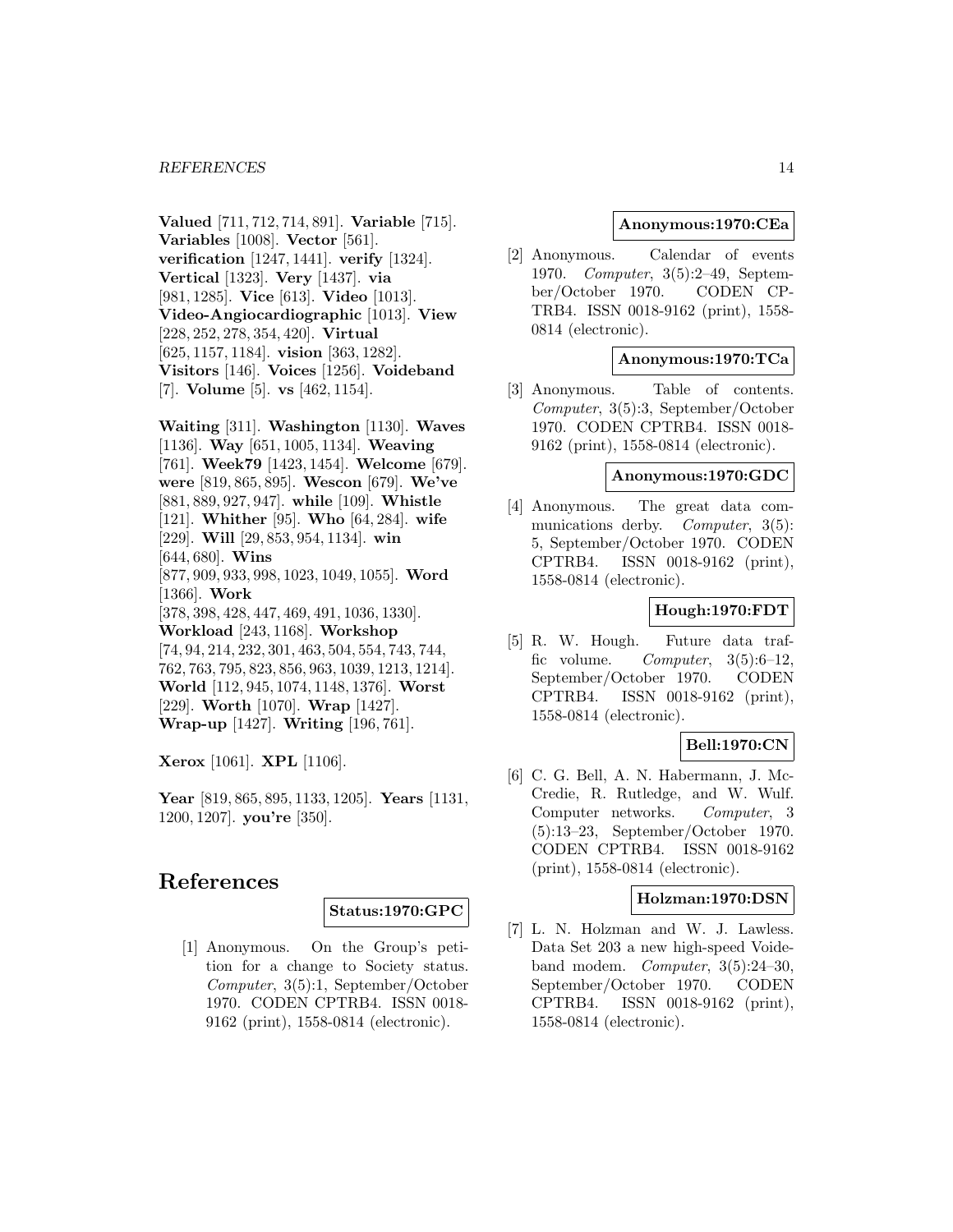### **Anonymous:1970:AAa**

[8] Anonymous. About the authors. Computer, 3(5):31–32, September/October 1970. CODEN CPTRB4. ISSN 0018- 9162 (print), 1558-0814 (electronic).

#### **Anonymous:1970:PIC**

[9] Anonymous. Provisional IEEE Computer Society constitution and bylaws. Computer, 3(5):33–37, September/October 1970. CODEN CP-TRB4. ISSN 0018-9162 (print), 1558- 0814 (electronic).

### **Larson:1970:CRP**

[10] H. T. Larson. Computers in the representative process — III.  $Computer$ . 3(5):38–41, September/October 1970. CODEN CPTRB4. ISSN 0018-9162 (print), 1558-0814 (electronic).

#### **Anonymous:1970:L**

[11] Anonymous. Letters. Computer, 3(5): 42, September/October 1970. CODEN CPTRB4. ISSN 0018-9162 (print), 1558-0814 (electronic).

#### **Anonymous:1970:NNMa**

[12] Anonymous. News, notices and miscellanea. Computer, 3(5):43–46, September/October 1970. CODEN CP-TRB4. ISSN 0018-9162 (print), 1558- 0814 (electronic).

### **Anonymous:1970:SFE**

[13] Anonymous. A symposium on feature extraction and selection in pattern recognition. Computer, 3(5):50– 52, September/October 1970. CODEN CPTRB4. ISSN 0018-9162 (print), 1558-0814 (electronic).

#### **Anonymous:1970:NPa**

[14] Anonymous. New products. *Computer*, 3(5):53–56, September/October 1970. CODEN CPTRB4. ISSN 0018-9162 (print), 1558-0814 (electronic).

### **Anonymous:1970:CGRa**

[15] Anonymous. Computer Group repository. Computer, 3(5):57–61, September/October 1970. CODEN CP-TRB4. ISSN 0018-9162 (print), 1558- 0814 (electronic).

### **Anonymous:1970:Ba**

[16] Anonymous. Bibliography. Computer, 3(5):62–68, September/October 1970. CODEN CPTRB4. ISSN 0018-9162 (print), 1558-0814 (electronic).

#### **Anonymous:1970:Aa**

[17] Anonymous. Advertisement. Computer, 3(5):68, September/October 1970. CODEN CPTRB4. ISSN 0018- 9162 (print), 1558-0814 (electronic).

#### **Anonymous:1970:Ab**

[18] Anonymous. Advertisement. Computer, 3(5):c2, September/October 1970. CODEN CPTRB4. ISSN 0018- 9162 (print), 1558-0814 (electronic).

### **Anonymous:1970:Ca**

[19] Anonymous. Computer. Computer, 3 (5):c1, September/October 1970. CO-DEN CPTRB4. ISSN 0018-9162 (print), 1558-0814 (electronic).

### **Anonymous:1970:CPI**

[20] Anonymous. Call for papers 1971 IEEE Computer Society conference. Computer, 3(6):1, November/December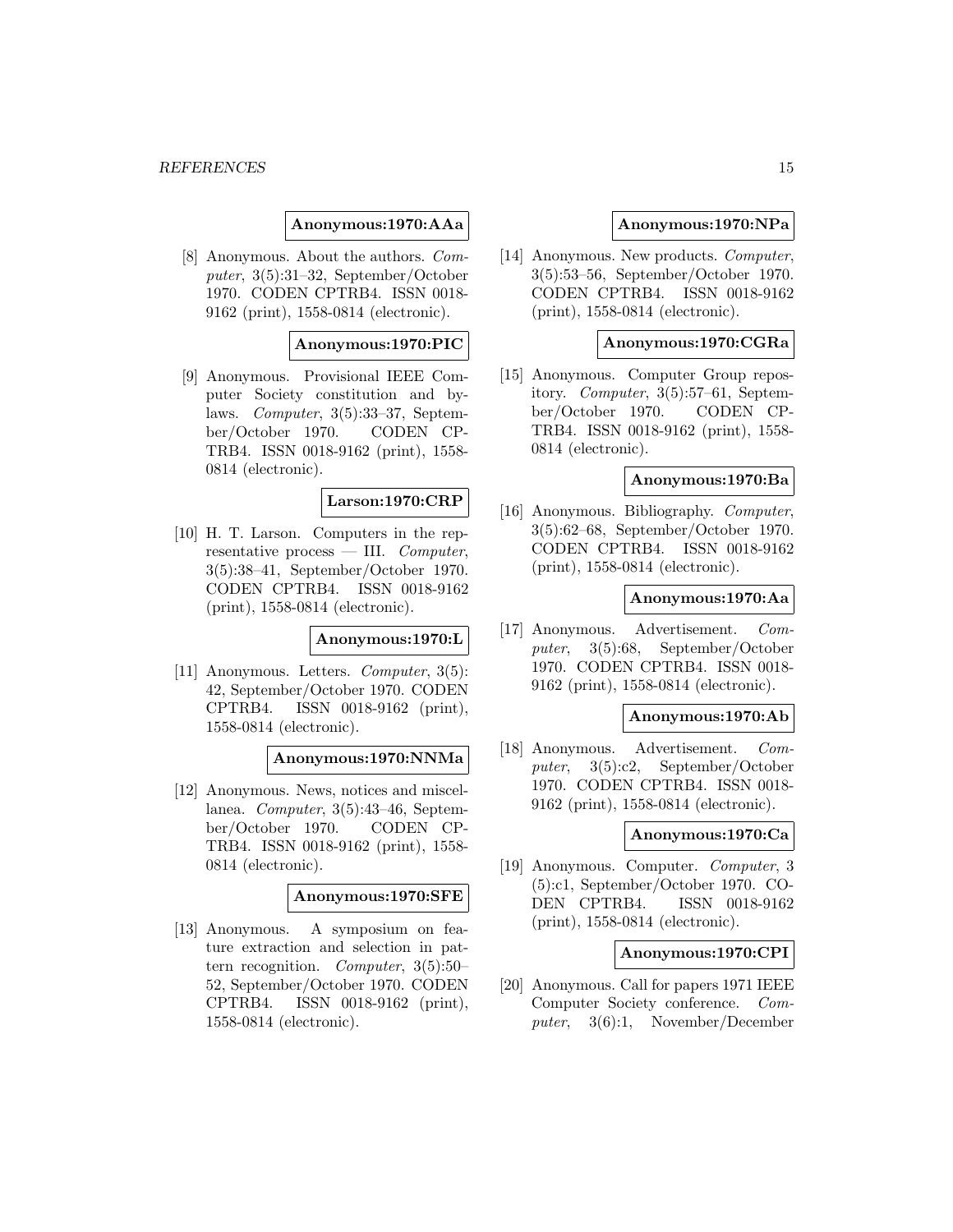1970. CODEN CPTRB4. ISSN 0018- 9162 (print), 1558-0814 (electronic).

#### **Anonymous:1970:CEb**

[21] Anonymous. Calendar of events. Computer, 3(6):2–34, November/December 1970. CODEN CPTRB4. ISSN 0018- 9162 (print), 1558-0814 (electronic).

#### **Anonymous:1970:TCb**

[22] Anonymous. Table of contents. Computer, 3(6):4, November/December 1970. CODEN CPTRB4. ISSN 0018- 9162 (print), 1558-0814 (electronic).

### **Fuller:1970:MT**

[23] R. H. Fuller. Memory trends in the 70's. Computer,  $3(6):5-6$ , November/December 1970. CODEN CP-TRB4. ISSN 0018-9162 (print), 1558- 0814 (electronic).

**Gunderson:1970:SEA**

[24] D. C. Gunderson. Some effects of advances in memory system technology on computer organization. Computer, 3(6):7–11, November/December 1970. CODEN CPTRB4. ISSN 0018-9162 (print), 1558-0814 (electronic).

**Petschauer:1970:TME**

[25] R. J. Petschauer. Trends in memory element and subsystem design in the 1970's. Computer, 3(6):12–17, November/December 1970. CODEN CP-TRB4. ISSN 0018-9162 (print), 1558- 0814 (electronic).

### **Patton:1970:TDO**

[26] P. C. Patton. Trends in data organization and access methods. Computer, 3(6):18–24, November/December 1970. CODEN CPTRB4. ISSN 0018-9162 (print), 1558-0814 (electronic).

#### **Anonymous:1970:AAb**

[27] Anonymous. About the authors. Computer, 3(6):25, November/December 1970. CODEN CPTRB4. ISSN 0018- 9162 (print), 1558-0814 (electronic).

#### **Anonymous:1970:WCD**

[28] Anonymous. "what's cooking?" dept. Computer, 3(6):26, November/December 1970. CODEN CP-TRB4. ISSN 0018-9162 (print), 1558- 0814 (electronic).

#### **Anonymous:1970:CDW**

[29] Anonymous. Computer diagnosis — will it help cure you or kill you? Computer,  $3(6):27-28$ , November/December 1970. CODEN CP-TRB4. ISSN 0018-9162 (print), 1558- 0814 (electronic).

#### **Anonymous:1970:NNMb**

[30] Anonymous. News, notices and miscellanea. Computer, 3(6):29, November/December 1970. CODEN CP-TRB4. ISSN 0018-9162 (print), 1558- 0814 (electronic).

#### **Anonymous:1970:FTP**

[31] Anonymous. 70/FJCC technical program. Computer, 3(6):30–31, November/December 1970. CODEN CP-TRB4. ISSN 0018-9162 (print), 1558- 0814 (electronic).

#### **Anonymous:1970:GIC**

[32] Anonymous. The Great IEEE Computer Society Logo Contest. Computer, 3(6):32, November/December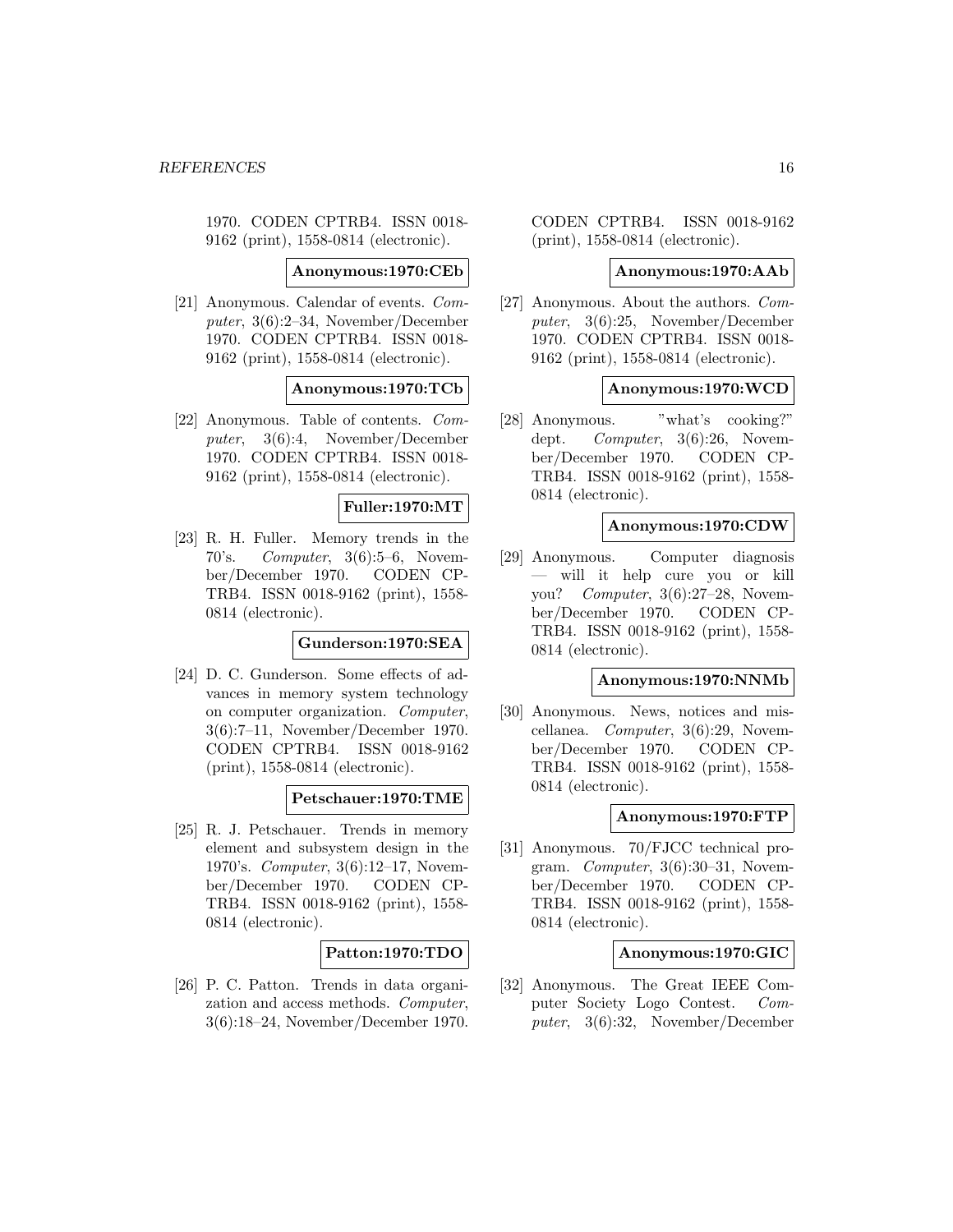1970. CODEN CPTRB4. ISSN 0018- 9162 (print), 1558-0814 (electronic).

#### **Anonymous:1970:CGRb**

[33] Anonymous. Computer Group repository. Computer, 3(6):35–37, November/December 1970. CODEN CP-TRB4. ISSN 0018-9162 (print), 1558- 0814 (electronic).

### **Anonymous:1970:NPb**

[34] Anonymous. New products. Computer, 3(6):38–41, November/December 1970. CODEN CPTRB4. ISSN 0018-9162 (print), 1558-0814 (electronic).

#### **Anonymous:1970:Bb**

[35] Anonymous. Bibliography. Computer, 3(6):42–48, November/December 1970. CODEN CPTRB4. ISSN 0018-9162 (print), 1558-0814 (electronic).

### **Anonymous:1970:Ac**

[36] Anonymous. Advertisement. Computer, 3(6):48, November/December 1970. CODEN CPTRB4. ISSN 0018- 9162 (print), 1558-0814 (electronic).

### **Anonymous:1970:Ad**

[37] Anonymous. Advertisement. Computer, 3(6):c2, November/December 1970. CODEN CPTRB4. ISSN 0018- 9162 (print), 1558-0814 (electronic).

#### **Anonymous:1970:Cb**

[38] Anonymous. Computer. Computer, 3 (6):c1, November/December 1970. CO-DEN CPTRB4. ISSN 0018-9162 (print), 1558-0814 (electronic).

### **Anonymous:1971:PM**

[39] Anonymous. President's message.  $Computer, 4(1):1-2, January/February$  1971. CODEN CPTRB4. ISSN 0018- 9162 (print), 1558-0814 (electronic).

### **Anonymous:1971:TCa**

[40] Anonymous. Table of contents. Computer, 4(1):3, January/February 1971. CODEN CPTRB4. ISSN 0018-9162 (print), 1558-0814 (electronic).

### **Anonymous:1971:CPa**

[41] Anonymous. Call for papers. Computer,  $4(1):4$ , January/February 1971. CODEN CPTRB4. ISSN 0018-9162 (print), 1558-0814 (electronic).

#### **Avizienis:1971:FTC**

[42] A. Avizienis. Fault-tolerant computing: An overview. Computer, 4(1):5–8, January/February 1971. CODEN CP-TRB4. ISSN 0018-9162 (print), 1558- 0814 (electronic).

### **Carter:1971:SFT**

[43] W. C. Carter and W. G. Bouricius. A survey of fault tolerant computer architecture and its evaluation. Computer, 4 (1):9–16, January/February 1971. CO-DEN CPTRB4. ISSN 0018-9162 (print), 1558-0814 (electronic).

#### **McCluskey:1971:TDP**

[44] E. J. McCluskey. Test and diagnosis procedure for digital networks. Computer,  $4(1):17-20$ , January/February 1971. CODEN CPTRB4. ISSN 0018- 9162 (print), 1558-0814 (electronic).

### **Elspas:1971:SR**

[45] B. Elspas, M. W. Green, and K. N. Levitt. Software reliability. Computer,  $4(1):21-27$ , January/February 1971. CODEN CPTRB4. ISSN 0018- 9162 (print), 1558-0814 (electronic).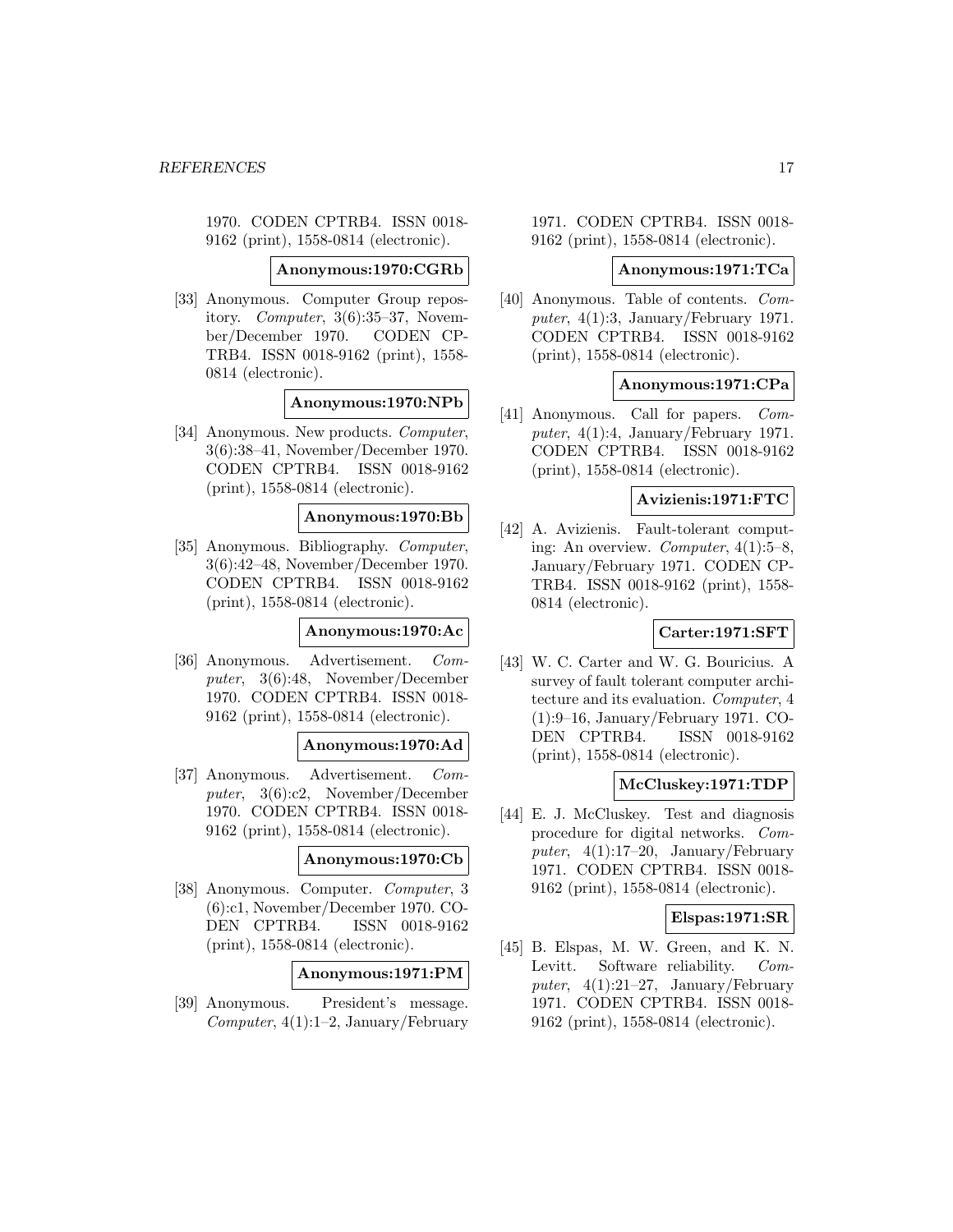#### **Short:1971:SSA**

[46] R. A. Short and J. Goldberg. A summary of Soviet activities in the design of fault-tolerant digital machines. Computer,  $4(1):28-33$ , January/February 1971. CODEN CP-TRB4. ISSN 0018-9162 (print), 1558- 0814 (electronic).

### **Anonymous:1971:AAa**

[47] Anonymous. About the authors. Computer,  $4(1):34-36$ , January/February 1971. CODEN CPTRB4. ISSN 0018- 9162 (print), 1558-0814 (electronic).

### **Anonymous:1971:ISFa**

[48] Anonymous. International symposium on fault-tolerant computing. Computer,  $4(1):37-44$ , January/February 1971. CODEN CPTRB4. ISSN 0018- 9162 (print), 1558-0814 (electronic).

### **Baechler:1971:ACC**

[49] D. O. Baechler. Aerospace computer characteristics and design trends. Computer,  $4(1):45-57$ , January/February 1971. CODEN CPTRB4. ISSN 0018- 9162 (print), 1558-0814 (electronic).

### **Anonymous:1971:CMS**

[50] Anonymous. Computer memories in the Seventies. Computer,  $4(1):58-59$ , January/February 1971. CODEN CP-TRB4. ISSN 0018-9162 (print), 1558- 0814 (electronic).

#### **Anonymous:1971:Ca**

[51] Anonymous. The cookbook. Computer,  $4(1):60$ , January/February 1971. CODEN CPTRB4. ISSN 0018-9162 (print), 1558-0814 (electronic).

### **Anonymous:1971:CRP**

[52] Anonymous. Catch a rising problem ... and never ever let it go. Computer,  $4(1):61-65$ , January/February 1971. CODEN CPTRB4. ISSN 0018- 9162 (print), 1558-0814 (electronic).

### **Anonymous:1971:CSO**

[53] Anonymous. Computer Society officers and members of the Board of Governors for 1971. Computer, 4(1):66–68, January/February 1971. CODEN CP-TRB4. ISSN 0018-9162 (print), 1558- 0814 (electronic).

#### **Anonymous:1971:NNMa**

[54] Anonymous. News, notices and miscellanea. Computer, 4(1):69–73, January/February 1971. CODEN CP-TRB4. ISSN 0018-9162 (print), 1558- 0814 (electronic).

#### **Anonymous:1971:NCAa**

[55] Anonymous. Newsletter for computeraided design. Computer, 4(1):74–77, January/February 1971. CODEN CP-TRB4. ISSN 0018-9162 (print), 1558- 0814 (electronic).

#### **Anonymous:1971:Q**

[56] Anonymous. Questionnaire. Computer,  $4(1)$ :78, January/February 1971. CODEN CPTRB4. ISSN 0018-9162 (print), 1558-0814 (electronic).

#### **Anonymous:1971:NPa**

[57] Anonymous. New products. Computer,  $4(1)$ :79–82, January/February 1971. CODEN CPTRB4. ISSN 0018- 9162 (print), 1558-0814 (electronic).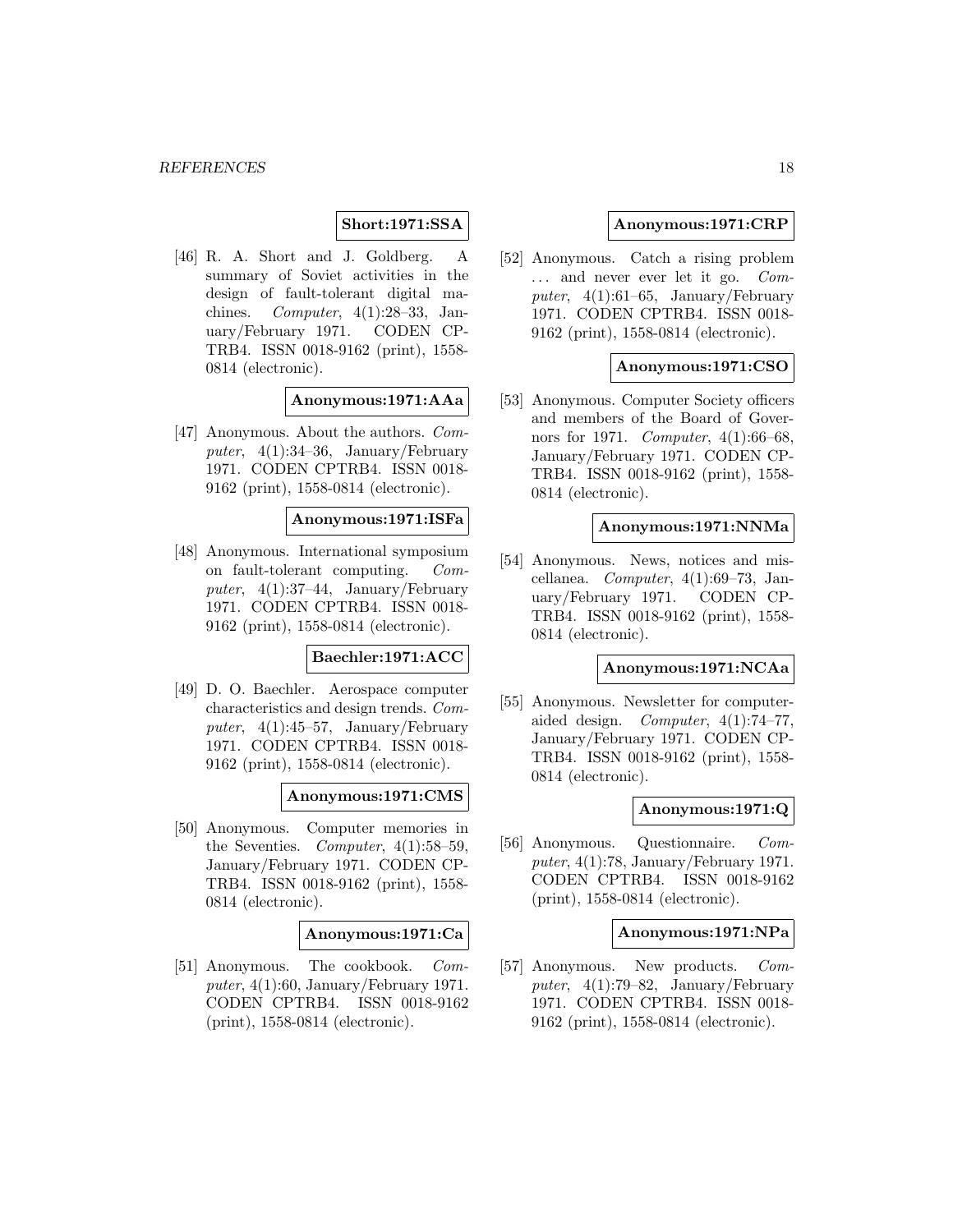#### **Anonymous:1971:CSRa**

[58] Anonymous. Computer Society repository. Computer, 4(1):83–87, January/February 1971. CODEN CP-TRB4. ISSN 0018-9162 (print), 1558- 0814 (electronic).

#### **Anonymous:1971:Ba**

[59] Anonymous. Bibliography. Computer, 4(1):88–96, January/February 1971. CODEN CPTRB4. ISSN 0018- 9162 (print), 1558-0814 (electronic).

**Anonymous:1971:Aa**

[60] Anonymous. Advertisement. Computer,  $4(1):96$ , January/February 1971. CODEN CPTRB4. ISSN 0018-9162 (print), 1558-0814 (electronic).

#### **Anonymous:1971:CPb**

[61] Anonymous. Call for papers. Computer,  $4(1):96$ , January/February 1971. CODEN CPTRB4. ISSN 0018-9162 (print), 1558-0814 (electronic).

#### **Anonymous:1971:Cb**

[62] Anonymous. Computer. Computer, 4 (1):c1, January/February 1971. CO-DEN CPTRB4. ISSN 0018-9162 (print), 1558-0814 (electronic).

### **Anonymous:1971:SSC**

[63] Anonymous. Solid-state circuits journal. Computer,  $4(1):c2$ , January/ February 1971. CODEN CPTRB4. ISSN 0018-9162 (print), 1558-0814 (electronic).

### **Anonymous:1971:LRA**

[64] Anonymous. The last 64 reasons are the Atlantic City hotels, who handle reservations on a first come basis.

Computer, 4(2):1, March/April 1971. CODEN CPTRB4. ISSN 0018-9162 (print), 1558-0814 (electronic).

### **Anonymous:1971:SCB**

[65] Anonymous. This summer? combine business with pleasure. Computer, 4 (2):2, March/April 1971. CODEN CP-TRB4. ISSN 0018-9162 (print), 1558- 0814 (electronic).

### **Anonymous:1971:TCb**

[66] Anonymous. Table of contents. Computer, 4(2):3, March/April 1971. CO-DEN CPTRB4. ISSN 0018-9162 (print), 1558-0814 (electronic).

#### **Anonymous:1971:Cc**

[67] Anonymous. Calender. Computer, 4 (2):4–38, March/April 1971. CODEN CPTRB4. ISSN 0018-9162 (print), 1558-0814 (electronic).

### **Allison:1971:DIS**

[68] D. F. Allison. The dramatic impact of silicon technology. Computer, 4(2): 5, March/April 1971. CODEN CP-TRB4. ISSN 0018-9162 (print), 1558- 0814 (electronic).

#### **Moore:1971:SRS**

[69] G. E. Moore. Semiconductor rams a status report. Computer, 4(2):6– 10, March/April 1971. CODEN CP-TRB4. ISSN 0018-9162 (print), 1558- 0814 (electronic).

### **Kute:1971:DCS**

[70] B. A. Kute. Design considerations for semiconductor ramdom access memory systems. Computer, 4(2):11– 17, March/April 1971. CODEN CP-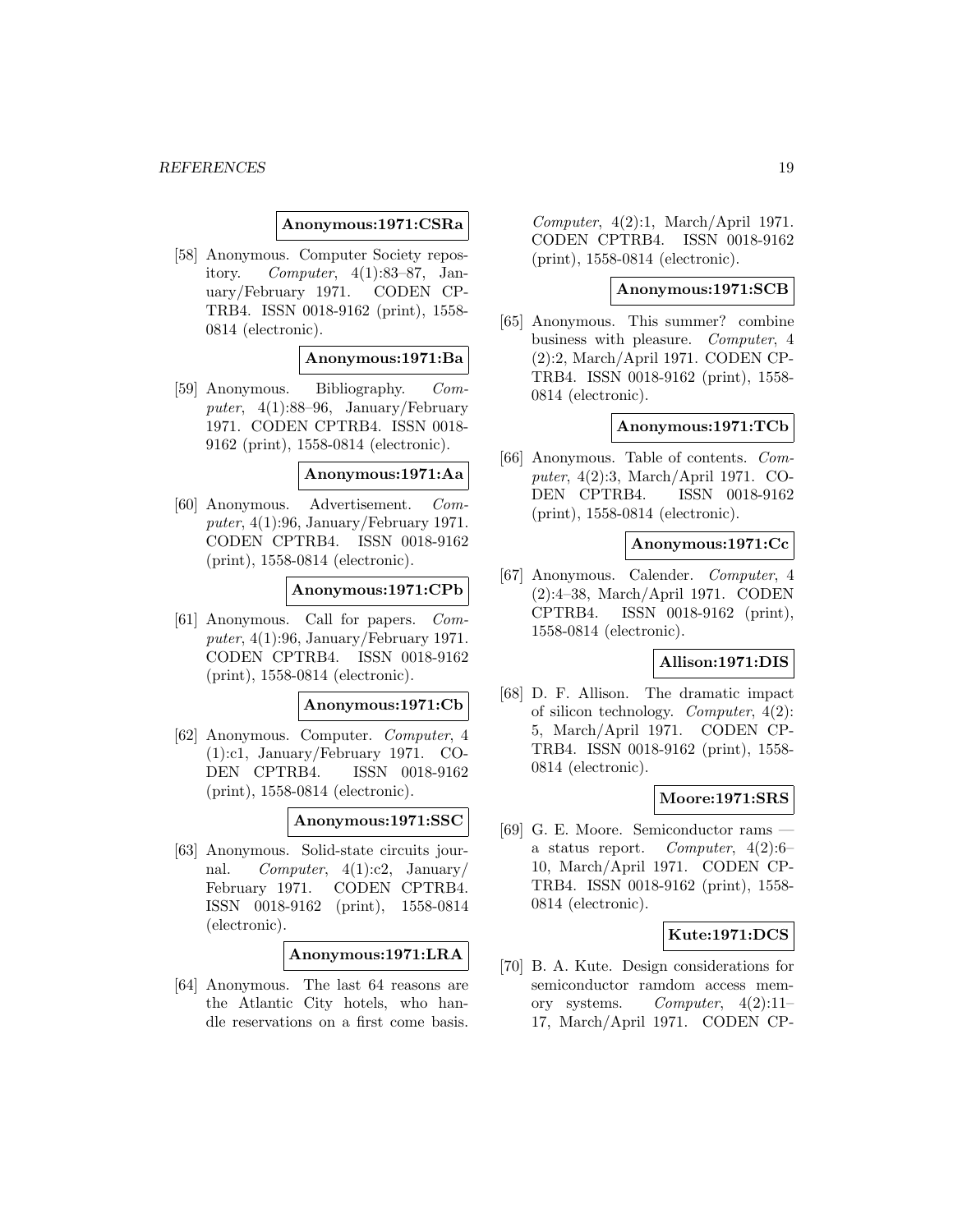TRB4. ISSN 0018-9162 (print), 1558- 0814 (electronic).

**Gray:1971:DCB**

[71] J. Gray. Design considerations for a bipolar 256-bit random access memory. Computer, 4(2):18–22, March/April 1971. CODEN CPTRB4. ISSN 0018- 9162 (print), 1558-0814 (electronic).

### **House:1971:SMM**

[72] D. L. House and R. A. Henzel. Semiconductor memories and minicomputers. Computer, 4(2):23–29, March/ April 1971. CODEN CPTRB4. ISSN 0018-9162 (print), 1558-0814 (electronic).

### **Anonymous:1971:AAb**

[73] Anonymous. About the authors. Computer, 4(2):30, March/April 1971. CODEN CPTRB4. ISSN 0018-9162 (print), 1558-0814 (electronic).

### **Anonymous:1971:ICSa**

[74] Anonymous. IEEE Computer Society workshop on computer communication. Computer, 4(2):31–36, March/April 1971. CODEN CPTRB4. ISSN 0018- 9162 (print), 1558-0814 (electronic).

#### **Anonymous:1971:La**

[75] Anonymous. Letters. Computer, 4(2): 37, March/April 1971. CODEN CP-TRB4. ISSN 0018-9162 (print), 1558- 0814 (electronic).

#### **Anonymous:1971:NNMb**

[76] Anonymous. News, notices and miscellanea. Computer, 4(2):38–41, March/ April 1971. CODEN CPTRB4. ISSN 0018-9162 (print), 1558-0814 (electronic).

### **Anonymous:1971:NCAb**

[77] Anonymous. Newsletter for computeraided design. Computer, 4(2):42, March/April 1971. CODEN CP-TRB4. ISSN 0018-9162 (print), 1558- 0814 (electronic).

### **Anonymous:1971:CSRb**

[78] Anonymous. Computer Society repository. Computer,  $4(2):43-45$ , March/ April 1971. CODEN CPTRB4. ISSN 0018-9162 (print), 1558-0814 (electronic).

#### **Anonymous:1971:NPb**

[79] Anonymous. New products. Computer, 4(2):46–47, March/April 1971. CODEN CPTRB4. ISSN 0018-9162 (print), 1558-0814 (electronic).

### **Anonymous:1971:Bb**

[80] Anonymous. Bibliography. Computer, 4(2):48–54, March/April 1971. CODEN CPTRB4. ISSN 0018-9162 (print), 1558-0814 (electronic).

#### **Anonymous:1971:YIS**

[81] Anonymous. You are invited SCi to become a member of Simulation Councils, Inc. Computer, 4(2):55, March/April 1971. CODEN CPTRB4. ISSN 0018- 9162 (print), 1558-0814 (electronic).

#### **Anonymous:1971:CPc**

[82] Anonymous. Call for papers. Computer, 4(2):56, March/April 1971. CO-DEN CPTRB4. ISSN 0018-9162 (print), 1558-0814 (electronic).

### **Anonymous:1971:ICSb**

[83] Anonymous. IEEE Computer Society formerly IEEE Computer Group mem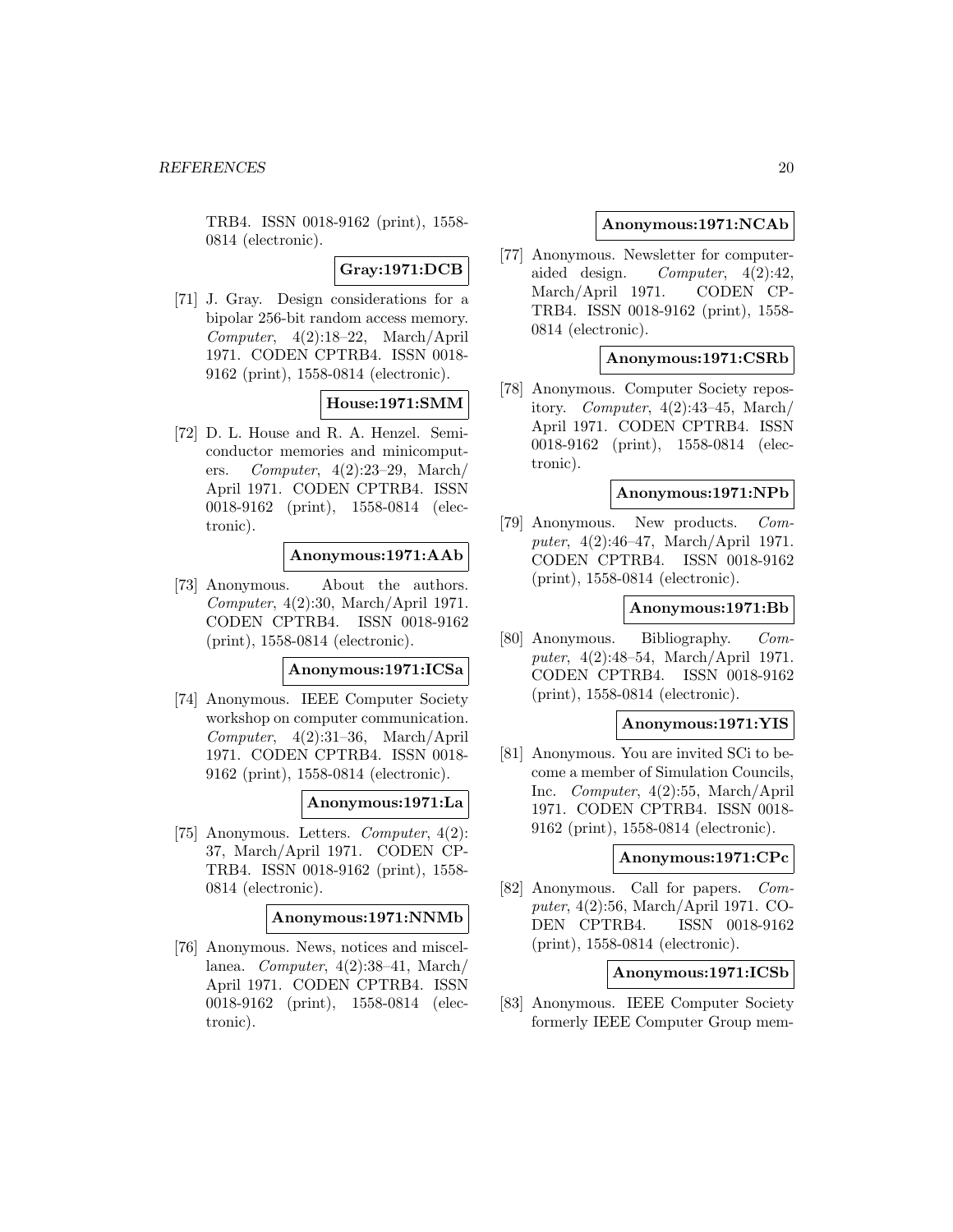bership grade requirements. Computer, 4(2):56, March/April 1971. CODEN CPTRB4. ISSN 0018-9162 (print), 1558-0814 (electronic).

### **Anonymous:1971:WCYa**

[84] Anonymous. What can you save if you eliminate ribbons and ink fountains from your printout design? Computer, 4(2):56, March/April 1971. CODEN CPTRB4. ISSN 0018-9162 (print), 1558-0814 (electronic).

### **Anonymous:1971:Cd**

[85] Anonymous. Computer. Computer, 4(2):c1, March/April 1971. CODEN CPTRB4. ISSN 0018-9162 (print), 1558-0814 (electronic).

### **Anonymous:1971:TRP**

[86] Anonymous. There are 149 reasons to pre-register for the SJCC. Computer, 4(2):c2, March/April 1971. CODEN CPTRB4. ISSN 0018-9162 (print), 1558-0814 (electronic).

#### **Anonymous:1971:WCYb**

[87] Anonymous. What can you save if you eliminate ribbons and ink fountains from your printout design? Computer, 4(3):1, May/June 1971. CODEN CP-TRB4. ISSN 0018-9162 (print), 1558- 0814 (electronic).

#### **Anonymous:1971:ICSc**

[88] Anonymous. IEEE Computer Society. Computer, 4(3):2, May/June 1971. CODEN CPTRB4. ISSN 0018-9162 (print), 1558-0814 (electronic).

**Anonymous:1971:TCc**

[89] Anonymous. Table of contents. Computer, 4(3):3, May/June 1971. CODEN CPTRB4. ISSN 0018-9162 (print), 1558-0814 (electronic).

#### **Anonymous:1971:Ce**

[90] Anonymous. Calendar. Computer, 4 (3):4–44, May/June 1971. CODEN CPTRB4. ISSN 0018-9162 (print), 1558-0814 (electronic).

### **Peterson:1971:SPS**

[91] N. D. Peterson. A standard pattern for sequential file maintenance. Computer, 4(3):5–9, May/June 1971. CODEN CPTRB4. ISSN 0018-9162 (print), 1558-0814 (electronic).

### **Bonn:1971:SCN**

[92] T. H. Bonn. A standard for computer networks. Computer, 4(3):10– 14, May/June 1971. CODEN CP-TRB4. ISSN 0018-9162 (print), 1558- 0814 (electronic).

### **Huang:1971:HFF**

[93] T. S. Huang. How the Fast Fourier Transform got its name. Computer, 4 (3):15, May/June 1971. CODEN CP-TRB4. ISSN 0018-9162 (print), 1558- 0814 (electronic).

### **Anonymous:1971:ADA**

[94] Anonymous. 8th Annual Design Automation Workshop. Computer, 4(3): 16–24, May/June 1971. CODEN CP-TRB4. ISSN 0018-9162 (print), 1558- 0814 (electronic).

#### **Anonymous:1971:WTC**

[95] Anonymous. Whither teledisplay control standards? Computer, 4(3): 25, May/June 1971. CODEN CP-TRB4. ISSN 0018-9162 (print), 1558- 0814 (electronic).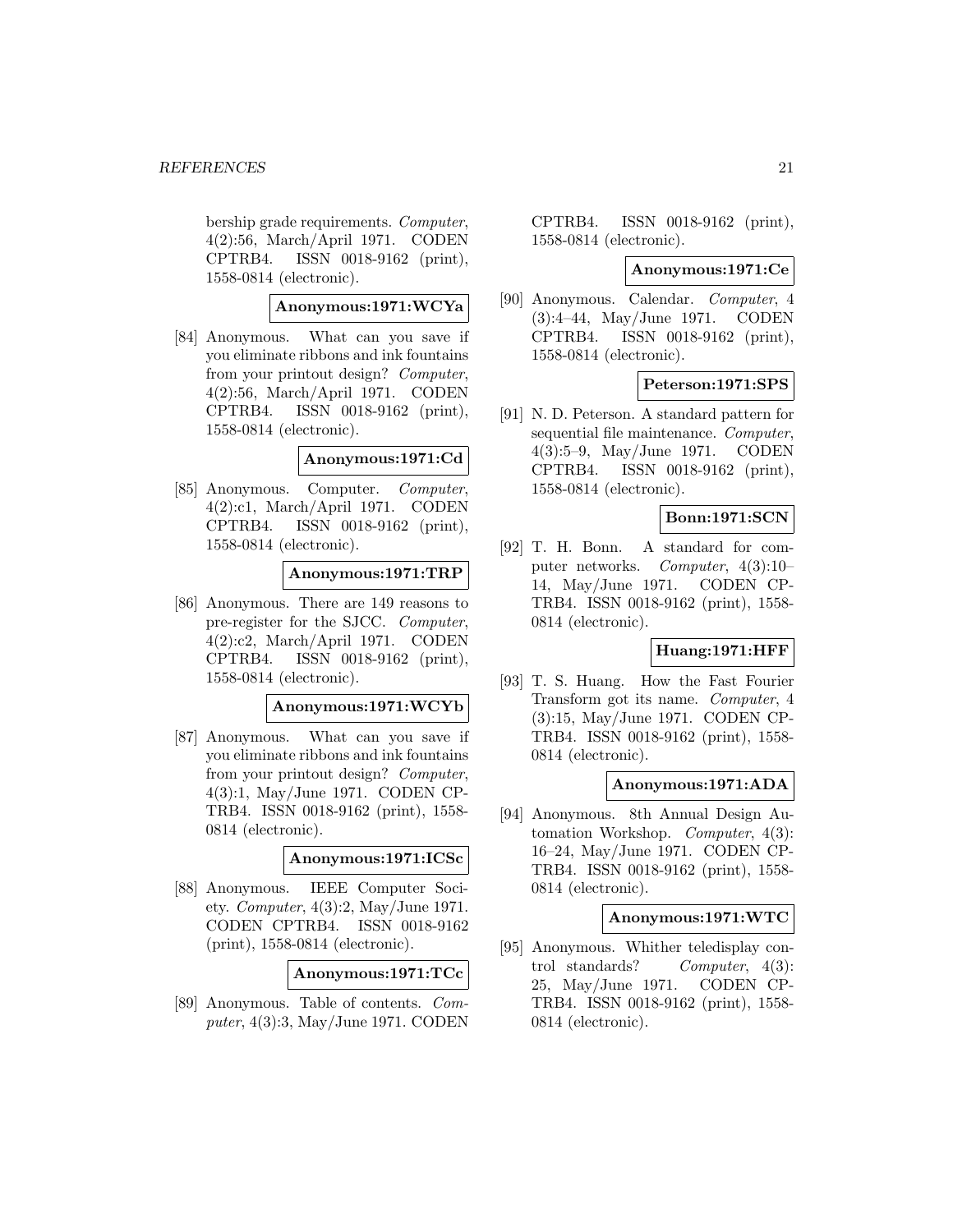**Anonymous:1971:SJC**

[96] Anonymous. 1971 Spring Joint Computer Conference May 18–20 in Atlantic City. Computer,  $4(3):26-27$ , May/June 1971. CODEN CPTRB4. ISSN 0018-9162 (print), 1558-0814 (electronic).

**Anonymous:1971:ICP**

[97] Anonymous. International Conference on Pattern Recognition. Computer, 4 (3):28–29, May/June 1971. CODEN CPTRB4. ISSN 0018-9162 (print), 1558-0814 (electronic).

#### **Anonymous:1971:TOS**

[98] Anonymous. Terminal-oriented systems. Computer,  $4(3):30-31$ , May/ June 1971. CODEN CPTRB4. ISSN 0018-9162 (print), 1558-0814 (electronic).

### **Anonymous:1971:CST**

[99] Anonymous. Computer Society technical committees. Computer, 4(3):32– 34, May/June 1971. CODEN CP-TRB4. ISSN 0018-9162 (print), 1558- 0814 (electronic).

### **Anonymous:1971:Cf**

[100] Anonymous. The cookbook. Computer, 4(3):35, May/June 1971. CODEN CP-TRB4. ISSN 0018-9162 (print), 1558- 0814 (electronic).

#### **Anonymous:1971:CHH**

[101] Anonymous. The computer: Hell or heaven. Computer, 4(3):36, May/June 1971. CODEN CPTRB4. ISSN 0018- 9162 (print), 1558-0814 (electronic).

### **Anonymous:1971:Lb**

[102] Anonymous. Letters. Computer, 4 (3):37, May/June 1971. CODEN CP-TRB4. ISSN 0018-9162 (print), 1558- 0814 (electronic).

#### **Anonymous:1971:NNMc**

[103] Anonymous. News, notices and miscellanea. Computer, 4(3):38, May/June 1971. CODEN CPTRB4. ISSN 0018- 9162 (print), 1558-0814 (electronic).

### **Anonymous:1971:BNC**

[104] Anonymous. Battin named Chairman of '71 Computer Conference. Computer, 4(3):39, May/June 1971. CO-DEN CPTRB4. ISSN 0018-9162 (print), 1558-0814 (electronic).

#### **Anonymous:1971:NCAc**

[105] Anonymous. Newsletter for computeraided design. Computer, 4(3):45– 46, May/June 1971. CODEN CP-TRB4. ISSN 0018-9162 (print), 1558- 0814 (electronic).

#### **Anonymous:1971:CSRc**

[106] Anonymous. Computer Society repository. Computer,  $4(3):47-49$ , May/June 1971. CODEN CPTRB4. ISSN 0018- 9162 (print), 1558-0814 (electronic).

#### **Anonymous:1971:NPc**

[107] Anonymous. New products. Computer, 4(3):50–51, May/June 1971. CODEN CPTRB4. ISSN 0018-9162 (print), 1558-0814 (electronic).

#### **Anonymous:1971:COM**

[108] Anonymous. Computer-oriented methods in pattern recognition. Computer,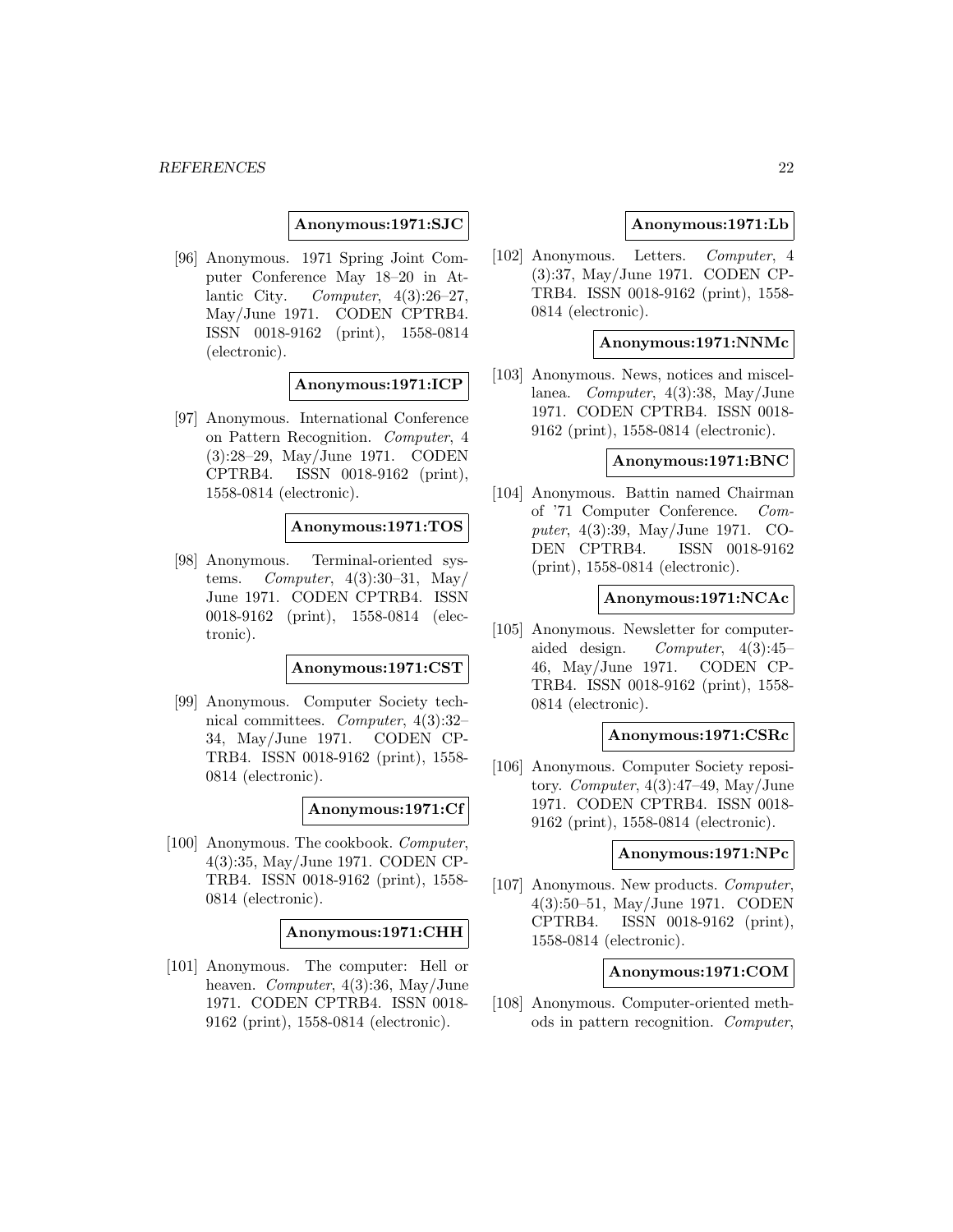4(3):52, May/June 1971. CODEN CP-TRB4. ISSN 0018-9162 (print), 1558- 0814 (electronic).

### **Anonymous:1971:CRC**

[109] Anonymous. Change ROM contents ... while enjoying MOS cost saving. Computer, 4(3):52, May/June 1971. CODEN CPTRB4. ISSN 0018-9162 (print), 1558-0814 (electronic).

#### **Anonymous:1971:ICG**

[110] Anonymous. IEEE Computer Group formerly IEEE Computer Group membership grade requirements. Computer, 4(3):52, May/June 1971. CODEN CP-TRB4. ISSN 0018-9162 (print), 1558- 0814 (electronic).

### **Anonymous:1971:Cg**

[111] Anonymous. Computer. Computer, 4 (3):c1, May/June 1971. CODEN CP-TRB4. ISSN 0018-9162 (print), 1558- 0814 (electronic).

#### **Anonymous:1971:DBS**

[112] Anonymous. Datapac builds and sells more ROMs for more applications than anyone else in the world. Computer, 4 (3):c2, May/June 1971. CODEN CP-TRB4. ISSN 0018-9162 (print), 1558- 0814 (electronic).

### **Anonymous:1971:TCd**

[113] Anonymous. Table of contents. Computer, 4(4):1, July/August 1971. CO-DEN CPTRB4. ISSN 0018-9162 (print), 1558-0814 (electronic).

### **Anonymous:1971:IIC**

[114] Anonymous. 1971 IEEE International Computer Society Conference. Computer, 4(4):2–11, July/August 1971.

CODEN CPTRB4. ISSN 0018-9162 (print), 1558-0814 (electronic).

### **Bennetts:1971:FDD**

[115] R. G. Bennetts and D. W. Lewin. Fault diagnosis of digital systems — a review. Computer,  $4(4):12-20$ , July/August 1971. CODEN CPTRB4. ISSN 0018- 9162 (print), 1558-0814 (electronic).

### **Anonymous:1971:AAc**

[116] Anonymous. About the authors. Computer,  $4(4):21$ , July/August 1971. CODEN CPTRB4. ISSN 0018-9162 (print), 1558-0814 (electronic).

### **Wilting:1971:APM**

[117] J. J. Wilting and H. van den Berge. Air-pollution monitoring network in The Netherlands. Computer, 4(4):22– 27, July/August 1971. CODEN CP-TRB4. ISSN 0018-9162 (print), 1558- 0814 (electronic).

#### **Anonymous:1971:GP**

[118] Anonymous. The Galindo Petition. Computer,  $4(4):28-29$ , July/August 1971. CODEN CPTRB4. ISSN 0018- 9162 (print), 1558-0814 (electronic).

#### **Anonymous:1971:ISFb**

[119] Anonymous. 1972 International Symposium on Fault Tolerant Computing. Computer,  $4(4):30-32$ , July/August 1971. CODEN CPTRB4. ISSN 0018- 9162 (print), 1558-0814 (electronic).

#### **Anonymous:1971:Ch**

[120] Anonymous. Calendar. Computer, 4 (4):33, July/August 1971. CODEN CPTRB4. ISSN 0018-9162 (print), 1558-0814 (electronic).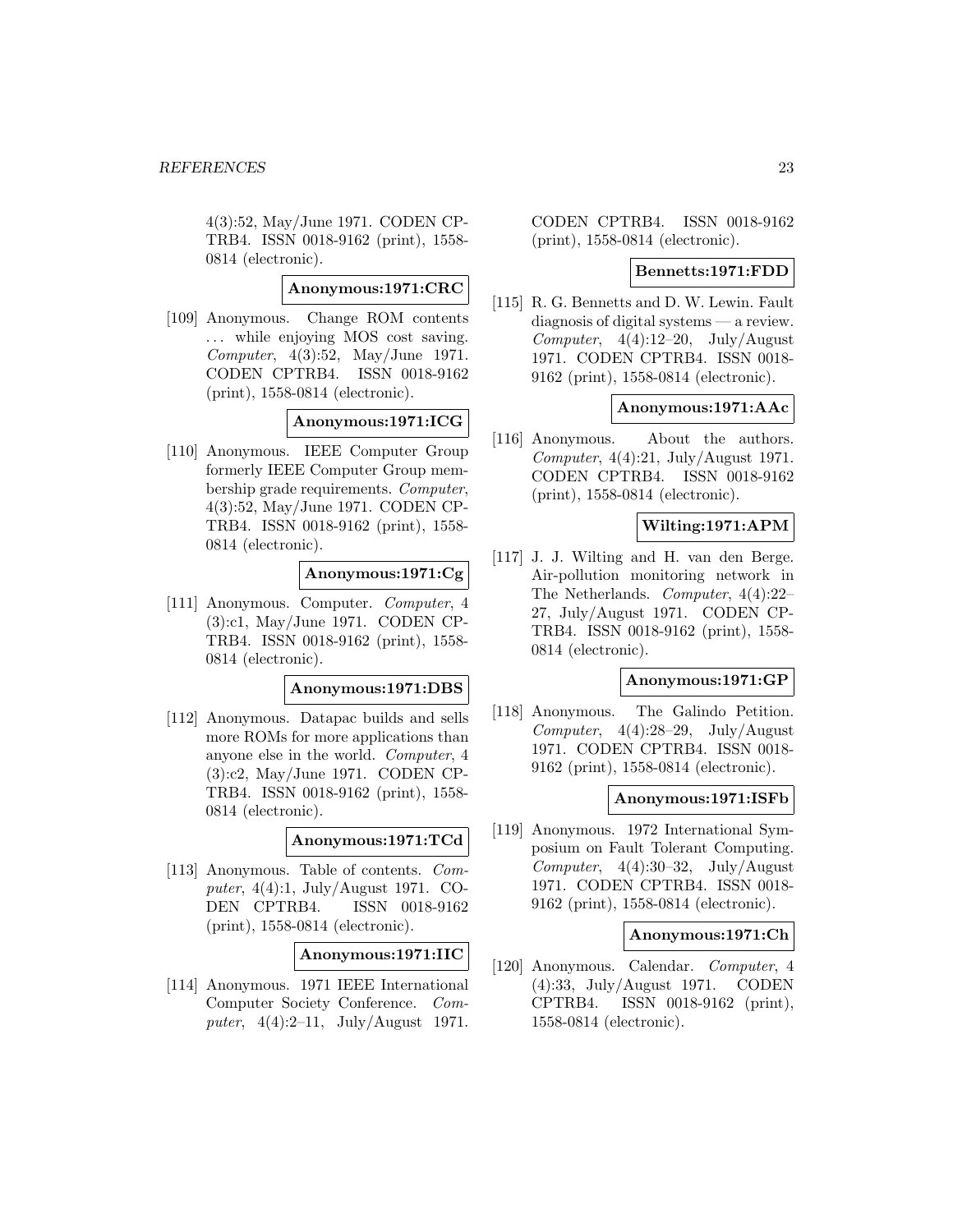### **Larson:1971:WB**

[121] H. T. Larson. On whistle blowing. Computer, 4(4):34, July/August 1971. CODEN CPTRB4. ISSN 0018-9162 (print), 1558-0814 (electronic).

### **Anonymous:1971:NNMd**

[122] Anonymous. News, notices and miscellanea. *Computer*,  $4(4):35-37$ , July/ August 1971. CODEN CPTRB4. ISSN 0018-9162 (print), 1558-0814 (electronic).

#### **Anonymous:1971:CCS**

[123] Anonymous. Changes to Computer Society bylaws. Computer, 4(4):38– 39, July/August 1971. CODEN CP-TRB4. ISSN 0018-9162 (print), 1558- 0814 (electronic).

### **Anonymous:1971:CSRd**

[124] Anonymous. Computer Society repository. Computer,  $4(4):40-43$ , July August 1971. CODEN CPTRB4. ISSN 0018-9162 (print), 1558-0814 (electronic).

### **Anonymous:1971:NPd**

[125] Anonymous. New products. Computer, 4(4):44–46, July/August 1971. CODEN CPTRB4. ISSN 0018-9162 (print), 1558-0814 (electronic).

#### **Anonymous:1971:CAa**

[126] Anonymous. Classified ads. Computer, 4(4):47, July/August 1971. CODEN CPTRB4. ISSN 0018-9162 (print), 1558-0814 (electronic).

#### **Anonymous:1971:CU**

[127] Anonymous. This coupon is ugly. Computer,  $4(4):48$ , July/August 1971. CODEN CPTRB4. ISSN 0018-9162 (print), 1558-0814 (electronic).

#### **Anonymous:1971:ICSd**

[128] Anonymous. IEEE Computer Society publications. Computer, 4(4): 48, July/August 1971. CODEN CP-TRB4. ISSN 0018-9162 (print), 1558- 0814 (electronic).

### **Anonymous:1971:IYT**

[129] Anonymous. If you think it's hard to choose the right computer. Computer, 4(4):48, July/August 1971. CODEN CPTRB4. ISSN 0018-9162 (print), 1558-0814 (electronic).

#### **Anonymous:1971:Ci**

[130] Anonymous. Computer. Computer, 4(4):c1, July/August 1971. CODEN CPTRB4. ISSN 0018-9162 (print), 1558-0814 (electronic).

#### **Anonymous:1971:ICSe**

[131] Anonymous. IEEE Computer Society. Computer, 4(4):c2, July/August 1971. CODEN CPTRB4. ISSN 0018-9162 (print), 1558-0814 (electronic).

### **Anonymous:1971:Ab**

[132] Anonymous. Advertisement. Computer, 4(5):1, September/October 1971. CODEN CPTRB4. ISSN 0018- 9162 (print), 1558-0814 (electronic).

#### **Anonymous:1971:ICSf**

[133] Anonymous. 1971 IEEE Computer Society Conference. Computer,  $4(5)$ : 2, September/October 1971. CODEN CPTRB4. ISSN 0018-9162 (print), 1558-0814 (electronic).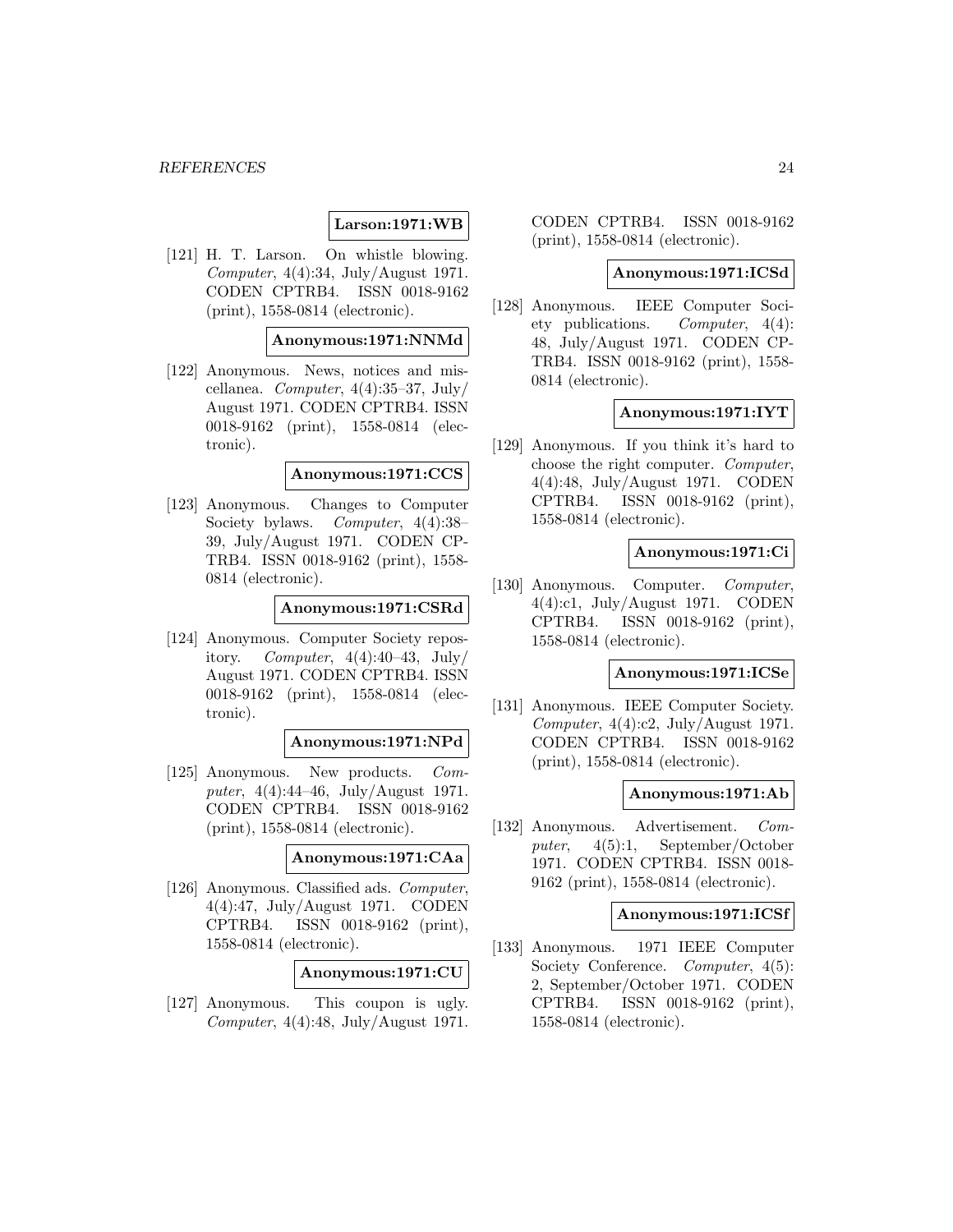#### *REFERENCES* 25

#### **Anonymous:1971:TCe**

[134] Anonymous. Table of contents. Computer, 4(5):3, September/October 1971. CODEN CPTRB4. ISSN 0018- 9162 (print), 1558-0814 (electronic).

### **Anonymous:1971:ICSg**

[135] Anonymous. IEEE Computer Society. Computer, 4(5):4, September/October 1971. CODEN CPTRB4. ISSN 0018- 9162 (print), 1558-0814 (electronic).

#### **Anonymous:1971:Cj**

[136] Anonymous. Calendar. Computer, 4 (5):5, September/October 1971. CO-DEN CPTRB4. ISSN 0018-9162 (print), 1558-0814 (electronic).

### **House:1971:AM**

[137] D. L. House. The applications of minicomputers. Computer, 4(5):6, September/October 1971. CODEN CPTRB4. ISSN 0018-9162 (print), 1558-0814 (electronic).

### **Henzel:1971:SIA**

[138] R. A. Henzel. Some industrial applications of minicomputers. Computer, 4(5):7–12, September/October 1971. CODEN CPTRB4. ISSN 0018- 9162 (print), 1558-0814 (electronic).

### **Ball:1971:CM**

[139] C. J. Ball. Communications and the minicomputer. Computer, 4(5):13–21, September/October 1971. CODEN CPTRB4. ISSN 0018-9162 (print), 1558-0814 (electronic).

| Anonymous:1971:FMS |
|--------------------|
|--------------------|

[140] Anonymous. Fred Moses Sr. programmer. Computer, 4(5):22–26, September/October 1971. CODEN CP-TRB4. ISSN 0018-9162 (print), 1558- 0814 (electronic).

### **Anonymous:1971:AAd**

[141] Anonymous. About the authors. Computer, 4(5):27, September/October 1971. CODEN CPTRB4. ISSN 0018- 9162 (print), 1558-0814 (electronic).

#### **Anonymous:1971:NLA**

[142] Anonymous. Non-logic aspects of logic devices. *Computer*, 4(5):28–29, September/October 1971. CODEN CPTRB4. ISSN 0018-9162 (print), 1558-0814 (electronic).

### **Anonymous:1971:CFI**

[143] Anonymous. Computers and freedom, individuality and automation: Challenge and opportunity. Computer, 4(5):30–31, September/October 1971. CODEN CPTRB4. ISSN 0018-9162 (print), 1558-0814 (electronic).

### **Anonymous:1971:Ck**

[144] Anonymous. The cookbook. Computer, 4(5):32–33, September/October 1971. CODEN CPTRB4. ISSN 0018- 9162 (print), 1558-0814 (electronic).

#### **Anonymous:1971:CSS**

[145] Anonymous. Computer Society strengthens chapter activities. Computer, 4(5):34–36, September/October 1971. CODEN CPTRB4. ISSN 0018- 9162 (print), 1558-0814 (electronic).

### **Anonymous:1971:DVP**

[146] Anonymous. Distinguished Visitors Program 1971–72. Computer, 4(5):36– 38, September/October 1971. CODEN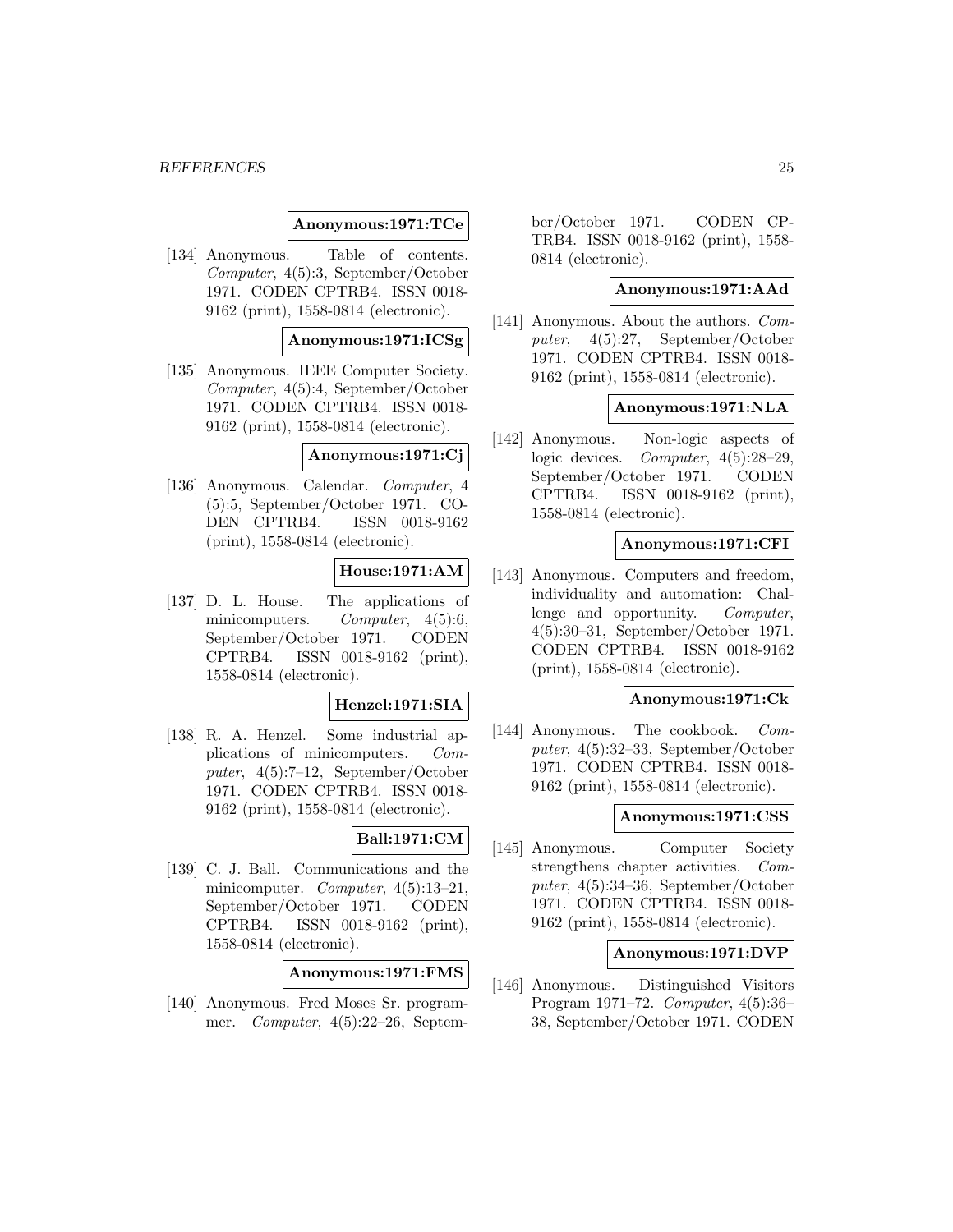CPTRB4. ISSN 0018-9162 (print), 1558-0814 (electronic).

**Anonymous:1971:NNMe**

[147] Anonymous. News, notices and miscellanea. Computer, 4(5):39–40, September/October 1971. CODEN CP-TRB4. ISSN 0018-9162 (print), 1558- 0814 (electronic).

#### **Anonymous:1971:CAb**

[148] Anonymous. Computer applications. Computer, 4(5):41, September/October 1971. CODEN CPTRB4. ISSN 0018-9162 (print), 1558-0814 (electronic).

#### **Anonymous:1971:CPd**

[149] Anonymous. Call for papers. Computer, 4(5):42, September/October 1971. CODEN CPTRB4. ISSN 0018- 9162 (print), 1558-0814 (electronic).

#### **Anonymous:1971:CSRe**

[150] Anonymous. Computer Society repository. Computer, 4(5):43–45, September/October 1971. CODEN CP-TRB4. ISSN 0018-9162 (print), 1558- 0814 (electronic).

### **Anonymous:1971:NPe**

[151] Anonymous. New products. Computer, 4(5):46–47, September/October 1971. CODEN CPTRB4. ISSN 0018-9162 (print), 1558-0814 (electronic).

#### **Anonymous:1971:CAc**

[152] Anonymous. Classified ads. Computer, 4(5):48, September/October 1971. CO-DEN CPTRB4. ISSN 0018-9162 (print), 1558-0814 (electronic).

### **Anonymous:1971:ICSh**

[153] Anonymous. IEEE Computer Society publications. Computer, 4(5):48, September/October 1971. CODEN CPTRB4. ISSN 0018-9162 (print), 1558-0814 (electronic).

### **Anonymous:1971:SIY**

[154] Anonymous. See if you can find our limits. Computer, 4(5):48, September/October 1971. CODEN CP-TRB4. ISSN 0018-9162 (print), 1558- 0814 (electronic).

### **Anonymous:1971:Cl**

[155] Anonymous. Computer. Computer, 4 (5):c1, September/October 1971. CO-DEN CPTRB4. ISSN 0018-9162 (print), 1558-0814 (electronic).

### **Anonymous:1971:DAT**

[156] Anonymous. Dial access technical education. Computer, 4(5):c2, September/October 1971. CODEN CP-TRB4. ISSN 0018-9162 (print), 1558- 0814 (electronic).

#### **Anonymous:1972:ICSa**

[157] Anonymous. IEEE Computer Society.  $Computer, 5(1):1, January/February$ 1972. CODEN CPTRB4. ISSN 0018- 9162 (print), 1558-0814 (electronic).

#### **Anonymous:1972:Ca**

[158] Anonymous. Calendar. Computer, 5 (1):2, January/February 1972. CO-DEN CPTRB4. ISSN 0018-9162 (print), 1558-0814 (electronic).

### **Anonymous:1972:TCa**

[159] Anonymous. Table of contents. Computer,  $5(1):3$ , January/February 1972.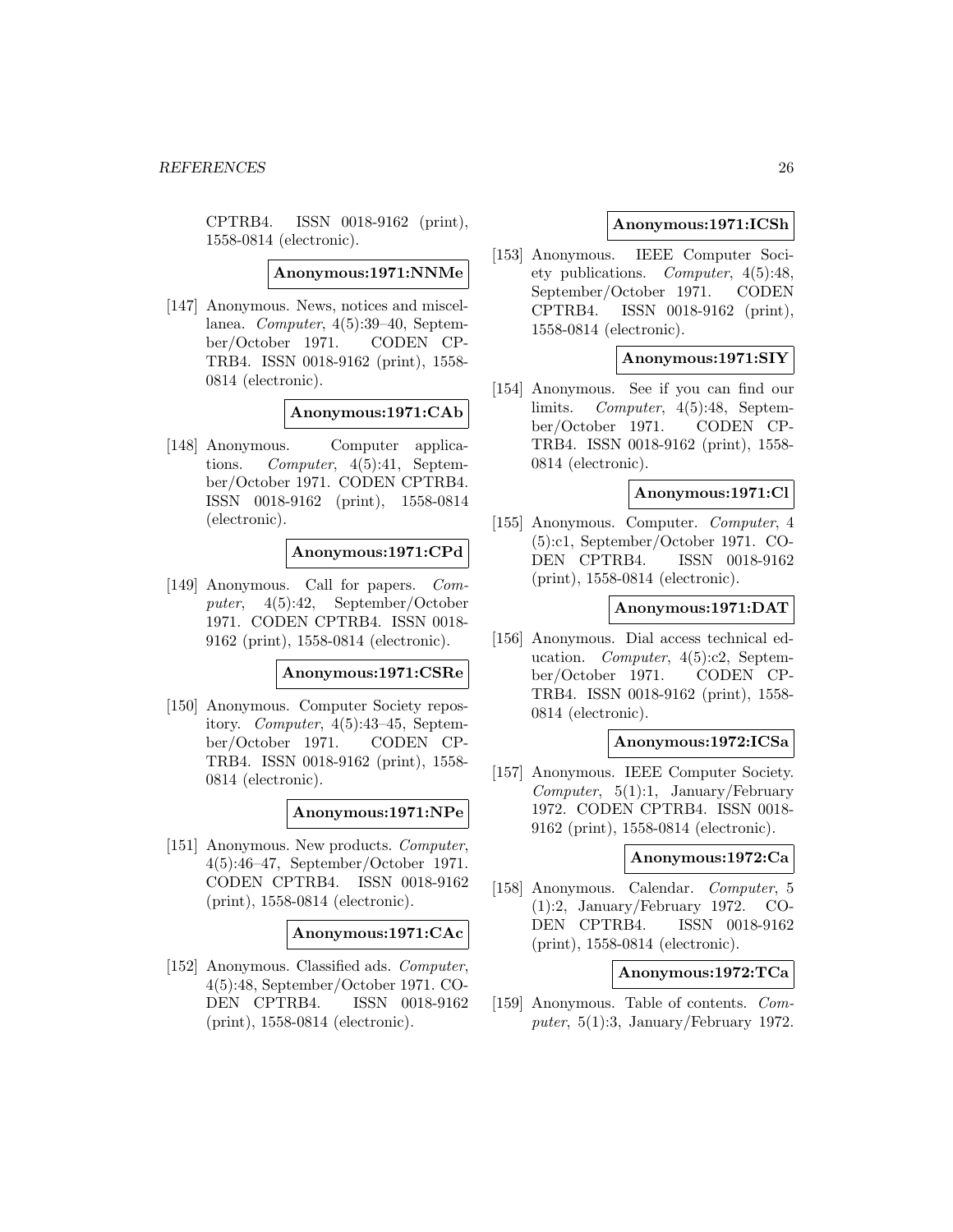CODEN CPTRB4. ISSN 0018-9162 (print), 1558-0814 (electronic).

#### **Anonymous:1972:PRDa**

[160] Anonymous. Pattern recognition data bases available. Computer,  $5(1):4-5$ , January/February 1972. CODEN CP-TRB4. ISSN 0018-9162 (print), 1558- 0814 (electronic).

#### **Anonymous:1972:STJ**

[161] Anonymous. Some thoughts on the JCCs, professionalism and Society goals. Computer, 5(1):6, January/February 1972. CODEN CP-TRB4. ISSN 0018-9162 (print), 1558- 0814 (electronic).

### **Anonymous:1972:UICa**

[162] Anonymous. Update information for the computer professional. Computer, 5 (1):7–14, January/February 1972. CO-DEN CPTRB4. ISSN 0018-9162 (print), 1558-0814 (electronic).

### **Anonymous:1972:PBC**

[163] Anonymous. Public believes computers make life better but expresses major concerns. Computer,  $5(1):15-16$ , January/February 1972. CODEN CP-TRB4. ISSN 0018-9162 (print), 1558- 0814 (electronic).

### **Anonymous:1972:CPa**

[164] Anonymous. Call for papers. Computer,  $5(1):17$ , January/February 1972. CODEN CPTRB4. ISSN 0018-9162 (print), 1558-0814 (electronic).

**Anonymous:1972:OMI**

[165] Anonymous. Officers, members of IEEE Computer Society Governing

Board. Computer, 5(1):18–21, January/February 1972. CODEN CP-TRB4. ISSN 0018-9162 (print), 1558- 0814 (electronic).

### **Unger:1972:NH**

[166] S. H. Unger. The need for heroes. Computer,  $5(1):22-23$ , January/February 1972. CODEN CPTRB4. ISSN 0018- 9162 (print), 1558-0814 (electronic).

#### **Anonymous:1972:NLA**

[167] Anonymous. Non-logic aspects of logic devices. Computer, 5(1):24, January/February 1972. CODEN CP-TRB4. ISSN 0018-9162 (print), 1558- 0814 (electronic).

#### **Lundstrom:1972:PAL**

[168] S. F. Lundstrom and B. E. Cowart. Physical aspects of logical devices. Computer, 5(1):25–30, January/February 1972. CODEN CP-TRB4. ISSN 0018-9162 (print), 1558- 0814 (electronic).

### **Greene:1972:PRT**

[169] F. S. Greene. Power reduction techniques for LSI memory. Computer, 5(1):31–39, January/February 1972. CODEN CPTRB4. ISSN 0018-9162 (print), 1558-0814 (electronic).

### **Anonymous:1972:Cb**

[170] Anonymous. Compcon72. Computer,  $5(1):40$ , January/February 1972. CODEN CPTRB4. ISSN 0018-9162 (print), 1558-0814 (electronic).

#### **Anonymous:1972:UCO**

[171] Anonymous. An undergraduate course on operating systems principles. Computer,  $5(1):40-59$ , January/February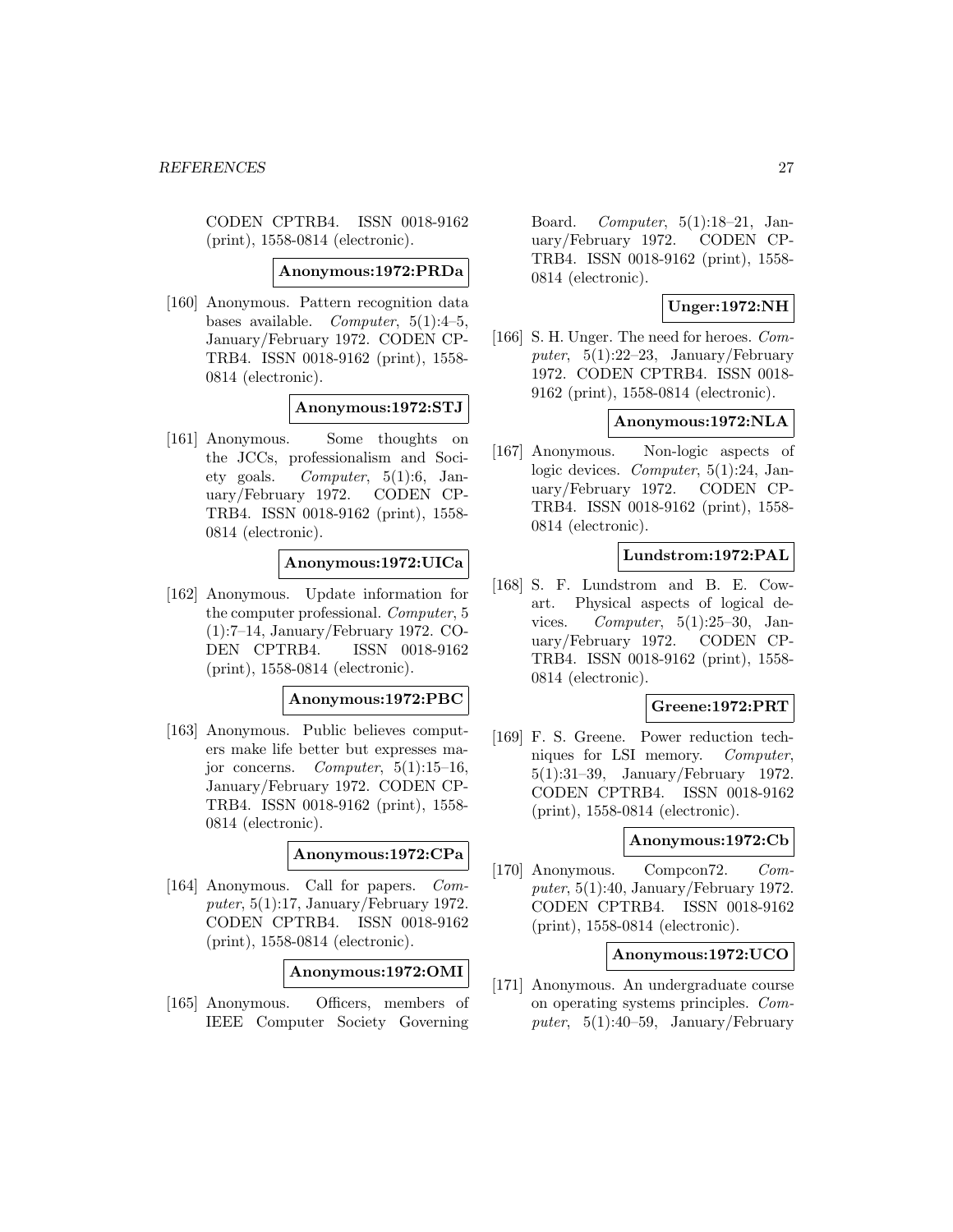1972. CODEN CPTRB4. ISSN 0018- 9162 (print), 1558-0814 (electronic).

**Anonymous:1972:CFN**

[172] Anonymous. The computing field — a national resource. Computer, 5(1):60– 62, January/February 1972. CODEN CPTRB4. ISSN 0018-9162 (print), 1558-0814 (electronic).

#### **Anonymous:1972:CSR**

[173] Anonymous. Computer Society repository. Computer,  $5(1):63-70$ , January/February 1972. CODEN CP-TRB4. ISSN 0018-9162 (print), 1558- 0814 (electronic).

#### **Anonymous:1972:NPa**

[174] Anonymous. New products. Computer,  $5(1)$ :71–74, January/February 1972. CODEN CPTRB4. ISSN 0018- 9162 (print), 1558-0814 (electronic).

#### **Frost:1972:CA**

[175] C. Frost. Computer applications. Computer,  $5(1):75-78$ , January/February 1972. CODEN CPTRB4. ISSN 0018- 9162 (print), 1558-0814 (electronic).

#### **Anonymous:1972:FNF**

[176] Anonymous. First names in freer enterprise.  $Computer, 5(1):79, Jan$ uary/February 1972. CODEN CP-TRB4. ISSN 0018-9162 (print), 1558- 0814 (electronic).

#### **Anonymous:1972:Cc**

[177] Anonymous. Compcon72. Computer,  $5(1):80$ , January/February 1972. CODEN CPTRB4. ISSN 0018-9162 (print), 1558-0814 (electronic).

#### **Anonymous:1972:ICSb**

[178] Anonymous. IEEE Computer Society publications. Computer, 5(1):80, January/February 1972. CODEN CP-TRB4. ISSN 0018-9162 (print), 1558- 0814 (electronic).

### **Anonymous:1972:Cd**

[179] Anonymous. Computer. Computer, 5 (1):c1, January/February 1972. CO-DEN CPTRB4. ISSN 0018-9162 (print), 1558-0814 (electronic).

### **Anonymous:1972:MTAa**

[180] Anonymous. Minicomputers — trends and applications. *Computer*,  $5(1):c2$ , January/February 1972. CODEN CP-TRB4. ISSN 0018-9162 (print), 1558- 0814 (electronic).

### **Anonymous:1972:ITM**

[181] Anonymous. The IC troubleshooters march on. *Computer*,  $5(2)$ :1, March/ April 1972. CODEN CPTRB4. ISSN 0018-9162 (print), 1558-0814 (electronic).

#### **Anonymous:1972:ISFa**

[182] Anonymous. The 1972 International Symposium on Fault-Tolerant Computing. Computer, 5(2):2, March/April 1972. CODEN CPTRB4. ISSN 0018- 9162 (print), 1558-0814 (electronic).

### **Anonymous:1972:TCb**

[183] Anonymous. Table of contents. Computer, 5(2):3, March/April 1972. CO-DEN CPTRB4. ISSN 0018-9162 (print), 1558-0814 (electronic).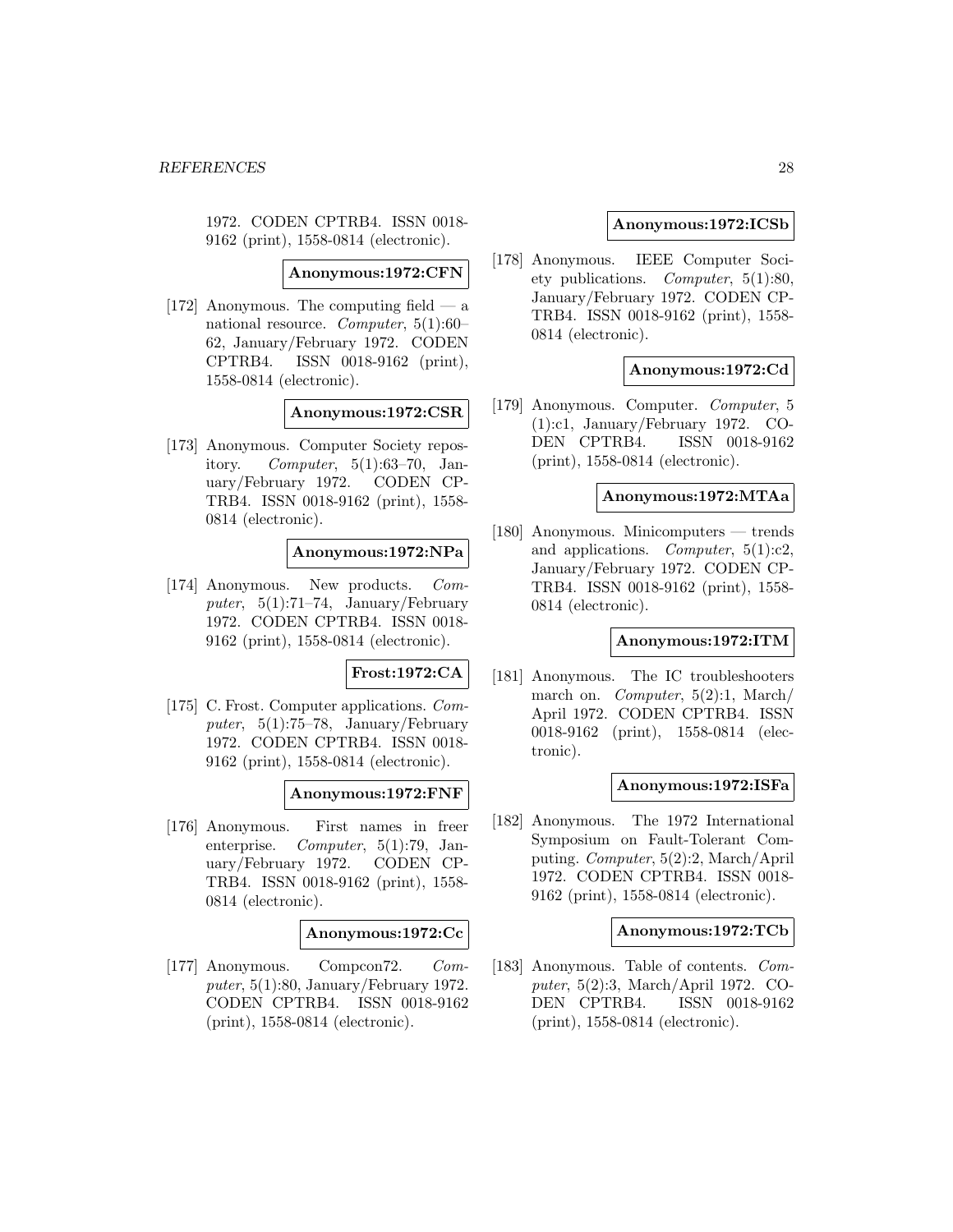**Anonymous:1972:SSC**

[184] Anonymous. This space for sale in Computer. Computer, 5(2):4, March/ April 1972. CODEN CPTRB4. ISSN 0018-9162 (print), 1558-0814 (electronic).

### **Anonymous:1972:JICa**

[185] Anonymous. To join the IEEE Computer Society. Computer, 5(2):5, March/April 1972. CODEN CP-TRB4. ISSN 0018-9162 (print), 1558- 0814 (electronic).

**Anonymous:1972:PC**

[186] Anonymous. On publications, chapters. Computer, 5(2):6, March/April 1972. CODEN CPTRB4. ISSN 0018- 9162 (print), 1558-0814 (electronic).

**Anonymous:1972:Ce**

[187] Anonymous. Calendar. Computer, 5 (2):7, March/April 1972. CODEN CP-TRB4. ISSN 0018-9162 (print), 1558- 0814 (electronic).

**Anonymous:1972:PRDb**

[188] Anonymous. Pattern recognition data bases available. Computer,  $5(2):8$ , March/April 1972. CODEN CP-TRB4. ISSN 0018-9162 (print), 1558- 0814 (electronic).

**Anonymous:1972:SCC**

[189] Anonymous. Symposium on computercommunications networks and teletraffic. Computer, 5(2):9, March/April 1972. CODEN CPTRB4. ISSN 0018- 9162 (print), 1558-0814 (electronic).

#### **Anonymous:1972:UICb**

[190] Anonymous. Update information for the computer professional. Computer, 5 (2):10–15, March/April 1972. CODEN CPTRB4. ISSN 0018-9162 (print), 1558-0814 (electronic).

### **Anonymous:1972:Cf**

[191] Anonymous. Cookbook. Computer, 5 (2):16–17, March/April 1972. CODEN CPTRB4. ISSN 0018-9162 (print), 1558-0814 (electronic).

### **Foster:1972:CA**

[192] C. C. Foster. Computer architecture. Computer, 5(2):18–19, March/April 1972. CODEN CPTRB4. ISSN 0018- 9162 (print), 1558-0814 (electronic).

### **Flynn:1972:SRM**

[193] M. J. Flynn and A. Podvin. Shared resource multiprocessing. Computer, 5 (2):20–28, March/April 1972. CODEN CPTRB4. ISSN 0018-9162 (print), 1558-0814 (electronic).

### **Bell:1972:ETN**

[194] C. G. Bell, R. Chen, and S. Rege. Effect of technology on near term computer structures. Computer, 5(2):29– 38, March/April 1972. CODEN CP-TRB4. ISSN 0018-9162 (print), 1558- 0814 (electronic).

#### **Foster:1972:NTG**

[195] C. C. Foster. The next three generations. Computer, 5(2):39–42, March/ April 1972. CODEN CPTRB4. ISSN 0018-9162 (print), 1558-0814 (electronic).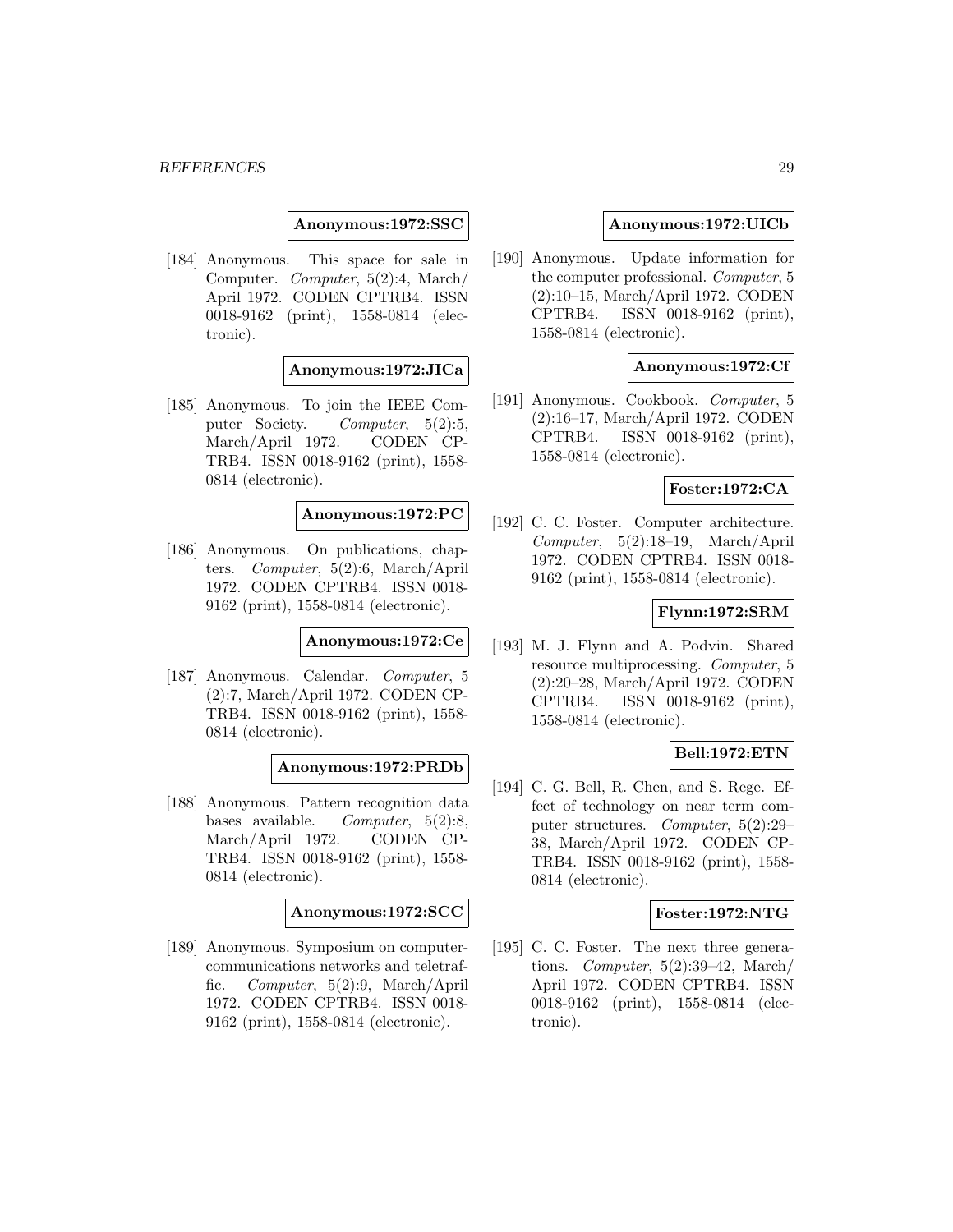### **Simmons:1972:AWL**

[196] D. B. Simmons. The art of writing large programs. Computer, 5(2):43– 49, March/April 1972. CODEN CP-TRB4. ISSN 0018-9162 (print), 1558- 0814 (electronic).

#### **Anonymous:1972:Ra**

[197] Anonymous. Repository. Computer, 5 (2):50–55, March/April 1972. CODEN CPTRB4. ISSN 0018-9162 (print), 1558-0814 (electronic).

#### **Anonymous:1972:NPb**

[198] Anonymous. New products. Computer, 5(2):56–61, March/April 1972. CODEN CPTRB4. ISSN 0018-9162 (print), 1558-0814 (electronic).

#### **Anonymous:1972:NAa**

[199] Anonymous. New applications. Computer, 5(2):62–63, March/April 1972. CODEN CPTRB4. ISSN 0018-9162 (print), 1558-0814 (electronic).

#### **Anonymous:1972:ICSc**

[200] Anonymous. IEEE Computer Society publications. Computer, 5(2): 64, March/April 1972. CODEN CP-TRB4. ISSN 0018-9162 (print), 1558- 0814 (electronic).

#### **Anonymous:1972:SBI**

[201] Anonymous. '72 SJCC brings it all together  $\dots$  *Computer*,  $5(2)$ : 64, March/April 1972. CODEN CP-TRB4. ISSN 0018-9162 (print), 1558- 0814 (electronic).

### **Anonymous:1972:Cg**

[202] Anonymous. Compcon72. Computer, 5(2):c2, March/April 1972. CODEN

CPTRB4. ISSN 0018-9162 (print), 1558-0814 (electronic).

#### **Anonymous:1972:Ch**

[203] Anonymous. Computer. Computer, 5(2):c1, March/April 1972. CODEN CPTRB4. ISSN 0018-9162 (print), 1558-0814 (electronic).

#### **Anonymous:1972:SWM**

[204] Anonymous. Should we merge with the ACM and leave the IEEE? Computer, 5(3):1, May/June 1972. CODEN CP-TRB4. ISSN 0018-9162 (print), 1558- 0814 (electronic).

#### **Anonymous:1972:TCc**

[205] Anonymous. Table of contents. Computer, 5(3):2, May/June 1972. CODEN CPTRB4. ISSN 0018-9162 (print), 1558-0814 (electronic).

#### **Anonymous:1972:JICb**

[206] Anonymous. To join the IEEE Computer Society. Computer, 5(3):3, May/ June 1972. CODEN CPTRB4. ISSN 0018-9162 (print), 1558-0814 (electronic).

### **Amdahl:1972:CAP**

[207] L. Amdahl. Concerned about present or future EDP needs. Computer, 5 (3):4–5, May/June 1972. CODEN CP-TRB4. ISSN 0018-9162 (print), 1558- 0814 (electronic).

### **Anonymous:1972:ISFb**

[208] Anonymous. The 1972 International Symposium on Fault-Tolerant Computing. Computer, 5(3):6–7, May/June 1972. CODEN CPTRB4. ISSN 0018- 9162 (print), 1558-0814 (electronic).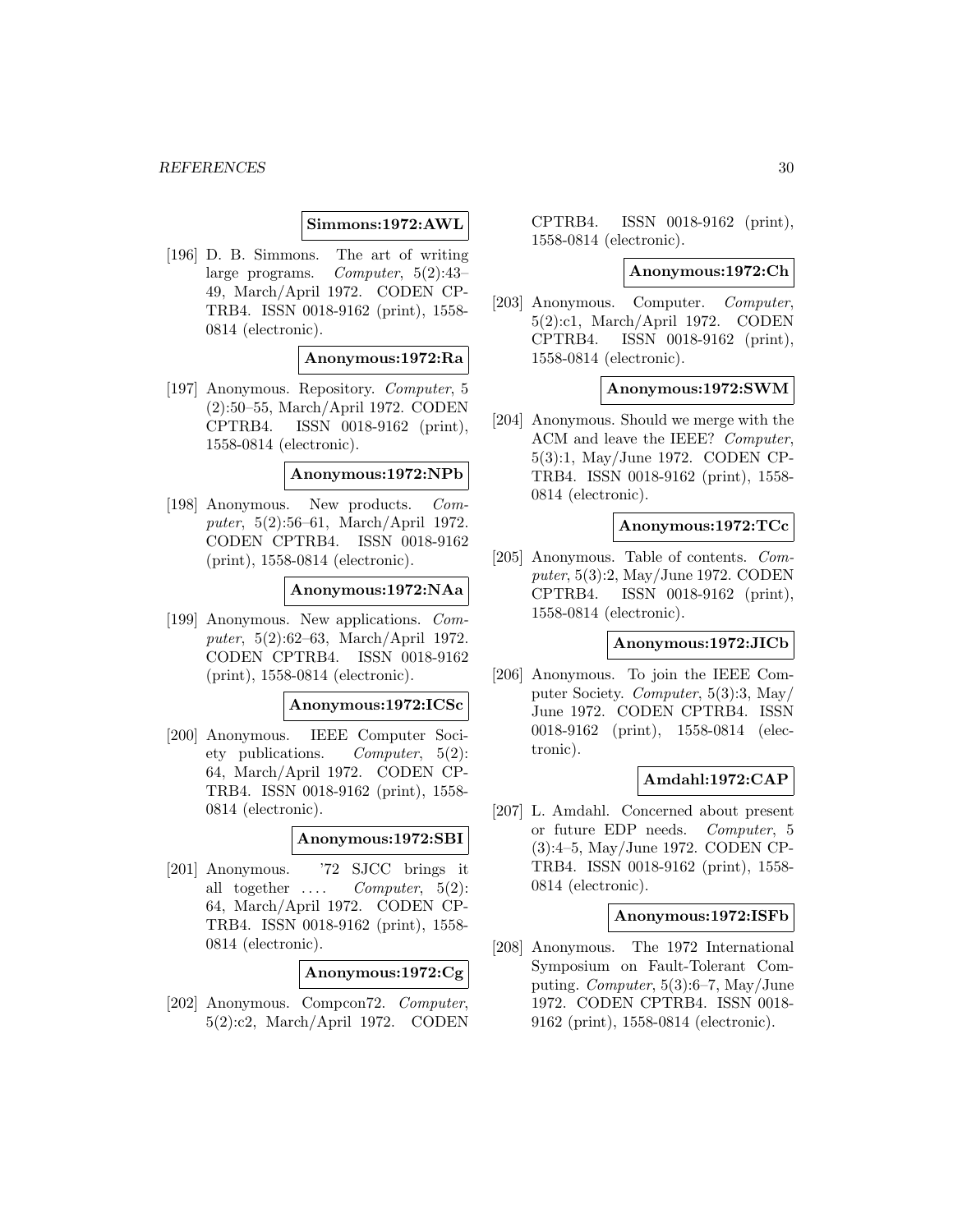#### **Anonymous:1972:NTP**

[209] Anonymous. For a no-tea-party ACM 72. Computer, 5(3):8, May/June 1972. CODEN CPTRB4. ISSN 0018-9162 (print), 1558-0814 (electronic).

### **Anonymous:1972:MTAb**

[210] Anonymous. Minicomputers: Trends and applications. Computer, 5(3):9– 10, May/June 1972. CODEN CP-TRB4. ISSN 0018-9162 (print), 1558- 0814 (electronic).

#### **Anonymous:1972:La**

[211] Anonymous. Letters. Computer, 5 (3):11, May/June 1972. CODEN CP-TRB4. ISSN 0018-9162 (print), 1558- 0814 (electronic).

#### **Anonymous:1972:UICc**

[212] Anonymous. Update information for the computer professional. Computer, 5(3):11–14, May/June 1972. CODEN CPTRB4. ISSN 0018-9162 (print), 1558-0814 (electronic).

#### **Anonymous:1972:Ci**

[213] Anonymous. Calendar. Computer, 5 (3):14, May/June 1972. CODEN CP-TRB4. ISSN 0018-9162 (print), 1558- 0814 (electronic).

#### **Anonymous:1972:WMC**

[214] Anonymous. Workshop on modular computer systems. Computer, 5(3): 15–17, May/June 1972. CODEN CP-TRB4. ISSN 0018-9162 (print), 1558- 0814 (electronic).

### **Anonymous:1972:Cj**

[215] Anonymous. Cookbook. Computer, 5 (3):17, May/June 1972. CODEN CP- TRB4. ISSN 0018-9162 (print), 1558- 0814 (electronic).

#### **Russo:1972:DA**

[216] R. L. Russo. Design automation. Computer, 5(3):18–20, May/June 1972. CODEN CPTRB4. ISSN 0018-9162 (print), 1558-0814 (electronic).

### **Case:1972:EDA**

[217] P. W. Case. Evolution of design automation. Computer,  $5(3):21-22$ , May June 1972. CODEN CPTRB4. ISSN 0018-9162 (print), 1558-0814 (electronic).

### **Breuer:1972:RDD**

[218] M. A. Breuer. Recent developments in design automation. Computer, 5(3): 23–35, May/June 1972. CODEN CP-TRB4. ISSN 0018-9162 (print), 1558- 0814 (electronic).

### **Lynn:1972:CAD**

[219] D. K. Lynn. Computer aided design for large-scale integrated circuits. Computer, 5(3):36–45, May/June 1972. CODEN CPTRB4. ISSN 0018-9162 (print), 1558-0814 (electronic).

### **Reed:1972:SDT**

[220] I. S. Reed. Symbolic design techniques applied to a generalized computer. Computer, 5(3):46–52, May/June 1972. CODEN CPTRB4. ISSN 0018-9162 (print), 1558-0814 (electronic).

#### **Anonymous:1972:DCH**

[221] Anonymous. Do colleges help business as much as business helps colleges? Computer, 5(3):53, May/June 1972. CODEN CPTRB4. ISSN 0018- 9162 (print), 1558-0814 (electronic).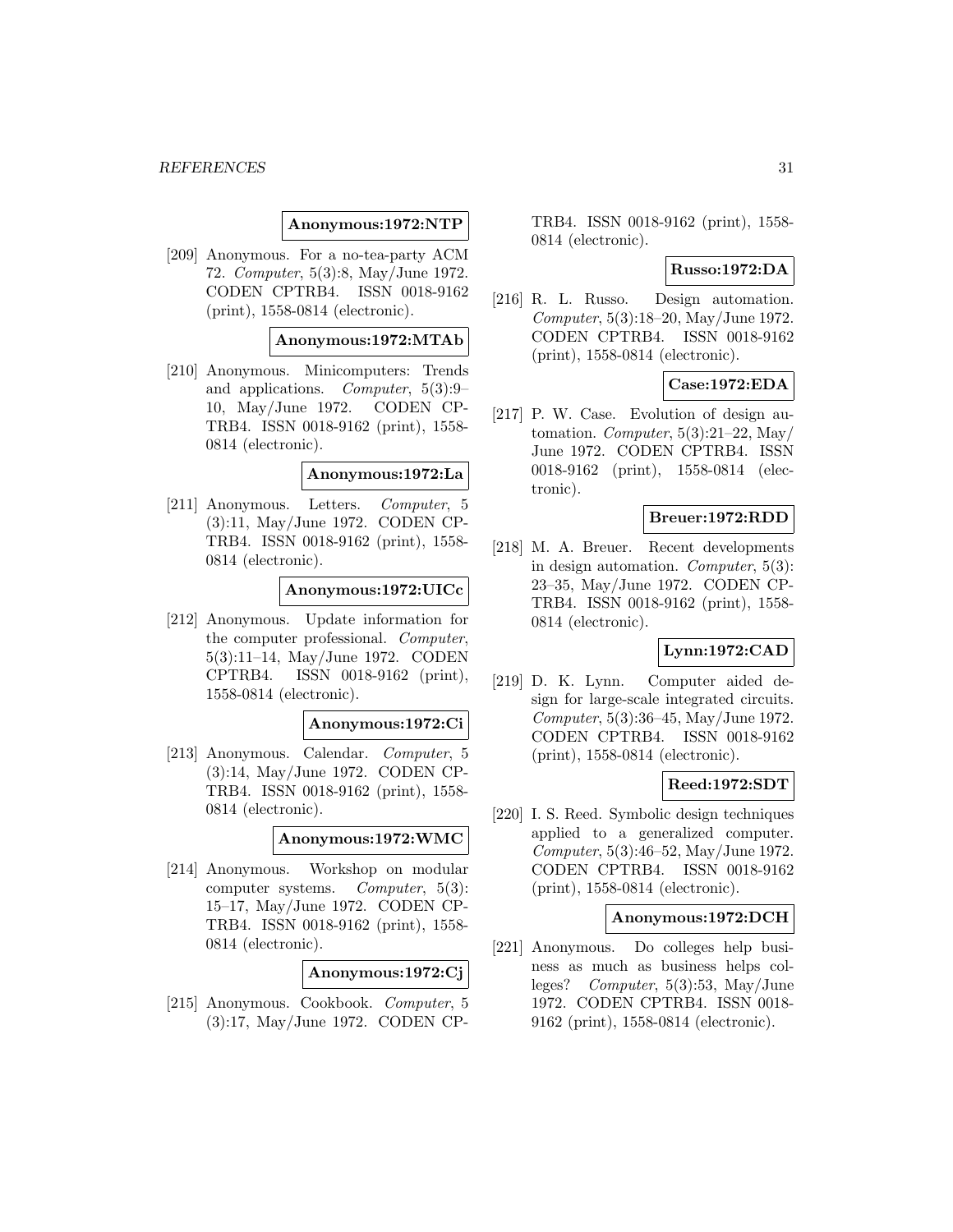### **Anonymous:1972:Rb**

[222] Anonymous. Repository. Computer, 5(3):54–57, May/June 1972. CODEN CPTRB4. ISSN 0018-9162 (print), 1558-0814 (electronic).

### **Anonymous:1972:MR**

[223] Anonymous. Microfiche readers. Computer, 5(3):58–60, May/June 1972. CODEN CPTRB4. ISSN 0018-9162 (print), 1558-0814 (electronic).

#### **Anonymous:1972:MGGa**

[224] Anonymous. "Mayer's Grand Guide". Computer, 5(3):61, May/June 1972. CODEN CPTRB4. ISSN 0018-9162 (print), 1558-0814 (electronic).

#### **Anonymous:1972:NPc**

[225] Anonymous. New products. Computer, 5(3):62–63, May/June 1972. CODEN CPTRB4. ISSN 0018-9162 (print), 1558-0814 (electronic).

### **Anonymous:1972:PRDc**

[226] Anonymous. Pattern recognition data bases available. Computer,  $5(3)$ : 64, May/June 1972. CODEN CP-TRB4. ISSN 0018-9162 (print), 1558- 0814 (electronic).

#### **Anonymous:1972:UJCa**

[227] Anonymous. The USA–Japan Computer Conference. Computer, 5(3): 65, May/June 1972. CODEN CP-TRB4. ISSN 0018-9162 (print), 1558- 0814 (electronic).

### **Anonymous:1972:PVa**

[228] Anonymous. Point of view. Computer, 5(3):66–67, May/June 1972. CODEN CPTRB4. ISSN 0018-9162 (print), 1558-0814 (electronic).

#### **Anonymous:1972:BYW**

[229] Anonymous. Bring your worst computer design problem to San Francisco. bring your wife. you might leave one behind. Computer, 5(3):68, May/June 1972. CODEN CPTRB4. ISSN 0018- 9162 (print), 1558-0814 (electronic).

#### **Anonymous:1972:ICSd**

[230] Anonymous. IEEE Computer Society publications. Computer, 5(3): 68, May/June 1972. CODEN CP-TRB4. ISSN 0018-9162 (print), 1558- 0814 (electronic).

#### **Anonymous:1972:Ck**

[231] Anonymous. Computer. Computer, 5 (3):c1, May/June 1972. CODEN CP-TRB4. ISSN 0018-9162 (print), 1558- 0814 (electronic).

### **Anonymous:1972:NAD**

[232] Anonymous. Ninth Annual Design Automation Workshop. Computer, 5(3): c2, May/June 1972. CODEN CP-TRB4. ISSN 0018-9162 (print), 1558- 0814 (electronic).

### **Anonymous:1972:CMB**

[233] Anonymous. Computer Magazine becomes a monthly. Computer, 5(4): 1, July/August 1972. CODEN CP-TRB4. ISSN 0018-9162 (print), 1558- 0814 (electronic).

#### **Anonymous:1972:TCd**

[234] Anonymous. Table of contents. Computer, 5(4):2, July/August 1972. CO-DEN CPTRB4. ISSN 0018-9162 (print), 1558-0814 (electronic).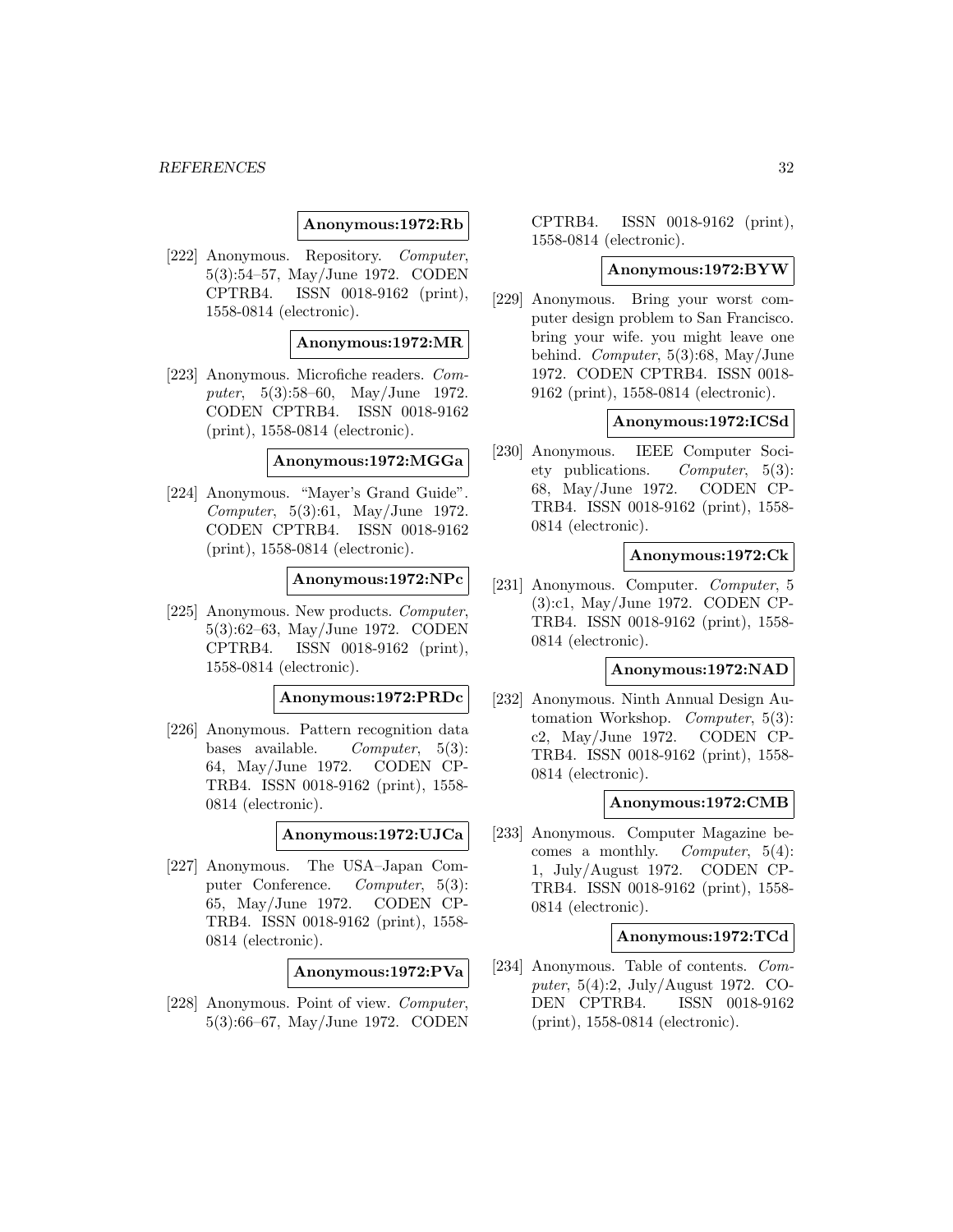**Anonymous:1972:Cl**

[235] Anonymous. Calendar. Computer, 5 (4):3, July/August 1972. CODEN CP-TRB4. ISSN 0018-9162 (print), 1558- 0814 (electronic).

#### **Anonymous:1972:Lb**

[236] Anonymous. Letters. Computer, 5(4): 4–5, July/August 1972. CODEN CP-TRB4. ISSN 0018-9162 (print), 1558- 0814 (electronic).

### **Anonymous:1972:CPb**

[237] Anonymous. Call for papers. Computer, 5(4):6, July/August 1972. CO-DEN CPTRB4. ISSN 0018-9162 (print), 1558-0814 (electronic).

### **Anonymous:1972:UICd**

[238] Anonymous. Update information for the computer professional. Computer, 5(4):7–15, July/August 1972. CODEN CPTRB4. ISSN 0018-9162 (print), 1558-0814 (electronic).

#### **Anonymous:1972:UJCb**

[239] Anonymous. The USA–Japan Computer Conference. Computer, 5(4): 9, July/August 1972. CODEN CP-TRB4. ISSN 0018-9162 (print), 1558- 0814 (electronic).

### **Anonymous:1972:KIY**

[240] Anonymous. Keepsake (if you ever stop using it). Computer,  $5(4):11$ , July/August 1972. CODEN CP-TRB4. ISSN 0018-9162 (print), 1558- 0814 (electronic).

**Anonymous:1972:TIN**

[241] Anonymous. Two important new publications from the IEEE Computer So-

ciety. Computer, 5(4):12, July/August 1972. CODEN CPTRB4. ISSN 0018- 9162 (print), 1558-0814 (electronic).

### **Shemer:1972:CSI**

[242] J. E. Shemer. Computer system instrumentation and performance measurement. Computer,  $5(4):16-17$ , July/ August 1972. CODEN CPTRB4. ISSN 0018-9162 (print), 1558-0814 (electronic).

#### **Ferrari:1972:WCS**

[243] D. Ferrari. Workload characterization and selection in computer performance measurement. Computer, 5(4): 18–24, July/August 1972. CODEN CPTRB4. ISSN 0018-9162 (print), 1558-0814 (electronic).

### **Arndt:1972:HMR**

[244] F. R. Arndt and C. G. M. Oliver. Hardware monitoring of real-time computer system performance. Computer, 5(4): 25–29, July/August 1972. CODEN CPTRB4. ISSN 0018-9162 (print), 1558-0814 (electronic).

### **Anonymous:1972:Cm**

[245] Anonymous. Compcon. Computer, 5 (4):30–38, July/August 1972. CODEN CPTRB4. ISSN 0018-9162 (print), 1558-0814 (electronic).

#### **Shemer:1972:ITS**

[246] J. E. Shemer and J. B. Robertson. Instrumentation of time-shared systems. Computer,  $5(4):39-48$ , July/August 1972. CODEN CPTRB4. ISSN 0018- 9162 (print), 1558-0814 (electronic).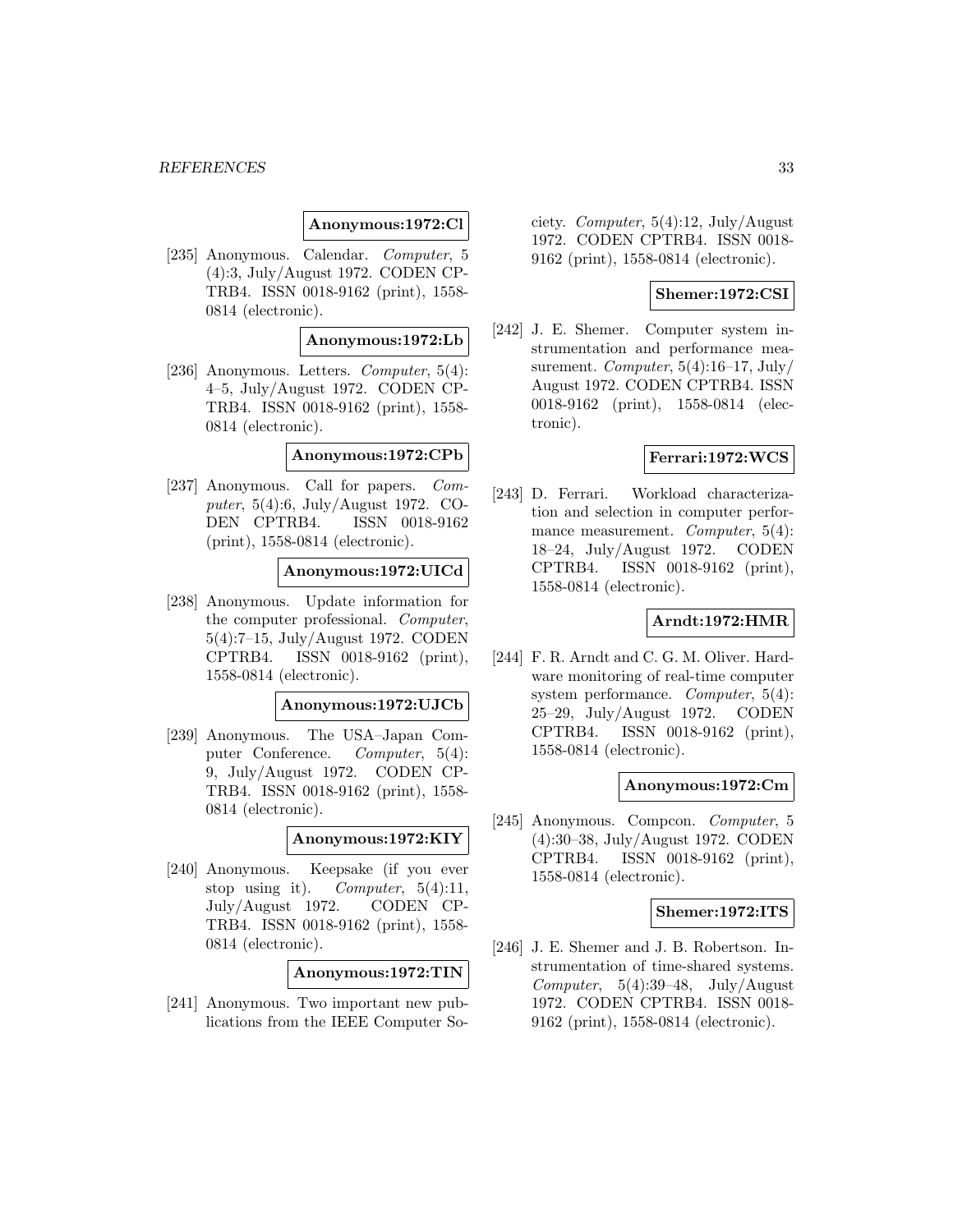### **Mrazek:1972:IU**

[247] D. Mrazek. Industry update. Computer, 5(4):49–53, July/August 1972. CODEN CPTRB4. ISSN 0018-9162 (print), 1558-0814 (electronic).

#### **Anonymous:1972:Rc**

[248] Anonymous. Repository. Computer, 5 (4):54–57, July/August 1972. CODEN CPTRB4. ISSN 0018-9162 (print), 1558-0814 (electronic).

### **Anonymous:1972:NPd**

[249] Anonymous. New products. Computer, 5(4):58–60, July/August 1972. CODEN CPTRB4. ISSN 0018-9162 (print), 1558-0814 (electronic).

#### **Anonymous:1972:NAb**

[250] Anonymous. New applications. Computer, 5(4):61–64, July/August 1972. CODEN CPTRB4. ISSN 0018-9162 (print), 1558-0814 (electronic).

#### **Anonymous:1972:Cn**

[251] Anonymous. Cookbook. Computer, 5 (4):65–66, July/August 1972. CODEN CPTRB4. ISSN 0018-9162 (print), 1558-0814 (electronic).

### **Anonymous:1972:PVb**

[252] Anonymous. Point of view. Computer, 5(4):67, July/August 1972. CODEN CPTRB4. ISSN 0018-9162 (print), 1558-0814 (electronic).

#### **Anonymous:1972:Co**

[253] Anonymous. Compcon72. Computer, 5(4):68, July/August 1972. CODEN CPTRB4. ISSN 0018-9162 (print), 1558-0814 (electronic).

### **Anonymous:1972:ICSe**

[254] Anonymous. IEEE Computer Society publications. Computer, 5(4): 68, July/August 1972. CODEN CP-TRB4. ISSN 0018-9162 (print), 1558- 0814 (electronic).

### **Anonymous:1972:Cq**

[255] Anonymous. Computer. Computer, 5(4):c1, July/August 1972. CODEN CPTRB4. ISSN 0018-9162 (print), 1558-0814 (electronic).

#### **Anonymous:1972:ICC**

[256] Anonymous. International Conference on Computer Communication. Computer,  $5(4):c2$ , July/August 1972. CODEN CPTRB4. ISSN 0018-9162 (print), 1558-0814 (electronic).

### **Anonymous:1972:CDB**

[257] Anonymous. Concerning dues, budgets and the end of the JCCs. Computer, 5 (5):1, September/October 1972. CO-DEN CPTRB4. ISSN 0018-9162 (print), 1558-0814 (electronic).

### **Anonymous:1972:TCe**

[258] Anonymous. Table of contents. Computer, 5(5):2, September/October 1972. CODEN CPTRB4. ISSN 0018- 9162 (print), 1558-0814 (electronic).

#### **Anonymous:1972:Cr**

[259] Anonymous. Calendar. Computer, 5 (5):3, September/October 1972. CO-DEN CPTRB4. ISSN 0018-9162 (print), 1558-0814 (electronic).

### **Anonymous:1972:CPc**

[260] Anonymous. Call for papers. Computer, 5(5):4, September/October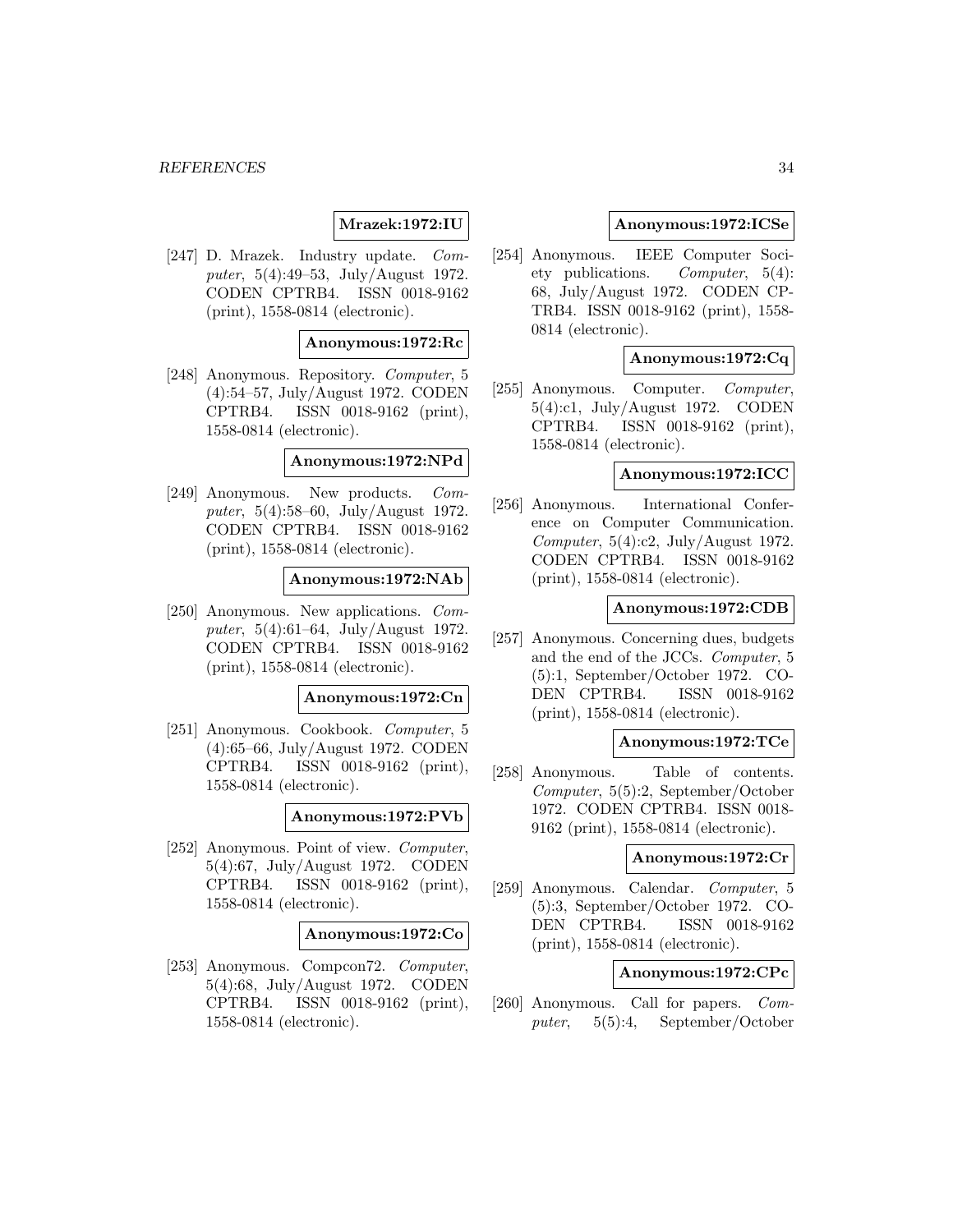1972. CODEN CPTRB4. ISSN 0018- 9162 (print), 1558-0814 (electronic).

**Anonymous:1972:Lc**

[261] Anonymous. Letters. Computer, 5(5): 5, September/October 1972. CODEN CPTRB4. ISSN 0018-9162 (print), 1558-0814 (electronic).

**Anonymous:1972:UICe**

[262] Anonymous. Update information for the computer professional. Computer, 5(5):5–11, September/October 1972. CODEN CPTRB4. ISSN 0018-9162 (print), 1558-0814 (electronic).

### **Anonymous:1972:CPd**

[263] Anonymous. Compcon 73 calls for papers; San Francisco in February. Computer, 5(5):7, September/October 1972. CODEN CPTRB4. ISSN 0018- 9162 (print), 1558-0814 (electronic).

### **Shirley:1972:PE**

[264] R. R. Shirley. Performance evaluation. Computer,  $5(5):12-15$ , September/October 1972. CODEN CP-TRB4. ISSN 0018-9162 (print), 1558- 0814 (electronic).

### **Grochow:1972:UFT**

[265] J. M. Grochow. Utility functions for time-sharing system performance evaluation. Computer,  $5(5):16-19$ , September/October 1972. CODEN CPTRB4. ISSN 0018-9162 (print), 1558-0814 (electronic).

### **Cooperman:1972:SEU**

[266] J. A. Cooperman, H. W. Lynch, and W. H. Tetzlaff. SPG: An effective use of performance and usage data. Computer, 5(5):20–23, September/October

1972. CODEN CPTRB4. ISSN 0018- 9162 (print), 1558-0814 (electronic).

### **Amiot:1972:ERB**

[267] L. Amiot, N. K. Natarajan, and R. A. Aschenbrenner. Evaluating a remote batch processing system. Computer, 5(5):24–29, September/October 1972. CODEN CPTRB4. ISSN 0018-9162 (print), 1558-0814 (electronic).

#### **Anonymous:1972:UJCc**

[268] Anonymous. The USA–Japan Computer Conference. Computer, 5(5): 30, September/October 1972. CODEN CPTRB4. ISSN 0018-9162 (print), 1558-0814 (electronic).

### **Luderer:1972:MUU**

[269] G. W. R. Luderer. On memory usage under microprogramming. Computer, 5(5):31–34, September/October 1972. CODEN CPTRB4. ISSN 0018- 9162 (print), 1558-0814 (electronic).

### **Anonymous:1972:CPe**

[270] Anonymous. Call for papers. Computer, 5(5):35–38, September/October 1972. CODEN CPTRB4. ISSN 0018- 9162 (print), 1558-0814 (electronic).

### **Miller:1972:BTC**

[271] E. F. Miller. Bibliography on techniques of computer performance analysis. Computer, 5(5):39–40, September/October 1972. CODEN CP-TRB4. ISSN 0018-9162 (print), 1558- 0814 (electronic).

### **Anonymous:1972:IA**

[272] Anonymous. Index author. Computer, 5(5):41–47, September/October 1972.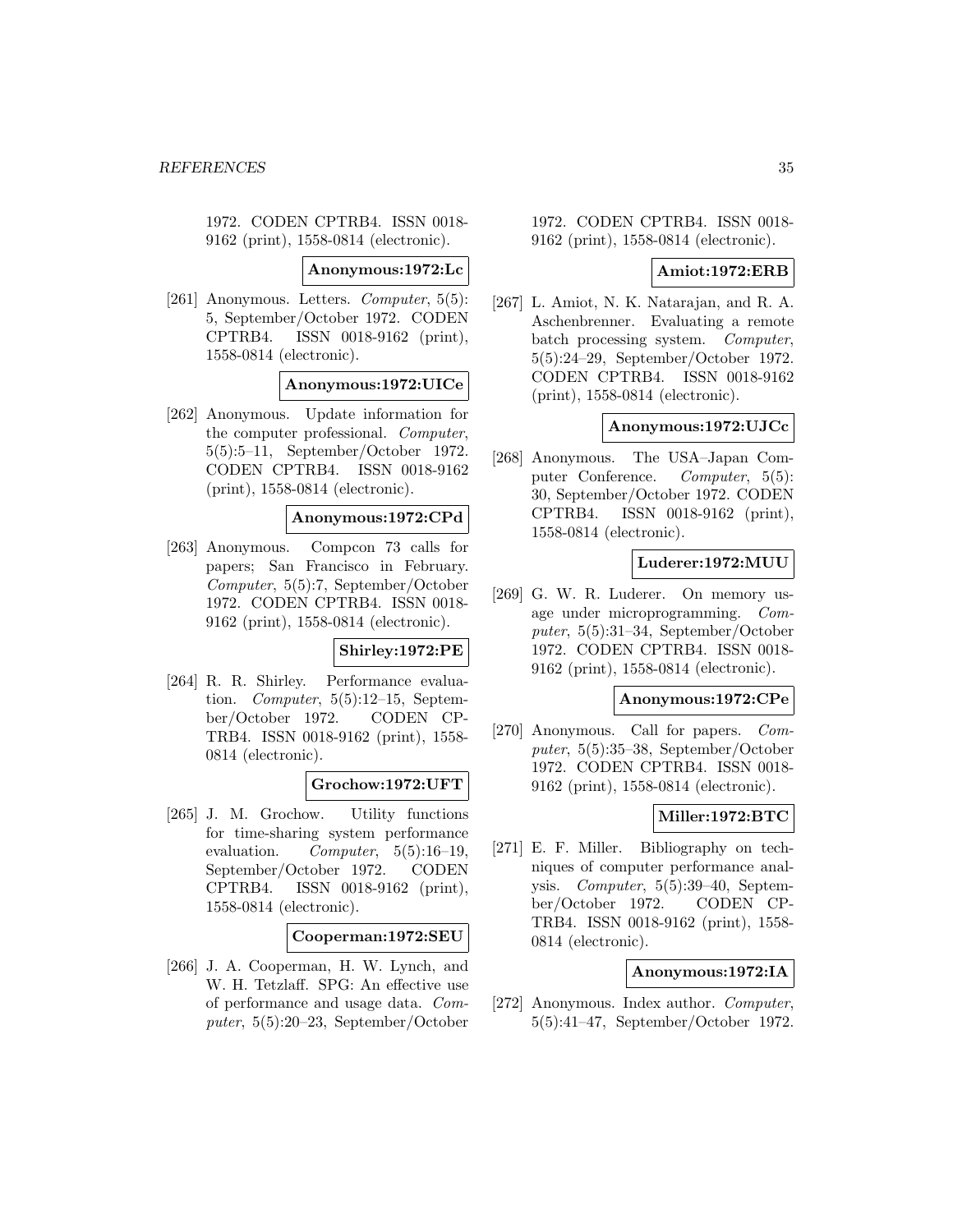CODEN CPTRB4. ISSN 0018-9162 (print), 1558-0814 (electronic).

**Anonymous:1972:CSG**

[273] Anonymous. The Computer Society's grass roots. Computer,  $5(5):48-51$ , September/October 1972. CODEN CPTRB4. ISSN 0018-9162 (print), 1558-0814 (electronic).

### **Anonymous:1972:Rd**

[274] Anonymous. Repository. Computer, 5(5):52–56, September/October 1972. CODEN CPTRB4. ISSN 0018-9162 (print), 1558-0814 (electronic).

#### **Anonymous:1972:NAc**

[275] Anonymous. New applications. Computer, 5(5):57–58, September/October 1972. CODEN CPTRB4. ISSN 0018- 9162 (print), 1558-0814 (electronic).

#### **Anonymous:1972:NPe**

[276] Anonymous. New products. Computer, 5(5):58–62, September/October 1972. CODEN CPTRB4. ISSN 0018-9162 (print), 1558-0814 (electronic).

### **Anonymous:1972:Cs**

[277] Anonymous. Cookbook. Computer, 5 (5):63, September/October 1972. CO-DEN CPTRB4. ISSN 0018-9162 (print), 1558-0814 (electronic).

### **Anonymous:1972:PVc**

[278] Anonymous. Point of view. Computer, 5(5):64–65, September/October 1972. CODEN CPTRB4. ISSN 0018-9162 (print), 1558-0814 (electronic).

#### **Stone:1972:BR**

[279] H. S. Stone. Book review. Computer, 5 (5):66, September/October 1972. CO- DEN CPTRB4. ISSN 0018-9162 (print), 1558-0814 (electronic).

#### **Anonymous:1972:PRDd**

[280] Anonymous. Pattern recognition data bases available. Computer, 5(5):67, September/October 1972. CODEN CPTRB4. ISSN 0018-9162 (print), 1558-0814 (electronic).

#### **Anonymous:1972:ICSf**

[281] Anonymous. IEEE Computer Society membership & publications. Computer, 5(5):68, September/October 1972. CO-DEN CPTRB4. ISSN 0018-9162 (print), 1558-0814 (electronic).

### **Anonymous:1972:MGGb**

[282] Anonymous. "Mayer's Grand Guide". Computer, 5(5):69, September/October 1972. CODEN CPTRB4. ISSN 0018- 9162 (print), 1558-0814 (electronic).

#### **Anonymous:1972:ICSg**

[283] Anonymous. IEEE Computer Society publications. Computer, 5(5):70– 71, September/October 1972. CODEN CPTRB4. ISSN 0018-9162 (print), 1558-0814 (electronic).

#### **Anonymous:1972:GMW**

[284] Anonymous. The gift for the man who knows everything. *Computer*, 5(5): 71, September/October 1972. CODEN CPTRB4. ISSN 0018-9162 (print), 1558-0814 (electronic).

#### **Anonymous:1972:LID**

[285] Anonymous. Local interviews during Compcon'72. Computer, 5(5):71, September/October 1972. CODEN CPTRB4. ISSN 0018-9162 (print), 1558-0814 (electronic).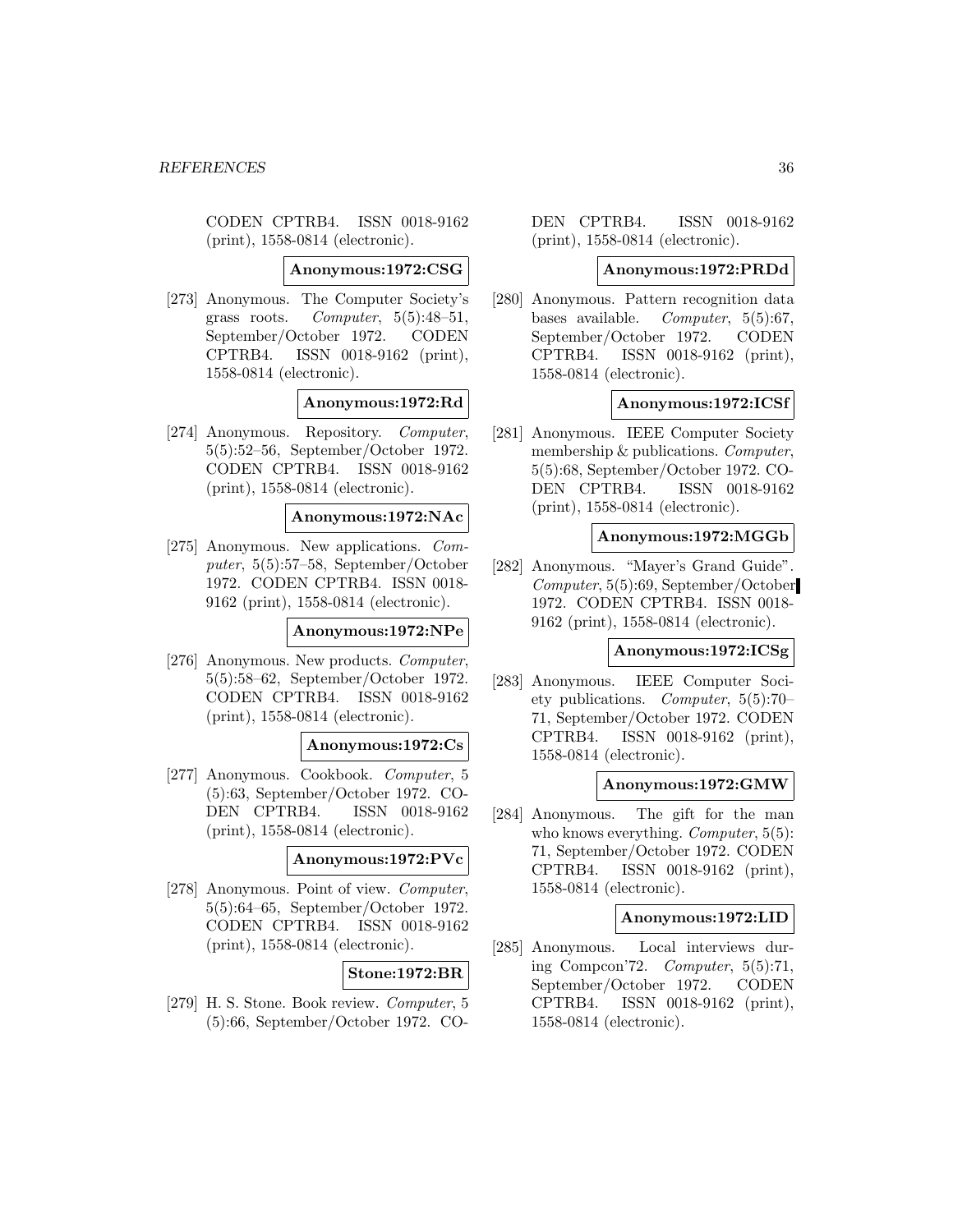**Anonymous:1972:SMT**

[286] Anonymous. Semiconductor memory test symposium. Computer, 5(5):71, September/October 1972. CODEN CPTRB4. ISSN 0018-9162 (print), 1558-0814 (electronic).

#### **Anonymous:1972:CDC**

[287] Anonymous. Concepts in design of computer-oriented systems. Computer, 5(5):c2, September/October 1972. CO-DEN CPTRB4. ISSN 0018-9162 (print), 1558-0814 (electronic).

## **Anonymous:1972:Ct**

[288] Anonymous. Computer. Computer, 5 (5):c1, September/October 1972. CO-DEN CPTRB4. ISSN 0018-9162 (print), 1558-0814 (electronic).

## **Anonymous:1973:Pa**

[289] Anonymous. From the President.  $Computer, 6(1):1-2, January/February$ 1973. CODEN CPTRB4. ISSN 0018- 9162 (print), 1558-0814 (electronic).

#### **Anonymous:1973:IIS**

[290] Anonymous. IEEE-interest subjects to get more coverage in ACM Computing Reviews. Computer, 6(1):3, January/February 1973. CODEN CP-TRB4. ISSN 0018-9162 (print), 1558- 0814 (electronic).

#### **Anonymous:1973:TCa**

[291] Anonymous. Table of contents. Computer,  $6(1):4$ , January/February 1973. CODEN CPTRB4. ISSN 0018-9162 (print), 1558-0814 (electronic).

### **Anonymous:1973:RCC**

[292] Anonymous. Responding to the changes in the computer profession. Computer,  $6(1):5$ , January/February 1973. CODEN CPTRB4. ISSN 0018- 9162 (print), 1558-0814 (electronic).

#### **Anonymous:1973:CPa**

[293] Anonymous. Call for papers. Computer,  $6(1):6$ , January/February 1973. CODEN CPTRB4. ISSN 0018-9162 (print), 1558-0814 (electronic).

## **Anonymous:1973:Ca**

[294] Anonymous. Calendar. Computer, 6 (1):7, January/February 1973. CO-DEN CPTRB4. ISSN 0018-9162 (print), 1558-0814 (electronic).

## **Anonymous:1973:La**

[295] Anonymous. Letters. Computer, 6(1): 8–15, January/February 1973. CODEN CPTRB4. ISSN 0018-9162 (print), 1558-0814 (electronic).

## **Anonymous:1973:CT**

[296] Anonymous. Computers for teaching. Computer, 6(1):16–22, January/February 1973. CODEN CP-TRB4. ISSN 0018-9162 (print), 1558- 0814 (electronic).

#### **Hokom:1973:IS**

[297] R. Hokom, A. Grebert, F. Gerbstadt, and R. Bock. Introduction to SPLM. Computer, 6(1):23–27, January/February 1973. CODEN CP-TRB4. ISSN 0018-9162 (print), 1558- 0814 (electronic).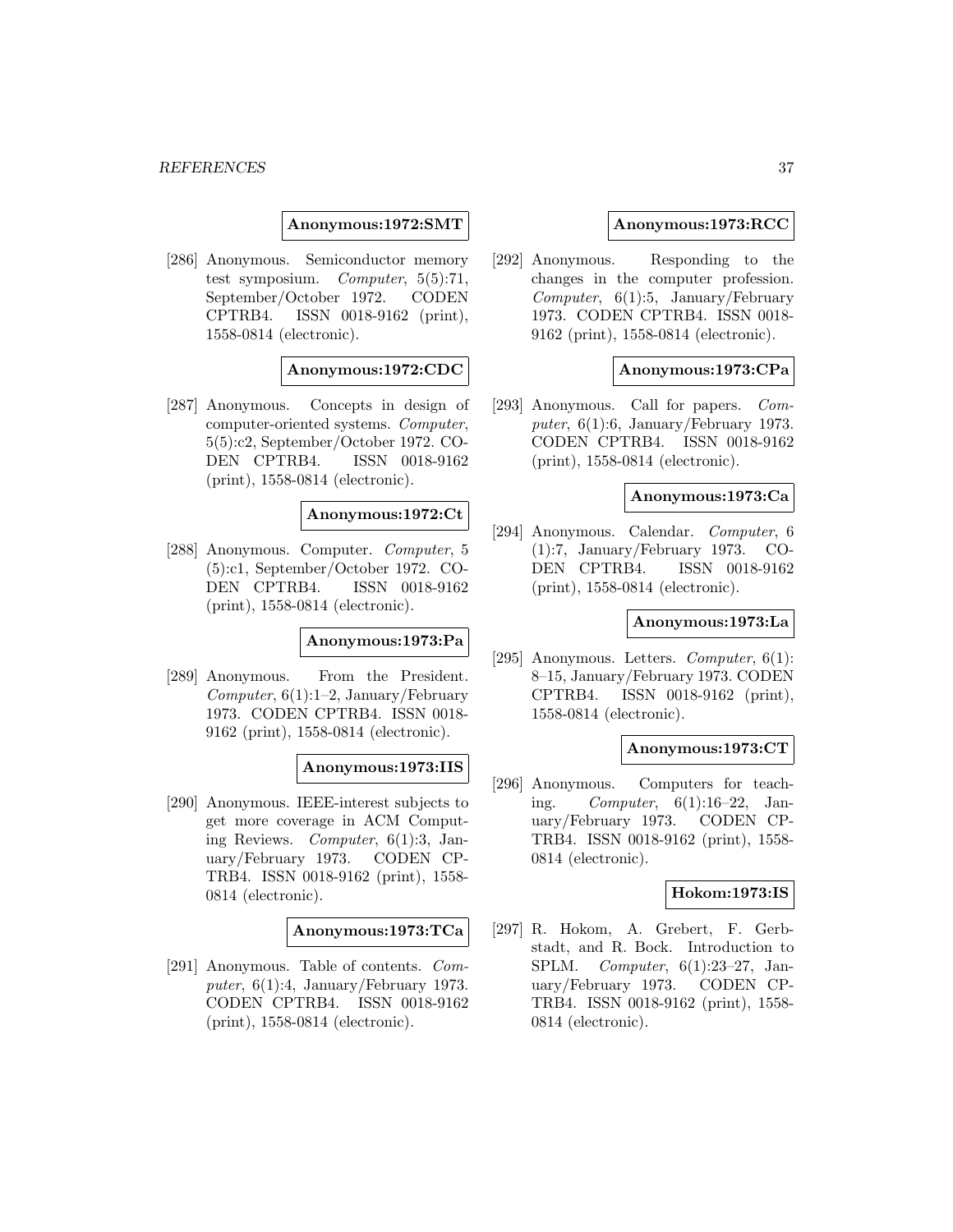# **Taylor:1973:MDL**

[298] L. Booth Taylor, C. G. Bell, C. H. Coker, R. M. Glorioso, E. J. Mc-Cluskey, F. J. Mowle, and D. M. Robinson. Minicomputers in the Digital Laboratory Program. Computer, 6(1):28– 42, January/February 1973. CODEN CPTRB4. ISSN 0018-9162 (print), 1558-0814 (electronic).

#### **Anonymous:1973:AP**

[299] Anonymous. Advance program. Computer,  $6(1):30$ , January/February 1973. CODEN CPTRB4. ISSN 0018-9162 (print), 1558-0814 (electronic).

# **Branstan:1973:PPO**

[300] D. K. Branstan. Privacy and protection in operating systems. Computer,  $6(1):43-46$ , January/February 1973. CODEN CPTRB4. ISSN 0018- 9162 (print), 1558-0814 (electronic).

### **Anonymous:1973:WMC**

[301] Anonymous. Workshop on Modular Computer Systems. Computer, 6(1):47, January/February 1973. CODEN CP-TRB4. ISSN 0018-9162 (print), 1558- 0814 (electronic).

#### **Anonymous:1973:Ra**

[302] Anonymous. Repository. Computer, 6(1):48–51, January/February 1973. CODEN CPTRB4. ISSN 0018-9162 (print), 1558-0814 (electronic).

#### **Bienhoff:1973:NPa**

[303] M. G. Bienhoff. New products. Computer,  $6(1):52-54$ , January/February 1973. CODEN CPTRB4. ISSN 0018- 9162 (print), 1558-0814 (electronic).

# **Bienhoff:1973:NAa**

[304] M. G. Bienhoff. New applications. Computer, 6(1):55, January/February 1973. CODEN CPTRB4. ISSN 0018- 9162 (print), 1558-0814 (electronic).

## **Anonymous:1973:PPa**

[305] Anonymous. Product profile. Computer,  $6(1):56-57$ , January/February 1973. CODEN CPTRB4. ISSN 0018- 9162 (print), 1558-0814 (electronic).

# **Anonymous:1973:AIa**

[306] Anonymous. Advertisers' index. Computer,  $6(1):58$ , January/February 1973. CODEN CPTRB4. ISSN 0018-9162 (print), 1558-0814 (electronic).

#### **Anonymous:1973:PRDa**

[307] Anonymous. Pattern recognition data bases available. Computer, 6(1):59, January/February 1973. CODEN CP-TRB4. ISSN 0018-9162 (print), 1558- 0814 (electronic).

## **Anonymous:1973:Cb**

[308] Anonymous. Compcon73. Computer,  $6(1):60$ , January/February 1973. CODEN CPTRB4. ISSN 0018-9162 (print), 1558-0814 (electronic).

#### **Anonymous:1973:ICSa**

[309] Anonymous. IEEE Computer Society publications. Computer, 6(1):60, January/February 1973. CODEN CP-TRB4. ISSN 0018-9162 (print), 1558- 0814 (electronic).

#### **Anonymous:1973:Cc**

[310] Anonymous. Computer. Computer, 6 (1):c1, January/February 1973. CO-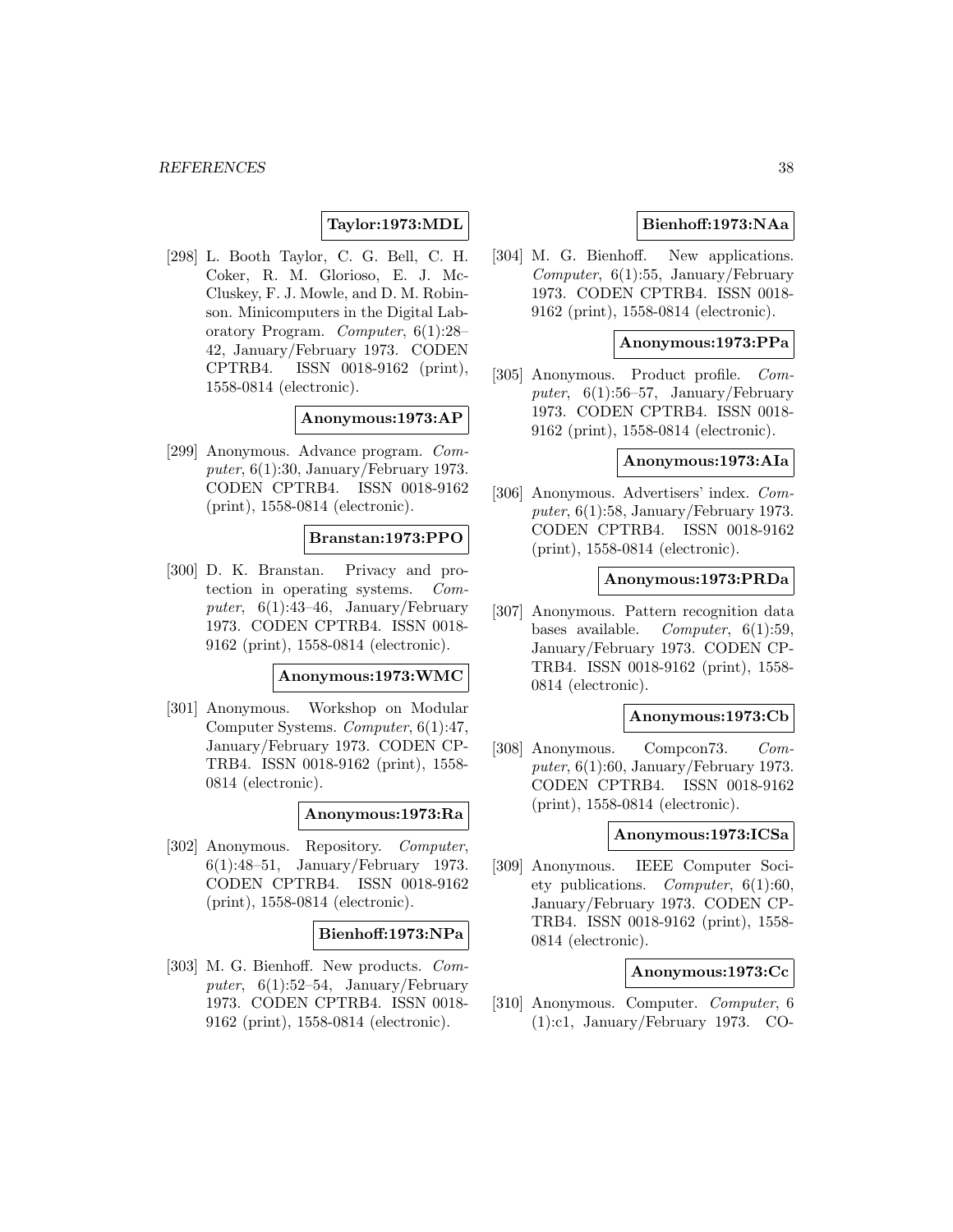DEN CPTRB4. ISSN 0018-9162 (print), 1558-0814 (electronic).

**Anonymous:1973:WDD**

[311] Anonymous. Waiting for delivery of disk systems? Computer,  $6(1):c2$ , January/February 1973. CODEN CP-TRB4. ISSN 0018-9162 (print), 1558- 0814 (electronic).

#### **Anonymous:1973:FCa**

[312] Anonymous. [front cover]. Computer, 6(2):c1, February 1973. CODEN CP-TRB4. ISSN 0018-9162 (print), 1558- 0814 (electronic).

#### **Anonymous:1973:Aa**

[313] Anonymous. [advertisement]. Computer, 6(2):nil1, February 1973. CO-DEN CPTRB4. ISSN 0018-9162 (print), 1558-0814 (electronic).

## **Anonymous:1973:IASa**

[314] Anonymous. Information about the Society. Computer, 6(2):nil2–nil3, February 1973. CODEN CPTRB4. ISSN 0018-9162 (print), 1558-0814 (electronic).

**Anonymous:1973:Ab**

[315] Anonymous. [advertisement]. Computer, 6(2):1, February 1973. CODEN CPTRB4. ISSN 0018-9162 (print), 1558-0814 (electronic).

#### **Hoagland:1973:P**

[316] Albert S. Hoagland. From the President. Computer, 6(2):2–3, February 1973. CODEN CPTRB4. ISSN 0018- 9162 (print), 1558-0814 (electronic).

### **Anonymous:1973:TCb**

[317] Anonymous. Table of contents. Computer, 6(2):4, February 1973. CODEN CPTRB4. ISSN 0018-9162 (print), 1558-0814 (electronic).

## **Anonymous:1973:LS**

[318] Anonymous. List of staff. *Computer*, 6(2):4, February 1973. CODEN CP-TRB4. ISSN 0018-9162 (print), 1558- 0814 (electronic).

## **Anonymous:1973:Ac**

[319] Anonymous. [advertisement]. Computer, 6(2):5, February 1973. CODEN CPTRB4. ISSN 0018-9162 (print), 1558-0814 (electronic).

### **Anonymous:1973:Cd**

[320] Anonymous. Calendar. Computer, 6 (2):6, February 1973. CODEN CP-TRB4. ISSN 0018-9162 (print), 1558- 0814 (electronic).

## **Anonymous:1973:CPb**

[321] Anonymous. Call for papers. Computer, 6(2):6–48, February 1973. CO-DEN CPTRB4. ISSN 0018-9162 (print), 1558-0814 (electronic).

#### **Anonymous:1973:UICa**

[322] Anonymous. Update: information for the computer systems design professional. Computer, 6(2):7–8, February 1973. CODEN CPTRB4. ISSN 0018- 9162 (print), 1558-0814 (electronic).

## **Anonymous:1973:NSOa**

[323] Anonymous. New Society officers, Governing Board members elected. Computer, 6(2):9–10, February 1973. CO-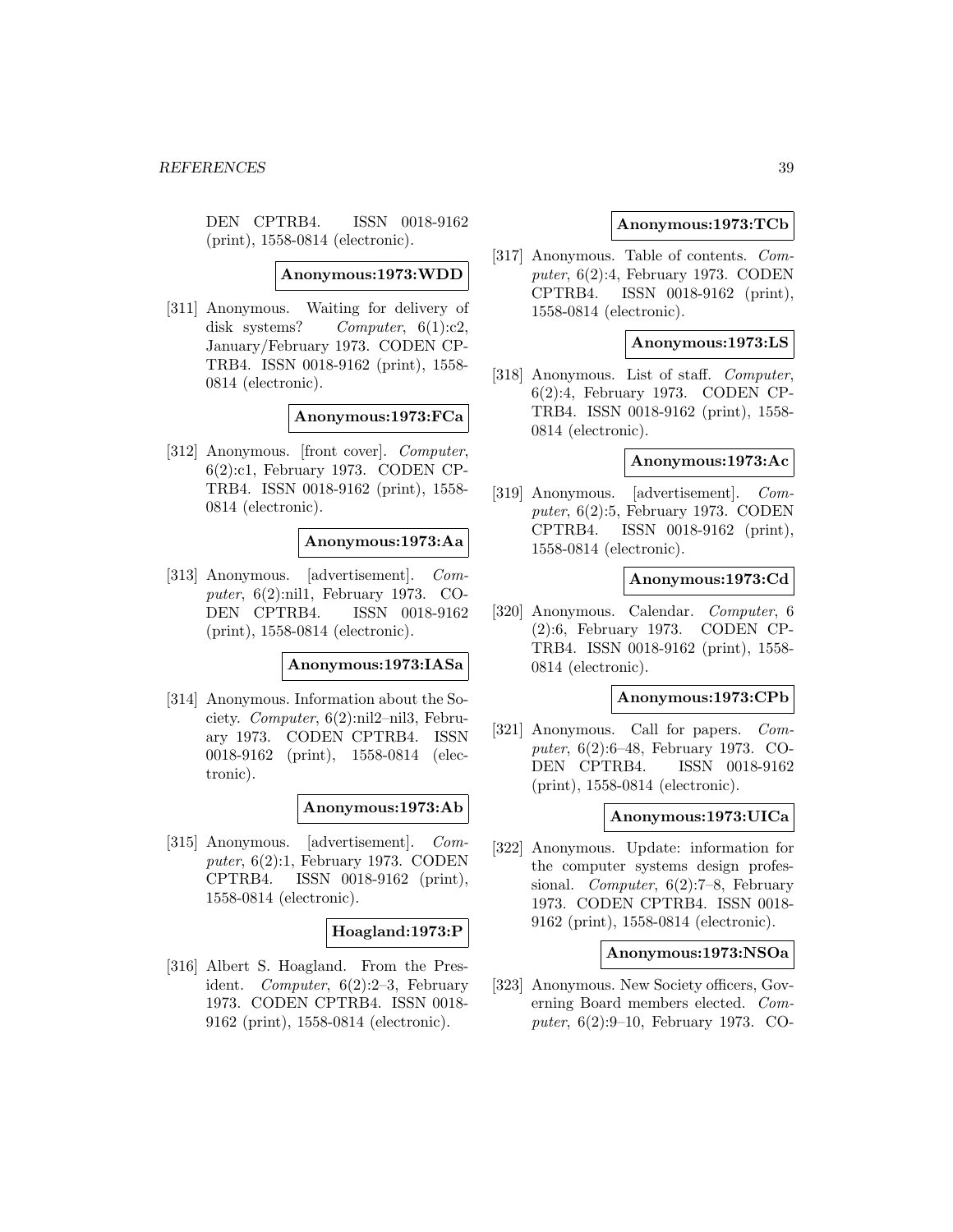DEN CPTRB4. ISSN 0018-9162 (print), 1558-0814 (electronic).

**Anonymous:1973:Ad**

[324] Anonymous. [advertisement]. Computer, 6(2):11–12, February 1973. CO-DEN CPTRB4. ISSN 0018-9162 (print), 1558-0814 (electronic).

## **Hartung:1973:CC**

[325] Albert F. Hartung. Computer communications. Computer, 6(2):13, February 1973. CODEN CPTRB4. ISSN 0018- 9162 (print), 1558-0814 (electronic).

**Anonymous:1973:IASb**

[326] Anonymous. Information about the society. Computer, 6(2):14, February 1973. CODEN CPTRB4. ISSN 0018- 9162 (print), 1558-0814 (electronic).

### **Matteson:1973:CPD**

[327] Ronald G. Matteson. Computer processing for data communications. Computer, 6(2):15–19, February 1973. CO-DEN CPTRB4. ISSN 0018-9162 (print), 1558-0814 (electronic).

### **Willner:1973:CPC**

[328] Erich R. Willner and Joseph L. Lindinger. COS: A portable communications oriented system. Computer, 6 (2):20–26, February 1973. CODEN CP-TRB4. ISSN 0018-9162 (print), 1558- 0814 (electronic).

## **Tymann:1973:BOC**

[329] Brian Tymann. Bit-oriented control procedures for computer-to-computer communications systems. Computer, 6 (2):27–31, February 1973. CODEN CP-TRB4. ISSN 0018-9162 (print), 1558- 0814 (electronic).

## **Anonymous:1973:Rb**

[330] Anonymous. Repository. Computer, 6 (2):32–34, February 1973. CODEN CP-TRB4. ISSN 0018-9162 (print), 1558- 0814 (electronic).

## **Anonymous:1973:NP**

[331] Anonymous. New products. *Computer*, 6(2):35–39, February 1973. CODEN CPTRB4. ISSN 0018-9162 (print), 1558-0814 (electronic).

## **Anonymous:1973:NA**

[332] Anonymous. New applications. Computer, 6(2):39–40, February 1973. CO-DEN CPTRB4. ISSN 0018-9162 (print), 1558-0814 (electronic).

### **Anonymous:1973:PPb**

[333] Anonymous. Product profile. Computer, 6(2):41–45, February 1973. CO-DEN CPTRB4. ISSN 0018-9162 (print), 1558-0814 (electronic).

#### **Anonymous:1973:ICSb**

[334] Anonymous. IEEE Computer Society publications. Computer, 6(2):46– 47, February 1973. CODEN CP-TRB4. ISSN 0018-9162 (print), 1558- 0814 (electronic).

#### **Anonymous:1973:AIb**

[335] Anonymous. Advertiser's index. Computer, 6(2):48, February 1973. CODEN CPTRB4. ISSN 0018-9162 (print), 1558-0814 (electronic).

## **Anonymous:1973:CAa**

[336] Anonymous. Classified ads. Computer, 6(2):48, February 1973. CODEN CP-TRB4. ISSN 0018-9162 (print), 1558- 0814 (electronic).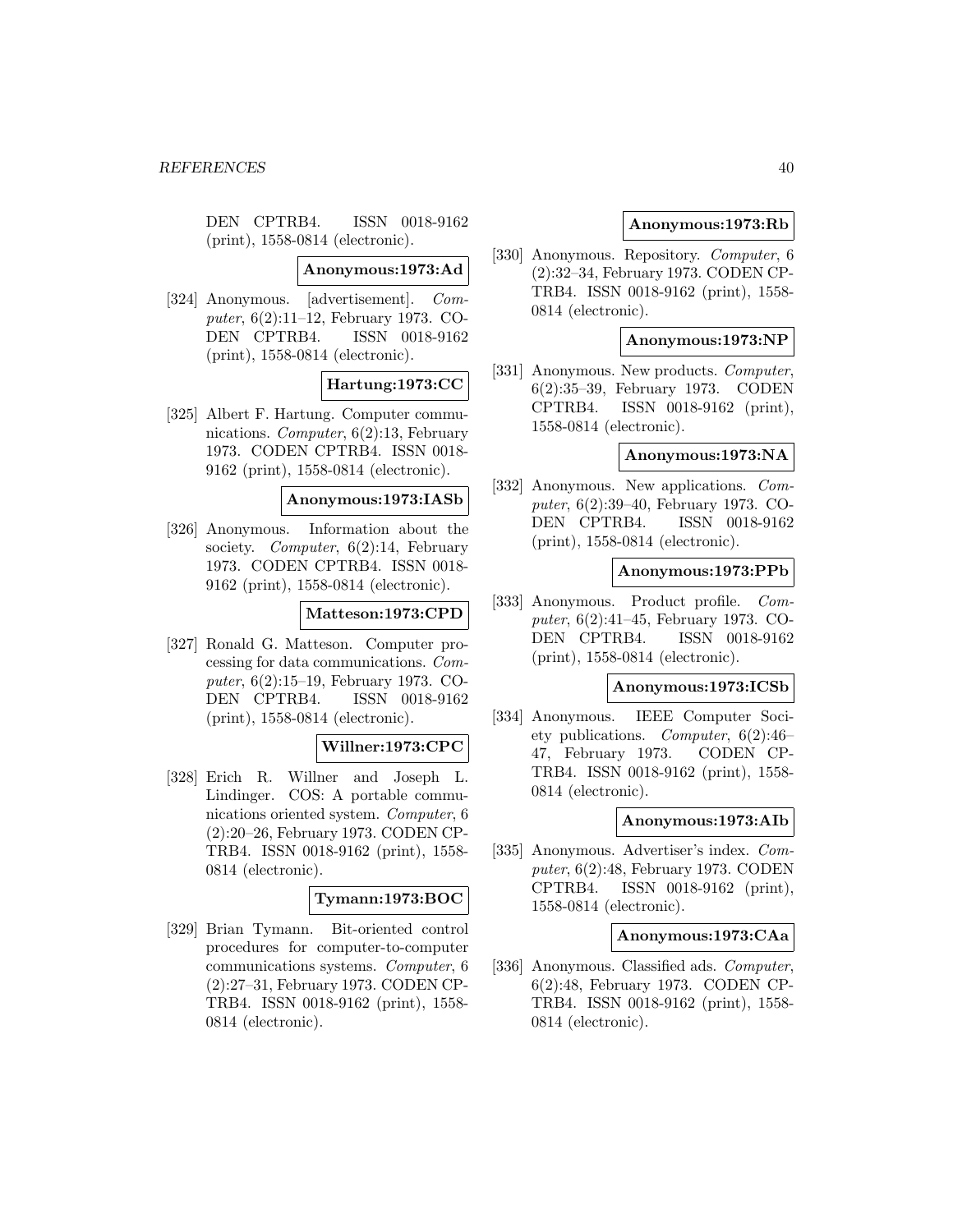## **Anonymous:1973:IASc**

[337] Anonymous. Information about the Society. Computer, 6(2):nil4–nil5, February 1973. CODEN CPTRB4. ISSN 0018-9162 (print), 1558-0814 (electronic).

## **Anonymous:1973:Ae**

[338] Anonymous. [advertisement]. Computer, 6(2):nil6, February 1973. CO-DEN CPTRB4. ISSN 0018-9162 (print), 1558-0814 (electronic).

#### **Anonymous:1973:FCb**

[339] Anonymous. [front cover]. Computer, 6(2):c2, February 1973. CODEN CP-TRB4. ISSN 0018-9162 (print), 1558- 0814 (electronic).

### **Anonymous:1973:TCc**

[340] Anonymous. Table of contents. Computer, 6(3):5, May/June 1973. CODEN CPTRB4. ISSN 0018-9162 (print), 1558-0814 (electronic).

#### **Anonymous:1973:ISF**

[341] Anonymous. 1973 International Symposium on Fault-Tolerant Computing. Computer, 6(3):6, May/June 1973. CODEN CPTRB4. ISSN 0018-9162 (print), 1558-0814 (electronic).

## **Anonymous:1973:U**

[342] Anonymous. Update. Computer, 6 (3):7–9, May/June 1973. CODEN CP-TRB4. ISSN 0018-9162 (print), 1558- 0814 (electronic).

## **Anonymous:1973:CPc**

[343] Anonymous. Call for papers. Computer, 6(3):9, May/June 1973. CODEN

CPTRB4. ISSN 0018-9162 (print), 1558-0814 (electronic).

#### **Abrams:1973:PMB**

[344] M. D. Abrams and R. Rosenthal. On the passing of MOBIDIC-B. Computer, 6(3):10–18, May/June 1973. CODEN CPTRB4. ISSN 0018-9162 (print), 1558-0814 (electronic).

### **Barbacci:1973:PND**

[345] M. Barbacci, C. G. Bell, and D. Siewiorek. PMS: a notation to describe computer structures. Computer, 6(3):19–21, May/June 1973. CODEN CPTRB4. ISSN 0018-9162 (print), 1558-0814 (electronic).

### **Barbacci:1973:IND**

[346] M. Barbacci, C. G. Bell, and D. Siewiorek. ISP: a notation to describe a computer's instruction sets. Computer, 6(3):22–24, May/June 1973. CODEN CPTRB4. ISSN 0018-9162 (print), 1558-0814 (electronic).

## **Winder:1973:DBC**

[347] R. O. Winder. A data base for computer performance evaluation. Computer, 6(3):25–29, May/June 1973. CODEN CPTRB4. ISSN 0018-9162 (print), 1558-0814 (electronic).

## **Kaplan:1973:CBC**

[348] K. R. Kaplan and R. O. Winder. Cache-based computer systems. Computer, 6(3):30–36, May/June 1973. CODEN CPTRB4. ISSN 0018-9162 (print), 1558-0814 (electronic).

## **Anonymous:1973:AF**

[349] Anonymous. Attacking on the flank. Computer, 6(3):37–39, May/June 1973.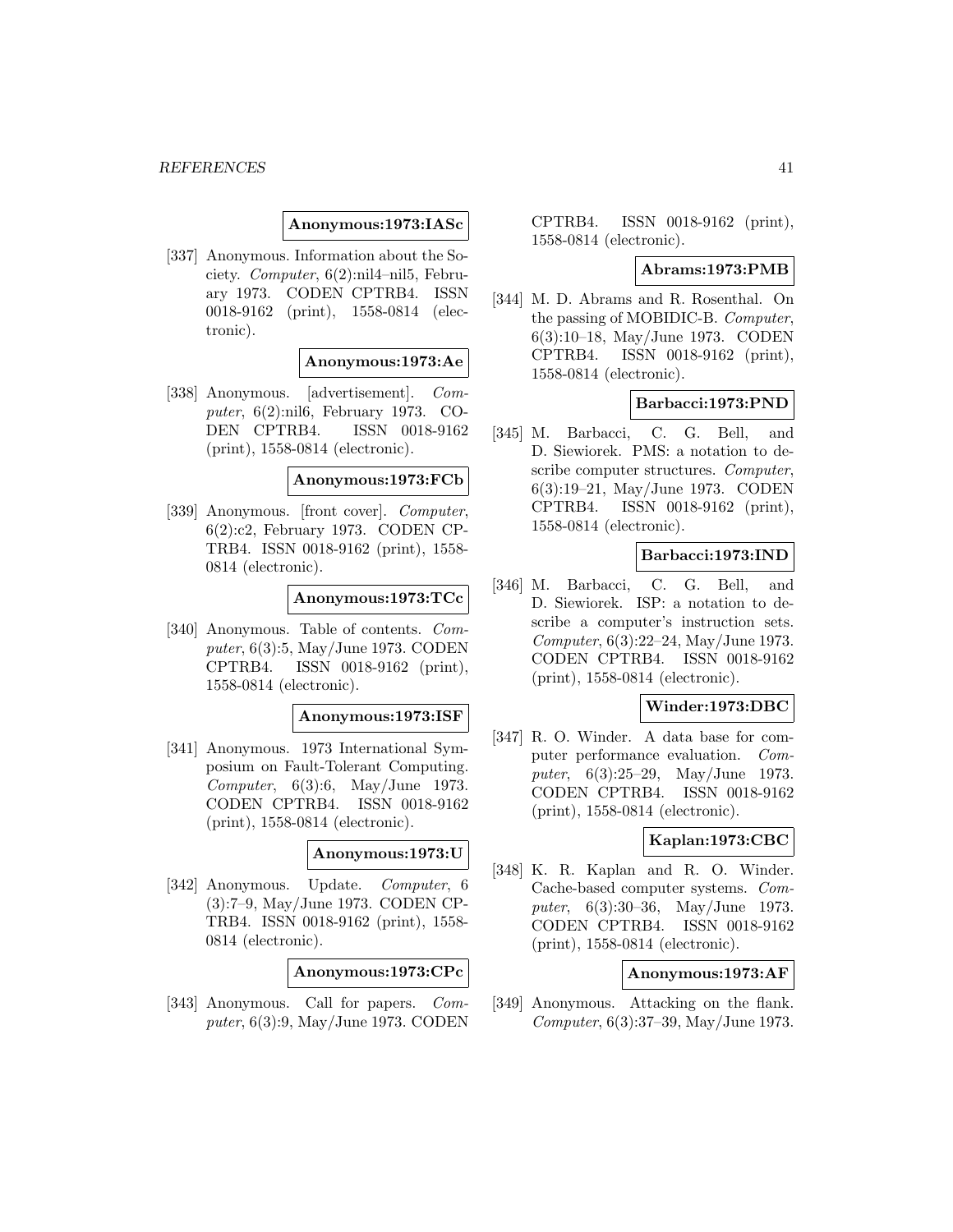CODEN CPTRB4. ISSN 0018-9162 (print), 1558-0814 (electronic).

**Anonymous:1973:YCE**

[350] Anonymous. So you're a computer expert! Computer, 6(3):40, May/June 1973. CODEN CPTRB4. ISSN 0018- 9162 (print), 1558-0814 (electronic).

# **Anonymous:1973:Rc**

[351] Anonymous. Repository. Computer, 6(3):41–42, May/June 1973. CODEN CPTRB4. ISSN 0018-9162 (print), 1558-0814 (electronic).

## **Bienhoff:1973:NPb**

[352] M. G. Bienhoff. New products. Computer, 6(3):43–46, May/June 1973. CODEN CPTRB4. ISSN 0018-9162 (print), 1558-0814 (electronic).

### **Bienhoff:1973:NAb**

[353] M. G. Bienhoff. New applications. Computer, 6(3):47–48, May/June 1973. CODEN CPTRB4. ISSN 0018-9162 (print), 1558-0814 (electronic).

#### **Anonymous:1973:PVa**

[354] Anonymous. Point of view. Computer, 6(3):49, May/June 1973. CODEN CP-TRB4. ISSN 0018-9162 (print), 1558- 0814 (electronic).

#### **Anonymous:1973:ICSc**

[355] Anonymous. IEEE Computer Society publications. Computer, 6(3):50– 51, May/June 1973. CODEN CP-TRB4. ISSN 0018-9162 (print), 1558- 0814 (electronic).

## **Anonymous:1973:PPc**

[356] Anonymous. Product profile. Computer, 6(3):52–56, May/June 1973.

CODEN CPTRB4. ISSN 0018-9162 (print), 1558-0814 (electronic).

#### **Anonymous:1973:CME**

[357] Anonymous. Computers made easy. Computer, 6(3):56, May/June 1973. CODEN CPTRB4. ISSN 0018-9162 (print), 1558-0814 (electronic).

## **Anonymous:1973:CR**

[358] Anonymous. Computing reviews. Computer, 6(3):56, May/June 1973. CO-DEN CPTRB4. ISSN 0018-9162 (print), 1558-0814 (electronic).

#### **Anonymous:1973:PRDb**

[359] Anonymous. Pattern recognition data bases available. Computer, 6(3): 56, May/June 1973. CODEN CP-TRB4. ISSN 0018-9162 (print), 1558- 0814 (electronic).

## **Anonymous:1973:Ce**

[360] Anonymous. Computer. Computer, 6 (3):c1, May/June 1973. CODEN CP-TRB4. ISSN 0018-9162 (print), 1558- 0814 (electronic).

## **Anonymous:1973:DAS**

[361] Anonymous. Design automation system for microprogramming. Computer, 6(3):c2, May/June 1973. CODEN CP-TRB4. ISSN 0018-9162 (print), 1558- 0814 (electronic).

# **Hopewell:1973:AAS**

[362] L. Hopewell, W. S. Chou, and H. Frank. Analysis of architectural strategies for a large message-switching network: a case study. Computer, 6 (4):26–34, April 1973. CODEN CP-TRB4. ISSN 0018-9162 (print), 1558- 0814 (electronic).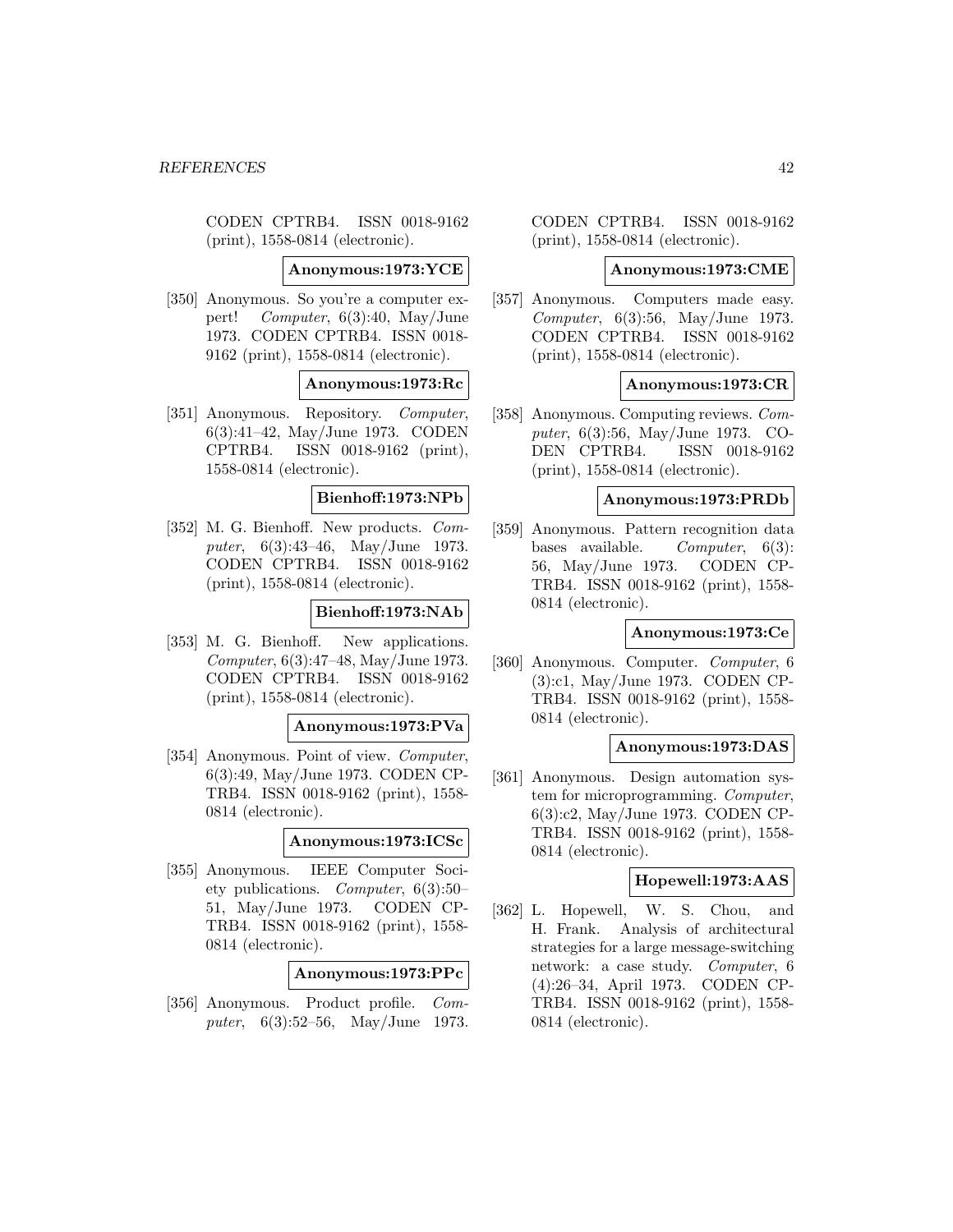# **Binford:1973:CV**

[363] T. O. Binford and J. M. Tenenbaum. Computer vision. Computer, 6(5):19–24, May 1973. CODEN CP-TRB4. ISSN 0018-9162 (print), 1558- 0814 (electronic).

## **Anonymous:1973:Pb**

[364] Anonymous. From the President. Computer, 6(6):1, June 1973. CODEN CP-TRB4. ISSN 0018-9162 (print), 1558- 0814 (electronic).

#### **Anonymous:1973:Cf**

[365] Anonymous. Calendar. Computer, 6(6):2–3, June 1973. CODEN CP-TRB4. ISSN 0018-9162 (print), 1558- 0814 (electronic).

#### **Anonymous:1973:CPd**

[366] Anonymous. Call for papers. Computer, 6(6):3, June 1973. CODEN CP-TRB4. ISSN 0018-9162 (print), 1558- 0814 (electronic).

#### **Anonymous:1973:Cg**

[367] Anonymous. Contents. Computer, 6(6):4, June 1973. CODEN CP-TRB4. ISSN 0018-9162 (print), 1558- 0814 (electronic).

#### **Anonymous:1973:ICSd**

[368] Anonymous. IEEE Computer Society membership application. *Computer*, 6(6):5–6, June 1973. CODEN CP-TRB4. ISSN 0018-9162 (print), 1558- 0814 (electronic).

#### **Anonymous:1973:Lb**

[369] Anonymous. Letters. Computer, 6 (6):7–8, June 1973. CODEN CP-

TRB4. ISSN 0018-9162 (print), 1558- 0814 (electronic).

### **Anonymous:1973:UICb**

[370] Anonymous. Update information for the computer systems design professional. Computer, 6(6):8-10, June 1973. CODEN CPTRB4. ISSN 0018- 9162 (print), 1558-0814 (electronic).

# **Anonymous:1973:M**

[371] Anonymous. Minicomputers. Computer, 6(6):11–12, June 1973. CODEN CPTRB4. ISSN 0018-9162 (print), 1558-0814 (electronic).

## **Schultz:1973:GUL**

[372] Gaymond W. Schultz, Raymond M. Holt, and Harold L. McFarland. A guide to using LSI microprocessors. Computer, 6(6):13–20, June 1973. CO-DEN CPTRB4. ISSN 0018-9162 (print), 1558-0814 (electronic).

# **Zschau:1973:IDI**

[373] Edwin V. W. Zschau. The IBM Diskette and its implications for minicomputer systems. Computer, 6(6): 21–26, June 1973. CODEN CP-TRB4. ISSN 0018-9162 (print), 1558- 0814 (electronic).

## **Anonymous:1973:CM**

[374] Anonymous. Calculators to mini's. Computer, 6(6):27, June 1973. CODEN CPTRB4. ISSN 0018-9162 (print), 1558-0814 (electronic).

### **Blanc:1973:MTA**

[375] Robert Blanc. Minicomputer trends and applications 1973. Computer, 6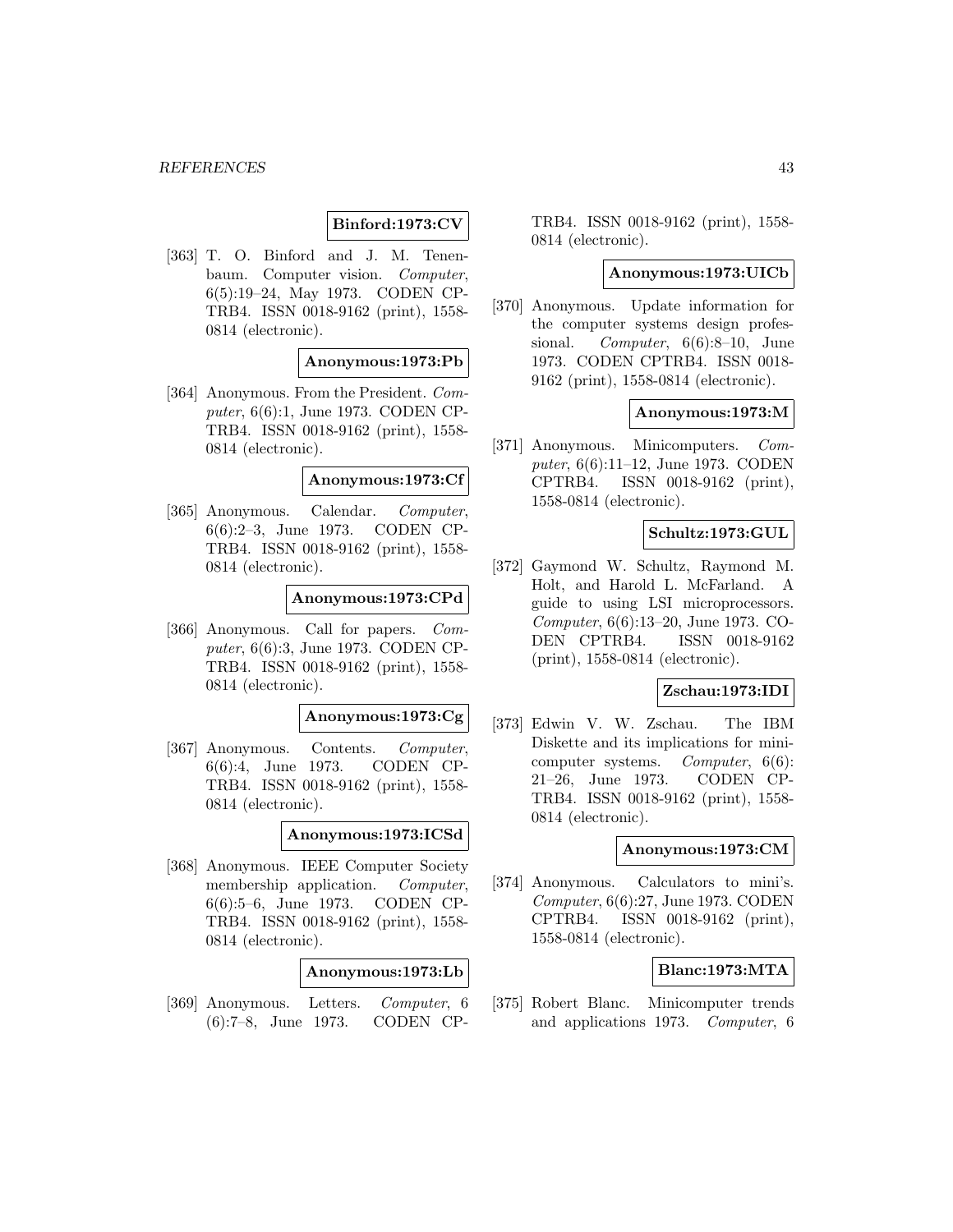(6):28–29, June 1973. CODEN CP-TRB4. ISSN 0018-9162 (print), 1558- 0814 (electronic).

## **Sloan:1973:CSE**

[376] M. E. Sloan, C. L. Coates, and E. J. McCluskey. COSINE survey of electrical engineering departments. Computer, 6(6):30–39, June 1973. CODEN CPTRB4. ISSN 0018-9162 (print), 1558-0814 (electronic).

# **Anonymous:1973:NPPa**

[377] Anonymous. New products products and services for the computer systems design professional. Computer, 6(6):40–45, June 1973. CODEN CP-TRB4. ISSN 0018-9162 (print), 1558- 0814 (electronic).

## **Anonymous:1973:NACa**

[378] Anonymous. New applications computer systems at work. Computer, 6 (6):46–47, June 1973. CODEN CP-TRB4. ISSN 0018-9162 (print), 1558- 0814 (electronic).

# **Anonymous:1973:RTPa**

[379] Anonymous. Repository: Technical papers covering the full range of computer system design. Computer, 6 (6):48–51, June 1973. CODEN CP-TRB4. ISSN 0018-9162 (print), 1558- 0814 (electronic).

### **Anonymous:1973:PPCa**

[380] Anonymous. Product profile: The computer system designer's marketplace. Computer, 6(6):52–55, June 1973. CODEN CPTRB4. ISSN 0018- 9162 (print), 1558-0814 (electronic).

## **Anonymous:1973:AIc**

[381] Anonymous. Advertisers's index. Computer, 6(6):55–59, June 1973. CODEN CPTRB4. ISSN 0018-9162 (print), 1558-0814 (electronic).

## **Anonymous:1973:ICSe**

[382] Anonymous. IEEE Computer Society publications. Computer, 6(6): 60–61, June 1973. CODEN CP-TRB4. ISSN 0018-9162 (print), 1558- 0814 (electronic).

## **Anonymous:1973:FCc**

[383] Anonymous. [front cover]. Computer, 6(6):c1, June 1973. CODEN CP-TRB4. ISSN 0018-9162 (print), 1558- 0814 (electronic).

## **Anonymous:1973:PRDc**

[384] Anonymous. Pattern recognition data bases available. Computer,  $6(6):c2$ , June 1973. CODEN CPTRB4. ISSN 0018-9162 (print), 1558-0814 (electronic).

#### **Anonymous:1973:BCa**

[385] Anonymous. [back cover]. Computer, 6(6):c4, June 1973. CODEN CP-TRB4. ISSN 0018-9162 (print), 1558- 0814 (electronic).

## **Anonymous:1973:Ch**

[386] Anonymous. Contents. Computer, 6(7):1, July 1973. CODEN CP-TRB4. ISSN 0018-9162 (print), 1558- 0814 (electronic).

### **Anonymous:1973:CPe**

[387] Anonymous. Call for papers. Computer, 6(7):1, July 1973. CODEN CP-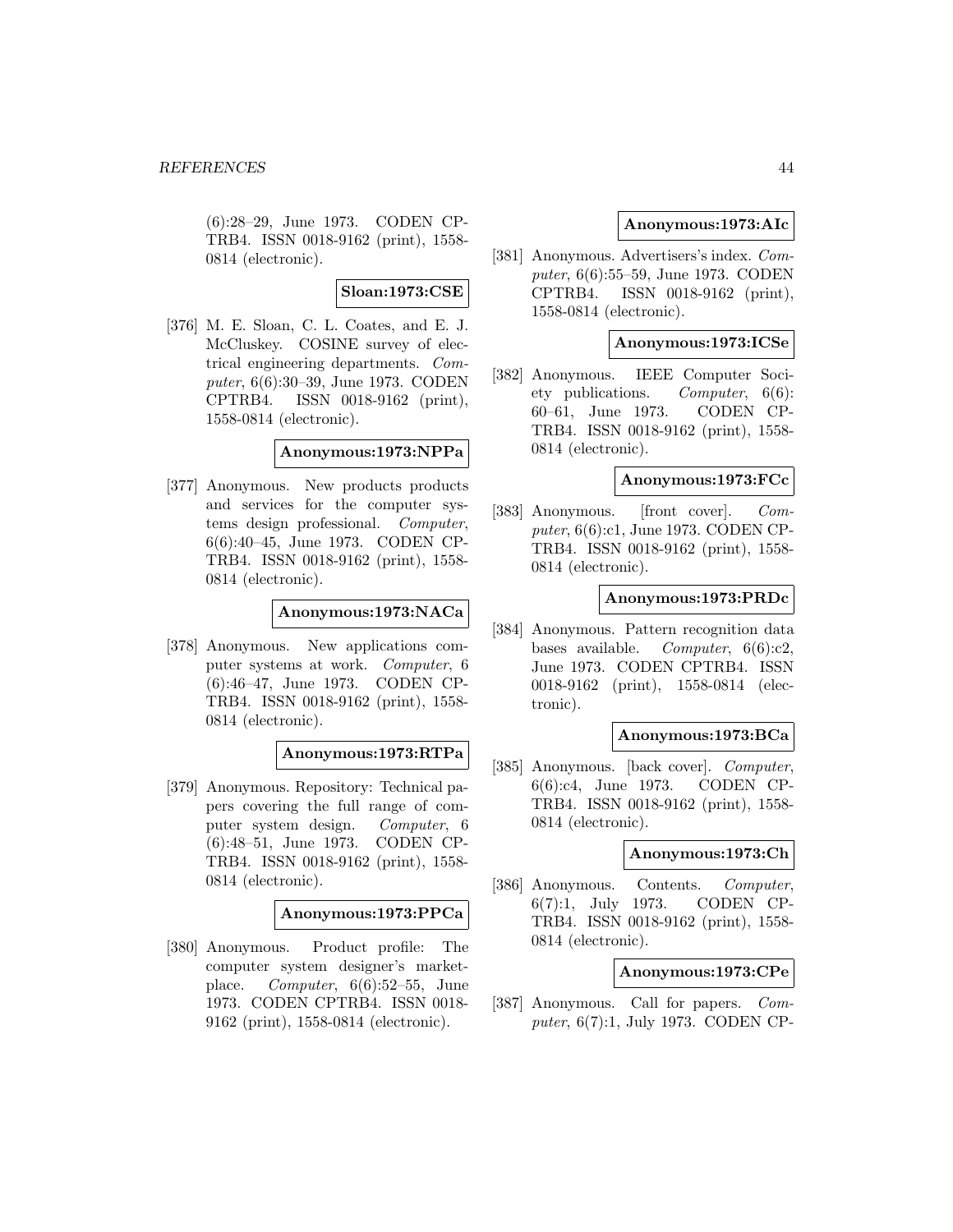TRB4. ISSN 0018-9162 (print), 1558- 0814 (electronic).

**Anonymous:1973:LMH**

[388] Anonymous. 'I left my heart ... " [COMPCON 74]. *Computer*,  $6(7):1$ , July 1973. CODEN CPTRB4. ISSN 0018-9162 (print), 1558-0814 (electronic).

### **Anonymous:1973:Ag**

[389] Anonymous. [advertisements]. Computer, 6(7):1–2, July 1973. CODEN CPTRB4. ISSN 0018-9162 (print), 1558-0814 (electronic).

#### **Anonymous:1973:UICc**

[390] Anonymous. Update information for the computer systems design professional. Computer, 6(7):6–9, July 1973. CODEN CPTRB4. ISSN 0018-9162 (print), 1558-0814 (electronic).

#### **Anonymous:1973:Ci**

[391] Anonymous. Calendar. Computer, 6(7):10, July 1973. CODEN CP-TRB4. ISSN 0018-9162 (print), 1558- 0814 (electronic).

#### **Anonymous:1973:CPf**

[392] Anonymous. Call for papers. Computer, 6(7):11–12, July 1973. CODEN CPTRB4. ISSN 0018-9162 (print), 1558-0814 (electronic).

#### **Kempner:1973:CCM**

[393] Kenneth M. Kempner. Computers in clinical medicine. Computer, 6 (7):13–14, July 1973. CODEN CP-TRB4. ISSN 0018-9162 (print), 1558- 0814 (electronic).

# **Caceres:1973:CAE**

[394] C. A. Caceres. The case against electrocardiographic automation. Computer, 6(7):15–22, July 1973. CODEN CP-TRB4. ISSN 0018-9162 (print), 1558- 0814 (electronic).

# **Collen:1973:CMR**

[395] Morris F. Collen and Lou S. Davis. Computerized medical records in multiphasic testing. Computer, 6(7):23–28, July 1973. CODEN CPTRB4. ISSN 0018-9162 (print), 1558-0814 (electronic).

# **Sheppard:1973:DCS**

[396] Louis C. Sheppard, Nicholas T. Kouchoukos, and John W. Kirklin. The digital computer in surgical intensive care automation. Computer, 6 (7):29–34, July 1973. CODEN CP-TRB4. ISSN 0018-9162 (print), 1558- 0814 (electronic).

## **Bienhoff:1973:NPPa**

[397] Milton G. Bienhoff. New products: Products and services for the computer systems design professional. Computer, 6(7):35–38, July 1973. CODEN CP-TRB4. ISSN 0018-9162 (print), 1558- 0814 (electronic).

# **Bienhoff:1973:NACa**

[398] Milton G. Bienhoff. New applications: Computer systems at work. Computer, 6(7):39–41, July 1973. CODEN CP-TRB4. ISSN 0018-9162 (print), 1558- 0814 (electronic).

## **Anonymous:1973:RTPb**

[399] Anonymous. Repository: Technical papers covering the full range of com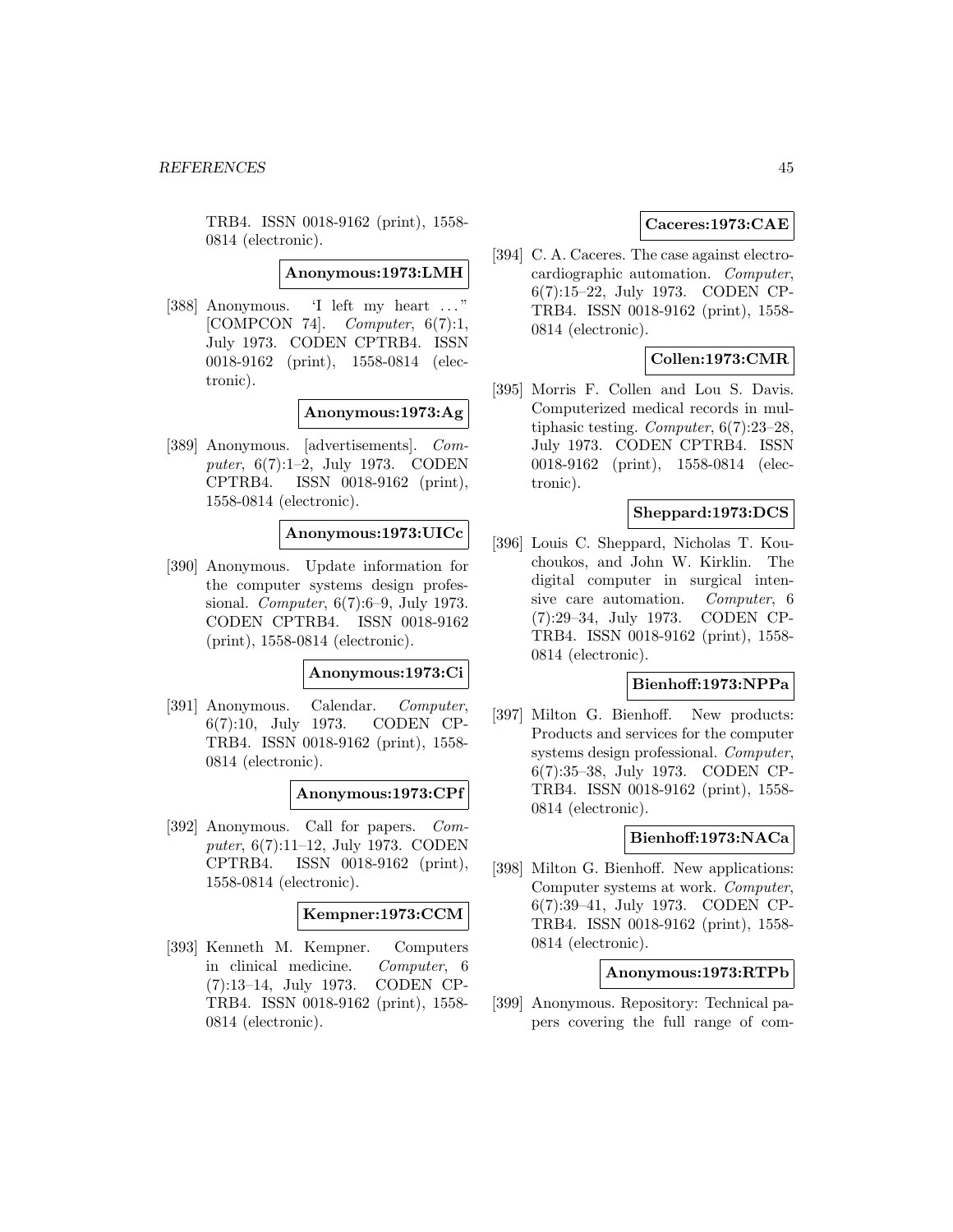puter system design. Computer, 6 (7):42–43, July 1973. CODEN CP-TRB4. ISSN 0018-9162 (print), 1558- 0814 (electronic).

**Anonymous:1973:PPCb**

[400] Anonymous. Product profile: The computer system designer's marketplace. Computer,  $6(7):44-47$ , July 1973. CODEN CPTRB4. ISSN 0018- 9162 (print), 1558-0814 (electronic).

**Anonymous:1973:AId**

[401] Anonymous. Advertiser's index. Computer, 6(7):47, July 1973. CODEN CP-TRB4. ISSN 0018-9162 (print), 1558- 0814 (electronic).

**Anonymous:1973:ICSf**

[402] Anonymous. IEEE Computer Society publications. Computer, 6(7): 48–52, July 1973. CODEN CP-TRB4. ISSN 0018-9162 (print), 1558- 0814 (electronic).

**Anonymous:1973:FCd**

[403] Anonymous. [front cover]. Computer, 6(7):c1, July 1973. CODEN CP-TRB4. ISSN 0018-9162 (print), 1558- 0814 (electronic).

**Anonymous:1973:FICa**

[404] Anonymous. [front inside cover]. Computer, 6(7):c2, July 1973. CODEN CP-TRB4. ISSN 0018-9162 (print), 1558- 0814 (electronic).

**Anonymous:1973:BICa**

[405] Anonymous. [back inside cover]. Computer, 6(7):c3, July 1973. CODEN CP-TRB4. ISSN 0018-9162 (print), 1558- 0814 (electronic).

## **Anonymous:1973:BCb**

[406] Anonymous. [back cover]. Computer, 6(7):c4, July 1973. CODEN CP-TRB4. ISSN 0018-9162 (print), 1558- 0814 (electronic).

# **Pyke:1973:CNT**

[407] T. N. Pyke, Jr. and R. P. Blanc. Computer networking technology — a state of the art review. Computer, 6(8): 12–19, August 1973. CODEN CP-TRB4. ISSN 0018-9162 (print), 1558- 0814 (electronic).

# **Enslow:1973:NTI**

[408] P. H. Enslow, Jr. Non-technical issues in network design-economic, legal, social, and other considerations. Computer, 6(8):20–30, August 1973. CODEN CPTRB4. ISSN 0018-9162 (print), 1558-0814 (electronic).

#### **Anonymous:1973:FCe**

[409] Anonymous. [front cover]. Computer, 6(9):c1, 1973. CODEN CP-TRB4. ISSN 0018-9162 (print), 1558- 0814 (electronic).

#### **Anonymous:1973:FICb**

[410] Anonymous. [front inside cover]. Computer, 6(9):c2, 1973. CODEN CP-TRB4. ISSN 0018-9162 (print), 1558- 0814 (electronic).

### **Anonymous:1973:Cj**

[411] Anonymous. Contents. Computer, 6 (9):1, 1973. CODEN CPTRB4. ISSN 0018-9162 (print), 1558-0814 (electronic).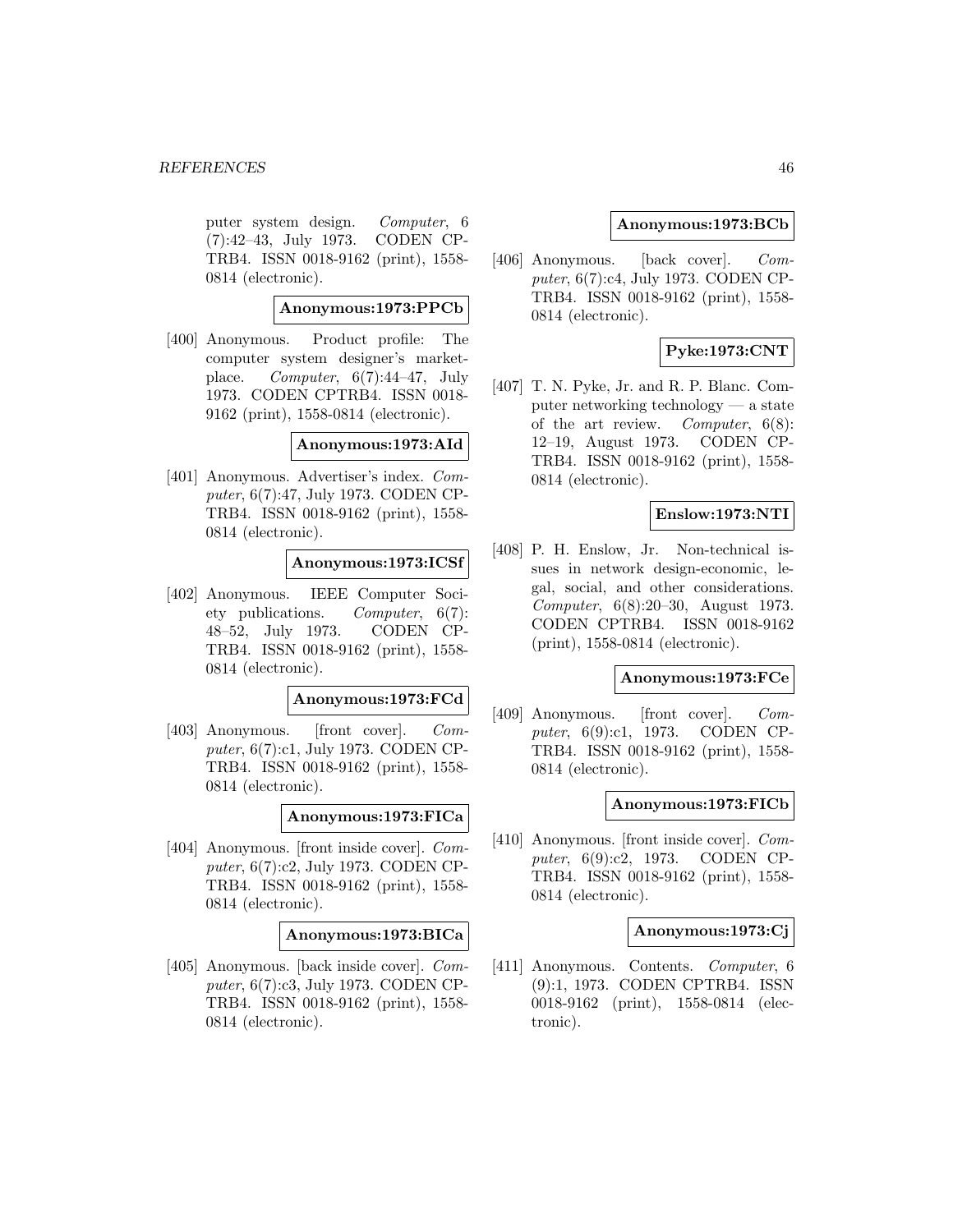### **Anonymous:1973:PRDd**

[412] Anonymous. Pattern recognition data bases available. Computer,  $6(9):1$ , 1973. CODEN CPTRB4. ISSN 0018- 9162 (print), 1558-0814 (electronic).

## **Anonymous:1973:Ah**

[413] Anonymous. [advertisements]. Computer, 6(9):2, 1973. CODEN CP-TRB4. ISSN 0018-9162 (print), 1558- 0814 (electronic).

# **Anonymous:1973:ICSg**

[414] Anonymous. IEEE Computer Society membership application. Computer, 6(9):3–4, 1973. CODEN CP-TRB4. ISSN 0018-9162 (print), 1558- 0814 (electronic).

### **Anonymous:1973:DNA**

[415] Anonymous. Data networks: Analysis and design. Computer, 6(9):5, 1973. CODEN CPTRB4. ISSN 0018-9162 (print), 1558-0814 (electronic).

#### **Anonymous:1973:Ck**

[416] Anonymous. Calendar. Computer, 6 (9):6–7, 1973. CODEN CPTRB4. ISSN 0018-9162 (print), 1558-0814 (electronic).

#### **Anonymous:1973:CPg**

[417] Anonymous. Call for papers. Computer, 6(9):7, 1973. CODEN CP-TRB4. ISSN 0018-9162 (print), 1558- 0814 (electronic).

#### **Anonymous:1973:Pc**

[418] Anonymous. From the President. Computer, 6(9):8, 1973. CODEN CP-TRB4. ISSN 0018-9162 (print), 1558- 0814 (electronic).

## **Anonymous:1973:Rd**

[419] Anonymous. The referendum. Computer, 6(9):9–10, 1973. CODEN CP-TRB4. ISSN 0018-9162 (print), 1558- 0814 (electronic).

#### **Anonymous:1973:PVb**

[420] Anonymous. Point of view. Computer, 6(9):11, 1973. CODEN CP-TRB4. ISSN 0018-9162 (print), 1558- 0814 (electronic).

## **Anonymous:1973:UICd**

[421] Anonymous. Update information for the computer systems design professional. Computer, 6(9):12–16, 1973. CODEN CPTRB4. ISSN 0018-9162 (print), 1558-0814 (electronic).

### **Anonymous:1973:Lc**

[422] Anonymous. Letters. *Computer*, 6(9): 17, 1973. CODEN CPTRB4. ISSN 0018-9162 (print), 1558-0814 (electronic).

## **Laliotis:1973:CST**

[423] Theodore A. Laliotis. Computer storage technology. Computer, 6(9):18–19, 1973. CODEN CPTRB4. ISSN 0018- 9162 (print), 1558-0814 (electronic).

# **Laliotis:1973:MMT**

[424] Theodore A. Laliotis. Main memory technology. Computer, 6(9):20–27, 1973. CODEN CPTRB4. ISSN 0018- 9162 (print), 1558-0814 (electronic).

### **Hoagland:1973:MSP**

[425] A. S. Hoagland. Mass storage: Past, present and future. Computer, 6(9): 28–33, 1973. CODEN CPTRB4. ISSN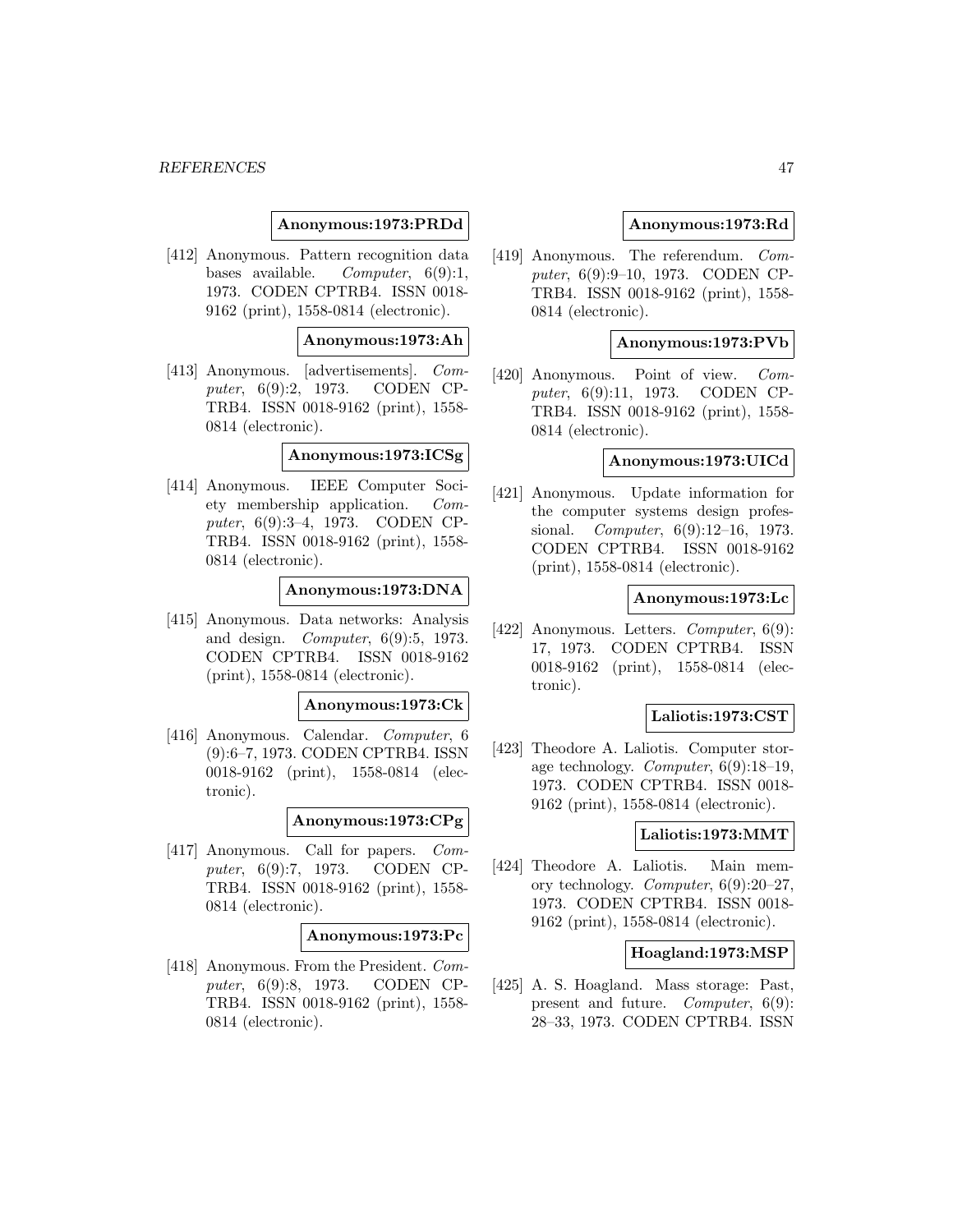0018-9162 (print), 1558-0814 (electronic).

**Hodges:1973:ACT**

[426] David A. Hodges. Alternative component technologies for advanced memory systems. Computer, 6(9):34–37, 1973. CODEN CPTRB4. ISSN 0018-9162 (print), 1558-0814 (electronic).

## **Bienhoff:1973:NPPb**

[427] Milton G. Bienhoff. New products: Products and services for the computer systems design professional. Computer, 6(9):38–44, 1973. CODEN CP-TRB4. ISSN 0018-9162 (print), 1558- 0814 (electronic).

# **Bienhoff:1973:NACb**

[428] Milton G. Bienhoff. New applications: Computer systems at work. Computer, 6(9):45–46, 1973. CODEN CP-TRB4. ISSN 0018-9162 (print), 1558- 0814 (electronic).

# **Anonymous:1973:RTPc**

[429] Anonymous. Repository: Technical papers covering the full range of computer system design. Computer, 6(9):47–49, 1973. CODEN CPTRB4. ISSN 0018- 9162 (print), 1558-0814 (electronic).

#### **Anonymous:1973:PPCc**

[430] Anonymous. Product profile: The computer system designer's marketplace. Computer, 6(9):50–53, 1973. CODEN CPTRB4. ISSN 0018-9162 (print), 1558-0814 (electronic).

**Anonymous:1973:AIe**

[431] Anonymous. Advertiser's index. Computer, 6(9):53–58, 1973. CODEN CP-

TRB4. ISSN 0018-9162 (print), 1558- 0814 (electronic).

#### **Anonymous:1973:BICb**

[432] Anonymous. [back inside cover]. Computer, 6(9):c3, 1973. CODEN CP-TRB4. ISSN 0018-9162 (print), 1558- 0814 (electronic).

#### **Anonymous:1973:BCc**

[433] Anonymous. [back cover]. Computer, 6(9):c4, 1973. CODEN CP-TRB4. ISSN 0018-9162 (print), 1558- 0814 (electronic).

#### **Anonymous:1973:FCf**

[434] Anonymous. [front cover]. *Com*puter, 6(10):c1, 1973. CODEN CP-TRB4. ISSN 0018-9162 (print), 1558- 0814 (electronic).

## **Anonymous:1973:PRDe**

[435] Anonymous. Pattern recognition data bases. Computer, 6(10):c2, 1973. CODEN CPTRB4. ISSN 0018-9162 (print), 1558-0814 (electronic).

#### **Anonymous:1973:Aj**

[436] Anonymous. [advertisements]. Computer, 6(10):1–2, 1973. CODEN CP-TRB4. ISSN 0018-9162 (print), 1558- 0814 (electronic).

#### **Anonymous:1973:Cl**

[437] Anonymous. Contents. Computer, 6 (10):3, 1973. CODEN CPTRB4. ISSN 0018-9162 (print), 1558-0814 (electronic).

#### **Anonymous:1973:Cn**

[438] Anonymous. Calendar. Computer, 6 (10):4, 1973. CODEN CPTRB4. ISSN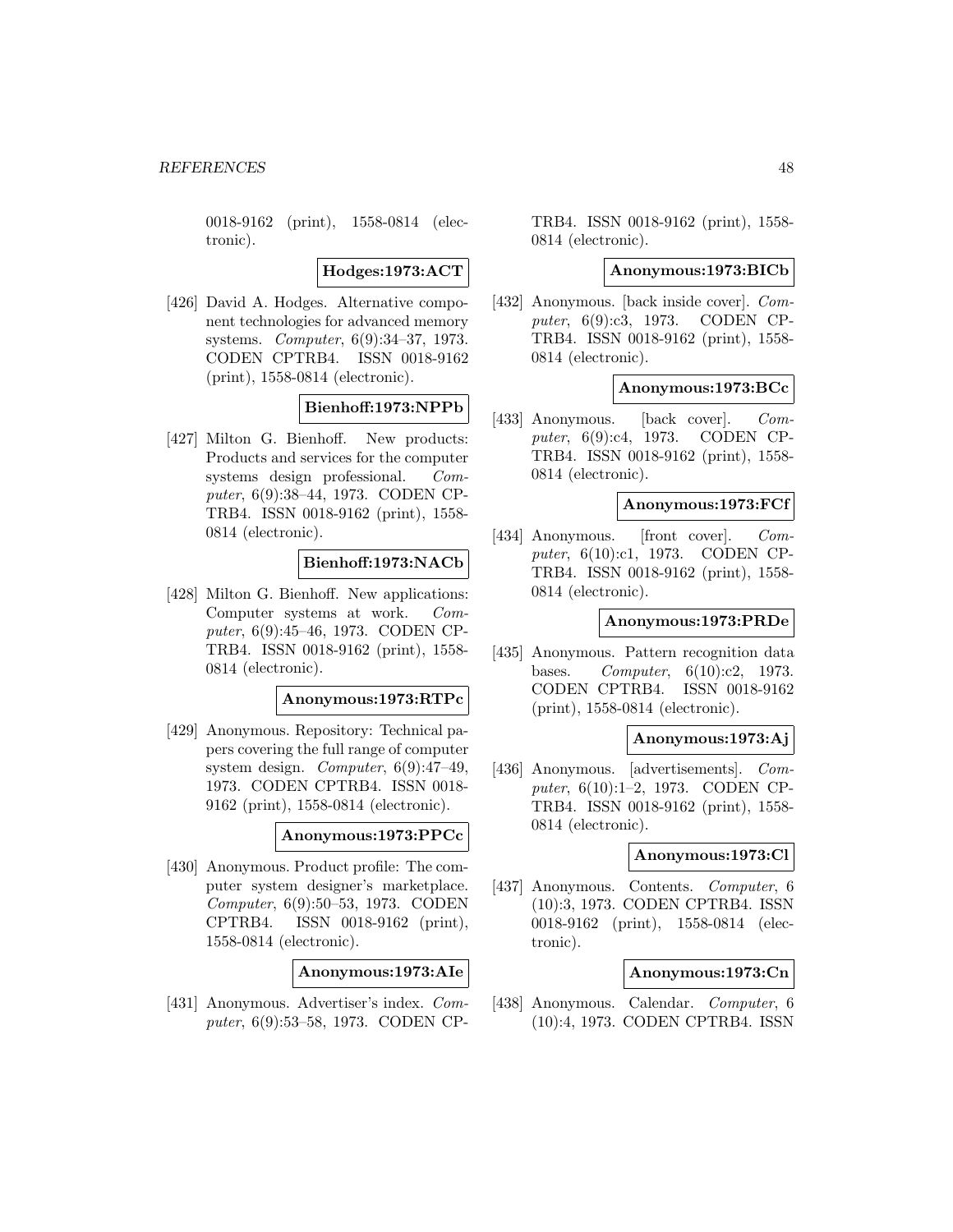0018-9162 (print), 1558-0814 (electronic).

**Anonymous:1973:CPh**

[439] Anonymous. Call for papers. Computer, 6(10):5, 1973. CODEN CP-TRB4. ISSN 0018-9162 (print), 1558- 0814 (electronic).

**Anonymous:1973:Pd**

[440] Anonymous. From the President. Computer, 6(10):6, 1973. CODEN CP-TRB4. ISSN 0018-9162 (print), 1558- 0814 (electronic).

### **Anonymous:1973:UICe**

[441] Anonymous. Update information for the computer systems design professional. Computer, 6(10):7–12, 1973. CODEN CPTRB4. ISSN 0018-9162 (print), 1558-0814 (electronic).

#### **Ellis:1973:MCS**

[442] Robert A. Ellis. Modular computer systems. Computer, 6(10):13–14, 1973. CODEN CPTRB4. ISSN 0018-9162 (print), 1558-0814 (electronic).

## **Fuller:1973:SOS**

[443] Samuel H. Fuller and Daniel P. Siewiorek. Some observations on semiconductor technology and the architecture of large digital modules. Computer, 6(10):15–22, 1973. CODEN CP-TRB4. ISSN 0018-9162 (print), 1558- 0814 (electronic).

## **Grason:1973:CRT**

[444] John Grason, C. Gordon Bell, and John Eggert. The commercialization of register transfer modules. Computer, 6(10):23–28, 1973. CODEN CP- TRB4. ISSN 0018-9162 (print), 1558- 0814 (electronic).

### **Ellis:1973:EES**

[445] Robert A. Ellis. Experiences with an evolving system. Computer, 6(10):29– 34, 1973. CODEN CPTRB4. ISSN 0018-9162 (print), 1558-0814 (electronic).

### **Anonymous:1973:NPPb**

[446] Anonymous. New products: Products and services for the computer systems design professional. Computer, 6(10):35–39, 1973. CODEN CP-TRB4. ISSN 0018-9162 (print), 1558- 0814 (electronic).

### **Anonymous:1973:NACb**

[447] Anonymous. New applications computer systems at work. Computer, 6(10):40–41, 1973. CODEN CP-TRB4. ISSN 0018-9162 (print), 1558- 0814 (electronic).

# **Anonymous:1973:RTPd**

[448] Anonymous. Repository: Technical papers covering the full range of computer system design. Computer, 6(10):42–52, 1973. CODEN CPTRB4. ISSN 0018- 9162 (print), 1558-0814 (electronic).

#### **Anonymous:1973:AIf**

[449] Anonymous. Advertiser's index. Computer, 6(10):52, 1973. CODEN CP-TRB4. ISSN 0018-9162 (print), 1558- 0814 (electronic).

#### **Anonymous:1973:PPCd**

[450] Anonymous. Product profile: The computer system designer's marketplace. Computer, 6(10):53–55, 1973. CODEN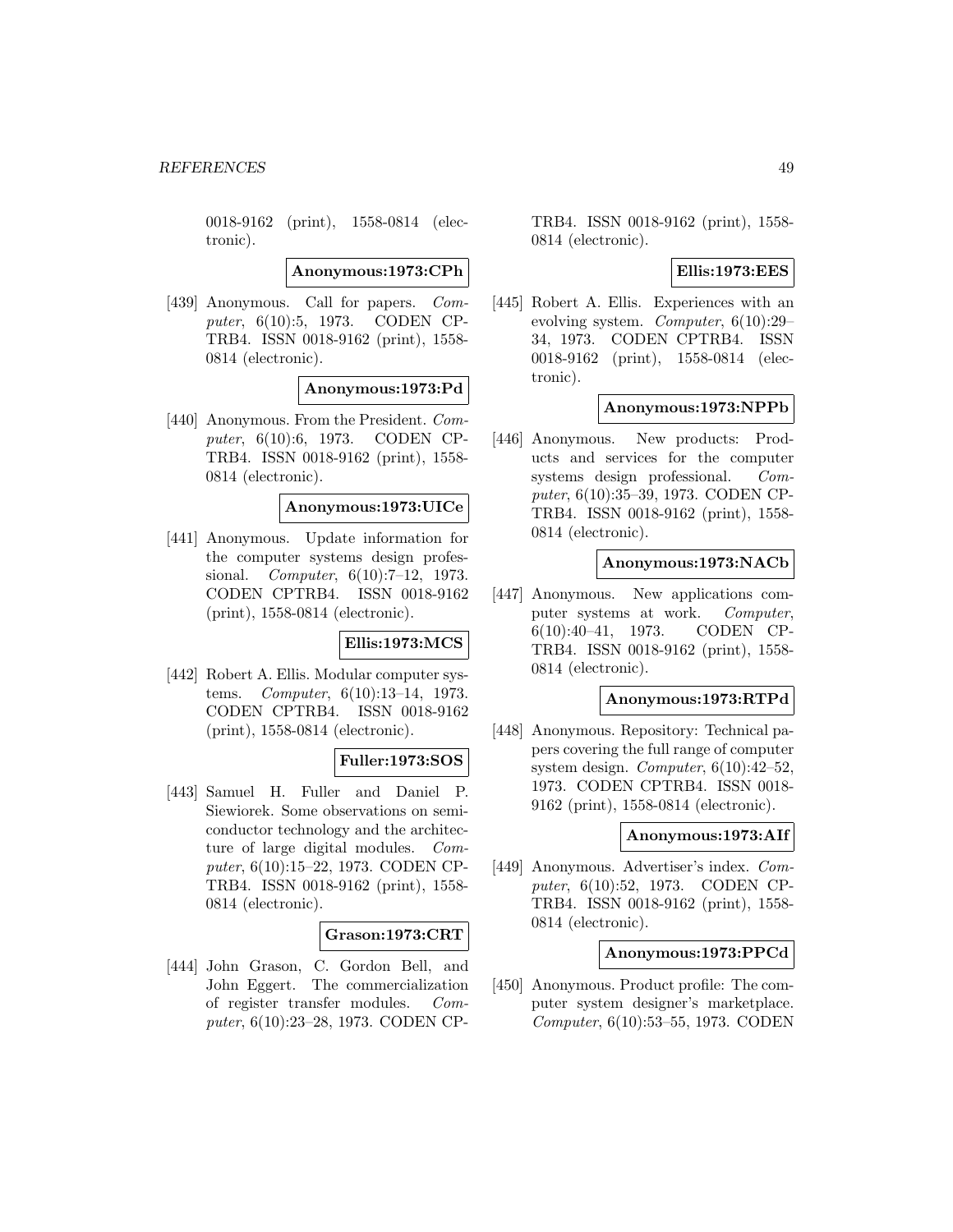CPTRB4. ISSN 0018-9162 (print), 1558-0814 (electronic).

**Anonymous:1973:CSPa**

[451] Anonymous. Computer society publications [advertisement]. Computer, 6(10):56–57, 1973. CODEN CP-TRB4. ISSN 0018-9162 (print), 1558- 0814 (electronic).

# **Anonymous:1973:BCd**

[452] Anonymous. [back cover]. Computer, 6(10):c4, 1973. CODEN CP-TRB4. ISSN 0018-9162 (print), 1558- 0814 (electronic).

### **Anonymous:1973:FCg**

[453] Anonymous. [front cover]. Computer, 6(11):c1, 1973. CODEN CP-TRB4. ISSN 0018-9162 (print), 1558- 0814 (electronic).

## **Anonymous:1973:Ak**

[454] Anonymous. [advertisements]. Computer, 6(11):c2, 1973. CODEN CP-TRB4. ISSN 0018-9162 (print), 1558- 0814 (electronic).

## **Anonymous:1973:Co**

[455] Anonymous. Contents. Computer, 6 (11):1, 1973. CODEN CPTRB4. ISSN 0018-9162 (print), 1558-0814 (electronic).

## **Anonymous:1973:Pe**

[456] Anonymous. Program. Computer, 6 (11):2–3, 1973. CODEN CPTRB4. ISSN 0018-9162 (print), 1558-0814 (electronic).

# **Anonymous:1973:PRDf**

[457] Anonymous. Pattern recognition databases. Computer, 6(11):4–6, 1973.

CODEN CPTRB4. ISSN 0018-9162 (print), 1558-0814 (electronic).

### **Anonymous:1973:CES**

[458] Anonymous. The compleat executive secretary. *Computer*, 6(11):7, 1973. CODEN CPTRB4. ISSN 0018-9162 (print), 1558-0814 (electronic).

### **Anonymous:1973:Cq**

[459] Anonymous. Calendar. Computer, 6(11):7–8, 1973. CODEN CPTRB4. ISSN 0018-9162 (print), 1558-0814 (electronic).

## **Anonymous:1973:CPi**

[460] Anonymous. Call for papers. Computer, 6(11):9, 1973. CODEN CP-TRB4. ISSN 0018-9162 (print), 1558- 0814 (electronic).

### **Anonymous:1973:UICf**

[461] Anonymous. Update information for the computer systems design professional. Computer, 6(11):10–14, 1973. CODEN CPTRB4. ISSN 0018-9162 (print), 1558-0814 (electronic).

# **Jensen:1973:HVS**

[462] E. Douglas Jensen. Hardware vs software: The two faces of computers. Computer, 6(11):15, 1973. CODEN CPTRB4. ISSN 0018-9162 (print), 1558-0814 (electronic).

#### **Browne:1973:IOS**

[463] J. C. Browne and J. H. Howard. The interaction of operating systems and computer architecture: a workshop summary. Computer,  $6(11):16-18$ , 1973. CODEN CPTRB4. ISSN 0018- 9162 (print), 1558-0814 (electronic).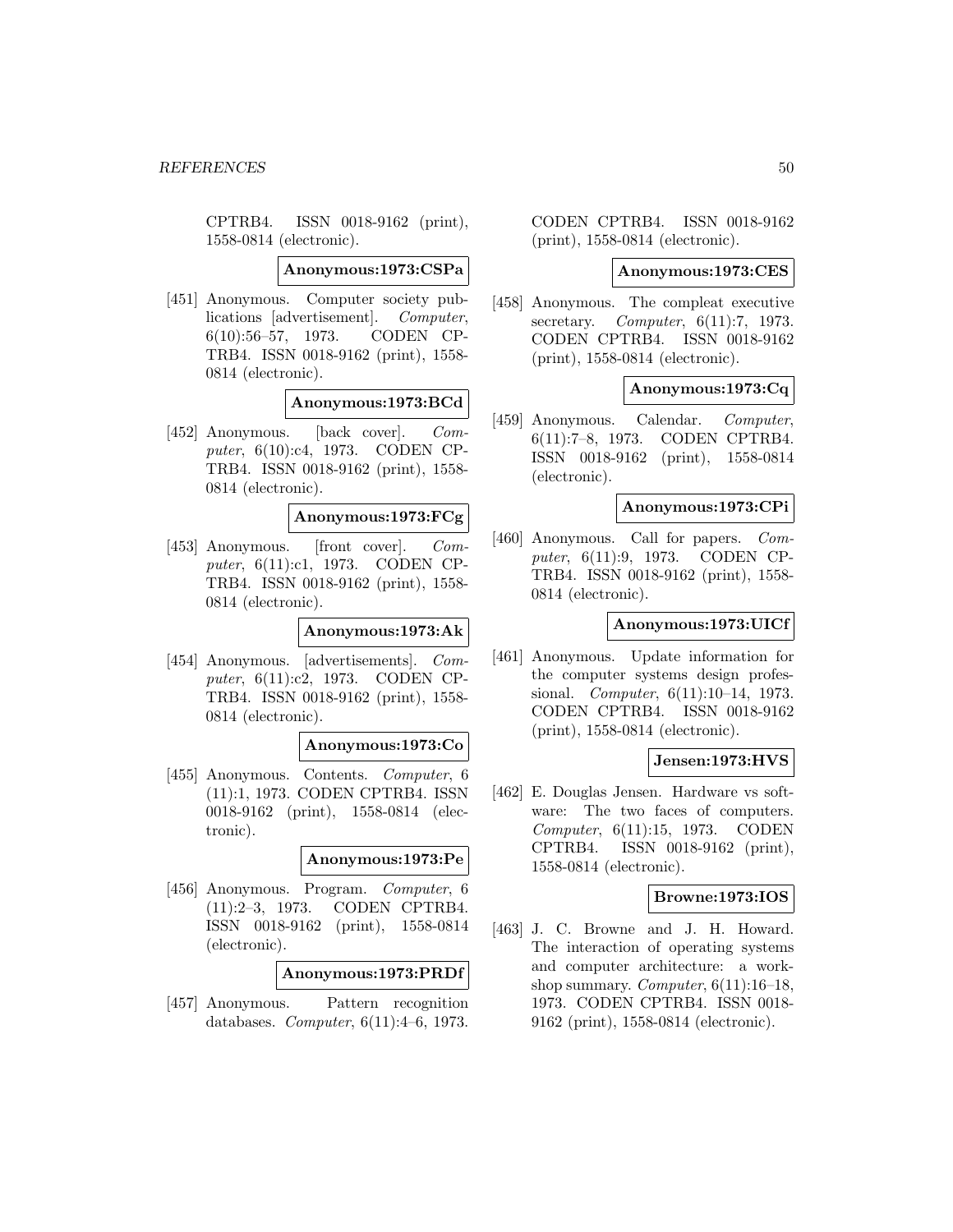# **Atwood:1973:SPS**

[464] J. William Atwood. I/O supervision in the Project Sue operating system. Computer, 6(11):19–24, 1973. CODEN CPTRB4. ISSN 0018-9162 (print), 1558-0814 (electronic).

## **Ferrari:1973:AIM**

[465] Domenico Ferrari. Architecture and instrumentation in a modular interactive system. Computer, 6(11):25–30, 1973. CODEN CPTRB4. ISSN 0018-9162 (print), 1558-0814 (electronic).

## **Gordon:1973:IAM**

[466] Robert L. Gordon. The impact of automated memory management on software architecture. Computer, 6(11):31-36, 1973. CODEN CPTRB4. ISSN 0018-9162 (print), 1558-0814 (electronic).

# **Anonymous:1973:NPPc**

[467] Anonymous. New products: Products and services for the computer systems design professional. Computer, 6(11):37–41, 1973. CODEN CP-TRB4. ISSN 0018-9162 (print), 1558- 0814 (electronic).

#### **Anonymous:1973:HCa**

[468] Anonymous. Haynes' cookbook. Computer, 6(11):42–43, 1973. CODEN CP-TRB4. ISSN 0018-9162 (print), 1558- 0814 (electronic).

## **Anonymous:1973:NACc**

[469] Anonymous. New applications computer systems at work. Computer, 6(11):44–46, 1973. CODEN CP-TRB4. ISSN 0018-9162 (print), 1558- 0814 (electronic).

## **Anonymous:1973:RTPe**

[470] Anonymous. Repository: Technical papers covering the full range of computer system design. Computer,  $6(11):47-51$ , 1973. CODEN CPTRB4. ISSN 0018- 9162 (print), 1558-0814 (electronic).

## **Anonymous:1973:PPCe**

[471] Anonymous. Product profile: The computer system designer's marketplace. Computer, 6(11):52–58, 1973. CODEN CPTRB4. ISSN 0018-9162 (print), 1558-0814 (electronic).

#### **Anonymous:1973:CSPb**

[472] Anonymous. Computer Society publications [advertisement]. Computer, 6(11):59–61, 1973. CODEN CP-TRB4. ISSN 0018-9162 (print), 1558- 0814 (electronic).

#### **Anonymous:1973:BCe**

[473] Anonymous. [back cover]. Computer, 6(11):c4, 1973. CODEN CP-TRB4. ISSN 0018-9162 (print), 1558- 0814 (electronic).

# **Anonymous:1973:FCh**

[474] Anonymous. [front cover]. *Com*puter, 6(12):c1, 1973. CODEN CP-TRB4. ISSN 0018-9162 (print), 1558- 0814 (electronic).

#### **Anonymous:1973:FICc**

[475] Anonymous. [front inside cover]. Computer, 6(12):c2, 1973. CODEN CP-TRB4. ISSN 0018-9162 (print), 1558- 0814 (electronic).

## **Anonymous:1973:Cs**

[476] Anonymous. Contents. Computer, 6 (12):1, 1973. CODEN CPTRB4. ISSN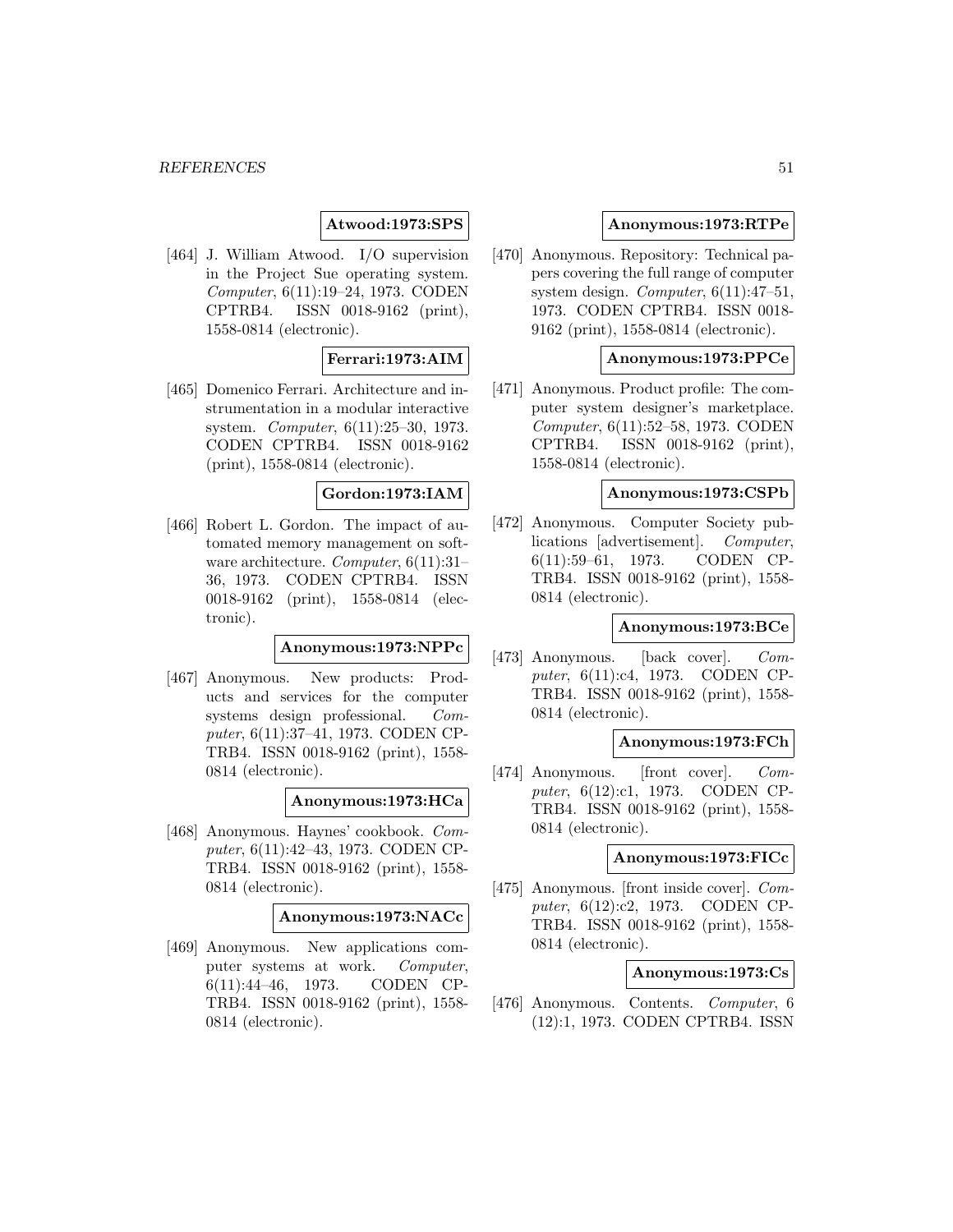0018-9162 (print), 1558-0814 (electronic).

**Anonymous:1973:Pf**

[477] Anonymous. From the President. Computer, 6(12):2–6, 1973. CODEN CP-TRB4. ISSN 0018-9162 (print), 1558- 0814 (electronic).

**Anonymous:1973:PRDg**

[478] Anonymous. Pattern recognition data bases. Computer, 6(12):7, 1973. CO-DEN CPTRB4. ISSN 0018-9162 (print), 1558-0814 (electronic).

### **Anonymous:1973:Cu**

[479] Anonymous. Calendar. Computer, 6 (12):8, 1973. CODEN CPTRB4. ISSN 0018-9162 (print), 1558-0814 (electronic).

**Anonymous:1973:CPj**

[480] Anonymous. Call for papers. Computer, 6(12):9, 1973. CODEN CP-TRB4. ISSN 0018-9162 (print), 1558- 0814 (electronic).

**Anonymous:1973:UICg**

[481] Anonymous. Update information for the computer systems design professional. Computer, 6(12):10–13, 1973. CODEN CPTRB4. ISSN 0018-9162 (print), 1558-0814 (electronic).

## **Anonymous:1973:NSOb**

[482] Anonymous. New Society officers, governing board members. Computer, 6(12):14–17, 1973. CODEN CP-TRB4. ISSN 0018-9162 (print), 1558- 0814 (electronic).

# **Buxbaum:1973:CL**

[483] Richard M. Buxbaum and Howard A. Latin. The computer and the law. Computer, 6(12):18–20, 1973. CODEN CPTRB4. ISSN 0018-9162 (print), 1558-0814 (electronic).

# **Fischer:1973:LIC**

[484] L. Richard Fischer. Legal implications of a cashless society. Computer, 6(12):21–26, 1973. CODEN CP-TRB4. ISSN 0018-9162 (print), 1558- 0814 (electronic).

## **Fromholz:1973:LPP**

[485] Haley J. Fromholz. Legal protection of proprietary software. Computer, 6(12):27–32, 1973. CODEN CP-TRB4. ISSN 0018-9162 (print), 1558- 0814 (electronic).

## **Fromholz:1973:CPI**

[486] Haley J. Fromholz, William T. Barker, Michael S. Drucker, and Martin Mattes. Competition in the peripherals industry: a proposed statute. Computer, 6(12):33–34, 1973. CODEN CP-TRB4. ISSN 0018-9162 (print), 1558- 0814 (electronic).

#### **Anonymous:1973:CSA**

[487] Anonymous. COMPCON 74 Spring advance program. Computer, 6(12):35– 44, 1973. CODEN CPTRB4. ISSN 0018-9162 (print), 1558-0814 (electronic).

#### **Anonymous:1973:HCb**

[488] Anonymous. Haynes' cookbook. Computer, 6(12):45–47, 1973. CODEN CP-TRB4. ISSN 0018-9162 (print), 1558- 0814 (electronic).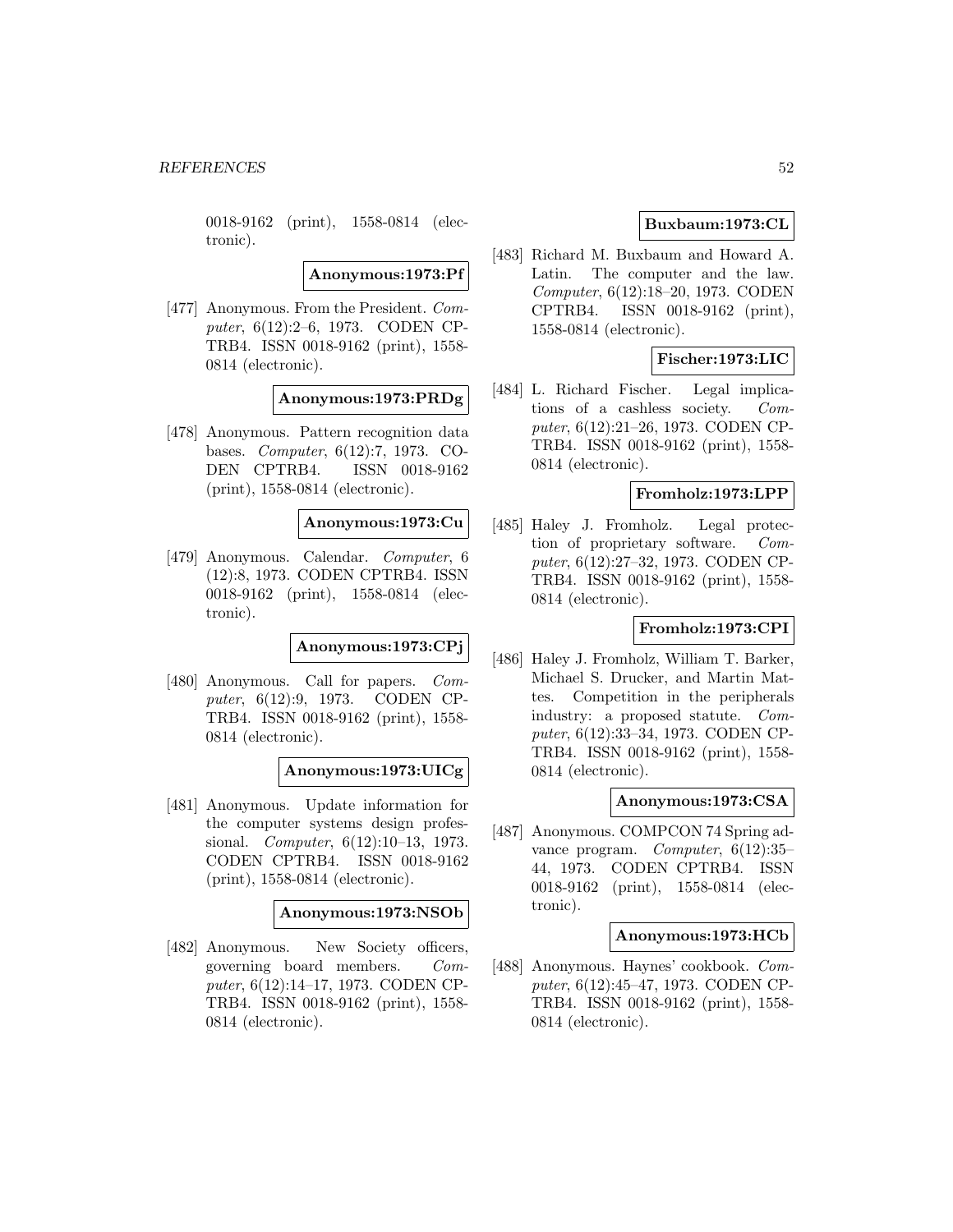# **Higbie:1973:TSA**

[489] L. C. Higbie. Tutorial: Supercomputer architecture. Computer, 6(12):48–58, 1973. CODEN CPTRB4. ISSN 0018- 9162 (print), 1558-0814 (electronic).

### **Anonymous:1973:NPPd**

[490] Anonymous. New products: Products and services for the computer systems design professional. Computer, 6(12):59–63, 1973. CODEN CP-TRB4. ISSN 0018-9162 (print), 1558- 0814 (electronic).

# **Anonymous:1973:NACd**

[491] Anonymous. New applications computer systems at work. Computer, 6(12):64–66, 1973. CODEN CP-TRB4. ISSN 0018-9162 (print), 1558- 0814 (electronic).

## **Anonymous:1973:RTPf**

[492] Anonymous. Repository: Technical papers covering the full range of computer system design. Computer, 6(12):67–68, 1973. CODEN CPTRB4. ISSN 0018- 9162 (print), 1558-0814 (electronic).

## **Anonymous:1973:PPCf**

[493] Anonymous. Product profile: The computer system designer's marketplace. Computer, 6(12):69–74, 1973. CODEN CPTRB4. ISSN 0018-9162 (print), 1558-0814 (electronic).

### **Anonymous:1973:CSPc**

[494] Anonymous. Computer Society publications [advertisement]. Computer, 6(12):75–77, 1973. CODEN CP-TRB4. ISSN 0018-9162 (print), 1558- 0814 (electronic).

## **Anonymous:1973:BCf**

[495] Anonymous. [back cover]. Computer, 6(12):c4, 1973. CODEN CP-TRB4. ISSN 0018-9162 (print), 1558- 0814 (electronic).

### **Anonymous:1974:Ca**

[496] Anonymous. Contents. Computer, 7 (1):1, January 1974. CODEN CP-TRB4. ISSN 0018-9162 (print), 1558- 0814 (electronic).

### **Anonymous:1974:Pa**

[497] Anonymous. From the President. Computer, 7(1):2–3, January 1974. CODEN CPTRB4. ISSN 0018-9162 (print), 1558-0814 (electronic).

### **Anonymous:1974:Cb**

[498] Anonymous. Calendar. Computer, 7 (1):4, January 1974. CODEN CP-TRB4. ISSN 0018-9162 (print), 1558- 0814 (electronic).

#### **Anonymous:1974:CPa**

[499] Anonymous. Call for papers. Computer, 7(1):5–8, January 1974. CODEN CPTRB4. ISSN 0018-9162 (print), 1558-0814 (electronic).

## **Collmeyer:1974:DDA**

[500] Arthur J. Collmeyer. Developments in design automation. Computer, 7 (1):9–12, January 1974. CODEN CP-TRB4. ISSN 0018-9162 (print), 1558- 0814 (electronic).

## **Toth:1974:ADD**

[501] Attila Toth and Chip Holt. Automated database-driven digital testing. Computer, 7(1):13–20, January 1974.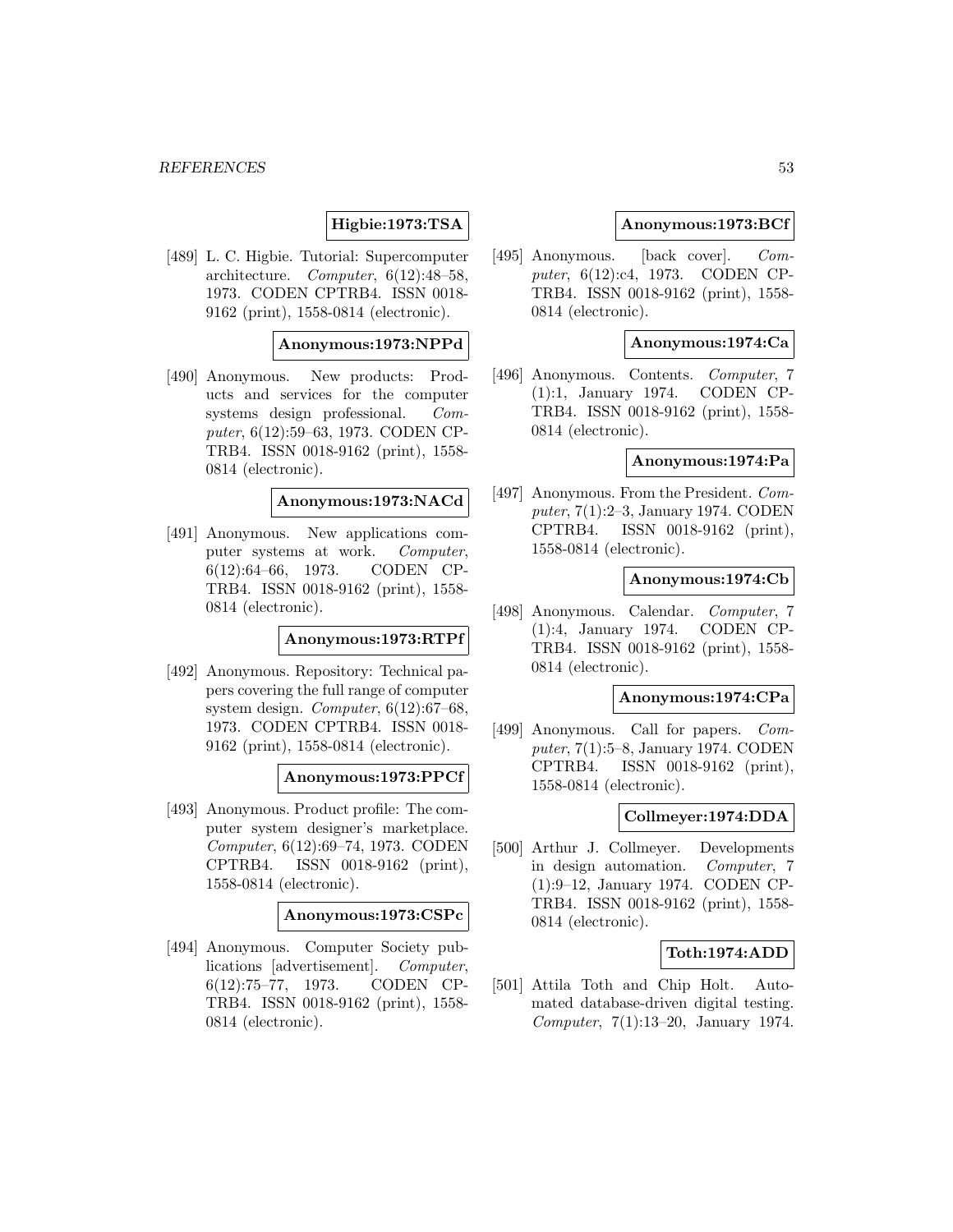CODEN CPTRB4. ISSN 0018-9162 (print), 1558-0814 (electronic).

**Mattison:1974:DAM**

[502] Roland L. Mattison. Design automation of MOS artwork. Computer, 7 (1):21–28, January 1974. CODEN CP-TRB4. ISSN 0018-9162 (print), 1558- 0814 (electronic).

# **Wieczner:1974:IGD**

[503] Simon Wieczner. Interactive graphics in design automation. Computer, 7(1): 29–33, January 1974. CODEN CP-TRB4. ISSN 0018-9162 (print), 1558- 0814 (electronic).

# **Waaben:1974:LMW**

[504] S. Waaben and G. C. Feth. LSI microprocessing workshop summary. Computer, 7(1):34–36, January 1974. CODEN CPTRB4. ISSN 0018-9162 (print), 1558-0814 (electronic).

# **Kuck:1974:MPO**

[505] David J Kuck, Paul P. Budnik, Shyh-Ching Chen, Duncan H. Lawrie, Ross A. Towle, Richard E. Strebendt, Edward W. Davis, Joseph Han, Paul W. Kraska, and Yoichi Muraoka. Measurements of parallelism in ordinary FORTRAN programs. Computer, 7(1):37–46, January 1974. CODEN CPTRB4. ISSN 0018-9162 (print), 1558-0814 (electronic).

#### **Anonymous:1974:Ra**

[506] Anonymous. Repository. Computer, 7 (1):47–48, January 1974. CODEN CP-TRB4. ISSN 0018-9162 (print), 1558- 0814 (electronic).

### **Anonymous:1974:NPa**

[507] Anonymous. New products. *Computer*, 7(1):49–53, January 1974. CODEN CPTRB4. ISSN 0018-9162 (print), 1558-0814 (electronic).

## **Anonymous:1974:NAa**

[508] Anonymous. New applications. Computer, 7(1):54–56, January 1974. CO-DEN CPTRB4. ISSN 0018-9162 (print), 1558-0814 (electronic).

# **Anonymous:1974:PPa**

[509] Anonymous. Product profile. Computer, 7(1):57–61, January 1974. CO-DEN CPTRB4. ISSN 0018-9162 (print), 1558-0814 (electronic).

### **Anonymous:1974:LA**

[510] Anonymous. List of advertisers. Computer, 7(1):62–66, January 1974. CO-DEN CPTRB4. ISSN 0018-9162 (print), 1558-0814 (electronic).

# **Anonymous:1974:FCa**

[511] Anonymous. [front cover]. *Computer*, 7(1):c1, January 1974. CODEN CP-TRB4. ISSN 0018-9162 (print), 1558- 0814 (electronic).

#### **Anonymous:1974:Cc**

[512] Anonymous. Contents. Computer, 7 (2):1, February 1974. CODEN CP-TRB4. ISSN 0018-9162 (print), 1558- 0814 (electronic).

#### **Anonymous:1974:Pb**

[513] Anonymous. From the President. Computer, 7(2):2–3, February 1974. CODEN CPTRB4. ISSN 0018-9162 (print), 1558-0814 (electronic).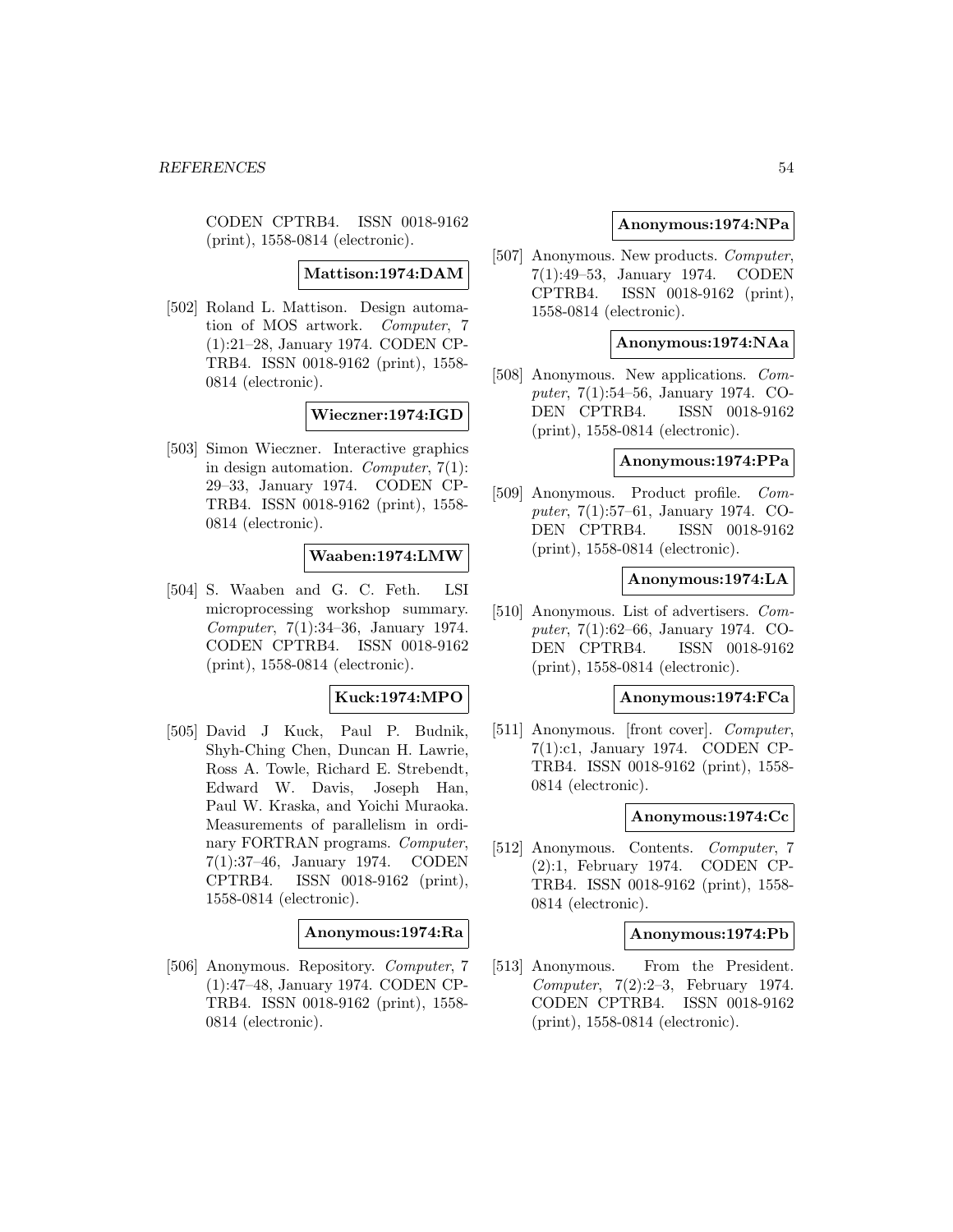**Anonymous:1974:Cd**

[514] Anonymous. Calendar. Computer, 7 (2):4, February 1974. CODEN CP-TRB4. ISSN 0018-9162 (print), 1558- 0814 (electronic).

#### **Anonymous:1974:CPb**

[515] Anonymous. Call for papers. Computer, 7(2):5, February 1974. CODEN CPTRB4. ISSN 0018-9162 (print), 1558-0814 (electronic).

#### **Anonymous:1974:Ua**

[516] Anonymous. Update. Computer, 7 (2):6–10, February 1974. CODEN CP-TRB4. ISSN 0018-9162 (print), 1558- 0814 (electronic).

# **Hartung:1974:CNC**

[517] A. F. Hartung. Computer networks and communications. Computer, 7(2): 11–12, February 1974. CODEN CP-TRB4. ISSN 0018-9162 (print), 1558- 0814 (electronic).

## **Doll:1974:TTC**

[518] Dixon R. Doll. Telecommunications turbulence and the computer network evolution. Computer, 7(2):13-22, February 1974. CODEN CP-TRB4. ISSN 0018-9162 (print), 1558- 0814 (electronic).

## **Winkler:1974:DSC**

[519] Stanley Winkler and Lee Danner. Data security in the computer communication environment. Computer, 7(2): 23–31, February 1974. CODEN CP-TRB4. ISSN 0018-9162 (print), 1558- 0814 (electronic).

### **Schutz:1974:DCS**

[520] Gerald C. Schutz and George E. Clark. Data communication standards. Computer, 7(2):32–41, February 1974. CO-DEN CPTRB4. ISSN 0018-9162 (print), 1558-0814 (electronic).

## **Shar:1974:MSI**

[521] Leonard E. Shar and Edward S. Davidson. A multiminiprocessor system implemented through pipelining. Computer, 7(2):42–51, February 1974. CO-DEN CPTRB4. ISSN 0018-9162 (print), 1558-0814 (electronic).

#### **Anonymous:1974:NPb**

[522] Anonymous. New products. *Computer*, 7(2):52–56, February 1974. CODEN CPTRB4. ISSN 0018-9162 (print), 1558-0814 (electronic).

## **Anonymous:1974:NAb**

[523] Anonymous. New applications. Computer, 7(2):57–59, February 1974. CO-DEN CPTRB4. ISSN 0018-9162 (print), 1558-0814 (electronic).

#### **Anonymous:1974:Rb**

[524] Anonymous. Repository. Computer, 7 (2):60–69, February 1974. CODEN CP-TRB4. ISSN 0018-9162 (print), 1558- 0814 (electronic).

#### **Anonymous:1974:CSPa**

[525] Anonymous. Computer Society publications [advertisement]. Computer, 7 (2):70–72, February 1974. CODEN CP-TRB4. ISSN 0018-9162 (print), 1558- 0814 (electronic).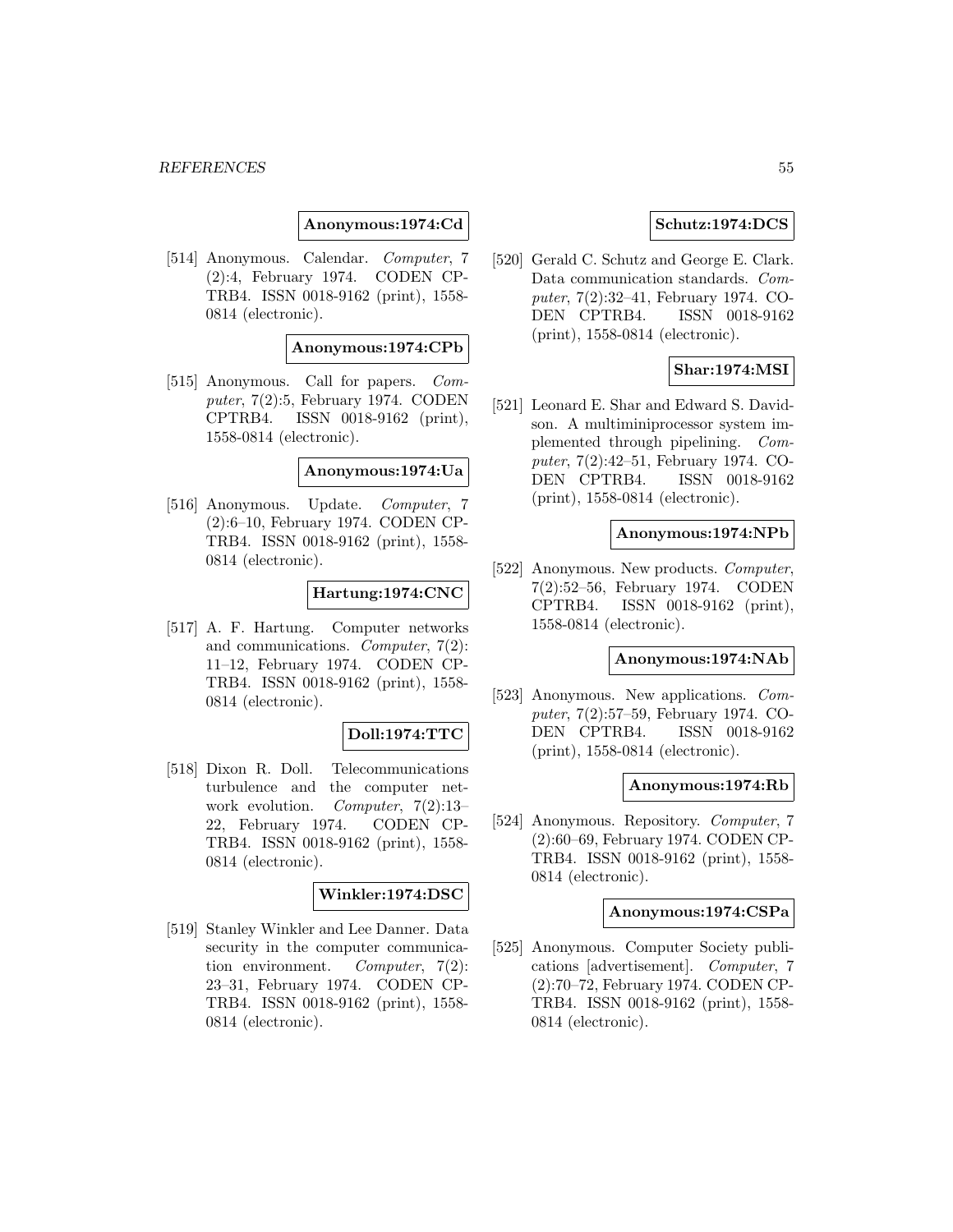### **Anonymous:1974:FCb**

[526] Anonymous. [front cover]. Computer, 7(2):c1, February 1974. CODEN CP-TRB4. ISSN 0018-9162 (print), 1558- 0814 (electronic).

#### **Anonymous:1974:Ce**

[527] Anonymous. Contents. Computer, 7(3):1, March 1974. CODEN CP-TRB4. ISSN 0018-9162 (print), 1558- 0814 (electronic).

#### **Anonymous:1974:Pc**

[528] Anonymous. From the President. Computer, 7(3):2–3, March 1974. CODEN CPTRB4. ISSN 0018-9162 (print), 1558-0814 (electronic).

#### **Anonymous:1974:Cf**

[529] Anonymous. Calendar. Computer, 7(3):4, March 1974. CODEN CP-TRB4. ISSN 0018-9162 (print), 1558- 0814 (electronic).

#### **Anonymous:1974:CPc**

[530] Anonymous. Call for papers. *Com*puter, 7(3):5, March 1974. CODEN CPTRB4. ISSN 0018-9162 (print), 1558-0814 (electronic).

#### **Anonymous:1974:Ub**

[531] Anonymous. Update. Computer, 7 (3):6–14, March 1974. CODEN CP-TRB4. ISSN 0018-9162 (print), 1558- 0814 (electronic).

#### **Nilsen:1974:DFC**

[532] Ragnar N. Nilsen. Distributed-function computer architectures. Computer, 7 (3):15–16, March 1974. CODEN CP-TRB4. ISSN 0018-9162 (print), 1558- 0814 (electronic).

# **Joseph:1974:IHH**

[533] Earl C Joseph. Innovations in heterogeneous and homogeneous distributedfunction architectures. Computer, 7 (3):17–24, March 1974. CODEN CP-TRB4. ISSN 0018-9162 (print), 1558- 0814 (electronic).

## **Baer:1974:MDS**

[534] Jean-Loup Baer. Models for the design, simulation, and performance of distributed-function architecture. Computer, 7(3):25–30, March 1974. CODEN CPTRB4. ISSN 0018-9162 (print), 1558-0814 (electronic).

## **Farber:1974:SCD**

[535] David J. Farber. Software considerations in distributed architectures. Computer, 7(3):31–35, March 1974. CODEN CPTRB4. ISSN 0018-9162 (print), 1558-0814 (electronic).

# **Poppelbaum:1974:IHA**

[536] W. J. Poppelbaum. Information hardware again. *Computer*, 7(3):36-37, March 1974. CODEN CPTRB4. ISSN 0018-9162 (print), 1558-0814 (electronic).

#### **Anonymous:1974:PCa**

[537] Anonymous. Paynes' cookbook. Computer, 7(3):38–40, March 1974. CO-DEN CPTRB4. ISSN 0018-9162 (print), 1558-0814 (electronic).

#### **Weisbecker:1974:SMA**

[538] Joe Weisbecker. A simplified microcomputer architecture. Computer, 7 (3):41–47, March 1974. CODEN CP-TRB4. ISSN 0018-9162 (print), 1558- 0814 (electronic).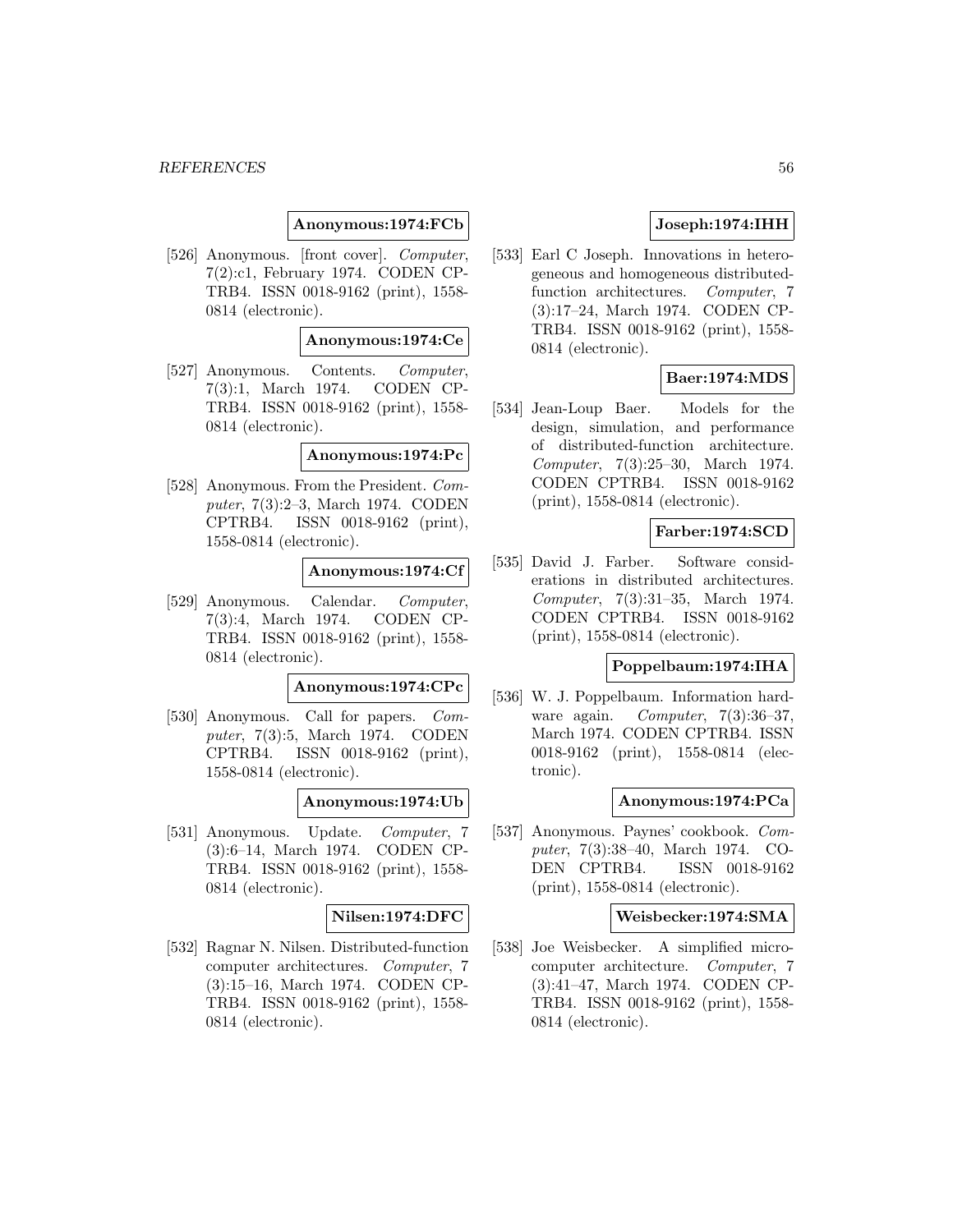### **Anonymous:1974:NPc**

[539] Anonymous. New products. *Computer*, 7(3):48–52, March 1974. CODEN CP-TRB4. ISSN 0018-9162 (print), 1558- 0814 (electronic).

### **Anonymous:1974:NAc**

[540] Anonymous. New applications. Computer, 7(3):53–54, March 1974. CO-DEN CPTRB4. ISSN 0018-9162 (print), 1558-0814 (electronic).

**Anonymous:1974:Rc**

[541] Anonymous. Repository. Computer, 7 (3):55–56, March 1974. CODEN CP-TRB4. ISSN 0018-9162 (print), 1558- 0814 (electronic).

## **Anonymous:1974:PPb**

[542] Anonymous. Product profile. Computer, 7(3):57–65, March 1974. CO-DEN CPTRB4. ISSN 0018-9162 (print), 1558-0814 (electronic).

#### **Anonymous:1974:CSPb**

[543] Anonymous. Computer society publications [advertisement]. Computer, 7 (3):66–68, March 1974. CODEN CP-TRB4. ISSN 0018-9162 (print), 1558- 0814 (electronic).

#### **Anonymous:1974:FCc**

[544] Anonymous. [front cover]. *Computer*, 7(3):c1, March 1974. CODEN CP-TRB4. ISSN 0018-9162 (print), 1558- 0814 (electronic).

#### **Anonymous:1974:Cg**

[545] Anonymous. Contents. Computer, 7(4):1, April 1974. CODEN CP-TRB4. ISSN 0018-9162 (print), 1558- 0814 (electronic).

### **Anonymous:1974:CMR**

[546] Anonymous. Computer magazine's 1974 readership survey. Computer, 7 (4):1–2, April 1974. CODEN CP-TRB4. ISSN 0018-9162 (print), 1558- 0814 (electronic).

## **Anonymous:1974:WTK**

[547] Anonymous. What is there to know about computer networks? Computer, 7(4):2–3, April 1974. CODEN CP-TRB4. ISSN 0018-9162 (print), 1558- 0814 (electronic).

#### **Anonymous:1974:RCC**

[548] Anonymous. Report card on Compcon '74 spring. *Computer*,  $7(4):4-5$ , April 1974. CODEN CPTRB4. ISSN 0018- 9162 (print), 1558-0814 (electronic).

#### **Anonymous:1974:Uc**

[549] Anonymous. Update. Computer, 7 (4):6–10, April 1974. CODEN CP-TRB4. ISSN 0018-9162 (print), 1558- 0814 (electronic).

#### **Anonymous:1974:RRH**

[550] Anonymous. Reach for the right handbook! [advertisement]. Computer, 7(4):11, April 1974. CODEN CP-TRB4. ISSN 0018-9162 (print), 1558- 0814 (electronic).

#### **Anonymous:1974:Ch**

[551] Anonymous. Calendar. Computer, 7(4):12, April 1974. CODEN CP-TRB4. ISSN 0018-9162 (print), 1558- 0814 (electronic).

## **Anonymous:1974:CPd**

[552] Anonymous. Call for papers. Computer, 7(4):13, April 1974. CODEN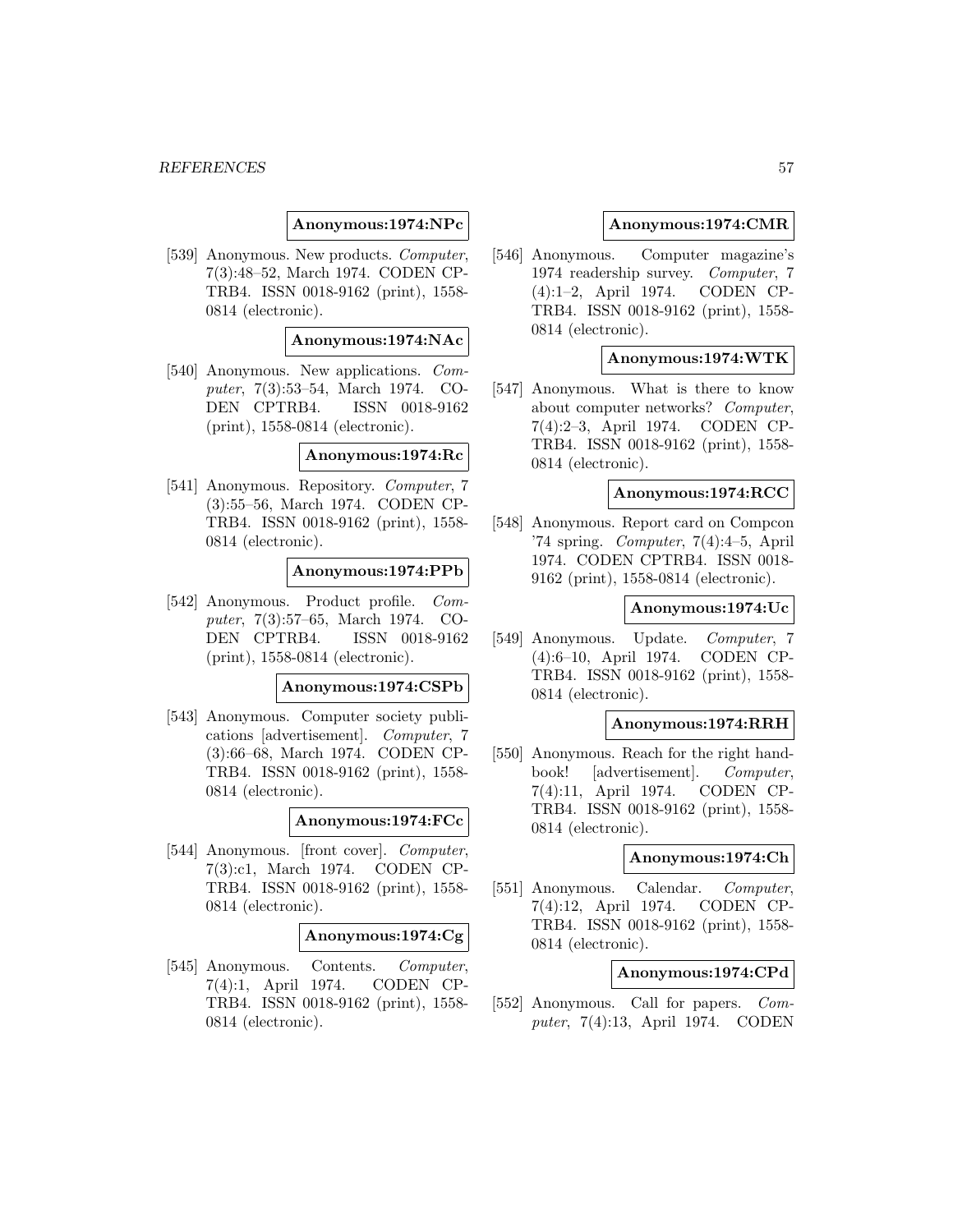CPTRB4. ISSN 0018-9162 (print), 1558-0814 (electronic).

#### **Anonymous:1974:CEEa**

[553] Anonymous. Continuing engineering education: Summer short courses [advertisement. Computer,  $7(4):14-16$ , April 1974. CODEN CPTRB4. ISSN 0018-9162 (print), 1558-0814 (electronic).

**Galey:1974:CAD**

[554] J. Michael Galey. Computer-aided design: Selections from the 10th annual design automation workshop. Computer, 7(4):17, April 1974. CODEN CPTRB4. ISSN 0018-9162 (print), 1558-0814 (electronic).

# **Hightower:1974:IPT**

[555] David W. Hightower. The interconnection problem: a tutorial. Computer, 7(4):18–32, April 1974. CODEN CP-TRB4. ISSN 0018-9162 (print), 1558- 0814 (electronic).

## **Freeman:1974:ASD**

[556] Peter Freeman. Automating software design. Computer, 7(4):33–38, April 1974. CODEN CPTRB4. ISSN 0018- 9162 (print), 1558-0814 (electronic).

## **Ulrich:1974:CSN**

[557] E. G. Ulrich and T. Baker. Concurrent simulation of nearly identical digital networks. Computer, 7(4):39–44, April 1974. CODEN CPTRB4. ISSN 0018- 9162 (print), 1558-0814 (electronic).

## **Dooner:1974:IGP**

[558] Nitta P. Dooner, Janice R. Lourie, and Pat Velderman. An interactive graphic and process controlled system for composing and sampling loom constrained designs. Computer, 7(4):45–49, April 1974. CODEN CPTRB4. ISSN 0018- 9162 (print), 1558-0814 (electronic).

### **Anonymous:1974:PRDa**

[559] Anonymous. Pattern recognition data bases [advertisement]. Computer, 7 (4):50, April 1974. CODEN CP-TRB4. ISSN 0018-9162 (print), 1558- 0814 (electronic).

# **Anonymous:1974:Aa**

[560] Anonymous. [advertisements]. Computer, 7(4):51, April 1974. CODEN CPTRB4. ISSN 0018-9162 (print), 1558-0814 (electronic).

## **Theis:1974:VS**

[561] D. J. Theis. Vector supercomputers. Computer, 7(4):52–61, April 1974. CODEN CPTRB4. ISSN 0018-9162 (print), 1558-0814 (electronic).

# **Anonymous:1974:NPd**

[562] Anonymous. New products. *Computer*, 7(4):62–65, April 1974. CODEN CP-TRB4. ISSN 0018-9162 (print), 1558- 0814 (electronic).

#### **Anonymous:1974:RIAa**

[563] Anonymous. Recent IC announcements. Computer, 7(4):66, April 1974. CODEN CPTRB4. ISSN 0018-9162 (print), 1558-0814 (electronic).

#### **Anonymous:1974:NAd**

[564] Anonymous. New applications. Computer, 7(4):67–69, April 1974. CODEN CPTRB4. ISSN 0018-9162 (print), 1558-0814 (electronic).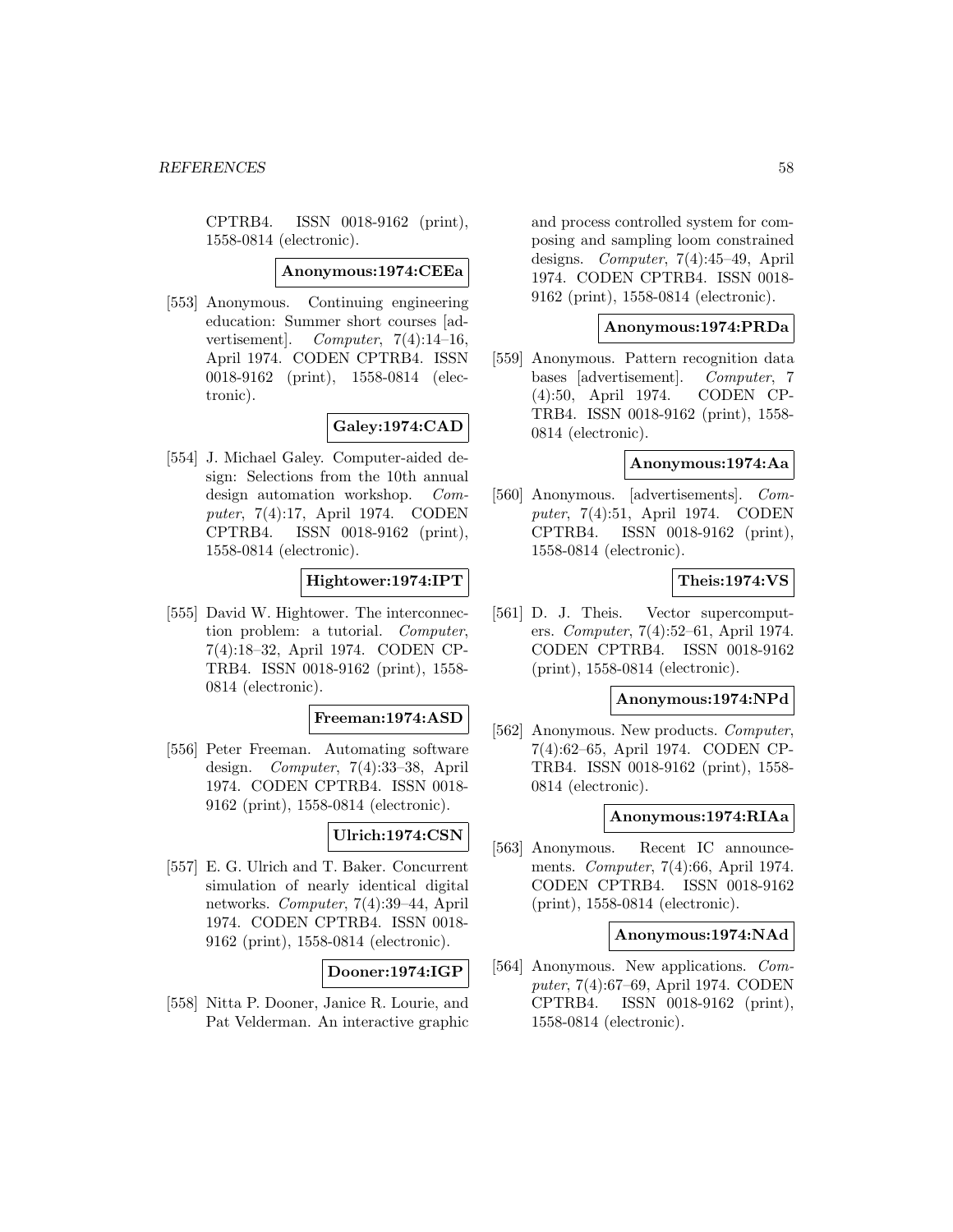### **Anonymous:1974:Rd**

[565] Anonymous. Repository. Computer, 7(4):70–71, April 1974. CODEN CP-TRB4. ISSN 0018-9162 (print), 1558- 0814 (electronic).

## **Anonymous:1974:PPc**

[566] Anonymous. Product profile. Computer, 7(4):72–75, April 1974. CODEN CPTRB4. ISSN 0018-9162 (print), 1558-0814 (electronic).

### **Anonymous:1974:SCAa**

[567] Anonymous. Short courses [advertisement]. Computer, 7(4):76–77, April 1974. CODEN CPTRB4. ISSN 0018- 9162 (print), 1558-0814 (electronic).

## **Anonymous:1974:ABHa**

[568] Anonymous. Announcing the big HP calculator giveaway! For IEEE Computer Society members only! [advertisement]. Computer, 7(4):78, April 1974. CODEN CPTRB4. ISSN 0018- 9162 (print), 1558-0814 (electronic).

## **Anonymous:1974:HCGa**

[569] Anonymous. HP calculator giveaway! Society members only! [advertisement]. Computer, 7(4):79–81, April 1974. CODEN CPTRB4. ISSN 0018- 9162 (print), 1558-0814 (electronic).

## **Anonymous:1974:BCa**

[570] Anonymous. [back cover]. Computer, 7(4):c4, April 1974. CODEN CP-TRB4. ISSN 0018-9162 (print), 1558- 0814 (electronic).

**Anonymous:1974:FCd**

[571] Anonymous. [front cover]. Computer, 7(4):c1, April 1974. CODEN CP- TRB4. ISSN 0018-9162 (print), 1558- 0814 (electronic).

#### **Anonymous:1974:IFCa**

[572] Anonymous. [inside front cover]. Computer, 7(4):c2, April 1974. CODEN CPTRB4. ISSN 0018-9162 (print), 1558-0814 (electronic).

## **Anonymous:1974:Ci**

[573] Anonymous. Contents. Computer, 7(5):1, May 1974. CODEN CP-TRB4. ISSN 0018-9162 (print), 1558- 0814 (electronic).

## **Anonymous:1974:AC**

[574] Anonymous. About the cover. Computer, 7(5):2, May 1974. CODEN CP-TRB4. ISSN 0018-9162 (print), 1558- 0814 (electronic).

#### **Anonymous:1974:CRAa**

[575] Anonymous. Computer references [advertisement]. Computer, 7(5):3–5, May 1974. CODEN CPTRB4. ISSN 0018- 9162 (print), 1558-0814 (electronic).

## **Anonymous:1974:ABHb**

[576] Anonymous. Announcing the big HP calculator giveaway! for IEEE Computer Society members only! [advertisement]. Computer, 7(5):6, May 1974. CODEN CPTRB4. ISSN 0018-9162 (print), 1558-0814 (electronic).

#### **Anonymous:1974:HCGb**

[577] Anonymous. HP calculator giveaway! Society members only! [advertisement]. Computer, 7(5):7, May 1974. CODEN CPTRB4. ISSN 0018-9162 (print), 1558-0814 (electronic).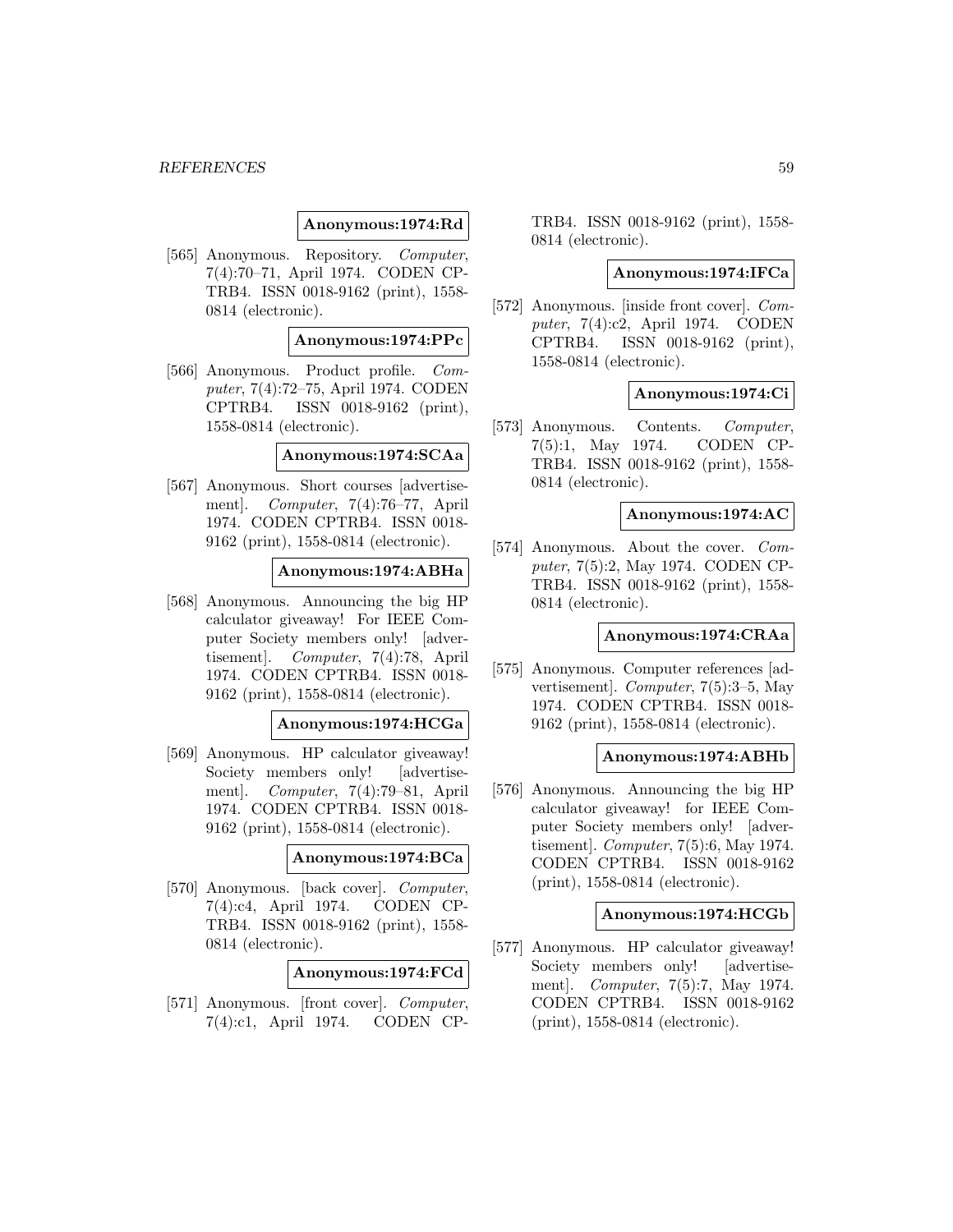# **Anonymous:1974:Cj**

[578] Anonymous. Calendar. Computer, 7(5):8, May 1974. CODEN CP-TRB4. ISSN 0018-9162 (print), 1558- 0814 (electronic).

### **Anonymous:1974:CPe**

[579] Anonymous. Call for papers. Computer, 7(5):9, May 1974. CODEN CP-TRB4. ISSN 0018-9162 (print), 1558- 0814 (electronic).

## **Ford:1974:U**

[580] Gerald R. Ford. Update. Computer, 7(5):10–13, May 1974. CODEN CP-TRB4. ISSN 0018-9162 (print), 1558- 0814 (electronic).

## **Anonymous:1974:Ab**

[581] Anonymous. [advertisements]. Computer, 7(5):14–16, May 1974. CODEN CPTRB4. ISSN 0018-9162 (print), 1558-0814 (electronic).

## **Andrews:1974:DIP**

[582] Harry C. Andrews. Digital image processing. Computer,  $7(5):17-19$ , May 1974. CODEN CPTRB4. ISSN 0018- 9162 (print), 1558-0814 (electronic).

## **Anonymous:1974:PRDb**

[583] Anonymous. Pattern recognition data bases [advertisement]. Computer, 7 (5):20, May 1974. CODEN CP-TRB4. ISSN 0018-9162 (print), 1558- 0814 (electronic).

#### **Anonymous:1974:Ad**

[584] Anonymous. [advertisements]. Computer, 7(5):21, May 1974. CODEN CP-TRB4. ISSN 0018-9162 (print), 1558- 0814 (electronic).

# **Habibi:1974:SOD**

[585] Ali Habibi and Guner S. Robinson. A survey ol digital picture coding. Computer, 7(5):22–34, May 1974. CODEN CPTRB4. ISSN 0018-9162 (print), 1558-0814 (electronic).

## **Anonymous:1974:CNT**

[586] Anonymous. Computer networks: Trends and applications [advertisement]. Computer, 7(5):35, May 1974. CODEN CPTRB4. ISSN 0018-9162 (print), 1558-0814 (electronic).

#### **Andrews:1974:DIR**

[587] Harry C. Andrews. Digital image restoration: a survey. Computer, 7 (5):36–45, May 1974. CODEN CP-TRB4. ISSN 0018-9162 (print), 1558- 0814 (electronic).

## **Patterson:1974:DIP**

[588] C. L. Patterson and Guenther Buechler. Digital image processing at the Aerospace Corporation. Computer, 7 (5):46–52, May 1974. CODEN CP-TRB4. ISSN 0018-9162 (print), 1558- 0814 (electronic).

#### **Anonymous:1974:Ae**

[589] Anonymous. [advertisements]. Computer, 7(5):53, May 1974. CODEN CP-TRB4. ISSN 0018-9162 (print), 1558- 0814 (electronic).

## **Anonymous:1974:PPRa**

[590] Anonymous. Program progress report. Computer, 7(5):54–56, May 1974. CODEN CPTRB4. ISSN 0018-9162 (print), 1558-0814 (electronic).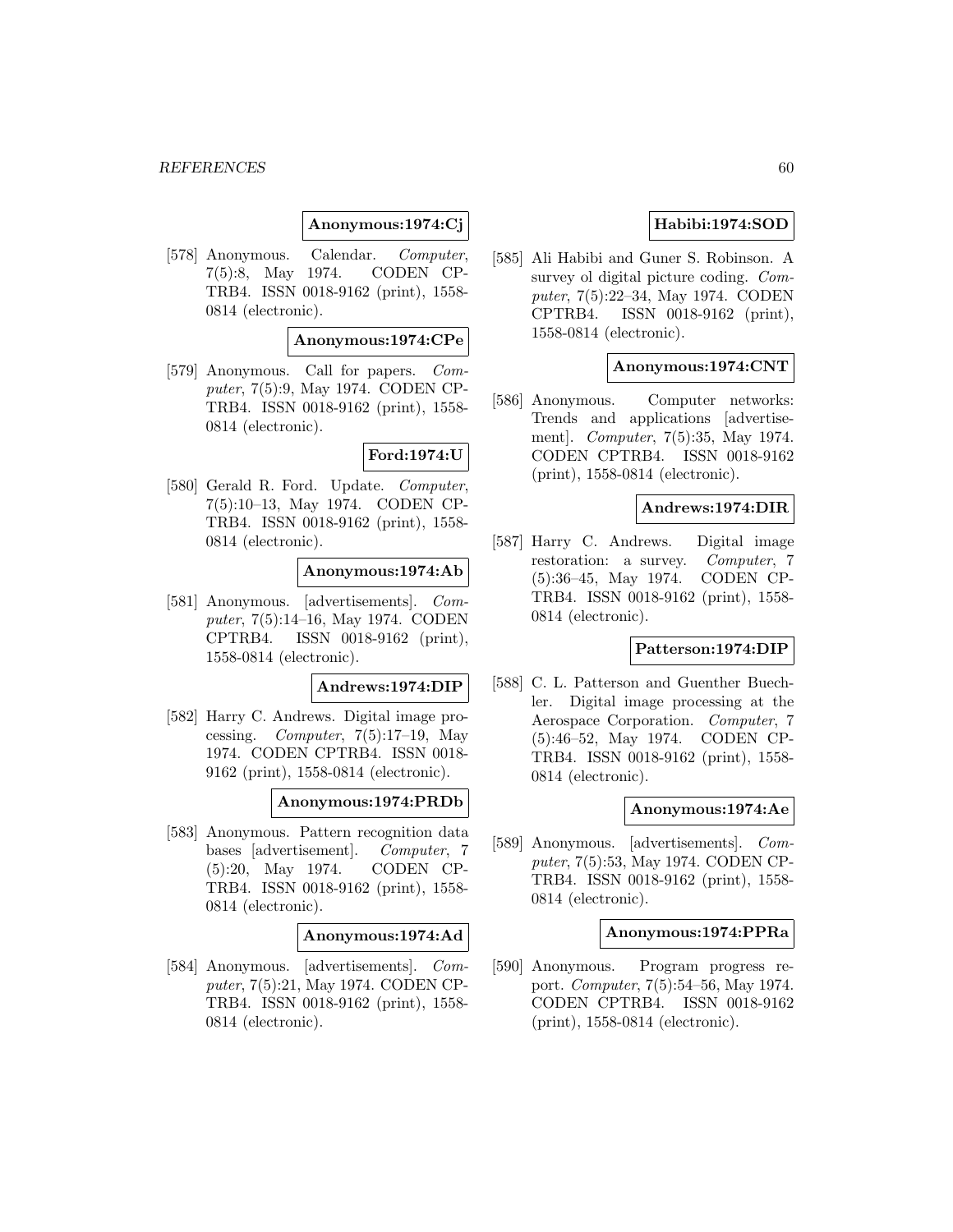# **Hunt:1974:DIP**

[591] B. R. Hunt and D. H. Janney. Digital image processing at Los Alamos Scientific Laboratory. Computer, 7 (5):57–62, May 1974. CODEN CP-TRB4. ISSN 0018-9162 (print), 1558- 0814 (electronic).

### **Wecksung:1974:DIP**

[592] George W. Wecksung and Katherine Campbell. Digital image processing at EG&G. Computer, 7(5):63–71, May 1974. CODEN CPTRB4. ISSN 0018- 9162 (print), 1558-0814 (electronic).

## **Ekstrom:1974:DIP**

[593] M. P. Ekstrom. Digital image processing at Lawrence Livermore Laboratory. Part I: Diagnostic radiography applications. Computer, 7(5):72–78, May 1974. CODEN CPTRB4. ISSN 0018- 9162 (print), 1558-0814 (electronic).

## **Anonymous:1974:PR**

[594] Anonymous. Pattern recognition. Computer, 7(5):79–80, May 1974. CO-DEN CPTRB4. ISSN 0018-9162 (print), 1558-0814 (electronic).

# **Mayall:1974:DIP**

[595] Brian H. Mayall. Digital image processing at Lawrence Livermore Laboratory: Part II: Biomedical applications. Computer, 7(5):81–87, May 1974. CODEN CPTRB4. ISSN 0018-9162 (print), 1558-0814 (electronic).

#### **Anonymous:1974:NPe**

[596] Anonymous. New products. Computer, 7(5):88–91, May 1974. CODEN CP-TRB4. ISSN 0018-9162 (print), 1558- 0814 (electronic).

## **Anonymous:1974:RIAb**

[597] Anonymous. Recent IC announcements. Computer, 7(5):92, May 1974. CODEN CPTRB4. ISSN 0018-9162 (print), 1558-0814 (electronic).

## **Anonymous:1974:NAe**

[598] Anonymous. New applications. Computer, 7(5):93–95, May 1974. CODEN CPTRB4. ISSN 0018-9162 (print), 1558-0814 (electronic).

## **Anonymous:1974:Re**

[599] Anonymous. Repository. Computer, 7(5):96–97, May 1974. CODEN CP-TRB4. ISSN 0018-9162 (print), 1558- 0814 (electronic).

## **Anonymous:1974:PPd**

[600] Anonymous. Product profile. Computer, 7(5):98–102, May 1974. CODEN CPTRB4. ISSN 0018-9162 (print), 1558-0814 (electronic).

#### **Anonymous:1974:CAa**

[601] Anonymous. Classified ads. Computer, 7(5):103, May 1974. CODEN CP-TRB4. ISSN 0018-9162 (print), 1558- 0814 (electronic).

## **Anonymous:1974:SCAb**

[602] Anonymous. Short courses [advertisement]. Computer, 7(5):104, May 1974. CODEN CPTRB4. ISSN 0018-9162 (print), 1558-0814 (electronic).

## **Anonymous:1974:ACS**

[603] Anonymous. Announcement computer science conference [advertisement]. Computer, 7(5):105, May 1974. CODEN CPTRB4. ISSN 0018-9162 (print), 1558-0814 (electronic).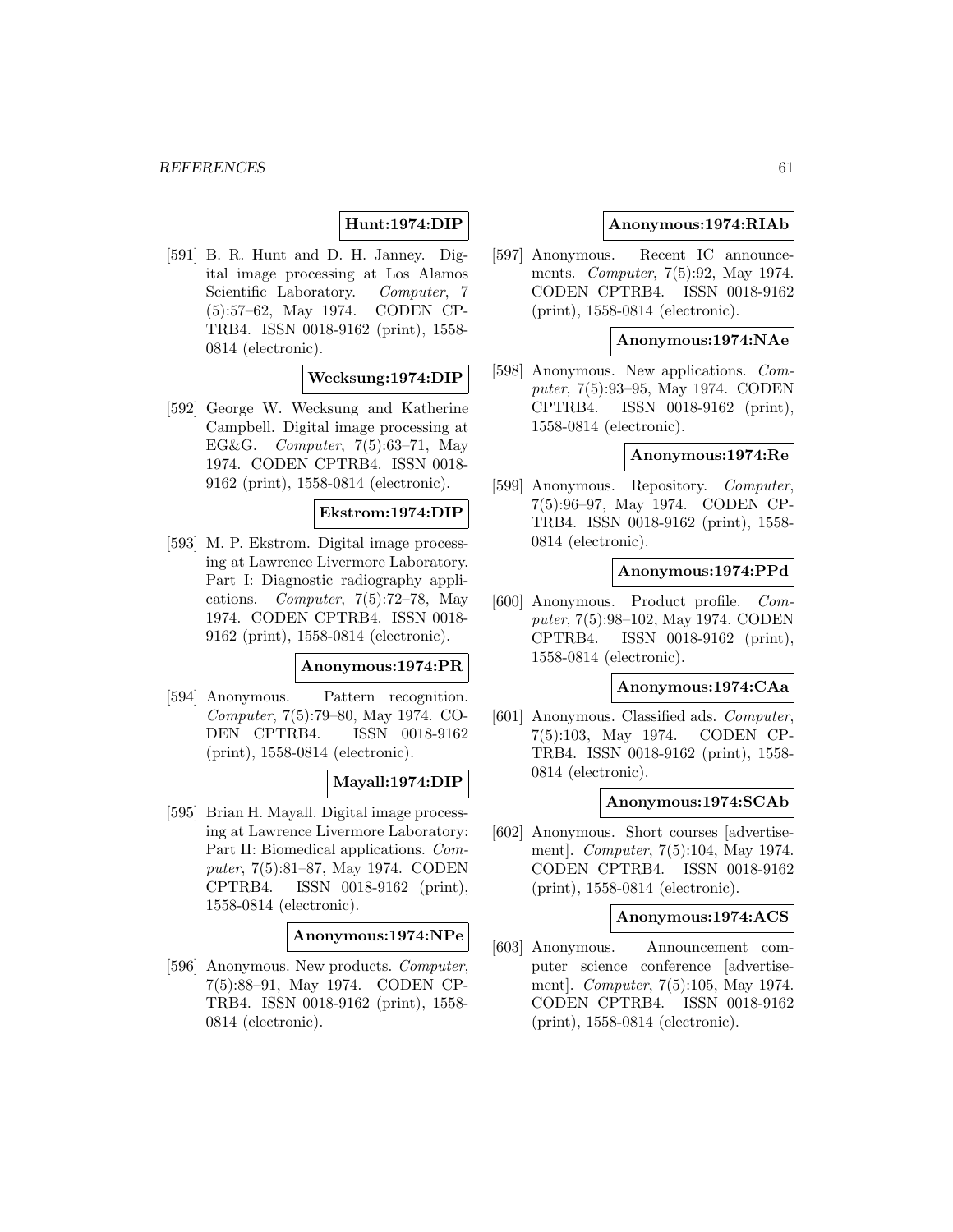## **Anonymous:1974:CSPc**

[604] Anonymous. Computer Society publications [advertisement]. Computer, 7 (5):106–108, May 1974. CODEN CP-TRB4. ISSN 0018-9162 (print), 1558- 0814 (electronic).

### **Anonymous:1974:Af**

[605] Anonymous. [advertisements]. Computer, 7(5):109, May 1974. CODEN CPTRB4. ISSN 0018-9162 (print), 1558-0814 (electronic).

**Anonymous:1974:BCb**

[606] Anonymous. [back cover]. Computer, 7(5):c4, May 1974. CODEN CP-TRB4. ISSN 0018-9162 (print), 1558- 0814 (electronic).

#### **Anonymous:1974:FCe**

[607] Anonymous. [front cover]. Computer, 7(5):c1, May 1974. CODEN CP-TRB4. ISSN 0018-9162 (print), 1558- 0814 (electronic).

#### **Anonymous:1974:IFCb**

[608] Anonymous. [inside front cover]. Computer, 7(5):c2, May 1974. CODEN CP-TRB4. ISSN 0018-9162 (print), 1558- 0814 (electronic).

#### **Anonymous:1974:Ah**

[609] Anonymous. [advertisements]. Computer, 7(6):1, June 1974. CODEN CP-TRB4. ISSN 0018-9162 (print), 1558- 0814 (electronic).

#### **Anonymous:1974:Ai**

[610] Anonymous. [advertisements]. Computer, 7(6):1, June 1974. CODEN CP-TRB4. ISSN 0018-9162 (print), 1558- 0814 (electronic).

## **Anonymous:1974:Ck**

[611] Anonymous. Contents. Computer, 7(6):1, June 1974. CODEN CP-TRB4. ISSN 0018-9162 (print), 1558- 0814 (electronic).

## **Anonymous:1974:Pd**

[612] Anonymous. From the President. Computer, 7(6):2, June 1974. CODEN CP-TRB4. ISSN 0018-9162 (print), 1558- 0814 (electronic).

## **Simmons:1974:SRV**

[613] Dick Simmons. A special report from the Vice President for Chapter Activities. Computer, 7(6):3, June 1974. CODEN CPTRB4. ISSN 0018-9162 (print), 1558-0814 (electronic).

#### **Anonymous:1974:Cl**

[614] Anonymous. Calendar. Computer, 7(6):4, June 1974. CODEN CP-TRB4. ISSN 0018-9162 (print), 1558- 0814 (electronic).

#### **Anonymous:1974:Cm**

[615] Anonymous. Calendar. Computer, 7(6):4–5, June 1974. CODEN CP-TRB4. ISSN 0018-9162 (print), 1558- 0814 (electronic).

#### **Anonymous:1974:CPf**

[616] Anonymous. Call for papers. Computer, 7(6):5, June 1974. CODEN CP-TRB4. ISSN 0018-9162 (print), 1558- 0814 (electronic).

#### **Anonymous:1974:Ud**

[617] Anonymous. Update. Computer, 7 (6):6–11, June 1974. CODEN CP-TRB4. ISSN 0018-9162 (print), 1558- 0814 (electronic).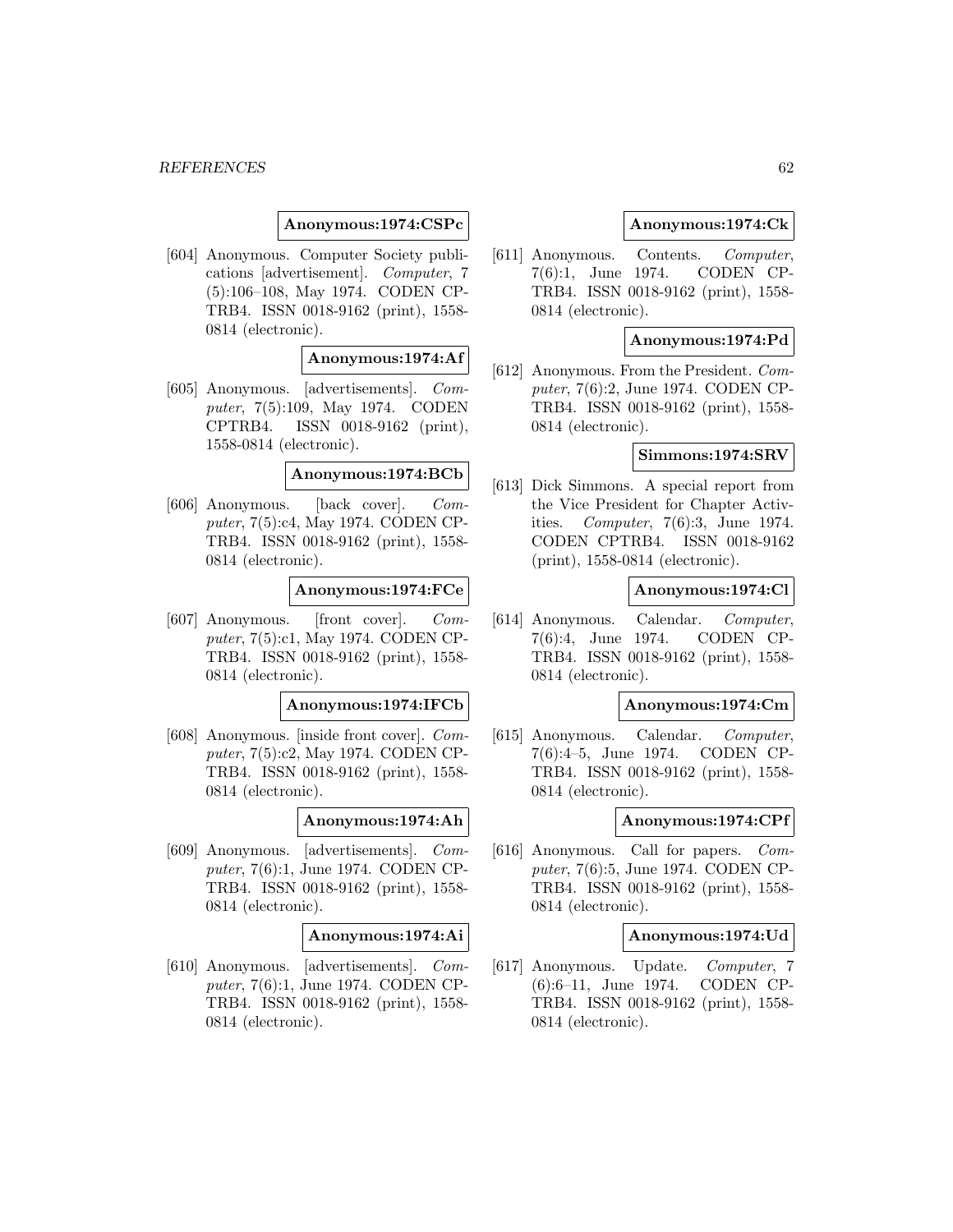## **Anonymous:1974:Ag**

[618] Anonymous. [advertisements]. Computer, 7(6):12, June 1974. CODEN CP-TRB4. ISSN 0018-9162 (print), 1558- 0814 (electronic).

## **Anonymous:1974:CRAb**

[619] Anonymous. Contest rules [advertisement]. Computer, 7(6):13, June 1974. CODEN CPTRB4. ISSN 0018-9162 (print), 1558-0814 (electronic).

## **Anonymous:1974:MAa**

[620] Anonymous. Membership application. Computer, 7(6):14, June 1974. CODEN CPTRB4. ISSN 0018-9162 (print), 1558-0814 (electronic).

## **Anonymous:1974:IDS**

[621] Anonymous. IBM data security study presented at NCC [advertisement]. *Computer*,  $7(6):15-17$ , June 1974. CODEN CPTRB4. ISSN 0018- 9162 (print), 1558-0814 (electronic).

## **Anonymous:1974:YPY**

[622] Anonymous. Are you in the picture yet? [advertisement]. Computer, 7 (6):18–20, June 1974. CODEN CP-TRB4. ISSN 0018-9162 (print), 1558- 0814 (electronic).

### **Muntz:1974:OS**

[623] Richard R. Muntz. Operating systems. Computer, 7(6):21, June 1974. CODEN CPTRB4. ISSN 0018-9162 (print), 1558-0814 (electronic).

# **Popek:1974:PS**

[624] Gerald J. Popek. Protection structures. Computer,  $7(6):22-33$ , June

1974. CODEN CPTRB4. ISSN 0018- 9162 (print), 1558-0814 (electronic).

#### **Goldberg:1974:SVM**

[625] Robert P. Goldberg. Survey of virtual machine research. Computer, 7 (6):34–45, June 1974. CODEN CP-TRB4. ISSN 0018-9162 (print), 1558- 0814 (electronic).

## **Akkoyunlu:1974:ICF**

[626] Eralp Akkoyunlu, Arthur Bernstein, and Richard Schantz. Interprocess communication facilities for network operating systems. Computer, 7(6): 46–55, June 1974. CODEN CP-TRB4. ISSN 0018-9162 (print), 1558- 0814 (electronic).

## **Anonymous:1974:NPf**

[627] Anonymous. New products. Computer, 7(6):56–59, June 1974. CODEN CP-TRB4. ISSN 0018-9162 (print), 1558- 0814 (electronic).

#### **Anonymous:1974:PRDc**

[628] Anonymous. Pattern recognition data bases [advertisement]. Computer, 7 (6):60, June 1974. CODEN CP-TRB4. ISSN 0018-9162 (print), 1558- 0814 (electronic).

## **Anonymous:1974:RIAc**

[629] Anonymous. Recent IC announcements. Computer, 7(6):61, June 1974. CODEN CPTRB4. ISSN 0018-9162 (print), 1558-0814 (electronic).

#### **Anonymous:1974:NAf**

[630] Anonymous. New applications. Computer, 7(6):62–63, June 1974. CODEN CPTRB4. ISSN 0018-9162 (print), 1558-0814 (electronic).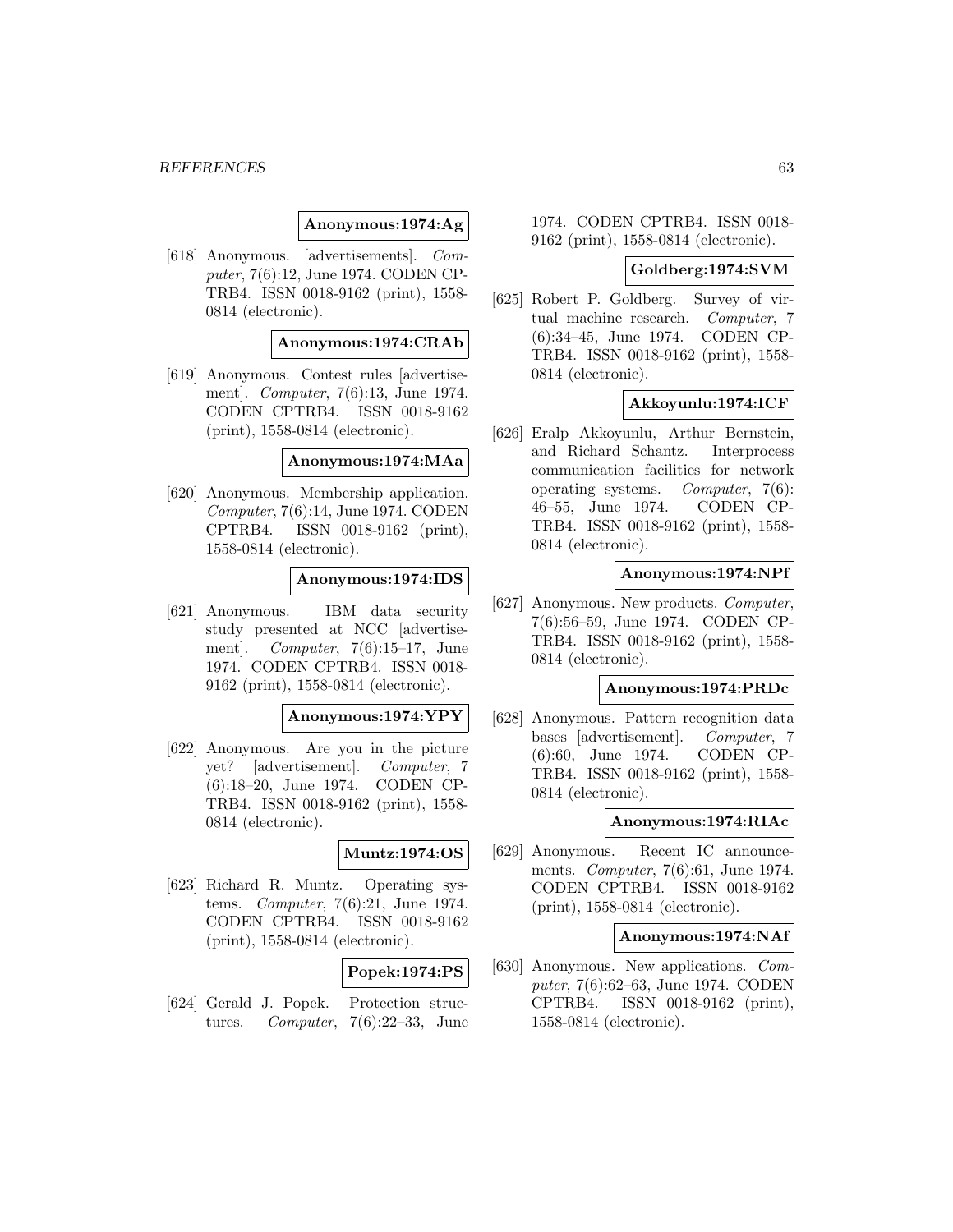### **Anonymous:1974:Rf**

[631] Anonymous. Repository. Computer, 7(6):64–67, June 1974. CODEN CP-TRB4. ISSN 0018-9162 (print), 1558- 0814 (electronic).

## **Anonymous:1974:CAb**

[632] Anonymous. Classified ads. Computer, 7(6):67, June 1974. CODEN CP-TRB4. ISSN 0018-9162 (print), 1558- 0814 (electronic).

## **Anonymous:1974:PPe**

[633] Anonymous. Product profile. Computer, 7(6):68–71, June 1974. CODEN CPTRB4. ISSN 0018-9162 (print), 1558-0814 (electronic).

#### **Anonymous:1974:CEEb**

[634] Anonymous. Continuing engineering education: Summer short courses [advertisement]. Computer, 7(6):72, June 1974. CODEN CPTRB4. ISSN 0018- 9162 (print), 1558-0814 (electronic).

**Anonymous:1974:SCAc**

[635] Anonymous. Short courses [advertisement]. Computer, 7(6):73–74, June 1974. CODEN CPTRB4. ISSN 0018- 9162 (print), 1558-0814 (electronic).

### **Anonymous:1974:CSPd**

[636] Anonymous. Computer Society publications [advertisement]. Computer, 7 (6):75–76, June 1974. CODEN CP-TRB4. ISSN 0018-9162 (print), 1558- 0814 (electronic).

## **Anonymous:1974:FCf**

[637] Anonymous. [front cover]. Computer, 7(6):c1, June 1974. CODEN CP- TRB4. ISSN 0018-9162 (print), 1558- 0814 (electronic).

#### **Anonymous:1974:IFCc**

[638] Anonymous. [inside front cover]. Computer, 7(6):c2, June 1974. CODEN CP-TRB4. ISSN 0018-9162 (print), 1558- 0814 (electronic).

## **Anonymous:1974:Cn**

[639] Anonymous. Contents. Computer, 7(7):1, July 1974. CODEN CP-TRB4. ISSN 0018-9162 (print), 1558- 0814 (electronic).

### **Anonymous:1974:FMa**

[640] Anonymous. [front matter]. Computer, 7(7):1, July 1974. CODEN CP-TRB4. ISSN 0018-9162 (print), 1558- 0814 (electronic).

### **Anonymous:1974:Co**

[641] Anonymous. Calendar. Computer, 7(7):2, July 1974. CODEN CP-TRB4. ISSN 0018-9162 (print), 1558- 0814 (electronic).

## **Anonymous:1974:CPg**

[642] Anonymous. Call for papers. Computer, 7(7):3, July 1974. CODEN CP-TRB4. ISSN 0018-9162 (print), 1558- 0814 (electronic).

#### **Anonymous:1974:Ue**

[643] Anonymous. Update. Computer, 7 (7):4–9, July 1974. CODEN CP-TRB4. ISSN 0018-9162 (print), 1558- 0814 (electronic).

#### **Anonymous:1974:ICSa**

[644] Anonymous. IEEE Computer Society members are going to win HP calculators [advertisement]. Computer,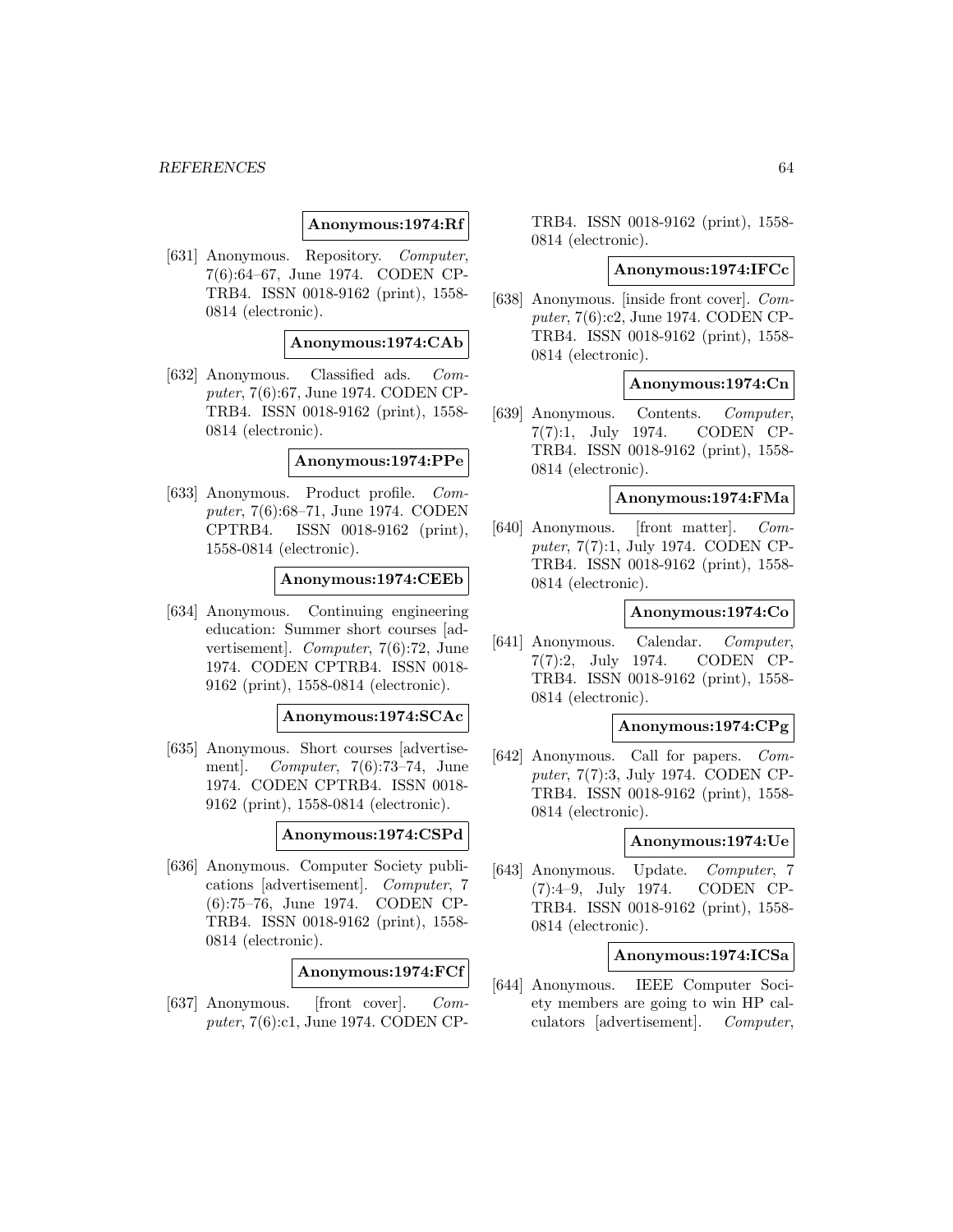7(7):10, July 1974. CODEN CP-TRB4. ISSN 0018-9162 (print), 1558- 0814 (electronic).

## **Anonymous:1974:CRAc**

[645] Anonymous. Contest rules [advertisement]. Computer, 7(7):11, July 1974. CODEN CPTRB4. ISSN 0018-9162 (print), 1558-0814 (electronic).

### **Anonymous:1974:MAb**

[646] Anonymous. Membership application. Computer, 7(7):12, July 1974. CODEN CPTRB4. ISSN 0018-9162 (print), 1558-0814 (electronic).

## **Anonymous:1974:ICSb**

[647] Anonymous. Important Computer Society bylaws changes. Computer, 7 (7):13, July 1974. CODEN CP-TRB4. ISSN 0018-9162 (print), 1558- 0814 (electronic).

#### **Anonymous:1974:ICSc**

[648] Anonymous. IEEE Computer Society bylaws. *Computer*,  $7(7):14-18$ , July 1974. CODEN CPTRB4. ISSN 0018- 9162 (print), 1558-0814 (electronic).

## **Nelson:1974:MAI**

[649] Donald R. Nelson. Microprocessor architecture introduction. Computer, 7(7):19, July 1974. CODEN CP-TRB4. ISSN 0018-9162 (print), 1558- 0814 (electronic).

# **Laliotis:1974:MPF**

[650] Theodore A. Laliotis. Microprocessors present and future. Computer, 7 (7):20–24, July 1974. CODEN CP-TRB4. ISSN 0018-9162 (print), 1558- 0814 (electronic).

## **Anonymous:1974:SWL**

[651] Anonymous. SPIE has a way of looking at things [advertisement]. Computer, 7(7):25, July 1974. CODEN CP-TRB4. ISSN 0018-9162 (print), 1558- 0814 (electronic).

# **Reyling:1974:CCM**

[652] George Reyling. Considerations in choosing a microprogramable bit-sliced architecture. Computer, 7(7):26–29, July 1974. CODEN CPTRB4. ISSN 0018-9162 (print), 1558-0814 (electronic).

# **Herr:1974:MDI**

[653] Joseph R. Herr. Microprocessor design for intelligent point-of-sale terminals. Computer, 7(7):30–34, July 1974. CODEN CPTRB4. ISSN 0018-9162 (print), 1558-0814 (electronic).

# **Ward:1974:LMM**

[654] Ann R. Ward. LSI microprocessors and microcomputers: a bibliography. Computer, 7(7):35–36, July 1974. CODEN CPTRB4. ISSN 0018-9162 (print), 1558-0814 (electronic).

## **Anonymous:1974:CFR**

[655] Anonymous. [Compcon 74 Fall registration form  $-$  advertisement]. Computer, 7(7):36–39, July 1974. CODEN CPTRB4. ISSN 0018-9162 (print), 1558-0814 (electronic).

## **Anonymous:1974:Aj**

[656] Anonymous. [advertisements]. Computer, 7(7):37, July 1974. CODEN CP-TRB4. ISSN 0018-9162 (print), 1558- 0814 (electronic).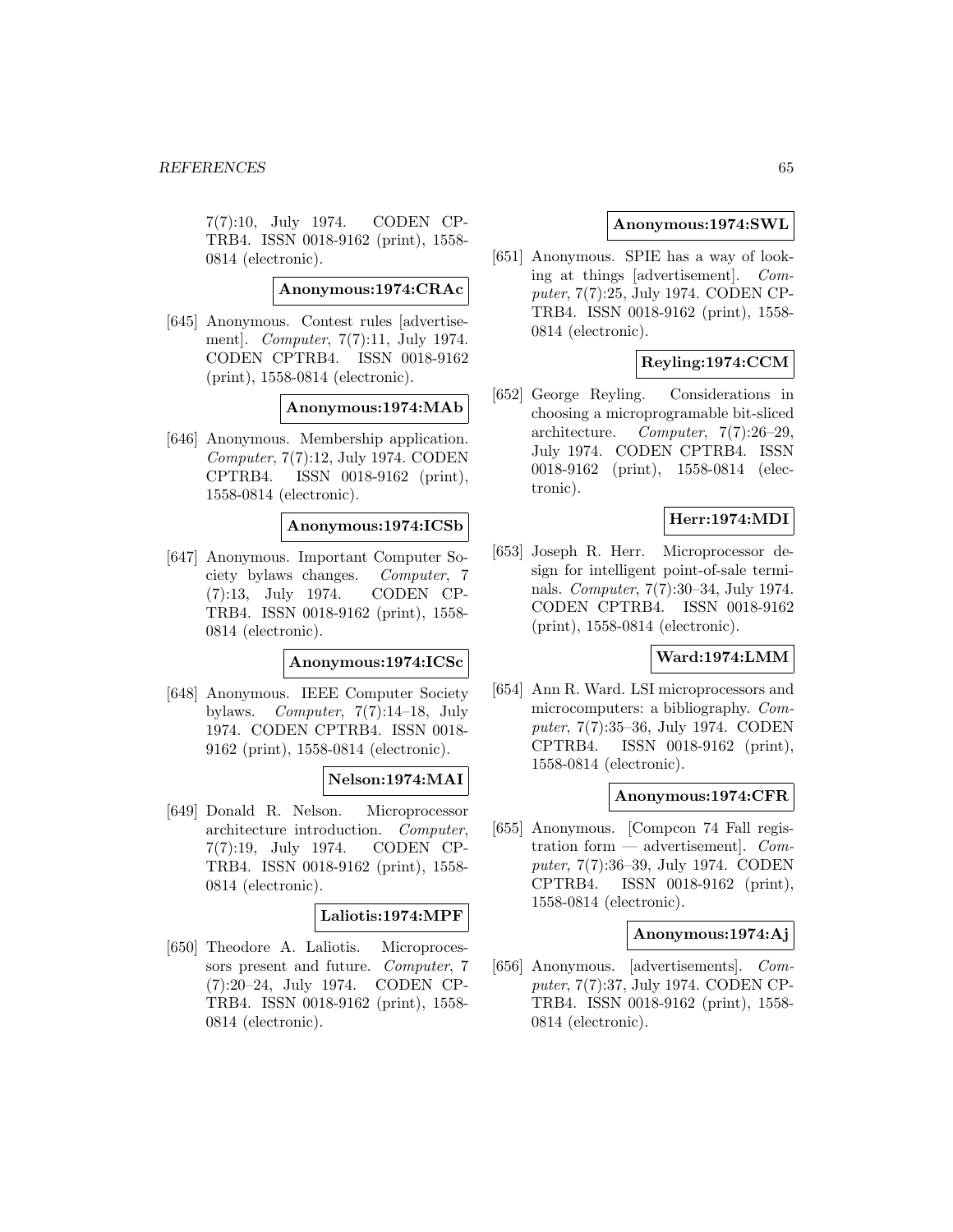### **Anonymous:1974:PPRb**

[657] Anonymous. Program progress report. Computer, 7(7):38–39, July 1974. CODEN CPTRB4. ISSN 0018-9162 (print), 1558-0814 (electronic).

## **Paige:1974:USP**

[658] M. R. Paige and J. P. Benson. The use of software probes in testing FOR-TRAN programs. Computer, 7(7): 40–47, July 1974. CODEN CP-TRB4. ISSN 0018-9162 (print), 1558- 0814 (electronic).

## **Sanderford:1974:SFT**

[659] H. Britton Sanderford. Special feature: The TORC TP III. Computer, 7(7):48–51, July 1974. CODEN CP-TRB4. ISSN 0018-9162 (print), 1558- 0814 (electronic).

#### **Anonymous:1974:DNA**

[660] Anonymous. Data networks: Analysis and design. Computer, 7(7):52–54, July 1974. CODEN CPTRB4. ISSN 0018- 9162 (print), 1558-0814 (electronic).

## **Anonymous:1974:NPg**

[661] Anonymous. New products. Computer, 7(7):55–58, July 1974. CODEN CP-TRB4. ISSN 0018-9162 (print), 1558- 0814 (electronic).

## **Anonymous:1974:RIAd**

[662] Anonymous. Recent IC announcements. Computer, 7(7):59, July 1974. CODEN CPTRB4. ISSN 0018-9162 (print), 1558-0814 (electronic).

**Anonymous:1974:NAg**

[663] Anonymous. New applications. Computer, 7(7):60–61, July 1974. CODEN CPTRB4. ISSN 0018-9162 (print), 1558-0814 (electronic).

### **Anonymous:1974:Rg**

[664] Anonymous. Repository. Computer, 7(7):62–64, July 1974. CODEN CP-TRB4. ISSN 0018-9162 (print), 1558- 0814 (electronic).

### **Anonymous:1974:PPf**

[665] Anonymous. Product profile. Computer, 7(7):65–69, July 1974. CODEN CPTRB4. ISSN 0018-9162 (print), 1558-0814 (electronic).

## **Anonymous:1974:AIa**

[666] Anonymous. Advertiser's index. Computer, 7(7):70, July 1974. CODEN CP-TRB4. ISSN 0018-9162 (print), 1558- 0814 (electronic).

# **Anonymous:1974:SCAd**

[667] Anonymous. Short courses [advertisement]. Computer, 7(7):71, July 1974. CODEN CPTRB4. ISSN 0018-9162 (print), 1558-0814 (electronic).

### **Anonymous:1974:OUM**

[668] Anonymous. To order: Use the multipurpose order form inside back cover [advertisement]. Computer, 7(7):72, July 1974. CODEN CPTRB4. ISSN 0018-9162 (print), 1558-0814 (electronic).

### **Anonymous:1974:CRS**

[669] Anonymous. Computer reader service card. Computer, 7(7):73–74, July 1974. CODEN CPTRB4. ISSN 0018-9162 (print), 1558-0814 (electronic).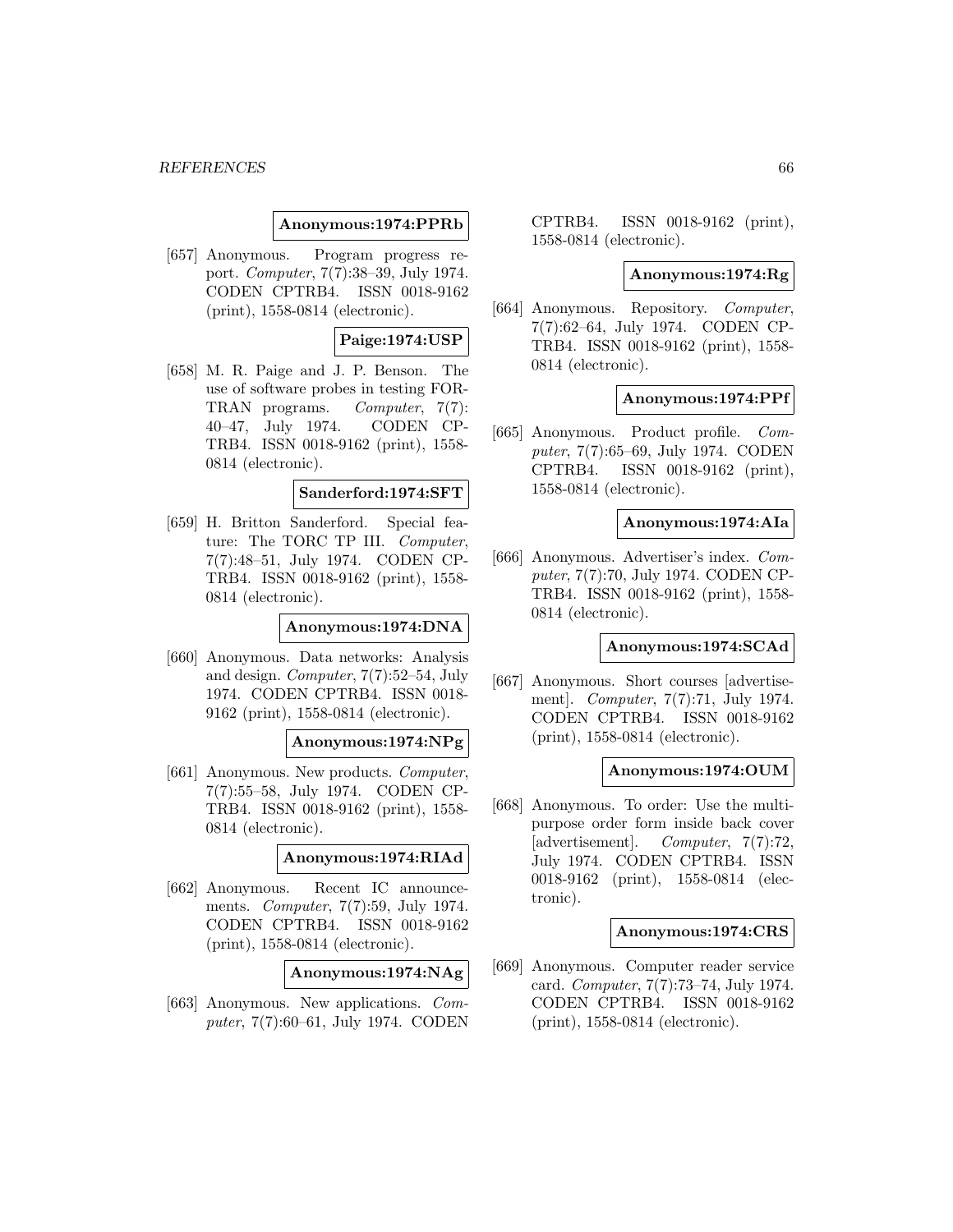### **Anonymous:1974:CAc**

[670] Anonymous. Compcon [advertisement]. Computer, 7(7):75, July 1974. CODEN CPTRB4. ISSN 0018-9162 (print), 1558-0814 (electronic).

## **Anonymous:1974:BCc**

[671] Anonymous. [back cover]. Computer, 7(7):c4, July 1974. CODEN CP-TRB4. ISSN 0018-9162 (print), 1558- 0814 (electronic).

### **Anonymous:1974:FCg**

[672] Anonymous. [front cover]. Computer, 7(7):c1, July 1974. CODEN CP-TRB4. ISSN 0018-9162 (print), 1558- 0814 (electronic).

## **Anonymous:1974:Cq**

[673] Anonymous. Contents. Computer, 7(8):1, August 1974. CODEN CP-TRB4. ISSN 0018-9162 (print), 1558- 0814 (electronic).

#### **Anonymous:1974:DYG**

[674] Anonymous. Did you get in the picture? [advertisement]. Computer, 7 (8):1–2, August 1974. CODEN CP-TRB4. ISSN 0018-9162 (print), 1558- 0814 (electronic).

### **Anonymous:1974:LE**

[675] Anonymous. Letters to the editor. Computer, 7(8):2, August 1974. CODEN CPTRB4. ISSN 0018-9162 (print), 1558-0814 (electronic).

#### **Anonymous:1974:MTE**

[676] Anonymous. A message from the technical editor. Computer, 7(8):2, August 1974. CODEN CPTRB4. ISSN 0018- 9162 (print), 1558-0814 (electronic).

## **Anonymous:1974:Cr**

[677] Anonymous. Calendar. Computer, 7(8):3, August 1974. CODEN CP-TRB4. ISSN 0018-9162 (print), 1558- 0814 (electronic).

## **Anonymous:1974:CPh**

[678] Anonymous. Call for papers. Computer, 7(8):4, August 1974. CODEN CPTRB4. ISSN 0018-9162 (print), 1558-0814 (electronic).

### **Anonymous:1974:WWA**

[679] Anonymous. Welcome to Wescon! [advertisement]. Computer, 7(8):5, August 1974. CODEN CPTRB4. ISSN 0018- 9162 (print), 1558-0814 (electronic).

## **Anonymous:1974:ICSd**

[680] Anonymous. IEEE Computer Society members are going to win HP calculators [advertisement]. Computer, 7(8):6, August 1974. CODEN CP-TRB4. ISSN 0018-9162 (print), 1558- 0814 (electronic).

#### **Anonymous:1974:Uf**

[681] Anonymous. Update. Computer, 7 (8):7–11, August 1974. CODEN CP-TRB4. ISSN 0018-9162 (print), 1558- 0814 (electronic).

## **Anonymous:1974:DTM**

[682] Anonymous. Digital timing measurements [advertisement]. Computer, 7 (8):12, August 1974. CODEN CP-TRB4. ISSN 0018-9162 (print), 1558- 0814 (electronic).

# **Anonymous:1974:LTD**

[683] Anonymous. Logic triggered displays [advertisement]. Computer, 7(8):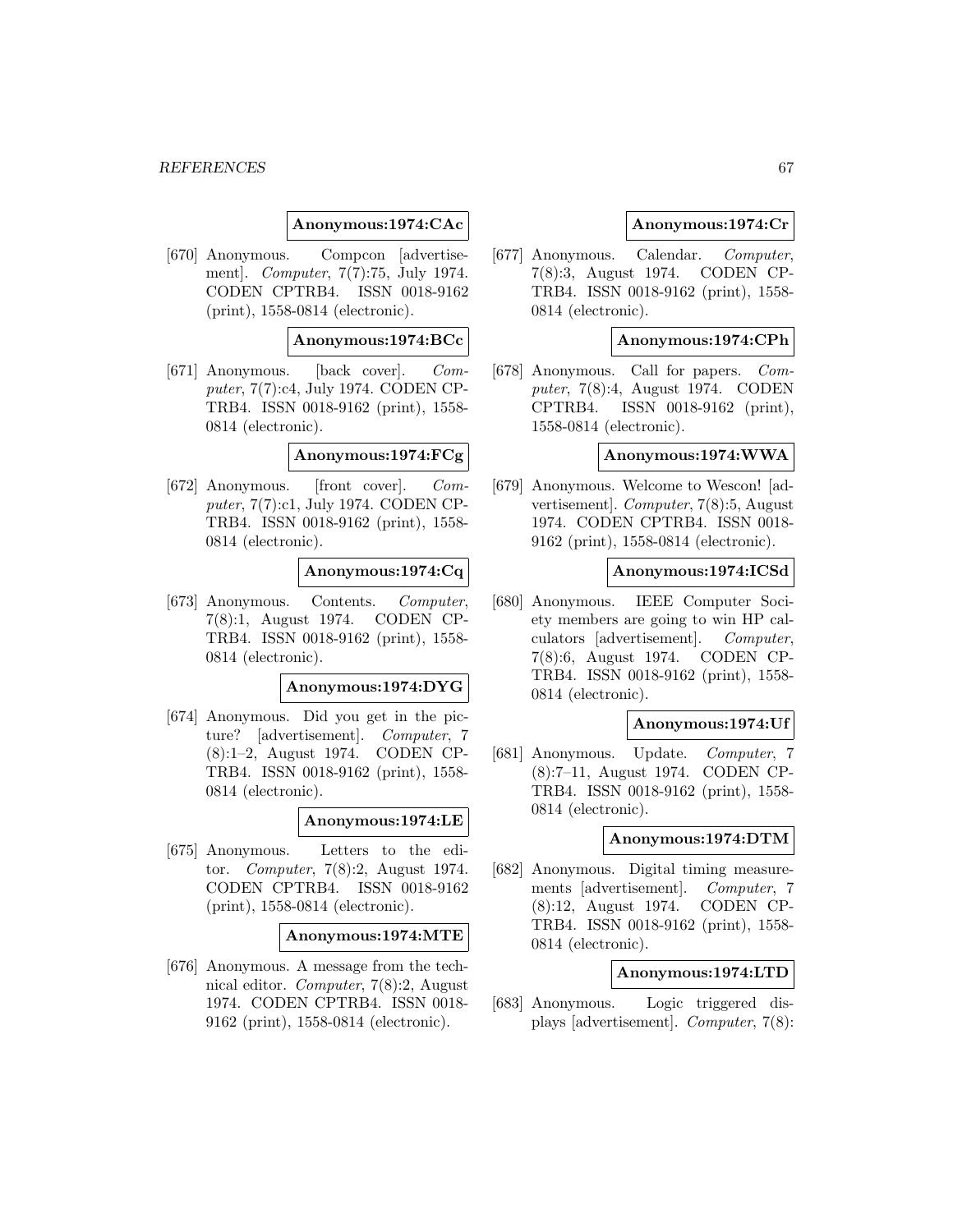13–14, August 1974. CODEN CP-TRB4. ISSN 0018-9162 (print), 1558- 0814 (electronic).

## **Schoeffler:1974:ATP**

[684] James D. Schoeffler. Advance technical program. Computer, 7(8):15–18, August 1974. CODEN CPTRB4. ISSN 0018-9162 (print), 1558-0814 (electronic).

# **Nelson:1974:MA**

[685] Donald R. Nelson. Microprocessor applications. Computer, 7(8):19, August 1974. CODEN CPTRB4. ISSN 0018- 9162 (print), 1558-0814 (electronic).

## **Weisbecker:1974:PLC**

[686] Joe Weisbecker. A practical, lowcost, home/school microprocessor system. Computer, 7(8):20–31, August 1974. CODEN CPTRB4. ISSN 0018- 9162 (print), 1558-0814 (electronic).

#### **Anonymous:1974:PRDd**

[687] Anonymous. Pattern recognition data bases [advertisement]. Computer, 7 (8):32, August 1974. CODEN CP-TRB4. ISSN 0018-9162 (print), 1558- 0814 (electronic).

## **Temple:1974:UMA**

[688] R. H. Temple and S. S. Devlin. The use of microprocessors as automobile on-board controllers. Computer, 7(8): 33–36, August 1974. CODEN CP-TRB4. ISSN 0018-9162 (print), 1558- 0814 (electronic).

## **Anonymous:1974:CPi**

[689] Anonymous. Call for papers. Computer, 7(8):37–40, August 1974. CO- DEN CPTRB4. ISSN 0018-9162 (print), 1558-0814 (electronic).

# **Clark:1974:MCE**

[690] Richard J. Clark. A microprocessor controlled electronic distance meter. Computer, 7(8):41–47, August 1974. CODEN CPTRB4. ISSN 0018-9162 (print), 1558-0814 (electronic).

# **Cropper:1974:MCT**

[691] L. C. Cropper and J. W. Whiting. Microprocessors in CRT terminals. Computer, 7(8):48–53, August 1974. CODEN CPTRB4. ISSN 0018- 9162 (print), 1558-0814 (electronic).

## **Anonymous:1974:Cs**

[692] Anonymous. Calendar. Computer, 7 (8):54, August 1974. CODEN CP-TRB4. ISSN 0018-9162 (print), 1558- 0814 (electronic).

# **Anonymous:1974:NPh**

[693] Anonymous. New products. Computer, 7(8):55–59, August 1974. CODEN CP-TRB4. ISSN 0018-9162 (print), 1558- 0814 (electronic).

#### **Anonymous:1974:RIAe**

[694] Anonymous. Recent IC announcements. Computer, 7(8):60, August 1974. CODEN CPTRB4. ISSN 0018- 9162 (print), 1558-0814 (electronic).

### **Anonymous:1974:NAh**

[695] Anonymous. New applications. Computer, 7(8):61–63, August 1974. CO-DEN CPTRB4. ISSN 0018-9162 (print), 1558-0814 (electronic).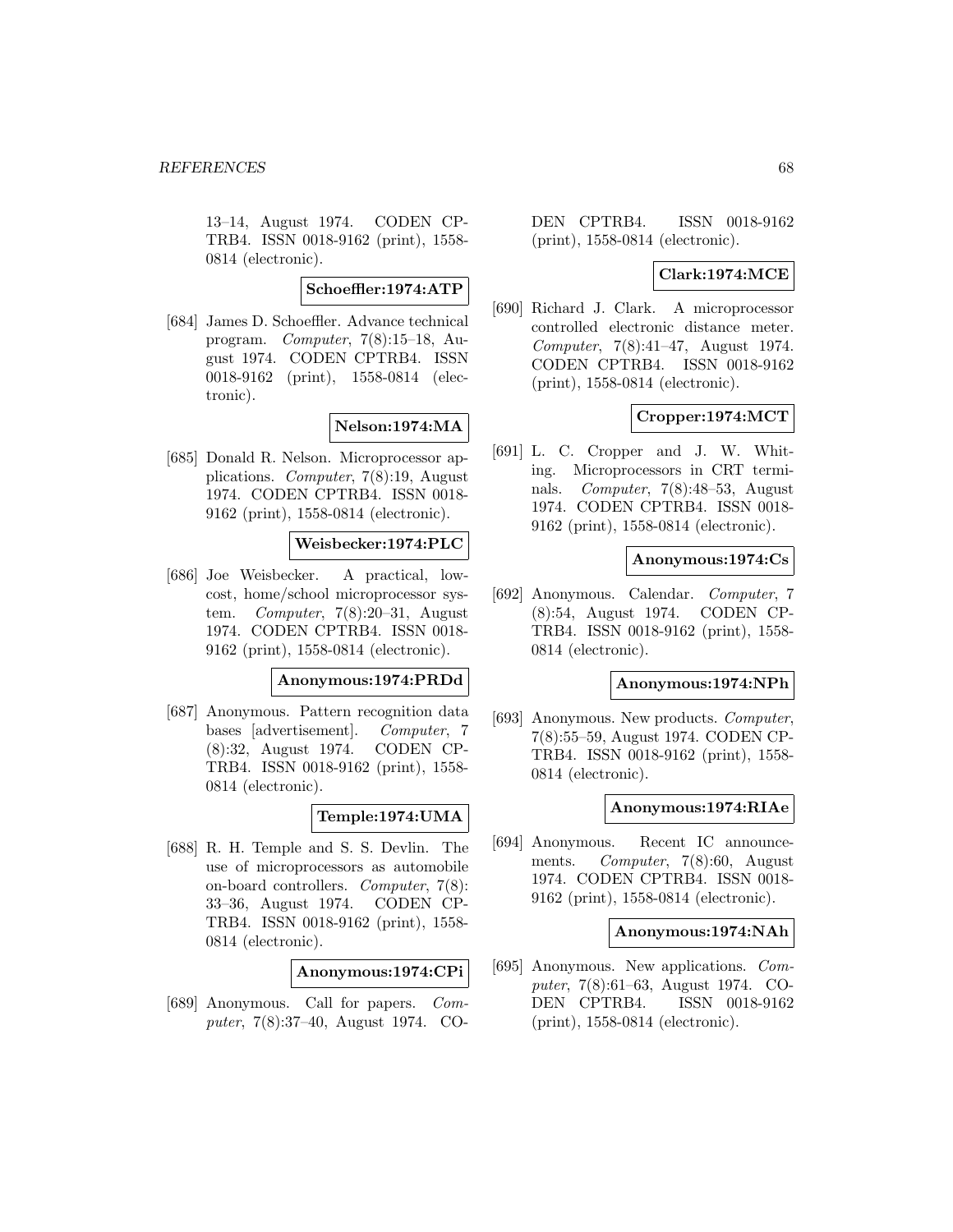### **Anonymous:1974:Rh**

[696] Anonymous. Repository. Computer, 7 (8):66–68, August 1974. CODEN CP-TRB4. ISSN 0018-9162 (print), 1558- 0814 (electronic).

## **Anonymous:1974:SCAe**

[697] Anonymous. Short courses [advertisement]. Computer, 7(8):68–69, August 1974. CODEN CPTRB4. ISSN 0018- 9162 (print), 1558-0814 (electronic).

**Anonymous:1974:CAd**

[698] Anonymous. Classified ads. Computer, 7(8):69–70, August 1974. CODEN CP-TRB4. ISSN 0018-9162 (print), 1558- 0814 (electronic).

# **Anonymous:1974:PPg**

[699] Anonymous. Product profile. Computer, 7(8):71–74, August 1974. CO-DEN CPTRB4. ISSN 0018-9162 (print), 1558-0814 (electronic).

#### **Anonymous:1974:RAB**

[700] Anonymous. Recent additions to the bookshelf. Computer, 7(8):75–77, August 1974. CODEN CPTRB4. ISSN 0018-9162 (print), 1558-0814 (electronic).

#### **Anonymous:1974:Ak**

[701] Anonymous. Applications. Computer, 7(8):77, August 1974. CODEN CP-TRB4. ISSN 0018-9162 (print), 1558- 0814 (electronic).

#### **Anonymous:1974:BCd**

[702] Anonymous. [back cover]. Computer, 7(8):c4, August 1974. CODEN CP-TRB4. ISSN 0018-9162 (print), 1558- 0814 (electronic).

### **Anonymous:1974:FCh**

[703] Anonymous. [front cover]. Computer, 7(8):c1, August 1974. CODEN CP-TRB4. ISSN 0018-9162 (print), 1558- 0814 (electronic).

## **Anonymous:1974:IFCd**

[704] Anonymous. [inside front cover]. Computer, 7(8):c2, August 1974. CODEN CPTRB4. ISSN 0018-9162 (print), 1558-0814 (electronic).

## **Anonymous:1974:Ct**

[705] Anonymous. Contents. Computer, 7 (9):1, September 1974. CODEN CP-TRB4. ISSN 0018-9162 (print), 1558- 0814 (electronic).

## **Anonymous:1974:IUB**

[706] Anonymous. Indiana University, Bloomington. Computer, 7(9):1, September 1974. CODEN CPTRB4. ISSN 0018-9162 (print), 1558-0814 (electronic).

#### **Anonymous:1974:CPj**

[707] Anonymous. Call for papers. Computer, 7(9):2–3, September 1974. CO-DEN CPTRB4. ISSN 0018-9162 (print), 1558-0814 (electronic).

## **Anonymous:1974:Cu**

[708] Anonymous. Calendar. Computer, 7 (9):4–5, September 1974. CODEN CP-TRB4. ISSN 0018-9162 (print), 1558- 0814 (electronic).

#### **Anonymous:1974:CPk**

[709] Anonymous. Call for papers. Computer, 7(9):6–15, September 1974. CO-DEN CPTRB4. ISSN 0018-9162 (print), 1558-0814 (electronic).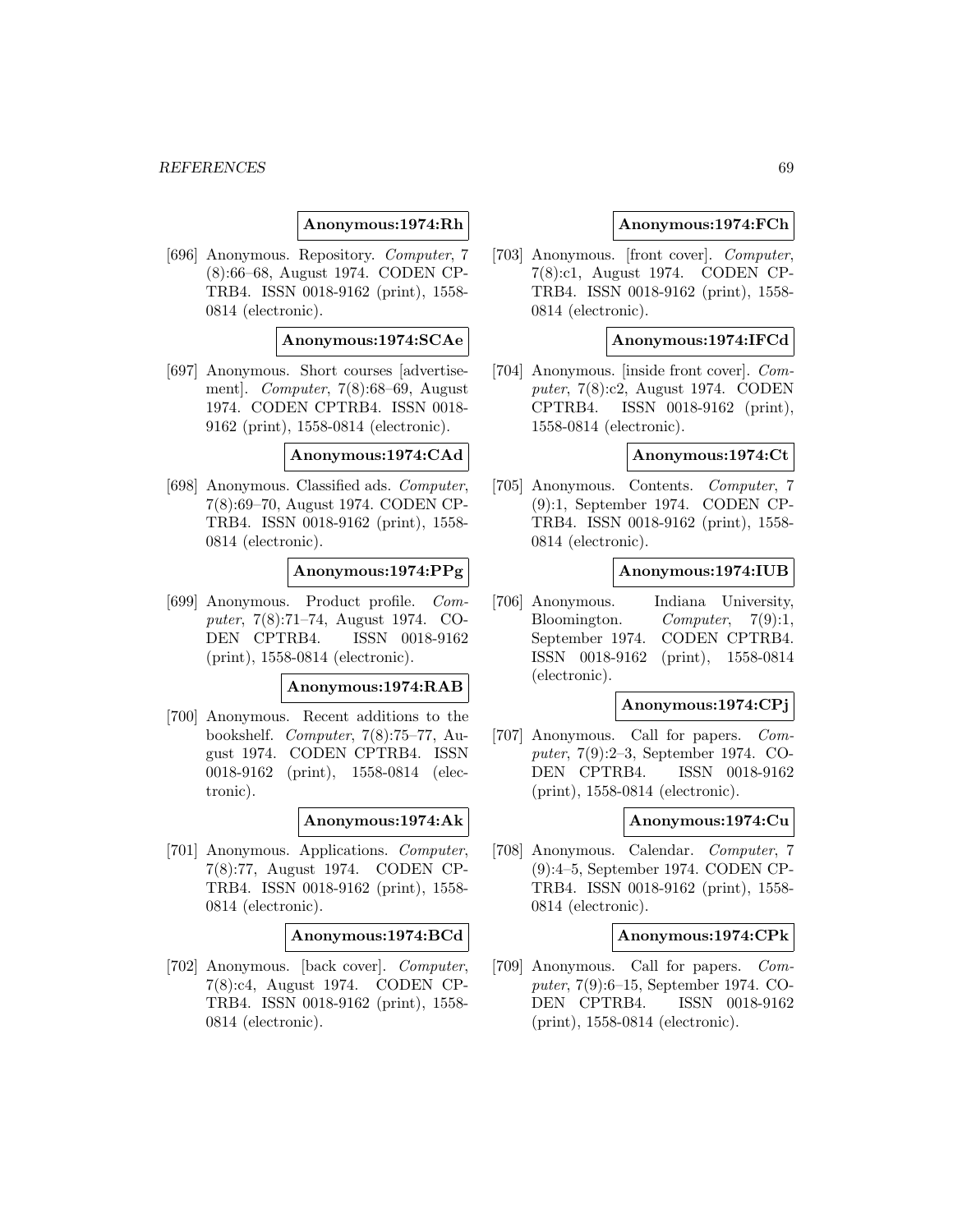## **Anonymous:1974:CPl**

[710] Anonymous. Call for papers. Computer, 7(9):17, September 1974. CO-DEN CPTRB4. ISSN 0018-9162 (print), 1558-0814 (electronic).

## **Rine:1974:MVL**

[711] David C. Rine. Multiple-valued logic and computer science and the 20th century. Computer, 7(9):18–19, September 1974. CODEN CPTRB4. ISSN 0018- 9162 (print), 1558-0814 (electronic).

### **Epstein:1974:DMV**

[712] George Epstein, Gideon Frieder, and David C. Rine. The development of multiple-valued logic as related to computer science. Computer, 7(9):20– 32, September 1974. CODEN CP-TRB4. ISSN 0018-9162 (print), 1558- 0814 (electronic).

## **Anonymous:1974:PRDe**

[713] Anonymous. Pattern recognition data bases [advertisement]. Computer, 7 (9):33, September 1974. CODEN CP-TRB4. ISSN 0018-9162 (print), 1558- 0814 (electronic).

## **Vranesic:1974:EAM**

[714] Z. G. Vranesic and K. C. Smith. Engineering aspects of multi-valued logic systems. Computer, 7(9):34– 41, September 1974. CODEN CP-TRB4. ISSN 0018-9162 (print), 1558- 0814 (electronic).

**Abraham:1974:VRM**

[715] George Abraham. Variable radix multistable integrated circuits. Computer, 7(9):42–59, September 1974. CODEN

CPTRB4. ISSN 0018-9162 (print), 1558-0814 (electronic).

## **Davis:1974:USN**

[716] Robert L. Davis. Uniform shift networks. Computer, 7(9):60–71, September 1974. CODEN CPTRB4. ISSN 0018-9162 (print), 1558-0814 (electronic).

## **Race:1974:FSE**

[717] John Race. Fiction: Scorched earth policy. Computer, 7(9):72–73, September 1974. CODEN CPTRB4. ISSN 0018-9162 (print), 1558-0814 (electronic).

## **Anonymous:1974:NPi**

[718] Anonymous. New products. Computer, 7(9):74–77, September 1974. CODEN CPTRB4. ISSN 0018-9162 (print), 1558-0814 (electronic).

#### **Anonymous:1974:RIAf**

[719] Anonymous. Recent IC announcements. Computer, 7(9):78, September 1974. CODEN CPTRB4. ISSN 0018- 9162 (print), 1558-0814 (electronic).

#### **Anonymous:1974:NAi**

[720] Anonymous. New applications. Computer, 7(9):79–82, September 1974. CODEN CPTRB4. ISSN 0018-9162 (print), 1558-0814 (electronic).

### **Anonymous:1974:CAe**

[721] Anonymous. Classified ads. Computer, 7(9):82, September 1974. CODEN CP-TRB4. ISSN 0018-9162 (print), 1558- 0814 (electronic).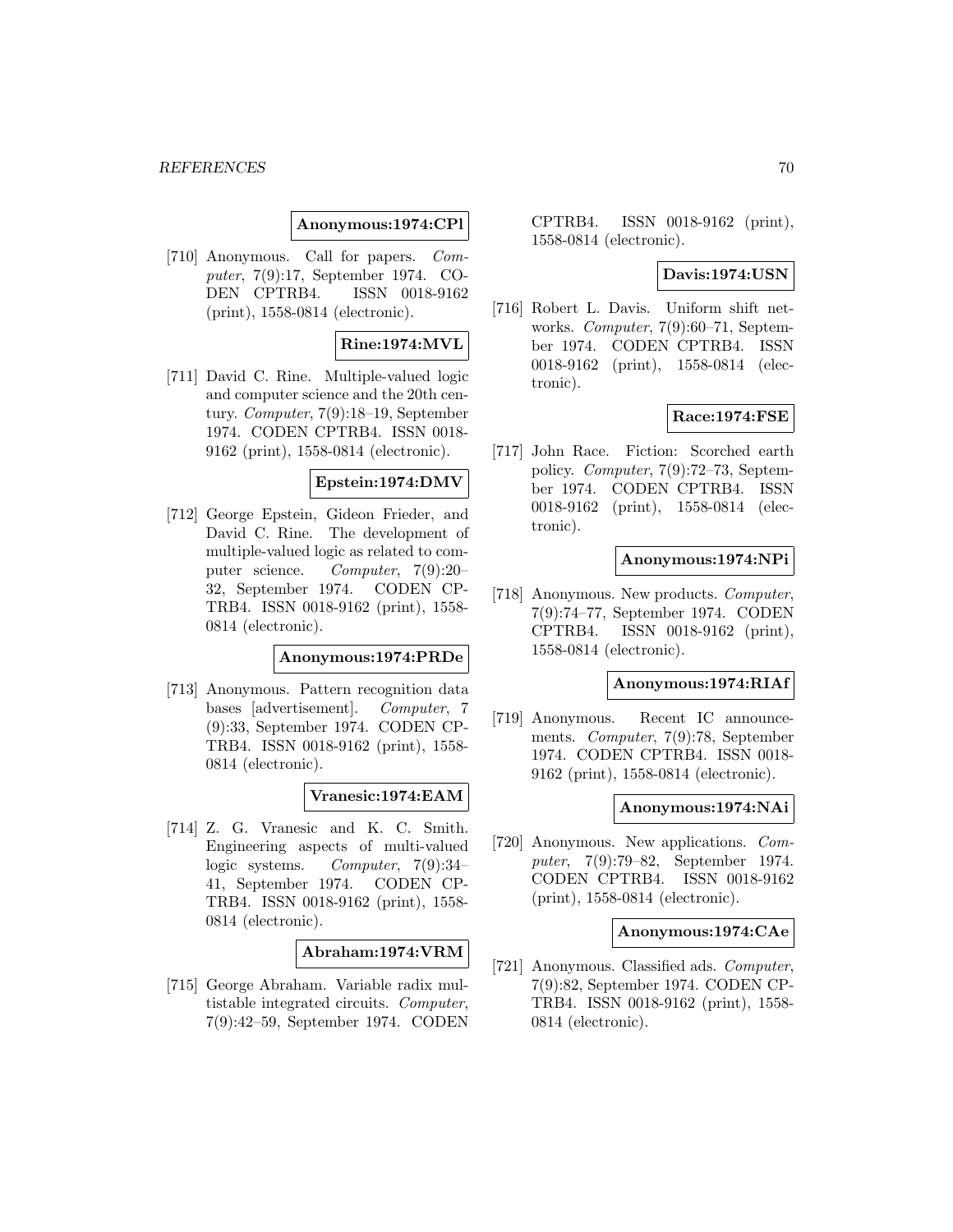### **Anonymous:1974:Ri**

[722] Anonymous. Repository. Computer, 7 (9):83–85, September 1974. CODEN CPTRB4. ISSN 0018-9162 (print), 1558-0814 (electronic).

### **Anonymous:1974:SCAf**

[723] Anonymous. Short courses [advertisement]. Computer, 7(9):86–87, September 1974. CODEN CPTRB4. ISSN 0018-9162 (print), 1558-0814 (electronic).

### **Anonymous:1974:PPh**

[724] Anonymous. Product profile. Computer, 7(9):88–90, September 1974. CODEN CPTRB4. ISSN 0018-9162 (print), 1558-0814 (electronic).

### **Anonymous:1974:CAf**

[725] Anonymous. Communications [advertisement. Computer,  $7(9):91-93$ , September 1974. CODEN CPTRB4. ISSN 0018-9162 (print), 1558-0814 (electronic).

## **Anonymous:1974:BCe**

[726] Anonymous. [back cover]. Computer, 7 (9):c4, September 1974. CODEN CP-TRB4. ISSN 0018-9162 (print), 1558- 0814 (electronic).

### **Anonymous:1974:FCi**

[727] Anonymous. [front cover]. Computer, 7(9):c1, September 1974. CODEN CP-TRB4. ISSN 0018-9162 (print), 1558- 0814 (electronic).

#### **Anonymous:1974:IFCe**

[728] Anonymous. [inside front cover]. Computer, 7(9):c2, September 1974. CO- DEN CPTRB4. ISSN 0018-9162 (print), 1558-0814 (electronic).

#### **Anonymous:1974:Cv**

[729] Anonymous. Contents. Computer, 7 (10):1, October 1974. CODEN CP-TRB4. ISSN 0018-9162 (print), 1558- 0814 (electronic).

#### **Anonymous:1974:FMb**

[730] Anonymous. [front matter]. Computer, 7(10):1–3, October 1974. CODEN CP-TRB4. ISSN 0018-9162 (print), 1558- 0814 (electronic).

## **Anonymous:1974:Pe**

[731] Anonymous. From the President. Computer, 7(10):2–3, October 1974. CODEN CPTRB4. ISSN 0018-9162 (print), 1558-0814 (electronic).

### **Anonymous:1974:Cw**

[732] Anonymous. Calendar. Computer, 7 (10):4–5, October 1974. CODEN CP-TRB4. ISSN 0018-9162 (print), 1558- 0814 (electronic).

#### **Anonymous:1974:CPm**

[733] Anonymous. Call for papers. Computer, 7(10):5, October 1974. CODEN CPTRB4. ISSN 0018-9162 (print), 1558-0814 (electronic).

## **Anonymous:1974:Ug**

[734] Anonymous. Update. Computer, 7 (10):6–15, October 1974. CODEN CP-TRB4. ISSN 0018-9162 (print), 1558- 0814 (electronic).

## **Anonymous:1974:HCA**

[735] Anonymous. Haynes' cookbook [advertisement]. Computer, 7(10):16–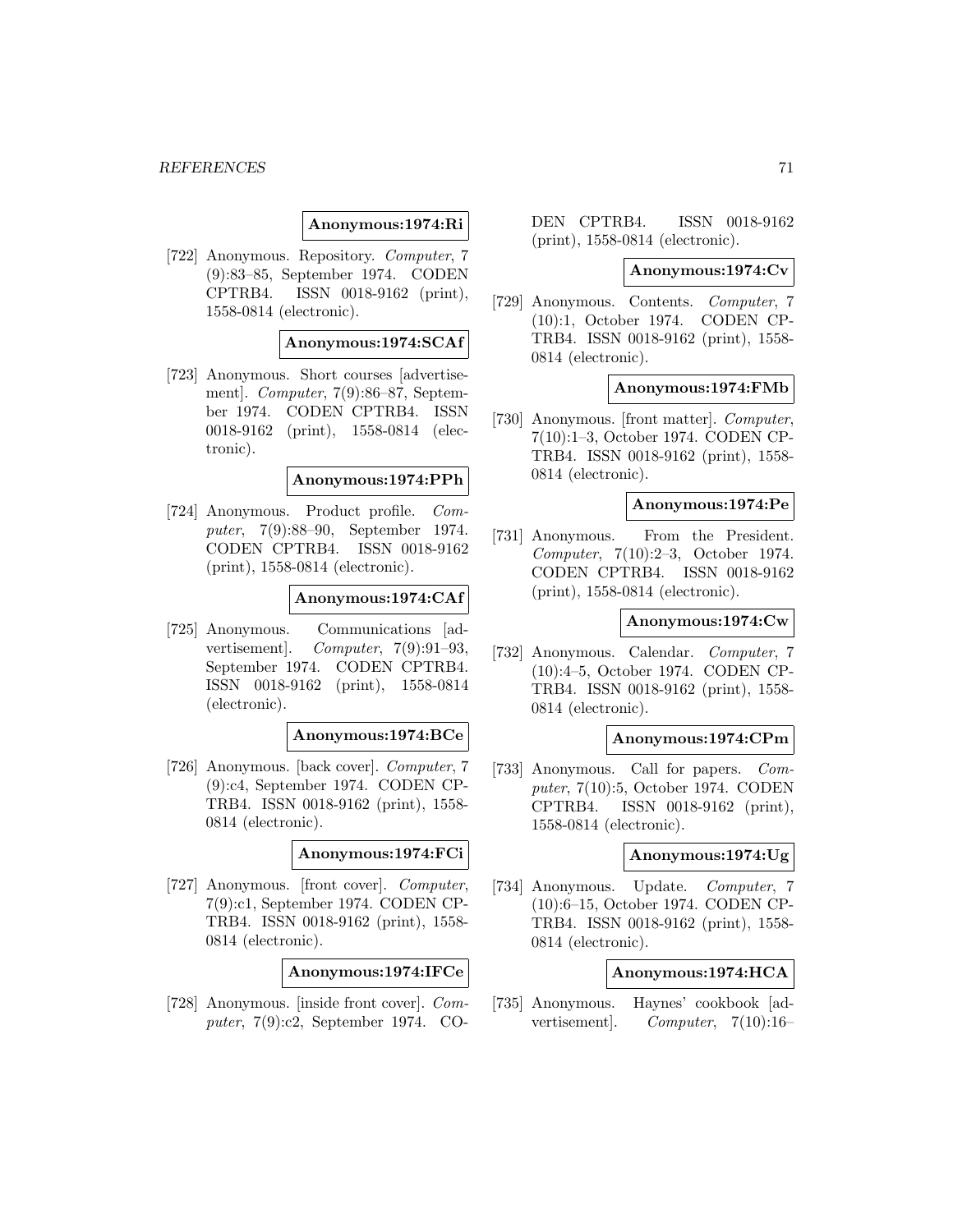17, October 1974. CODEN CP-TRB4. ISSN 0018-9162 (print), 1558- 0814 (electronic).

# **Liebowitz:1974:RTC**

[736] Burt H. Liebowitz. Real time computer applications in gambling. Computer, 7(10):18–19, October 1974. CODEN CPTRB4. ISSN 0018-9162 (print), 1558-0814 (electronic).

# **Levine:1974:CR**

[737] David A. Levine. Computers at the racetrack. Computer, 7(10):20–28, October 1974. CODEN CPTRB4. ISSN 0018-9162 (print), 1558-0814 (electronic).

## **Anonymous:1974:PRDf**

[738] Anonymous. Pattern recognition data bases [advertisement]. Computer, 7 (10):29, October 1974. CODEN CP-TRB4. ISSN 0018-9162 (print), 1558- 0814 (electronic).

## **Dunik:1974:LST**

[739] Stephen L. Dunik. Large scale off-track betting systems. Computer, 7(10): 30–38, October 1974. CODEN CP-TRB4. ISSN 0018-9162 (print), 1558- 0814 (electronic).

## **Stigall:1974:RDG**

[740] Paul D. Stigall and Ömür Tasar. A review of directed graphs as applied to computors. Computer, 7(10):39– 47, October 1974. CODEN CP-TRB4. ISSN 0018-9162 (print), 1558- 0814 (electronic).

**Anonymous:1974:NPM**

[741] Anonymous. New publication on mathematical software [advertisement].

Computer, 7(10):48, October 1974. CODEN CPTRB4. ISSN 0018-9162 (print), 1558-0814 (electronic).

# **Jarvis:1974:SFI**

[742] R. A. Jarvis. Special feature: an interactive minicomputer laboratory for graphics, image processing, and pattern recognition. Computer, 7(10): 49–60, October 1974. CODEN CP-TRB4. ISSN 0018-9162 (print), 1558- 0814 (electronic).

## **Brown:1974:LAW**

[743] R. R. Brown. 1974 Lake Arrowhead Workshop on structured programming. Computer, 7(10):61–63, October 1974. CODEN CPTRB4. ISSN 0018-9162 (print), 1558-0814 (electronic).

## **Bacon:1974:MSW**

[744] G. C. Bacon. Mass storage workshop report. Computer, 7(10):64– 65, October 1974. CODEN CP-TRB4. ISSN 0018-9162 (print), 1558- 0814 (electronic).

### **Anonymous:1974:NPj**

[745] Anonymous. New products. Computer, 7(10):66–69, October 1974. CODEN CPTRB4. ISSN 0018-9162 (print), 1558-0814 (electronic).

## **Anonymous:1974:RIAg**

[746] Anonymous. Recent IC announcements. Computer, 7(10):70, October 1974. CODEN CPTRB4. ISSN 0018- 9162 (print), 1558-0814 (electronic).

# **Anonymous:1974:NAj**

[747] Anonymous. New applications. Computer, 7(10):71–72, October 1974. CO-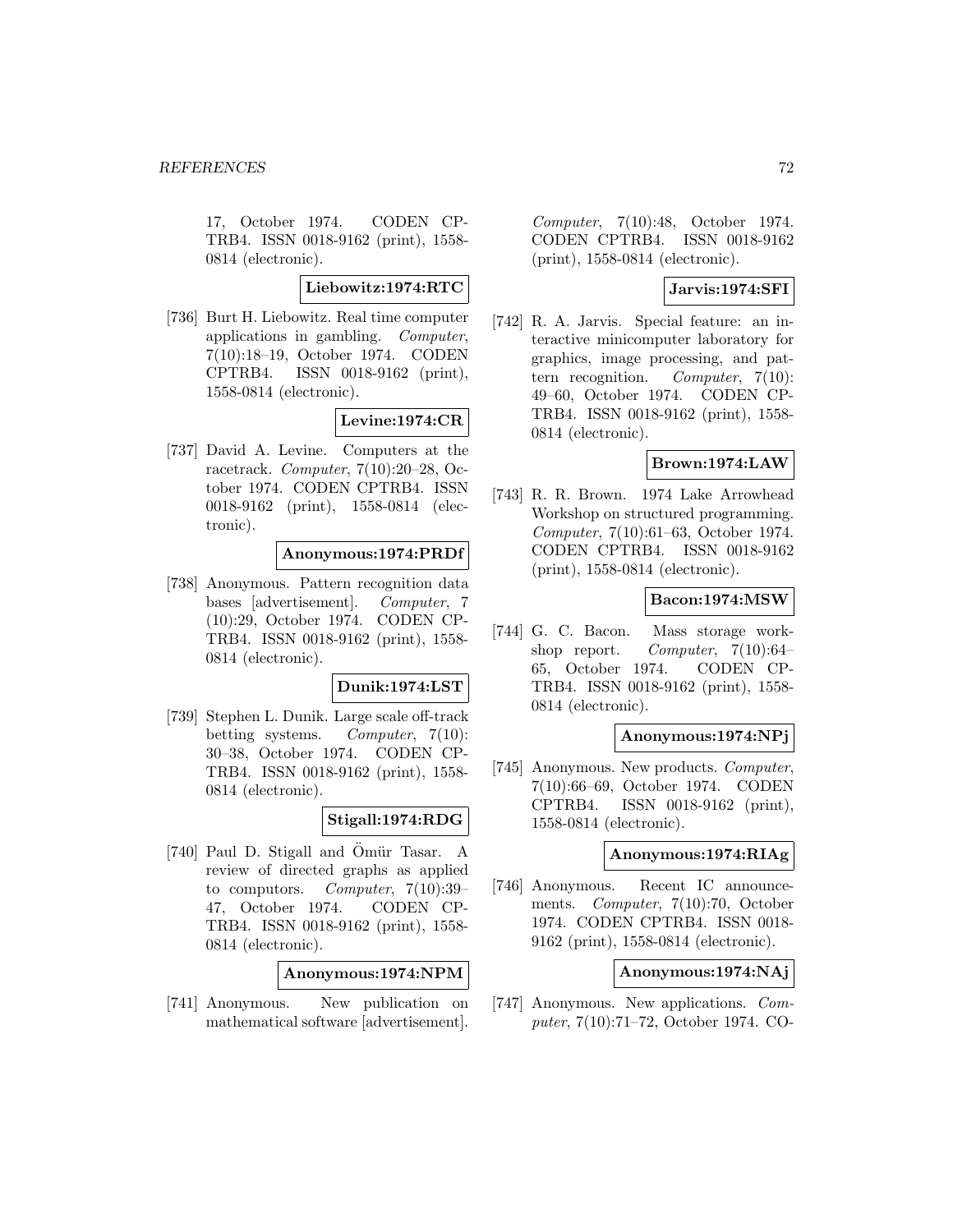DEN CPTRB4. ISSN 0018-9162 (print), 1558-0814 (electronic).

**Anonymous:1974:Rj**

[748] Anonymous. Repository. Computer, 7(10):73–76, October 1974. CODEN CPTRB4. ISSN 0018-9162 (print), 1558-0814 (electronic).

**Anonymous:1974:CAg**

[749] Anonymous. Classified ads. Computer, 7(10):76–78, October 1974. CODEN CPTRB4. ISSN 0018-9162 (print), 1558-0814 (electronic).

#### **Anonymous:1974:PPi**

[750] Anonymous. Product profile. Computer, 7(10):79–81, October 1974. CO-DEN CPTRB4. ISSN 0018-9162 (print), 1558-0814 (electronic).

### **Anonymous:1974:BCf**

[751] Anonymous. [back cover]. Computer, 7(10):c4, October 1974. CODEN CP-TRB4. ISSN 0018-9162 (print), 1558- 0814 (electronic).

#### **Anonymous:1974:FCj**

[752] Anonymous. [front cover]. Computer, 7(10):c1, October 1974. CODEN CP-TRB4. ISSN 0018-9162 (print), 1558- 0814 (electronic).

### **Anonymous:1974:Cx**

[753] Anonymous. Contents. Computer, 7 (11):1, November 1974. CODEN CP-TRB4. ISSN 0018-9162 (print), 1558- 0814 (electronic).

**Anonymous:1974:Cy**

[754] Anonymous. Calendar. Computer, 7 (11):2–3, November 1974. CODEN CP-

TRB4. ISSN 0018-9162 (print), 1558- 0814 (electronic).

#### **Anonymous:1974:CPn**

[755] Anonymous. Call for papers. Computer, 7(11):3, November 1974. CO-DEN CPTRB4. ISSN 0018-9162 (print), 1558-0814 (electronic).

### **Anonymous:1974:Uh**

[756] Anonymous. Update. Computer, 7(11): 4–10, November 1974. CODEN CP-TRB4. ISSN 0018-9162 (print), 1558- 0814 (electronic).

#### **Anonymous:1974:NOG**

[757] Anonymous. New officers and governing board members elected. Computer, 7(11):11–13, November 1974. CODEN CPTRB4. ISSN 0018-9162 (print), 1558-0814 (electronic).

# **Chu:1974:PRA**

[758] W. W. Chu and H. Opderbeck. Performance of replacement algorithms with different page sizes. *Computer*,  $7(11)$ : 14–23, November 1974. CODEN CP-TRB4. ISSN 0018-9162 (print), 1558- 0814 (electronic).

## **Flores:1974:LCI**

[759] Ivan Flores. Lookahead control in the IBM System 370 model 165. Computer, 7(11):24–38, November 1974. CODEN CPTRB4. ISSN 0018-9162 (print), 1558-0814 (electronic).

#### **Desautels:1974:CFC**

[760] E. J. Desautels. On computing facilities for computer science. Computer, 7(11): 39–49, November 1974. CODEN CP-TRB4. ISSN 0018-9162 (print), 1558- 0814 (electronic).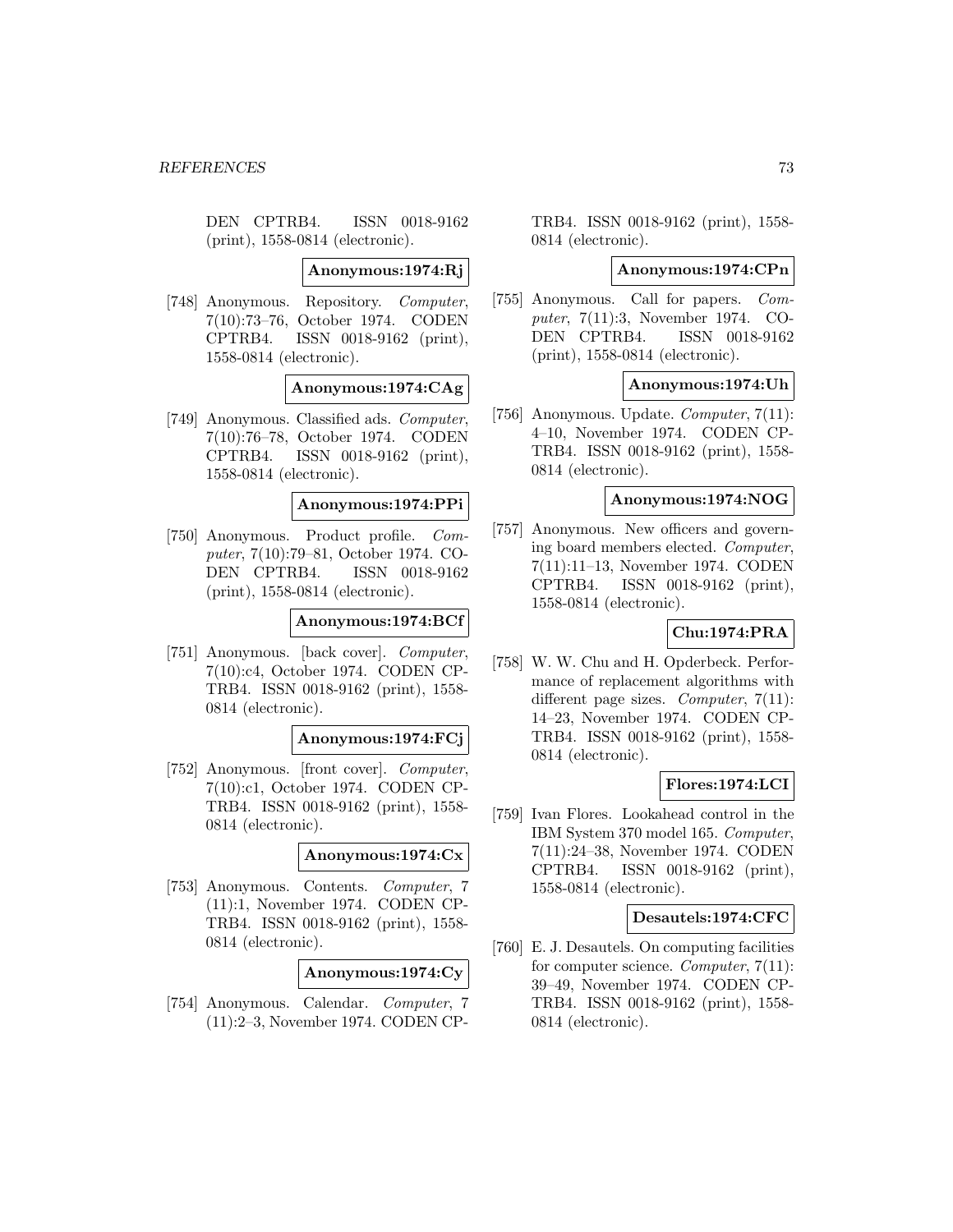## **Bethke:1974:TWW**

[761] Frederick J. Bethke. Technical writing: Weaving the silk purse. Computer, 7 (11):50–51, November 1974. CODEN CPTRB4. ISSN 0018-9162 (print), 1558-0814 (electronic).

## **Jones:1974:WRM**

[762] Louise Jones, Richard Kleir, Alan Salisbury, John Tartar, and Larry Wear. Workshop report: Micro 7 highlights. Computer, 7(11):52–54, November 1974. CODEN CPTRB4. ISSN 0018-9162 (print), 1558-0814 (electronic).

# **Anonymous:1974:CAW**

[763] Anonymous. Computer applications workshop II: On-line computer applications. *Computer*,  $7(11):55-57$ , November 1974. CODEN CPTRB4. ISSN 0018-9162 (print), 1558-0814 (electronic).

## **Anonymous:1974:NPk**

[764] Anonymous. New products. Computer, 7(11):58–62, November 1974. CODEN CPTRB4. ISSN 0018-9162 (print), 1558-0814 (electronic).

# **Anonymous:1974:NAk**

[765] Anonymous. New applications. Computer, 7(11):63–65, November 1974. CODEN CPTRB4. ISSN 0018-9162 (print), 1558-0814 (electronic).

#### **Anonymous:1974:Rk**

[766] Anonymous. Repository. Computer, 7 (11):66–70, November 1974. CODEN CPTRB4. ISSN 0018-9162 (print), 1558-0814 (electronic).

### **Anonymous:1974:CAh**

[767] Anonymous. Classified ads. Computer, 7(11):70, November 1974. CODEN CP-TRB4. ISSN 0018-9162 (print), 1558- 0814 (electronic).

#### **Anonymous:1974:PPj**

[768] Anonymous. Product profile. Computer, 7(11):71–73, November 1974. CODEN CPTRB4. ISSN 0018-9162 (print), 1558-0814 (electronic).

### **Anonymous:1974:AIb**

[769] Anonymous. Advertisers index. Computer, 7(11):73–76, November 1974. CODEN CPTRB4. ISSN 0018-9162 (print), 1558-0814 (electronic).

#### **Anonymous:1974:BSA**

[770] Anonymous. The book shelf [advertisement]. Computer, 7(11):77, November 1974. CODEN CPTRB4. ISSN 0018- 9162 (print), 1558-0814 (electronic).

## **Anonymous:1974:BCg**

[771] Anonymous. [back cover]. Computer, 7 (11):c4, November 1974. CODEN CP-TRB4. ISSN 0018-9162 (print), 1558- 0814 (electronic).

#### **Anonymous:1974:FCk**

[772] Anonymous. [front cover]. Computer, 7 (11):c1, November 1974. CODEN CP-TRB4. ISSN 0018-9162 (print), 1558- 0814 (electronic).

#### **Anonymous:1974:IFCf**

[773] Anonymous. [inside front cover]. Computer, 7(11):c2, November 1974. CODEN CPTRB4. ISSN 0018-9162 (print), 1558-0814 (electronic).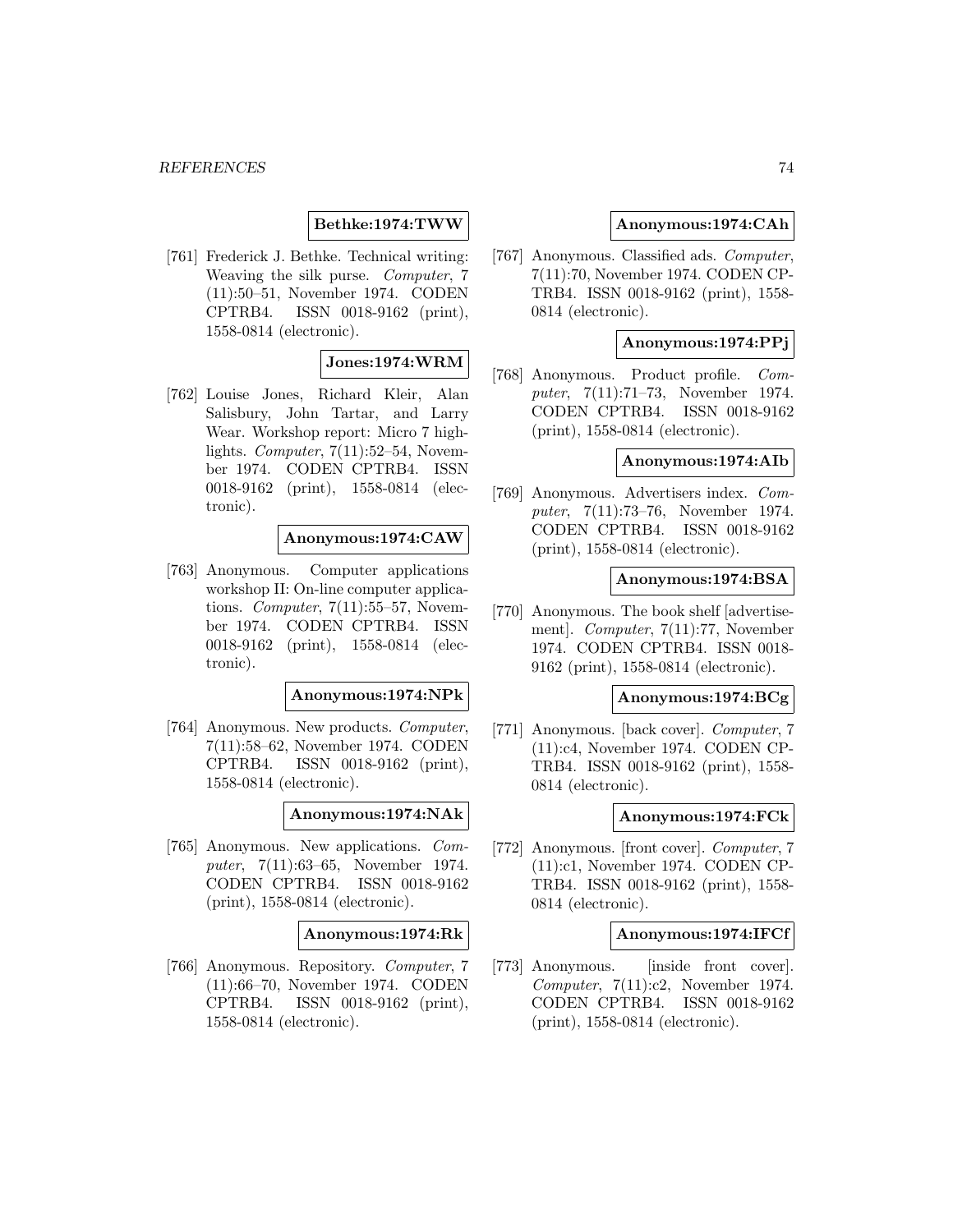### **Anonymous:1974:Cz**

[774] Anonymous. Contents. Computer, 7 (12):1, December 1974. CODEN CP-TRB4. ISSN 0018-9162 (print), 1558- 0814 (electronic).

### **Anonymous:1974:Pf**

[775] Anonymous. From the President. Computer, 7(12):2–3, December 1974. CODEN CPTRB4. ISSN 0018-9162 (print), 1558-0814 (electronic).

**Anonymous:1974:Cba**

[776] Anonymous. Calendar. Computer, 7 (12):4, December 1974. CODEN CP-TRB4. ISSN 0018-9162 (print), 1558- 0814 (electronic).

# **Anonymous:1974:CPo**

[777] Anonymous. Call for papers. Computer, 7(12):5, December 1974. CO-DEN CPTRB4. ISSN 0018-9162 (print), 1558-0814 (electronic).

#### **Anonymous:1974:Ui**

[778] Anonymous. Update. Computer, 7(12): 6–16, December 1974. CODEN CP-TRB4. ISSN 0018-9162 (print), 1558- 0814 (electronic).

**Anonymous:1974:PRDg**

[779] Anonymous. Pattern recognition data bases [advertisement]. Computer, 7 (12):17, December 1974. CODEN CP-TRB4. ISSN 0018-9162 (print), 1558- 0814 (electronic).

## **Anonymous:1974:WDW**

[780] Anonymous. Why do we need computer hardware description languages? Computer, 7(12):18–26, December 1974. CODEN CPTRB4. ISSN

0018-9162 (print), 1558-0814 (electronic).

### **Anonymous:1974:ICH**

[781] Anonymous. Introducing computer hardware description languages [advertisement]. Computer, 7(12):27, December 1974. CODEN CPTRB4. ISSN 0018-9162 (print), 1558-0814 (electronic).

# **Hill:1974:IA**

[782] Frederick J. Hill. Introducing AHPL. Computer,  $7(12):28-30$ , December 1974. CODEN CPTRB4. ISSN 0018- 9162 (print), 1558-0814 (electronic).

# **Chu:1974:IC**

[783] Yaohan Chu. Introducing CDL. Computer, 7(12):31–33, December 1974. CODEN CPTRB4. ISSN 0018-9162 (print), 1558-0814 (electronic).

### **Dietmeyer:1974:ID**

[784] D. L. Dietmeyer. Introducing DDL. Computer, 7(12):34–38, December 1974. CODEN CPTRB4. ISSN 0018- 9162 (print), 1558-0814 (electronic).

#### **Siewiorek:1974:II**

[785] Dan Siewiorek. Introducing ISP. Computer, 7(12):39–41, December 1974. CODEN CPTRB4. ISSN 0018-9162 (print), 1558-0814 (electronic).

### **Siewiorek:1974:IP**

[786] Dan Siewiorek. Introducing PMS.  $Computer, 7(12):42-44, December$ 1974. CODEN CPTRB4. ISSN 0018- 9162 (print), 1558-0814 (electronic).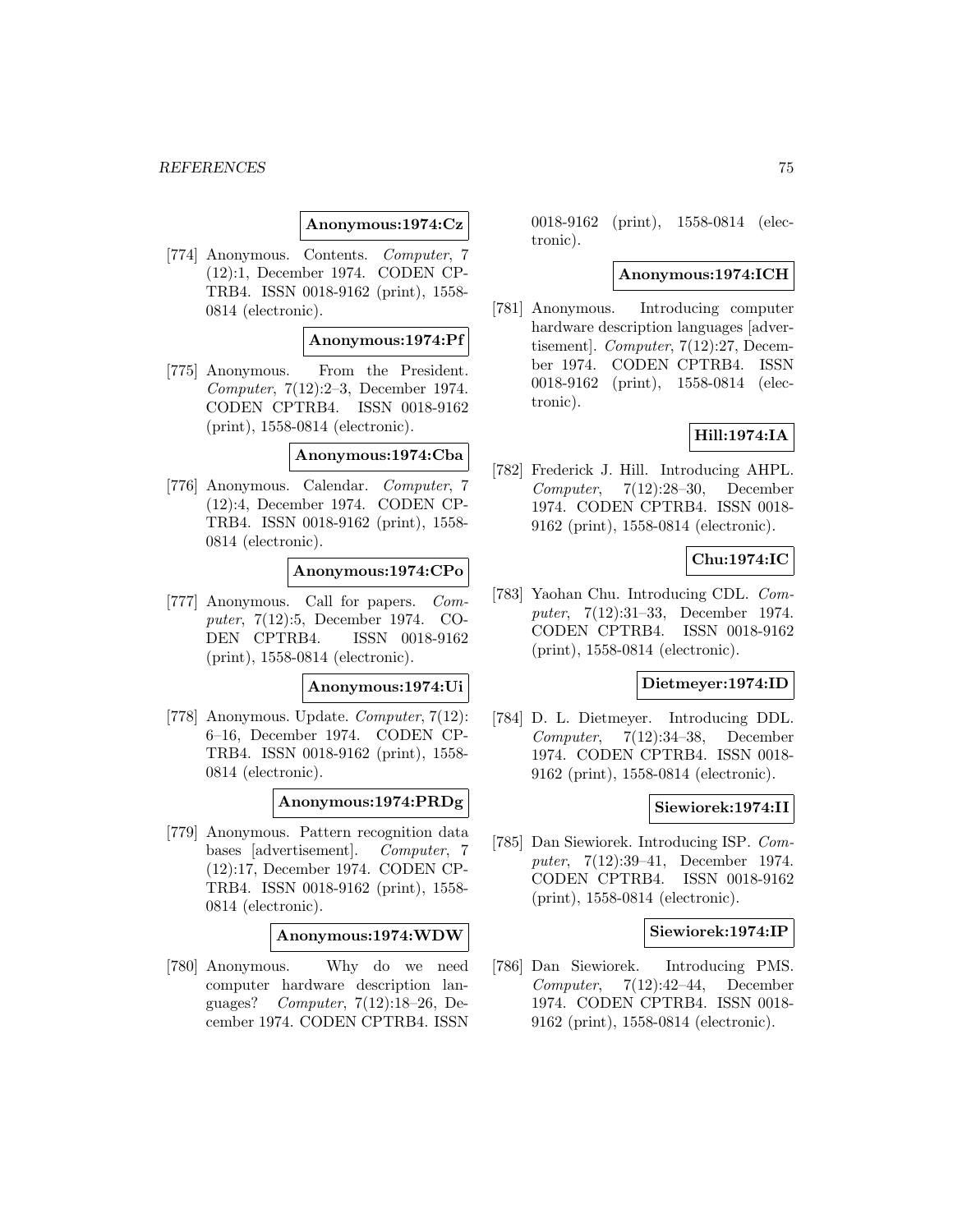# **Su:1974:SCH**

[787] Stephen Y. H. Su. A survey of computer hardware description languages in the U.S.A. Computer,  $7(12):45$ 51, December 1974. CODEN CP-TRB4. ISSN 0018-9162 (print), 1558- 0814 (electronic).

## **Anonymous:1974:SCH**

[788] Anonymous. A survey of computer hardware description languages abroad [breaker page]. Computer, 7(12): 52, December 1974. CODEN CP-TRB4. ISSN 0018-9162 (print), 1558- 0814 (electronic).

## **Vaucher:1974:HDL**

[789] Jean Vaucher. Hardware description languages in Canada. Computer, 7(12): 53–54, December 1974. CODEN CP-TRB4. ISSN 0018-9162 (print), 1558- 0814 (electronic).

#### **Mermet:1974:HDL**

[790] Jean Mermet. Hardware description languages in France. Computer, 7(12): 55–56, December 1974. CODEN CP-TRB4. ISSN 0018-9162 (print), 1558- 0814 (electronic).

# **Piloty:1974:HDL**

[791] Robert Piloty. Hardware description languages in the Federal Republic of Germany. Computer, 7(12):57– 59, December 1974. CODEN CP-TRB4. ISSN 0018-9162 (print), 1558- 0814 (electronic).

## **Marcoz:1974:HDL**

[792] F. Marcoz and O. Tedone. Hardware description languages in Italy. Computer, 7(12):60–61, December 1974.

CODEN CPTRB4. ISSN 0018-9162 (print), 1558-0814 (electronic).

#### **Watanabe:1974:HDL**

[793] Hitoshi Watanabe and Kiichi Fujino. Hardware description languages in Japan. Computer, 7(12):62–63, December 1974. CODEN CPTRB4. ISSN 0018-9162 (print), 1558-0814 (electronic).

### **Dervisoglu:1974:HDL**

[794] Bulent Dervisoglu. Hardware description languages in Great Britain. Computer, 7(12):64–66, December 1974. CODEN CPTRB4. ISSN 0018-9162 (print), 1558-0814 (electronic).

## **Magnuson:1974:CWH**

[795] Waldo G. Magnuson. CHDL workshop held in Germany. Computer, 7 (12):67, December 1974. CODEN CP-TRB4. ISSN 0018-9162 (print), 1558- 0814 (electronic).

### **Anonymous:1974:NPl**

[796] Anonymous. New products. *Computer*, 7(12):68–72, December 1974. CODEN CPTRB4. ISSN 0018-9162 (print), 1558-0814 (electronic).

#### **Anonymous:1974:RIAh**

[797] Anonymous. Recent IC announcements. Computer, 7(12):72, December 1974. CODEN CPTRB4. ISSN 0018- 9162 (print), 1558-0814 (electronic).

#### **Anonymous:1974:NAl**

[798] Anonymous. New applications. Computer, 7(12):73–75, December 1974. CODEN CPTRB4. ISSN 0018-9162 (print), 1558-0814 (electronic).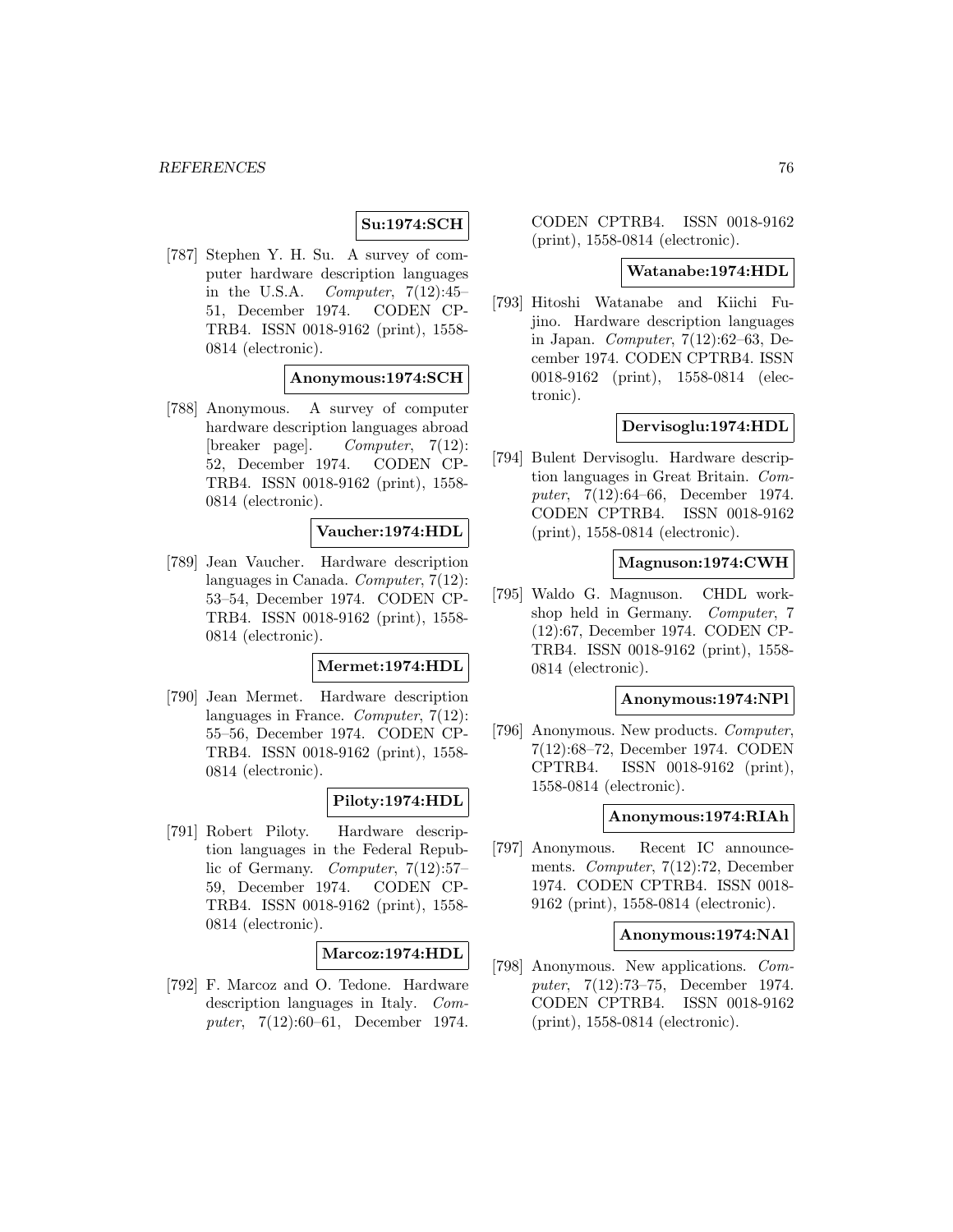### **Anonymous:1974:Rl**

[799] Anonymous. Repository. Computer, 7 (12):76–80, December 1974. CODEN CPTRB4. ISSN 0018-9162 (print), 1558-0814 (electronic).

### **Anonymous:1974:PPk**

[800] Anonymous. Product profile. Computer, 7(12):81–82, December 1974. CODEN CPTRB4. ISSN 0018-9162 (print), 1558-0814 (electronic).

### **Anonymous:1974:AIc**

[801] Anonymous. Advertisers index. Computer, 7(12):82, December 1974. CO-DEN CPTRB4. ISSN 0018-9162 (print), 1558-0814 (electronic).

## **Anonymous:1974:CAi**

[802] Anonymous. Classified ads. Computer, 7(12):82, December 1974. CODEN CP-TRB4. ISSN 0018-9162 (print), 1558- 0814 (electronic).

#### **Anonymous:1974:SCAg**

[803] Anonymous. Short courses [advertisement]. Computer, 7(12):83–84, December 1974. CODEN CPTRB4. ISSN 0018-9162 (print), 1558-0814 (electronic).

#### **Anonymous:1974:BS**

[804] Anonymous. The book shelf. Computer, 7(12):85, December 1974. CO-DEN CPTRB4. ISSN 0018-9162 (print), 1558-0814 (electronic).

#### **Anonymous:1974:BCh**

[805] Anonymous. [back cover]. Computer, 7 (12):c4, December 1974. CODEN CP-TRB4. ISSN 0018-9162 (print), 1558- 0814 (electronic).

### **Anonymous:1974:FCl**

[806] Anonymous. [front cover]. Computer, 7 (12):c1, December 1974. CODEN CP-TRB4. ISSN 0018-9162 (print), 1558- 0814 (electronic).

#### **Anonymous:1974:IFCg**

[807] Anonymous. [inside front cover]. Computer, 7(12):c2, December 1974. CODEN CPTRB4. ISSN 0018-9162 (print), 1558-0814 (electronic).

## **Anonymous:1975:TCa**

[808] Anonymous. Table of contents. Computer, 8(1):1, January 1975. CODEN CPTRB4. ISSN 0018-9162 (print), 1558-0814 (electronic).

### **Anonymous:1975:Pa**

[809] Anonymous. From the President. Computer, 8(1):2–3, January 1975. CODEN CPTRB4. ISSN 0018-9162 (print), 1558-0814 (electronic).

#### **Anonymous:1975:Ca**

[810] Anonymous. Calendar. Computer, 8 (1):4–70, January 1975. CODEN CP-TRB4. ISSN 0018-9162 (print), 1558- 0814 (electronic).

### **Anonymous:1975:CPa**

[811] Anonymous. Call for papers. Computer, 8(1):5, January 1975. CODEN CPTRB4. ISSN 0018-9162 (print), 1558-0814 (electronic).

#### **Anonymous:1975:CPb**

[812] Anonymous. Call for papers. Computer, 8(1):6–7, January 1975. CODEN CPTRB4. ISSN 0018-9162 (print), 1558-0814 (electronic).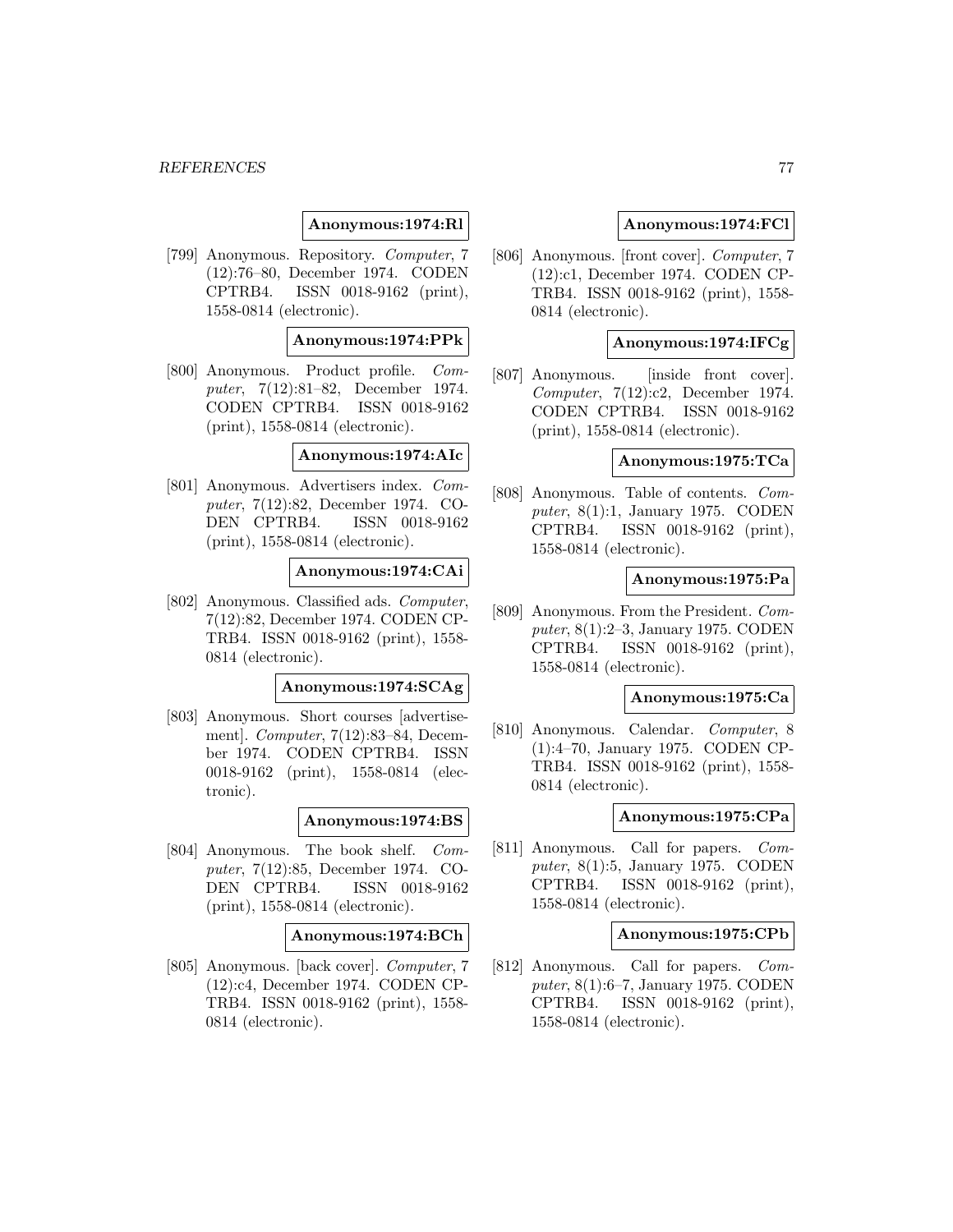### **Anonymous:1975:UICa**

[813] Anonymous. Update: information for the computer systems design professional. *Computer*, 8(1):8–17, January 1975. CODEN CPTRB4. ISSN 0018- 9162 (print), 1558-0814 (electronic).

#### **Anonymous:1975:NPa**

[814] Anonymous. '75 NCC preview. Computer, 8(1):13, January 1975. CODEN CPTRB4. ISSN 0018-9162 (print), 1558-0814 (electronic).

### **Gardner:1975:PCM**

[815] R. M. Gardner. The place of computers in medicine. *Computer*, 8(1): 18–19, January 1975. CODEN CP-TRB4. ISSN 0018-9162 (print), 1558- 0814 (electronic).

## **Anonymous:1975:HMDa**

[816] Anonymous. HP 3000CX mini datacenters. Computer,  $8(1):20-21$ , January 1975. CODEN CPTRB4. ISSN 0018- 9162 (print), 1558-0814 (electronic).

#### **Drazen:1975:RCP**

[817] E. Drazen, A. Wechsler, K. Wiig, and A. D. Little. Requirements for computerized patient monitoring systems. Computer, 8(1):22–27, January 1975. CODEN CPTRB4. ISSN 0018-9162 (print), 1558-0814 (electronic).

#### **Giebink:1975:CSA**

[818] G. A. Giebink, L. L. Hurst, C. L. Foreman, and D. Elser. Current status of ambulatory health care computer applications. Computer, 8(1): 28–32, January 1975. CODEN CP-TRB4. ISSN 0018-9162 (print), 1558- 0814 (electronic).

### **Anonymous:1975:LYMa**

[819] Anonymous. Last year more than 20 million credit cards were lost or stolen! [advertisement]. Computer, 8 (1):33, January 1975. CODEN CP-TRB4. ISSN 0018-9162 (print), 1558- 0814 (electronic).

# **Pryor:1975:HCS**

[820] T. A. Pryor, J. D. Morgan, S. J. Clark, W. A. Miller, and H. R. Warner. Help a computer system for medical decision making. Computer, 8(1): 34–38, January 1975. CODEN CP-TRB4. ISSN 0018-9162 (print), 1558- 0814 (electronic).

## **Gardner:1975:CBG**

[821] R. M. Gardner, G. H. Cannon, A. H. Morris, K. R. Olsen, and W. G. Price. Computerized blood gas interpretation and reporting system. Computer, 8(1): 39–45, January 1975. CODEN CP-TRB4. ISSN 0018-9162 (print), 1558- 0814 (electronic).

## **Starmer:1975:CBA**

[822] C. F. Starmer and R. A. Rosati. Computer-based aid to managing patients with chronic illness. Computer, 8 (1):46–50, January 1975. CODEN CP-TRB4. ISSN 0018-9162 (print), 1558- 0814 (electronic).

## **Feth:1975:WRI**

[823] G. C. Feth. Workshop report: Impact of emerging technology. Computer, 8 (1):51–54, January 1975. CODEN CP-TRB4. ISSN 0018-9162 (print), 1558- 0814 (electronic).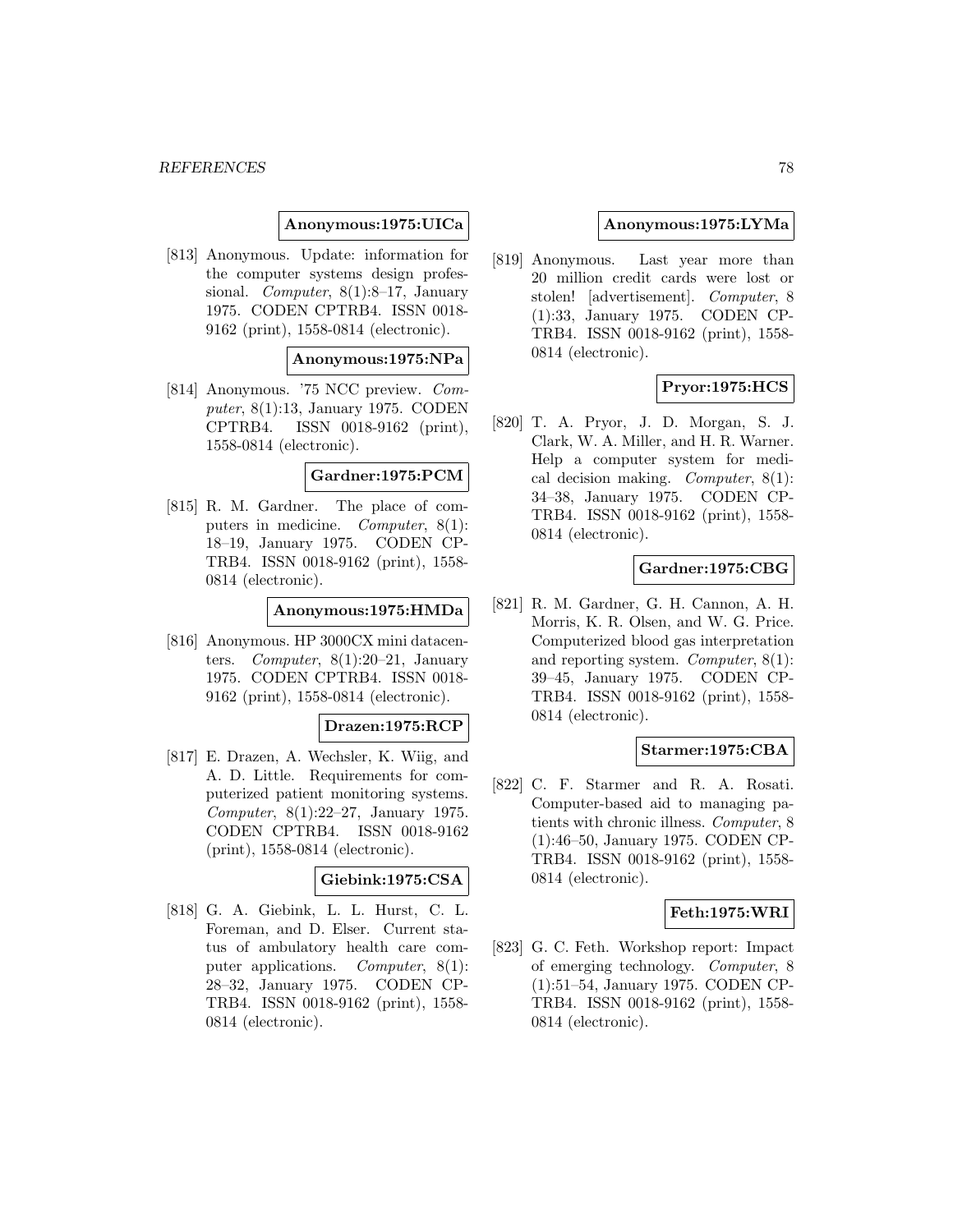### **Anonymous:1975:CPc**

[824] Anonymous. Call for papers. Computer, 8(1):55, January 1975. CODEN CPTRB4. ISSN 0018-9162 (print), 1558-0814 (electronic).

### **Michalopoulos:1975:NPa**

[825] D. A. Michalopoulos. New products. Computer, 8(1):56–60, January 1975. CODEN CPTRB4. ISSN 0018-9162 (print), 1558-0814 (electronic).

### **Anonymous:1975:RIAa**

[826] Anonymous. Recent IC announcements. *Computer*, 8(1):61, January 1975. CODEN CPTRB4. ISSN 0018- 9162 (print), 1558-0814 (electronic).

## **Michalopoulos:1975:NAa**

[827] D. A. Michalopoulos. New applications. Computer, 8(1):62–64, January 1975. CODEN CPTRB4. ISSN 0018- 9162 (print), 1558-0814 (electronic).

#### **Anonymous:1975:STT**

[828] Anonymous. Stay on top of things [advertisement]. Computer, 8(1):65, January 1975. CODEN CPTRB4. ISSN 0018-9162 (print), 1558-0814 (electronic).

#### **Anonymous:1975:RAa**

[829] Anonymous. Repository [advertisement]. Computer, 8(1):66–68, January 1975. CODEN CPTRB4. ISSN 0018- 9162 (print), 1558-0814 (electronic).

#### **Anonymous:1975:PPa**

[830] Anonymous. Product profile. Computer, 8(1):71–72, January 1975. CO-DEN CPTRB4. ISSN 0018-9162 (print), 1558-0814 (electronic).

### **Anonymous:1975:AI**

[831] Anonymous. Advertisers index 1974. Computer, 8(1):73, January 1975. CO-DEN CPTRB4. ISSN 0018-9162 (print), 1558-0814 (electronic).

### **Anonymous:1975:PRDa**

[832] Anonymous. Pattern recognition data bases. Computer, 8(1):74, January 1975. CODEN CPTRB4. ISSN 0018- 9162 (print), 1558-0814 (electronic).

### **Anonymous:1975:BRa**

[833] Anonymous. Book reviews. Computer, 8(1):75–76, January 1975. CODEN CPTRB4. ISSN 0018-9162 (print), 1558-0814 (electronic).

## **Anonymous:1975:Ba**

[834] Anonymous. The bookshelf. Computer, 8(1):77, January 1975. CODEN CP-TRB4. ISSN 0018-9162 (print), 1558- 0814 (electronic).

#### **Anonymous:1975:USCa**

[835] Anonymous. University of Southern California offers four outstanding continuing engineering education short courses [advertisement]. Computer, 8 (1):77, January 1975. CODEN CP-TRB4. ISSN 0018-9162 (print), 1558- 0814 (electronic).

#### **Anonymous:1975:Cb**

[836] Anonymous. Computer. Computer, 8(1):c1, January 1975. CODEN CP-TRB4. ISSN 0018-9162 (print), 1558- 0814 (electronic).

## **Anonymous:1975:MCN**

[837] Anonymous. Modern computer networks. *Computer*, 8(1):c2, January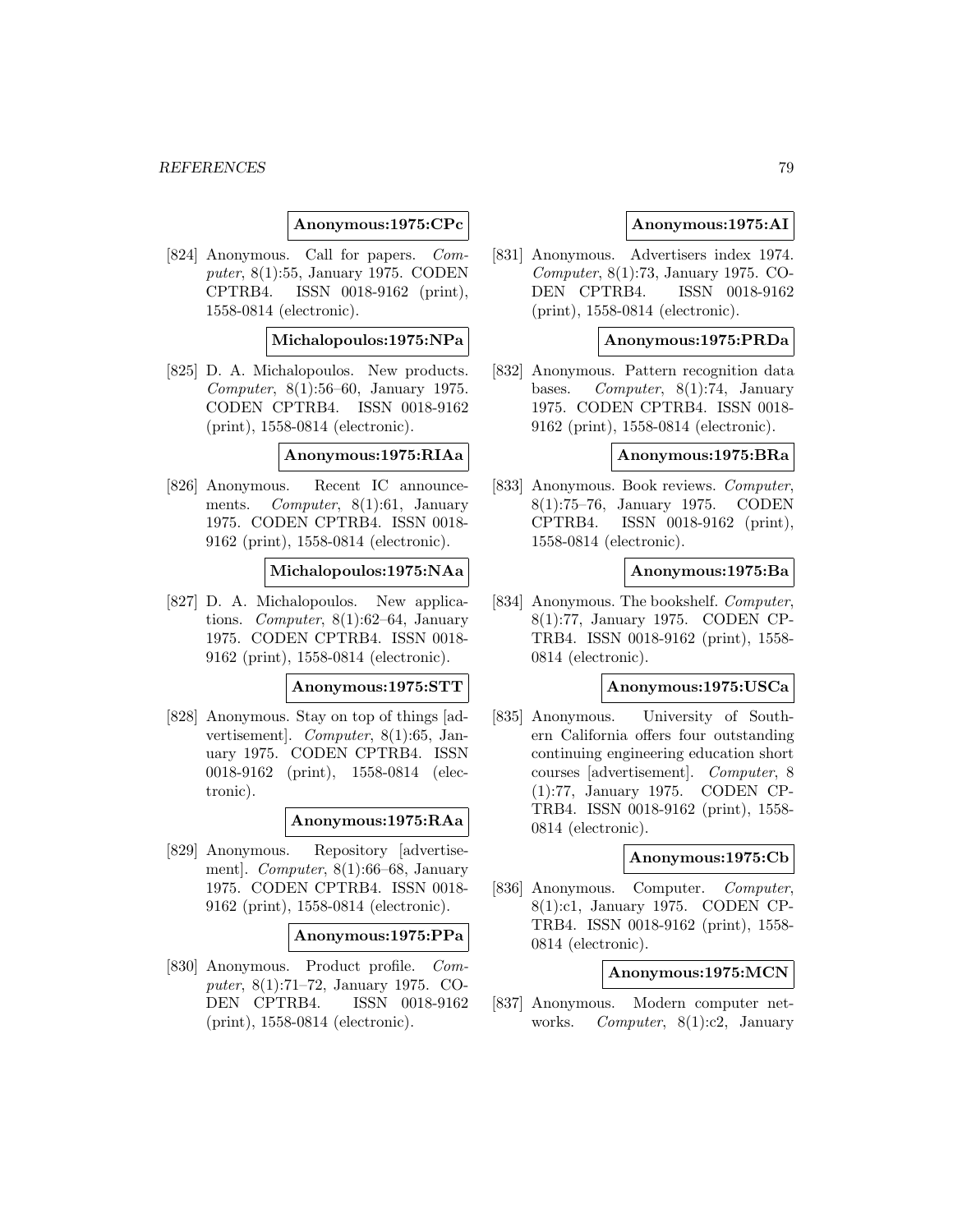1975. CODEN CPTRB4. ISSN 0018- 9162 (print), 1558-0814 (electronic).

**Anonymous:1975:TCb**

[838] Anonymous. Table of contents. Computer, 8(2):1, February 1975. CODEN CPTRB4. ISSN 0018-9162 (print), 1558-0814 (electronic).

### **Anonymous:1975:Cc**

[839] Anonymous. Calendar. Computer, 8 (2):2–79, February 1975. CODEN CP-TRB4. ISSN 0018-9162 (print), 1558- 0814 (electronic).

### **Anonymous:1975:CPd**

[840] Anonymous. Call for papers. Computer, 8(2):4–80, February 1975. CO-DEN CPTRB4. ISSN 0018-9162 (print), 1558-0814 (electronic).

## **Anonymous:1975:UICb**

[841] Anonymous. Update: information for the computer systems design professional. *Computer*, 8(2):6–11, February 1975. CODEN CPTRB4. ISSN 0018- 9162 (print), 1558-0814 (electronic).

## **Anonymous:1975:ICSa**

[842] Anonymous. 1975 IEEE Computer Society roster. Computer, 8(2):12-13, February 1975. CODEN CP-TRB4. ISSN 0018-9162 (print), 1558- 0814 (electronic).

### **Anonymous:1975:OCa**

[843] Anonymous. The open channel. Computer, 8(2):14–16, February 1975. CO-DEN CPTRB4. ISSN 0018-9162 (print), 1558-0814 (electronic).

### **Anonymous:1975:WKO**

[844] Anonymous. We know our GGG substrates grow good garnet films because we grow good garnet films on our GGG substrates [advertisement]. Computer, 8(2):17, February 1975. CODEN CP-TRB4. ISSN 0018-9162 (print), 1558- 0814 (electronic).

## **Anonymous:1975:CPe**

[845] Anonymous. Call for papers. Computer, 8(2):18–19, February 1975. CO-DEN CPTRB4. ISSN 0018-9162 (print), 1558-0814 (electronic).

## **Wensley:1975:ED**

[846] J. H. Wensley. Electronic disks. Computer, 8(2):20–21, February 1975. CODEN CPTRB4. ISSN 0018-9162 (print), 1558-0814 (electronic).

## **Anonymous:1975:HMDb**

[847] Anonymous. HP 3000CX Mini Data-Centers. Computer, 8(2):22–23, February 1975. CODEN CPTRB4. ISSN 0018-9162 (print), 1558-0814 (electronic).

## **Martin:1975:ED**

[848] R. R. Martin and H. D. Frankel. Electronic disks in the 1980's. Computer, 8 (2):24–30, February 1975. CODEN CP-TRB4. ISSN 0018-9162 (print), 1558- 0814 (electronic).

## **Anonymous:1975:AACa**

[849] Anonymous. The age of the affordable computer [advertisement]. Computer, 8(2):31, February 1975. CODEN CP-TRB4. ISSN 0018-9162 (print), 1558- 0814 (electronic).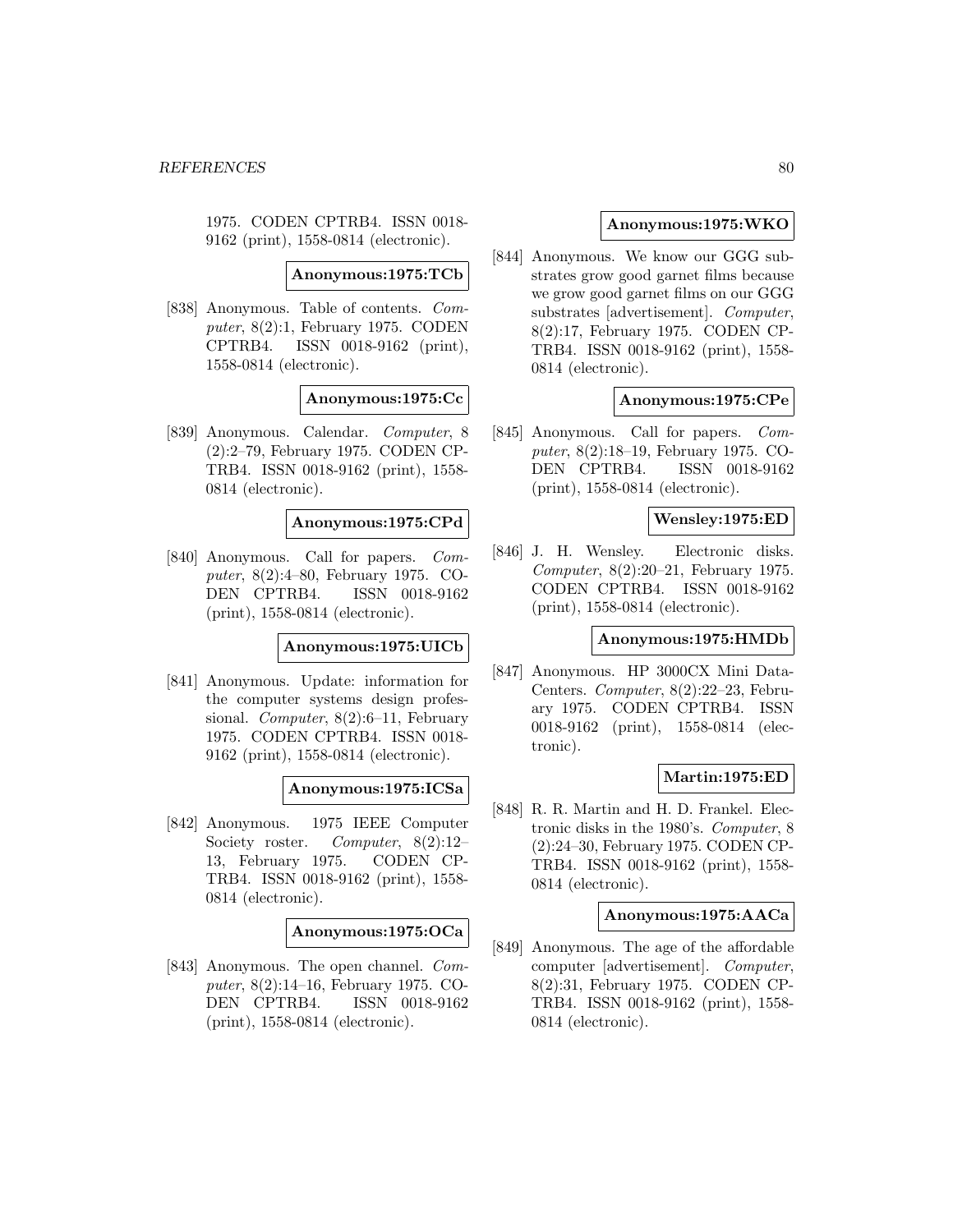# **Kelly:1975:DEE**

[850] J. Kelly. The development of an experimental electron-beam-addressed memory module. Computer, 8(2):32– 42, February 1975. CODEN CP-TRB4. ISSN 0018-9162 (print), 1558- 0814 (electronic).

### **Anonymous:1975:NPb**

[851] Anonymous. '75 NCC preview. Computer, 8(2):43, February 1975. CODEN CPTRB4. ISSN 0018-9162 (print), 1558-0814 (electronic).

#### **Wensley:1975:IED**

[852] J. H. Wensley. The impact of electronic disks on system architecture. Computer, 8(2):44–48, February 1975. CODEN CPTRB4. ISSN 0018-9162 (print), 1558-0814 (electronic).

#### **Anonymous:1975:CWSa**

[853] Anonymous. The computer will serve you better if it is able to look out for itself! Computer, 8(2):49, February 1975. CODEN CPTRB4. ISSN 0018- 9162 (print), 1558-0814 (electronic).

## **Harper:1975:SFB**

[854] W. L. Harper. Special feature: Building EDP success by standing on shoulders. Computer, 8(2):50–56, February 1975. CODEN CPTRB4. ISSN 0018- 9162 (print), 1558-0814 (electronic).

### **Anonymous:1975:PRDb**

[855] Anonymous. Pattern recognition data bases. Computer, 8(2):57, February 1975. CODEN CPTRB4. ISSN 0018- 9162 (print), 1558-0814 (electronic).

### **Matcovitch:1975:WRS**

[856] T. J. Matcovitch. Workshop report: Split Rock Workshop on Computer Packaging. Computer, 8(2):58– 59, February 1975. CODEN CP-TRB4. ISSN 0018-9162 (print), 1558- 0814 (electronic).

### **Michalopoulos:1975:NPb**

[857] D. A. Michalopoulos. New products. Computer, 8(2):60–66, February 1975. CODEN CPTRB4. ISSN 0018-9162 (print), 1558-0814 (electronic).

### **Anonymous:1975:RIAb**

[858] Anonymous. Recent IC announcements. Computer, 8(2):67, February 1975. CODEN CPTRB4. ISSN 0018- 9162 (print), 1558-0814 (electronic).

### **Anonymous:1975:IOC**

[859] Anonymous. International Optical Computing Conference 1975. Computer, 8(2):68–69, February 1975. CO-DEN CPTRB4. ISSN 0018-9162 (print), 1558-0814 (electronic).

## **Michalopoulos:1975:NAb**

[860] D. A. Michalopoulos. New applications. Computer, 8(2):70–71, February 1975. CODEN CPTRB4. ISSN 0018- 9162 (print), 1558-0814 (electronic).

### **Anonymous:1975:SE**

[861] Anonymous. Software engineering. Computer, 8(2):72, February 1975. CODEN CPTRB4. ISSN 0018-9162 (print), 1558-0814 (electronic).

### **Anonymous:1975:PPb**

[862] Anonymous. Product profile. Computer, 8(2):73–74, February 1975. CO-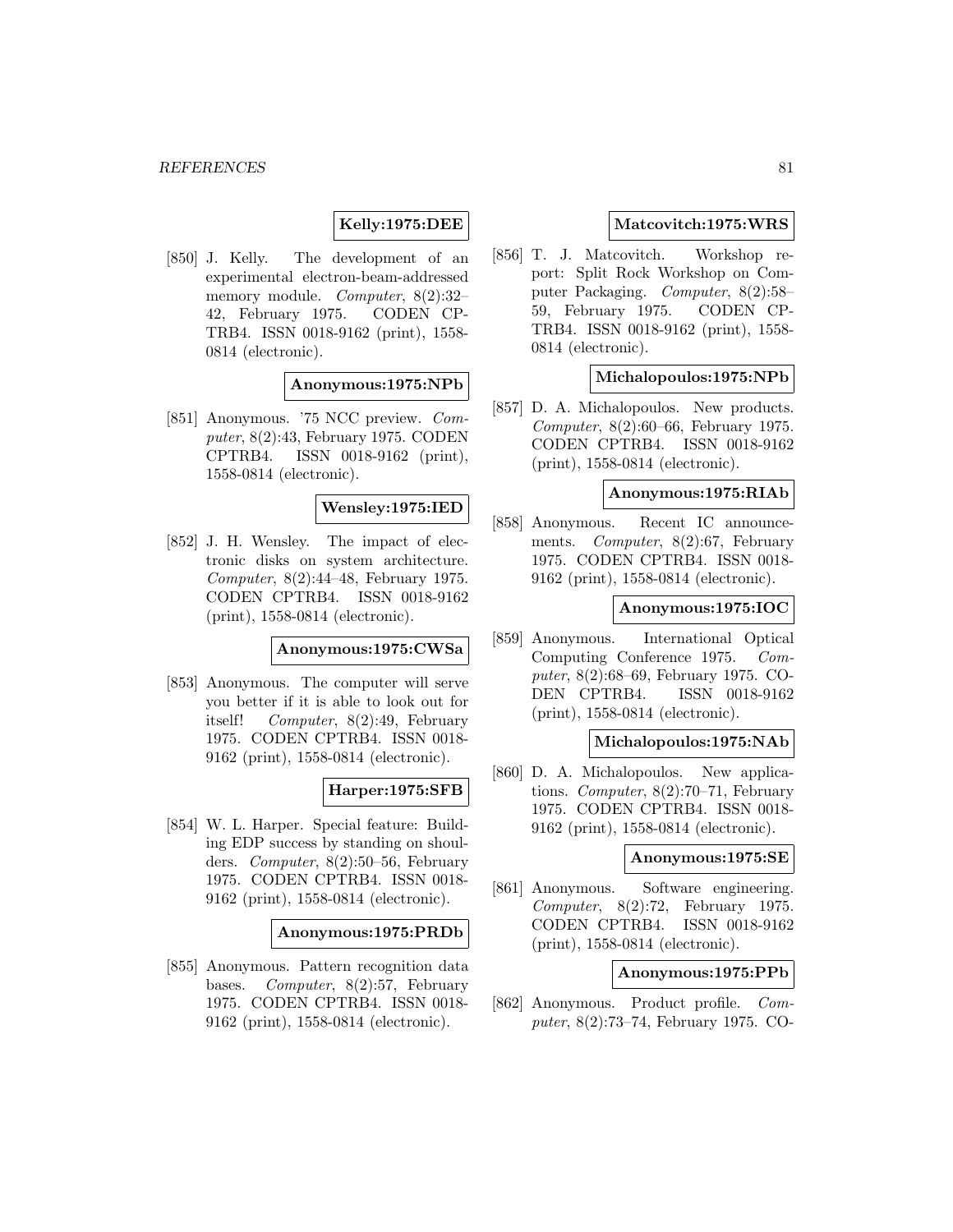DEN CPTRB4. ISSN 0018-9162 (print), 1558-0814 (electronic).

**Anonymous:1975:RAb**

[863] Anonymous. Repository [advertisement]. Computer, 8(2):75–77, February 1975. CODEN CPTRB4. ISSN 0018- 9162 (print), 1558-0814 (electronic).

### **Anonymous:1975:CPf**

[864] Anonymous. Call for papers. Computer, 8(2):78, February 1975. CODEN CPTRB4. ISSN 0018-9162 (print), 1558-0814 (electronic).

### **Anonymous:1975:LYMb**

[865] Anonymous. Last year more than 20 million credit cards were lost or stolen! [advertisement]. Computer, 8 (2):81, February 1975. CODEN CP-TRB4. ISSN 0018-9162 (print), 1558- 0814 (electronic).

#### **Anonymous:1975:Aa**

[866] Anonymous. Announcing. Computer, 8(2):82, February 1975. CODEN CP-TRB4. ISSN 0018-9162 (print), 1558- 0814 (electronic).

#### **Anonymous:1975:BRb**

[867] Anonymous. Book reviews. Computer, 8(2):83–84, February 1975. CODEN CPTRB4. ISSN 0018-9162 (print), 1558-0814 (electronic).

### **Anonymous:1975:USCb**

[868] Anonymous. University of Southern California offers five outstanding continuing engineering education short courses [advertisement]. Computer, 8 (2):84, February 1975. CODEN CP-TRB4. ISSN 0018-9162 (print), 1558- 0814 (electronic).

## **Anonymous:1975:Cd**

[869] Anonymous. Computer. Computer, 8 (2):c1, February 1975. CODEN CP-TRB4. ISSN 0018-9162 (print), 1558- 0814 (electronic).

### **Anonymous:1975:UJCa**

[870] Anonymous. The 2nd USA–Japan Computer Conference. Computer, 8 (2):c2, February 1975. CODEN CP-TRB4. ISSN 0018-9162 (print), 1558- 0814 (electronic).

### **Anonymous:1975:TCc**

[871] Anonymous. Table of contents. Computer, 8(3):1, March 1975. CODEN CPTRB4. ISSN 0018-9162 (print), 1558-0814 (electronic).

### **Anonymous:1975:Pb**

[872] Anonymous. From the President. Computer, 8(3):2–3, March 1975. CODEN CPTRB4. ISSN 0018-9162 (print), 1558-0814 (electronic).

### **Anonymous:1975:CLP**

[873] Anonymous. Catch a logic pulse [advertisement]. Computer, 8(3):4–78, March 1975. CODEN CPTRB4. ISSN 0018- 9162 (print), 1558-0814 (electronic).

#### **Anonymous:1975:CPg**

[874] Anonymous. Call for papers. Computer, 8(3):5–79, March 1975. CODEN CPTRB4. ISSN 0018-9162 (print), 1558-0814 (electronic).

## **Anonymous:1975:UICc**

[875] Anonymous. Update: information for the computer systems design professional. Computer, 8(3):6–16, March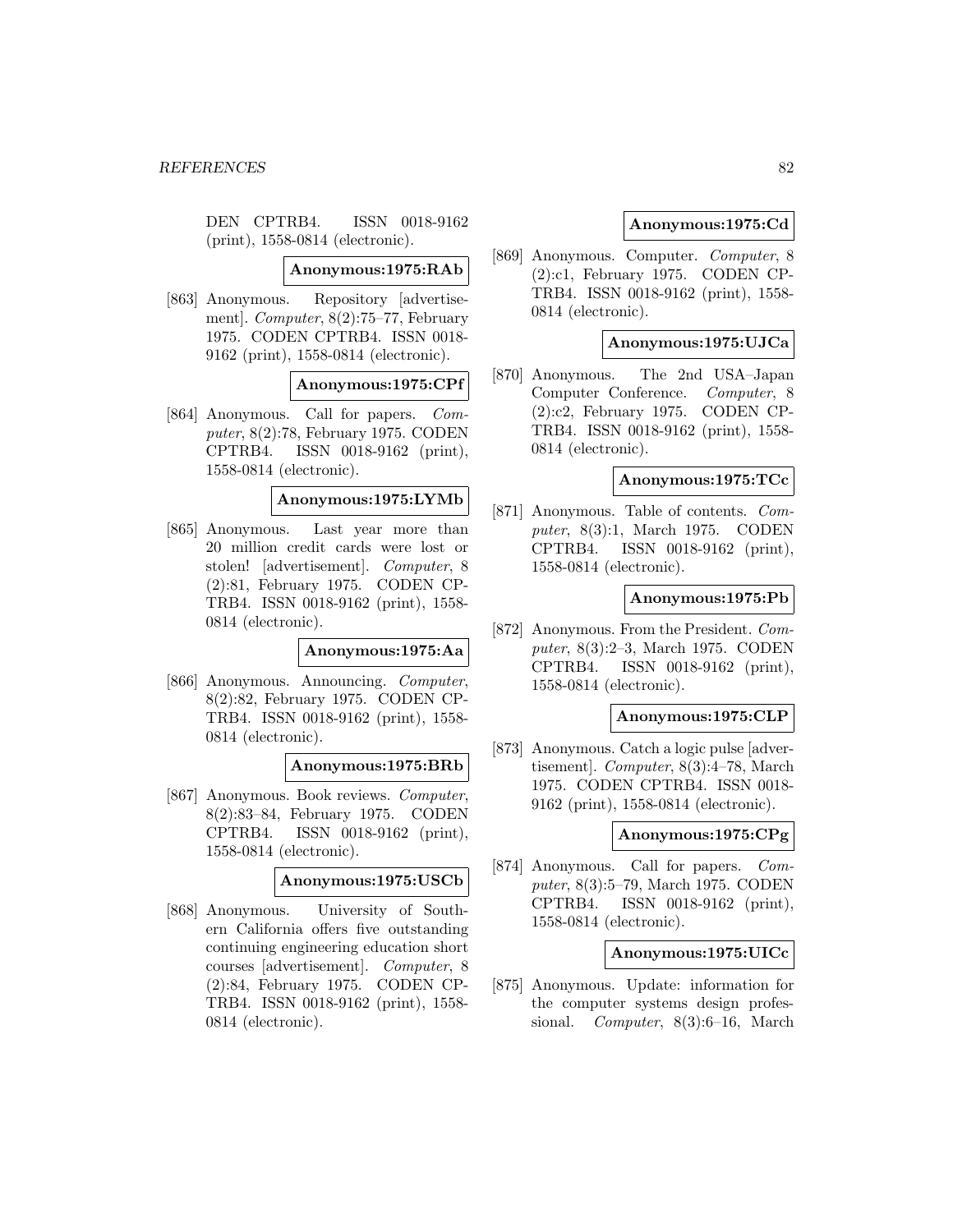1975. CODEN CPTRB4. ISSN 0018- 9162 (print), 1558-0814 (electronic).

**Anonymous:1975:DEMa**

[876] Anonymous. Does easier mean better? [advertisement]. Computer, 8 (3):9, March 1975. CODEN CP-TRB4. ISSN 0018-9162 (print), 1558- 0814 (electronic).

### **Anonymous:1975:EWGa**

[877] Anonymous. Everybody wins ... in the Great IEEE Computer Society membership race. Computer, 8(3):10, March 1975. CODEN CPTRB4. ISSN 0018- 9162 (print), 1558-0814 (electronic).

### **Anonymous:1975:NPc**

[878] Anonymous. '75 NCC preview. Computer, 8(3):14, March 1975. CODEN CPTRB4. ISSN 0018-9162 (print), 1558-0814 (electronic).

#### **Anonymous:1975:ACCa**

[879] Anonymous. Area Committee Chairman, Chapter Chairman Directory. Computer, 8(3):17–79, March 1975. CODEN CPTRB4. ISSN 0018-9162 (print), 1558-0814 (electronic).

#### **Anonymous:1975:OCb**

[880] Anonymous. The open channel. Computer, 8(3):19–20, March 1975. CO-DEN CPTRB4. ISSN 0018-9162 (print), 1558-0814 (electronic).

### **Anonymous:1975:WCDa**

[881] Anonymous. We've cut data recording down to size [advertisement]. Computer, 8(3):21, March 1975. CODEN CPTRB4. ISSN 0018-9162 (print), 1558-0814 (electronic).

## **Anonymous:1975:Ab**

[882] Anonymous. Announcing. Computer, 8(3):22, March 1975. CODEN CP-TRB4. ISSN 0018-9162 (print), 1558- 0814 (electronic).

#### **Szygenda:1975:DSS**

[883] S. A. Szygenda. Digital systems simulation. Computer, 8(3):23, March 1975. CODEN CPTRB4. ISSN 0018-9162 (print), 1558-0814 (electronic).

### **Szygenda:1975:DLS**

[884] S. A. Szygenda and E. W. Thompson. Digital logic simulation in a time-based, table-driven environment. Computer, 8(3):24–36, March 1975. CODEN CPTRB4. ISSN 0018-9162 (print), 1558-0814 (electronic).

### **Anonymous:1975:AACb**

[885] Anonymous. The age of the affordable computer [advertisement]. Computer, 8(3):37, March 1975. CODEN CP-TRB4. ISSN 0018-9162 (print), 1558- 0814 (electronic).

## **Thompson:1975:DLS**

[886] E. W. Thompson and S. A. Szygenda. Digital logic simulation in a time-based, table-driven environment. Computer, 8(3):38–49, March 1975. CODEN CPTRB4. ISSN 0018-9162 (print), 1558-0814 (electronic).

### **Anonymous:1975:HMDc**

[887] Anonymous. HP 3000CX Mini Data-Centers. Computer, 8(3):50–51, March 1975. CODEN CPTRB4. ISSN 0018- 9162 (print), 1558-0814 (electronic).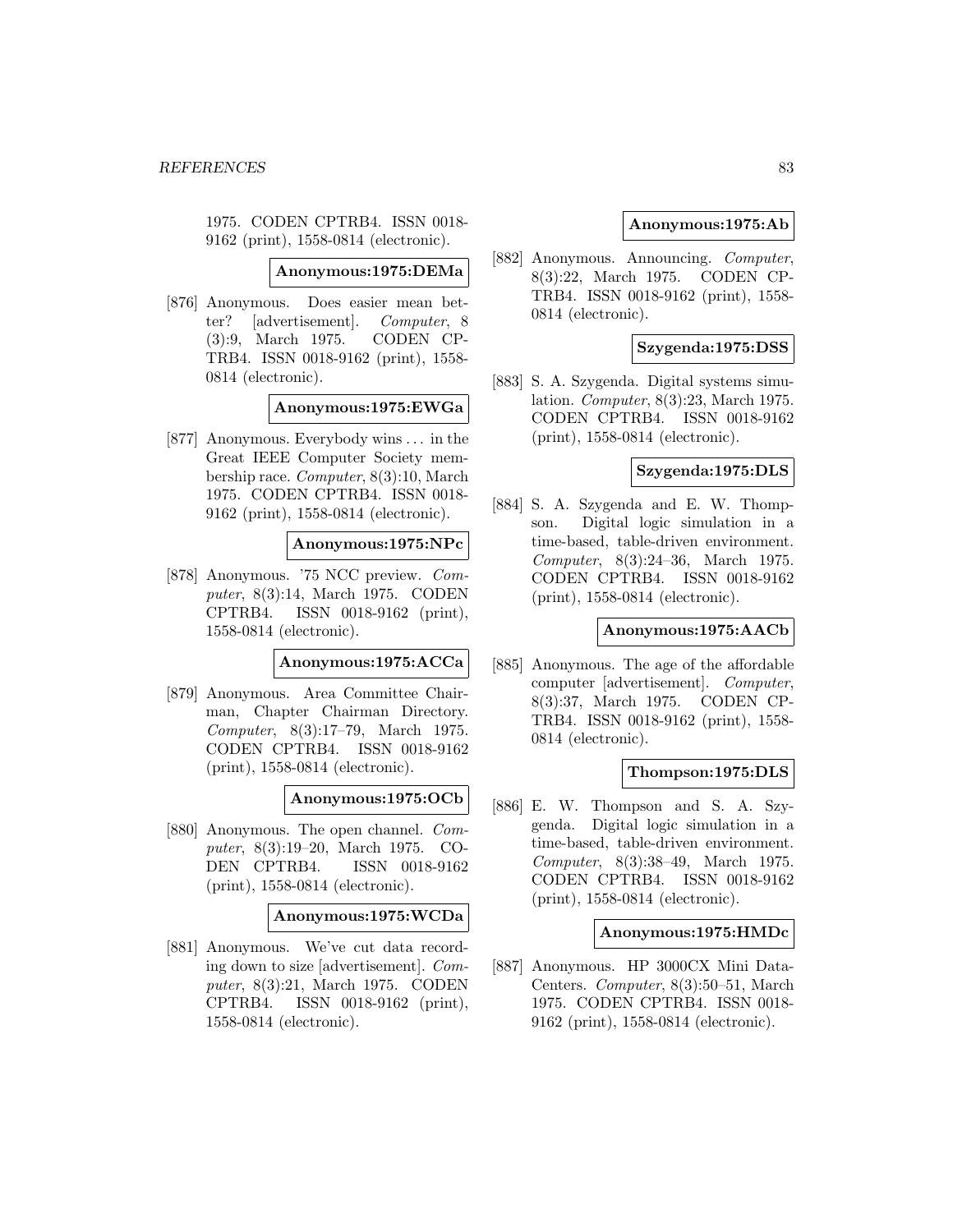## **Chang:1975:DTS**

[888] H. Y. Chang and S. G. Chappell. Deductive techniques for simulating logic circuits. Computer, 8(3):52–59, March 1975. CODEN CPTRB4. ISSN 0018- 9162 (print), 1558-0814 (electronic).

### **Anonymous:1975:CTW**

[889] Anonymous. Check the texts we've programmed for your computer science needs. Computer, 8(3):60, March 1975. CODEN CPTRB4. ISSN 0018-9162 (print), 1558-0814 (electronic).

## **Michalopoulos:1975:NPc**

[890] D. A. Michalopoulos. New products. Computer, 8(3):61–64, March 1975. CODEN CPTRB4. ISSN 0018-9162 (print), 1558-0814 (electronic).

### **Anonymous:1975:FIS**

[891] Anonymous. Fifth International Symposium on Multiple-Valued Logic. Computer, 8(3):65, March 1975. CO-DEN CPTRB4. ISSN 0018-9162 (print), 1558-0814 (electronic).

# **Anonymous:1975:RIAc**

[892] Anonymous. Recent IC announcements. Computer, 8(3):66, March 1975. CODEN CPTRB4. ISSN 0018-9162 (print), 1558-0814 (electronic).

### **Michalopoulos:1975:NAc**

[893] D. A. Michalopoulos. New application. Computer, 8(3):67–69, March 1975. CODEN CPTRB4. ISSN 0018- 9162 (print), 1558-0814 (electronic).

**Anonymous:1975:RAc**

[894] Anonymous. Repository [advertisement]. Computer, 8(3):70–72, March

1975. CODEN CPTRB4. ISSN 0018- 9162 (print), 1558-0814 (electronic).

#### **Anonymous:1975:LYMc**

[895] Anonymous. Last year more than 20 million credit cards were lost or stolen! [advertisement]. Computer, 8(3):73, March 1975. CODEN CP-TRB4. ISSN 0018-9162 (print), 1558- 0814 (electronic).

## **Anonymous:1975:PPc**

[896] Anonymous. Product profile. Computer, 8(3):74, March 1975. CODEN CPTRB4. ISSN 0018-9162 (print), 1558-0814 (electronic).

### **Anonymous:1975:IIP**

[897] Anonymous. IEEE Intercon proudly presents un-flation. Computer, 8 (3):76, March 1975. CODEN CP-TRB4. ISSN 0018-9162 (print), 1558- 0814 (electronic).

#### **Anonymous:1975:SRAa**

[898] Anonymous. Science Research Associates, Inc. [advertisement]. Computer, 8(3):80, March 1975. CODEN CP-TRB4. ISSN 0018-9162 (print), 1558- 0814 (electronic).

#### **Anonymous:1975:BRc**

[899] Anonymous. Book reviews. Computer, 8(3):81–83, March 1975. CODEN CP-TRB4. ISSN 0018-9162 (print), 1558- 0814 (electronic).

#### **Anonymous:1975:CAa**

[900] Anonymous. Classified ads. Computer, 8(3):84, March 1975. CODEN CP-TRB4. ISSN 0018-9162 (print), 1558- 0814 (electronic).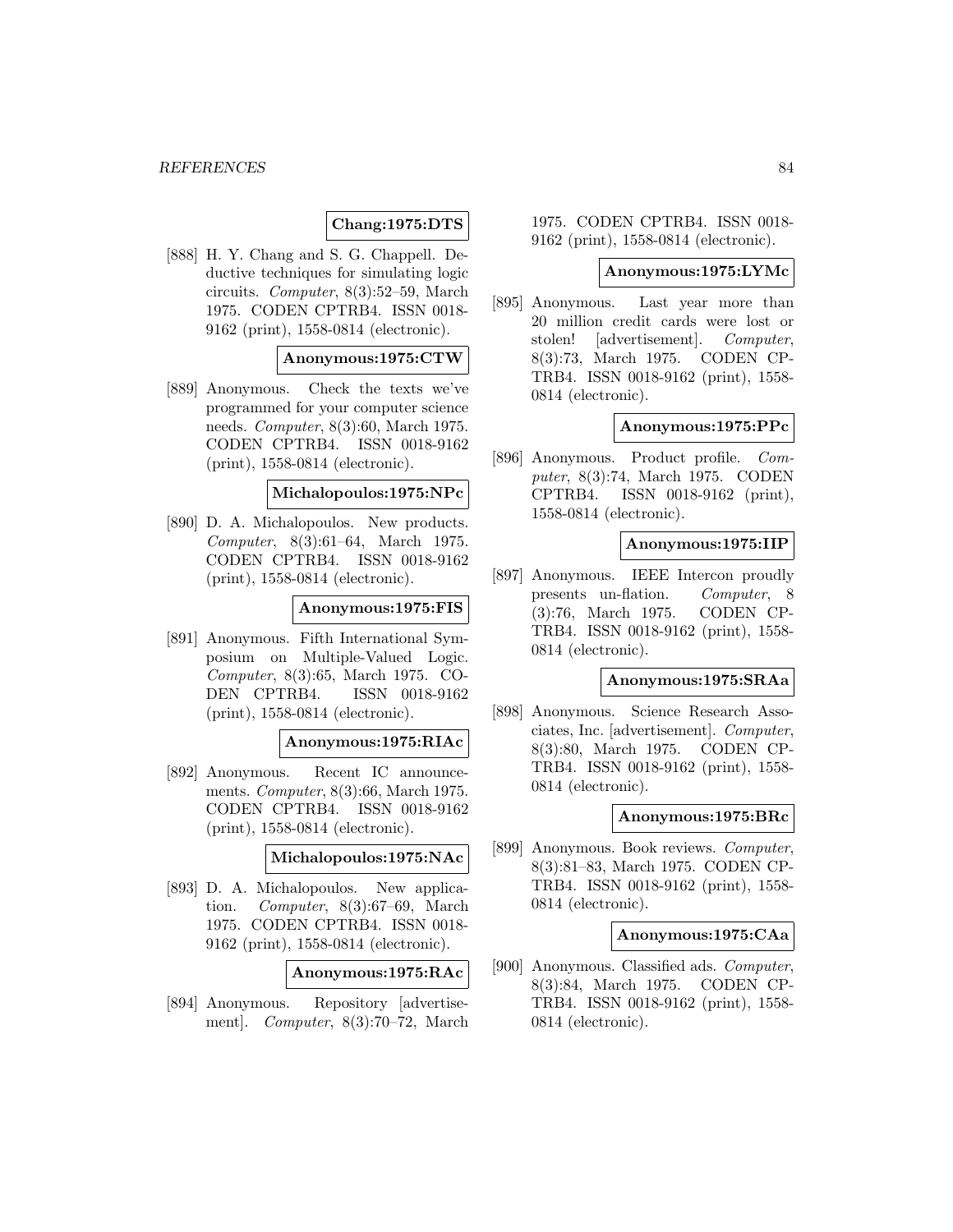### **Anonymous:1975:MC**

[901] Anonymous. Microcomputer congress. Computer, 8(3):84, March 1975. CO-DEN CPTRB4. ISSN 0018-9162 (print), 1558-0814 (electronic).

### **Anonymous:1975:Ce**

[902] Anonymous. Computer. Computer, 8(3):c1, March 1975. CODEN CP-TRB4. ISSN 0018-9162 (print), 1558- 0814 (electronic).

#### **Anonymous:1975:UJCb**

[903] Anonymous. The 2nd USA-Japan Computer Conference. Computer, 8 (3):c2, March 1975. CODEN CP-TRB4. ISSN 0018-9162 (print), 1558- 0814 (electronic).

### **Anonymous:1975:TCd**

[904] Anonymous. Table of contents. Computer, 8(4):1, April 1975. CODEN CP-TRB4. ISSN 0018-9162 (print), 1558- 0814 (electronic).

#### **Anonymous:1975:ICSb**

[905] Anonymous. 1975 IEEE Computer Society roster. Computer, 8(4):2–65, April 1975. CODEN CPTRB4. ISSN 0018-9162 (print), 1558-0814 (electronic).

### **Anonymous:1975:CPh**

[906] Anonymous. Call for papers. Computer, 8(4):4–5, April 1975. CODEN CPTRB4. ISSN 0018-9162 (print), 1558-0814 (electronic).

**Anonymous:1975:ODT**

[907] Anonymous. A one-day tutorial on microprogramming. Computer, 8(4):6, April 1975. CODEN CPTRB4. ISSN

0018-9162 (print), 1558-0814 (electronic).

#### **Anonymous:1975:UICd**

[908] Anonymous. Update: information for the computer systems design professional. Computer, 8(4):7–14, April 1975. CODEN CPTRB4. ISSN 0018- 9162 (print), 1558-0814 (electronic).

#### **Anonymous:1975:EWGb**

[909] Anonymous. Everybody wins ... in the Great IEEE Computer Society membership race. Computer, 8(4):9, April 1975. CODEN CPTRB4. ISSN 0018- 9162 (print), 1558-0814 (electronic).

## **Anonymous:1975:NPd**

[910] Anonymous. '75 NCC preview. Computer, 8(4):13, April 1975. CODEN CPTRB4. ISSN 0018-9162 (print), 1558-0814 (electronic).

#### **Anonymous:1975:DEMb**

[911] Anonymous. Does easier mean better? [advertisement]. Computer, 8 (4):15, April 1975. CODEN CP-TRB4. ISSN 0018-9162 (print), 1558- 0814 (electronic).

#### **Anonymous:1975:ISF**

[912] Anonymous. 1975 International Symposium on Fault-Tolerant Computing. Computer, 8(4):16–17, April 1975. CODEN CPTRB4. ISSN 0018-9162 (print), 1558-0814 (electronic).

### **Wall:1975:DAG**

[913] H. M. Wall. Design automation [guest editor's introduction]. Computer, 8 (4):18–19, April 1975. CODEN CP-TRB4. ISSN 0018-9162 (print), 1558- 0814 (electronic).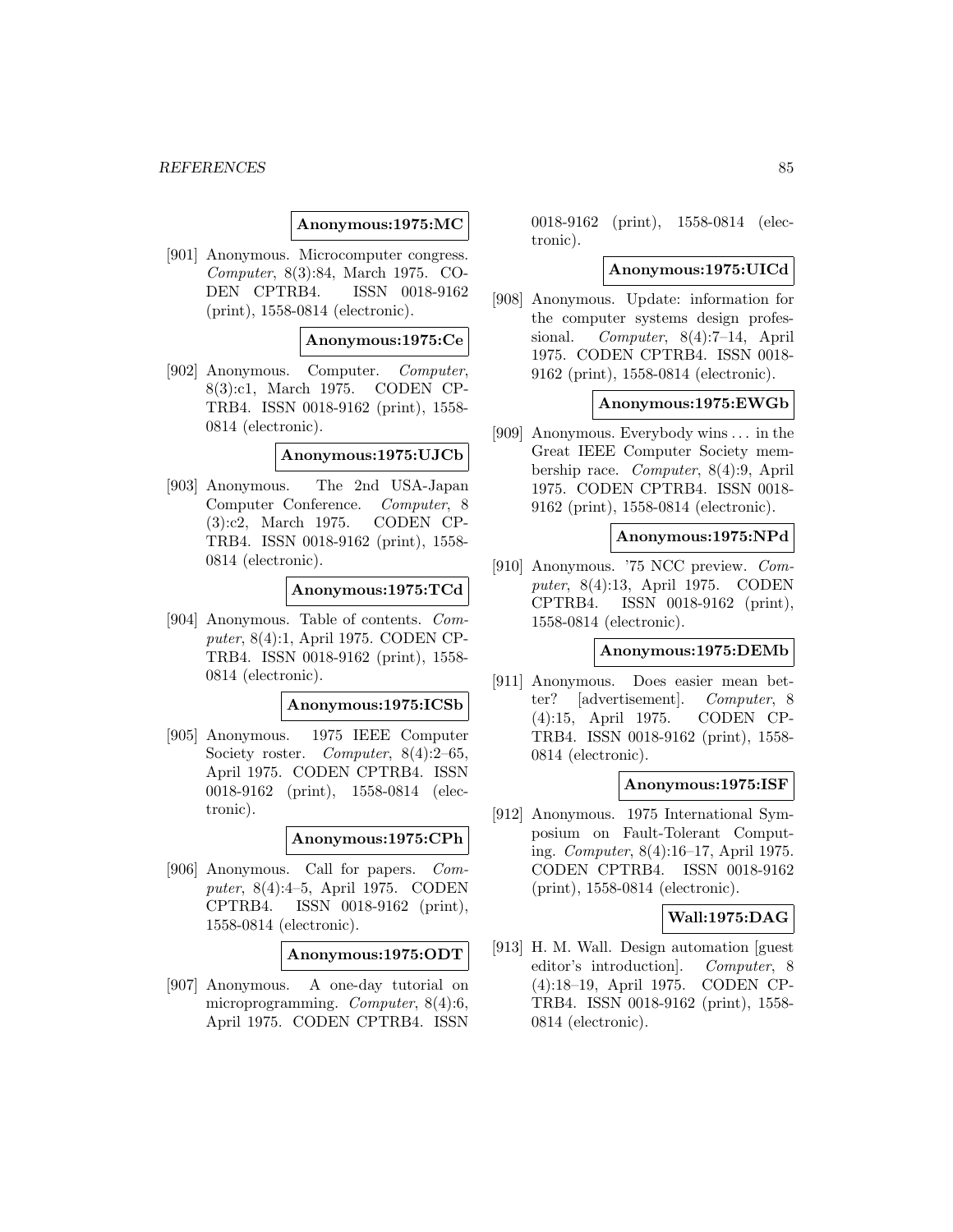### **Anonymous:1975:WTK**

[914] Anonymous. What is there to know about computer networks? Computer, 8(4):20–21, April 1975. CODEN CP-TRB4. ISSN 0018-9162 (print), 1558- 0814 (electronic).

### **Anonymous:1975:PRDc**

[915] Anonymous. Pattern recognition data bases. Computer, 8(4):22, April 1975. CODEN CPTRB4. ISSN 0018-9162 (print), 1558-0814 (electronic).

## **Garrocq:1975:ISF**

[916] C. A. Garrocq and M. J. Hurley. The IPAD system: a future management/ engineering/design environment. Computer, 8(4):23–33, April 1975. CODEN CPTRB4. ISSN 0018-9162 (print), 1558-0814 (electronic).

#### **Anonymous:1975:HMDd**

[917] Anonymous. HP 3000CX Mini Data-Centers. Computer, 8(4):34–35, April 1975. CODEN CPTRB4. ISSN 0018- 9162 (print), 1558-0814 (electronic).

## **Harlow:1975:AIE**

[918] C. A. Harlow, S. E. Henderson, D. A. Rayfield, R. J. Johnston, and S. J. Dwyer. Automated inspection of electronic assemblies. Computer, 8(4): 36–45, April 1975. CODEN CP-TRB4. ISSN 0018-9162 (print), 1558- 0814 (electronic).

## **Woodyard:1975:CAS**

[919] A. H. Woodyard. Computer-aided ship design at MarAd. Computer, 8 (4):46–51, April 1975. CODEN CP-TRB4. ISSN 0018-9162 (print), 1558- 0814 (electronic).

### **Michalopoulos:1975:NPd**

[920] D. A. Michalopoulos. New products. Computer, 8(4):52–57, April 1975. CODEN CPTRB4. ISSN 0018- 9162 (print), 1558-0814 (electronic).

### **Anonymous:1975:RIAd**

[921] Anonymous. Recent IC announcements. Computer, 8(4):58, April 1975. CODEN CPTRB4. ISSN 0018-9162 (print), 1558-0814 (electronic).

# **Michalopoulos:1975:NAd**

[922] D. A. Michalopoulos. New applications. Computer, 8(4):59–61, April 1975. CODEN CPTRB4. ISSN 0018- 9162 (print), 1558-0814 (electronic).

#### **Anonymous:1975:PPd**

[923] Anonymous. Product profile. Computer, 8(4):62, April 1975. CODEN CPTRB4. ISSN 0018-9162 (print), 1558-0814 (electronic).

## **Anonymous:1975:BRd**

[924] Anonymous. Book reviews. Computer, 8(4):66, April 1975. CODEN CP-TRB4. ISSN 0018-9162 (print), 1558- 0814 (electronic).

## **Anonymous:1975:RAd**

[925] Anonymous. Repository [advertisement]. Computer, 8(4):67–68, April 1975. CODEN CPTRB4. ISSN 0018- 9162 (print), 1558-0814 (electronic).

### **Anonymous:1975:Bb**

[926] Anonymous. The bookshelf. Computer, 8(4):68, April 1975. CODEN CP-TRB4. ISSN 0018-9162 (print), 1558- 0814 (electronic).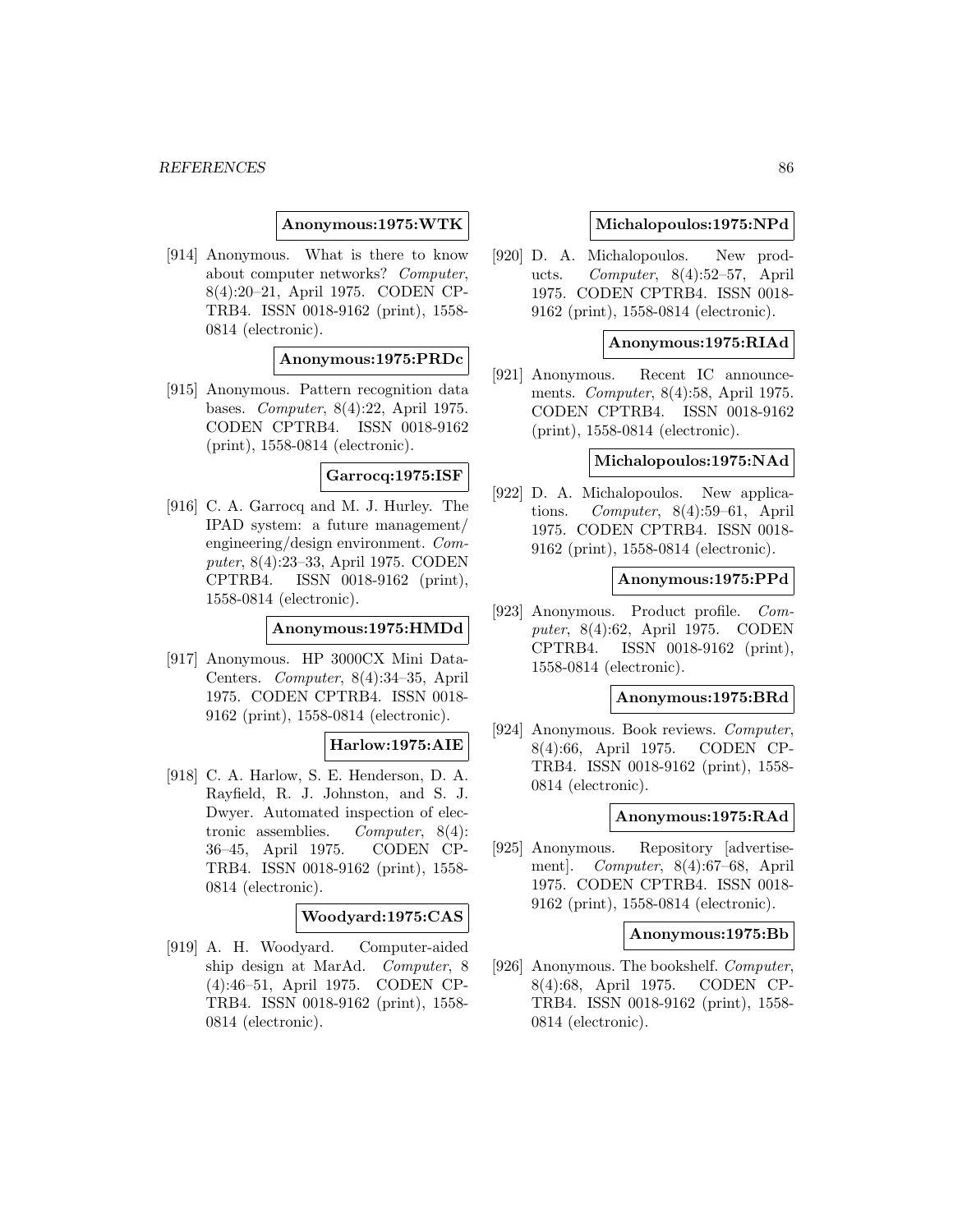### **Anonymous:1975:WCDb**

[927] Anonymous. We've cut data recording down to size [advertisement]. Computer, 8(4):68, April 1975. CODEN CPTRB4. ISSN 0018-9162 (print), 1558-0814 (electronic).

### **Anonymous:1975:Cf**

[928] Anonymous. Computer. Computer, 8(4):c1, April 1975. CODEN CP-TRB4. ISSN 0018-9162 (print), 1558- 0814 (electronic).

#### **Anonymous:1975:PNA**

[929] Anonymous. Plan now to attend the International Conference on Communications. Computer, 8(4):c2, April 1975. CODEN CPTRB4. ISSN 0018-9162 (print), 1558-0814 (electronic).

## **Anonymous:1975:TCe**

[930] Anonymous. Table of contents. Computer, 8(5):1, May 1975. CODEN CP-TRB4. ISSN 0018-9162 (print), 1558- 0814 (electronic).

#### **Anonymous:1975:Cg**

[931] Anonymous. Calendar. Computer, 8(5):2–76, May 1975. CODEN CP-TRB4. ISSN 0018-9162 (print), 1558- 0814 (electronic).

### **Anonymous:1975:ICSc**

[932] Anonymous. 1975 IEEE Computer Society roster. Computer, 8(5):4–5, May 1975. CODEN CPTRB4. ISSN 0018- 9162 (print), 1558-0814 (electronic).

## **Anonymous:1975:EWGc**

[933] Anonymous. Everybody wins ... in the Great IEEE Computer Society membership race. Computer, 8(5):6, May

1975. CODEN CPTRB4. ISSN 0018- 9162 (print), 1558-0814 (electronic).

#### **Anonymous:1975:UICe**

[934] Anonymous. Update: information for the computer systems design professional. Computer, 8(5):7–14, May 1975. CODEN CPTRB4. ISSN 0018-9162 (print), 1558-0814 (electronic).

### **Anonymous:1975:DEMc**

[935] Anonymous. Does easier mean better? [advertisement]. Computer, 8 (5):11, May 1975. CODEN CP-TRB4. ISSN 0018-9162 (print), 1558- 0814 (electronic).

## **Yeh:1975:SE**

[936] R. T. Yeh. Software engineering. Computer, 8(5):15, May 1975. CODEN CP-TRB4. ISSN 0018-9162 (print), 1558- 0814 (electronic).

#### **Anonymous:1975:M**

[937] Anonymous. MITS. Computer, 8 (5):16, May 1975. CODEN CP-TRB4. ISSN 0018-9162 (print), 1558- 0814 (electronic).

#### **Ross:1975:SEP**

[938] D. T. Ross, J. B. Goodenough, and C. A. Irvine. Software engineering: Process, principles, and goals. Computer, 8(5):17–27, May 1975. CODEN CPTRB4. ISSN 0018-9162 (print), 1558-0814 (electronic).

#### **Bratman:1975:SF**

[939] H. Bratman and T. Court. The software factory. Computer, 8(5):28-37, May 1975. CODEN CPTRB4. ISSN 0018-9162 (print), 1558-0814 (electronic).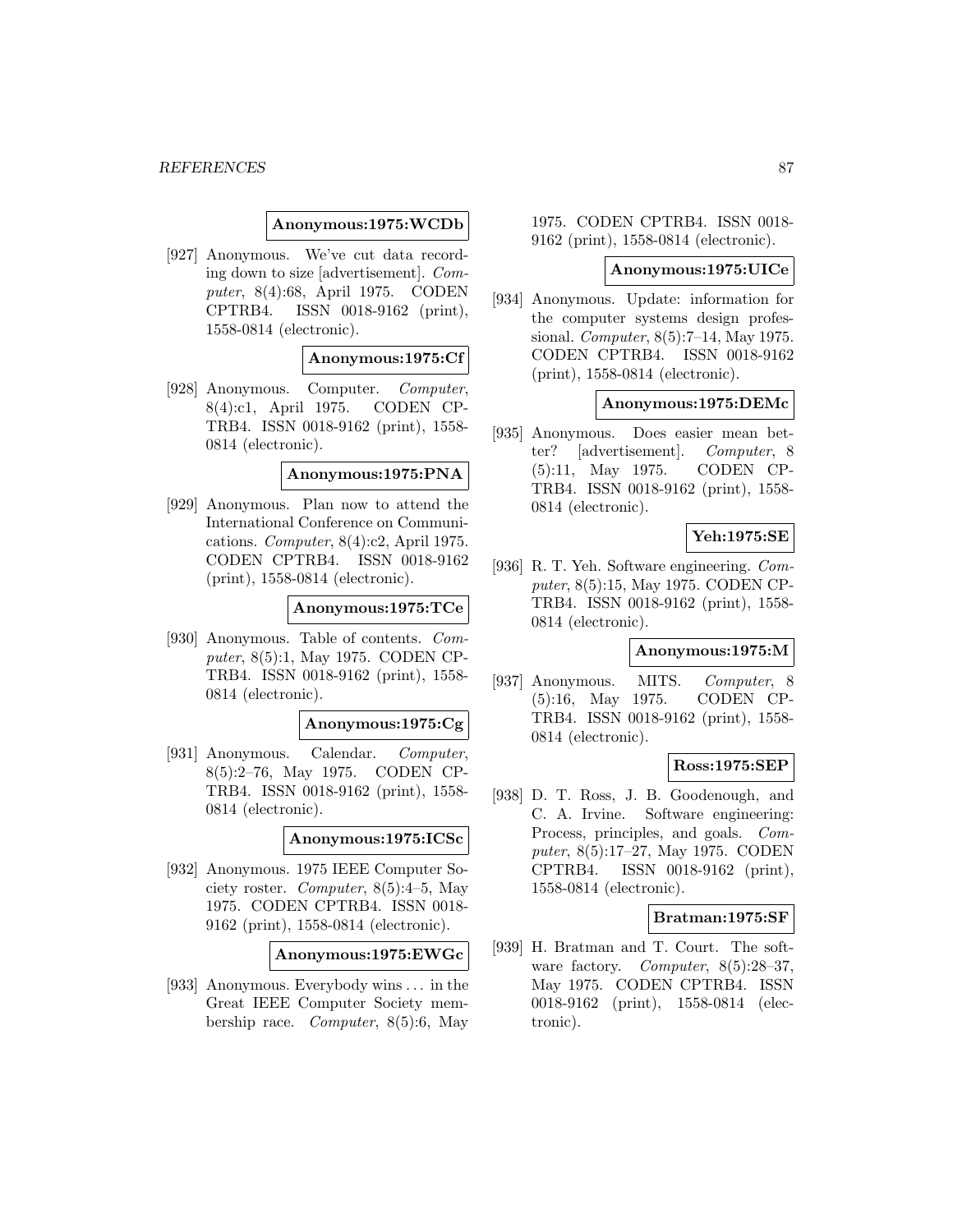#### **Anonymous:1975:HPM**

[940] Anonymous. The Hewlett-Packard 3000 is a minicomputer? Computer, 8(5):38–39, May 1975. CODEN CP-TRB4. ISSN 0018-9162 (print), 1558- 0814 (electronic).

# **Chandy:1975:SAM**

[941] K. M. Chandy. A survey of analytic models of rollback and recovery strategies. Computer, 8(5):40–47, May 1975. CODEN CPTRB4. ISSN 0018-9162 (print), 1558-0814 (electronic).

#### **Anonymous:1975:NIP**

[942] Anonymous. New IFIP publications [advertisement]. Computer, 8(5):48, May 1975. CODEN CPTRB4. ISSN 0018-9162 (print), 1558-0814 (electronic).

## **Chin:1975:SFA**

[943] Y. H. Chin, J. W. Jou, W. H. Peng, and C. C. Yang. Special feature: an automated Chinese telephone directory. Computer, 8(5):49–54, May 1975. CODEN CPTRB4. ISSN 0018-9162 (print), 1558-0814 (electronic).

## **Anonymous:1975:Ac**

[944] Anonymous. [advertisement]. Computer, 8(5):55, May 1975. CODEN CP-TRB4. ISSN 0018-9162 (print), 1558- 0814 (electronic).

#### **Eklund:1975:TRW**

[945] M. H. Eklund. Technology in the real world. Computer,  $8(5):56-57$ , May 1975. CODEN CPTRB4. ISSN 0018- 9162 (print), 1558-0814 (electronic).

#### **Michalopoulos:1975:NPe**

[946] D. A. Michalopoulos. New products. Computer, 8(5):58–64, May 1975. CODEN CPTRB4. ISSN 0018-9162 (print), 1558-0814 (electronic).

## **Anonymous:1975:WCDc**

[947] Anonymous. We've cut data recording down to size [advertisement]. Computer, 8(5):65, May 1975. CODEN CP-TRB4. ISSN 0018-9162 (print), 1558- 0814 (electronic).

### **Anonymous:1975:RIAe**

[948] Anonymous. Recent IC announcements. Computer, 8(5):66, May 1975. CODEN CPTRB4. ISSN 0018-9162 (print), 1558-0814 (electronic).

### **Michalopoulos:1975:NAe**

[949] D. A. Michalopoulos. New applications. Computer,  $8(5):67-68$ , May 1975. CODEN CPTRB4. ISSN 0018- 9162 (print), 1558-0814 (electronic).

#### **Anonymous:1975:PRDd**

[950] Anonymous. Pattern recognition data bases. Computer, 8(5):69, May 1975. CODEN CPTRB4. ISSN 0018-9162 (print), 1558-0814 (electronic).

#### **Anonymous:1975:PPe**

[951] Anonymous. Product profile. Computer, 8(5):70, May 1975. CODEN CP-TRB4. ISSN 0018-9162 (print), 1558- 0814 (electronic).

#### **Anonymous:1975:MPK**

[952] Anonymous. The money people have to know what's happening [advertisement]. Computer, 8(5):71, May 1975.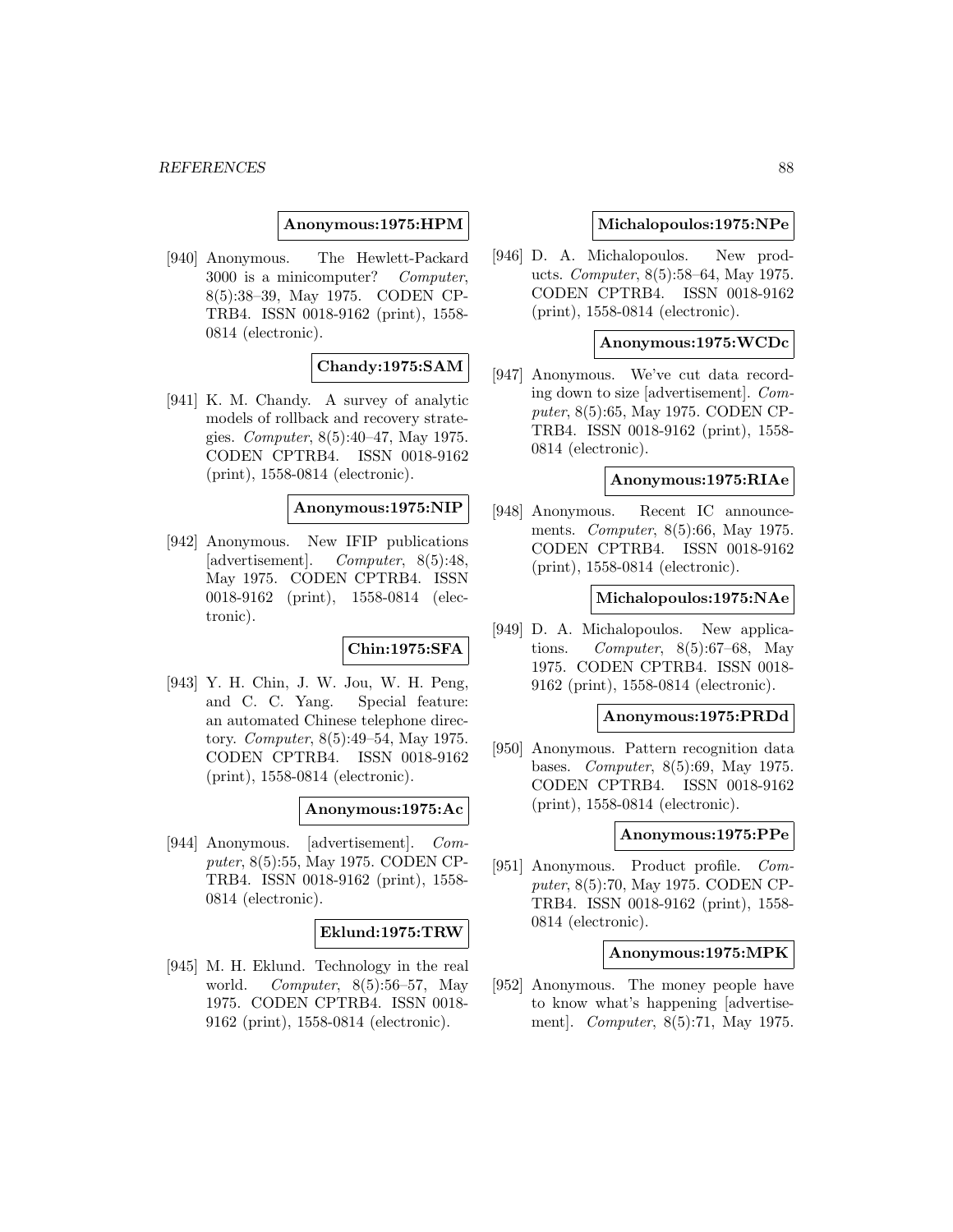CODEN CPTRB4. ISSN 0018-9162 (print), 1558-0814 (electronic).

**Anonymous:1975:RAe**

[953] Anonymous. Repository [advertisement]. *Computer*,  $8(5):72-75$ , May 1975. CODEN CPTRB4. ISSN 0018- 9162 (print), 1558-0814 (electronic).

## **Anonymous:1975:CWSb**

[954] Anonymous. The computer will serve you better if it is able to look out for itself! Computer, 8(5):76, May 1975. CODEN CPTRB4. ISSN 0018-9162 (print), 1558-0814 (electronic).

### **Anonymous:1975:Ch**

[955] Anonymous. Computer. Computer, 8(5):c1, May 1975. CODEN CP-TRB4. ISSN 0018-9162 (print), 1558- 0814 (electronic).

## **Anonymous:1975:FDC**

[956] Anonymous. Fourth Data Communications Symposium [advertisement]. Computer, 8(5):c2, May 1975. CODEN CPTRB4. ISSN 0018-9162 (print), 1558-0814 (electronic).

**Anonymous:1975:TCf**

[957] Anonymous. Table of contents. Computer, 8(6):1, June 1975. CODEN CP-TRB4. ISSN 0018-9162 (print), 1558- 0814 (electronic).

### **Anonymous:1975:Pc**

[958] Anonymous. From the President. Computer, 8(6):2–3, June 1975. CODEN CPTRB4. ISSN 0018-9162 (print), 1558-0814 (electronic).

#### **Anonymous:1975:DEMd**

[959] Anonymous. Does easier mean better? [advertisement]. Computer, 8(6):4, June 1975. CODEN CP-TRB4. ISSN 0018-9162 (print), 1558- 0814 (electronic).

## **Anonymous:1975:Ci**

[960] Anonymous. Calendar. Computer, 8 (6):5–79, June 1975. CODEN CP-TRB4. ISSN 0018-9162 (print), 1558- 0814 (electronic).

#### **Anonymous:1975:CPi**

[961] Anonymous. Call for papers. Computer, 8(6):8–79, June 1975. CODEN CPTRB4. ISSN 0018-9162 (print), 1558-0814 (electronic).

### **Anonymous:1975:UICf**

[962] Anonymous. Update: information for the computer systems design professional. Computer, 8(6):9–19, June 1975. CODEN CPTRB4. ISSN 0018- 9162 (print), 1558-0814 (electronic).

#### **Ross:1975:HLA**

[963] W. F. Ross. Highlights of the 1974 Lake Arrowhead Workshop. Computer, 8(6):20–22, June 1975. CODEN CP-TRB4. ISSN 0018-9162 (print), 1558- 0814 (electronic).

#### **Naughton:1975:SSP**

[964] J. Naughton. Session I structured programming: Concepts and definitions. Computer, 8(6):23–24, June 1975. CODEN CPTRB4. ISSN 0018- 9162 (print), 1558-0814 (electronic).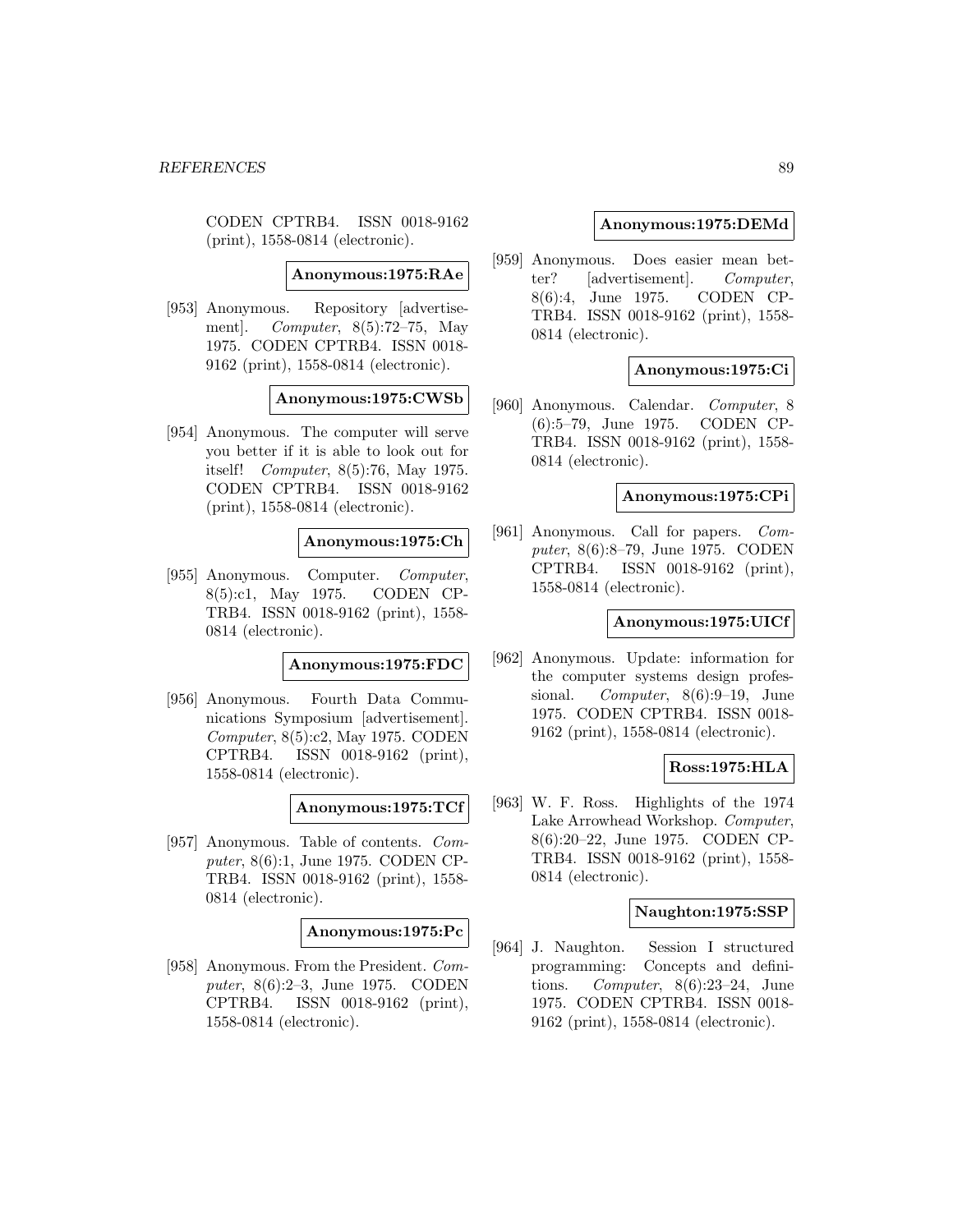### **McGowan:1975:SPR**

[965] C. McGowan. Structured programming: a review of some practical concepts. Computer, 8(6):25–30, June 1975. CODEN CPTRB4. ISSN 0018- 9162 (print), 1558-0814 (electronic).

## **Horowitz:1975:FCI**

[966] E. Horowitz. Fortran can it be structured — should it be? *Computer*,  $8$ (6):30–37, June 1975. CODEN CP-TRB4. ISSN 0018-9162 (print), 1558- 0814 (electronic).

## **Boehm:1975:SIS**

[967] B. Boehm. Session II structured programming: a quantitative assessment. Computer, 8(6):38–40, June 1975. CODEN CPTRB4. ISSN 0018- 9162 (print), 1558-0814 (electronic).

## **Holmes:1975:SPM**

[968] C. E. Holmes. Structured programming at McAuto. Computer, 8(6): 41–43, June 1975. CODEN CP-TRB4. ISSN 0018-9162 (print), 1558- 0814 (electronic).

### **Katkus:1975:ASP**

[969] G. R. Katkus. Applying structured programming to command, control, and communication software development. Computer, 8(6):43–47, June 1975. CODEN CPTRB4. ISSN 0018- 9162 (print), 1558-0814 (electronic).

#### **Romanos:1975:ISC**

[970] J. P. Romanos. An implementation of structured code techniques on a real-time system. Computer, 8(6): 48–49, June 1975. CODEN CP- TRB4. ISSN 0018-9162 (print), 1558- 0814 (electronic).

### **McHenry:1975:MPI**

[971] R. McHenry. Measuring programming improvement at IBM-FSD. Computer, 8(6):49, June 1975. CODEN CP-TRB4. ISSN 0018-9162 (print), 1558- 0814 (electronic).

# **Gordon:1975:EAS**

[972] E. K. Gordon. Experienced and accomplishments with structured programming. Computer,  $8(6):50-53$ , June 1975. CODEN CPTRB4. ISSN 0018- 9162 (print), 1558-0814 (electronic).

### **Boehm:1975:CR**

[973] B. W. Boehm. Concluding remarks. Computer, 8(6):53–54, June 1975. CO-DEN CPTRB4. ISSN 0018-9162 (print), 1558-0814 (electronic).

#### **Brown:1975:SIS**

[974] R. R. Brown. Session III structured programming: Problems, approaches, and techniques. Computer, 8(6):55, June 1975. CODEN CP-TRB4. ISSN 0018-9162 (print), 1558- 0814 (electronic).

### **Town:1975:SPA**

[975] J. R. Town. Structured programming: Agony and/or ecstacy. Computer, 8 (6):56–57, June 1975. CODEN CP-TRB4. ISSN 0018-9162 (print), 1558- 0814 (electronic).

#### **Braken:1975:EML**

[976] J. W. Braken. Experience with modulelevel specification methods. Computer,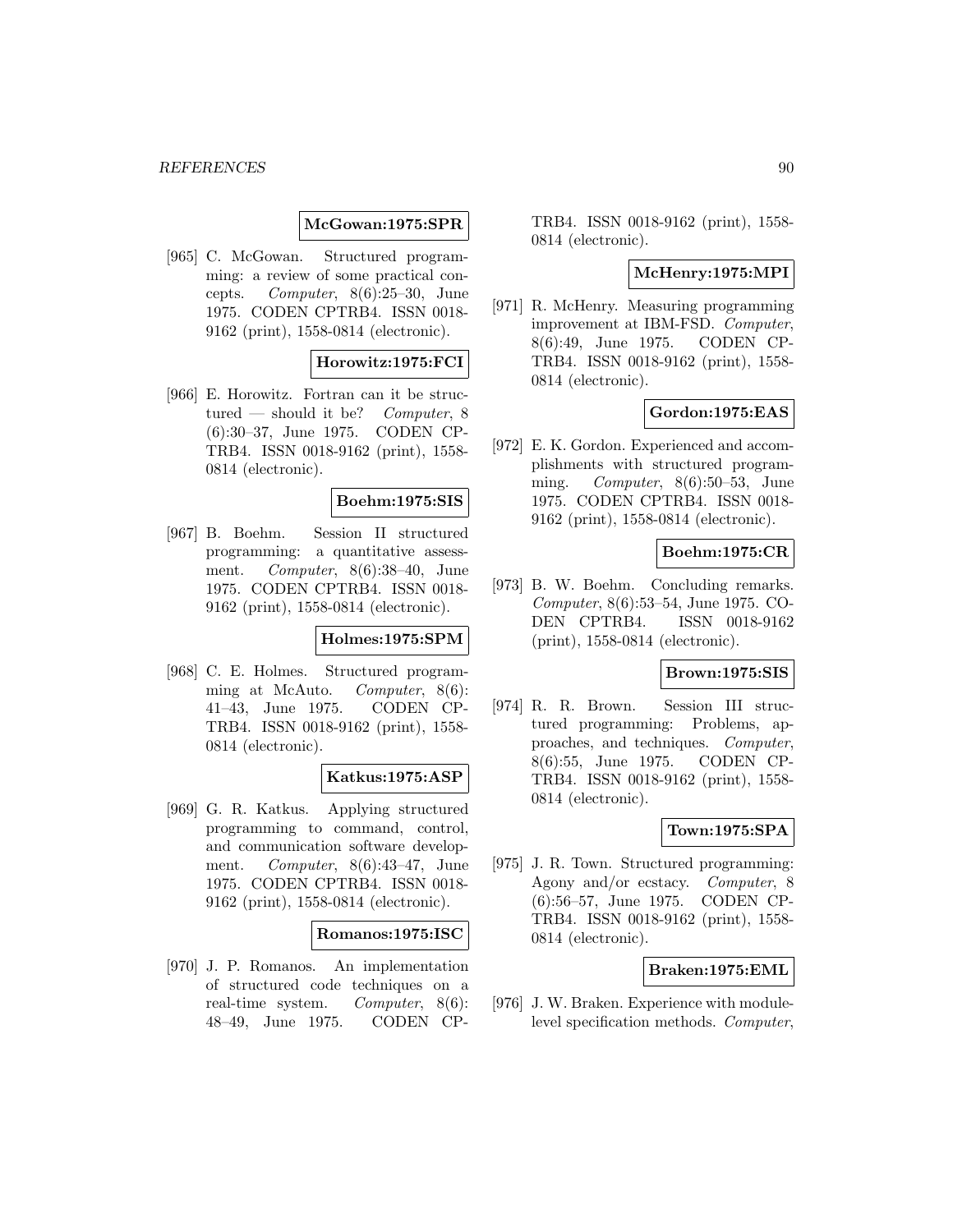8(6):58–61, June 1975. CODEN CP-TRB4. ISSN 0018-9162 (print), 1558- 0814 (electronic).

## **deBalbine:1975:SII**

[977] G. de Balbine. Session IV impact of structured programming on evolving technologies and related programming disciplines. Computer, 8(6):62, June 1975. CODEN CPTRB4. ISSN 0018- 9162 (print), 1558-0814 (electronic).

# **Zahn:1975:NIP**

[978] C. T. Zahn. The need for improved programming language. Computer, 8 (6):63–64, June 1975. CODEN CP-TRB4. ISSN 0018-9162 (print), 1558- 0814 (electronic).

## **deBalbine:1975:SET**

[979] G. de Balbine. The structuring engine: a transition tool. Computer, 8 (6):64–65, June 1975. CODEN CP-TRB4. ISSN 0018-9162 (print), 1558- 0814 (electronic).

#### **Robinson:1975:FDS**

[980] L. Robinson. A formal design for software. Computer, 8(6):66, June 1975. CODEN CPTRB4. ISSN 0018-9162 (print), 1558-0814 (electronic).

## **Bigelow:1975:SCS**

[981] R. Bigelow. Structured code via stack machine. Computer, 8(6):67, June 1975. CODEN CPTRB4. ISSN 0018- 9162 (print), 1558-0814 (electronic).

## **Towaley:1975:SPA**

[982] J. Towaley. Structured programming applied to equipment testing. Computer, 8(6):68, June 1975. CODEN CP- TRB4. ISSN 0018-9162 (print), 1558- 0814 (electronic).

# **Faber:1975:SDD**

[983] D. J. Faber. Software development for distributed systems. Computer, 8 (6):68–69, June 1975. CODEN CP-TRB4. ISSN 0018-9162 (print), 1558- 0814 (electronic).

## **Liddle:1975:NLA**

[984] A. S. Liddle. The need for language advances. Computer, 8(6):69, June 1975. CODEN CPTRB4. ISSN 0018-9162 (print), 1558-0814 (electronic).

## **Prywes:1975:PFN**

[985] N. Prywes. Preparing for future needs. Computer, 8(6):70–72, June 1975. CODEN CPTRB4. ISSN 0018- 9162 (print), 1558-0814 (electronic).

### **deBalbine:1975:C**

[986] G. de Balbine. Conclusions. Computer, 8(6):72–73, June 1975. CODEN CP-TRB4. ISSN 0018-9162 (print), 1558- 0814 (electronic).

#### **Atkins:1975:IRR**

[987] D. E. Atkins. Introduction to the role of redundancy in computer arithmetic. Computer, 8(6):74–77, June 1975. CODEN CPTRB4. ISSN 0018- 9162 (print), 1558-0814 (electronic).

## **Anonymous:1975:CAb**

[988] Anonymous. Classified ads. Computer, 8(6):78, June 1975. CODEN CP-TRB4. ISSN 0018-9162 (print), 1558- 0814 (electronic).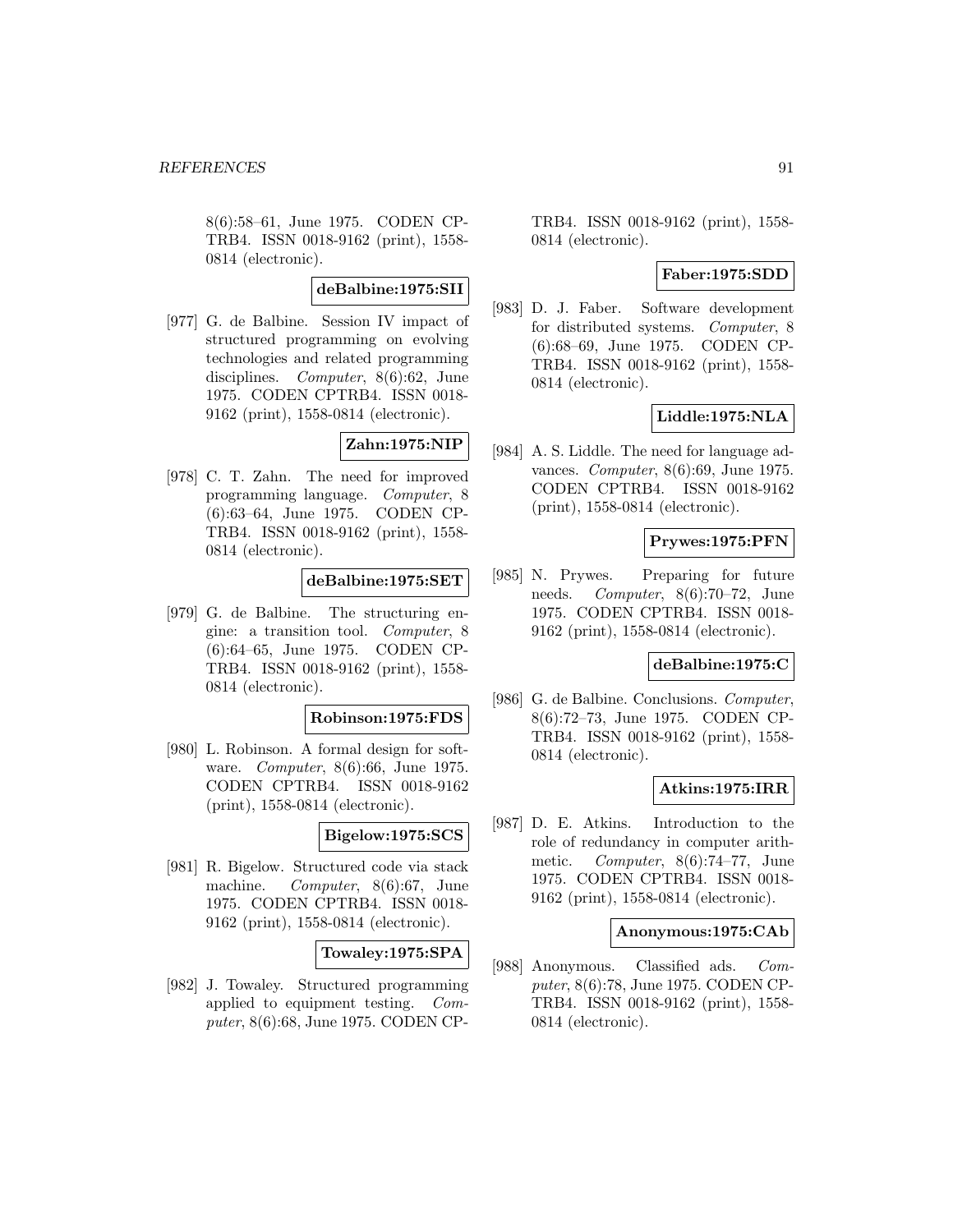## **Anonymous:1975:PPf**

[989] Anonymous. Product profile. Computer, 8(6):78, June 1975. CODEN CP-TRB4. ISSN 0018-9162 (print), 1558- 0814 (electronic).

#### **Michalopoulos:1975:NPf**

[990] D. A. Michalopoulos. New products. Computer, 8(6):80–84, June 1975. CODEN CPTRB4. ISSN 0018-9162 (print), 1558-0814 (electronic).

### **Anonymous:1975:RIAf**

[991] Anonymous. Recent IC announcements. Computer, 8(6):85, June 1975. CODEN CPTRB4. ISSN 0018-9162 (print), 1558-0814 (electronic).

## **Michalopoulos:1975:NAf**

[992] D. A. Michalopoulos. New applications. Computer, 8(6):86–87, June 1975. CODEN CPTRB4. ISSN 0018- 9162 (print), 1558-0814 (electronic).

## **Anonymous:1975:RAf**

[993] Anonymous. Repository [advertisement]. Computer, 8(6):88–91, June 1975. CODEN CPTRB4. ISSN 0018- 9162 (print), 1558-0814 (electronic).

#### **Anonymous:1975:Bc**

[994] Anonymous. The bookshelf. Computer, 8(6):92, June 1975. CODEN CP-TRB4. ISSN 0018-9162 (print), 1558- 0814 (electronic).

#### **Anonymous:1975:BRe**

[995] Anonymous. Book reviews. Computer, 8(6):92, June 1975. CODEN CP-TRB4. ISSN 0018-9162 (print), 1558- 0814 (electronic).

### **Anonymous:1975:CSH**

[996] Anonymous. Computer spoken here [advertisement]. Computer, 8(6):92, June 1975. CODEN CPTRB4. ISSN 0018-9162 (print), 1558-0814 (electronic).

# **Anonymous:1975:Cj**

[997] Anonymous. Computer. Computer, 8(6):c1, June 1975. CODEN CP-TRB4. ISSN 0018-9162 (print), 1558- 0814 (electronic).

### **Anonymous:1975:EWGd**

[998] Anonymous. Everybody wins ... in the Great IEEE Computer Society membership race. Computer, 8(6):c2, June 1975. CODEN CPTRB4. ISSN 0018- 9162 (print), 1558-0814 (electronic).

## **Anonymous:1975:TCg**

[999] Anonymous. Table of contents. Computer, 8(7):1, July 1975. CODEN CP-TRB4. ISSN 0018-9162 (print), 1558- 0814 (electronic).

#### **Anonymous:1975:ICSd**

[1000] Anonymous. 1975 IEEE Computer Society roster. Computer, 8(7):2–92, July 1975. CODEN CPTRB4. ISSN 0018- 9162 (print), 1558-0814 (electronic).

### **Anonymous:1975:CPj**

[1001] Anonymous. Call for papers. Computer, 8(7):4–73, July 1975. CODEN CPTRB4. ISSN 0018-9162 (print), 1558-0814 (electronic).

#### **Anonymous:1975:APa**

[1002] Anonymous. Advance program. Computer, 8(7):5–11, July 1975. CODEN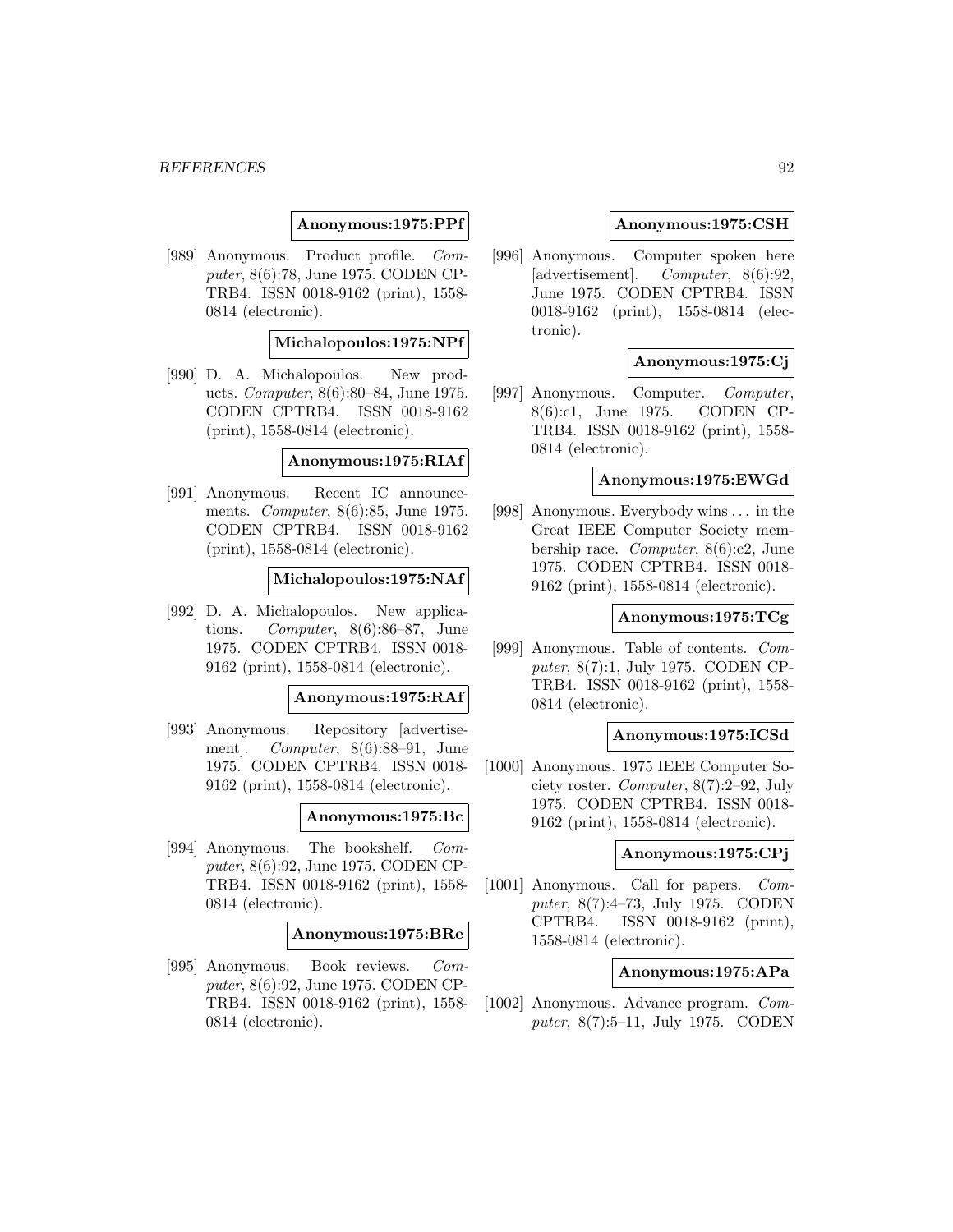CPTRB4. ISSN 0018-9162 (print), 1558-0814 (electronic).

**Anonymous:1975:UICg**

[1003] Anonymous. Update: information for the computer systems design professional. Computer,  $8(7):12-19$ , July 1975. CODEN CPTRB4. ISSN 0018- 9162 (print), 1558-0814 (electronic).

# **Anonymous:1975:ICSe**

[1004] Anonymous. IEEE Computer Society bylaws. Computer, 8(7):20–24, July 1975. CODEN CPTRB4. ISSN 0018- 9162 (print), 1558-0814 (electronic).

## **Anonymous:1975:SWL**

[1005] Anonymous. SPIE has a way of looking at ... [advertisement]. Computer, 8(7):25, July 1975. CODEN CP-TRB4. ISSN 0018-9162 (print), 1558- 0814 (electronic).

## **Kempner:1975:CC**

[1006] K. M. Kempner. Computers in cardiology. Computer, 8(7):26–28, July 1975. CODEN CPTRB4. ISSN 0018- 9162 (print), 1558-0814 (electronic).

## **Anonymous:1975:PRDe**

[1007] Anonymous. Pattern recognition data bases. Computer, 8(7):29, July 1975. CODEN CPTRB4. ISSN 0018-9162 (print), 1558-0814 (electronic).

### **Thomas:1975:CMPa**

[1008] Lewis J. Thomas, Jr., G. James Blaine, V. W. Gerth, Jr., and Ronald W. Hagen. Continuous monitoring of physiologic variables with a dedicated minicomputer. Computer, 8(7):30–35, July 1975. CODEN CPTRB4. ISSN 0018- 9162 (print), 1558-0814 (electronic).

# **Starmer:1975:PAR**

[1009] C. Frank Starmer and William M. Smith. Problems in acquisition and representation of coronary arterial trees. Computer, 8(7):36–41, July 1975. CODEN CPTRB4. ISSN 0018-9162 (print), 1558-0814 (electronic).

# **Simoons:1975:LAEa**

[1010] Maarten L. Simoons, Ed Smallenburg, Cees Zeelenberg, and Willem A. H. Engelse. On-line analysis of exercise electrocardiograms. Computer, 8 (7):42–45, July 1975. CODEN CP-TRB4. ISSN 0018-9162 (print), 1558- 0814 (electronic).

## **Anonymous:1975:ISC**

[1011] Anonymous. 1975 International Symposium on Computer Hardware Description Languages and their Applications. Computer, 8(7):46–47, July 1975. CODEN CPTRB4. ISSN 0018- 9162 (print), 1558-0814 (electronic).

# **Fitzgerald:1975:SCP**

[1012] John W. Fitzgerald, Robert J. Clappier, and Donald C. Harrison. Srtre computer processing of ambulatory electrocardiograms. Computer, 8(7): 48–54, July 1975. CODEN CP-TRB4. ISSN 0018-9162 (print), 1558- 0814 (electronic).

# **Heintzen:1975:AVAa**

[1013] Paul H. Heintzen, Ruediger Brennecke, Joachim H. Buersch, Peter Lange, Vitus Malerczyk, Klaus Moldenhauer, and Dietrich Onnasch. Automated video-angiocardiographic image analysis. Computer, 8(7):55–64, July 1975. CODEN CPTRB4. ISSN 0018-9162 (print), 1558-0814 (electronic).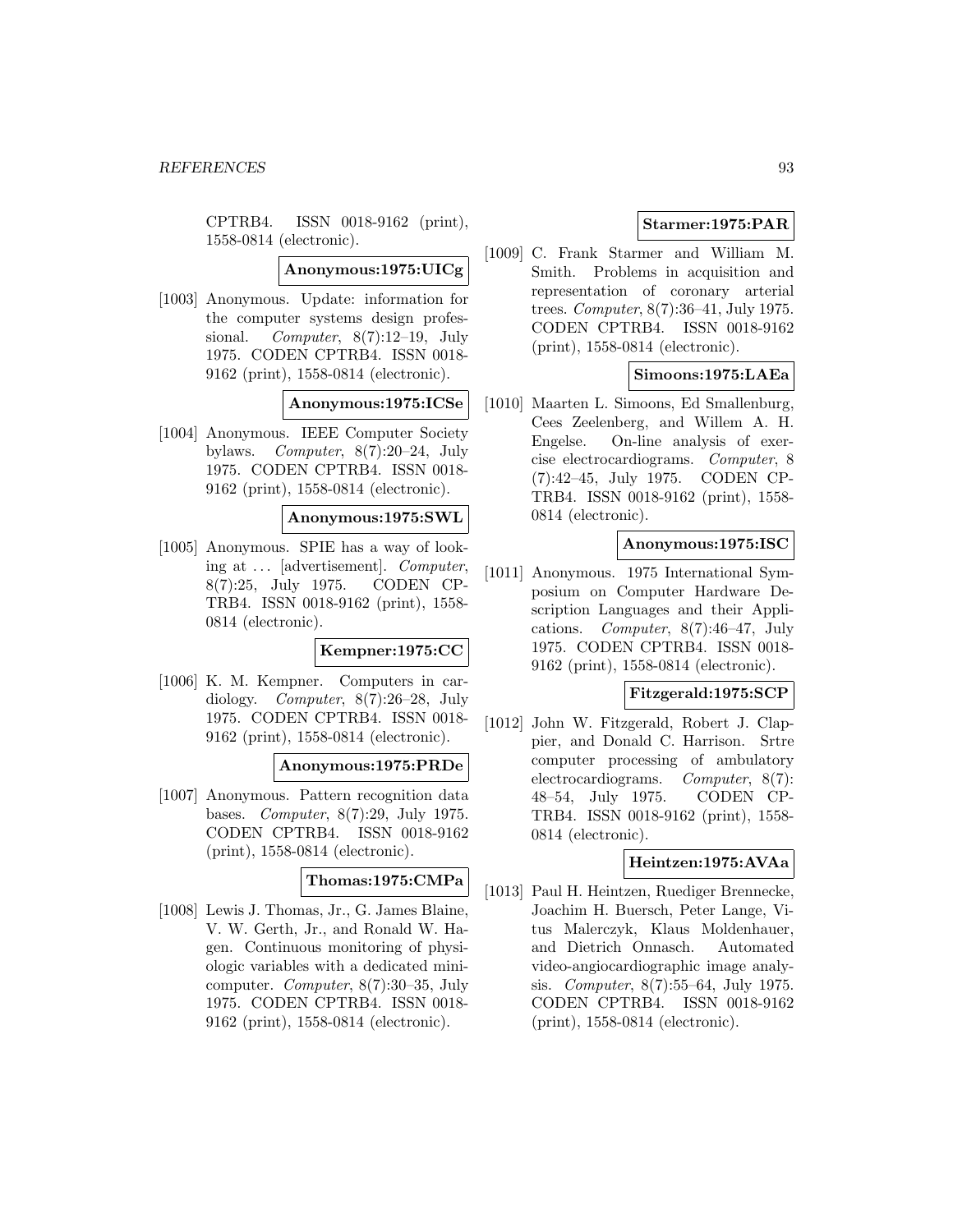### **Raeside:1975:BSM**

[1014] David E. Raeside. Bayesian statistics: Mathematical tools for computers\*. Computer, 8(7):65–73, July 1975. CODEN CPTRB4. ISSN 0018-9162 (print), 1558-0814 (electronic).

## **Parrish:1975:NDM**

[1015] E. A. Parrish, G. Nagy, Y. T. Chien, and A. Klinger. New directions in machine-pattern analysis. Computer, 8(7):74–76, July 1975. CODEN CP-TRB4. ISSN 0018-9162 (print), 1558- 0814 (electronic).

### **Stucki:1975:CAP**

[1016] L. G. Stucki. Currently available program testing tools: Technology and experience. Computer, 8(7):77–78, July 1975. CODEN CPTRB4. ISSN 0018- 9162 (print), 1558-0814 (electronic).

### **Anonymous:1975:SAS**

[1017] Anonymous. Second annual symposium on computer architecture. Computer, 8(7):79–80, July 1975. CODEN CPTRB4. ISSN 0018-9162 (print), 1558-0814 (electronic).

## **Michalopoulos:1975:NPg**

[1018] D. A. Michalopoulos. New products. Computer, 8(7):81–84, July 1975. CODEN CPTRB4. ISSN 0018-9162 (print), 1558-0814 (electronic).

#### **Anonymous:1975:RIAg**

[1019] Anonymous. Recent IC announcements. Computer, 8(7):85, July 1975. CODEN CPTRB4. ISSN 0018-9162 (print), 1558-0814 (electronic).

### **Michalopoulos:1975:NAg**

[1020] D. A. Michalopoulos. New applications. Computer, 8(7):86–88, July 1975. CODEN CPTRB4. ISSN 0018-9162 (print), 1558-0814 (electronic).

## **Anonymous:1975:RAg**

[1021] Anonymous. Repository [advertisement]. Computer, 8(7):89–91, July 1975. CODEN CPTRB4. ISSN 0018- 9162 (print), 1558-0814 (electronic).

# **Anonymous:1975:PPg**

[1022] Anonymous. Product profile. Computer, 8(7):91, July 1975. CODEN CP-TRB4. ISSN 0018-9162 (print), 1558- 0814 (electronic).

## **Anonymous:1975:EWGe**

[1023] Anonymous. Everybody wins ... in the Great IEEE Computer Society membership race. Computer, 8(7):92, July 1975. CODEN CPTRB4. ISSN 0018- 9162 (print), 1558-0814 (electronic).

#### **Anonymous:1975:Ck**

[1024] Anonymous. Computer. Computer, 8(7):c1, July 1975. CODEN CP-TRB4. ISSN 0018-9162 (print), 1558- 0814 (electronic).

### **Anonymous:1975:CPk**

[1025] Anonymous. Call for papers. Computer, 8(7):c2, July 1975. CODEN CP-TRB4. ISSN 0018-9162 (print), 1558- 0814 (electronic).

#### **Anonymous:1975:TCh**

[1026] Anonymous. Table of contents. Computer, 8(8):1, August 1975. CODEN CPTRB4. ISSN 0018-9162 (print), 1558-0814 (electronic).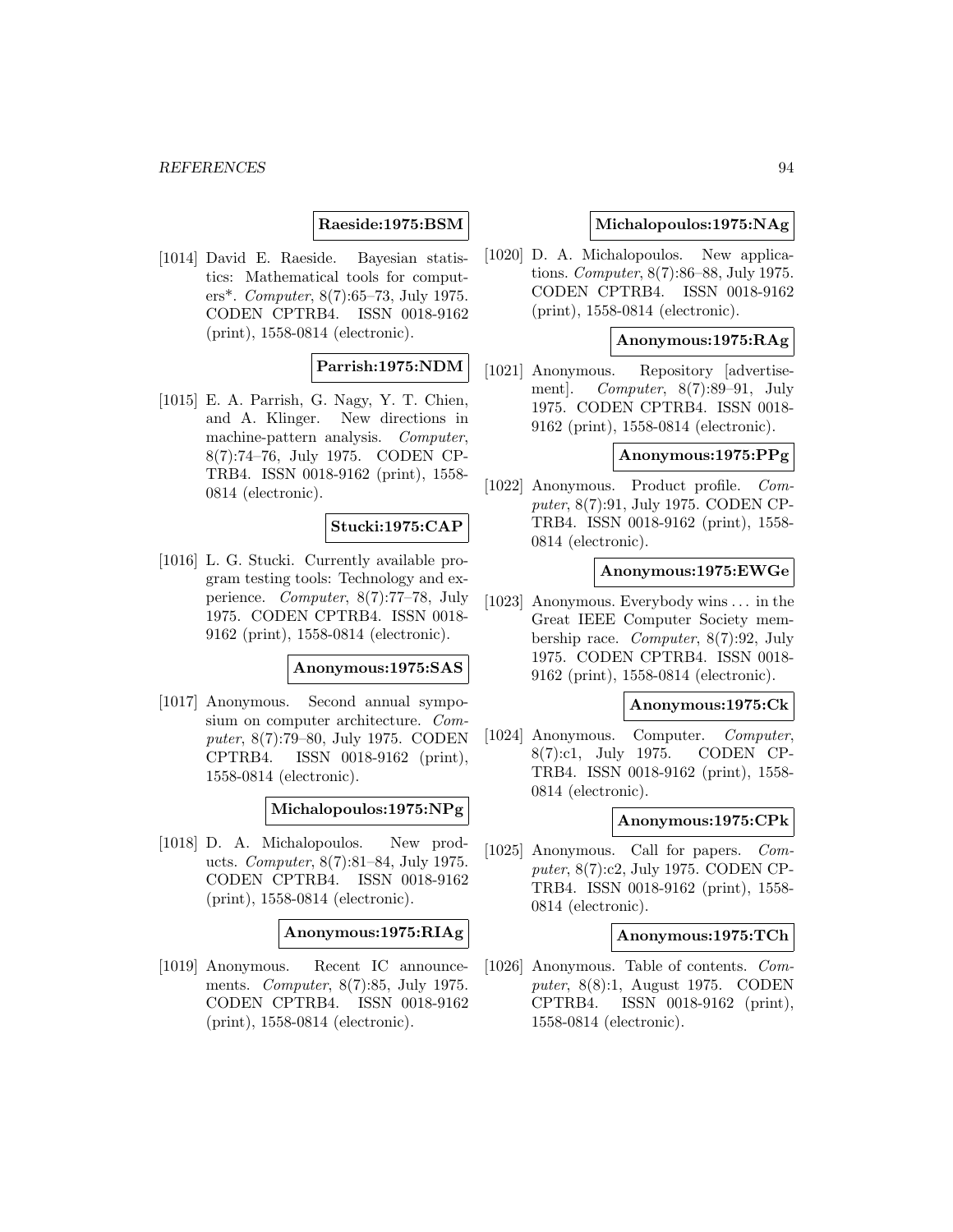## **Anonymous:1975:Pd**

[1027] Anonymous. From the President. Computer, 8(8):2–3, August 1975. CODEN CPTRB4. ISSN 0018-9162 (print), 1558-0814 (electronic).

#### **Anonymous:1975:Cl**

[1028] Anonymous. Calendar. Computer, 8 (8):4–74, August 1975. CODEN CP-TRB4. ISSN 0018-9162 (print), 1558- 0814 (electronic).

### **Anonymous:1975:CPl**

[1029] Anonymous. Call for papers. Computer, 8(8):6–75, August 1975. CO-DEN CPTRB4. ISSN 0018-9162 (print), 1558-0814 (electronic).

### **Anonymous:1975:APb**

[1030] Anonymous. Advance program. Computer, 8(8):7–13, August 1975. CO-DEN CPTRB4. ISSN 0018-9162 (print), 1558-0814 (electronic).

#### **Anonymous:1975:PRDf**

[1031] Anonymous. Pattern recognition data bases. Computer, 8(8):14, August 1975. CODEN CPTRB4. ISSN 0018-9162 (print), 1558-0814 (electronic).

#### **Anonymous:1975:UICh**

[1032] Anonymous. Update: information for the computer systems design professional. Computer, 8(8):15–21, August 1975. CODEN CPTRB4. ISSN 0018- 9162 (print), 1558-0814 (electronic).

#### **Anonymous:1975:LE**

[1033] Anonymous. Letters to the editors. Computer, 8(8):22, August 1975. CODEN CPTRB4. ISSN 0018-9162 (print), 1558-0814 (electronic).

# **Galey:1975:MBB**

[1034] J. M. Galey. Microprogramming: The bridge between hardware and software. Computer, 8(8):23, August 1975. CODEN CPTRB4. ISSN 0018-9162 (print), 1558-0814 (electronic).

## **Mallach:1975:EA**

[1035] E. G. Mallach. Emulator architecture. Computer, 8(8):24–32, August 1975. CODEN CPTRB4. ISSN 0018- 9162 (print), 1558-0814 (electronic).

#### **Jones:1975:SCW**

[1036] L. H. Jones. A survey of current work in microprogramming. Computer, 8 (8):33–38, August 1975. CODEN CP-TRB4. ISSN 0018-9162 (print), 1558- 0814 (electronic).

### **Anonymous:1975:CPm**

[1037] Anonymous. Call for papers. Computer, 8(8):39, August 1975. CODEN CPTRB4. ISSN 0018-9162 (print), 1558-0814 (electronic).

## **Mallett:1975:CIH**

[1038] P. W. Mallett and T. G. Lewis. Considerations for implementing a high level microprogramming language translation system. Computer, 8(8):40–52, August 1975. CODEN CPTRB4. ISSN 0018-9162 (print), 1558-0814 (electronic).

### **Anonymous:1975:EAW**

[1039] Anonymous. Eighth Annual Workshop on Microprogramming. Computer, 8 (8):53, August 1975. CODEN CP-TRB4. ISSN 0018-9162 (print), 1558- 0814 (electronic).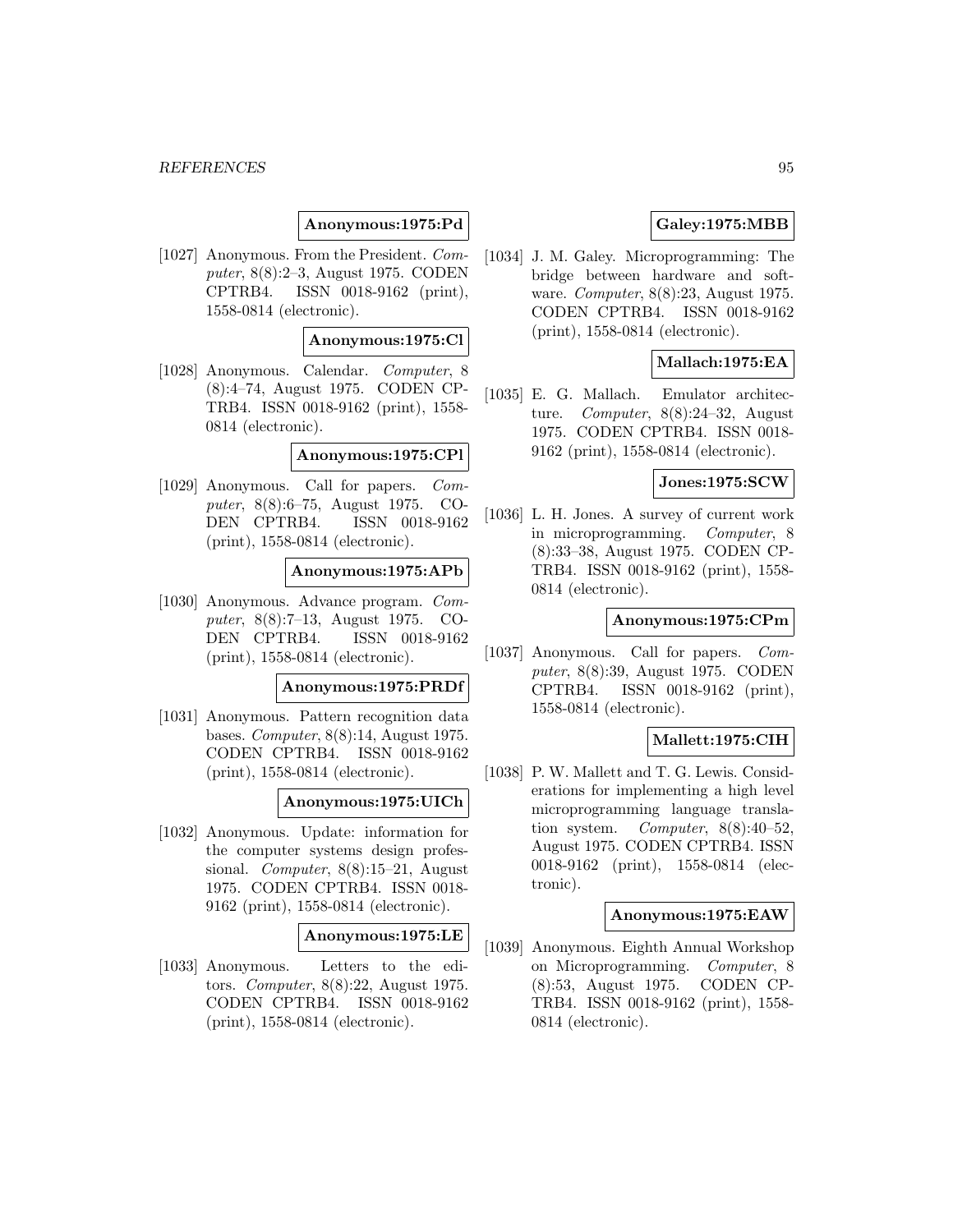## **Newell:1975:SHC**

[1040] J. C. Newell, D. O. Dickman, and M. A. Winkler. Synthesis of holograms from computer-generated output. Computer, 8(8):54–56, August 1975. CODEN CPTRB4. ISSN 0018- 9162 (print), 1558-0814 (electronic).

#### **Michalopoulos:1975:NPh**

[1041] D. A. Michalopoulos. New products. Computer, 8(8):57–63, August 1975. CODEN CPTRB4. ISSN 0018-9162 (print), 1558-0814 (electronic).

#### **Anonymous:1975:RIAh**

[1042] Anonymous. Recent IC announcements. Computer, 8(8):64, August 1975. CODEN CPTRB4. ISSN 0018- 9162 (print), 1558-0814 (electronic).

## **Michalopoulos:1975:NAh**

[1043] D. A. Michalopoulos. New applications. Computer, 8(8):65–66, August 1975. CODEN CPTRB4. ISSN 0018- 9162 (print), 1558-0814 (electronic).

#### **Anonymous:1975:RAh**

[1044] Anonymous. Repository [advertisement]. Computer, 8(8):67–72, August 1975. CODEN CPTRB4. ISSN 0018- 9162 (print), 1558-0814 (electronic).

#### **Anonymous:1975:PPh**

[1045] Anonymous. Product profile. Computer, 8(8):73, August 1975. CODEN CPTRB4. ISSN 0018-9162 (print), 1558-0814 (electronic).

# **Anonymous:1975:Bd**

[1046] Anonymous. The bookshelf. Computer, 8(8):76, August 1975. CODEN CP- TRB4. ISSN 0018-9162 (print), 1558- 0814 (electronic).

### **Anonymous:1975:END**

[1047] Anonymous. Electronics in the next 1000 days [advertisement]. Computer, 8(8):76, August 1975. CODEN CP-TRB4. ISSN 0018-9162 (print), 1558- 0814 (electronic).

### **Anonymous:1975:Cm**

[1048] Anonymous. Computer. Computer, 8(8):c1, August 1975. CODEN CP-TRB4. ISSN 0018-9162 (print), 1558- 0814 (electronic).

#### **Anonymous:1975:EWGf**

[1049] Anonymous. Everybody wins ... in the Great IEEE Computer Society membership race. Computer, 8 (8):c2, August 1975. CODEN CP-TRB4. ISSN 0018-9162 (print), 1558- 0814 (electronic).

#### **Anonymous:1975:TCi**

[1050] Anonymous. Table of contents. Computer, 8(9):1, September 1975. CODEN CPTRB4. ISSN 0018-9162 (print), 1558-0814 (electronic).

#### **Anonymous:1975:MDS**

[1051] Anonymous. Microcomputer design is a snap [advertisement]. Computer, 8 (9):2–3, September 1975. CODEN CP-TRB4. ISSN 0018-9162 (print), 1558- 0814 (electronic).

#### **Anonymous:1975:FR**

[1052] Anonymous. Financial report for 1974. Computer, 8(9):4–6, September 1975. CODEN CPTRB4. ISSN 0018-9162 (print), 1558-0814 (electronic).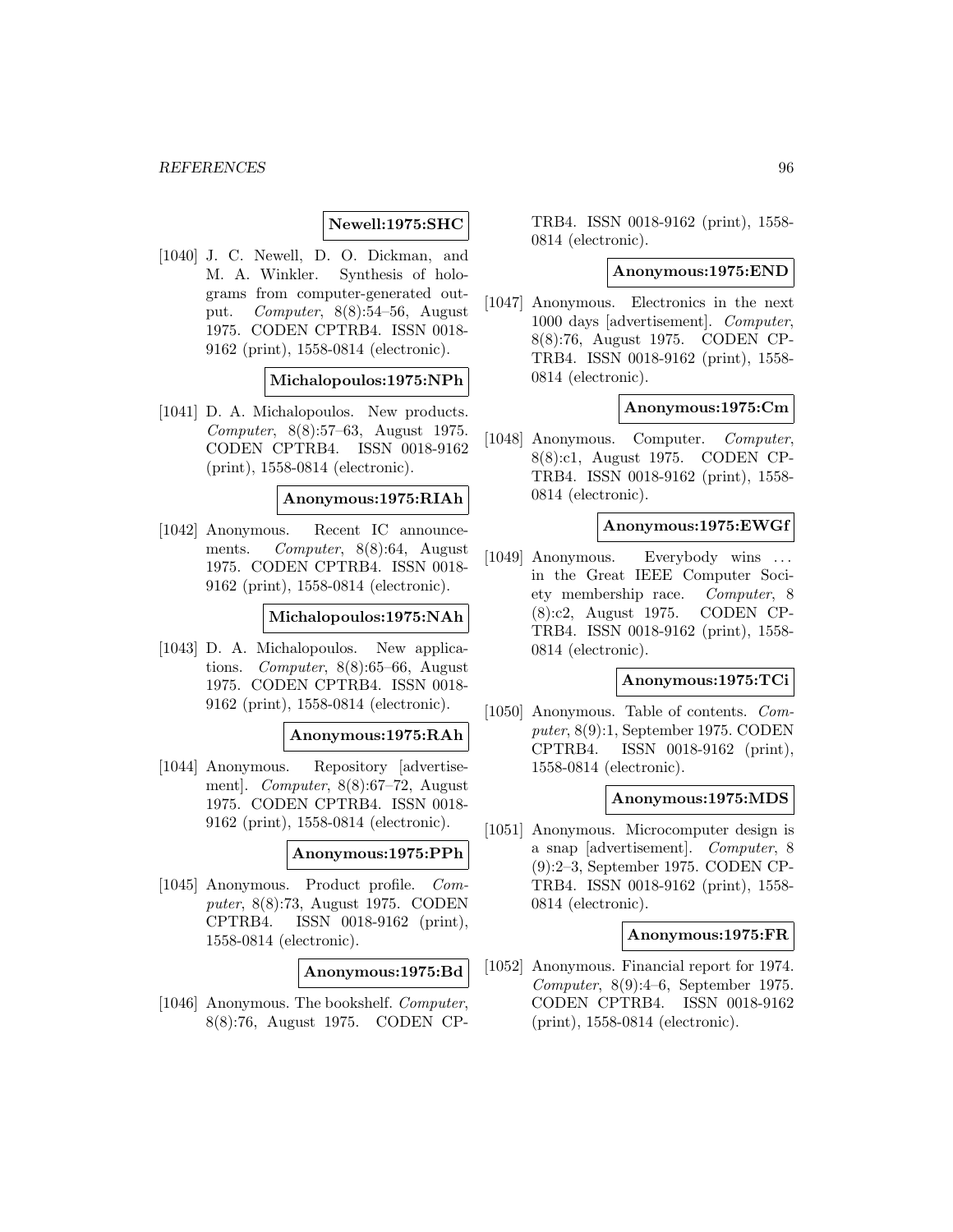### **Anonymous:1975:FTC**

[1053] Anonymous. Fourth Texas Conference on Computing Systems. Computer, 8 (9):7, September 1975. CODEN CP-TRB4. ISSN 0018-9162 (print), 1558- 0814 (electronic).

## **Anonymous:1975:UICi**

[1054] Anonymous. Update: information for the computer systems design professional. *Computer*, 8(9):8–13, September 1975. CODEN CPTRB4. ISSN 0018-9162 (print), 1558-0814 (electronic).

## **Anonymous:1975:EWGg**

[1055] Anonymous. Everybody wins ... in the Great IEEE Computer Society membership race. *Computer*, 8(9): 12, September 1975. CODEN CP-TRB4. ISSN 0018-9162 (print), 1558- 0814 (electronic).

#### **Busch:1975:PTC**

[1056] D. F. Busch. Printer technology: Competition for the Ribbon Bangers. Computer, 8(9):14–15, September 1975. CODEN CPTRB4. ISSN 0018-9162 (print), 1558-0814 (electronic).

## **Lennemann:1975:ILP**

[1057] E. Lennemann and W. Sakmann. Impact line printing: Improvement of a proven technology. Computer, 8(9): 16–27, September 1975. CODEN CP-TRB4. ISSN 0018-9162 (print), 1558- 0814 (electronic).

# **Tschinkel:1975:NCI**

[1058] J. Tschinkel. A new concept in impact printing. Computer, 8(9):28– 36, September 1975. CODEN CP- TRB4. ISSN 0018-9162 (print), 1558- 0814 (electronic).

### **Anonymous:1975:PRDg**

[1059] Anonymous. Pattern recognition data bases. Computer, 8(9):37, September 1975. CODEN CPTRB4. ISSN 0018- 9162 (print), 1558-0814 (electronic).

#### **Anonymous:1975:MSL**

[1060] Anonymous. MOS 6502 the second of a low cost high performance microprocessor family. Computer, 8(9): 38–39, September 1975. CODEN CP-TRB4. ISSN 0018-9162 (print), 1558- 0814 (electronic).

## **Mitchell:1975:XCP**

[1061] J. N. Mitchell. The Xerox 1200 Computer Printing System. Computer, 8 (9):40–48, September 1975. CODEN CPTRB4. ISSN 0018-9162 (print), 1558-0814 (electronic).

#### **Borelli:1975:NPP**

[1062] R. F. Borelli, R. B. Bayless, and E. R. Truax. A nonimpact page printing system. Computer, 8(9):49–57, September 1975. CODEN CPTRB4. ISSN 0018- 9162 (print), 1558-0814 (electronic).

#### **Michalopoulos:1975:NPi**

[1063] D. A. Michalopoulos. New products. Computer, 8(9):58–63, September 1975. CODEN CPTRB4. ISSN 0018- 9162 (print), 1558-0814 (electronic).

#### **Anonymous:1975:RIAi**

[1064] Anonymous. Recent IC announcements. Computer, 8(9):64, September 1975. CODEN CPTRB4. ISSN 0018- 9162 (print), 1558-0814 (electronic).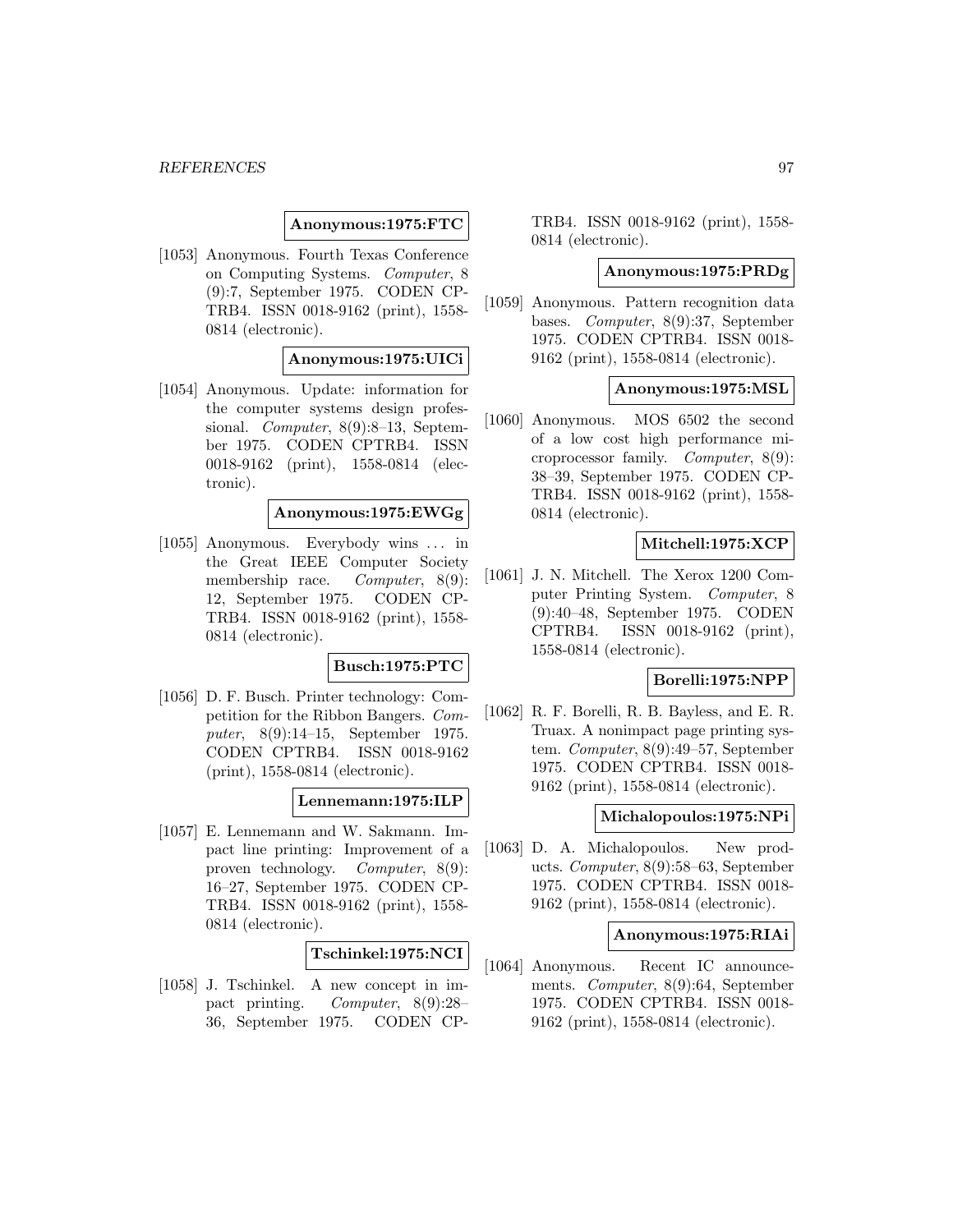### **Michalopoulos:1975:NAi**

[1065] D. A. Michalopoulos. New applications. Computer, 8(9):65–66, September 1975. CODEN CPTRB4. ISSN 0018-9162 (print), 1558-0814 (electronic).

## **Anonymous:1975:RAi**

[1066] Anonymous. Repository [advertisement]. Computer, 8(9):67–70, September 1975. CODEN CPTRB4. ISSN 0018-9162 (print), 1558-0814 (electronic).

## **Anonymous:1975:Cn**

[1067] Anonymous. Calendar. Computer, 8 (9):73–75, September 1975. CODEN CPTRB4. ISSN 0018-9162 (print), 1558-0814 (electronic).

#### **Anonymous:1975:PPi**

[1068] Anonymous. Product profile. Computer, 8(9):75, September 1975. CO-DEN CPTRB4. ISSN 0018-9162 (print), 1558-0814 (electronic).

#### **Anonymous:1975:CAc**

[1069] Anonymous. Classified ads. Computer, 8(9):76–78, September 1975. CODEN CPTRB4. ISSN 0018-9162 (print), 1558-0814 (electronic).

#### **Anonymous:1975:OPW**

[1070] Anonymous. One plot is worth thirty pages of printout [advertisement]. Computer, 8(9):78, September 1975. CODEN CPTRB4. ISSN 0018- 9162 (print), 1558-0814 (electronic).

#### **Anonymous:1975:Co**

[1071] Anonymous. Computer. Computer, 8 (9):c1, September 1975. CODEN CP- TRB4. ISSN 0018-9162 (print), 1558- 0814 (electronic).

### **Anonymous:1975:CPn**

[1072] Anonymous. Call for papers. Computer, 8(9):c2, September 1975. CO-DEN CPTRB4. ISSN 0018-9162 (print), 1558-0814 (electronic).

### **Anonymous:1975:TCj**

[1073] Anonymous. Table of contents. Computer, 8(10):1, October 1975. CODEN CPTRB4. ISSN 0018-9162 (print), 1558-0814 (electronic).

#### **Anonymous:1975:IWL**

[1074] Anonymous. Introducing ... the world's lowest cost computer system JOLT [advertisement]. Computer, 8 (10):2–3, October 1975. CODEN CP-TRB4. ISSN 0018-9162 (print), 1558- 0814 (electronic).

#### **Anonymous:1975:Pe**

[1075] Anonymous. From the President. Computer, 8(10):4–5, October 1975. CODEN CPTRB4. ISSN 0018-9162 (print), 1558-0814 (electronic).

#### **Anonymous:1975:UICj**

[1076] Anonymous. Update: information for the computer systems design professional. Computer, 8(10):6–19, October 1975. CODEN CPTRB4. ISSN 0018- 9162 (print), 1558-0814 (electronic).

#### **Collins:1975:MDA**

[1077] D. C. Collins. Microprocessor design and application. Computer, 8(10): 20–21, October 1975. CODEN CP-TRB4. ISSN 0018-9162 (print), 1558- 0814 (electronic).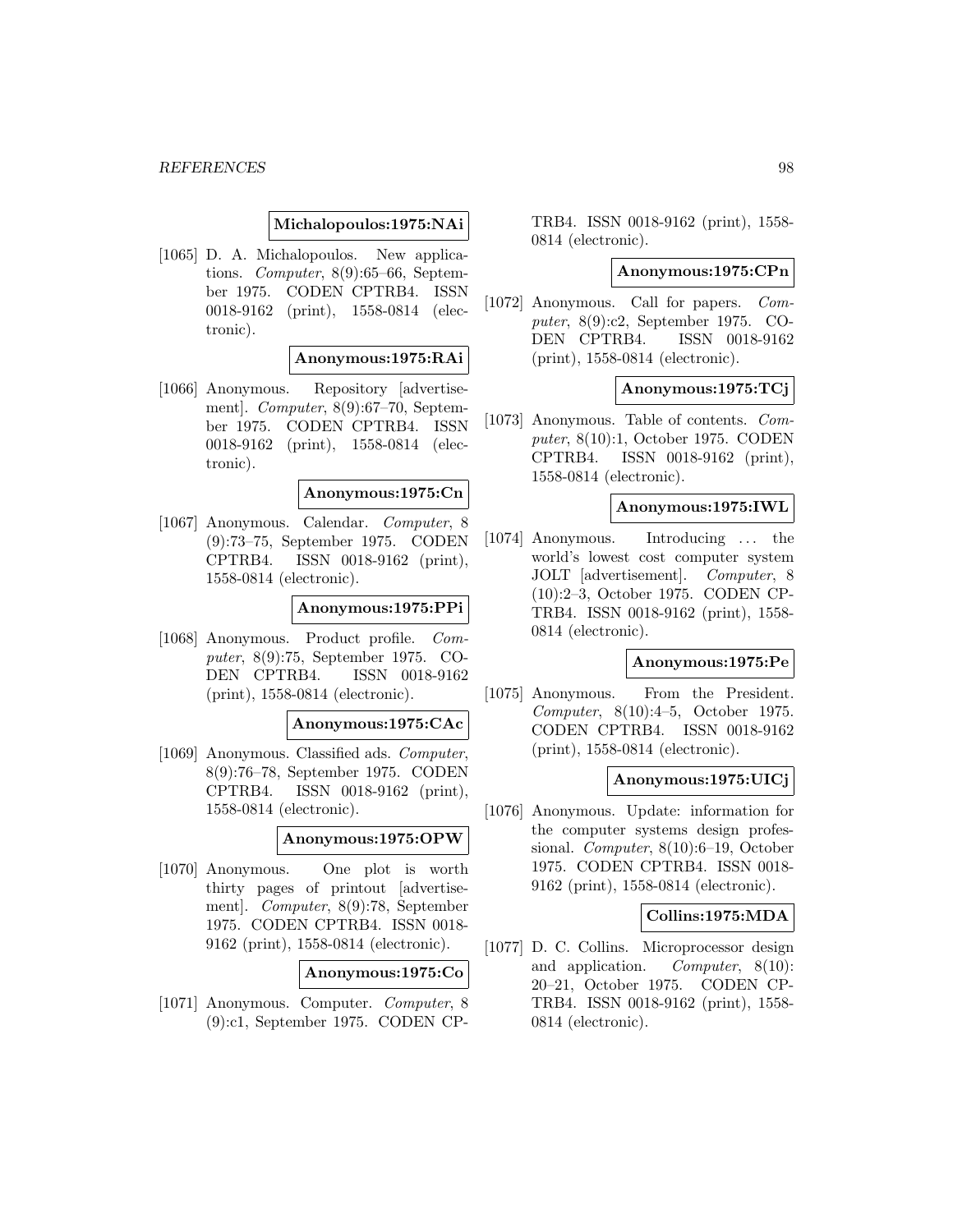## **Anonymous:1975:TMA**

[1078] Anonymous. Tutorial: Microprocessor application in multiple processor systems. Computer, 8(10):22–30, October 1975. CODEN CPTRB4. ISSN 0018- 9162 (print), 1558-0814 (electronic).

### **Anonymous:1975:CRSa**

[1079] Anonymous. Capture! realtime software design challenge [advertisement]. Computer, 8(10):31, October 1975. CODEN CPTRB4. ISSN 0018-9162 (print), 1558-0814 (electronic).

### **Conley:1975:PMC**

[1080] S. W. Conley. Portable microcomputer cross-assembler in basic. Computer, 8(10):32–42, October 1975. CODEN CPTRB4. ISSN 0018-9162 (print), 1558-0814 (electronic).

#### **Korn:1975:PMS**

[1081] G. A. Korn. A proposed method for simplified microcomputer programming\*. Computer, 8(10):43–52, October 1975. CODEN CPTRB4. ISSN 0018-9162 (print), 1558-0814 (electronic).

## **Gray:1975:MCT**

[1082] M. T. Gray. Microprocessors in CRT terminal applications: Hardware/ software tradeoffs. Computer, 8(10): 53–59, October 1975. CODEN CP-TRB4. ISSN 0018-9162 (print), 1558- 0814 (electronic).

#### **Laliotis:1975:MCD**

[1083] T. A. Laliotis and T. D. Brumett. A microprocessors-controlled DIC test system\*. Computer, 8(10):60–67, October 1975. CODEN CPTRB4. ISSN

0018-9162 (print), 1558-0814 (electronic).

#### **Anonymous:1975:PRDh**

[1084] Anonymous. Pattern recognition data bases. Computer, 8(10):68, October 1975. CODEN CPTRB4. ISSN 0018- 9162 (print), 1558-0814 (electronic).

## **Michalopoulos:1975:NPj**

[1085] D. A. Michalopoulos. New products. Computer, 8(10):69–74, October 1975. CODEN CPTRB4. ISSN 0018-9162 (print), 1558-0814 (electronic).

### **Anonymous:1975:RIAj**

[1086] Anonymous. Recent IC announcements. Computer, 8(10):75, October 1975. CODEN CPTRB4. ISSN 0018- 9162 (print), 1558-0814 (electronic).

#### **Michalopoulos:1975:NAj**

[1087] D. A. Michalopoulos. New applications. Computer, 8(10):76–78, October 1975. CODEN CPTRB4. ISSN 0018- 9162 (print), 1558-0814 (electronic).

#### **Anonymous:1975:RAj**

[1088] Anonymous. Repository [advertisement]. Computer, 8(10):81–88, October 1975. CODEN CPTRB4. ISSN 0018-9162 (print), 1558-0814 (electronic).

#### **Anonymous:1975:CPo**

[1089] Anonymous. Call for papers. Computer, 8(10):87, October 1975. CODEN CPTRB4. ISSN 0018-9162 (print), 1558-0814 (electronic).

## **Anonymous:1975:Cq**

[1090] Anonymous. Calendar. Computer, 8 (10):89–92, October 1975. CODEN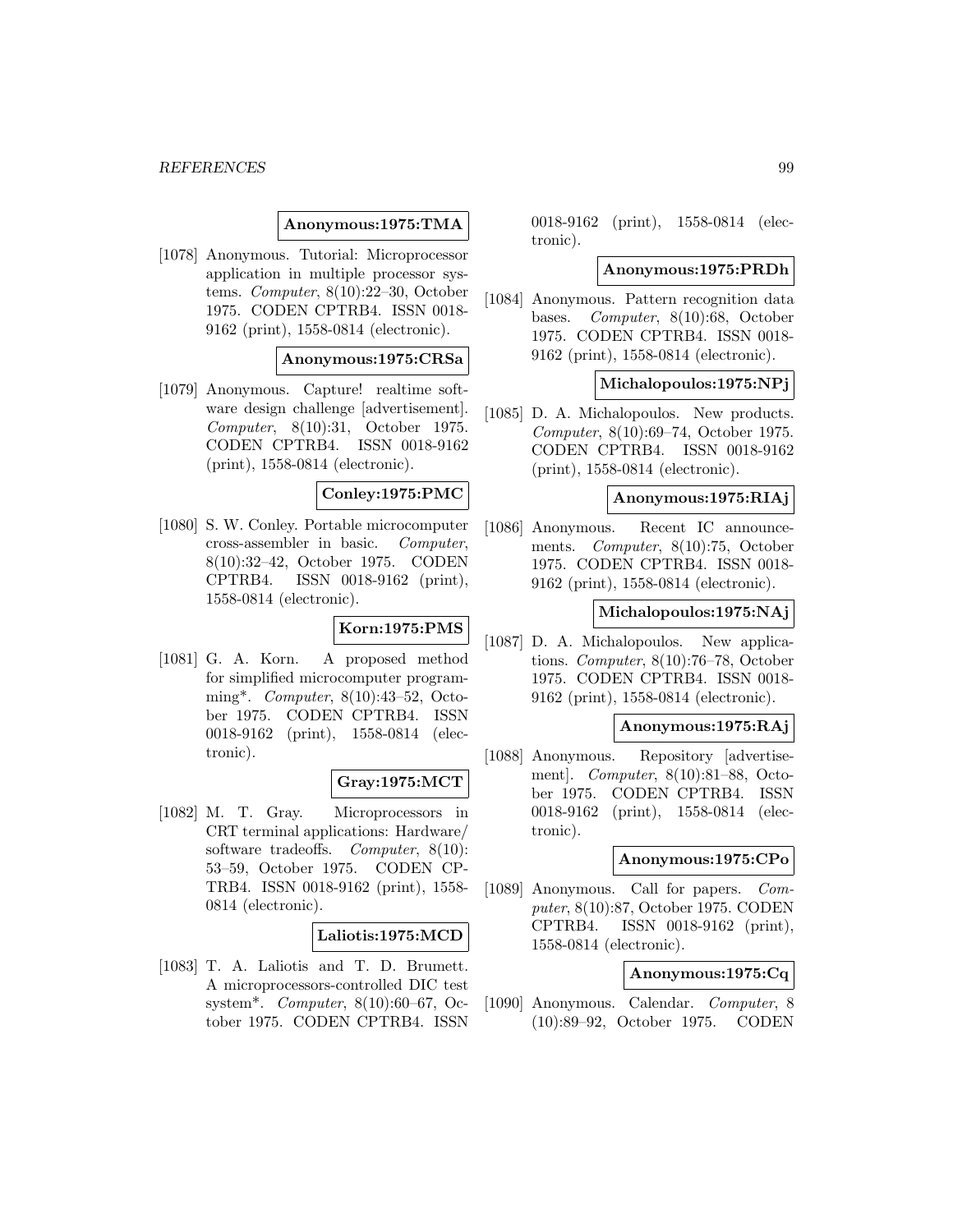CPTRB4. ISSN 0018-9162 (print), 1558-0814 (electronic).

**Anonymous:1975:BRf**

[1091] Anonymous. Book review. Computer, 8(10):93, October 1975. CODEN CP-TRB4. ISSN 0018-9162 (print), 1558- 0814 (electronic).

**Anonymous:1975:PPj**

[1092] Anonymous. Product profile. Computer, 8(10):93, October 1975. CODEN CPTRB4. ISSN 0018-9162 (print), 1558-0814 (electronic).

**Anonymous:1975:Be**

[1093] Anonymous. The bookshelf. Computer, 8(10):94, October 1975. CODEN CP-TRB4. ISSN 0018-9162 (print), 1558- 0814 (electronic).

**Anonymous:1975:JAa**

[1094] Anonymous. Japan? [advertisement]. Computer, 8(10):94, October 1975. CODEN CPTRB4. ISSN 0018-9162 (print), 1558-0814 (electronic).

#### **Anonymous:1975:Cr**

[1095] Anonymous. Computer. Computer, 8 (10):c1, October 1975. CODEN CP-TRB4. ISSN 0018-9162 (print), 1558- 0814 (electronic).

**Anonymous:1975:NNa**

[1096] Anonymous. News & notes. Computer, 8(10):c2, October 1975. CODEN CP-TRB4. ISSN 0018-9162 (print), 1558- 0814 (electronic).

**Anonymous:1975:TCk**

[1097] Anonymous. Table of contents. Computer, 8(11):1, November 1975. CO-

DEN CPTRB4. ISSN 0018-9162 (print), 1558-0814 (electronic).

#### **Anonymous:1975:UICk**

[1098] Anonymous. Update: information for the computer systems design professional. Computer,  $8(11):2-11$ , November 1975. CODEN CPTRB4. ISSN 0018-9162 (print), 1558-0814 (electronic).

### **Kehl:1975:LLM**

[1099] T. H. Kehl, C. Moss, and L. Dunkel. LM2: a logic machine minicomputer. Computer, 8(11):12–22, November 1975. CODEN CPTRB4. ISSN 0018-9162 (print), 1558-0814 (electronic).

#### **Anonymous:1975:CRSb**

[1100] Anonymous. Capture! Realtime software design challenge [advertisement]. Computer, 8(11):23, November 1975. CODEN CPTRB4. ISSN 0018-9162 (print), 1558-0814 (electronic).

### **Anonymous:1975:SRAb**

[1101] Anonymous. Step right up [advertisement]. Computer, 8(11):24, November 1975. CODEN CPTRB4. ISSN 0018- 9162 (print), 1558-0814 (electronic).

## **Lea:1975:IPA**

[1102] R. M. Lea. Information processing with an associative parallel processor. Computer, 8(11):25–32, November 1975. CODEN CPTRB4. ISSN 0018-9162 (print), 1558-0814 (electronic).

# **Anonymous:1975:CPCa**

[1103] Anonymous. Call for papers on computer communications. Computer, 8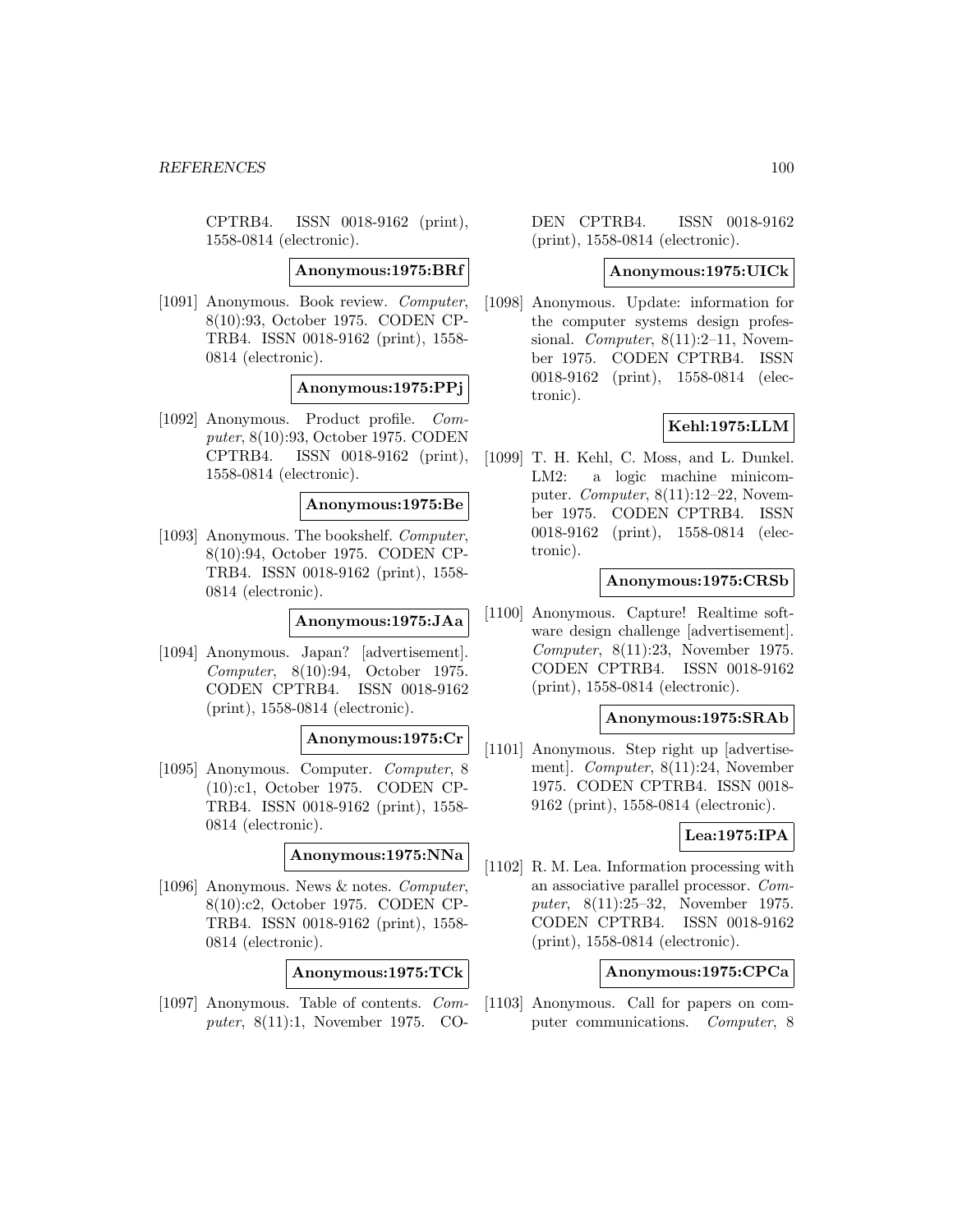(11):33, November 1975. CODEN CP-TRB4. ISSN 0018-9162 (print), 1558- 0814 (electronic).

## **Anonymous:1975:PRDi**

[1104] Anonymous. Pattern recognition data bases. Computer, 8(11):34, November 1975. CODEN CPTRB4. ISSN 0018- 9162 (print), 1558-0814 (electronic).

# **Bhandarkar:1975:TCS**

[1105] D. P. Bhandarkar and J. E. Juliussen. Tutorial: Computer system advantages of magnetic bubble memories. Computer, 8(11):35–40, November 1975. CODEN CPTRB4. ISSN 0018-9162 (print), 1558-0814 (electronic).

## **Alexander:1975:SDC**

[1106] W. G. Alexander and D. B. Wortman. Static and dynamic characteristics of XPL programs. Computer, 8(11):41– 46, November 1975. CODEN CP-TRB4. ISSN 0018-9162 (print), 1558- 0814 (electronic).

#### **Anonymous:1975:NLD**

[1107] Anonymous. '76 NCC ... landmarks in data processing. Computer, 8(11): 47–50, November 1975. CODEN CP-TRB4. ISSN 0018-9162 (print), 1558- 0814 (electronic).

### **Anonymous:1975:TCS**

[1108] Anonymous. Tutorial: Computer system monitors. Computer, 8(11):51-61, November 1975. CODEN CP-TRB4. ISSN 0018-9162 (print), 1558- 0814 (electronic).

**Anonymous:1975:ACCb**

[1109] Anonymous. Annual Conference of California Educational Data Process-

ing Association (CEDPA) and California Educational Computing Consortium (CECC). *Computer*, 8(11): 62, November 1975. CODEN CP-TRB4. ISSN 0018-9162 (print), 1558- 0814 (electronic).

#### **Agajanian:1975:BSP**

[1110] A. H. Agajanian. A bibliography on system performance evaluation. Computer, 8(11):63–74, November 1975. CODEN CPTRB4. ISSN 0018-9162 (print), 1558-0814 (electronic).

## **Anonymous:1975:NYS**

[1111] Anonymous. Now you see it, now you don't [advertisement]. Computer, 8 (11):75, November 1975. CODEN CP-TRB4. ISSN 0018-9162 (print), 1558- 0814 (electronic).

### **Anonymous:1975:Cs**

[1112] Anonymous. Calendar. Computer, 8 (11):76–79, November 1975. CODEN CPTRB4. ISSN 0018-9162 (print), 1558-0814 (electronic).

## **Anonymous:1975:CPp**

[1113] Anonymous. Call for papers. Computer, 8(11):80–82, November 1975. CODEN CPTRB4. ISSN 0018-9162 (print), 1558-0814 (electronic).

### **Anonymous:1975:CPAa**

[1114] Anonymous. Call for papers — ACM '76 October 20–22, 1976... . Computer, 8(11):81, November 1975. CODEN CP-TRB4. ISSN 0018-9162 (print), 1558- 0814 (electronic).

# **Michalopoulos:1975:NPk**

[1115] D. A. Michalopoulos. New products. *Computer*,  $8(11):85-89$ , Novem-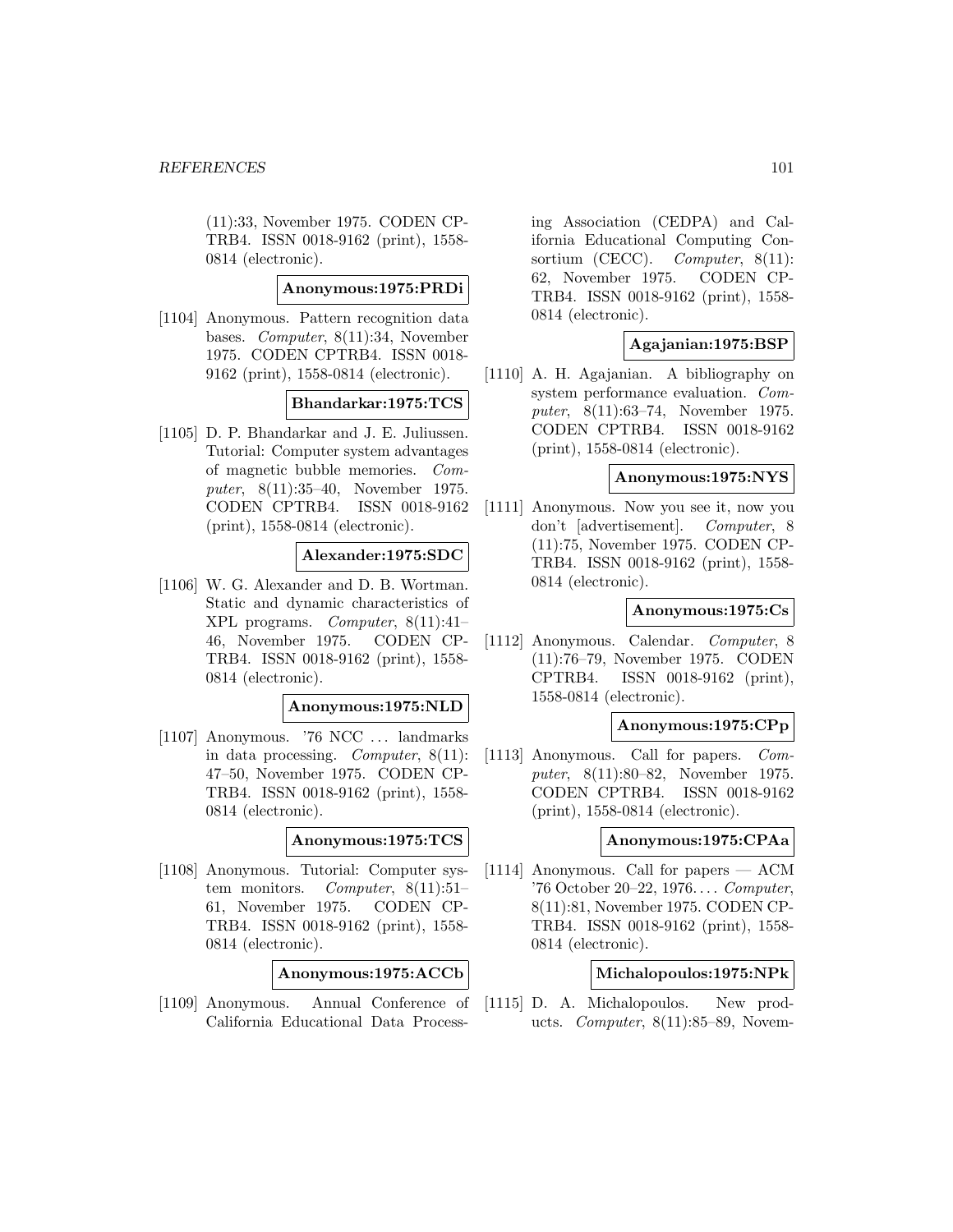ber 1975. CODEN CPTRB4. ISSN 0018-9162 (print), 1558-0814 (electronic).

**Anonymous:1975:RIAk**

[1116] Anonymous. Recent IC announcements. Computer, 8(11):90, November 1975. CODEN CPTRB4. ISSN 0018- 9162 (print), 1558-0814 (electronic).

### **Michalopoulos:1975:NAk**

[1117] D. A. Michalopoulos. New applications. Computer, 8(11):91–92, November 1975. CODEN CPTRB4. ISSN 0018-9162 (print), 1558-0814 (electronic).

### **Anonymous:1975:CAd**

[1118] Anonymous. Classified ads. Computer, 8(11):93, November 1975. CODEN CP-TRB4. ISSN 0018-9162 (print), 1558- 0814 (electronic).

#### **Anonymous:1975:PPk**

[1119] Anonymous. Product profile. Computer, 8(11):93, November 1975. CO-DEN CPTRB4. ISSN 0018-9162 (print), 1558-0814 (electronic).

**Anonymous:1975:SC**

[1120] Anonymous. Short courses. Computer, 8(11):94, November 1975. CODEN CP-TRB4. ISSN 0018-9162 (print), 1558- 0814 (electronic).

**Anonymous:1975:RAk**

[1121] Anonymous. Repository [advertisement]. Computer, 8(11):95–97, November 1975. CODEN CPTRB4. ISSN 0018-9162 (print), 1558-0814 (electronic).

## **Anonymous:1975:Bf**

[1122] Anonymous. The bookshelf. Computer, 8(11):98, November 1975. CODEN CP-TRB4. ISSN 0018-9162 (print), 1558- 0814 (electronic).

#### **Anonymous:1975:NNb**

[1123] Anonymous. News & notes. Computer, 8(11):98, November 1975. CODEN CP-TRB4. ISSN 0018-9162 (print), 1558- 0814 (electronic).

### **Anonymous:1975:Ct**

[1124] Anonymous. Computer. Computer, 8 (11):c1, November 1975. CODEN CP-TRB4. ISSN 0018-9162 (print), 1558- 0814 (electronic).

### **Anonymous:1975:JAb**

[1125] Anonymous. Japan? [advertisement]. Computer, 8(11):c2, November 1975. CODEN CPTRB4. ISSN 0018-9162 (print), 1558-0814 (electronic).

## **Anonymous:1975:TCl**

[1126] Anonymous. Table of contents. Computer, 8(12):1, December 1975. CO-DEN CPTRB4. ISSN 0018-9162 (print), 1558-0814 (electronic).

#### **Anonymous:1975:PRDj**

[1127] Anonymous. Pattern recognition data bases. Computer, 8(12):2, December 1975. CODEN CPTRB4. ISSN 0018- 9162 (print), 1558-0814 (electronic).

### **Anonymous:1975:CPq**

[1128] Anonymous. Call for papers. Computer, 8(12):3–6, December 1975. CO-DEN CPTRB4. ISSN 0018-9162 (print), 1558-0814 (electronic).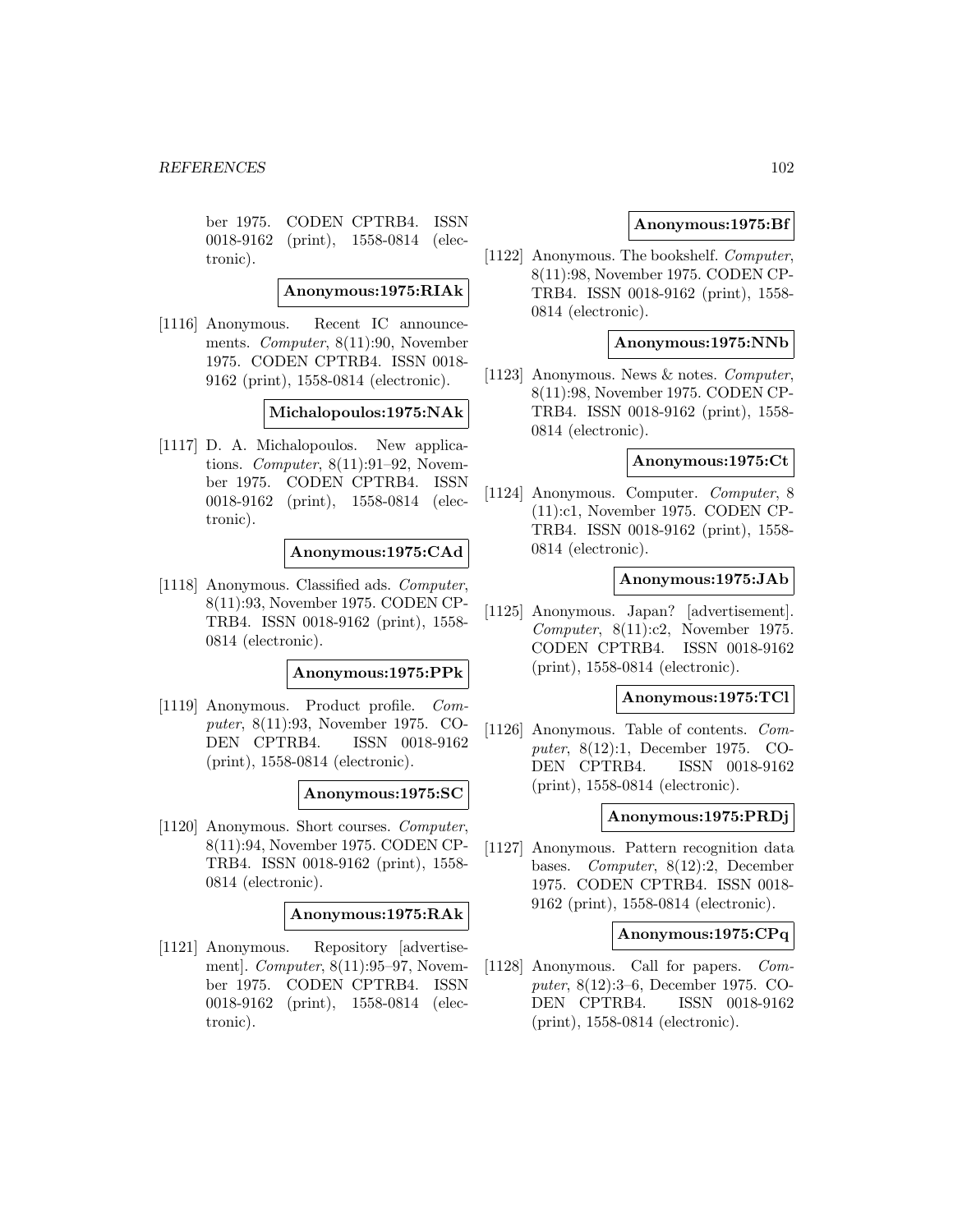### **Anonymous:1975:UICl**

[1129] Anonymous. Update: information for the computer systems design professional. *Computer*, 8(12):7–12, December 1975. CODEN CPTRB4. ISSN 0018-9162 (print), 1558-0814 (electronic).

## **Anonymous:1975:WU**

[1130] Anonymous. Washington update. Computer, 8(12):13–25, December 1975. CODEN CPTRB4. ISSN 0018- 9162 (print), 1558-0814 (electronic).

### **Anonymous:1975:CNY**

[1131] Anonymous. Computers the next 5 years. Computer, 8(12):15–22, December 1975. CODEN CPTRB4. ISSN 0018-9162 (print), 1558-0814 (electronic).

# **Irwin:1975:CEG**

[1132] D. Irwin and C. V. Ramamoorthy. Computer education [guest editor's introduction]. Computer, 8(12):26– 27, December 1975. CODEN CP-TRB4. ISSN 0018-9162 (print), 1558- 0814 (electronic).

## **Mulder:1975:MCF**

[1133] M. C. Mulder. Model curicula for four-year computer science and engineering programs: Bridging the tar pit. Computer, 8(12):28–33, December 1975. CODEN CPTRB4. ISSN 0018- 9162 (print), 1558-0814 (electronic).

## **Anonymous:1975:FEP**

[1134] Anonymous. The Federal Express Partsbank. It will change the way you think about distribution forever. [advertisement]. Computer, 8(12): 34, December 1975. CODEN CP-TRB4. ISSN 0018-9162 (print), 1558- 0814 (electronic).

## **Sloan:1975:SEE**

[1135] M. E. Sloan. Survey of electrical engineering and computer science departments in the U.S. *Computer*, 8(12): 35–42, December 1975. CODEN CP-TRB4. ISSN 0018-9162 (print), 1558- 0814 (electronic).

## **Anonymous:1975:MWR**

[1136] Anonymous. Make waves! in real time software definition and design [employment opportunity]. Computer, 8(12): 43, December 1975. CODEN CP-TRB4. ISSN 0018-9162 (print), 1558- 0814 (electronic).

### **Rossmann:1975:CSC**

[1137] G. E. Rossmann, M. J. Flynn, S. H. Fuller, C. G. Bell, F. P. Brooks, and H. Hellerman. A course of study in computer hardware architecture. Computer, 8(12):44–63, December 1975. CODEN CPTRB4. ISSN 0018-9162 (print), 1558-0814 (electronic).

### **Anonymous:1975:TAS**

[1138] Anonymous. Third Annual Symposium on Computer Architecture. Computer, 8(12):64–65, December 1975. CODEN CPTRB4. ISSN 0018-9162 (print), 1558-0814 (electronic).

## **Barquin:1975:SCE**

[1139] R. C. Barquin. A survey of computer education in Latin America. Computer, 8(12):66–72, December 1975. CODEN CPTRB4. ISSN 0018-9162 (print), 1558-0814 (electronic).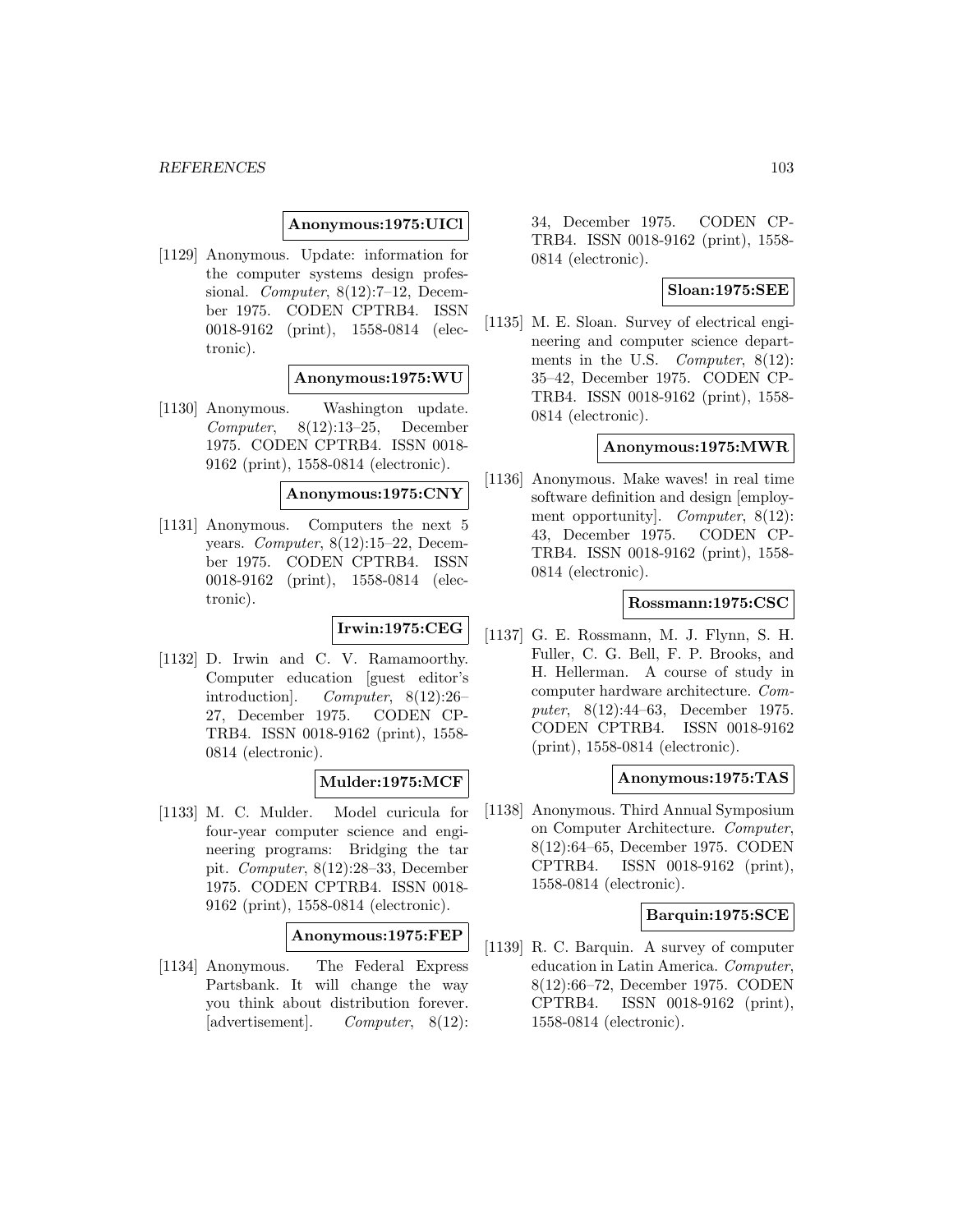## **Grason:1975:THS**

[1140] J. Grason and D. P. Siewiorek. Teaching with a hierarchically structured digital systems laboratory. Computer, 8 (12):73–81, December 1975. CODEN CPTRB4. ISSN 0018-9162 (print), 1558-0814 (electronic).

### **Michalopoulos:1975:NPl**

[1141] D. A. Michalopoulos. New products. Computer, 8(12):82–86, December 1975. CODEN CPTRB4. ISSN 0018-9162 (print), 1558-0814 (electronic).

### **Anonymous:1975:RIAl**

[1142] Anonymous. Recent IC announcements. Computer, 8(12):87, December 1975. CODEN CPTRB4. ISSN 0018- 9162 (print), 1558-0814 (electronic).

#### **Michalopoulos:1975:NAl**

[1143] D. A. Michalopoulos. New applications. Computer, 8(12):88–90, December 1975. CODEN CPTRB4. ISSN 0018-9162 (print), 1558-0814 (electronic).

#### **Anonymous:1975:RAl**

[1144] Anonymous. Repository [advertisement]. Computer, 8(12):91–97, December 1975. CODEN CPTRB4. ISSN 0018-9162 (print), 1558-0814 (electronic).

#### **Anonymous:1975:CAe**

[1145] Anonymous. Classified ads. Computer, 8(12):98, December 1975. CODEN CP-TRB4. ISSN 0018-9162 (print), 1558- 0814 (electronic).

### **Anonymous:1975:Cu**

[1146] Anonymous. Calendar. Computer, 8 (12):99–102, December 1975. CODEN CPTRB4. ISSN 0018-9162 (print), 1558-0814 (electronic).

### **Anonymous:1975:CPr**

[1147] Anonymous. Call for papers. Computer, 8(12):105–107, December 1975. CODEN CPTRB4. ISSN 0018-9162 (print), 1558-0814 (electronic).

### **Anonymous:1975:WEC**

[1148] Anonymous. World Encyclopedia of Computer Education and Research [advertisement]. Computer, 8(12):108, December 1975. CODEN CPTRB4. ISSN 0018-9162 (print), 1558-0814 (electronic).

## **Anonymous:1975:BRg**

[1149] Anonymous. Book reviews. Computer, 8(12):109–110, December 1975. CODEN CPTRB4. ISSN 0018-9162 (print), 1558-0814 (electronic).

#### **Anonymous:1975:Bg**

[1150] Anonymous. The bookshelf. Computer, 8(12):110, December 1975. CODEN CPTRB4. ISSN 0018-9162 (print), 1558-0814 (electronic).

### **Anonymous:1975:HA**

[1151] Anonymous. The honeymoon is over [advertisement]. Computer, 8(12): 110, December 1975. CODEN CP-TRB4. ISSN 0018-9162 (print), 1558- 0814 (electronic).

### **Anonymous:1975:Cv**

[1152] Anonymous. Computer. Computer, 8 (12):c1, December 1975. CODEN CP-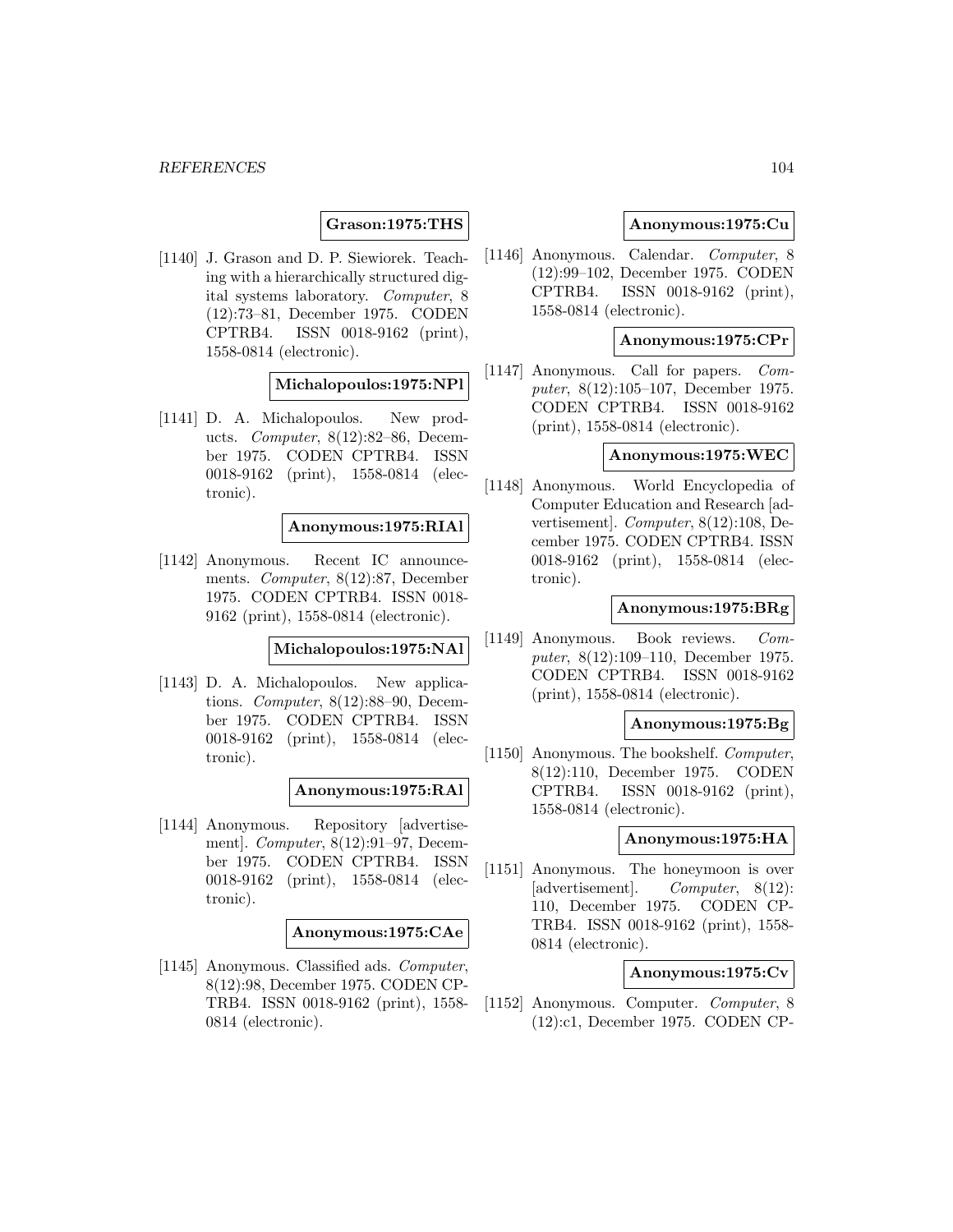TRB4. ISSN 0018-9162 (print), 1558- 0814 (electronic).

**Anonymous:1975:NNc**

[1153] Anonymous. News & notes. Computer, 8(12):c2, December 1975. CODEN CP-TRB4. ISSN 0018-9162 (print), 1558- 0814 (electronic).

## **Casaglia:1976:SFN**

[1154] G. Franco Casaglia. Special feature: nanoprogramming vs. microprogramming. *Computer*, 9(1):54–58, January 1976. CODEN CPTRB4. ISSN 0018- 9162 (print), 1558-0814 (electronic).

## **Rosenbluth:1976:DAA**

[1155] William Rosenbluth. Design automation architecture and applications. Computer, 9(2):12–17, February 1976. CODEN CPTRB4. ISSN 0018-9162 (print), 1558-0814 (electronic).

#### **Critchlow:1976:HSM**

[1156] D. L. Critchlow. High speed MOS-FET circuits using advanced lithography. Computer, 9(2):31–37, February 1976. CODEN CPTRB4. ISSN 0018- 9162 (print), 1558-0814 (electronic).

# **Bagley:1976:SFM**

[1157] John D. Bagley. Special feature: microprogrammable virtual machines. Computer, 9(2):38–42, February 1976. CODEN CPTRB4. ISSN 0018-9162 (print), 1558-0814 (electronic).

## **Stone:1976:STO**

[1158] Harold S. Stone. Special tutorial: the organization of electronic cyclic memories. Computer, 9(3):45–50, March 1976. CODEN CPTRB4. ISSN 0018- 9162 (print), 1558-0814 (electronic).

# **Raymond:1976:UMI**

[1159] Jacques Raymond and Dilip K. Banerji. Using a microprocessor in an intelligent graphics terminal. Computer, 9(4):18–25, April 1976. CODEN CPTRB4. ISSN 0018-9162 (print), 1558-0814 (electronic).

## **Panigrahi:1976:CMC**

[1160] G. Panigrahi. Charge-coupled memories for computer systems. Computer, 9(4):33–42, April 1976. CODEN CP-TRB4. ISSN 0018-9162 (print), 1558- 0814 (electronic).

# **Rege:1976:CPS**

[1161] S. L. Rege. Cost, performance and size tradeoffs for different levels in a memory hierarchy. Computer, 9 (4):43–51, April 1976. CODEN CP-TRB4. ISSN 0018-9162 (print), 1558- 0814 (electronic).

### **Chien:1976:IPR**

[1162] Y. T. Chien. Interactive pattern recognition: techniques and systems. Computer, 9(5):11–25, May 1976. CODEN CPTRB4. ISSN 0018-9162 (print), 1558-0814 (electronic).

## **Rosenfeld:1976:PRS**

[1163] Azriel Rosenfeld and Joan S. Weszka. Picture recognition and scene analysis. Computer, 9(5):28–38, May 1976. CODEN CPTRB4. ISSN 0018-9162 (print), 1558-0814 (electronic).

## **White:1976:SRT**

[1164] George M. White. Speech recognition: a tutorial review. Computer, 9 (5):40–53, May 1976. CODEN CP-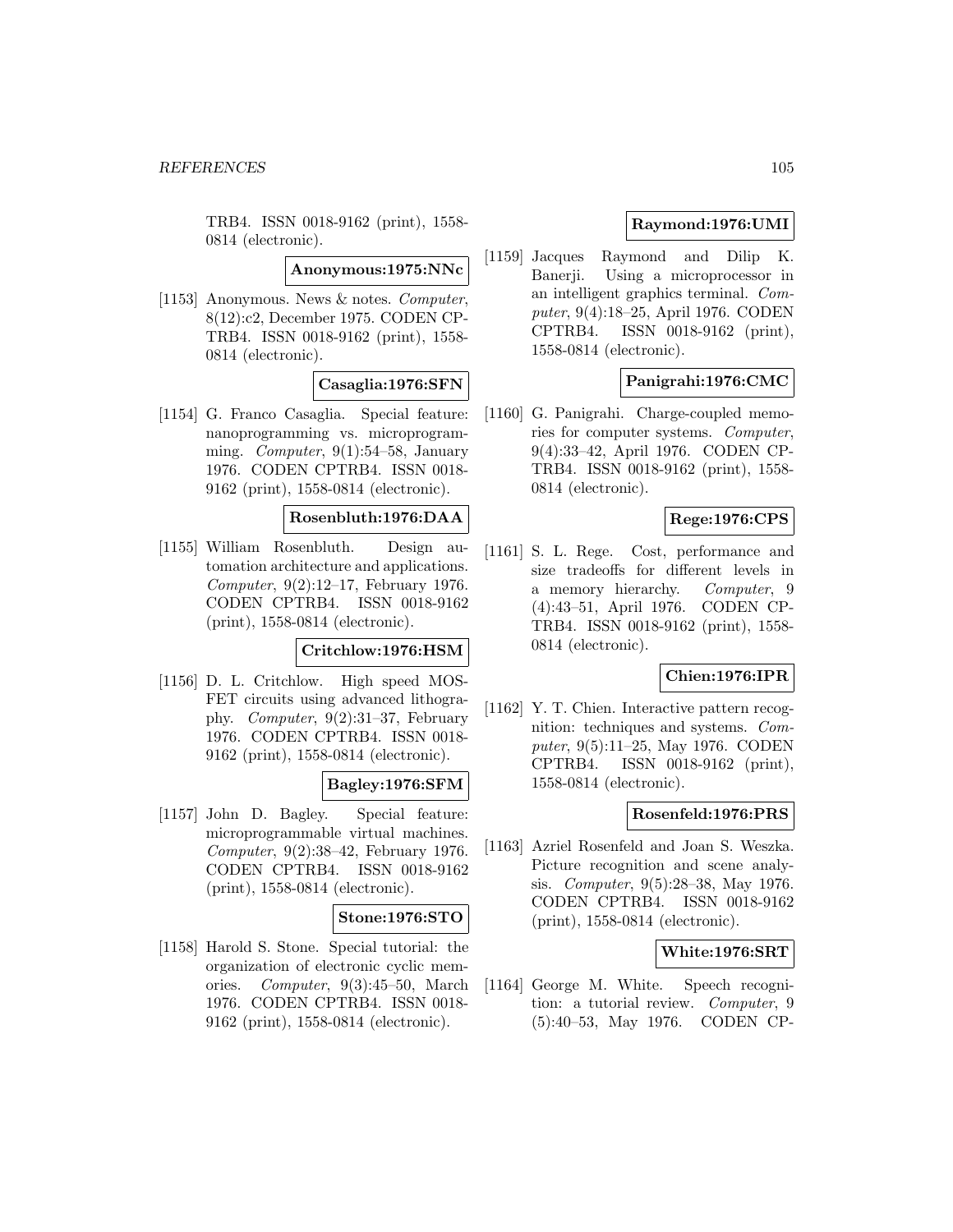TRB4. ISSN 0018-9162 (print), 1558- 0814 (electronic).

**Preston:1976:CPB**

[1165] Kendall Preston, Jr. Computer processing of biomedical images. Computer, 9(5):54–68, May 1976. CODEN CPTRB4. ISSN 0018-9162 (print), 1558-0814 (electronic).

## **Persoon:1976:MFP**

[1166] Eric Persoon and K. S. Fu. Minicomputer facility for picture processing and pattern recognition research. Computer, 9(5):70–77, May 1976. CODEN CPTRB4. ISSN 0018-9162 (print), 1558-0814 (electronic).

## **Svobodova:1976:CSM**

[1167] Liba Svobodova. Computer system measurability. Computer, 9(6):9-17, June 1976. CODEN CPTRB4. ISSN 0018-9162 (print), 1558-0814 (electronic).

#### **Agrawala:1976:AWC**

[1168] A. K. Agrawala, J. M. Mohr, and R. M. Bryant. Approach to the workload characterization problem. Computer, 9(6):18–32, June 1976. CODEN CP-TRB4. ISSN 0018-9162 (print), 1558- 0814 (electronic).

### **Williman:1976:ILM**

[1169] A. O. Williman and H. J. Jelinek. Introduction to LSI microprocessor developments. Computer,  $9(6):34-46$ , June 1976. CODEN CPTRB4. ISSN 0018-9162 (print), 1558-0814 (electronic).

# **Bennetts:1976:RDT**

[1170] R. G. Bennetts and R. V. Scott. Recent developments in the theory and practice of testable logic design. Computer, 9(6):47–63, June 1976. CODEN CP-TRB4. ISSN 0018-9162 (print), 1558- 0814 (electronic).

# **Landauer:1976:HDC**

[1171] J. Paul Landauer. Hybrid digital/ analog computer systems. Computer, 9(7):15–24, July 1976. CODEN CP-TRB4. ISSN 0018-9162 (print), 1558- 0814 (electronic).

## **Howe:1976:QSC**

[1172] R. M. Howe and J. Paul Landauer. Quantitative/method of speed comparison between analog/hybrid and digital computers. Computer, 9(7):31–36, July 1976. CODEN CPTRB4. ISSN 0018- 9162 (print), 1558-0814 (electronic).

## **Rubin:1976:HCF**

[1173] Arthur I. Rubin and J. Bruce Mawson. Hybrid computation 1976 and its future. Computer, 9(7):37–46, July 1976. CODEN CPTRB4. ISSN 0018-9162 (print), 1558-0814 (electronic).

## **Graber:1976:NHC**

[1174] G. F. Graber and E. J. Fadden. Next-generation hybrid computer system. Computer, 9(7):55–62, July 1976. CODEN CPTRB4. ISSN 0018-9162 (print), 1558-0814 (electronic).

## **Foley:1976:TSG**

[1175] James D. Foley. Tutorial on satellite graphics systems. Computer, 9 (8):14–21, August 1976. CODEN CP-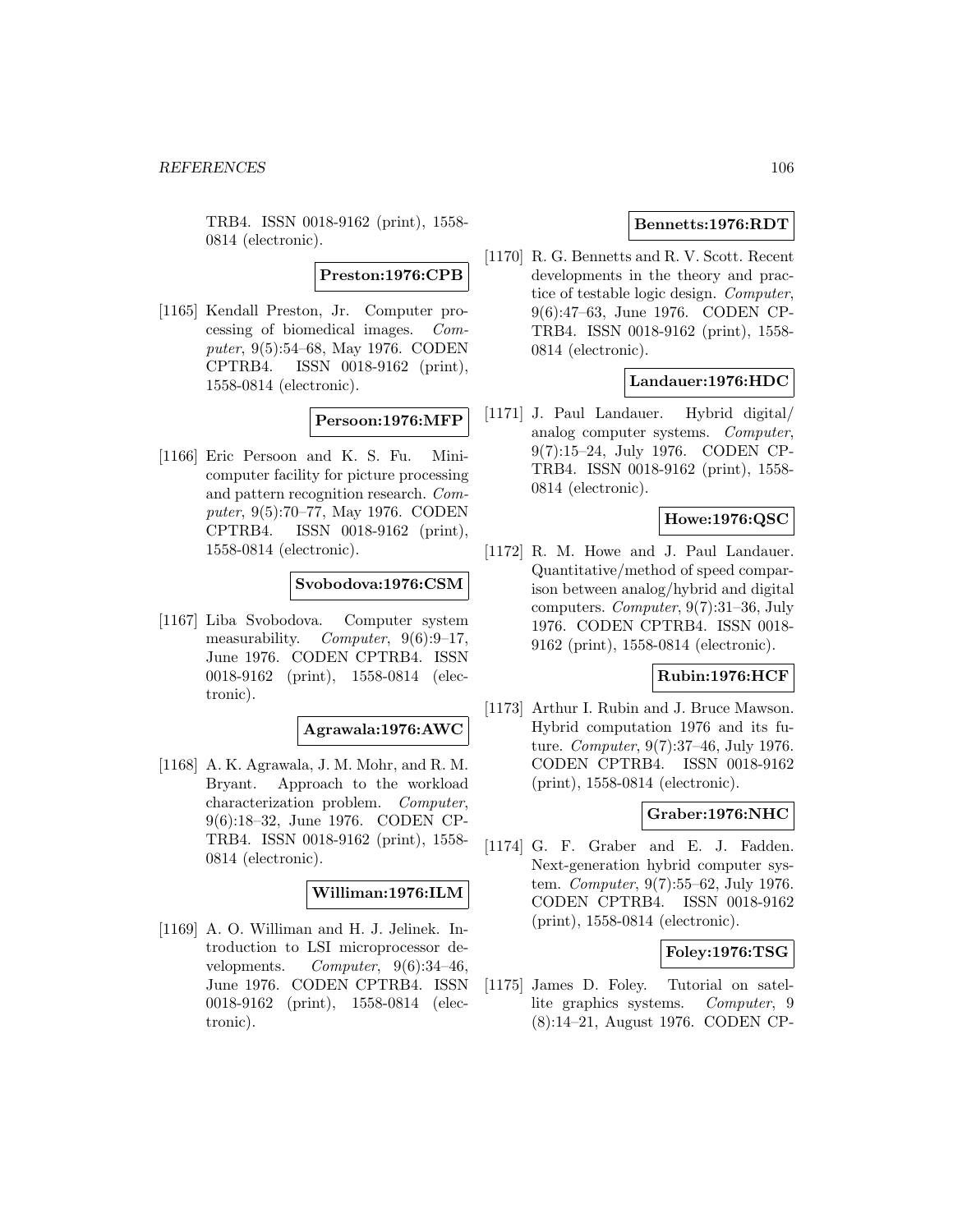TRB4. ISSN 0018-9162 (print), 1558- 0814 (electronic).

**Lucido:1976:SSC**

[1176] Anthony P. Lucido. Software systems for computer graphics. Computer, 9 (8):23–32, August 1976. CODEN CP-TRB4. ISSN 0018-9162 (print), 1558- 0814 (electronic).

# **Carlson:1976:GTR**

[1177] Eric D. Carlson. Graphics terminal requirements for the 1970's. Computer, 9 (8):37–45, August 1976. CODEN CP-TRB4. ISSN 0018-9162 (print), 1558- 0814 (electronic).

# **Pooch:1976:CGI**

[1178] Udo W. Pooch. Computer graphics, interactive techniques, and image processing 1970–1975: a bibliography. Computer, 9(8):46–64, August 1976. CODEN CPTRB4. ISSN 0018-9162 (print), 1558-0814 (electronic).

### **Hehner:1976:CDM**

[1179] Eric C. R. Hehner. Computer design to minimize memory requirements. Computer, 9(8):65–70, August 1976. CODEN CPTRB4. ISSN 0018-9162 (print), 1558-0814 (electronic).

## **Fraser:1976:PSF**

[1180] A. G. Fraser. The present status and future trends in computer/ communication technology. Computer, 9(9):10–19, September 1976. CODEN CPTRB4. ISSN 0018-9162 (print), 1558-0814 (electronic).

## **Fulton:1976:MIS**

[1181] David L. Fulton and Richard T. Thomas. Minicomputer-based information system for a small business. Computer, 9(9):24–28, September 1976. CODEN CPTRB4. ISSN 0018-9162 (print), 1558-0814 (electronic).

## **Bunt:1976:STO**

[1182] Rick B. Bunt. Scheduling techniques for operating systems. Computer, 9 (10):10–18, October 1976. CODEN CPTRB4. ISSN 0018-9162 (print), 1558-0814 (electronic).

# **Atwood:1976:COS**

[1183] J. William Atwood. Concurrency in operating systems. Computer, 9(10): 18–26, October 1976. CODEN CP-TRB4. ISSN 0018-9162 (print), 1558- 0814 (electronic).

# **Doran:1976:VM**

[1184] Robert Doran. Virtual memory. Computer, 9(10):27–37, October 1976. CO-DEN CPTRB4. ISSN 0018-9162 (print), 1558-0814 (electronic).

#### **Dependahl:1976:FIC**

[1185] Robert H. Dependahl, Jr. and Leon Presser. File input/output control logic. Computer, 9(10):38–42, October 1976. CODEN CPTRB4. ISSN 0018- 9162 (print), 1558-0814 (electronic).

# **Levine:1976:SMR**

[1186] Len Levine and Ware Myers. Semiconductor memory reliability with error detecting and correcting codes. Computer, 9(10):43–50, October 1976. CODEN CPTRB4. ISSN 0018-9162 (print), 1558-0814 (electronic).

## **Spirn:1976:DSM**

[1187] Jeffrey R. Spirn. Distance string models for program behavior. Computer, 9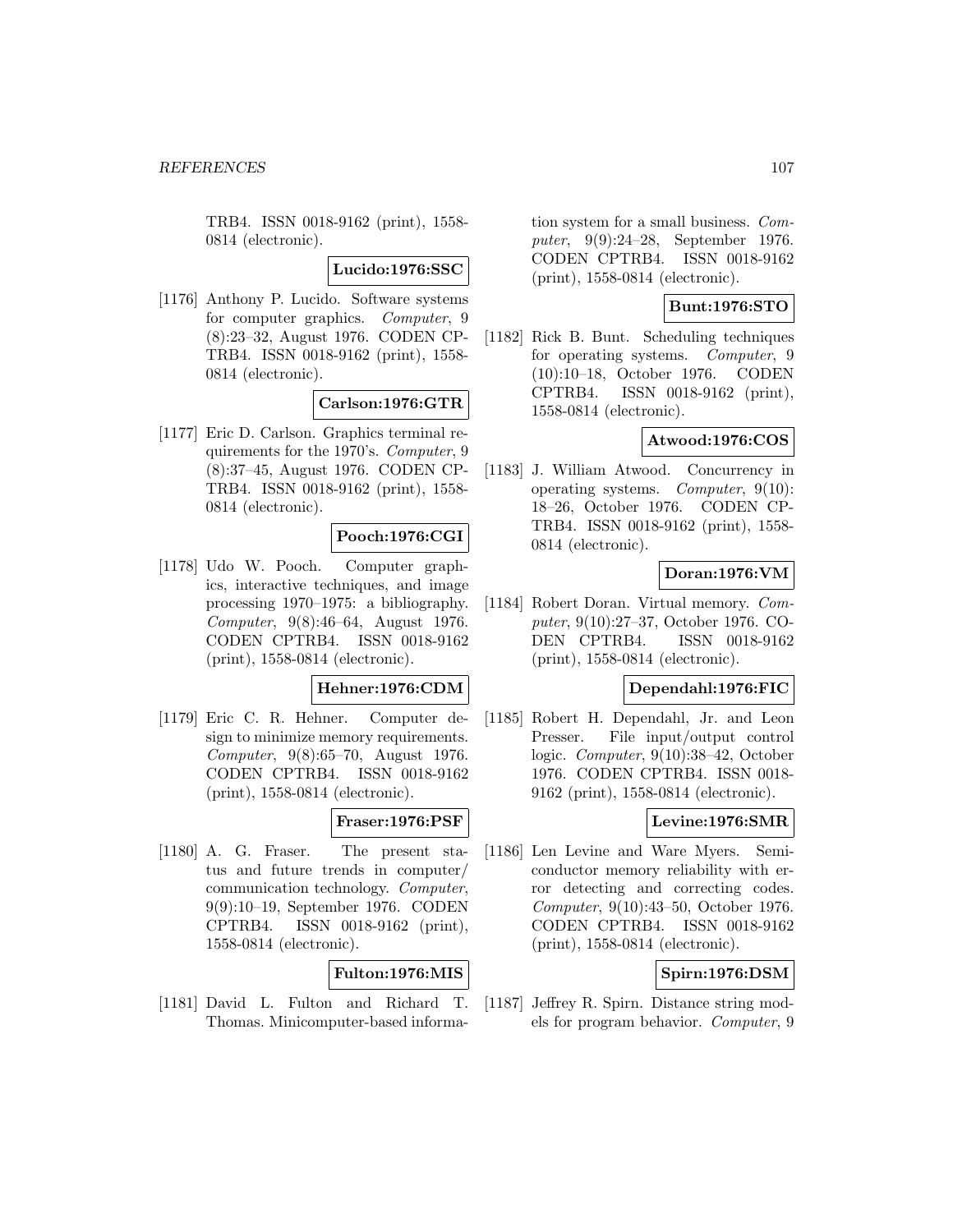(11):14–20, November 1976. CODEN CPTRB4. ISSN 0018-9162 (print), 1558-0814 (electronic).

# **Batson:1976:PBA**

[1188] Alan P. Batson. Program behavior at the symbolic level. *Computer*, 9(11): 21–26, November 1976. CODEN CP-TRB4. ISSN 0018-9162 (print), 1558- 0814 (electronic).

# **Chu:1976:PBP**

[1189] Wesley W. Chu and Holger Opderbeck. Program behavior and the page fault frequency replacement algorithm. Computer, 9(11):29–38, November 1976. CODEN CPTRB4. ISSN 0018-9162 (print), 1558-0814 (electronic).

# **Ferrari:1976:IPB**

[1190] Domenico Ferrari. Improvement of program behavior. Computer, 9(11):39– 47, November 1976. CODEN CP-TRB4. ISSN 0018-9162 (print), 1558- 0814 (electronic).

## **Myers:1976:KDC**

[1191] Ware Myers. Key developments in computer technology: a survey. Computer, 9(11):48–75, November 1976. CODEN CPTRB4. ISSN 0018-9162 (print), 1558-0814 (electronic).

#### **Anonymous:1976:Ca**

[1192] Anonymous. Computer. Computer, 9 (12):c1, December 1976. CODEN CP-TRB4. ISSN 0018-9162 (print), 1558- 0814 (electronic).

## **Anonymous:1976:RHA**

[1193] Anonymous. Repeat of highly acclaimed first public series software

acquisition/development management [advertisement]. Computer, 9(12): c2, December 1976. CODEN CP-TRB4. ISSN 0018-9162 (print), 1558- 0814 (electronic).

## **Anonymous:1976:TC**

[1194] Anonymous. Table of contents. Computer, 9(12):1, December 1976. CO-DEN CPTRB4. ISSN 0018-9162 (print), 1558-0814 (electronic).

### **Anonymous:1976:P**

[1195] Anonymous. From the President. Computer, 9(12):2, December 1976. CODEN CPTRB4. ISSN 0018-9162 (print), 1558-0814 (electronic).

## **Anonymous:1976:ICSa**

[1196] Anonymous. 1976 IEEE Computer Society roster. Computer, 9(12):3-4, December 1976. CODEN CP-TRB4. ISSN 0018-9162 (print), 1558- 0814 (electronic).

## **Anonymous:1976:SC**

[1197] Anonymous. Spring Compcon77. Computer, 9(12):5–6, December 1976. CO-DEN CPTRB4. ISSN 0018-9162 (print), 1558-0814 (electronic).

#### **Anonymous:1976:UIC**

[1198] Anonymous. Update: information for the computer systems design professional. Computer, 9(12):7–101, December 1976. CODEN CPTRB4. ISSN 0018-9162 (print), 1558-0814 (electronic).

## **Hobbs:1976:LFG**

[1199] L. C. Hobbs. A look at the future [guest editorial]. Computer, 9(12):9–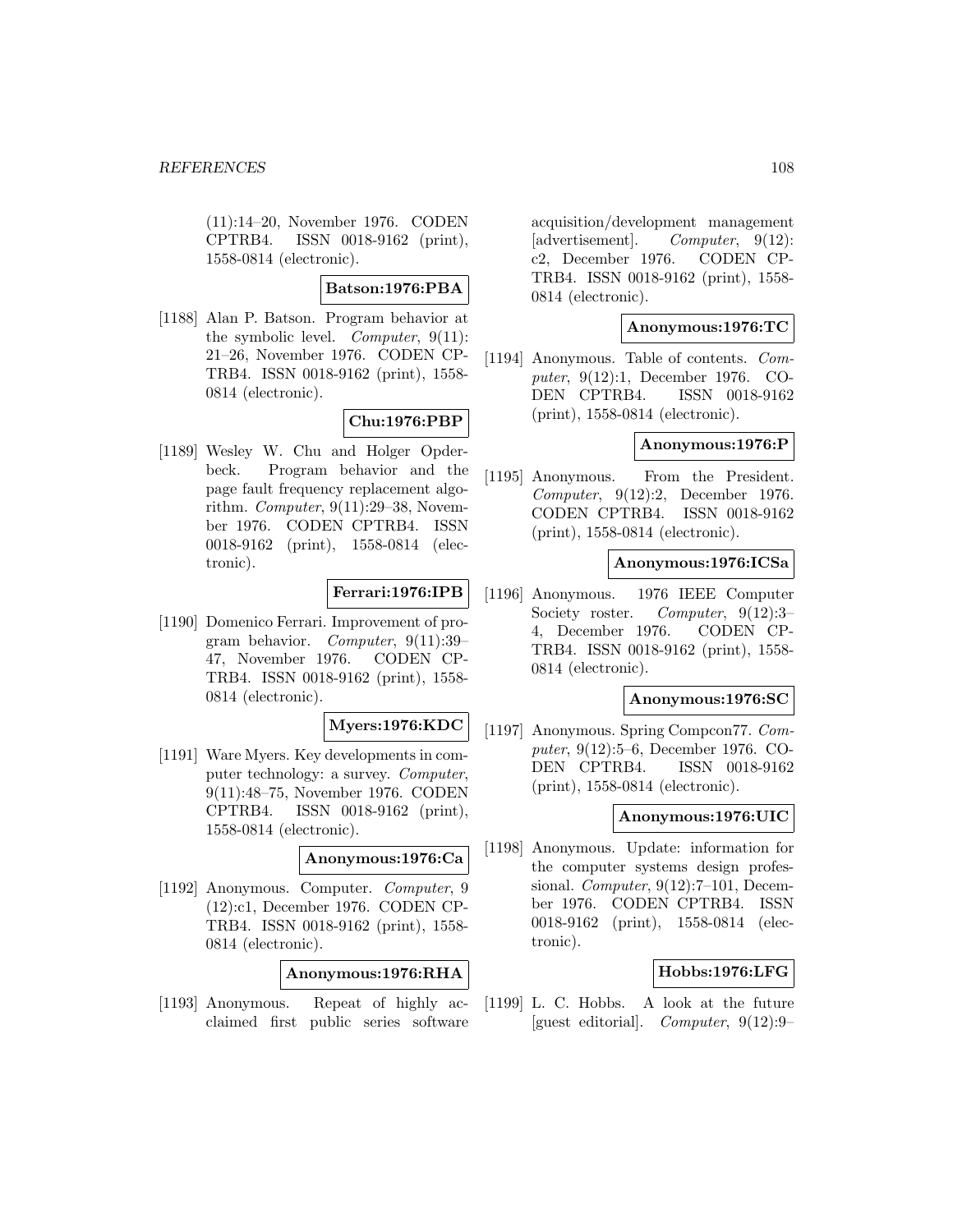10, December 1976. CODEN CP-TRB4. ISSN 0018-9162 (print), 1558- 0814 (electronic).

#### **Tomash:1976:SNY**

[1200] E. Tomash. SOS: The next 11111 years. Computer,  $9(12):11-21$ , December 1976. CODEN CPTRB4. ISSN 0018-9162 (print), 1558-0814 (electronic).

**Osborne:1976:PTP**

[1201] T. E. Osborne. Personal thoughts on personal computing. Computer, 9(12): 22–24, December 1976. CODEN CP-TRB4. ISSN 0018-9162 (print), 1558- 0814 (electronic).

### **Anonymous:1976:SCB**

[1202] Anonymous. Shopping for a computer at the ByteShop is almost as much fun as building one [advertisement]. Computer, 9(12):25, December 1976. CODEN CPTRB4. ISSN 0018-9162 (print), 1558-0814 (electronic).

# **Noyce:1976:RM**

[1203] R. N. Noyce. From relays to mpu's. Computer, 9(12):26–29, December 1976. CODEN CPTRB4. ISSN 0018-9162 (print), 1558-0814 (electronic).

# **Anonymous:1976:IYF**

[1204] Anonymous. If you have faced tough software design challenges recently ... you may be ready for these! [advertisement]. Computer, 9(12):30, December 1976. CODEN CPTRB4. ISSN 0018- 9162 (print), 1558-0814 (electronic).

# **Bremer:1976:HTY**

[1205] J. W. Bremer. Hardware technology in the year 2001. Computer,  $9(12)$ : 31–36, December 1976. CODEN CP-TRB4. ISSN 0018-9162 (print), 1558- 0814 (electronic).

### **Anonymous:1976:CPa**

[1206] Anonymous. Call for papers. Computer, 9(12):37–40, December 1976. CODEN CPTRB4. ISSN 0018-9162 (print), 1558-0814 (electronic).

# **Anonymous:1976:FY**

[1207] Anonymous. The first 25 years. Computer, 9(12):41–53, December 1976. CODEN CPTRB4. ISSN 0018-9162 (print), 1558-0814 (electronic).

### **Anonymous:1976:HTN**

[1208] Anonymous. Hardware then and now. Computer, 9(12):54–57, December 1976. CODEN CPTRB4. ISSN 0018-9162 (print), 1558-0814 (electronic).

### **Anonymous:1976:THC**

[1209] Anonymous. Thoughts on the history of computing. Computer, 9(12): 58–65, December 1976. CODEN CP-TRB4. ISSN 0018-9162 (print), 1558- 0814 (electronic).

#### **Anonymous:1976:SAI**

[1210] Anonymous. Special 25th anniversary issue of the IEEE Transactions on Computers. Computer, 9(12): 66, December 1976. CODEN CP-TRB4. ISSN 0018-9162 (print), 1558- 0814 (electronic).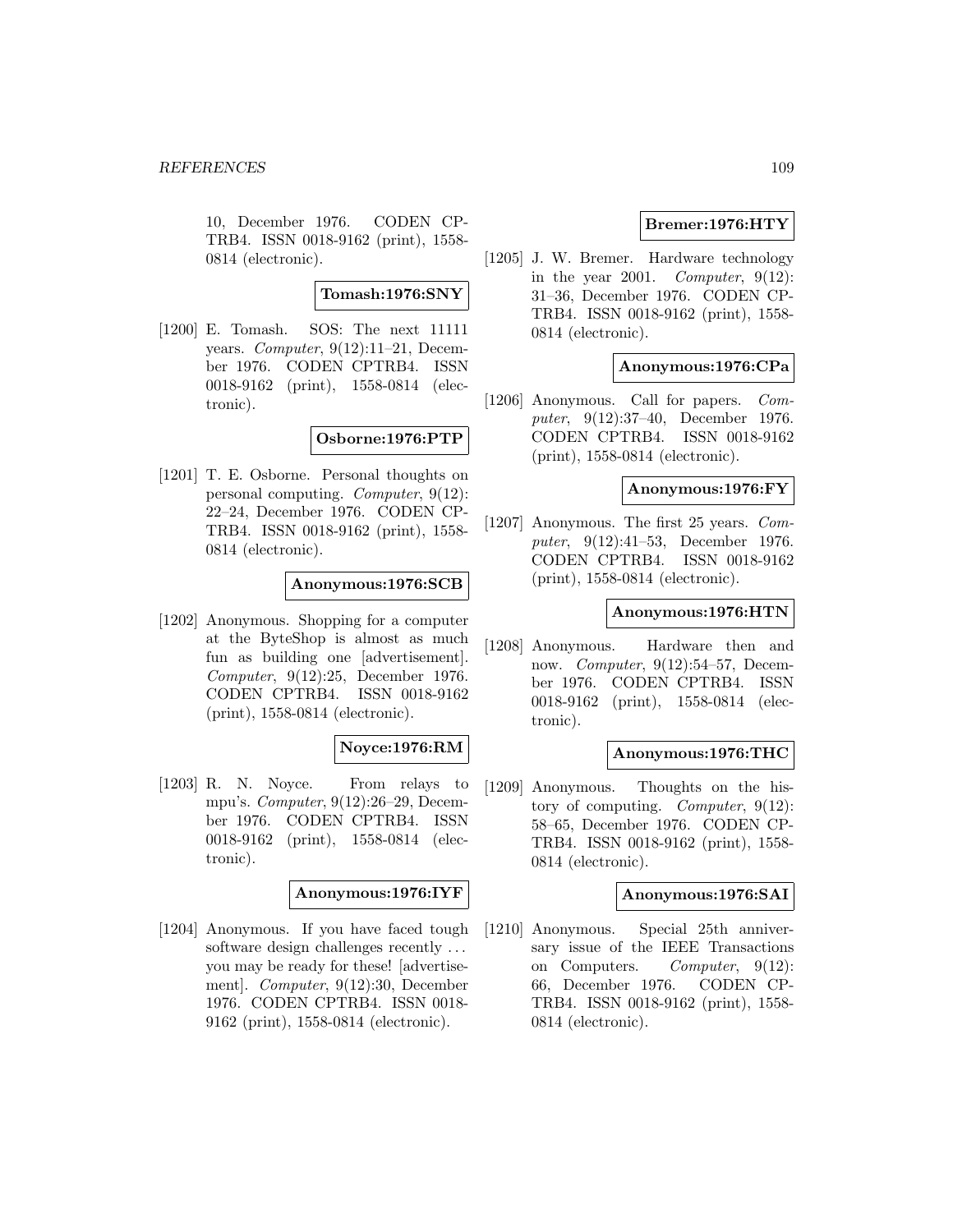### **Anonymous:1976:CRI**

[1211] Anonymous. Conference report 2nd International Conference on Software Engineering or a systems engineer by any other name  $\ldots$  *Computer*, 9(12): 67–71, December 1976. CODEN CP-TRB4. ISSN 0018-9162 (print), 1558- 0814 (electronic).

### **Anonymous:1976:RTS**

[1212] Anonymous. Rickey's tackling the SDK-8O microcomputer kit for his next science project [advertisement]. Computer, 9(12):72–73, December 1976. CODEN CPTRB4. ISSN 0018-9162 (print), 1558-0814 (electronic).

### **Eckhouse:1976:WRM**

[1213] R. H. Eckhouse. Workshop report: MICRO-9. Computer, 9(12):73–74, December 1976. CODEN CPTRB4. ISSN 0018-9162 (print), 1558-0814 (electronic).

### **Anonymous:1976:WOD**

[1214] Anonymous. Workshop on Operating and Data Base Management Systems. Computer, 9(12):75, December 1976. CODEN CPTRB4. ISSN 0018-9162 (print), 1558-0814 (electronic).

#### **Anonymous:1976:OC**

[1215] Anonymous. The open channel. Computer, 9(12):76–78, December 1976. CODEN CPTRB4. ISSN 0018-9162 (print), 1558-0814 (electronic).

**Michalopoulos:1976:NP**

[1216] D. A. Michalopoulos. New products. Computer, 9(12):79–83, December 1976. CODEN CPTRB4. ISSN

0018-9162 (print), 1558-0814 (electronic).

### **Anonymous:1976:NL**

[1217] Anonymous. New literature. Computer, 9(12):84, December 1976. CO-DEN CPTRB4. ISSN 0018-9162 (print), 1558-0814 (electronic).

### **Anonymous:1976:RIA**

[1218] Anonymous. Recent IC announcements. Computer, 9(12):85, December 1976. CODEN CPTRB4. ISSN 0018- 9162 (print), 1558-0814 (electronic).

### **Michalopoulos:1976:NA**

[1219] D. A. Michalopoulos. New applications. Computer, 9(12):86–87, December 1976. CODEN CPTRB4. ISSN 0018-9162 (print), 1558-0814 (electronic).

### **Anonymous:1976:JGC**

[1220] Anonymous. Join the great computer roundup. Computer, 9(12): 88, December 1976. CODEN CP-TRB4. ISSN 0018-9162 (print), 1558- 0814 (electronic).

### **Anonymous:1976:RA**

[1221] Anonymous. Repository [advertisement]. Computer, 9(12):89–95, December 1976. CODEN CPTRB4. ISSN 0018-9162 (print), 1558-0814 (electronic).

### **Anonymous:1976:Cb**

[1222] Anonymous. Calendar. Computer, 9 (12):102–105, December 1976. CODEN CPTRB4. ISSN 0018-9162 (print), 1558-0814 (electronic).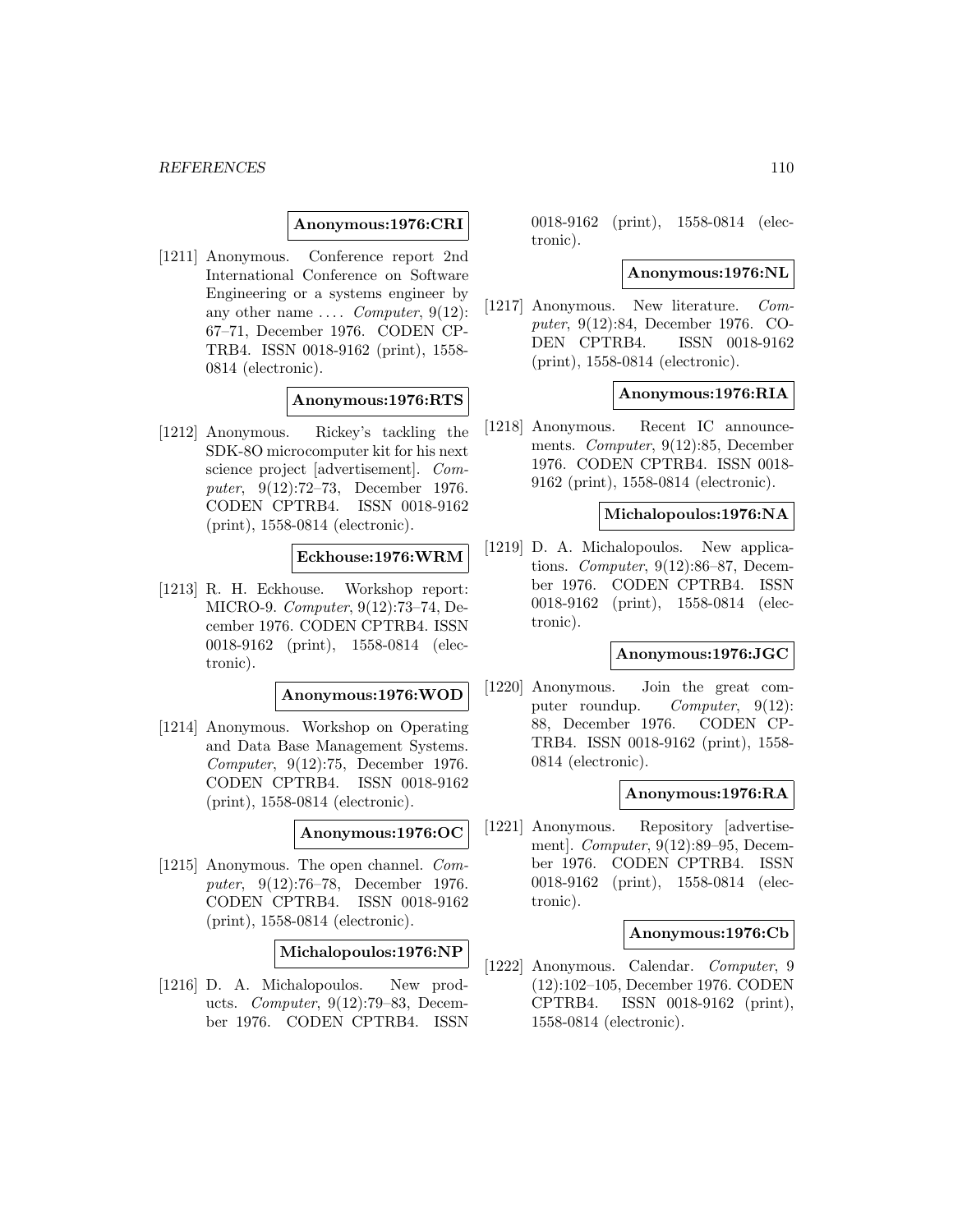### **Anonymous:1976:CPb**

[1223] Anonymous. Call for papers. Computer, 9(12):103–104, December 1976. CODEN CPTRB4. ISSN 0018-9162 (print), 1558-0814 (electronic).

### **Anonymous:1976:AID**

[1224] Anonymous. Advertisers index December 1976. Computer, 9(12): 106, December 1976. CODEN CP-TRB4. ISSN 0018-9162 (print), 1558- 0814 (electronic).

#### **Anonymous:1976:ICSb**

[1225] Anonymous. IEEE Computer Society bylaws. Computer,  $9(12):109-$ 114, December 1976. CODEN CP-TRB4. ISSN 0018-9162 (print), 1558- 0814 (electronic).

# **Anonymous:1976:PRD**

[1226] Anonymous. Pattern recognition data bases. Computer, 9(12):115, December 1976. CODEN CPTRB4. ISSN 0018- 9162 (print), 1558-0814 (electronic).

#### **Anonymous:1976:BR**

[1227] Anonymous. Book reviews. Computer, 9(12):116–118, December 1976. CODEN CPTRB4. ISSN 0018-9162 (print), 1558-0814 (electronic).

### **Anonymous:1976:POB**

[1228] Anonymous. Pick our brains [advertisement]. Computer, 9(12):118, December 1976. CODEN CPTRB4. ISSN 0018- 9162 (print), 1558-0814 (electronic).

#### **Fairman:1977:MRM**

[1229] Michael Fairman, A. C. Weaver, and R. W. Catlin. MUMS — a reconfigurable microprocessor architecture.

Computer, 10(1):11–17, January 1977. CODEN CPTRB4. ISSN 0018-9162 (print), 1558-0814 (electronic).

### **Wickes:1977:MCD**

[1230] W. E. Wickes. Microprocessor chip design with the user in mind. Computer, 10(1):18–22, January 1977. CODEN CPTRB4. ISSN 0018-9162 (print), 1558-0814 (electronic).

# **Johnson:1977:AGC**

[1231] Gearold R. Johnson and Robert A. Mueller. Automated generation of cross-system software for microcomputers. *Computer*,  $10(1):23-31$ , January 1977. CODEN CPTRB4. ISSN 0018-9162 (print), 1558-0814 (electronic).

### **Wakerly:1977:MCE**

[1232] John F. Wakerly and Edward J. Mc-Cluskey. Microcomputers in the computer engineering curriculum. Computer, 10(1):32–38, January 1977. CO-DEN CPTRB4. ISSN 0018-9162 (print), 1558-0814 (electronic).

### **Carey:1977:MLU**

[1233] Bernard J. Carey. Microprocessor laboratory for a university environment. Computer, 10(1):40–46, January 1977. CODEN CPTRB4. ISSN 0018-9162 (print), 1558-0814 (electronic).

# **Rony:1977:TMI**

[1234] Peter R. Rony and David G. Larsen. Teaching microcomputer interfacing to non-electrical engineers. Computer, 10 (1):53–57, January 1977. CODEN CP-TRB4. ISSN 0018-9162 (print), 1558- 0814 (electronic).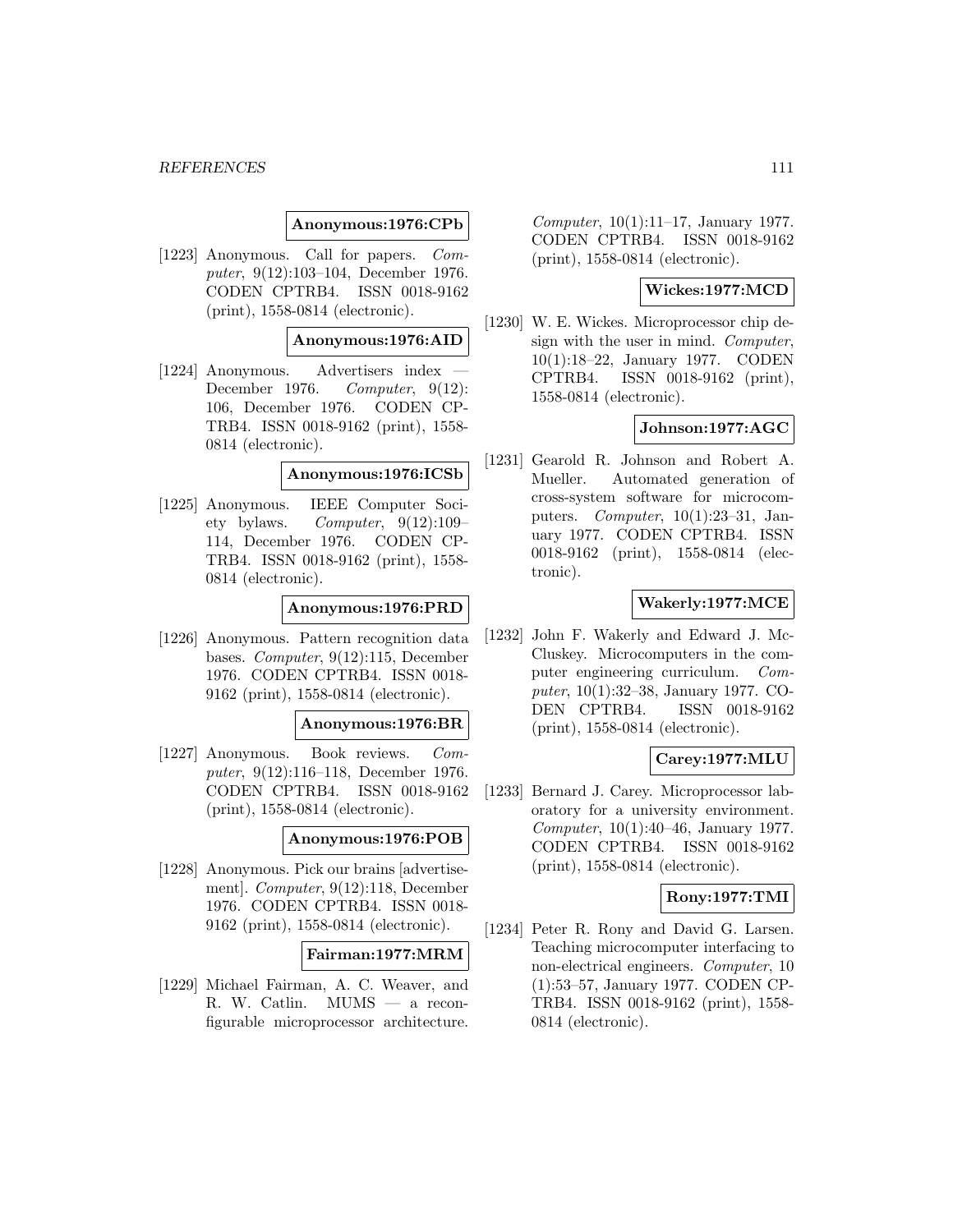# **Srini:1977:FDM**

[1235] Vason P. Srini. Fault diagnosis of microprocessor systems. Computer, 10 (1):60–65, January 1977. CODEN CP-TRB4. ISSN 0018-9162 (print), 1558- 0814 (electronic).

# **Krummel:1977:AMD**

[1236] Larry Krummel and Gaymond Schultz. Advances in microcomputer development systems. Computer, 10(2):13– 19, February 1977. CODEN CP-TRB4. ISSN 0018-9162 (print), 1558- 0814 (electronic).

### **Peuto:1977:CIA**

[1237] Bernard L. Peuto and Leonard J. Shustek. Current issues in the architecture of microprocessors. Computer, 10(2): 20–25, February 1977. CODEN CP-TRB4. ISSN 0018-9162 (print), 1558- 0814 (electronic).

#### **Wakerly:1977:MIA**

[1238] John F. Wakerly. Microprocessor input/output architecture. Computer, 10 (2):26–33, February 1977. CODEN CP-TRB4. ISSN 0018-9162 (print), 1558- 0814 (electronic).

#### **Allison:1977:DPM**

[1239] Dennis R. Allison. Design philosophy for microcomputer architectures. Computer, 10(2):35–41, February 1977. CODEN CPTRB4. ISSN 0018-9162 (print), 1558-0814 (electronic).

#### **Morgan:1977:SMA**

[1240] D. E. Morgan and D. J. Taylor. Survey of methods of achieving reliable software. Computer,  $10(2):44-53$ , February

1977. CODEN CPTRB4. ISSN 0018- 9162 (print), 1558-0814 (electronic).

### **Warren:1977:PHC**

[1241] Jim Warren. Personal and hobby computing: an overview. Computer, 10 (3):10–22, March 1977. CODEN CP-TRB4. ISSN 0018-9162 (print), 1558- 0814 (electronic).

### **Kay:1977:PDM**

[1242] Alan C. Kay and Adele Goldberg. Personal dynamic media. Computer, 10 (3):31–41, March 1977. CODEN CP-TRB4. ISSN 0018-9162 (print), 1558- 0814 (electronic).

# **Crane:1977:ODE**

[1243] Hewitt D. Crane and Robert E. Savoie. On-line data entry system for handprinted characters. Computer, 10(3): 43–50, March 1977. CODEN CP-TRB4. ISSN 0018-9162 (print), 1558- 0814 (electronic).

#### **Adkins:1977:CST**

[1244] Gerald W. Adkins and Udo W. Pooch. Computer simulation: a tutorial. Computer, 10(4):12–17, April 1977. CO-DEN CPTRB4. ISSN 0018-9162 (print), 1558-0814 (electronic).

# **Jayakumar:1977:SME**

[1245] M. S. Jayakumar and Thomas M. Mc-Calla, Jr. Simulation of microprocessor emulation using GASP-PL/I. Computer, 10(4):20–26, April 1977. CODEN CPTRB4. ISSN 0018-9162 (print), 1558-0814 (electronic).

#### **Braun:1977:PDE**

[1246] Ludwig Braun, Stanley M. Finkelstein, and William B. Blesser. Pulmonary dif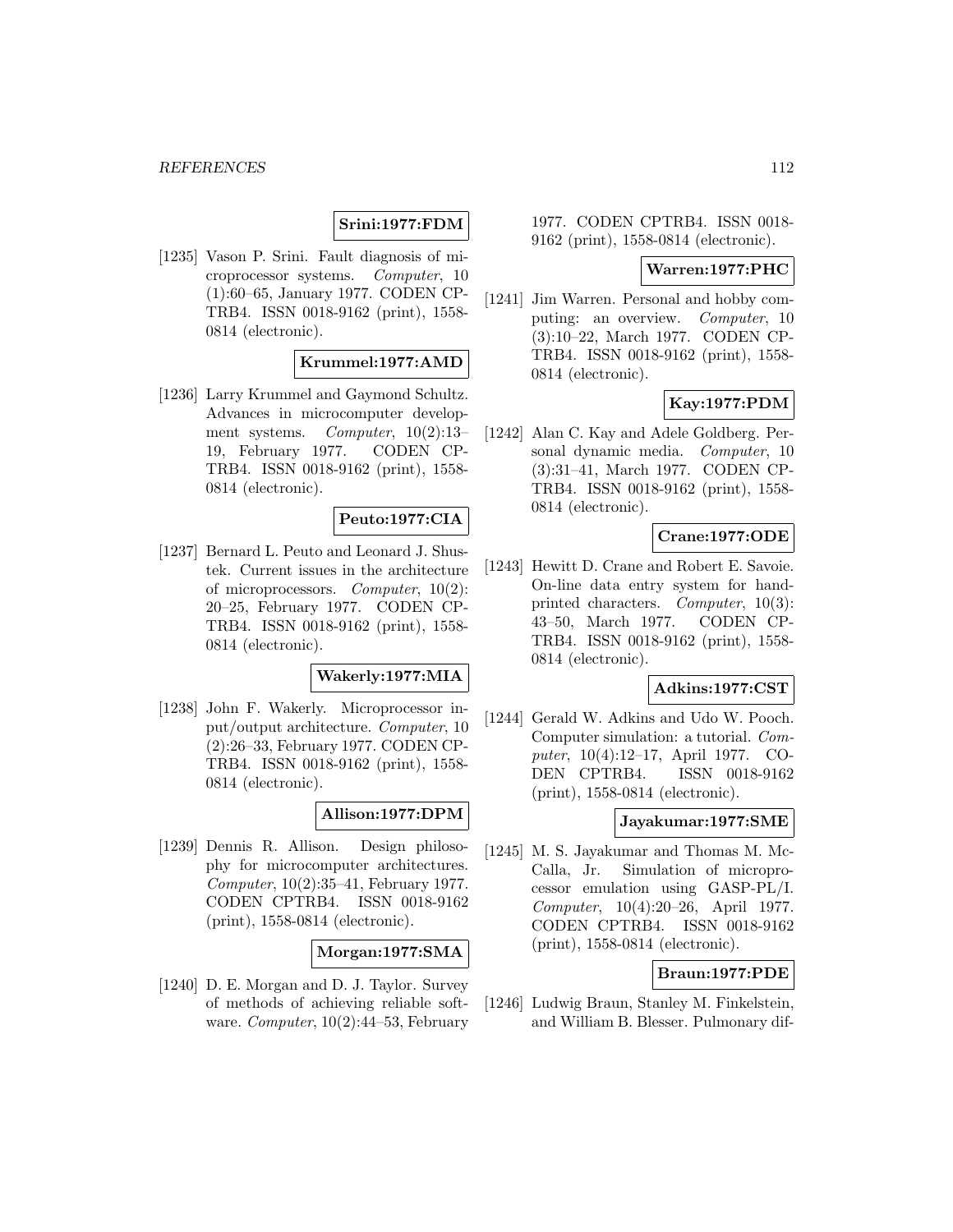fusion — a model study. Computer, 10(4):28–36, April 1977. CODEN CP-TRB4. ISSN 0018-9162 (print), 1558- 0814 (electronic).

## **Chattergy:1977:IDV**

[1247] Rahul Chattergy and Udo W. Pooch. Integrated design and verification of simulation programs. *Computer*, 10 (4):40–45, April 1977. CODEN CP-TRB4. ISSN 0018-9162 (print), 1558- 0814 (electronic).

### **Schneidewing:1977:USE**

[1248] N. F. Schneidewing. Use of simulation in the evaluation of software. Computer, 10(4):47–53, April 1977. CODEN CPTRB4. ISSN 0018-9162 (print), 1558-0814 (electronic).

# **Russo:1977:ICM**

[1249] Paul M. Russo. Interprocessor communication for multi-microcomputer systems. Computer, 10(4):67–76, April 1977. CODEN CPTRB4. ISSN 0018- 9162 (print), 1558-0814 (electronic).

### **Bulman:1977:SCI**

[1250] D. M. Bulman. Stack computers: an introduction. Computer,  $10(5)$ : 18–28, May 1977. CODEN CP-TRB4. ISSN 0018-9162 (print), 1558- 0814 (electronic).

### **Blake:1977:ESA**

[1251] Russell P. Blake. Exploring a stack architecture. Computer, 10(5):30–39, May 1977. CODEN CPTRB4. ISSN 0018-9162 (print), 1558-0814 (electronic).

# **Couch:1977:SSE**

[1252] John Couch and Terry Hamm. Semantic structures for efficient code generation on a stack machine. Computer, 10(5):42–48, May 1977. CODEN CP-TRB4. ISSN 0018-9162 (print), 1558- 0814 (electronic).

### **Schoenfeld:1977:MBL**

[1253] Robert L. Schoenfeld, William A. Kocsis, Norman Milkman, and Gordon Silverman. Microprocessor in the biological laboratory. Computer, 10 (5):56–67, May 1977. CODEN CP-TRB4. ISSN 0018-9162 (print), 1558- 0814 (electronic).

### **Poppendieck:1977:MET**

[1254] Mary Poppendieck and Edouard J. Desautela. Memory extension techniques for minicomputers. Computer, 10(5):68–75, May 1977. CODEN CP-TRB4. ISSN 0018-9162 (print), 1558- 0814 (electronic).

# **Su:1977:CHD**

[1255] S. Y. H. Su. Computer hardware descriptive languages and their applications: An introduction and prognosis. Computer, 10(6):10–13, June 1977. CODEN CPTRB4. ISSN 0018-9162 (print), 1558-0814 (electronic).

### **Lipovski:1977:HDL**

[1256] G. Jack Lipovski. Hardware description languages: Voices from the Tower of Babel. Computer, 10(6):14–17, June 1977. CODEN CPTRB4. ISSN 0018- 9162 (print), 1558-0814 (electronic).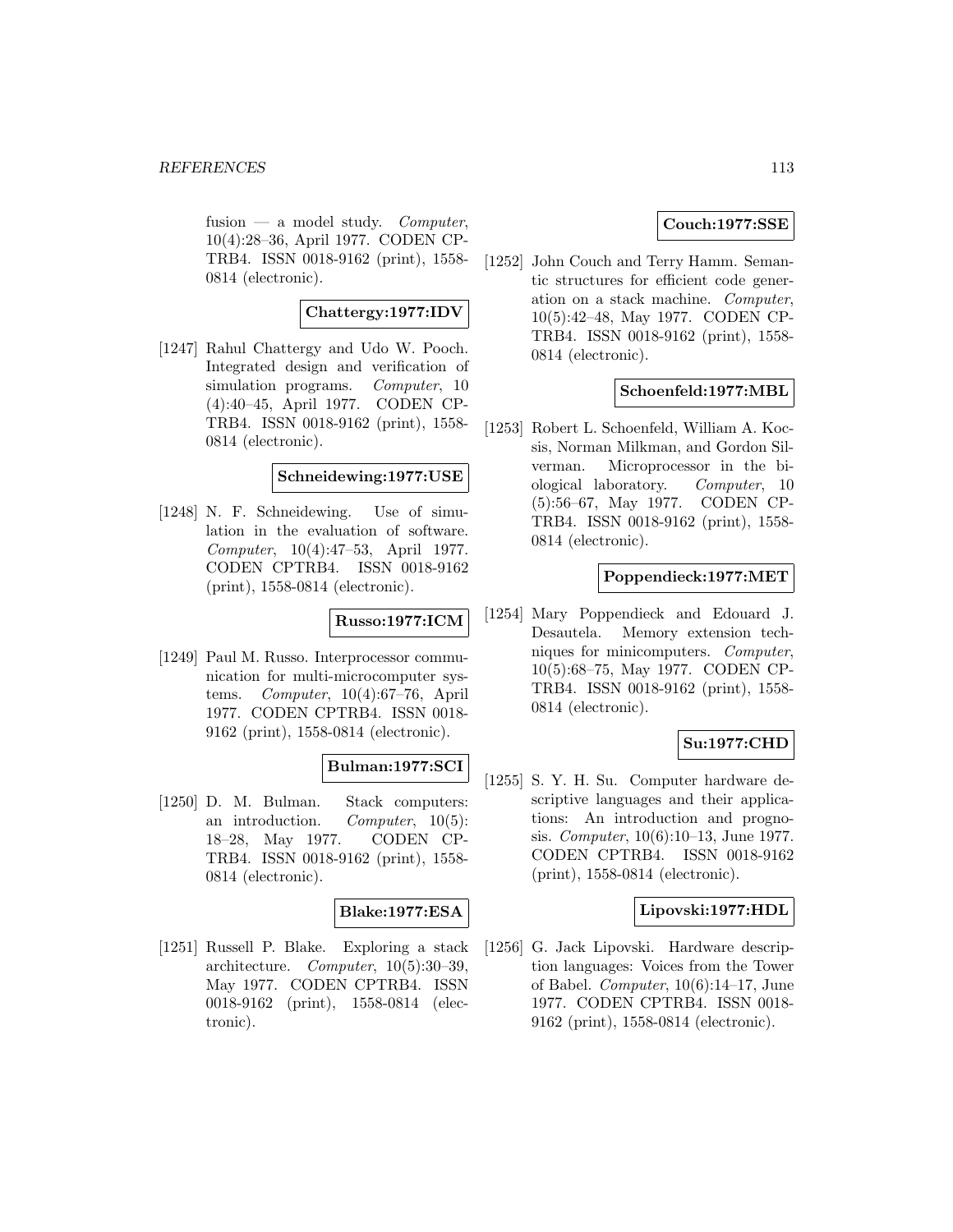# **Stewart:1977:LCL**

[1257] James H. Stewart. LOGAL: A CHDL for logic design and synthesis of computers. Computer, 10(6):18–26, June 1977. CODEN CPTRB4. ISSN 0018- 9162 (print), 1558-0814 (electronic).

# **Hill:1977:DLB**

[1258] Fredrick J. Hill and Ben M. Huey. A design language based approach to test sequence generation. *Computer*, 10 (6):28–33, June 1977. CODEN CP-TRB4. ISSN 0018-9162 (print), 1558- 0814 (electronic).

# **Ching:1977:ICG**

[1259] Shingfat Stephen Ching and James H. Tracey. An interactive computer graphics language for the design and simulation of digital systems. Computer, 10(6):35–41, June 1977. CODEN CP-TRB4. ISSN 0018-9162 (print), 1558- 0814 (electronic).

#### **Jordan:1977:ASH**

[1260] Harry Frederick Jordan and Burton J. Smith. The assignment statement in hardware description languages. Computer, 10(6):43–49, June 1977. CODEN CPTRB4. ISSN 0018-9162 (print), 1558-0814 (electronic).

# **Shanker:1977:TCS**

[1261] K. S. Shanker. Total computer security problem: an overview. Computer, 10(6):50–62, June 1977. CODEN CP-TRB4. ISSN 0018-9162 (print), 1558- 0814 (electronic).

### **Diffie:1977:ECN**

[1262] Whitfield Diffie and Martin E. Hellman. Exhaustive cryptanalysis of the NBS Data Encryption Standard. Computer, 10(6):74–84, June 1977. CODEN CPTRB4. ISSN 0018-9162 (print), 1558-0814 (electronic).

## **Schember:1977:MSS**

[1263] Kurt Schember and John R. Rumsey. Minimal storage sorting and searching techniques for RAM applications: a tutorial. *Computer*,  $10(6):92-100$ , June 1977. CODEN CPTRB4. ISSN 0018- 9162 (print), 1558-0814 (electronic).

### **Gunn:1977:BRU**

[1264] Jeffery F. Gunn, D. J. Lynes, and Robert L. Pritchett. Bipolar 16K ROM utilizing Schottky diode cells. Computer, 10(7):14–17, July 1977. CODEN CPTRB4. ISSN 0018-9162 (print), 1558-0814 (electronic).

### **Panigrahi:1977:IES**

[1265] G. Panigrahi. Implications of electronic serial memories. Computer, 10 (7):18–25, July 1977. CODEN CP-TRB4. ISSN 0018-9162 (print), 1558- 0814 (electronic).

### **Greenwood:1977:RTI**

[1266] Walter T. Greenwood, Jr. Reliability testing for industrial use. Computer, 10(7):26–30, July 1977. CODEN CP-TRB4. ISSN 0018-9162 (print), 1558- 0814 (electronic).

### **Srini:1977:ATR**

[1267] Vason P. Srini. API tests for RAM chips. Computer,  $10(7):32-35$ , July 1977. CODEN CPTRB4. ISSN 0018- 9162 (print), 1558-0814 (electronic).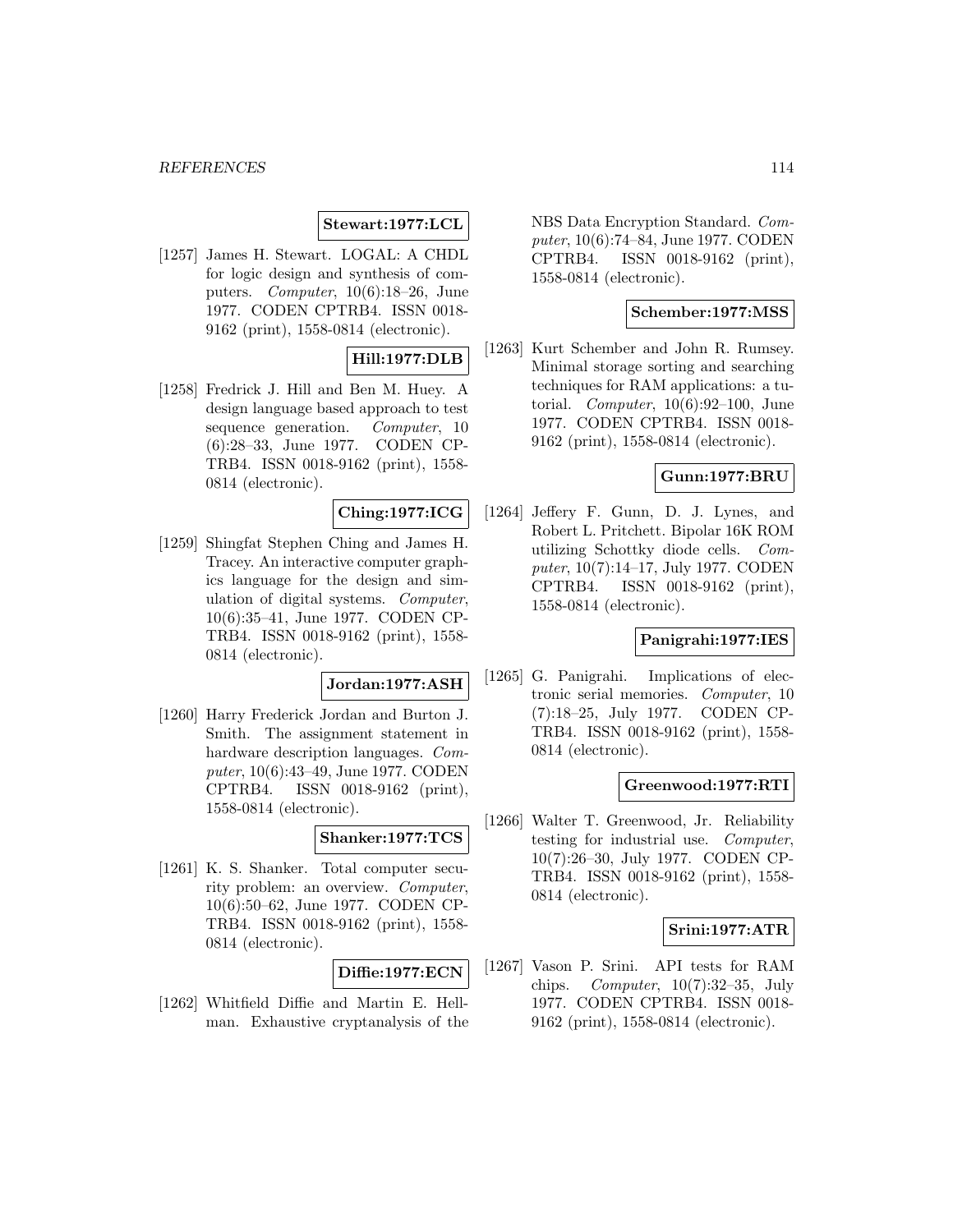# **Miller:1977:PTA**

[1268] Edward F. Miller, Jr. Program testing: art meets theory. Computer, 10 (7):42–51, July 1977. CODEN CP-TRB4. ISSN 0018-9162 (print), 1558- 0814 (electronic).

# **Spetz:1977:MN**

[1269] William L. Spetz. Microprocessor networks. Computer, 10(7):64–70, July 1977. CODEN CPTRB4. ISSN 0018- 9162 (print), 1558-0814 (electronic).

### **Booth:1977:DCD**

[1270] John M. Booth and John B. Schroeder. Design considerations for digital image processing systems. Computer, 10 (8):15–20, August 1977. CODEN CP-TRB4. ISSN 0018-9162 (print), 1558- 0814 (electronic).

### **Gambino:1977:EDI**

[1271] Lawrence A. Gambino and Bryce L. Schrock. Experimental digital interactive facility. Computer, 10(8): 22–28, August 1977. CODEN CP-TRB4. ISSN 0018-9162 (print), 1558- 0814 (electronic).

### **Wells:1977:IIA**

[1272] Donald C. Wells. Interactive image analysis for astronomers. Computer, 10 (8):30–34, August 1977. CODEN CP-TRB4. ISSN 0018-9162 (print), 1558- 0814 (electronic).

### **Wilson:1977:MID**

[1273] Robert Michael Wilson, Dieter L. Teuber, Douglas T. Thomas, Jimmy Ray Watkins, and Charles M. Cooper. MSFC image data processing system. Computer, 10(8):37–44, August 1977.

CODEN CPTRB4. ISSN 0018-9162 (print), 1558-0814 (electronic).

### **Andrews:1977:EDI**

[1274] Harry C. Andrews. Educational digital image processing facility. Computer, 10 (8):48–53, August 1977. CODEN CP-TRB4. ISSN 0018-9162 (print), 1558- 0814 (electronic).

# **Rohrbacher:1977:IPS**

[1275] Donald Rohrbacher and J. L. Potter. Image processing with the Staran parallel computer. Computer, 10(8): 54–59, August 1977. CODEN CP-TRB4. ISSN 0018-9162 (print), 1558- 0814 (electronic).

### **Adams:1977:NCD**

[1276] John Adams and Bob Wallis. New concepts in display technology. Computer, 10(8):61–68, August 1977. CODEN CPTRB4. ISSN 0018-9162 (print), 1558-0814 (electronic).

#### **Caulkins:1977:CFM**

[1277] David C. Caulkins. Critique of the F8 microprocessor. Computer, 10(8): 83–86, August 1977. CODEN CP-TRB4. ISSN 0018-9162 (print), 1558- 0814 (electronic).

# **Maples:1977:RMA**

[1278] Michael D. Maples and Eugene R. Fisher. Real-time microcomputer applications using LLL Basic. Computer, 10(9):14–20, September 1977. CODEN CPTRB4. ISSN 0018-9162 (print), 1558-0814 (electronic).

# **Zick:1977:RFA**

[1279] Gregory L. Zick and Tzafrir T. Sheffer. Remote failure analysis of micro-based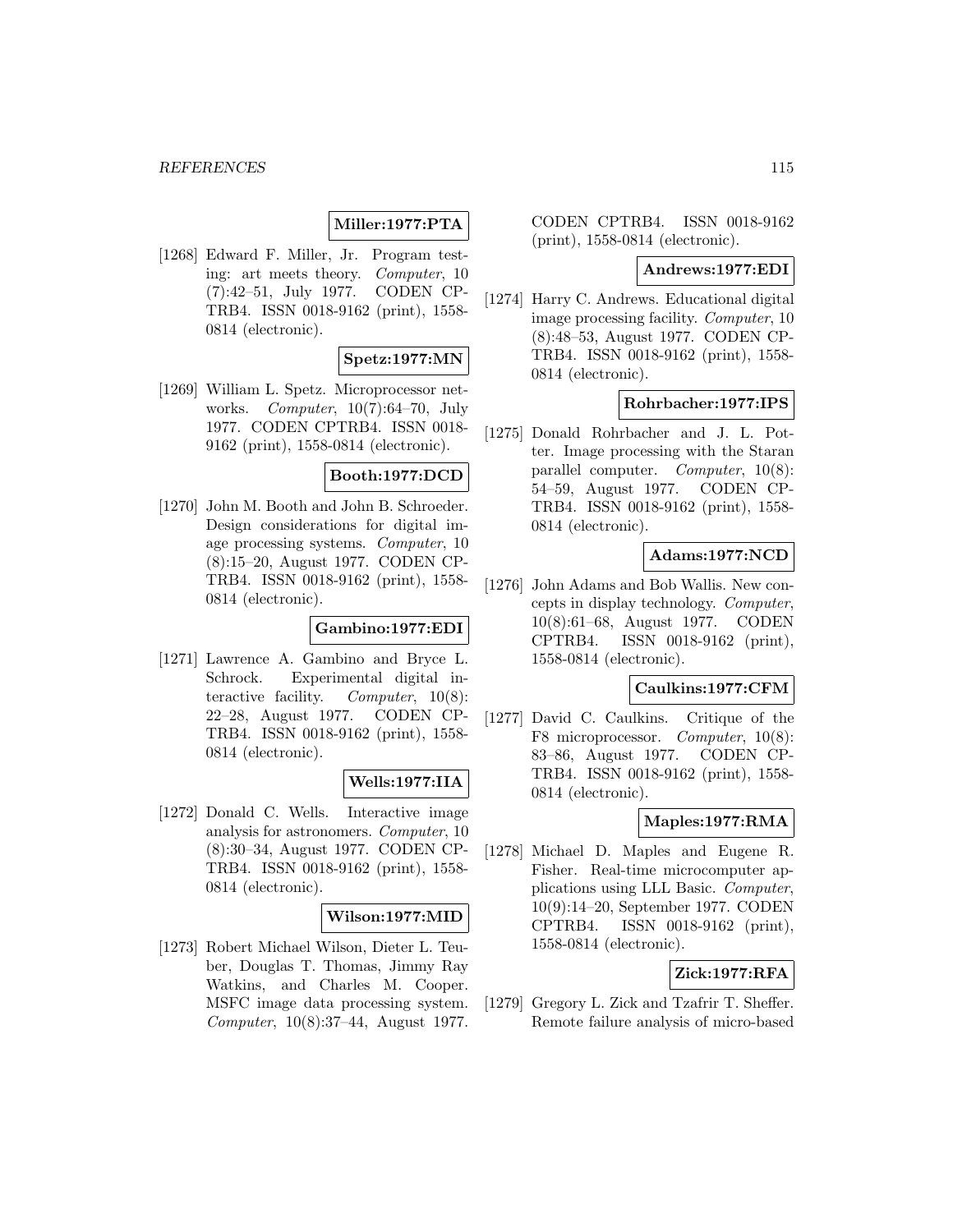instrumentation. Computer, 10(9):30– 35, September 1977. CODEN CP-TRB4. ISSN 0018-9162 (print), 1558- 0814 (electronic).

# **Strait:1977:DMC**

[1280] Bobby G. Strait, Michael E. Thuot, and J. P. Hong. Distributed microcomputer control system for a high-energy gas-laser facility. Computer, 10(9):36– 43, September 1977. CODEN CP-TRB4. ISSN 0018-9162 (print), 1558- 0814 (electronic).

# **Hargreaves:1977:DPC**

[1281] James C. Hargreaves and Richard A. Krakowski. Distributed process control: a micro-mini marriage. Computer, 10(9):44–56, September 1977. CODEN CPTRB4. ISSN 0018-9162 (print), 1558-0814 (electronic).

# **Jarvis:1977:SHE**

[1282] R. A. Jarvis. Simple hand/eye experimental set-up for computer vision research. Computer, 10(9):65– 69, September 1977. CODEN CP-TRB4. ISSN 0018-9162 (print), 1558- 0814 (electronic).

# **Stanchi:1977:OC**

[1283] Luciano Stanchi. Open channel. Computer, 10(9):71–72, September 1977. CODEN CPTRB4. ISSN 0018-9162 (print), 1558-0814 (electronic).

# **Fuller:1977:MEA**

[1284] Samuel H. Fuller and William E. Burr. Measurement and evaluation of alternative computer architectures. Computer, 10(10):24–35, October 1977. CODEN CPTRB4. ISSN 0018-9162 (print), 1558-0814 (electronic).

# **Barbacci:1977:ECT**

[1285] Mario R. Barbacci and Daniel P. Siewiorek. Evaluation of the CFA test programs via formal computer descriptions. Computer,  $10(10):36-$ 43, October 1977. CODEN CP-TRB4. ISSN 0018-9162 (print), 1558- 0814 (electronic).

# **Pollmann:1977:CDS**

[1286] Robert E. Pollmann. Control Data 480 series microprogrammable computer family. Computer, 10(10):45– 53, October 1977. CODEN CP-TRB4. ISSN 0018-9162 (print), 1558- 0814 (electronic).

# **Walsh:1977:FMC**

[1287] Larry Walsh and Stan Tenold. Family of MIL-SPEC computers. Computer, 10(10):54–63, October 1977. CODEN CPTRB4. ISSN 0018-9162 (print), 1558-0814 (electronic).

### **Myers:1977:CSA**

[1288] Ware Myers. Computer-aided seismic analysis and discrimination. Computer, 10(10):64–71, October 1977. CODEN CPTRB4. ISSN 0018-9162 (print), 1558-0814 (electronic).

# **Greene:1977:RCS**

[1289] William Greene and Udo W. Pooch. A review of classification schemes for computer communication networks.  $Computer, 10(11):12-21, November$ 1977. CODEN CPTRB4. ISSN 0018- 9162 (print), 1558-0814 (electronic).

# **Falk:1977:ADN**

[1290] Gilbert Falk and John M. McQuillan. Alternative for data network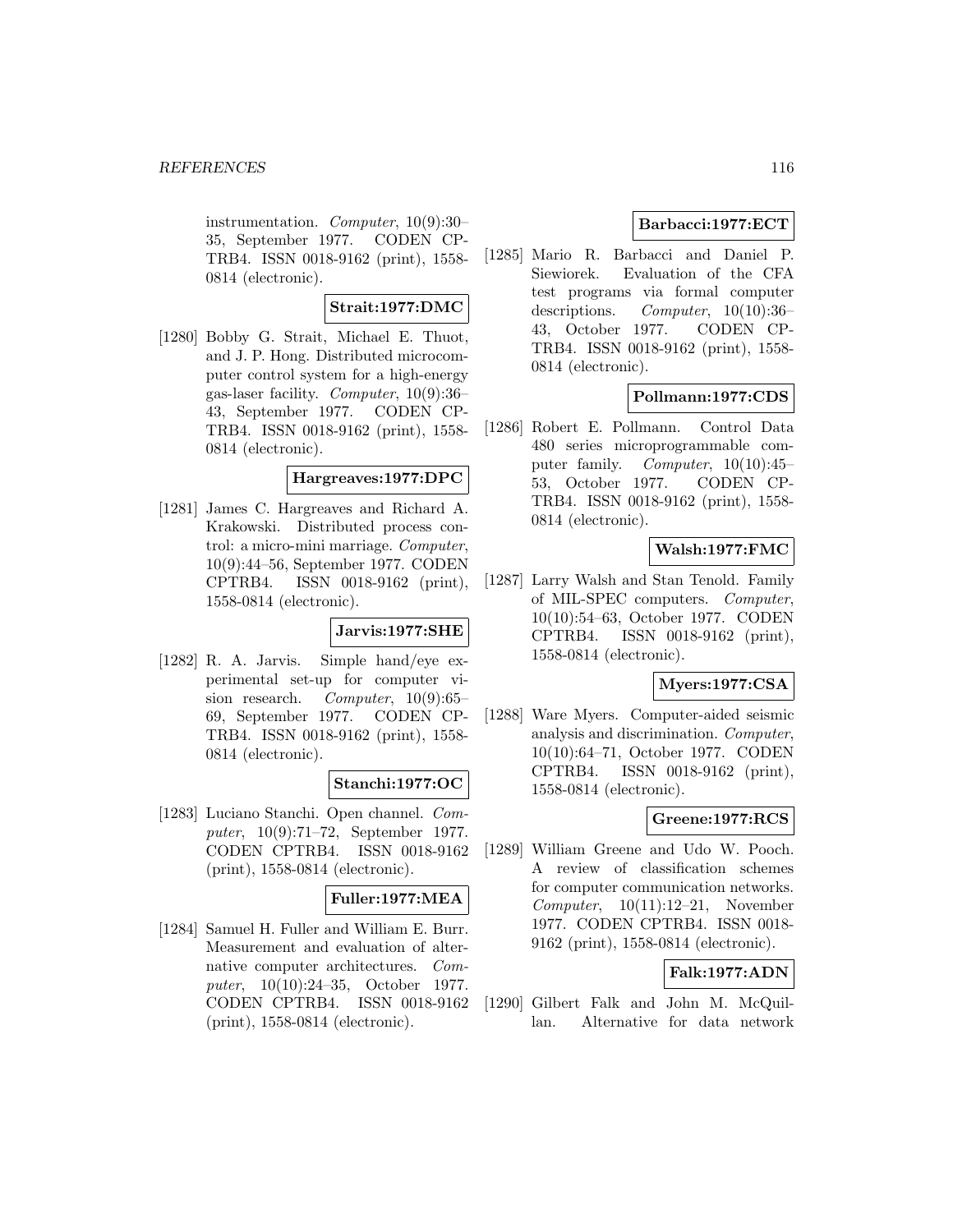architectures. Computer,  $10(11):22-$ 29, November 1977. CODEN CP-TRB4. ISSN 0018-9162 (print), 1558- 0814 (electronic).

### **Mamrak:1977:SMC**

[1291] Sandra A. Mamrak and Patricia A. DeRuyter. Statistical methods for comparing computer services. Computer, 10(11):32–39, November 1977. CODEN CPTRB4. ISSN 0018-9162 (print), 1558-0814 (electronic).

# **Morgan:1977:SMI**

[1292] D. E. Morgan, D. J. Taylor, and G. Custeau. Survey of methods for improving computer network reliability and availability. Computer, 10(11): 42–50, November 1977. CODEN CP-TRB4. ISSN 0018-9162 (print), 1558- 0814 (electronic).

## **Yajima:1977:LOL**

[1293] Shuzo Yajima, Yahiko Kambayashi, Susumu Yoshida, and Kazuo Iwama. Labolink: an optically linked laboratory computer network. Computer, 10 (11):52–59, November 1977. CODEN CPTRB4. ISSN 0018-9162 (print), 1558-0814 (electronic).

### **Jones:1977:DMC**

[1294] S. K. Jones and R. K. Cavin, III. Dynamic modeling and control of digital communication networks. Computer, 10(11):60–64, November 1977. CODEN CPTRB4. ISSN 0018-9162 (print), 1558-0814 (electronic).

### **Rosen:1977:USP**

[1295] Charles A. Rosen and David Nitzan. Use of sensors in programmable automation. Computer, 10(12):12–23, De-

cember 1977. CODEN CPTRB4. ISSN 0018-9162 (print), 1558-0814 (electronic).

# **Nevins:1977:RAA**

[1296] James L. Nevins and Daniel E. Whitney. Research on advanced assembly automation. Computer, 10(12): 24–38, December 1977. CODEN CP-TRB4. ISSN 0018-9162 (print), 1558- 0814 (electronic).

# **Woo:1977:PSM**

[1297] Tony C. Woo. Progress in shape modeling. Computer, 10(12):40–46, December 1977. CODEN CPTRB4. ISSN 0018-9162 (print), 1558-0814 (electronic).

### **Voelcker:1977:GMM**

[1298] Herbert B. Voelcker and Aristides A. G. Requicha. Geometric modeling of mechanical parts and processes. Computer, 10(12):48–57, December 1977. CODEN CPTRB4. ISSN 0018-9162 (print), 1558-0814 (electronic).

#### **Balde:1977:NCC**

[1299] John W. Balde and Daniel I. Amey. New chip carrier package concepts. Computer, 10(12):58–68, December 1977. CODEN CPTRB4. ISSN 0018- 9162 (print), 1558-0814 (electronic).

### **Mulder:1977:CSE**

[1300] Michael C. Mulder. Computer science and engineering education. Computer, 10(12):69–80, 89–133, December 1977. CODEN CPTRB4. ISSN 0018-9162 (print), 1558-0814 (electronic).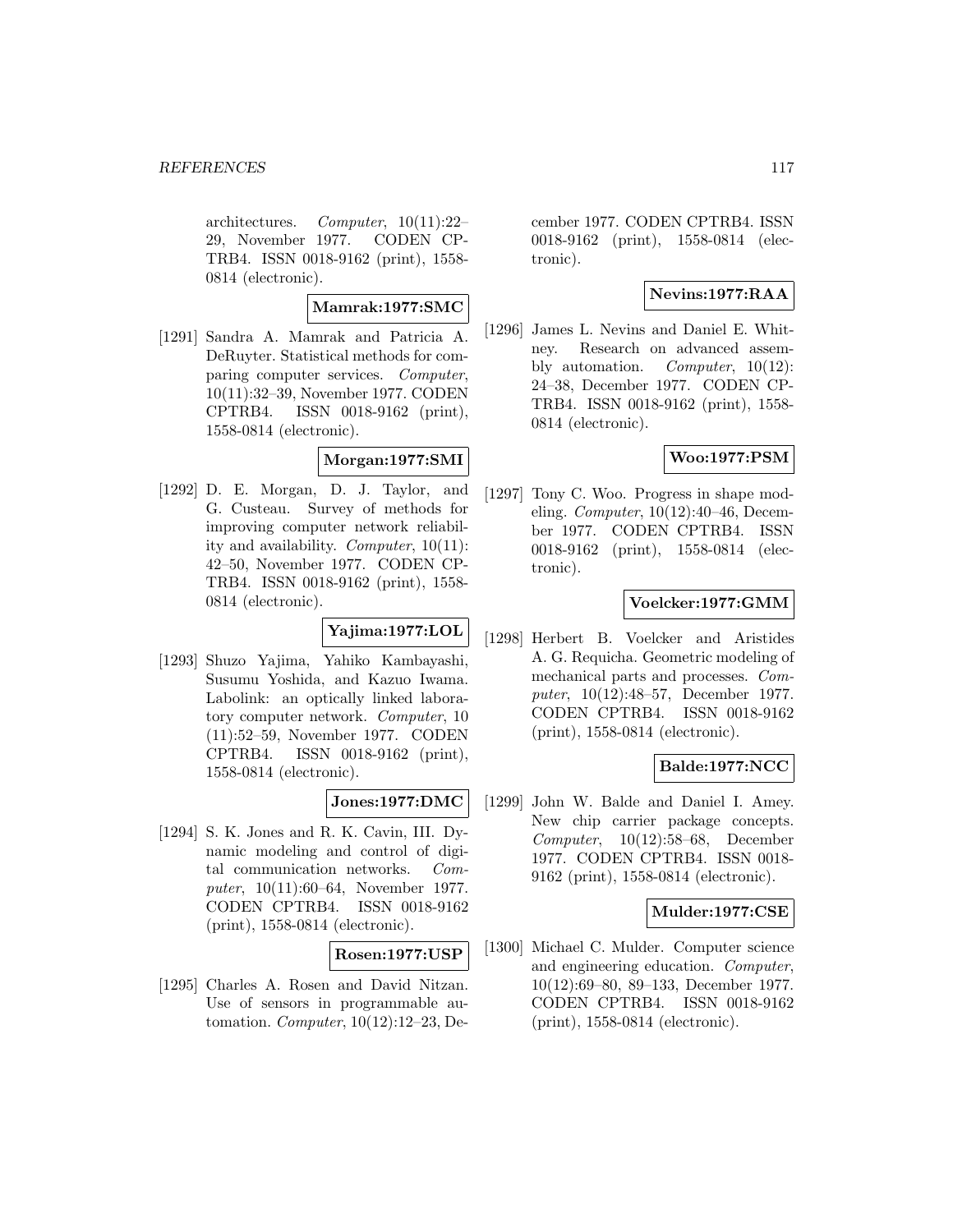#### *REFERENCES* 118

### **Enslow:1978:WLD**

[1301] Philip H. Enslow, Jr. What is a "distributed" data processing system? Computer, 11(1):13–21, January 1978. CODEN CPTRB4. ISSN 0018-9162 (print), 1558-0814 (electronic).

### **Jensen:1978:HED**

[1302] E. Douglas Jensen. Honeywell experimental distributed processor — an overview. Computer, 11(1):28–38, January 1978. CODEN CPTRB4. ISSN 0018-9162 (print), 1558-0814 (electronic).

## **Peebles:1978:SAD**

[1303] Richard Peebles and Eric Manning. System architecture for distributed data management. Computer, 11(1): 40–47, January 1978. CODEN CP-TRB4. ISSN 0018-9162 (print), 1558- 0814 (electronic).

# **Forsdick:1978:OSC**

[1304] Harry C. Forsdick, Richard E. Schantz, and Robert H. Thomas. Operating systems for computer networks. Computer, 11(1):48–57, January 1978. CODEN CPTRB4. ISSN 0018-9162 (print), 1558-0814 (electronic).

### **Myers:1978:ICG**

[1305] Ware Myers. Interactive computer graphics: poised for takeoff? Computer, 11(1):60–74, January 1978. CO-DEN CPTRB4. ISSN 0018-9162 (print), 1558-0814 (electronic).

### **Gosling:1978:ERT**

[1306] J. B. Gosling, S. H. Lavington, and J. M. Kelley. Extending registertransfer technology to teach computer

architecture. Computer, 11(1):76– 80, January 1978. CODEN CP-TRB4. ISSN 0018-9162 (print), 1558- 0814 (electronic).

### **Myers:1978:NSE**

[1307] Ware Myers. Need for software engineering.  $Computer, 11(2):12-26,$ February 1978. CODEN CPTRB4. ISSN 0018-9162 (print), 1558-0814 (electronic).

### **Maryanski:1978:SDD**

[1308] Fred J. Maryanski. Survey of developments in distributed data base management systems. Computer, 11(2): 28–38, February 1978. CODEN CP-TRB4. ISSN 0018-9162 (print), 1558- 0814 (electronic).

# **Boyd:1978:IMS**

[1309] Donald L. Boyd. Implementing mass storage facilities in operating systems. Computer, 11(2):40–45, February 1978. CODEN CPTRB4. ISSN 0018-9162 (print), 1558-0814 (electronic).

#### **Scheuermann:1978:DED**

[1310] Peter Scheuermann. On the design and evaluation of data bases. Computer, 11 (2):46–55, February 1978. CODEN CP-TRB4. ISSN 0018-9162 (print), 1558- 0814 (electronic).

### **Crow:1978:SCG**

[1311] Franklin C. Crow. Shaded computer graphics in the entertainment industry. Computer, 11(3):11–22, March 1978. CODEN CPTRB4. ISSN 0018-9162 (print), 1558-0814 (electronic).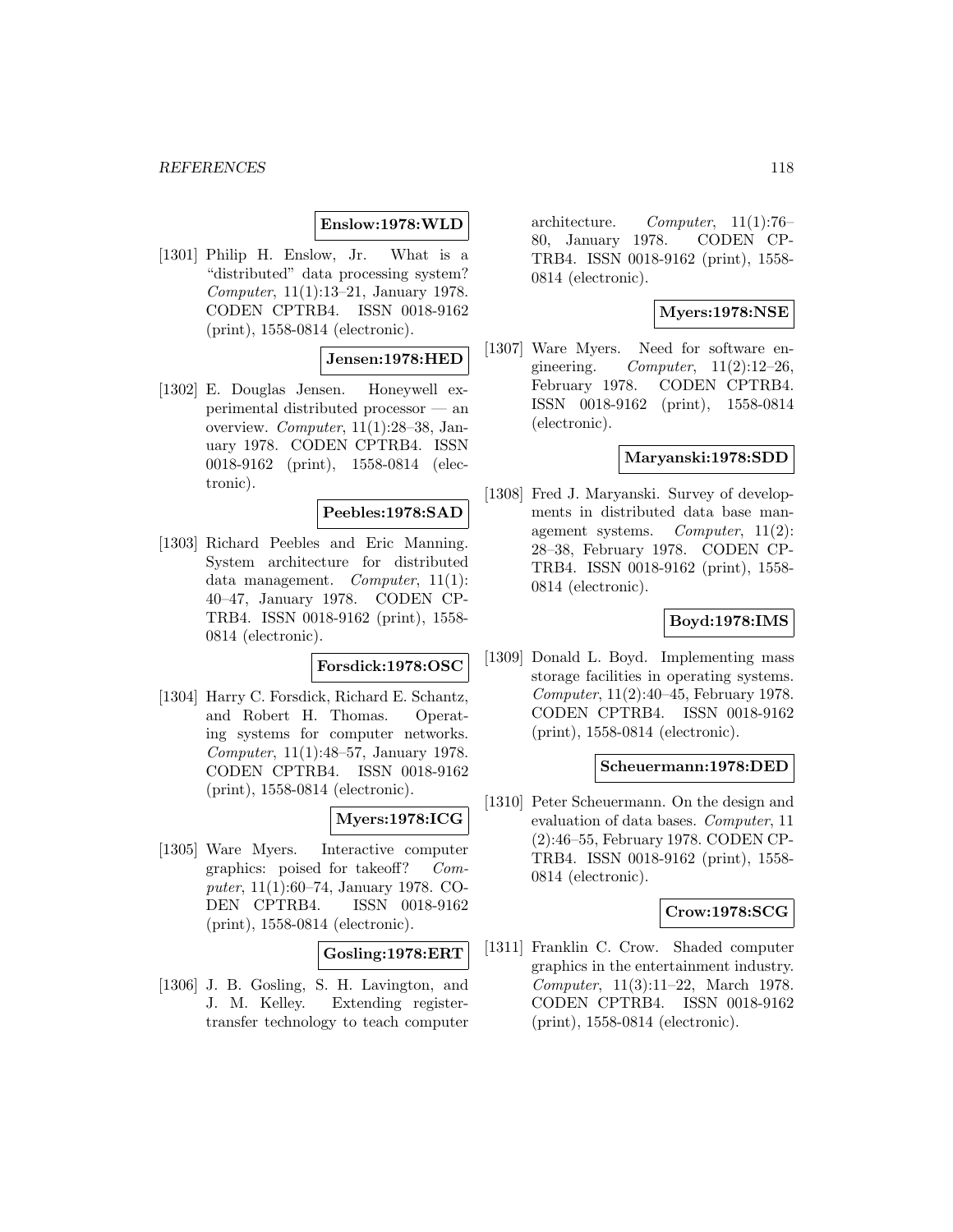# **Fisher:1978:DCP**

[1312] David A. Fisher. DoD's common programming language effort. Computer, 11(3):24–33, March 1978. CODEN CP-TRB4. ISSN 0018-9162 (print), 1558- 0814 (electronic).

### **Bass:1978:PFS**

[1313] Charlie Bass. PLZ: a family of system programming languages for microprocessors. Computer, 11(3):34–39, March 1978. CODEN CPTRB4. ISSN 0018- 9162 (print), 1558-0814 (electronic).

#### **Brown:1978:MPP**

[1314] William L. Brown. Modular programming in PL/M. Computer,  $11(3)$ : 40–46, March 1978. CODEN CP-TRB4. ISSN 0018-9162 (print), 1558- 0814 (electronic).

# **Miller:1978:PT**

[1315] Edward F. Miller, Jr. Program testing. Computer, 11(4):10–12, April 1978. CODEN CPTRB4. ISSN 0018- 9162 (print), 1558-0814 (electronic).

# **Fairley:1978:TSA**

[1316] Richard E. Fairley. Tutorial: static analysis and dynamic testing of computer software. Computer, 11(4): 14–23, April 1978. CODEN CP-TRB4. ISSN 0018-9162 (print), 1558- 0814 (electronic).

# **Huang:1978:PIS**

[1317] J. C. Huang. Program instrumentation and software testing. Computer, 11(4):25–32, April 1978. CODEN CP-TRB4. ISSN 0018-9162 (print), 1558- 0814 (electronic).

# **DeMillo:1978:HTD**

[1318] Richard A. DeMillo, Richard J. Lipton, and Frederick G. Sayward. Hints on test data selection: help for the practicing programmer. Computer, 11 (4):34–41, April 1978. CODEN CP-TRB4. ISSN 0018-9162 (print), 1558- 0814 (electronic).

# **Panzl:1978:AST**

[1319] David J. Panzl. Automatic software test drivers. *Computer*, 11(4): 44–50, April 1978. CODEN CP-TRB4. ISSN 0018-9162 (print), 1558- 0814 (electronic).

### **Darringer:1978:ASE**

[1320] John A. Darringer and James C. King. Applications of symbolic execution to program testing. Computer, 11(4): 51–60, April 1978. CODEN CP-TRB4. ISSN 0018-9162 (print), 1558- 0814 (electronic).

### **Bloch:1978:CPE**

[1321] Erich Bloch and Dominick Galage. Component progress: its effect on high-speed computer architecture and machine organization. Computer, 11 (4):64–76, April 1978. CODEN CP-TRB4. ISSN 0018-9162 (print), 1558- 0814 (electronic).

#### **Davidson:1978:OFE**

[1322] Scott Davidson and Bruce D. Shriver. Overview of firmware engineering. Computer, 11(5):21–33, May 1978. CODEN CPTRB4. ISSN 0018-9162 (print), 1558-0814 (electronic).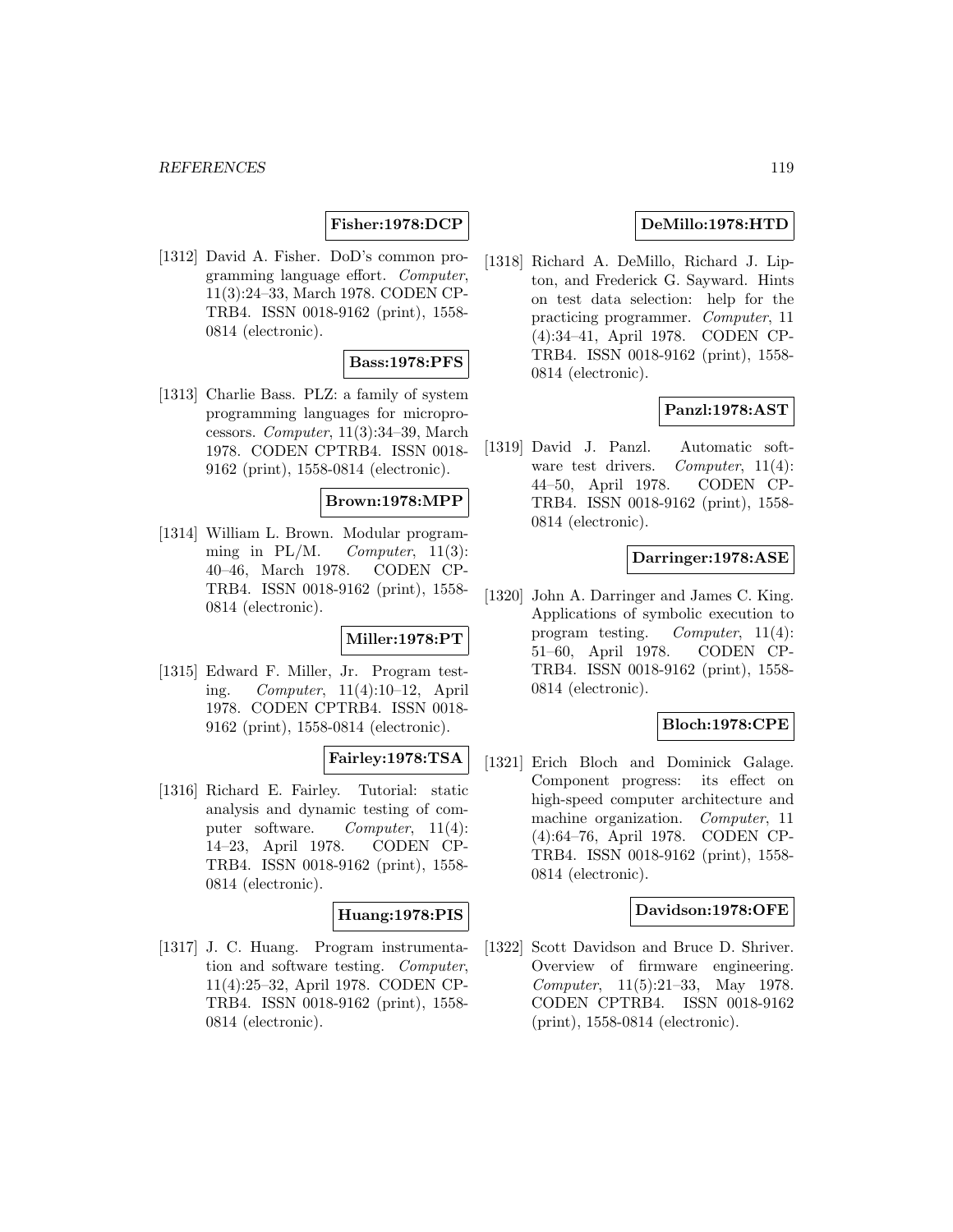### **Stockenberg:1978:VMP**

[1323] John Stockenberg and Andries van Dam. Vertical migration for performance enhancement in layered hardware/firmware/software systems. Computer, 11(5):35–50, May 1978. CODEN CPTRB4. ISSN 0018-9162 (print), 1558-0814 (electronic).

### **Barbacci:1978:UEV**

[1324] Mario R. Barbacci and Alan Parker. Using emulation to verify formal architecture descriptions. Computer, 11 (5):51–56, May 1978. CODEN CP-TRB4. ISSN 0018-9162 (print), 1558- 0814 (electronic).

# **Fiala:1978:MS**

[1325] Edward R. Fiala. The MAXC systems. Computer, 11(5):57–67, May 1978. CODEN CPTRB4. ISSN 0018- 9162 (print), 1558-0814 (electronic). URL http://research.microsoft. com/~lampson/Systems.html#maxc.

# **Glantz:1978:CCM**

[1326] Stanton A. Glantz. Computers in clinical medicine: a critique. Computer, 11(5):68–77, May 1978. CODEN CP-TRB4. ISSN 0018-9162 (print), 1558- 0814 (electronic).

### **Su:1978:HDL**

[1327] S. Y. H. Su. Hardware description language applications: An introduction and prognosis. Computer, 11 (6):10–13, June 1978. CODEN CP-TRB4. ISSN 0018-9162 (print), 1558- 0814 (electronic).

# **McKenzie:1978:EPD**

[1328] Ken McKenzie. Evolution of peripheral devices in microprocessor systems. Computer,  $11(6):12-17$ , June 1978. CODEN CPTRB4. ISSN 0018- 9162 (print), 1558-0814 (electronic).

## **Morse:1978:IME**

[1329] Stephen P. Morse, William B. Pohlman, and Bruce W. Ravenel. Intel 8086 microprocessor: a 16-bit evolution of the 8080. Computer, 11 (6):18–27, June 1978. CODEN CP-TRB4. ISSN 0018-9162 (print), 1558- 0814 (electronic).

### **Garland:1978:PCG**

[1330] Harry Garland and Alice Ahlgren. Personal computers go to work. Computer, 11(6):28–32, June 1978. CODEN CP-TRB4. ISSN 0018-9162 (print), 1558- 0814 (electronic).

### **Magers:1978:MSD**

[1331] Celeste S. Magers. Managing software development in microprocessor projects. Computer, 11(6):34–42, June 1978. CODEN CPTRB4. ISSN 0018- 9162 (print), 1558-0814 (electronic).

### **Rauscher:1978:UAM**

[1332] Tomlinson G. Rauscher. Unified approach to microcomputer software development.  $Computer, 11(6):44-54,$ June 1978. CODEN CPTRB4. ISSN 0018-9162 (print), 1558-0814 (electronic).

### **Alexandridis:1978:SMB**

[1333] Nikitas A. Alexandridis. Special monograph: bit-sliced microprocessor architecture. Computer, 11(6):56–80, June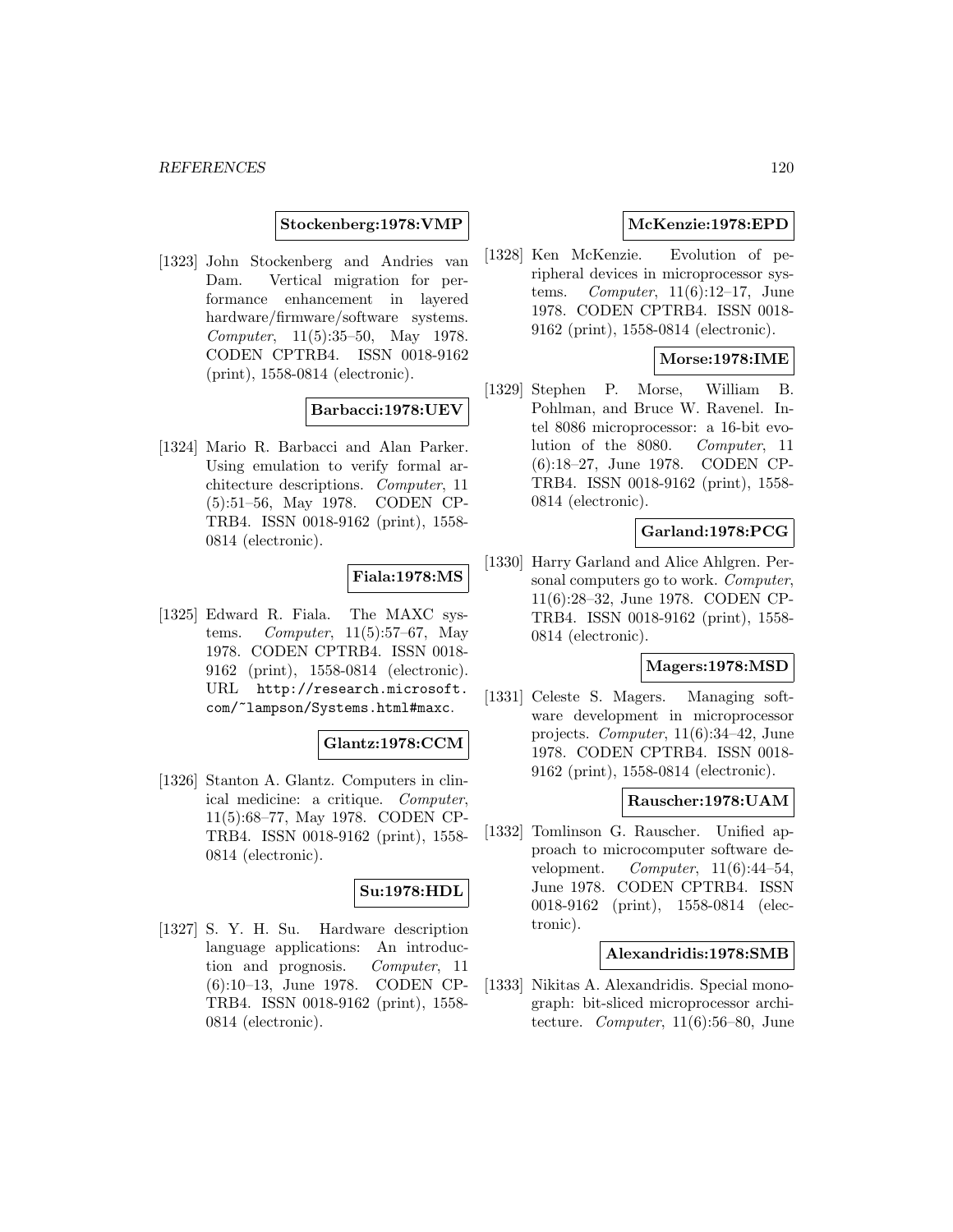1978. CODEN CPTRB4. ISSN 0018- 9162 (print), 1558-0814 (electronic).

### **Lehmann:1978:NSB**

[1334] John R. Lehmann. NSF support of basic research in computer science. Computer, 11(7):10–13, July 1978. CODEN CPTRB4. ISSN 0018-9162 (print), 1558-0814 (electronic).

### **Siewiorek:1978:ULM**

[1335] Daniel P. Siewiorek, Donald E. Thomas, and Don L. Scharfetter. Use of LSI modules in computer structures: trends and limitations. Computer, 11 (7):16–25, July 1978. CODEN CP-TRB4. ISSN 0018-9162 (print), 1558- 0814 (electronic).

### **Kartashev:1978:DAP**

[1336] Steven I. Kartashev and Svetlana P. Kartashev. Dynamic architectures: problems and solutions. Computer, 11 (7):26–40, July 1978. CODEN CP-TRB4. ISSN 0018-9162 (print), 1558- 0814 (electronic).

# **Borgerson:1978:MIO**

[1337] Barry R. Borgerson, Garold S. Tajden, and Merlin L. Hanson. Mainframe implementation with off-the-shelf LSI modules. Computer, 11(7):42–48, July 1978. CODEN CPTRB4. ISSN 0018- 9162 (print), 1558-0814 (electronic).

# **Rennels:1978:RMC**

[1338] David A. Rennels. Reconfigurable modular computer networks for spacecraft on-board processing. Computer, 11(7):49–59, July 1978. CODEN CP-TRB4. ISSN 0018-9162 (print), 1558- 0814 (electronic).

# **Reifer:1978:GST**

[1339] Donald J. Reifer and Stephen Trattner. A glossary of software tools and techniques. Computer, 11(7):52–60, July 1978. CODEN CPTRB4. ISSN 0018- 9162 (print), 1558-0814 (electronic).

### **Friedman:1978:ELT**

[1340] Arthur D. Friedman and Luca Simoncini. Effect of LSI technology on the theory of modular computer design. Computer, 11(7):60–67, July 1978. CODEN CPTRB4. ISSN 0018- 9162 (print), 1558-0814 (electronic).

# **Chu:1978:LMD**

[1341] Yaohan Chu. LSI modular directexecution computer organization. Computer, 11(7):69–76, July 1978. CODEN CPTRB4. ISSN 0018-9162 (print), 1558-0814 (electronic).

# **Denning:1978:OSP**

[1342] Peter J. Denning. Operating systems principles for data flow networks. Computer, 11(7):86–96, July 1978. CODEN CPTRB4. ISSN 0018-9162 (print), 1558-0814 (electronic).

### **Stone:1978:CDP**

[1343] Harold S. Stone and Shahid H. Bokhari. Control of distributed processes. Computer,  $11(7):97-106$ , July 1978. CODEN CPTRB4. ISSN 0018- 9162 (print), 1558-0814 (electronic).

### **Powers:1978:MAB**

[1344] V. Michael Powers and Jose H. Hernandez. Microprogram assemblers for bit-slice microprocessors. Computer, 11 (7):108–120, July 1978. CODEN CP-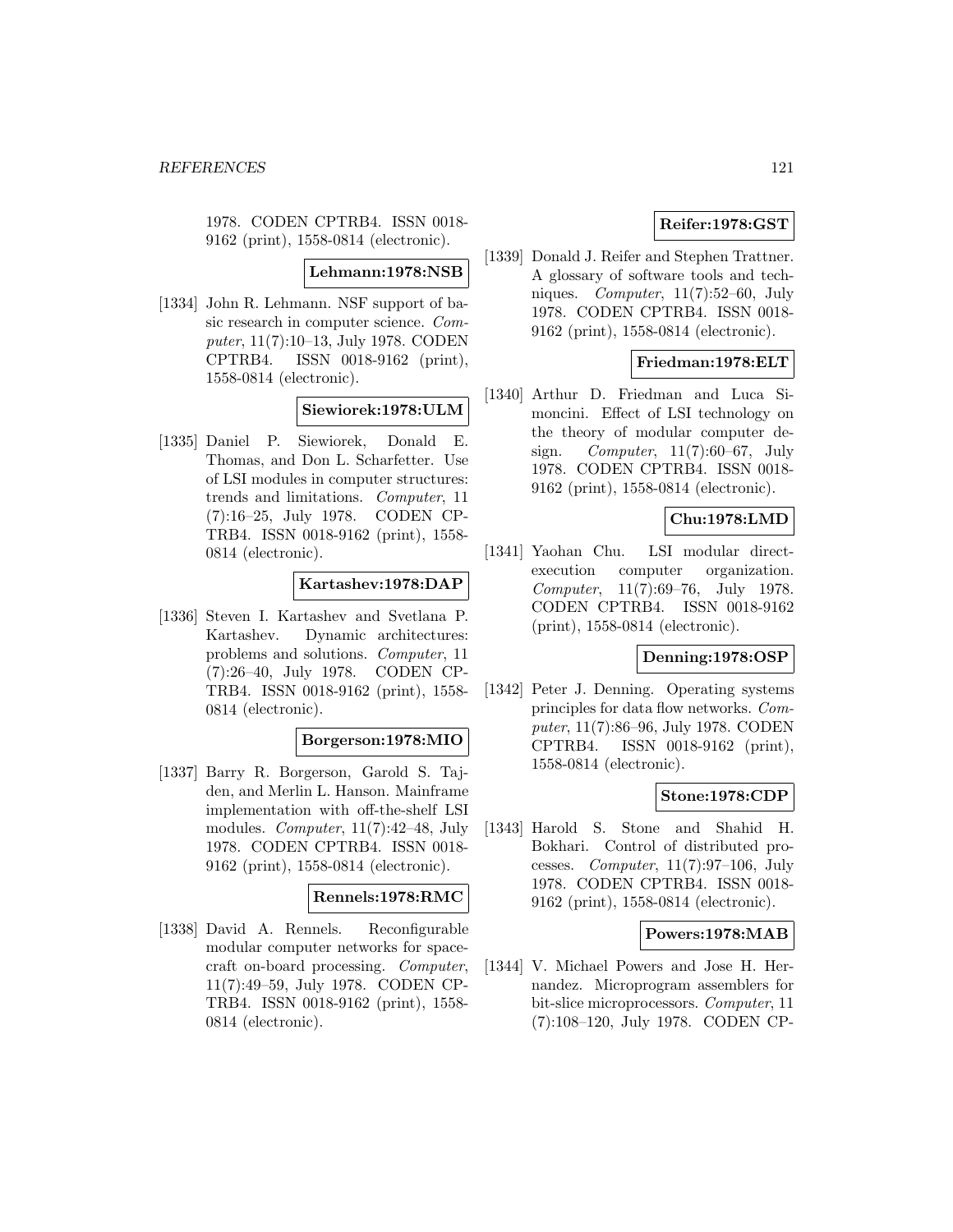TRB4. ISSN 0018-9162 (print), 1558- 0814 (electronic).

**Herlihy:1978:CHS**

[1345] David Herlihy. Computation in history: styles and methods. Computer, 11(8):8–17, August 1978. CODEN CP-TRB4. ISSN 0018-9162 (print), 1558- 0814 (electronic).

### **Lansdown:1978:CC**

[1346] John Lansdown. Computer in choreography. Computer,  $11(8):19-30$ , August 1978. CODEN CPTRB4. ISSN 0018- 9162 (print), 1558-0814 (electronic).

### **Ross:1978:CSL**

[1347] Donald Ross, Jr. Computer-aided study of literary language. Computer, 11(8):32–39, August 1978. CODEN CPTRB4. ISSN 0018-9162 (print), 1558-0814 (electronic).

### **Truax:1978:CMC**

[1348] Barry Truax. Computer music composition: the Polyphonic POD System. Computer, 11(8):40–50, August 1978. CODEN CPTRB4. ISSN 0018-9162 (print), 1558-0814 (electronic).

# **Lipovski:1978:DDC**

[1349] G. Jack Lipovski and Keith L. Doty. Developments and directions in computer architecture. Computer, 11(8): 54–67, August 1978. CODEN CP-TRB4. ISSN 0018-9162 (print), 1558- 0814 (electronic).

## **Myers:1978:SFS**

[1350] Ware Myers. Special feature: studying the oceans from space. Computer, 11

(8):68–75, August 1978. CODEN CP-TRB4. ISSN 0018-9162 (print), 1558- 0814 (electronic).

## **Caswell:1978:BT**

[1351] Hollis L. Caswell, George A. Brown, Daniel H. Carter, Edward B. Eichelberger, William C. Holton, S. Krishnaswamy, William Lattin, Paul Losleben, Richard J. Petschauer, Herbert Stopper, and Robert M. Sullivan. Basic technology. Computer, 11(9): 10–19, September 1978. CODEN CP-TRB4. ISSN 0018-9162 (print), 1558- 0814 (electronic).

### **Apfelbaum:1978:CSO**

[1352] Henry Apfelbaum, Richard P. Case, J. Egil Juliussen, Bruce Shriver, Harold S. Stone, and James E. Thornton. Computer system organization: problems of the 1980's. Computer, 11 (9):20–28, September 1978. CODEN CPTRB4. ISSN 0018-9162 (print), 1558-0814 (electronic).

### **Wasserman:1978:SET**

[1353] Anthony I. Wasserman, Susan L. Gerhart, Edward F. Miller, Jr., L. A. Belady, William Waite, and William A. Wulf. Software engineering: the turning point. Computer, 11(9):30– 41, September 1978. CODEN CP-TRB4. ISSN 0018-9162 (print), 1558- 0814 (electronic).

#### **Yao:1978:DS**

[1354] S. Bing Yao, Philip A. Bernstein, Nathan Goodman, Stewart A. Schuster, David W. Shipman, and Diane C. P. Smith. Data-base systems. Computer, 11(9):46–60, September 1978.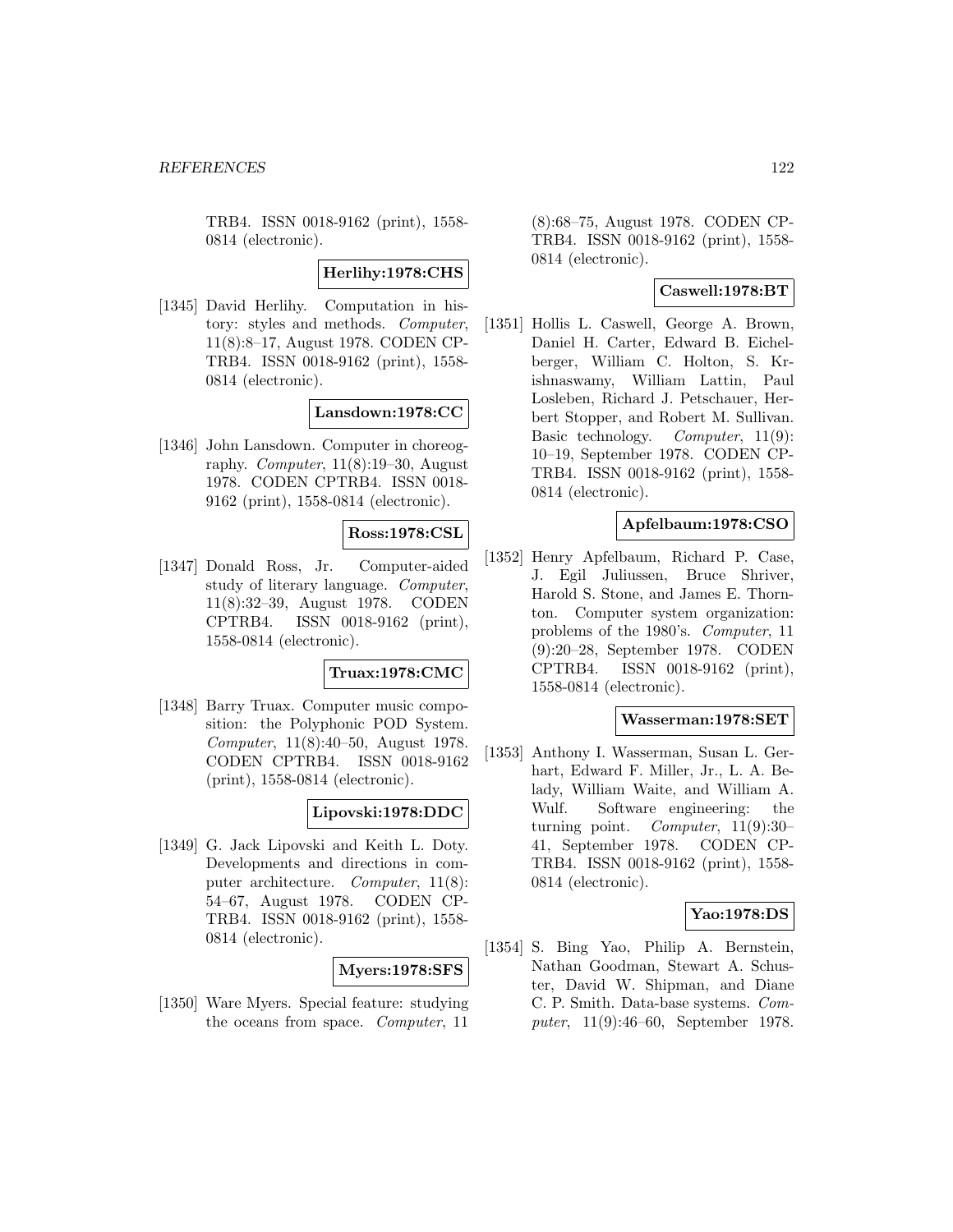CODEN CPTRB4. ISSN 0018-9162 (print), 1558-0814 (electronic).

# **Pooch:1978:CSC**

[1355] Udo W. Pooch, Richard H. Austing, Rahul Chattergy, and Michael C. Mulder. Computer science and computer engineering education in the 80's. Computer, 11(9):69–83, September 1978. CODEN CPTRB4. ISSN 0018-9162 (print), 1558-0814 (electronic).

# **Isaacson:1978:PC**

[1356] Portia Isaacson, Robert C. Gammill, Richard S. Heiser, Adam Osborne, Larry Tesler, and Jim C. Warren, Jr. Personal computing. Computer, 11(9): 86–97, September 1978. CODEN CP-TRB4. ISSN 0018-9162 (print), 1558- 0814 (electronic).

### **Schnable:1978:RCI**

[1357] George L. Schnable, Larry J. Gallace, and Henry L. Pujol. Reliability of CMOS integrated circuits. Computer, 11(10):6–17, October 1978. CODEN CPTRB4. ISSN 0018-9162 (print), 1558-0814 (electronic).

#### **Waser:1978:HMM**

[1358] Shlomo Waser. High-speed monolithic multipliers for real-time digital signal processing. *Computer*, 11(10): 19–29, October 1978. CODEN CP-TRB4. ISSN 0018-9162 (print), 1558- 0814 (electronic).

#### **Nutt:1978:CSS**

[1359] Gary J. Nutt. Case study of simulation as a computer system design tool. Computer, 11(10):31–36, October 1978. CODEN CPTRB4. ISSN 0018-9162 (print), 1558-0814 (electronic).

# **Trivedi:1978:AMC**

[1360] Kishor Trivedi. Analytic modeling of computer systems. Computer, 11(10): 38–56, October 1978. CODEN CP-TRB4. ISSN 0018-9162 (print), 1558- 0814 (electronic).

# **Ohlson:1978:SDC**

[1361] Mark Ohlson. System design considerations for graphic input devices. Computer, 11(11):9–18, November 1978. CODEN CPTRB4. ISSN 0018-9162 (print), 1558-0814 (electronic).

### **Preiss:1978:SCD**

[1362] Richard B. Preiss. Storage CRT display terminals: Evolution and trends. Computer, 11(11):20–26, November 1978. CODEN CPTRB4. ISSN 0018-9162 (print), 1558-0814 (electronic).

### **Lucido:1978:ODB**

[1363] Anthony P. Lucido. An overview of directed beam graphics display hardware. *Computer*, 11(11):29–36, November 1978. CODEN CPTRB4. ISSN 0018-9162 (print), 1558-0814 (electronic).

### **Smith:1978:SPP**

[1364] Alan Jay Smith. Sequential program prefetching in memory hierarchies. *Computer*,  $11(12):7-21$ , December 1978. CODEN CPTRB4. ISSN 0018-9162 (print), 1558-0814 (electronic).

### **Myers:1978:SAS**

[1365] Ware Myers. Statistical approach to scheduling software development. Computer, 11(12):23–35, December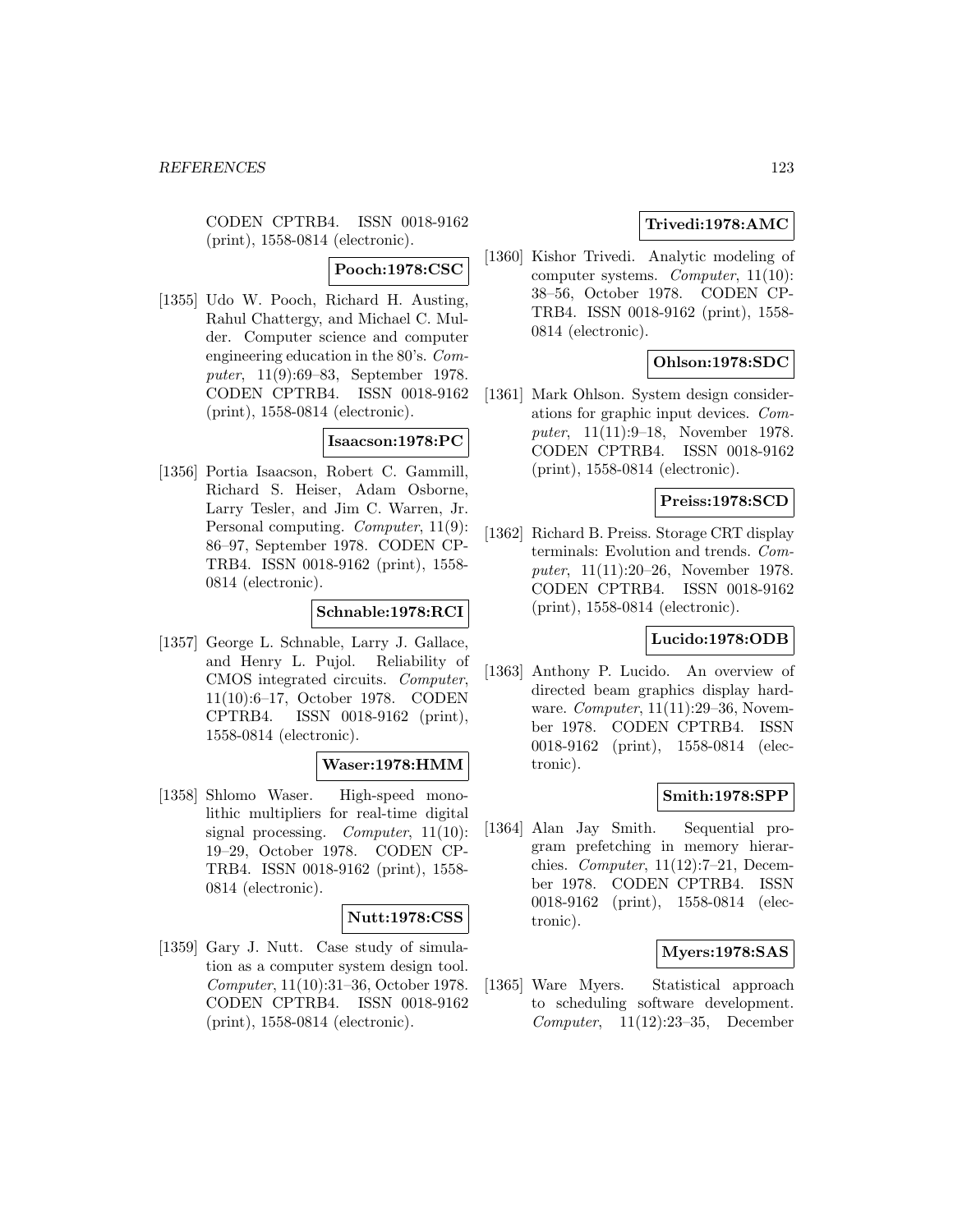1978. CODEN CPTRB4. ISSN 0018- 9162 (print), 1558-0814 (electronic).

### **Shemer:1978:AEO**

[1366] Jack E. Shemer and J. Richard Keddy. Architecture of an experimental office system: the Soft Display Word Processor. Computer, 11(12):39–48, December 1978. CODEN CPTRB4. ISSN 0018-9162 (print), 1558-0814 (electronic).

## **Rochester:1978:CK**

[1367] Nathaniel Rochester, Frank C. Bequaert, and Elmer M. Sharp. Chord keyboard. Computer,  $11(12):57-63$ , December 1978. CODEN CPTRB4. ISSN 0018-9162 (print), 1558-0814 (electronic).

# **Bersoff:1979:SCM**

[1368] Edward H. Bersoff, Vilas D. Henderson, and Stan G. Siegel. Software configuration management: a tutorial. Computer, 12(1):6–13, January 1979. CODEN CPTRB4. ISSN 0018-9162 (print), 1558-0814 (electronic).

#### **Bhandarkar:1979:CDM**

[1369] D. P. Bhandarkar, J. B. Barton, and A. F. Tasch, Jr. Charge-coupled device memories: a perspective. Computer, 12 (1):16–23, January 1979. CODEN CP-TRB4. ISSN 0018-9162 (print), 1558- 0814 (electronic).

#### **Casasent:1979:COC**

[1370] David Casasent. Coherent optical computing. Computer, 12(1):27–28, January 1979. CODEN CPTRB4. ISSN 0018-9162 (print), 1558-0814 (electronic).

# **Treleaven:1979:EPC**

[1371] Philip C. Treleaven. Exploiting program concurrency in computing systems. Computer,  $12(1):42-49$ , January 1979. CODEN CPTRB4. ISSN 0018- 9162 (print), 1558-0814 (electronic).

### **Ramsey:1979:MES**

[1372] R. L. Ramsey, R. L. Aylor, and R. D. Williams. Microcomputer-aided eating for the severely handicapped. Computer, 12(1):54–61, January 1979. CODEN CPTRB4. ISSN 0018-9162 (print), 1558-0814 (electronic).

## **Peuto:1979:ANM**

[1373] Bernard L. Peuto. Architecture of a new microprocessor. Computer, 12(2): 10–21, February 1979. CODEN CP-TRB4. ISSN 0018-9162 (print), 1558- 0814 (electronic).

### **Wakerly:1979:IMM**

[1374] John F. Wakerly. Intel MCS-48 microcomputer family: a critique. Computer, 12(2):22–31, February 1979. CODEN CPTRB4. ISSN 0018-9162 (print), 1558-0814 (electronic).

### **Landau:1979:SDT**

[1375] Jack V. Landau. State description techniques applied to industrial machine control. Computer, 12(2):32– 40, February 1979. CODEN CP-TRB4. ISSN 0018-9162 (print), 1558- 0814 (electronic).

#### **Stritter:1979:MAC**

[1376] Edward Stritter and Tom Gunter. Microprocessor architecture for a changing world: the Motorola 68000. Computer, 12(2):43–52, February 1979.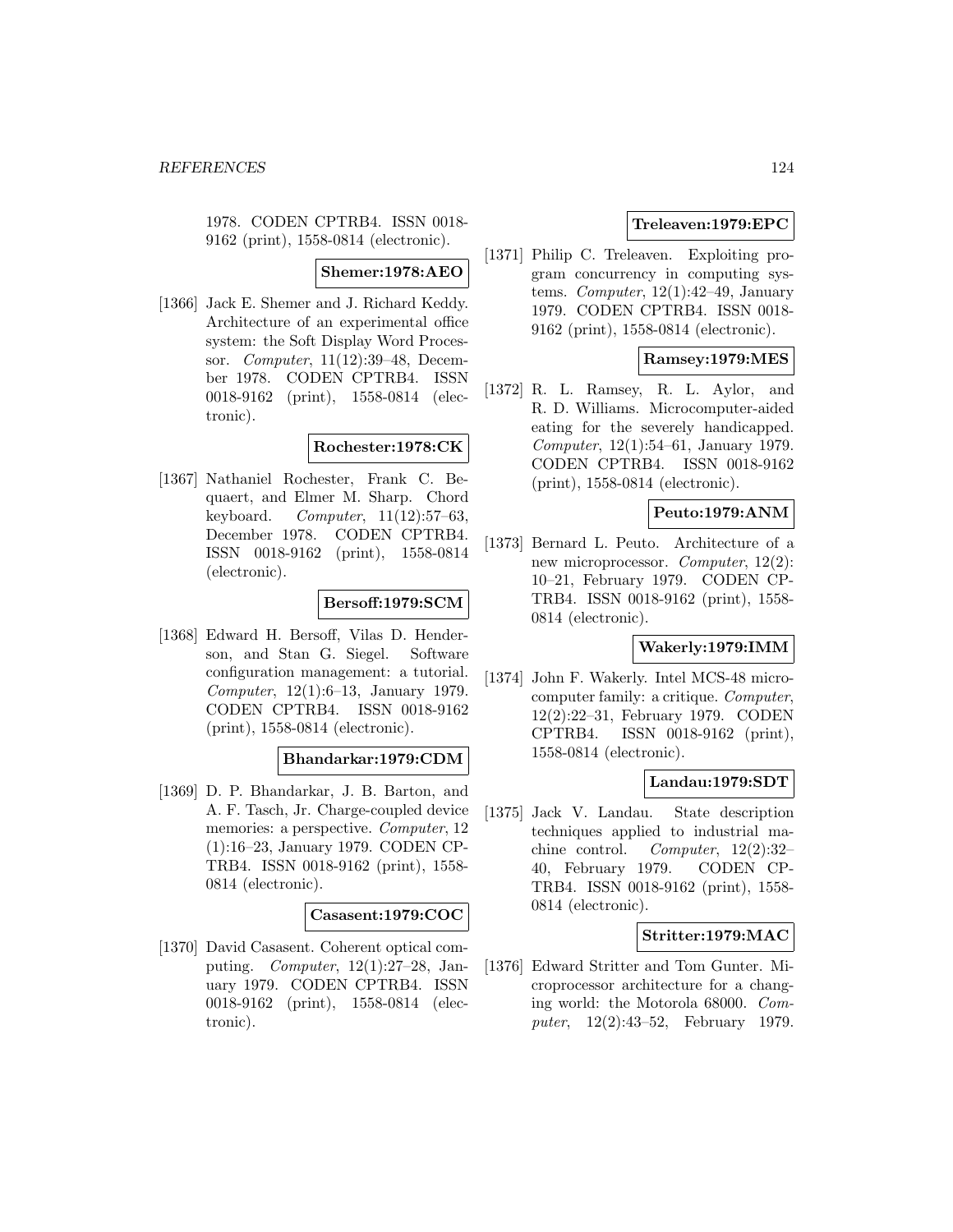CODEN CPTRB4. ISSN 0018-9162 (print), 1558-0814 (electronic).

**Cohen:1979:MML**

[1377] Harvey A. Cohen and Rhys S. Francis. Macro-assemblers and macrobased languages in microprocessor software development. *Computer*, 12(2): 53–64, February 1979. CODEN CP-TRB4. ISSN 0018-9162 (print), 1558- 0814 (electronic).

# **Bentley:1979:IAD**

[1378] Jon Louis Bentley. Introduction to algorithm design. Computer, 12(2): 66–78, February 1979. CODEN CP-TRB4. ISSN 0018-9162 (print), 1558- 0814 (electronic).

# **Belady:1979:ES**

[1379] Laszlo A. Belady. Evolved software for the  $80's.$  Computer,  $12(2):79-$ 82, February 1979. CODEN CP-TRB4. ISSN 0018-9162 (print), 1558- 0814 (electronic).

### **Hsiao:1979:DMC**

[1380] D. K. Hsiao. Database machines are coming, database machines are coming! Computer, 12(3):7–??, March 1979. CODEN CPTRB4. ISSN 0018- 9162 (print), 1558-0814 (electronic). Reprinted in A. R. Hurson, L. L. Miller, and S. H. Pakzad, Parallel Architectures for Database Systems, IEEE Computer Society Press, Washington, DC, 1989.

#### **Su:1979:CDC**

[1381] Stanley Y. W. Su. Cellular-logic devices: Concepts and applications. Computer, 12(3):11–25, March 1979.

CODEN CPTRB4. ISSN 0018-9162 (print), 1558-0814 (electronic).

### **Smith:1979:RDB**

[1382] Diane C. P. Smith and John Miles Smith. Relational data base machines. Computer, 12(3):28–37, March 1979. CODEN CPTRB4. ISSN 0018-9162 (print), 1558-0814 (electronic).

### **Hollaar:1979:TRC**

[1383] Lee A. Hollaar. Text retrieval computers. Computer, 12(3):40–50, March 1979. CODEN CPTRB4. ISSN 0018- 9162 (print), 1558-0814 (electronic).

# **Berra:1979:RAA**

[1384] P. Bruce Berra and Ellen Oliver. Role of associative array processors in data base machine architecture. Computer, 12(3):53–61, March 1979. CODEN CP-TRB4. ISSN 0018-9162 (print), 1558- 0814 (electronic).

### **Kerr:1979:DBM**

[1385] Douglas S. Kerr. Data base machines with large content-addressable blocks and structural information processors. Computer, 12(3):64–79, March 1979. CODEN CPTRB4. ISSN 0018-9162 (print), 1558-0814 (electronic).

### **Burr:1979:BSM**

[1386] William E. Burr, Dennis R. Allison, Alice C. Parker, Charles B. Silio, Jr., and A. Brinton Cooper. Bus system for the Military Computer Family. Computer, 12(4):11–22, April 1979. CODEN CP-TRB4. ISSN 0018-9162 (print), 1558- 0814 (electronic).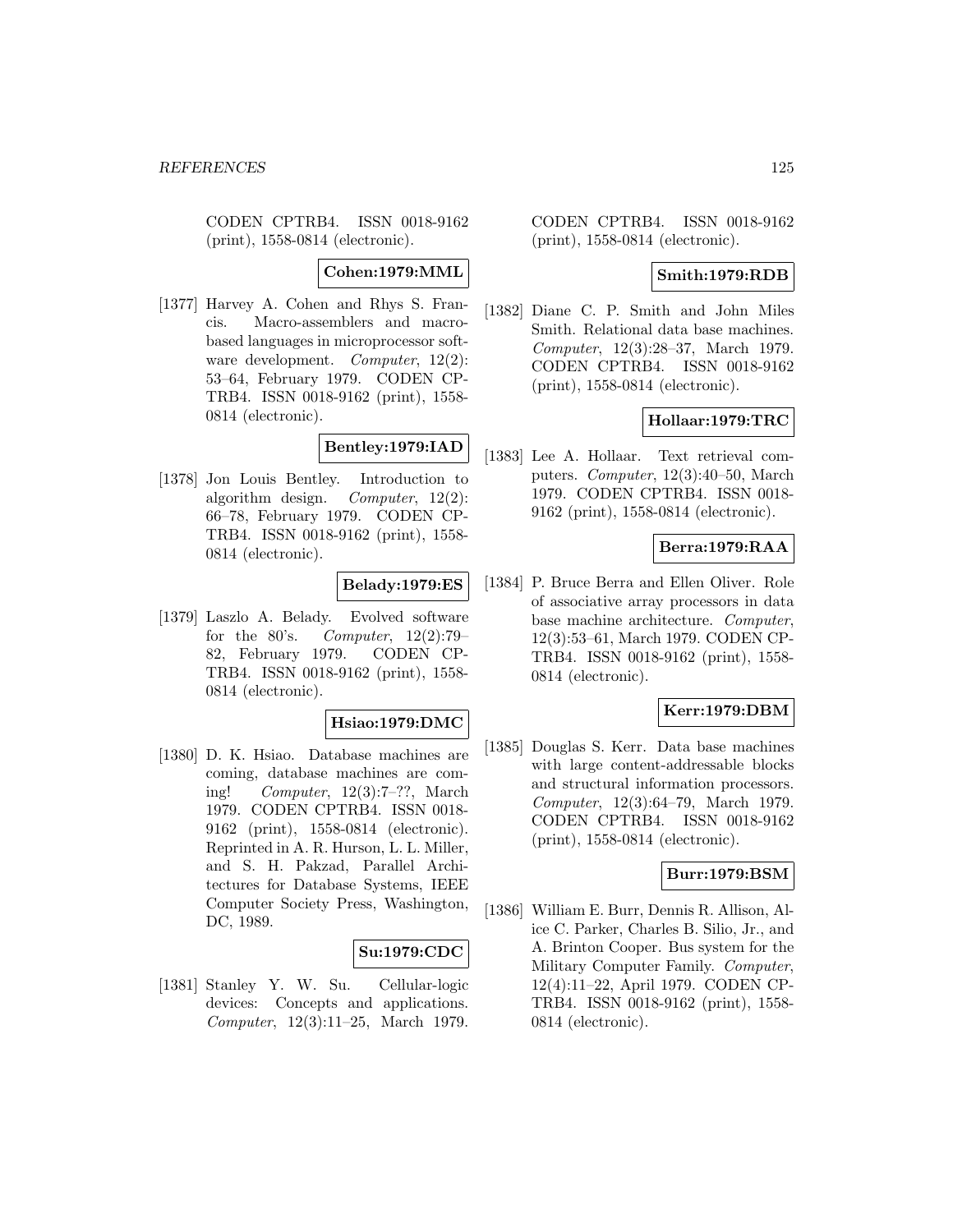# **Dietz:1979:AEM**

[1387] William Dietz and Leland Szewerenko. Architectural efficiency measures: an overview of three studies. Computer, 12(4):26–33, April 1979. CODEN CP-TRB4. ISSN 0018-9162 (print), 1558- 0814 (electronic).

### **Stone:1979:LCA**

[1388] Harold S. Stone. Life-cycle cost analysis of instruction-set architecture standardization for military computer systems. Computer, 12(4):35–39, 41–47, April 1979. CODEN CPTRB4. ISSN 0018-9162 (print), 1558-0814 (electronic).

# **Schneider:1979:PO**

[1389] G. Michael Schneider. Pascal: an overview. Computer,  $12(4):61-65$ , April 1979. CODEN CPTRB4. ISSN 0018-9162 (print), 1558-0814 (electronic).

# **Ravenel:1979:TPS**

[1390] Bruce W. Ravenel. Toward a Pascal standard. *Computer*,  $12(4):68-82$ . April 1979. CODEN CPTRB4. ISSN 0018-9162 (print), 1558-0814 (electronic).

### **Myers:1979:BT**

[1391] Ware Myers. Barriers to technology. Computer, 12(4):84–91, April 1979. CODEN CPTRB4. ISSN 0018-9162 (print), 1558-0814 (electronic).

### **Mathur:1979:TIH**

[1392] Francis P. Mathur. Technology's impact on hardware reliability. Computer, 12(4):91–93, April 1979. CODEN CP-

TRB4. ISSN 0018-9162 (print), 1558- 0814 (electronic).

### **Atkins:1979:FSC**

[1393] D. E. Atkins. Fourth Symposium on Computer Arithmetic: crunching with quality and LSI. Computer, 12 (4):94–97, April 1979. CODEN CP-TRB4. ISSN 0018-9162 (print), 1558- 0814 (electronic).

### **Slana:1979:CE**

[1394] Matthew F. Slana. Computer elements for the 80's. Computer, 12 (4):98–102, April 1979. CODEN CP-TRB4. ISSN 0018-9162 (print), 1558- 0814 (electronic).

### **Hoagland:1979:STC**

[1395] Albert S. Hoagland. Storage technology: Capability and limitations. Computer, 12(5):12–18, May 1979. CODEN CPTRB4. ISSN 0018-9162 (print), 1558-0814 (electronic).

### **Welch:1979:AMH**

[1396] Terry A. Welch. Analysis of memory hierarchies for sequential data access. Computer, 12(5):19–26, May 1979. CODEN CPTRB4. ISSN 0018- 9162 (print), 1558-0814 (electronic).

### **Champine:1979:CTD**

[1397] George A. Champine. Current trends in data base systems. Computer, 12 (5):27–41, May 1979. CODEN CP-TRB4. ISSN 0018-9162 (print), 1558- 0814 (electronic).

### **Astrahan:1979:SRR**

[1398] M. M. Astrahan, M. W. Blasgen, D. D. Chamberlin, J. N. Gray, W. F. King,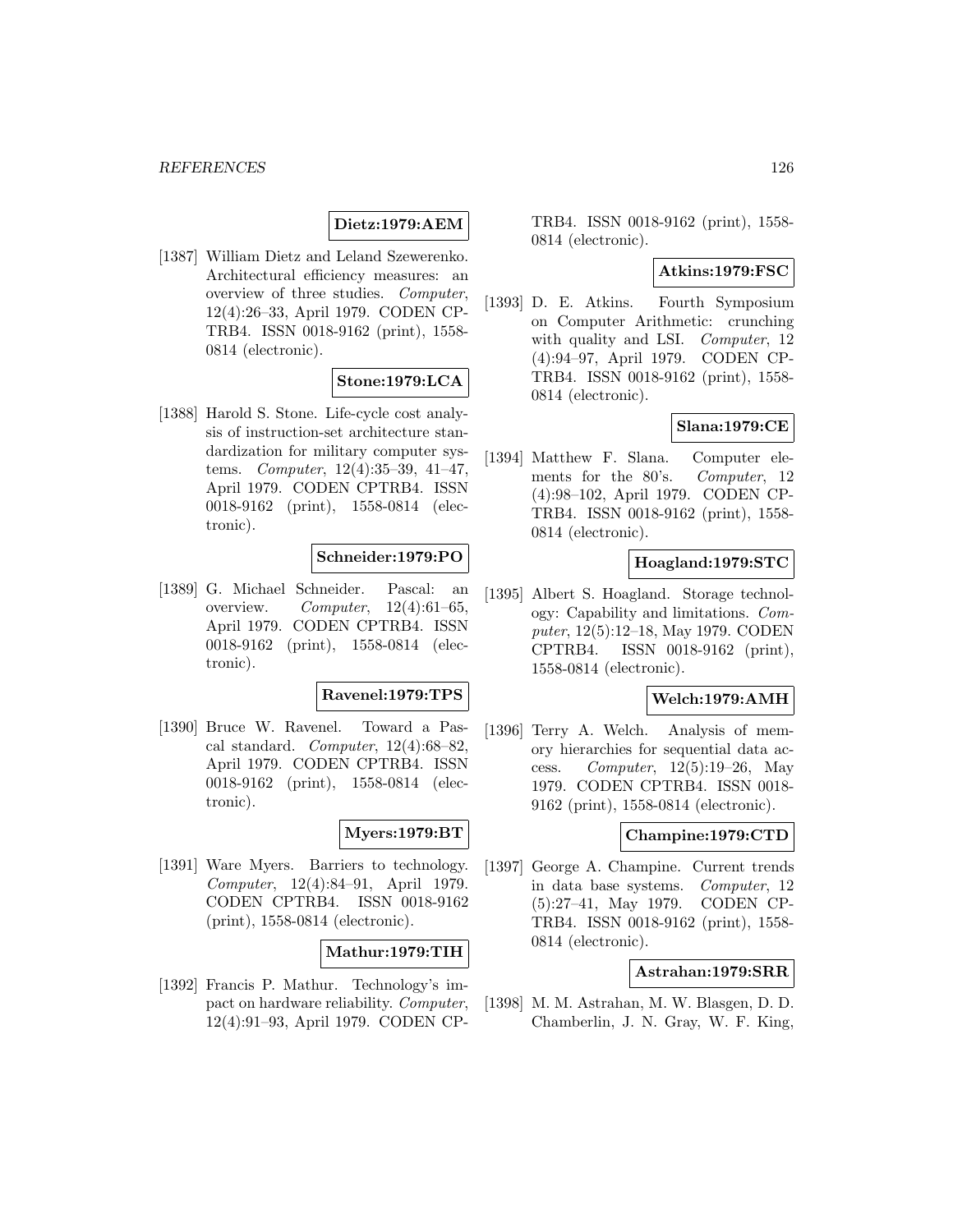B. G. Lindsay, R. A. Lorie, J. W. Mehl, T. G. Price, G. R. Putzolu, M. Schkolnick, P. P. Selinger, D. R. Slutz, H. R. Strong, and P. Tiberio. System R: a relational data base management system. Computer, 12(5):42–48, May 1979. CODEN CPTRB4. ISSN 0018- 9162 (print), 1558-0814 (electronic).

# **Hansen:1979:KAC**

[1399] Per Brinch Hansen. Keynote address on concurrent programming. Computer, 12(5):50–56, May 1979. CODEN CPTRB4. ISSN 0018-9162 (print), 1558-0814 (electronic).

### **Mori:1979:MJE**

[1400] Ryoichi Mori, Yoshikuni Okada, Hiroaki Tajima, and Morihiko Tajima. Microprocessors in Japan — status in 1978. Computer, 12(5):58–63, May 1979. CODEN CPTRB4. ISSN 0018- 9162 (print), 1558-0814 (electronic).

### **Mori:1979:MAJ**

[1401] Ryoichi Mori, Yuzo Kita, Iwao Morishita, Kiyoto Ohkawa, Seishi Nishikawa, Akio Tojo, Akio Kobubu, Yoshikuni Okada, and Shunichi Uchida. Microcomputer applications in Japan. Computer, 12(5):64–74, May 1979. CODEN CPTRB4. ISSN 0018- 9162 (print), 1558-0814 (electronic).

#### **Joel:1979:CSU**

[1402] Amos E. Joel, Jr. Circuit switching: unique architecture and applications. Computer,  $12(6):10-22$ , June 1979. CODEN CPTRB4. ISSN 0018- 9162 (print), 1558-0814 (electronic).

# **Kasson:1979:RCB**

[1403] James M. Kasson. Rolm computerized branch exchange: an advanced digital PBX. Computer, 12(6):24–31, June 1979. CODEN CPTRB4. ISSN 0018- 9162 (print), 1558-0814 (electronic).

### **Masson:1979:SCS**

[1404] Gerald M. Masson, George C. Gingher, and Shinji Nakamura. Sampler of circuit switching networks. Computer, 12 (6):32–48, June 1979. CODEN CP-TRB4. ISSN 0018-9162 (print), 1558- 0814 (electronic).

### **Siegel:1979:INS**

[1405] Howard Jay Siegel. Interconnection networks for SIMD machines. Computer, 12(6):57–65, June 1979. CODEN CPTRB4. ISSN 0018-9162 (print), 1558-0814 (electronic).

### **El-Ayat:1979:III**

[1406] Khaled A. El-Ayat. Intel 8089: an integrated I/O processor. Computer, 12 (6):67–78, June 1979. CODEN CP-TRB4. ISSN 0018-9162 (print), 1558- 0814 (electronic).

# **Myers:1979:ICGa**

[1407] Ware Myers. Interactive computer graphics: flying high  $-1$ . Computer, 12(7):8–12, 14, 16, 17, July 1979. CODEN CPTRB4. ISSN 0018-9162 (print), 1558-0814 (electronic).

### **Paul:1979:RMA**

[1408] Richard Paul. Robots, models, and automation. Computer, 12(7):19–27, July 1979. CODEN CPTRB4. ISSN 0018- 9162 (print), 1558-0814 (electronic).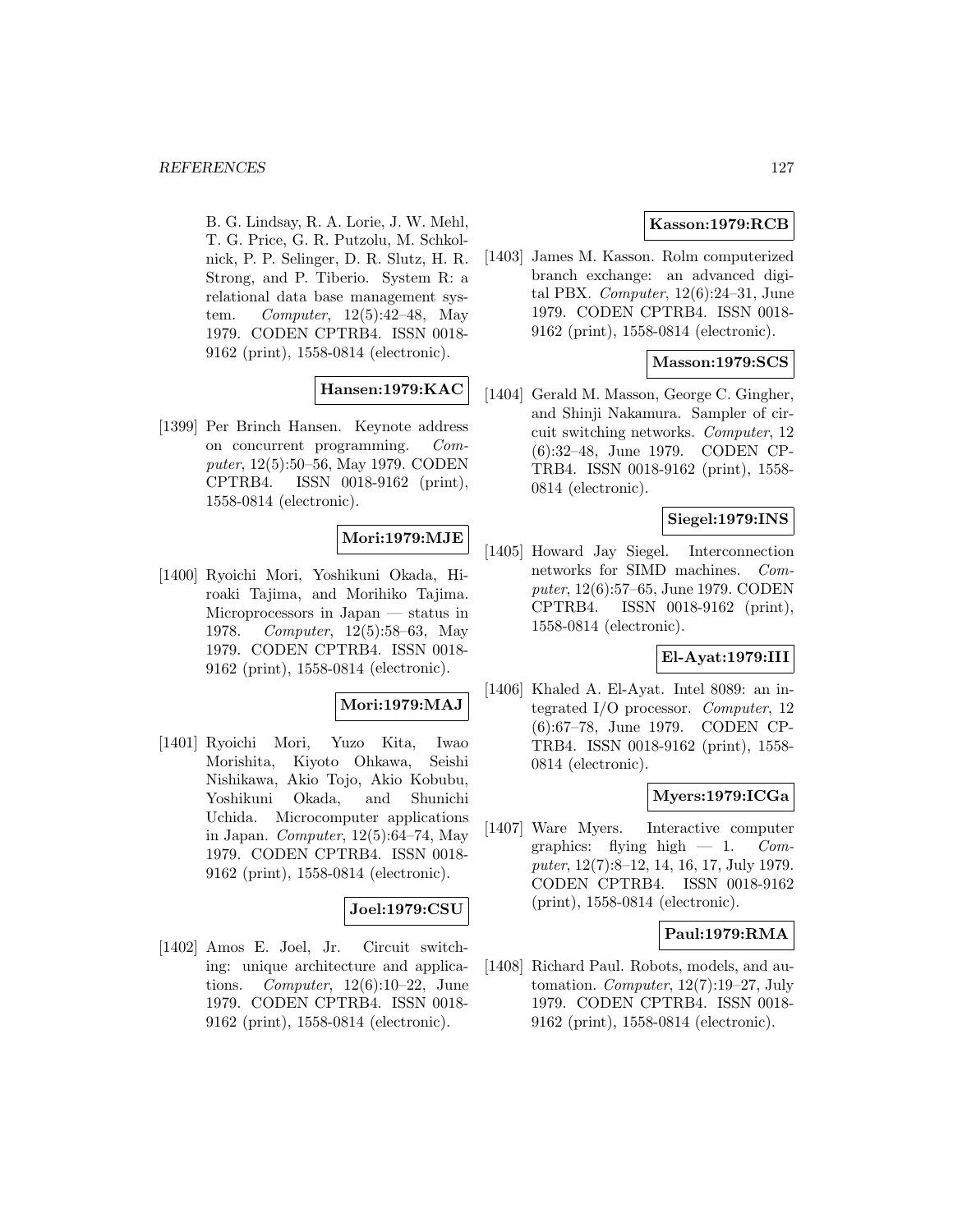### **Elmquist:1979:SSS**

[1409] Kells A. Elmquist, Howard Fulner, David B. Gustavson, and George Morrow. Standard specification for S100 bus interface devices. Computer, 12 (7):28–52, July 1979. CODEN CP-TRB4. ISSN 0018-9162 (print), 1558- 0814 (electronic).

# **Frank:1979:PPC**

[1410] Robert J. Frank. Patent protection and the computing arts. Computer, 12(7):66–73, July 1979. CODEN CP-TRB4. ISSN 0018-9162 (print), 1558- 0814 (electronic).

# **Davis:1979:DII**

[1411] Ruth M. Davis. DoD initiative in integrated circuits. Computer, 12 (7):74–79, July 1979. CODEN CP-TRB4. ISSN 0018-9162 (print), 1558- 0814 (electronic).

#### **Anonymous:1979:TCa**

[1412] Anonymous. Table of contents. Computer, 12(8):1–2, August 1979. CO-DEN CPTRB4. ISSN 0018-9162 (print), 1558-0814 (electronic).

### **Anonymous:1979:SMa**

[1413] Anonymous. Special messages. Computer, 12(8):3–4, August 1979. CO-DEN CPTRB4. ISSN 0018-9162 (print), 1558-0814 (electronic).

#### **Anonymous:1979:ACa**

[1414] Anonymous. About the cover. *Com*puter, 12(8):5, August 1979. CODEN CPTRB4. ISSN 0018-9162 (print), 1558-0814 (electronic).

# **Miller:1979:SQA**

[1415] E. Miller. Software quality assurance. Computer, 12(8):7–9, August 1979. CODEN CPTRB4. ISSN 0018- 9162 (print), 1558-0814 (electronic).

# **Geiger:1979:PTT**

[1416] W. Geiger, L. Gmeiner, H. Trauboth, and U. Voges. Program testing techniques for nuclear reactor protection systems. Computer, 12(8):10–18, August 1979. CODEN CPTRB4. ISSN 0018-9162 (print), 1558-0814 (electronic).

### **Sorkowitz:1979:CTP**

[1417] A. R. Sorkowitz. Certification testing: a procedure to improve the quality of software testing. Computer, 12 (8):20–24, August 1979. CODEN CP-TRB4. ISSN 0018-9162 (print), 1558- 0814 (electronic).

#### **Anonymous:1979:SDCa**

[1418] Anonymous. Sixth Data Communications Symposium 1979. Computer, 12(8):25, August 1979. CODEN CP-TRB4. ISSN 0018-9162 (print), 1558- 0814 (electronic).

### **Gannon:1979:EDU**

[1419] C. Gannon. Error detection using path testing and static analysis. Computer, 12(8):26–31, August 1979. CODEN CPTRB4. ISSN 0018-9162 (print), 1558-0814 (electronic).

### **Holthouse:1979:EAT**

[1420] M. A. Holthouse and M. J. Hatch. Experience with automated testing analysis. Computer, 12(8):33–36, August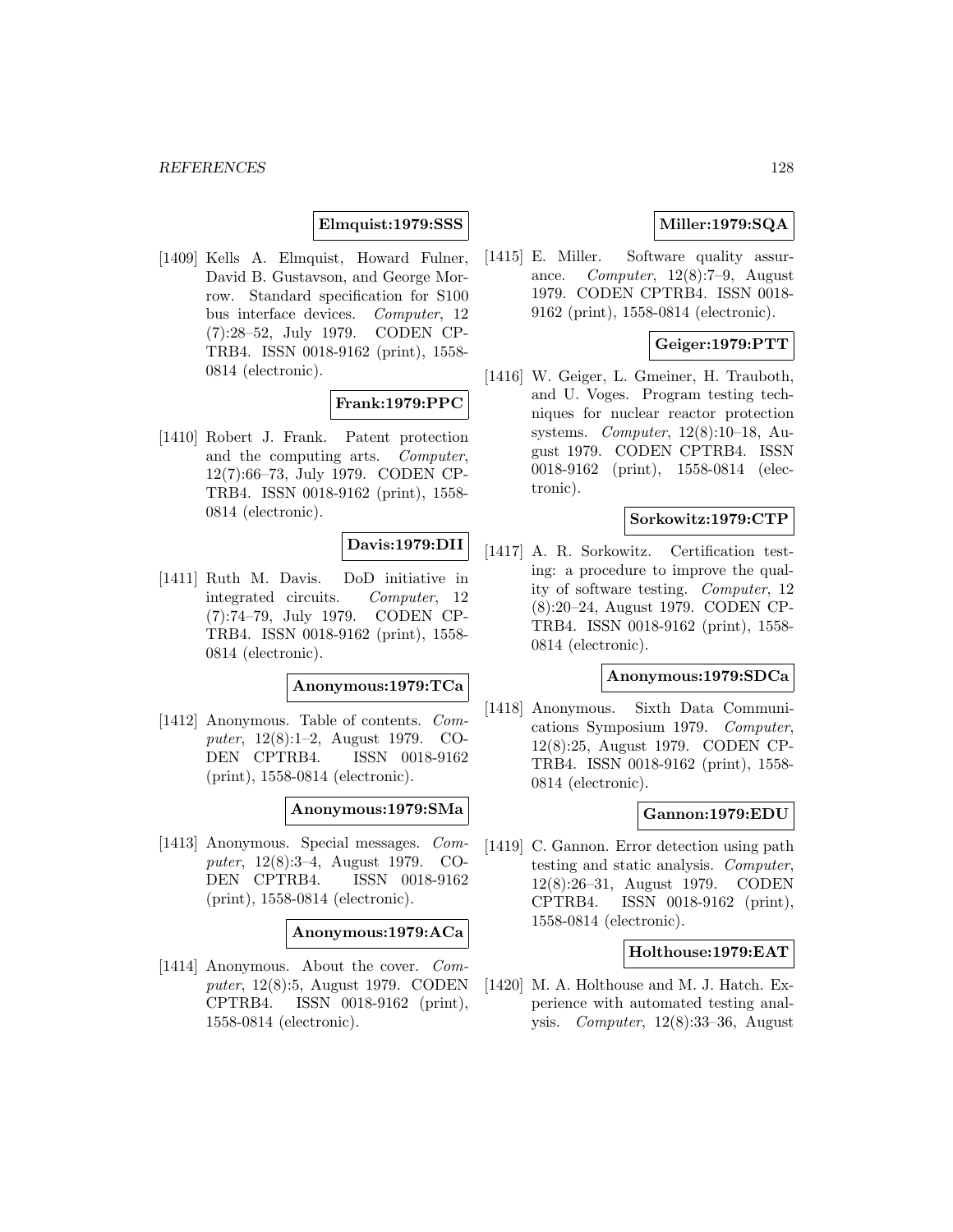1979. CODEN CPTRB4. ISSN 0018- 9162 (print), 1558-0814 (electronic).

**Bowen:1979:SSP**

[1421] J. B. Bowen. A survey of standards and proposed metrics for software quality testing. Computer, 12 (8):37–42, August 1979. CODEN CP-TRB4. ISSN 0018-9162 (print), 1558- 0814 (electronic).

**Buckley:1979:SSQ**

[1422] F. Buckley. A standard for software quality assurance plans. Computer, 12 (8):43–50, August 1979. CODEN CP-TRB4. ISSN 0018-9162 (print), 1558- 0814 (electronic).

### **Anonymous:1979:AIC**

[1423] Anonymous. Announcing ... the IEEE Computer Society's Tutorial Week79. Computer, 12(8):49, August 1979. CO-DEN CPTRB4. ISSN 0018-9162 (print), 1558-0814 (electronic).

### **Myers:1979:ICGb**

[1424] W. Myers. Interactive computer graphics: Flying high. Part II. Computer, 12 (8):52–67, August 1979. CODEN CP-TRB4. ISSN 0018-9162 (print), 1558- 0814 (electronic).

#### **Tjaden:1979:SFS**

[1425] G. Tjaden and M. Cohn. Special feature some considerations in the design of mainframe processors with microprocessor technology. Computer, 12 (8):68–74, August 1979. CODEN CP-TRB4. ISSN 0018-9162 (print), 1558- 0814 (electronic).

### **Anonymous:1979:ICD**

[1426] Anonymous. The 1st International Conference on Distributed Computing Systems. Computer, 12(8):75–78, August 1979. CODEN CPTRB4. ISSN 0018-9162 (print), 1558-0814 (electronic).

# **Myers:1979:NWS**

[1427] W. Myers. NCC '79 wrap-up: The social implications of computers. Computer, 12(8):79–86, August 1979. CO-DEN CPTRB4. ISSN 0018-9162 (print), 1558-0814 (electronic).

#### **Anonymous:1979:PCA**

[1428] Anonymous. Public concerned about privacy. Computer, 12(8):82–83, August 1979. CODEN CPTRB4. ISSN 0018-9162 (print), 1558-0814 (electronic).

#### **Anonymous:1979:OCa**

[1429] Anonymous. The open channel. Computer, 12(8):87–88, August 1979. CO-DEN CPTRB4. ISSN 0018-9162 (print), 1558-0814 (electronic).

### **Michalopoulos:1979:NPa**

[1430] D. Michalopoulos. New products. Computer, 12(8):91–95, August 1979. CODEN CPTRB4. ISSN 0018-9162 (print), 1558-0814 (electronic).

### **Anonymous:1979:NLa**

[1431] Anonymous. New literature. Computer, 12(8):96, August 1979. CODEN CPTRB4. ISSN 0018-9162 (print), 1558-0814 (electronic).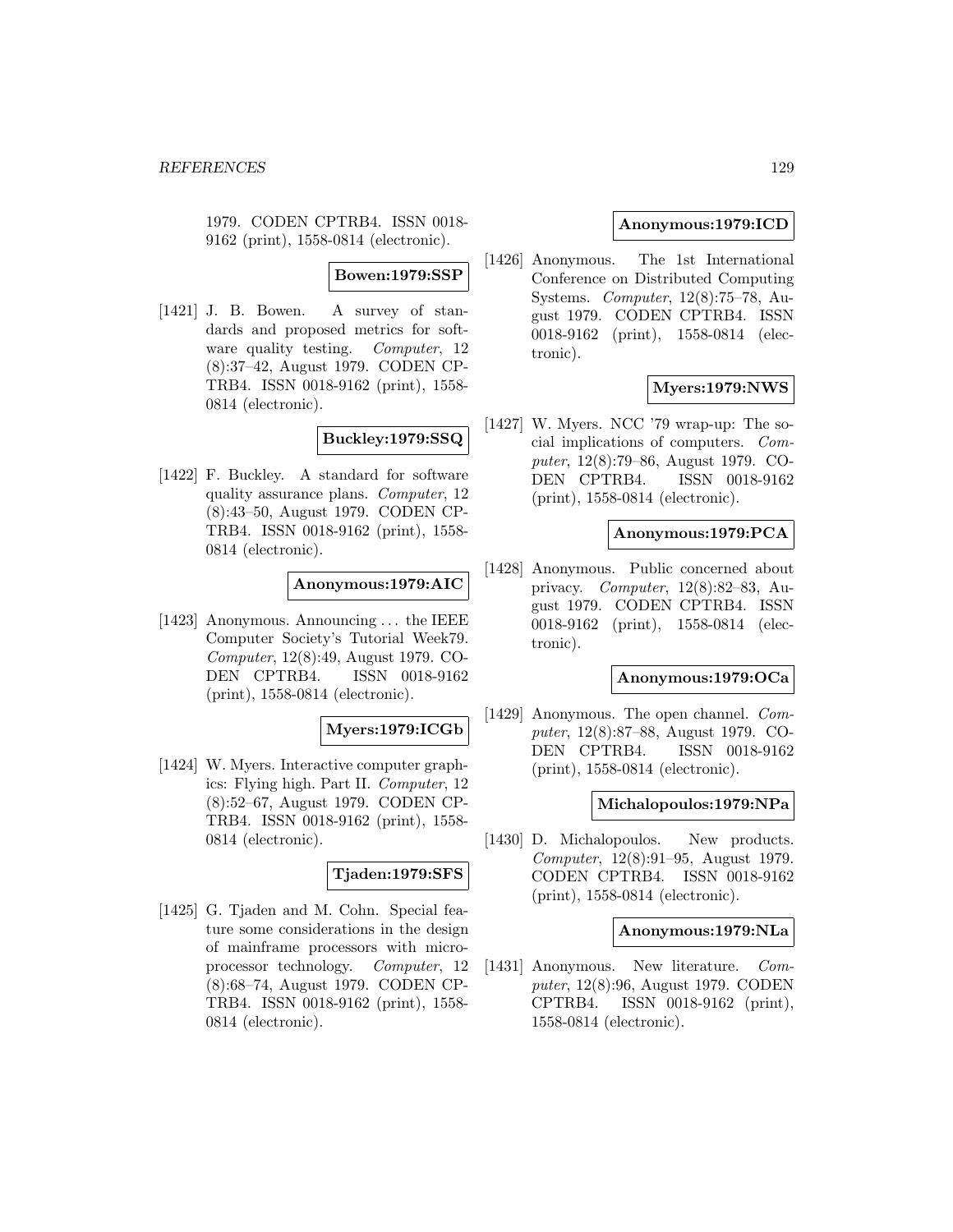### **Anonymous:1979:RIAa**

[1432] Anonymous. Recent IC announcements. Computer, 12(8):97, August 1979. CODEN CPTRB4. ISSN 0018- 9162 (print), 1558-0814 (electronic).

### **Anonymous:1979:RMAa**

[1433] Anonymous. Recent microsystems announcements. *Computer*, 12(8):98, August 1979. CODEN CPTRB4. ISSN 0018-9162 (print), 1558-0814 (electronic).

#### **Michalopoulos:1979:NARa**

[1434] D. Michalopoulos. New applications & recent research. Computer, 12 (8):99, August 1979. CODEN CP-TRB4. ISSN 0018-9162 (print), 1558- 0814 (electronic).

### **Anonymous:1979:Ua**

[1435] Anonymous. Update. *Computer*, 12(8): 100–103, August 1979. CODEN CP-TRB4. ISSN 0018-9162 (print), 1558- 0814 (electronic).

#### **Anonymous:1979:Ca**

[1436] Anonymous. Calendar. Computer, 12 (8):106–107, August 1979. CODEN CPTRB4. ISSN 0018-9162 (print), 1558-0814 (electronic).

### **Anonymous:1979:FIC**

[1437] Anonymous. Fifth International Conference on Very Large Data Bases. Computer, 12(8):108–109, August 1979. CODEN CPTRB4. ISSN 0018- 9162 (print), 1558-0814 (electronic).

### **Anonymous:1979:CPa**

[1438] Anonymous. Call for papers. Computer, 12(8):110, August 1979. CO-

DEN CPTRB4. ISSN 0018-9162 (print), 1558-0814 (electronic).

### **Anonymous:1979:BRa**

[1439] Anonymous. Book reviews. Computer, 12(8):111, August 1979. CODEN CP-TRB4. ISSN 0018-9162 (print), 1558- 0814 (electronic).

### **Anonymous:1979:Cb**

[1440] Anonymous. Computer. Computer, 12(8):c1, August 1979. CODEN CP-TRB4. ISSN 0018-9162 (print), 1558- 0814 (electronic).

#### **Sunshine:1979:FTP**

[1441] C. A. Sunshine. Formal techniques for protocol specification and verification. Computer, 12(9):20–27, September 1979. CODEN CPTRB4. ISSN 0018-9162 (print), 1558-0814 (electronic).

### **Walden:1979:EHP**

[1442] D. C. Walden and A. A. McKenzie. The evolution of host-to-host protocol techniques. Computer, 12(9):29– 37, September 1979. CODEN CP-TRB4. ISSN 0018-9162 (print), 1558- 0814 (electronic).

#### **Anonymous:1979:TCb**

[1443] Anonymous. Table of contents.  $Com$ puter, 12(10):1–2, October 1979. CO-DEN CPTRB4. ISSN 0018-9162 (print), 1558-0814 (electronic).

#### **Anonymous:1979:SMb**

[1444] Anonymous. Special message. Computer, 12(10):3, October 1979. CODEN CPTRB4. ISSN 0018-9162 (print), 1558-0814 (electronic).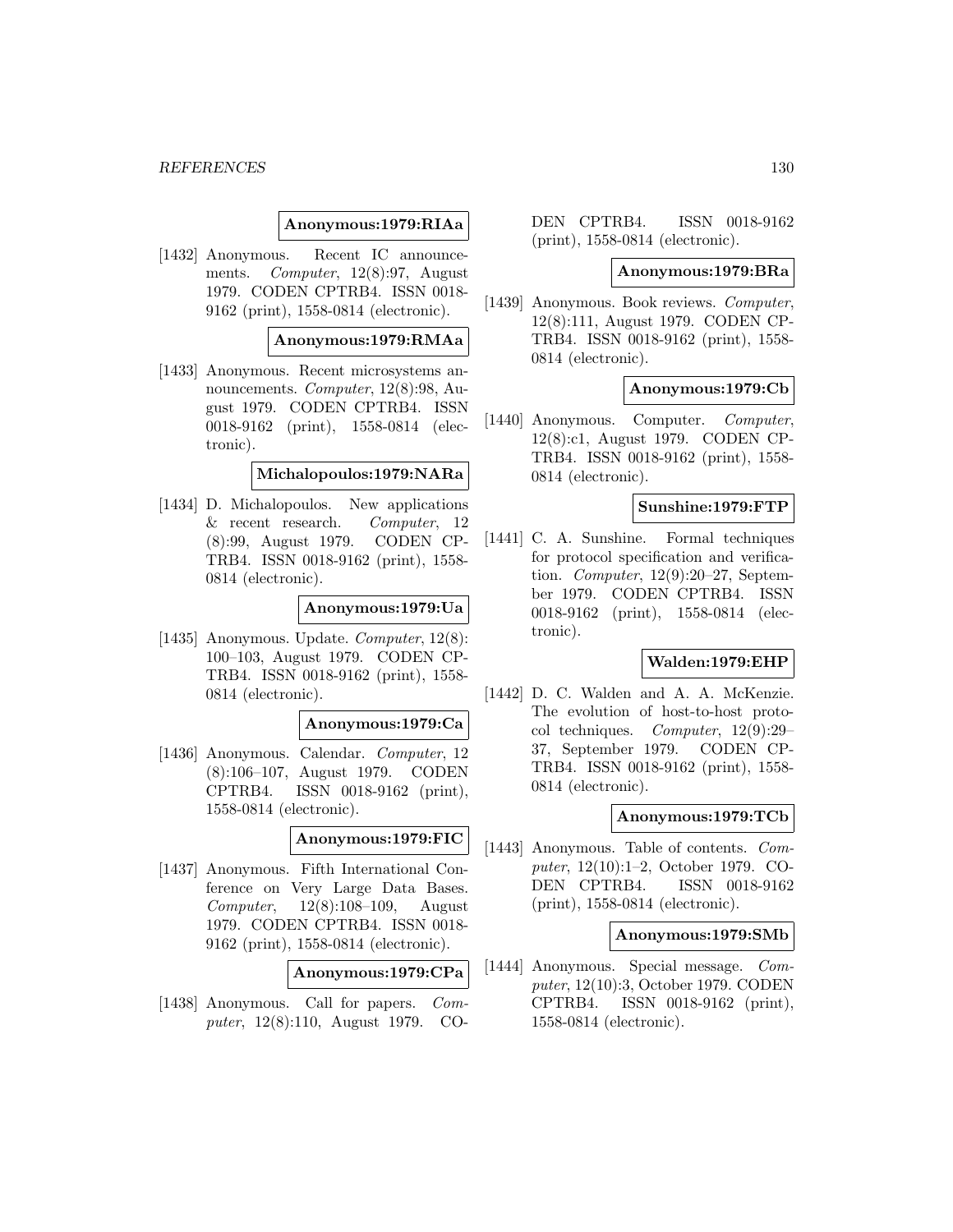### **Anonymous:1979:ACb**

[1445] Anonymous. About the cover. Computer, 12(10):4, October 1979. CODEN CPTRB4. ISSN 0018-9162 (print), 1558-0814 (electronic).

#### **Anderson:1979:HTT**

[1446] K. R. Anderson and H. A. Perkins. Hardware test technology. Computer, 12(10):7–8, October 1979. CODEN CPTRB4. ISSN 0018-9162 (print), 1558-0814 (electronic).

### **Williams:1979:TLN**

[1447] T. W. Williams and K. P. Parker. Testing logic networks and designing for testability. Computer, 12(10): 9–21, October 1979. CODEN CP-TRB4. ISSN 0018-9162 (print), 1558- 0814 (electronic).

### **Anonymous:1979:CPb**

[1448] Anonymous. Call for papers. Computer, 12(10):22, October 1979. CO-DEN CPTRB4. ISSN 0018-9162 (print), 1558-0814 (electronic).

### **Crafts:1979:TMT**

[1449] J. M. Crafts. Techniques for memory testing. Computer,  $12(10):23-$ 31, October 1979. CODEN CP-TRB4. ISSN 0018-9162 (print), 1558- 0814 (electronic).

# **Foley:1979:EMR**

[1450] E. Foley. The effects of the microelectronics revolution on systems and board test. Computer, 12(10): 32–38, October 1979. CODEN CP-TRB4. ISSN 0018-9162 (print), 1558- 0814 (electronic).

# **Plice:1979:AAT**

[1451] W. A. Plice. Automatic analog testing — 1979 style. Computer,  $12(10)$ : 40–47, October 1979. CODEN CP-TRB4. ISSN 0018-9162 (print), 1558- 0814 (electronic).

# **Anonymous:1979:CPc**

[1452] Anonymous. Call for papers. Computer, 12(10):48, October 1979. CO-DEN CPTRB4. ISSN 0018-9162 (print), 1558-0814 (electronic).

### **Clary:1979:STC**

[1453] J. B. Clary and R. A. Sacane. Selftesting computers. Computer, 12(10): 49–59, October 1979. CODEN CP-TRB4. ISSN 0018-9162 (print), 1558- 0814 (electronic).

### **Anonymous:1979:TW**

[1454] Anonymous. Tutorial Week79. Computer, 12(10):56, October 1979. CO-DEN CPTRB4. ISSN 0018-9162 (print), 1558-0814 (electronic).

#### **Anonymous:1979:SDCb**

[1455] Anonymous. Sixth Data Communications Symposium 1979. Computer, 12 (10):60, October 1979. CODEN CP-TRB4. ISSN 0018-9162 (print), 1558- 0814 (electronic).

### **Korn:1979:MSF**

[1456] G. A. Korn. Microdare special feature: Microdare: a fast, directexecuting high-level language system for small computers. Computer, 12(10): 61–71, October 1979. CODEN CP-TRB4. ISSN 0018-9162 (print), 1558- 0814 (electronic).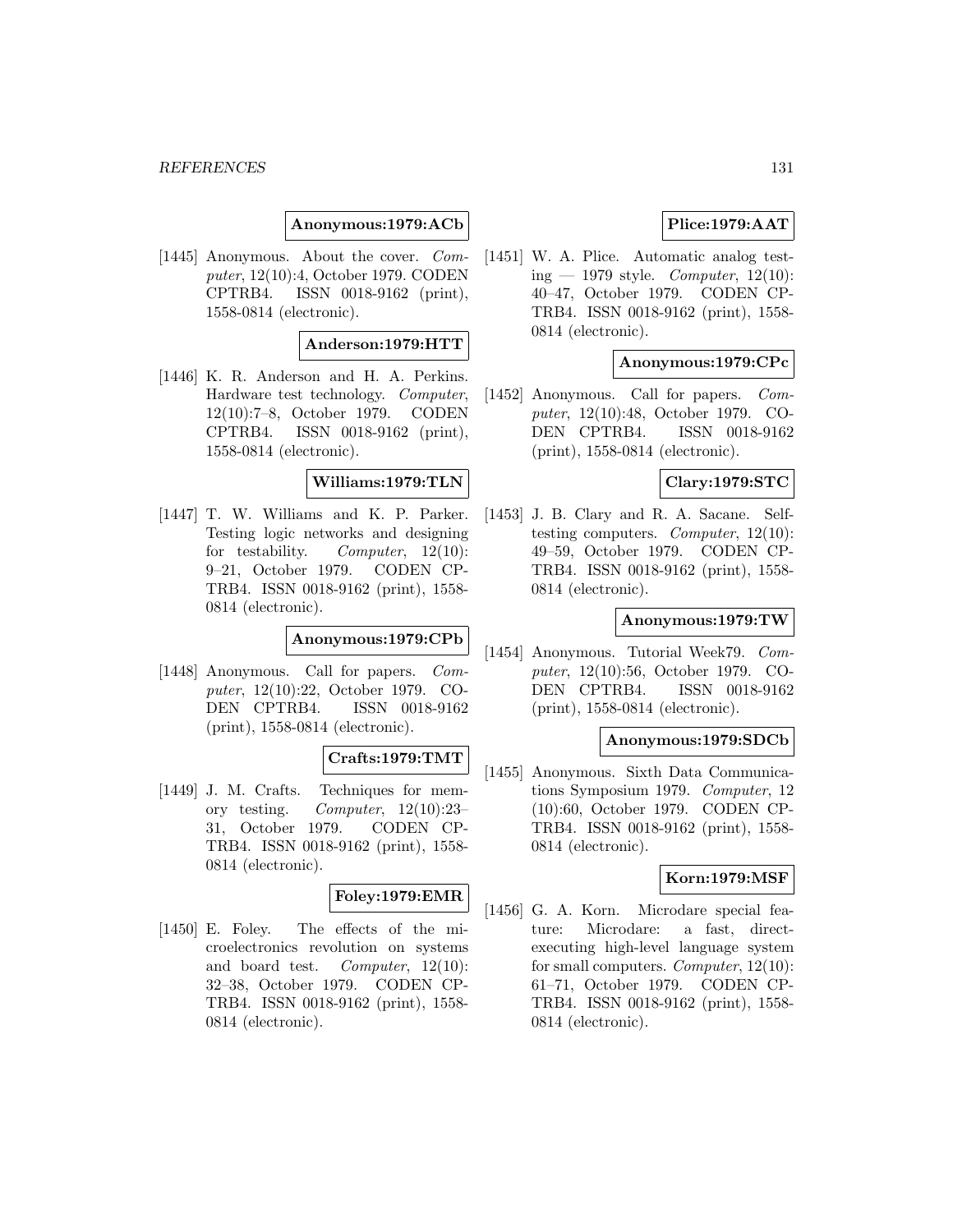### **Anonymous:1979:CPd**

[1457] Anonymous. Call for papers. Computer, 12(10):72–73, October 1979. CODEN CPTRB4. ISSN 0018-9162 (print), 1558-0814 (electronic).

### **Anonymous:1979:IMM**

[1458] Anonymous. 1979 International Micro & Mini Computer Conference. Computer, 12(10):74, October 1979. CODEN CPTRB4. ISSN 0018-9162 (print), 1558-0814 (electronic).

### **Bork:1979:SFL**

[1459] A. Bork. Special feature learning with computer simulations. Computer, 12 (10):75–84, October 1979. CODEN CPTRB4. ISSN 0018-9162 (print), 1558-0814 (electronic).

#### **Anonymous:1979:ICS**

[1460] Anonymous. 1980–1981 IEEE Computer Society scholarships for members of student branch chapters of the Computer Society. Computer, 12(10): 85–86, October 1979. CODEN CP-TRB4. ISSN 0018-9162 (print), 1558- 0814 (electronic).

### **Anonymous:1979:OCb**

[1461] Anonymous. The open channel. Computer, 12(10):87–88, October 1979. CODEN CPTRB4. ISSN 0018-9162 (print), 1558-0814 (electronic).

#### **Michalopoulos:1979:NPb**

[1462] D. Michalopoulos. New products. Computer, 12(10):89–93, October 1979. CODEN CPTRB4. ISSN 0018-9162 (print), 1558-0814 (electronic).

### **Anonymous:1979:NLb**

[1463] Anonymous. New literature. Computer, 12(10):94, October 1979. CO-DEN CPTRB4. ISSN 0018-9162 (print), 1558-0814 (electronic).

### **Anonymous:1979:RIAb**

[1464] Anonymous. Recent IC announcements. Computer, 12(10):95, October 1979. CODEN CPTRB4. ISSN 0018- 9162 (print), 1558-0814 (electronic).

### **Anonymous:1979:RMAb**

[1465] Anonymous. Recent microsystems announcements. Computer, 12(10): 96, October 1979. CODEN CP-TRB4. ISSN 0018-9162 (print), 1558- 0814 (electronic).

#### **Michalopoulos:1979:NARb**

[1466] D. Michalopoulos. New applications & recent research. Computer, 12 (10):97, October 1979. CODEN CP-TRB4. ISSN 0018-9162 (print), 1558- 0814 (electronic).

#### **Anonymous:1979:MPP**

[1467] Anonymous. Micro-12 preliminary program. Computer, 12(10):98–99, October 1979. CODEN CPTRB4. ISSN 0018-9162 (print), 1558-0814 (electronic).

#### **Anonymous:1979:Ub**

[1468] Anonymous. Update. Computer, 12 (10):100–103, October 1979. CODEN CPTRB4. ISSN 0018-9162 (print), 1558-0814 (electronic).

### **Anonymous:1979:Cc**

[1469] Anonymous. Calendar. Computer, 12 (10):107–110, October 1979. CODEN